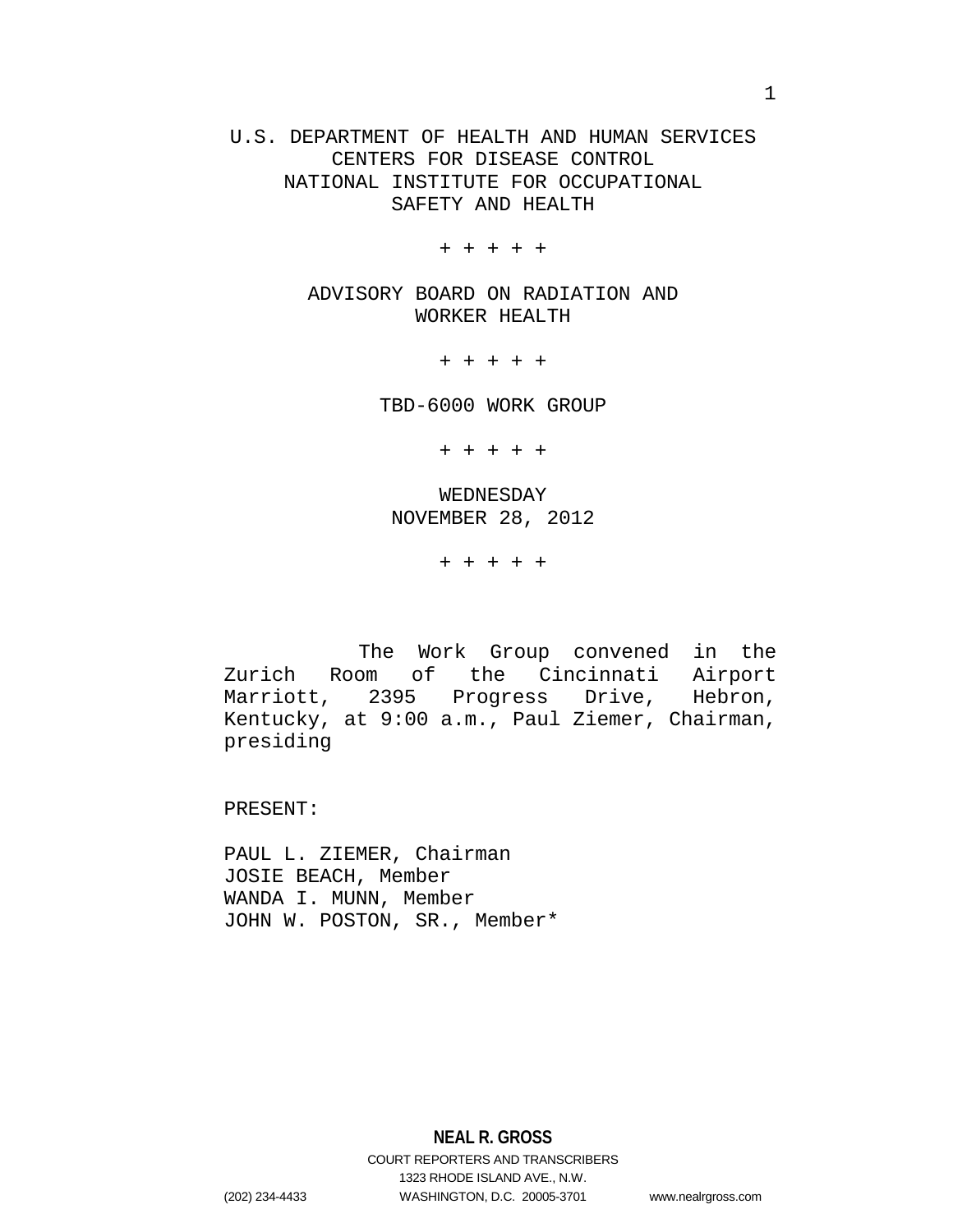ALSO PRESENT:

TED KATZ, Designated Federal Official DAVE ALLEN, DCAS BOB ANIGSTEIN, SC&A ZAIDA BURGOS, NIOSH\* PATRICIA JESKE\* JOSH KINMAN, DCAS\* JENNY LIN, HHS JOHN MAURO, SC&A\* JAMES NETON, DCAS JOHN RAMSPOTT\* WILLIAM THURBER, SC&A\*

\*Present via telephone

## **NEAL R. GROSS**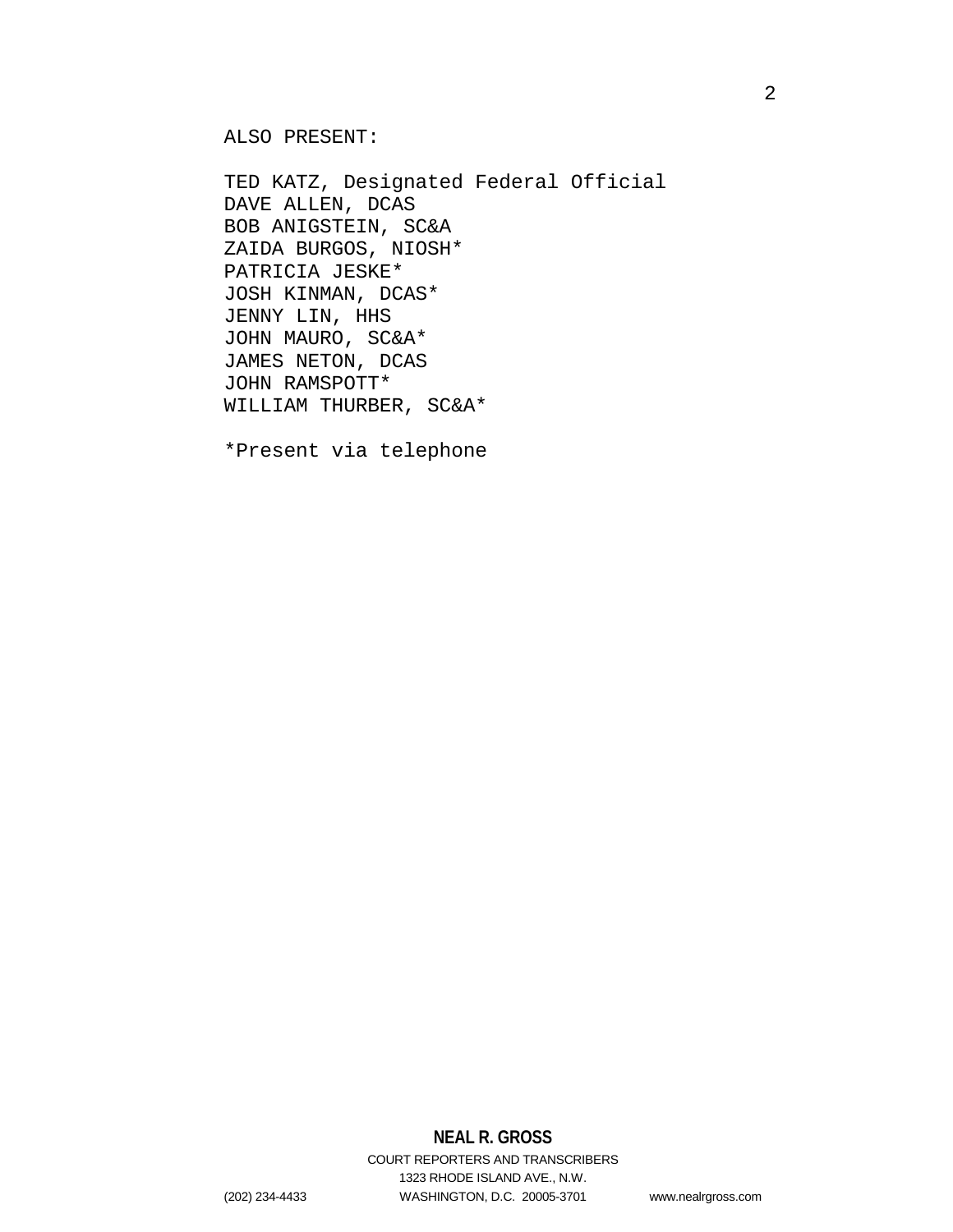T-A-B-L-E O-F C-O-N-T-E-N-T-S

Welcome and Roll Call

DCAS Surrogate Follow-Up

by Mr. Dave Allen

# PAGE by Mr. Ted Katz ...................... 4 and Dr. Bob Anigstein ................ 6

GSI Petitioner Comments and Responses by Ms. Patricia Jeske and Mr. John Ramspott ............... 66 Letter from Dan McKeel by Mr. Ted Katz ..................... 93 Work Group Discussion and Recommendations on the Use of Surrogate Data by Chairman Paul Ziemer ............ 102 Status of Remaining TBD Issues by Chairman Paul Ziemer ............ 160 Overview of Plans for the full Board Presentations on December 11, 2012 by Chairman Paul Ziemer ............ 166 Follow-Up Comments by Petitioners by Mr. John Ramspott ............... 191 Adjourn

```
by Chairman Paul Ziemer ............ 193
```
**NEAL R. GROSS** COURT REPORTERS AND TRANSCRIBERS

1323 RHODE ISLAND AVE., N.W.

(202) 234-4433 WASHINGTON, D.C. 20005-3701 www.nealrgross.com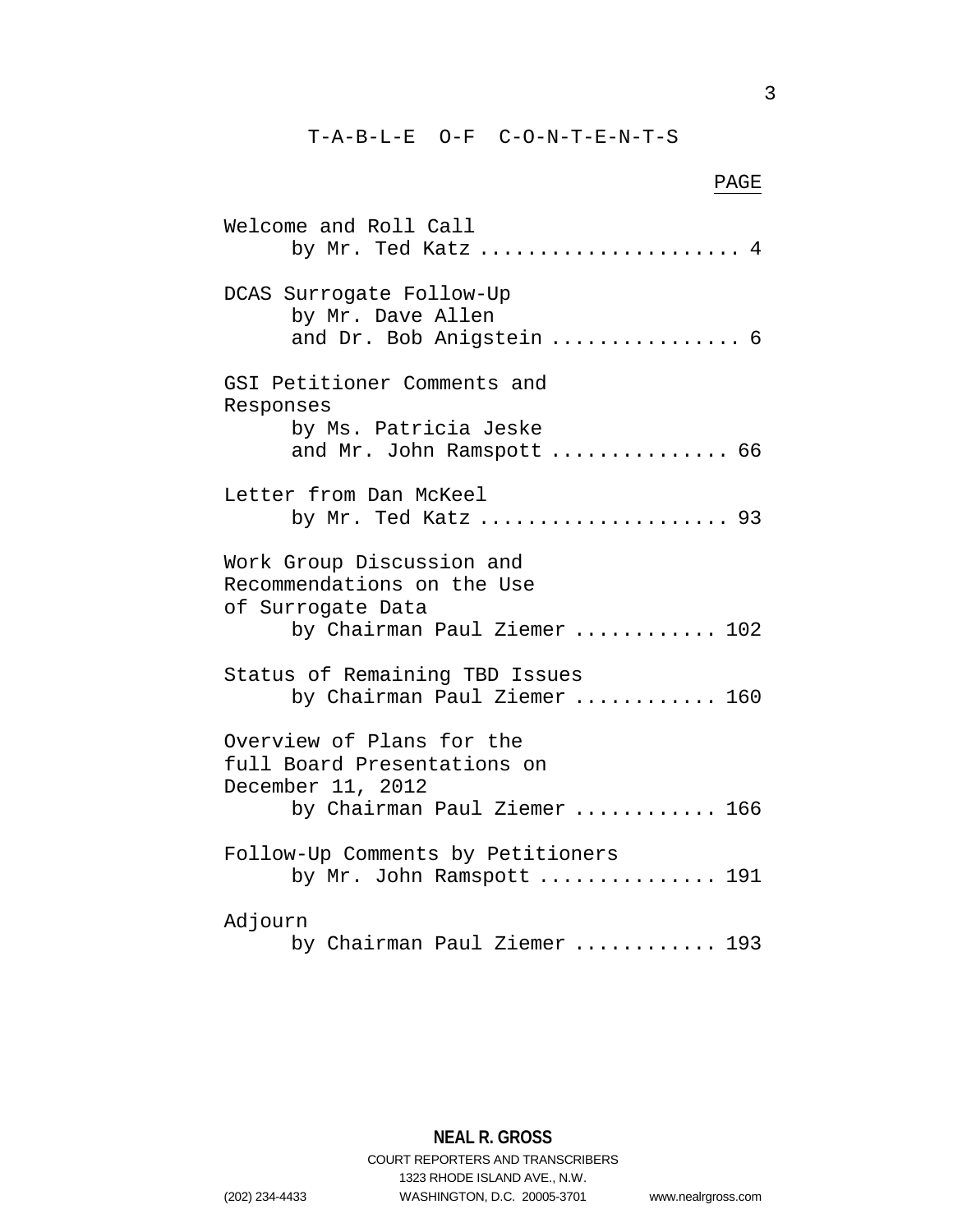| $\mathbf 1$    | $P-R-O-C-E-E-D-I-N-G-S$                        |
|----------------|------------------------------------------------|
| $\overline{2}$ | (9:00 a.m.)                                    |
| 3              | MR.<br>KATZ: Okay, good morning                |
| 4              | everyone in the room and on the line. This is  |
| 5              | the Advisory Board on Radiation and Worker     |
| 6              | Heath, TBD-6000 Work Group, and we're going to |
| 7              | get started here. And I'll begin with roll     |
| 8              | call. We're talking about a site so please     |
| 9              | speak to conflict of interest everybody, as we |
| 10             | do roll call. And let's begin with the Board.  |
| 11             | (Roll call.)                                   |
| 12             | Let me just remind<br>$MR.$ $KATZ:$            |
| 13             | folks on the line to mute your phone except    |
| 14             | when you're speaking, and use *6 if you don't  |
| 15             | have a mute button, *6 again to come off of    |
| 16             | mute. Thanks.                                  |
| 17             | CHAIRMAN ZIEMER: Well, good                    |
| 18             | morning everyone. The agenda for the meeting   |
| 19             | was distributed to the Work Group Members, I   |
| 20             | believe to the petitioners as well, and also   |
| 21             | is on the website if you don't have a copy.    |
| 22             | Just a very quick review, we're                |

**NEAL R. GROSS** COURT REPORTERS AND TRANSCRIBERS

1323 RHODE ISLAND AVE., N.W.

(202) 234-4433 WASHINGTON, D.C. 20005-3701 www.nealrgross.com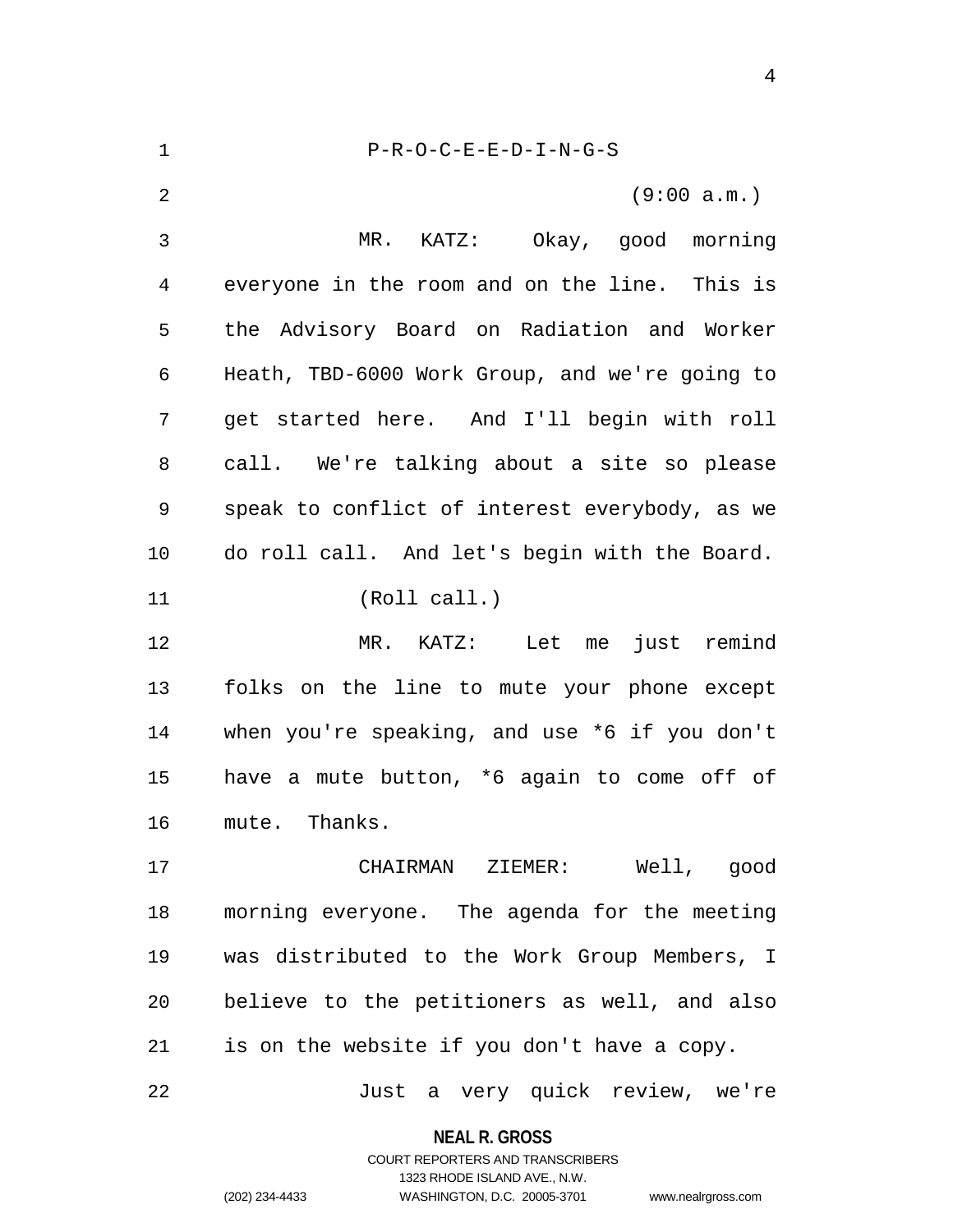1 going to focus initially here on the issue of 2 3 4 5 6 7 the use of surrogate data for the active and residual periods. And we have in that regard, we have a report from NIOSH, we have a review of that report by SC&A. And we also have, I actually have three sets of comments from the petitioner relating to that issue as well.

8 9 10 11 12 13 14 15 16 17 18 19 20 21 22 And then, so we'll hear initially from NIOSH and SC&A and then have an opportunity for the petitioner to make comments. And then after we complete that part, we want to take a look at where we stand on open issues on TBD-6000, Appendix BB, on the issues resolution. You may recall that a number of the SEC issues we had previously transferred to be resolved under TBD-6000 Appendix BB, so those become part of that issues matrix and Bob has prepared a, sort of a merger of those two documents. We actually have the up to date version of both of those, but the transfer puts them all under TBD-6000, Appendix BB.

## **NEAL R. GROSS**

COURT REPORTERS AND TRANSCRIBERS 1323 RHODE ISLAND AVE., N.W. (202) 234-4433 WASHINGTON, D.C. 20005-3701 www.nealrgross.com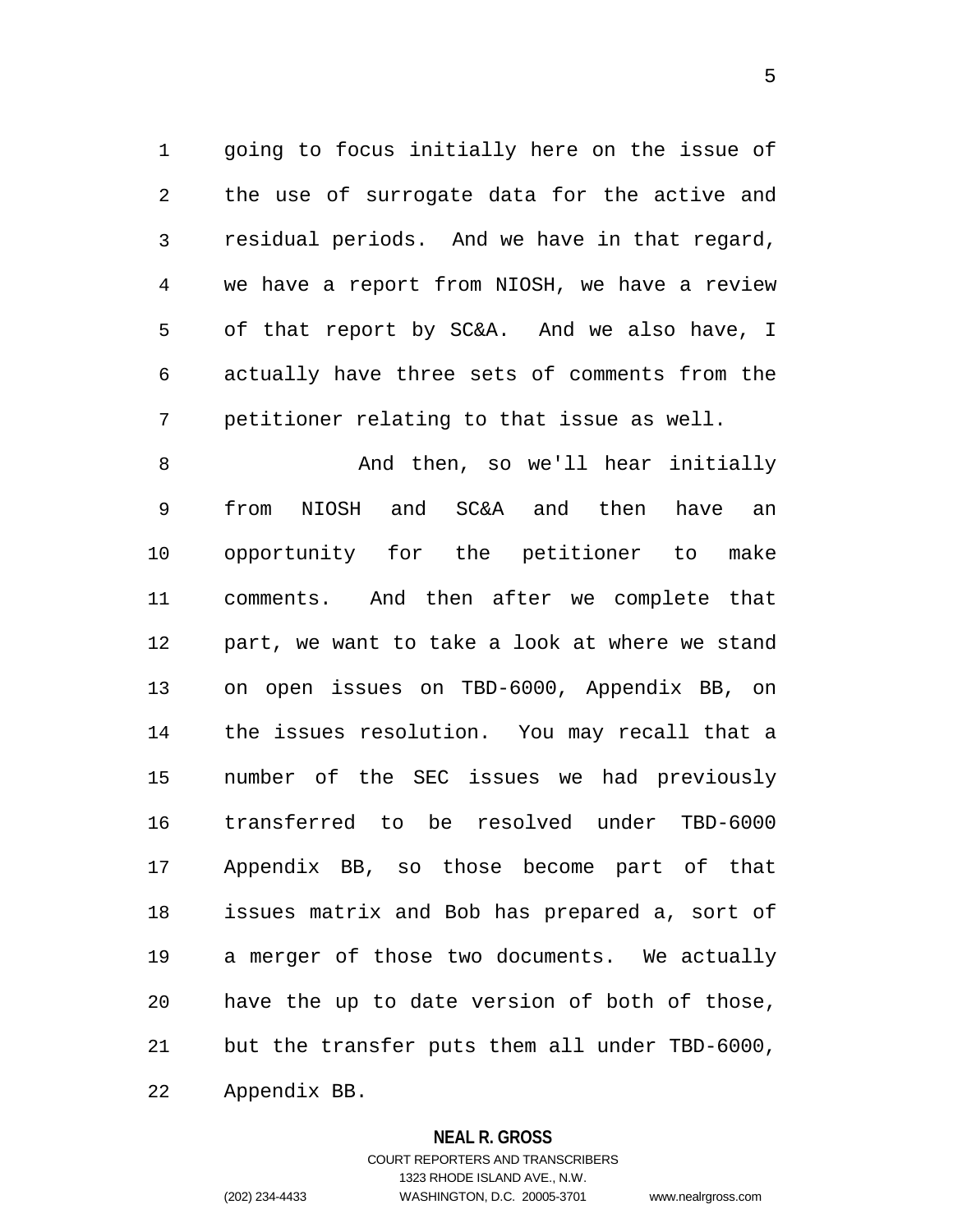1 But let's begin now with the 2 3 4 5 6 7 8 9 10 11 document that is submitted to us by Dave Allen. It's called Evaluation of Additional Air Sample Data Applicable to GSI. And I know you've all had a chance to read it. What we'll do is just ask Dave Allen if he has any additional comments or if anything that you want to highlight on the paper itself, and then we'll ask if the Board Members have any questions, and then we'll go on to the SC&A review.

12 13 14 MR. ALLEN: Well, I think you don't want me just to summarize the whole thing, so  $-$ 

15 16 17 18 19 CHAIRMAN ZIEMER: I don't know that you have to go through it in detail, just anything that you think you want to highlight. I know you did a pretty extensive search of databases.

20 21 22 MR. ALLEN: Yes, I would like to point out, you know, just to make sure it's on the record there, it was not a systemic

**NEAL R. GROSS**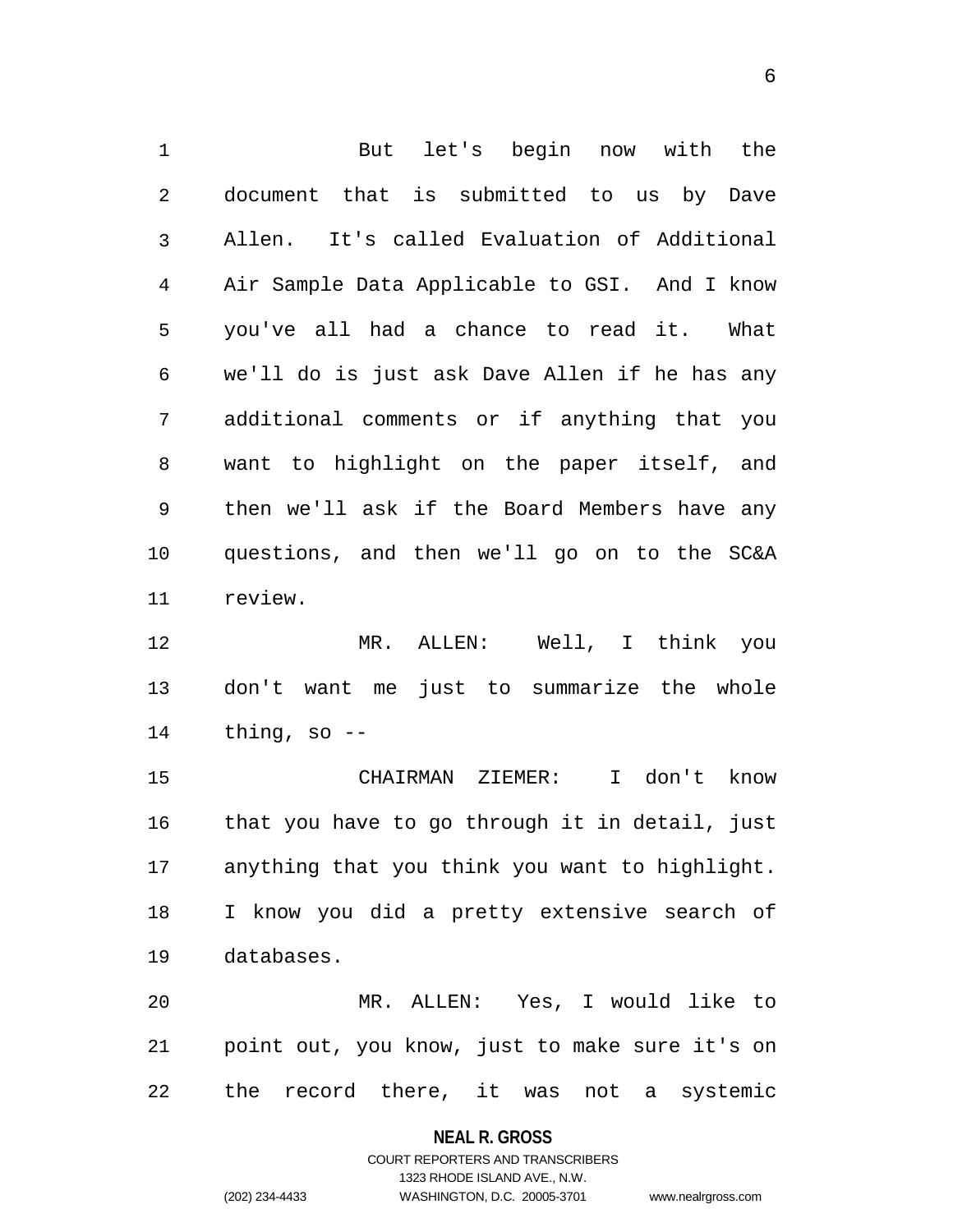1 search. I didn't go through every document in 2 3 our Site Research Database. That would have taken a few lifetimes.

4 CHAIRMAN ZIEMER: Right.

5 6 7 8 9 10 11 12 13 MR. ALLEN: I tried to concentrate on some sites that had limited work like did some testing and stuff thinking there would be less interference. Found limited samples there so then I went to some of the sites that handled a lot of uranium metals such as Mallinckrodt, Weldon Spring, and Fernald, and just started looking for big caches of air samples and pored through them.

14 15 16 17 18 19 And that's essentially how I did this search, so it wasn't systemic or it could be, it wasn't systematic. There could be other stuff out there but I don't know of a better way to go find that other than to stumble across it.

20 21 22 The one thing in the analysis I would like to point out, and I notice it's in there and I'm sure you've seen it, but when I

## **NEAL R. GROSS**

## COURT REPORTERS AND TRANSCRIBERS 1323 RHODE ISLAND AVE., N.W. (202) 234-4433 WASHINGTON, D.C. 20005-3701 www.nealrgross.com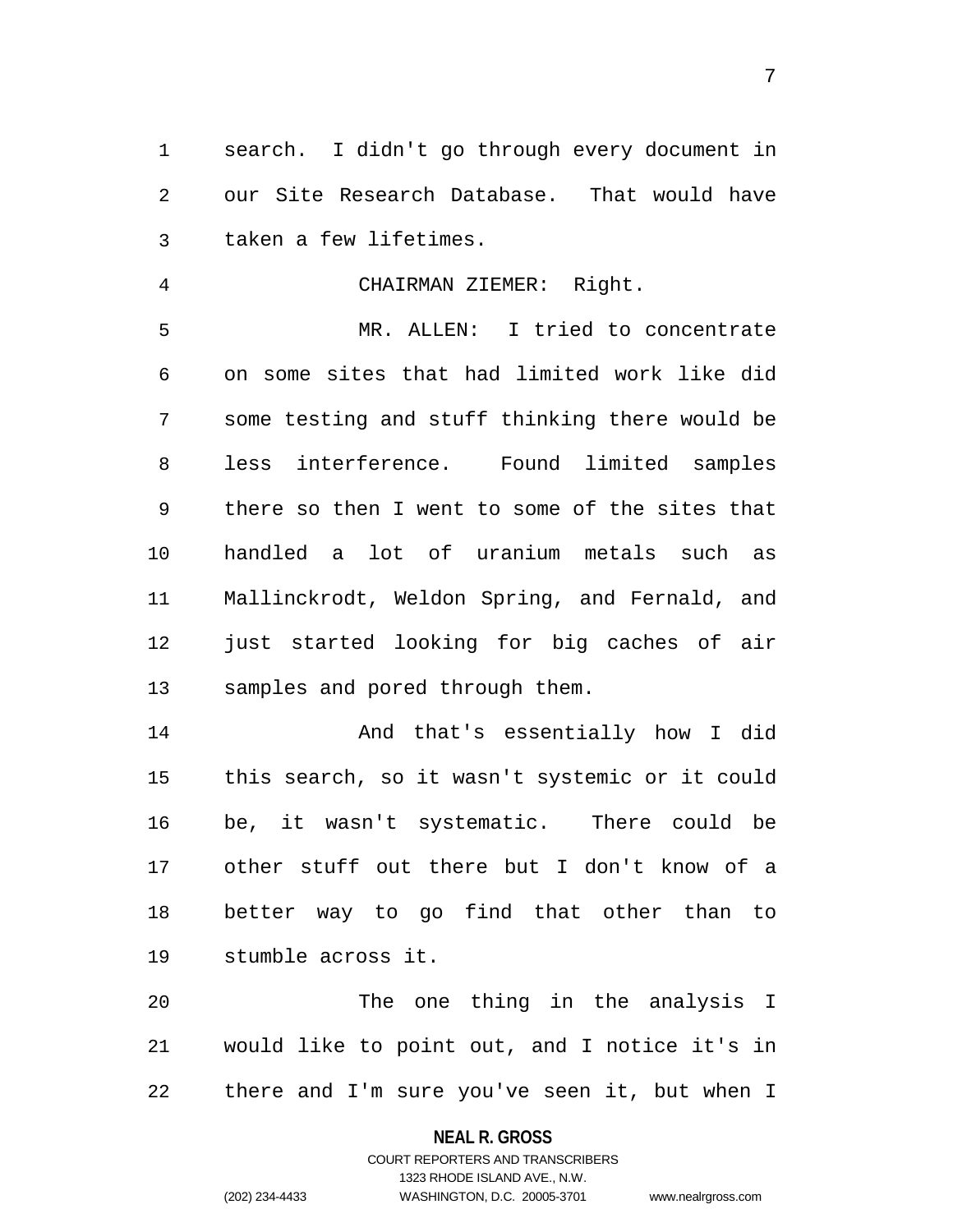1 first started putting this together, I was 2 3 4 5 really thinking that the airborne concentrations as far as different forms of uranium would be more related to the surface area of the shapes than the mass.

6 7 8 9 10 11 12 13 14 15 16 17 18 19 20 21 22 So I started doing that analysis and I don't think anybody was more surprised than me to find out it wasn't in fact related to the surface area. There was quite a bit of difference there. And as the analysis turned out, it was essentially airborne associated with handling a quantity of uranium metal regardless of the shape or the size or anything, because the slugs were giving just about as much airborne contamination as billets or dingots, which turns out pretty good for what we want, you know, makes the surrogate data useful regardless of the shape and size. So it helps a lot on this movement of cold uranium metal because you can have more of that as relative to what you're looking at. And I think that's all I wanted

#### **NEAL R. GROSS**

## COURT REPORTERS AND TRANSCRIBERS 1323 RHODE ISLAND AVE., N.W. (202) 234-4433 WASHINGTON, D.C. 20005-3701 www.nealrgross.com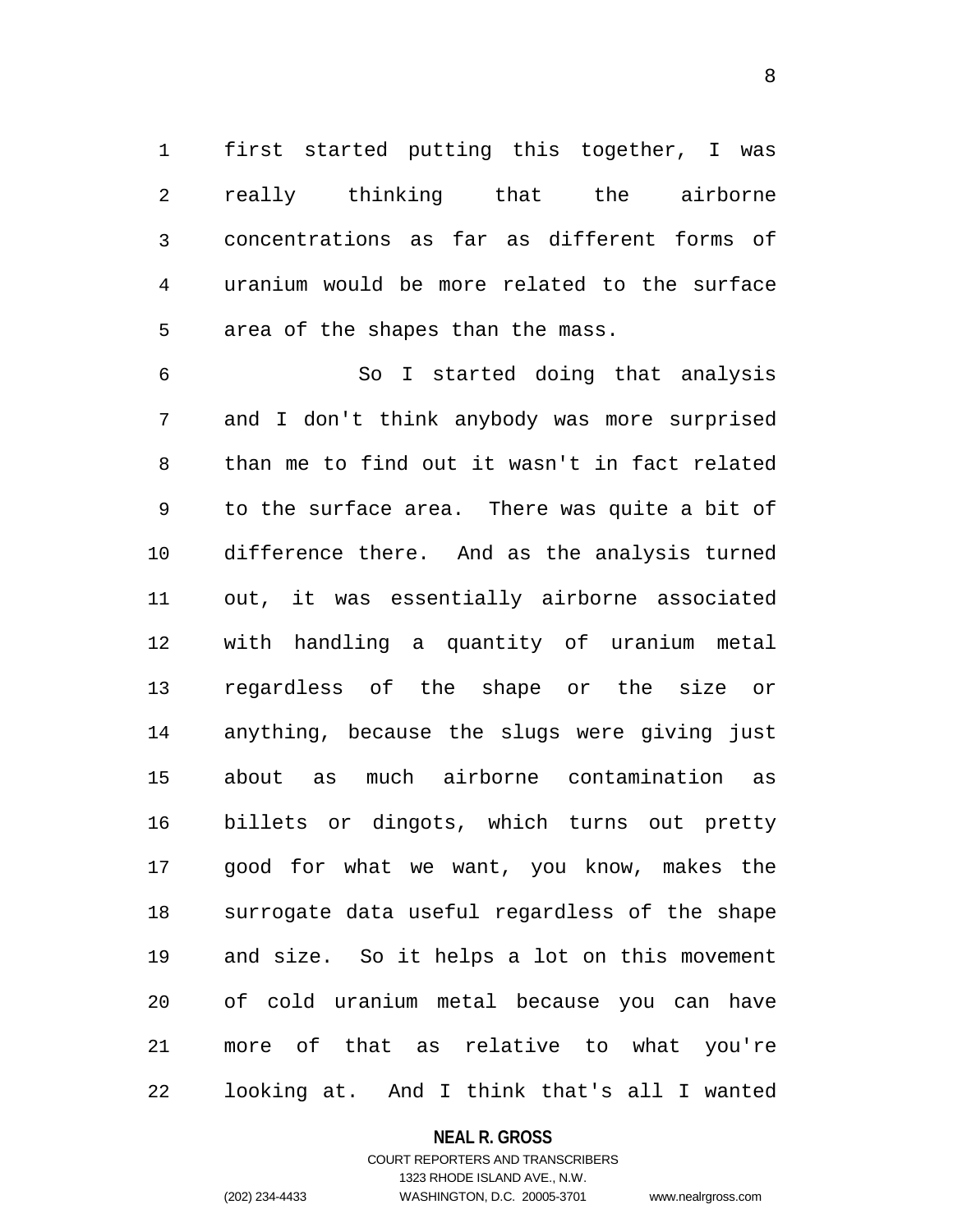1 to point out unless you wanted me to go over 2 anything in particular.

3 4 5 6 7 8 9 10 CHAIRMAN ZIEMER: Well, let me ask the Work Group Members if they have particular questions on Dave's results. We have a more detailed critique that SC&A did and want to hear their comments and then perhaps get NIOSH's response to SC&A's comments, because I know that you've had a chance to look at those.

11 12 MEMBER BEACH: Can I ask one thing?

13 CHAIRMAN ZIEMER: Sure.

14 15 16 MEMBER BEACH: Dave, how does the Putzier effect? Does it come into play in that?

17 18 19 20 21 22 MR. ALLEN: The Putzier effect, when we went over that for the TBD-6000, kind of showed that it really didn't apply to the reduction of uranium-2 metal. It came into effect with the remelting. And for dingot production, that stuff is skipped, it's all

**NEAL R. GROSS**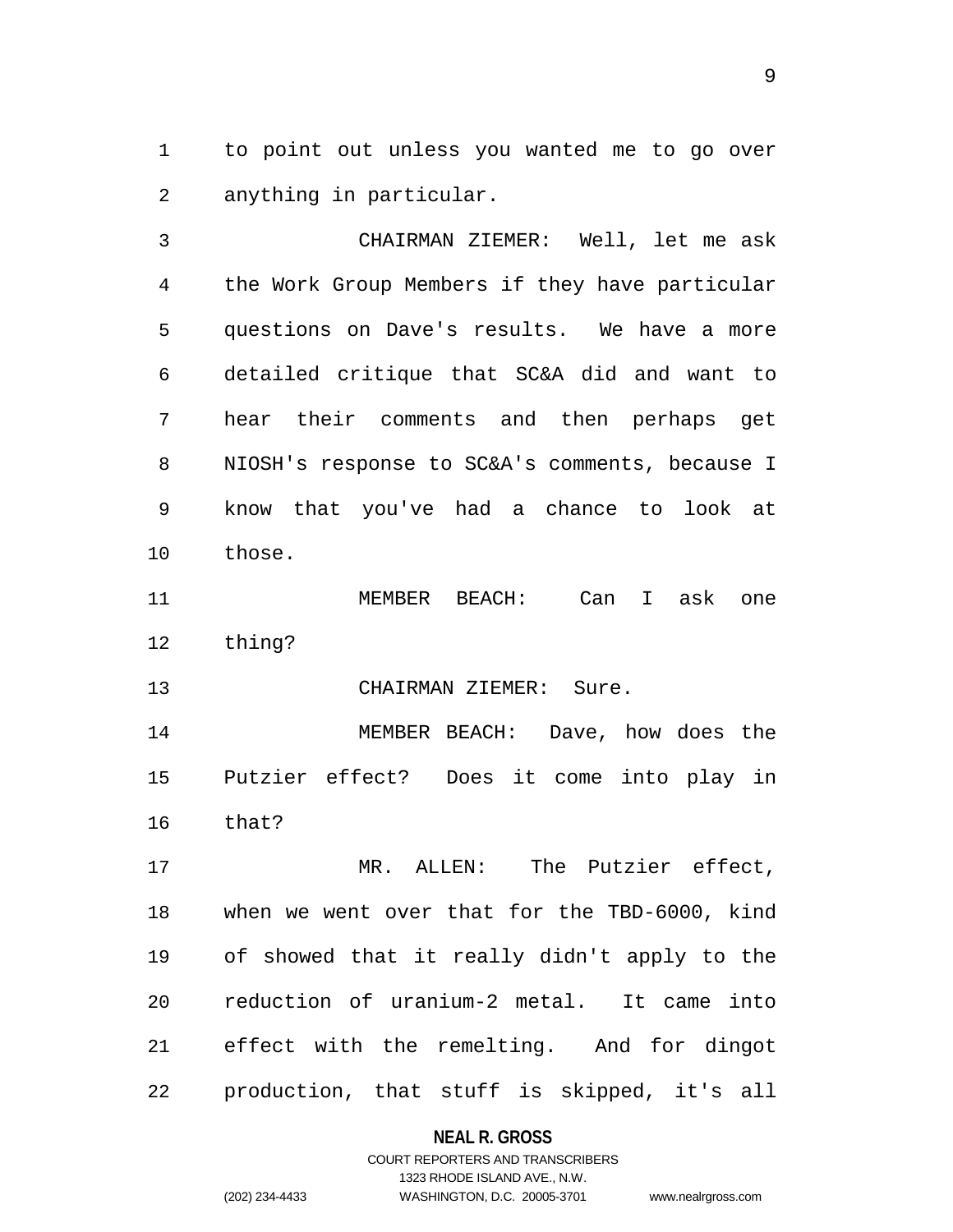1 combined into, you wouldn't get much of that 2 effect.

3 4 5 6 7 8 9 10 11 12 Fernald or anyplace else that actually did a vacuum remelt of the derbies into an ingot, is where you would see that effect. And we didn't -- I didn't use any of that data. There's so much interference when you've got that going on that there's really no data we could use for what we wanted to do. But primarily, the airborne from that ends up being shorter lived beta gamma type of, it's protactinium-234m and thorium-234.

13 14 15 16 17 18 19 20 From an internal dose standpoint, they're not real significant and so concentrating them by a factor of ten doesn't really change it all that much from an internal dose standpoint. It's mostly an external dose, a special beta. So for this analysis, it really wasn't a critical issue or an issue at all.

21 22 MEMBER BEACH: But it would be for an external possibly?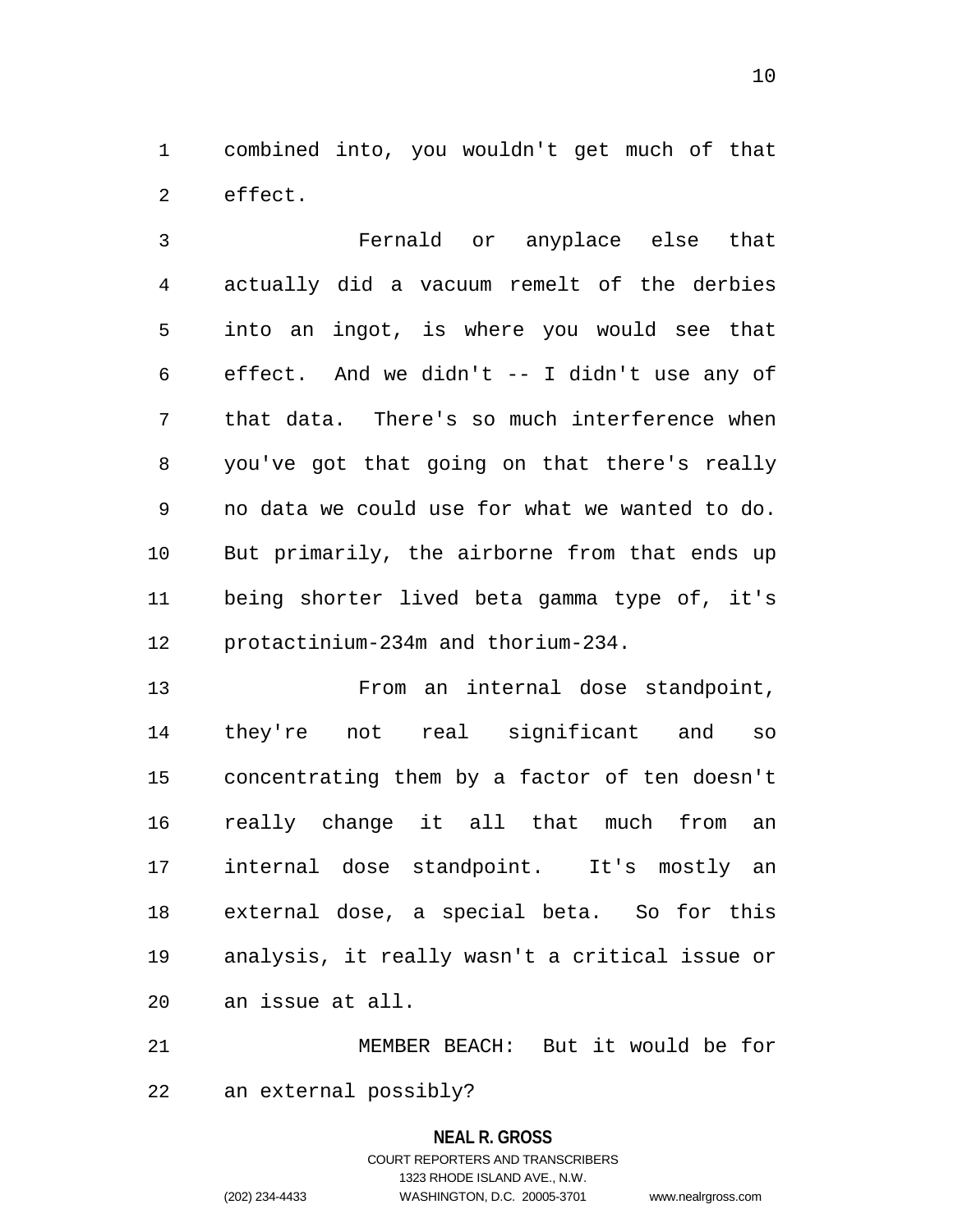1 MR. ALLEN: From an external 2 standpoint it can be.

CHAIRMAN ZIEMER: Bob?

3

4 5 6 7 8 9 10 DR. ANIGSTEIN: I'm not sure I caught every word that Dave said. What you have in a Putzier effect is very short lived, thorium-234 with a 24 day half-life. So as Dave said, you know, you put your hand on it, sure, you know, it will give you getting the beta dose.

11 12 13 14 15 16 17 18 19 20 But for internal, the most important first of all is the alpha dose. You get uranium that resides in the lungs for a long period of time and you get the lung dose from the -- whereas the dose from the thorium-234 is virtually zero, by comparison. It's orders of magnitude smaller because first of all, it's not an alpha emitter. And second of all, it's short-lived. So it's a, you know, be completely lost in the noise.

21 22 CHAIRMAN ZIEMER: Okay, thank you. Any other questions or comments? Okay, well,

> **NEAL R. GROSS** COURT REPORTERS AND TRANSCRIBERS 1323 RHODE ISLAND AVE., N.W. (202) 234-4433 WASHINGTON, D.C. 20005-3701 www.nealrgross.com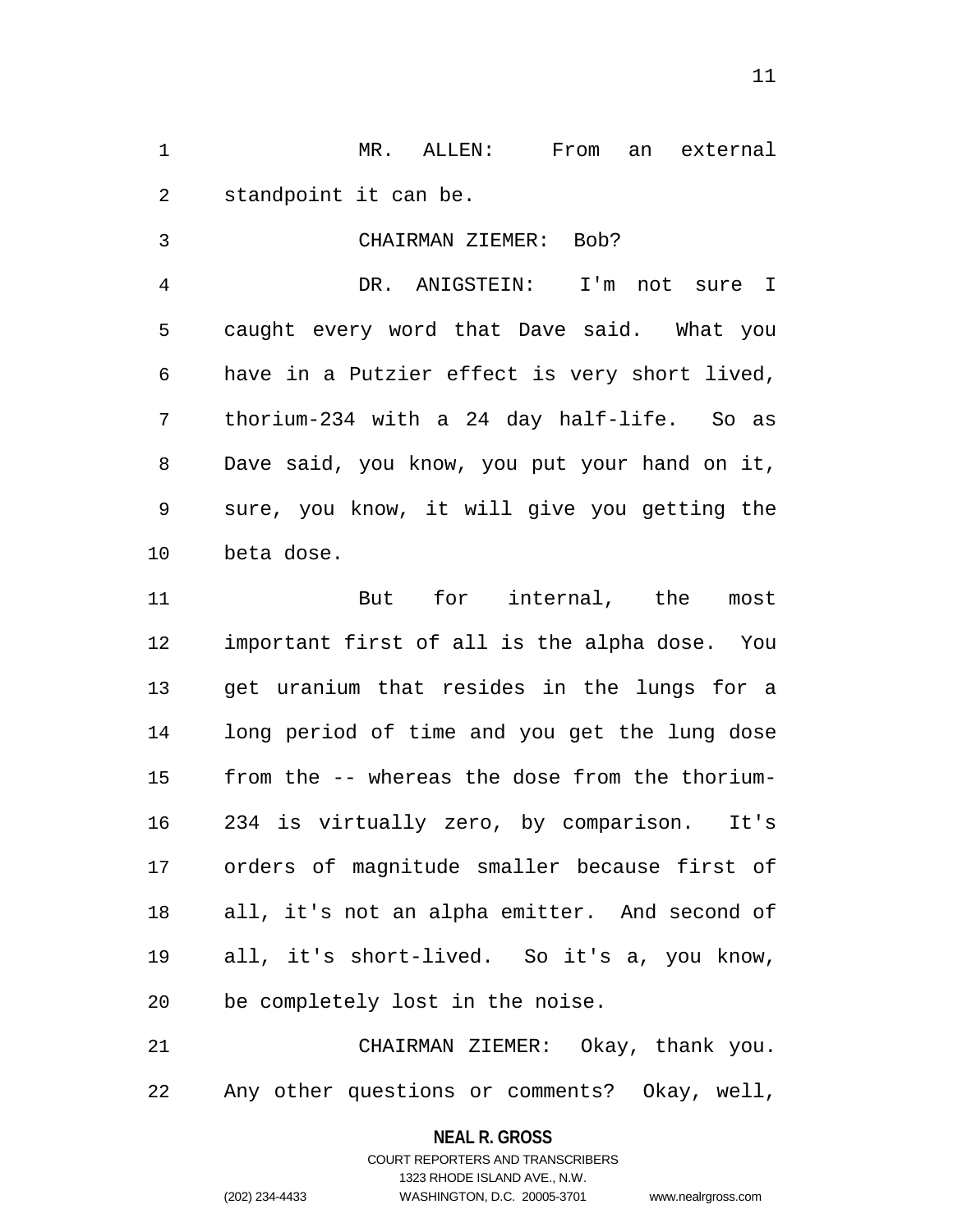1 let's just emphasize your bottom line then, 2 3 4 5 6 sort of two bottom lines. One is the activity that you associate with the handling. And the other is the surrogate data issue, so just recap your conclusions on that, put it on our record here.

7 8 9 10 11 12 MR. ALLEN: Appendix BB used some surrogate data that was not similar to GSI. We tried to use that as a bounding estimate and the worker wanted to see if there was some data out there more applicable to GSI, and that's why we went searching for this data.

13 14 15 16 17 18 19 20 21 And so this data was for, since this data was for various forms of uranium, I did that analysis to try to decide which of those forms would be most applicable to GSI from my analysis and deciding that all of those forms were applicable, so we took all that data and put it together and came up with a distribution resulting in a log normal with a median of 104 dpm cubic meter, I believe.

22 And then from that data set, I put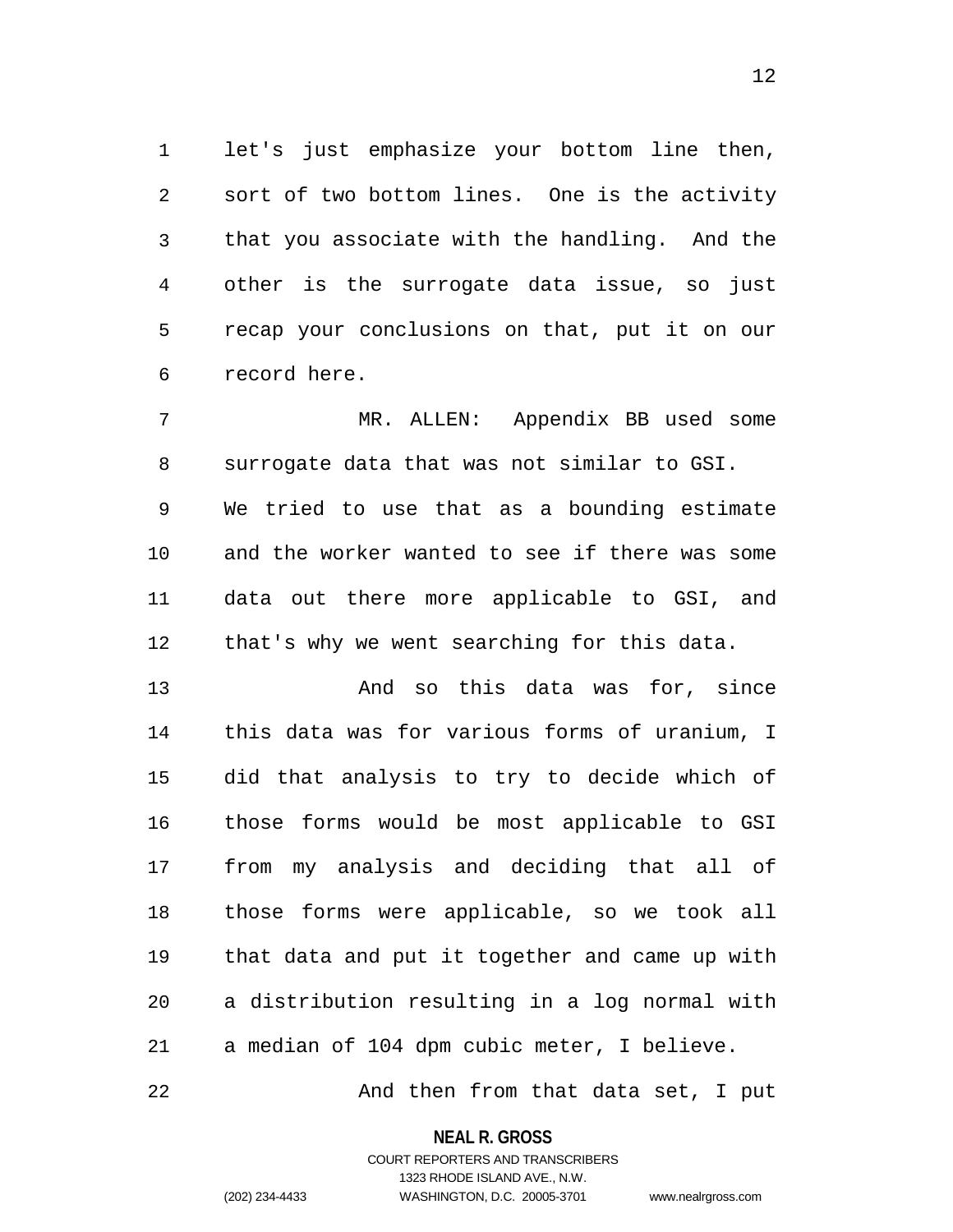1 through the Board's surrogate data, surrogate 2 3 4 5 data criteria to decide whether or not it is applicable to GSI per the Board's criteria. And I decided it was anyway, and then obviously that's reviewed.

6 7 8 9 10 11 12 13 14 DR. NETON: I think it's important to point out, what Dave's done here is what I would consider a process specific analysis, which was not envisioned in TBD-6000, this process itself, which was a movement of uranium metal. And I think he might have put this in the White Paper, I don't remember, but this would fully be intended to be added to the TBD-6000 as another process.

15 16 17 18 19 20 21 22 CHAIRMAN ZIEMER: Right, I noticed on the site or process similarities where, or no, in exclusivity I think it was, where the justification is called for. You indicated you would put that in Appendix BB. My suggestion is that you include all of the surrogate data issues in the Appendix, just as discussion points as to why this data set or

## **NEAL R. GROSS**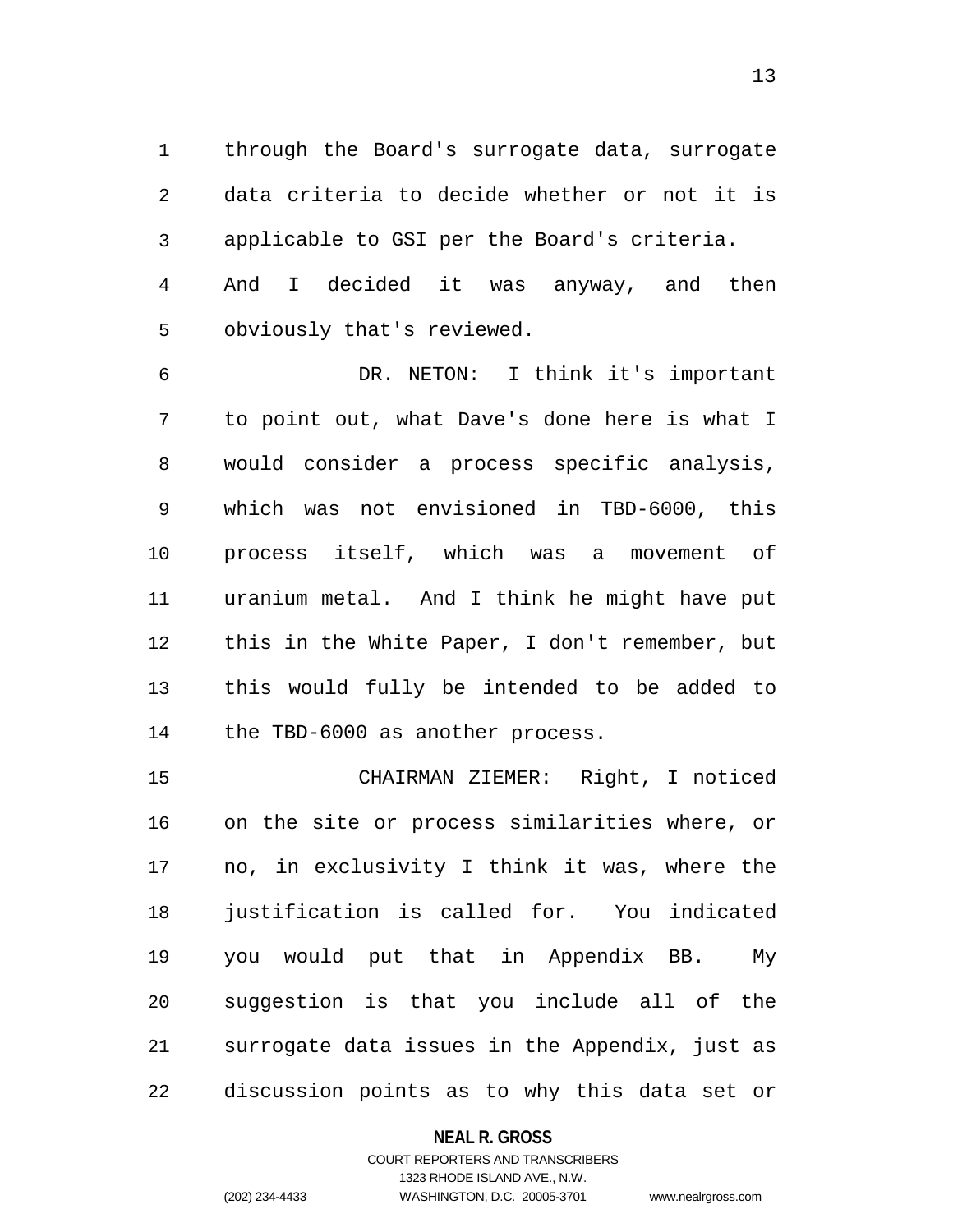1 some version of it at least, is used.

2 3 4 5 6 7 8 9 10 11 12 13 14 15 16 And it's an important distinction between the general TBD-6000 and this as a site specific, as you say process related, because it deals with handling cold uranium, which is more specific than the general TBD-6000. So you would have a commitment I think, to include that discussion in here if, in fact, this turns out to be agreeable to the Work Group and we are on the same page with SC&A. And I know they're, Bob has suggested some perhaps modifications, but let's hear from you, Bob, and again, we have your report and I don't think you need to go through it in complete detail, but you might

17 want to highlight where you differed.

18 19 20 21 22 DR. ANIGSTEIN: Yes. CHAIRMAN ZIEMER: And then I'd like to hear response from NIOSH on whether you have some concerns about those issues or agree with them and so on. So why don't you

**NEAL R. GROSS**

## COURT REPORTERS AND TRANSCRIBERS 1323 RHODE ISLAND AVE., N.W. (202) 234-4433 WASHINGTON, D.C. 20005-3701 www.nealrgross.com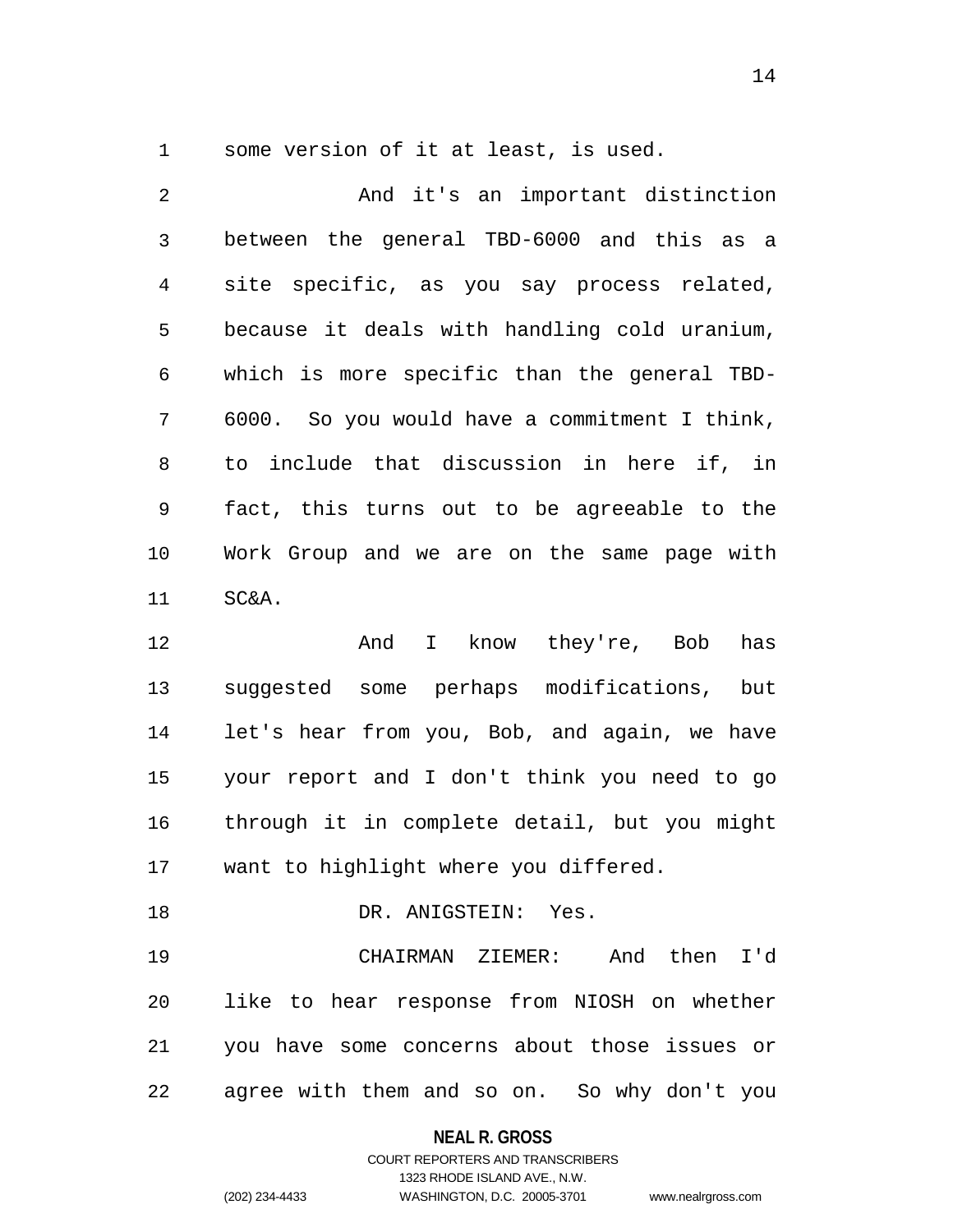1 highlight where you found, or where you're 2 3 4 5 6 7 8 9 10 11 12 13 14 15 16 17 18 19 20 21 suggesting some differences. And do you have overheads you're planning to use? DR. ANIGSTEIN: Yes I do. CHAIRMAN ZIEMER: Okay, while he's getting that set up, let's check again and make sure that, did John Ramspott get back on the line okay? MR. KATZ: Yes, two things I want to check on, John Ramspott, I'll just look and check in my email just for this actually. John Ramspott, are you now on and audible? (Off record discussion.) MR. KATZ: John Ramspott? Okay, John Ramspott, if you're on, we cannot hear you. And the other person I just wanted to check on is Dr. Poston. Are you on with us now? I heard someone taking themselves off mute but I don't hear a voice. Dr. Poston, are you online with us? CHAIRMAN ZIEMER: So, and Dr.

22 McKeel is not online I gather?

> **NEAL R. GROSS** COURT REPORTERS AND TRANSCRIBERS 1323 RHODE ISLAND AVE., N.W. (202) 234-4433 WASHINGTON, D.C. 20005-3701 www.nealrgross.com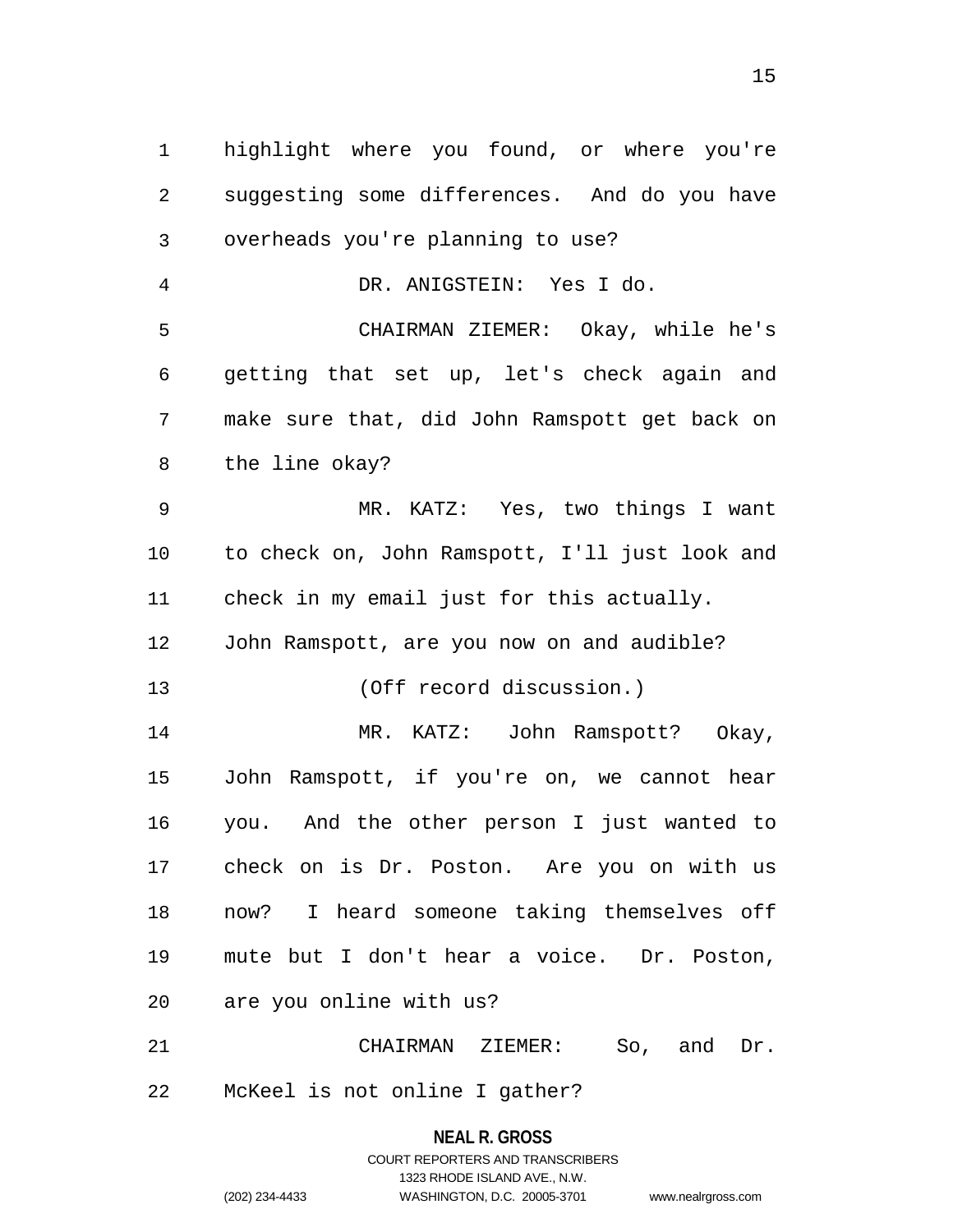1 MR. KATZ: No. No, I don't expect 2 3 4 5 6 7 8 9 10 11 12 13 14 15 16 17 18 19 20 21 22 Dr. McKeel, I have a letter from Dr. McKeel to read later. CHAIRMAN ZIEMER: Okay. (Off record discussion) MR. KATZ: Can someone who's on line speak just so that we know that I can hear people who are on line? MR. RAMSPOTT: Ted, can you tell this is John Ramspott? MR. KATZ: John, your phone is not functional still. I can hear you but just only by great effort, so something is wrong with your phone. Someone else on the line, can someone -- MR. THURBER: This is Bill Thurber, I'm -- MR. KATZ: Yes, you're clear as a bell, thank you though. CHAIRMAN ZIEMER: And John Mauro is clear. MR. KATZ: And John Mauro's clear.

> **NEAL R. GROSS** COURT REPORTERS AND TRANSCRIBERS

> > 1323 RHODE ISLAND AVE., N.W.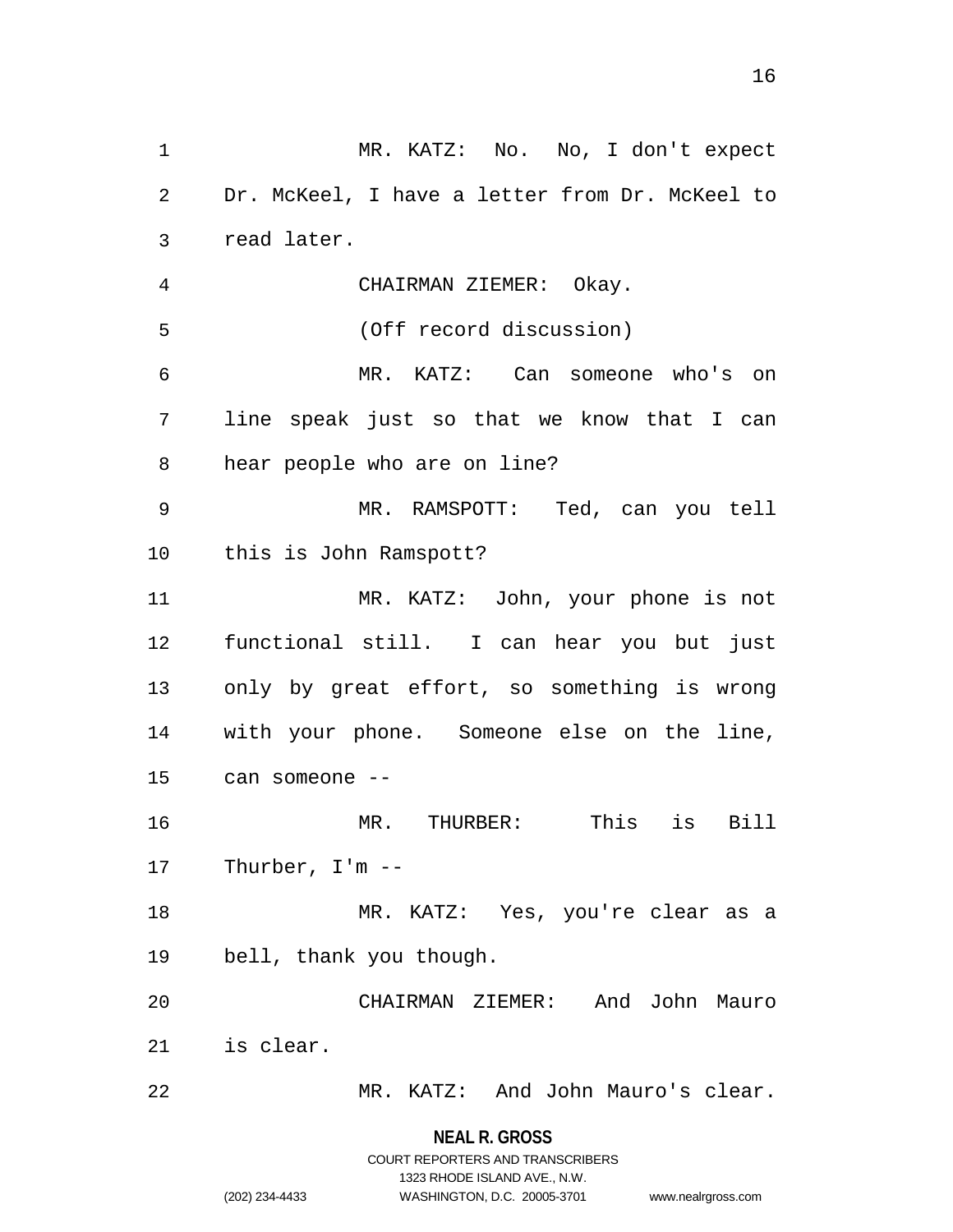1 I just wanted to make certain it was still 2 3 4 5 6 7 8 9 10 11 12 13 14 15 16 17 18 19 20 21 22 that it wasn't a problem with the phone, okay. MR. KINMAN: Yes, and this is Josh Kinman, I just joined shortly after you began the meeting, so I can hear everything fine. MR. KATZ: Okay, yes, I thought you could hear me, I just wanted to be sure I could hear you. Thanks, okay. CHAIRMAN ZIEMER: So, is John or, I guess we don't know whether he can, I guess he can hear us okay. MR. KATZ: John Ramspott, you can hear us, right? MR. KINMAN: I barely heard him say that, this is Josh, that he was going to move to another phone. MR. KATZ: Yes, okay, okay, so he's probably switching right now while we're, to another phone. MS. JESKE: This is Patricia Jeske, I'm on line now. MR. KATZ: Okay, we hear you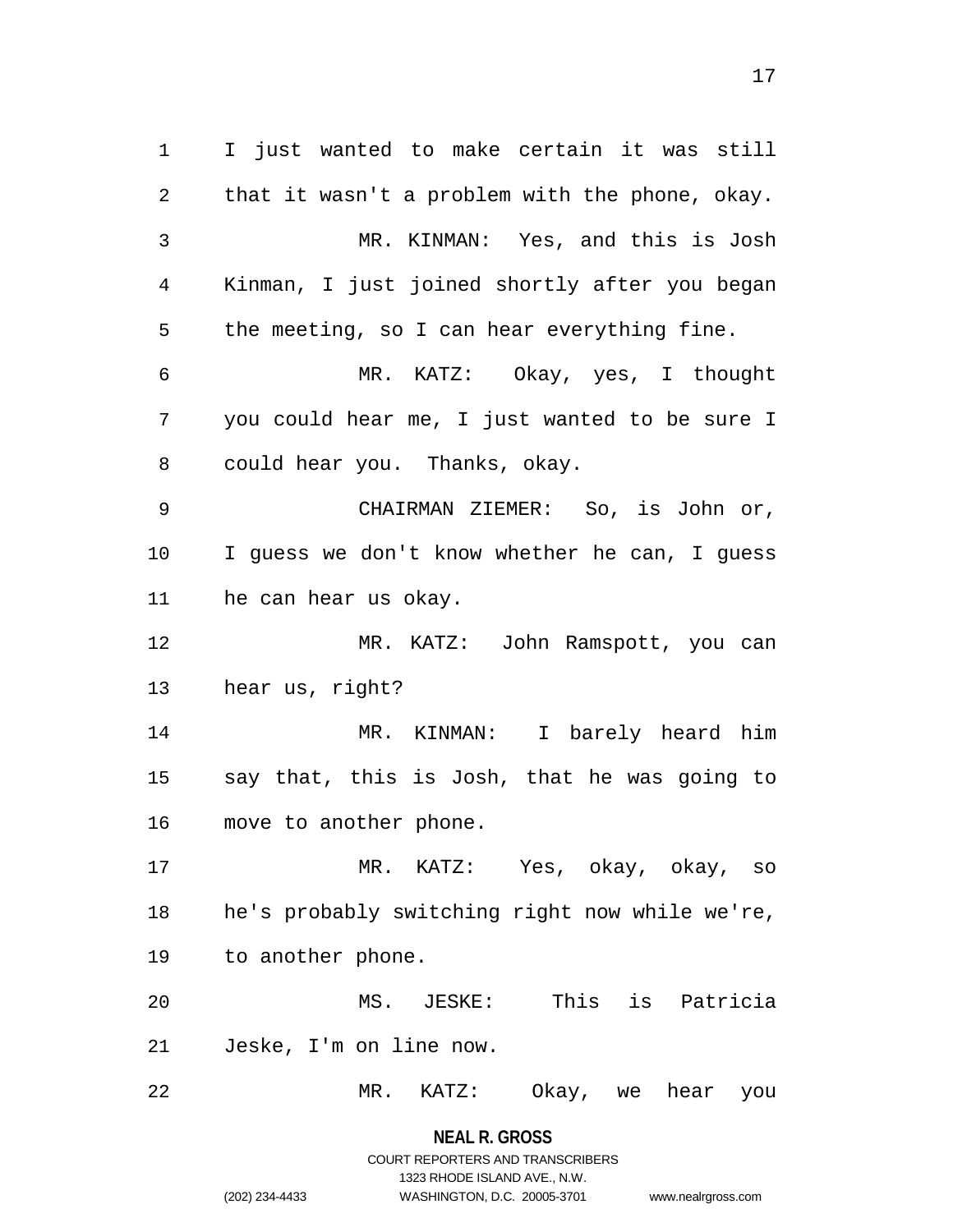1 clearly. Thank you.

| 2            | MS. JESKE: Okay, great.                        |
|--------------|------------------------------------------------|
| $\mathbf{3}$ | (Off record discussion)                        |
| 4            | CHAIRMAN ZIEMER: We're going to                |
| 5            | wait just a minute here while the projector's  |
| 6            | being set up. Dr. Anigstein is projecting      |
| 7            | some materials that are in his written report, |
| 8            | so I assume that everybody has copies of that  |
| 9            | report. It was distributed to the Work Group,  |
| 10           | to the petitioners, and is this also online    |
| 11           | now, the SC&A report?                          |
| 12           | MR. KATZ: Yes, the SC&A report's               |
| 13           | posted, the NIOSH report's posted, yes.        |
| 14           | CHAIRMAN ZIEMER: Okay, I think                 |
| 15           | we're set to go then.                          |
| 16           | DR. ANIGSTEIN: Very good. Okay,                |
| 17           | well this is basically some highlights from    |
| 18           | the report. There's nothing new in here, even  |
| 19           | though this briefing per se has not been       |
| 20           | distributed, it was just done at the<br>last   |
| 21           | moment.                                        |
| 22           | So okay, I'll start off with the               |

1323 RHODE ISLAND AVE., N.W.

(202) 234-4433 WASHINGTON, D.C. 20005-3701 www.nealrgross.com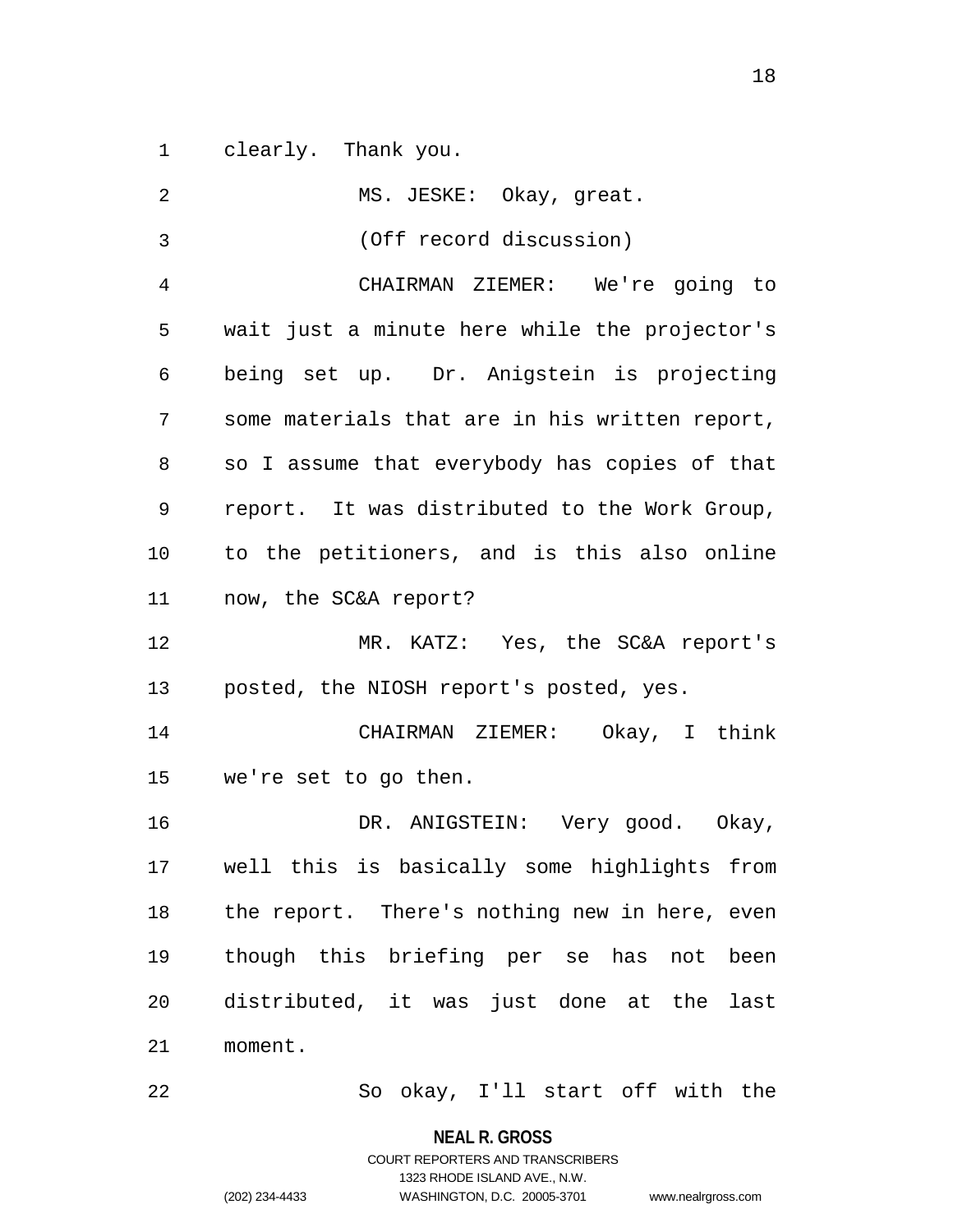1 table that was prepared, I took this out of 2 3 4 5 6 7 8 Dave Allen's report with some editing. And Dave provided 37 measurements of airborne uranium concentrations, the measurements were always stated in alpha activity as dpm per cubic meter. And the first six were for this type, for LeBlond, which was, what was LeBlond again? All of a sudden I have a mental block.

9 10 MR. ALLEN: I think that was boring a hole in a billet.

11 DR. ANIGSTEIN: Pardon?

12 13 MR. ALLEN: I think that was boring a hole in a billet.

14 15 16 17 18 19 20 21 22 DR. ANIGSTEIN: Yes. Yes, right, right, that was a test to see whether they in fact were using, there we had in the past cast hollow billets, and it wasn't working out too well, so they were investigating the boring machine. So the first six were completely applicable to what was going on at SC&A, at GSI, excuse me. I can't even think, I work for that company.

#### **NEAL R. GROSS**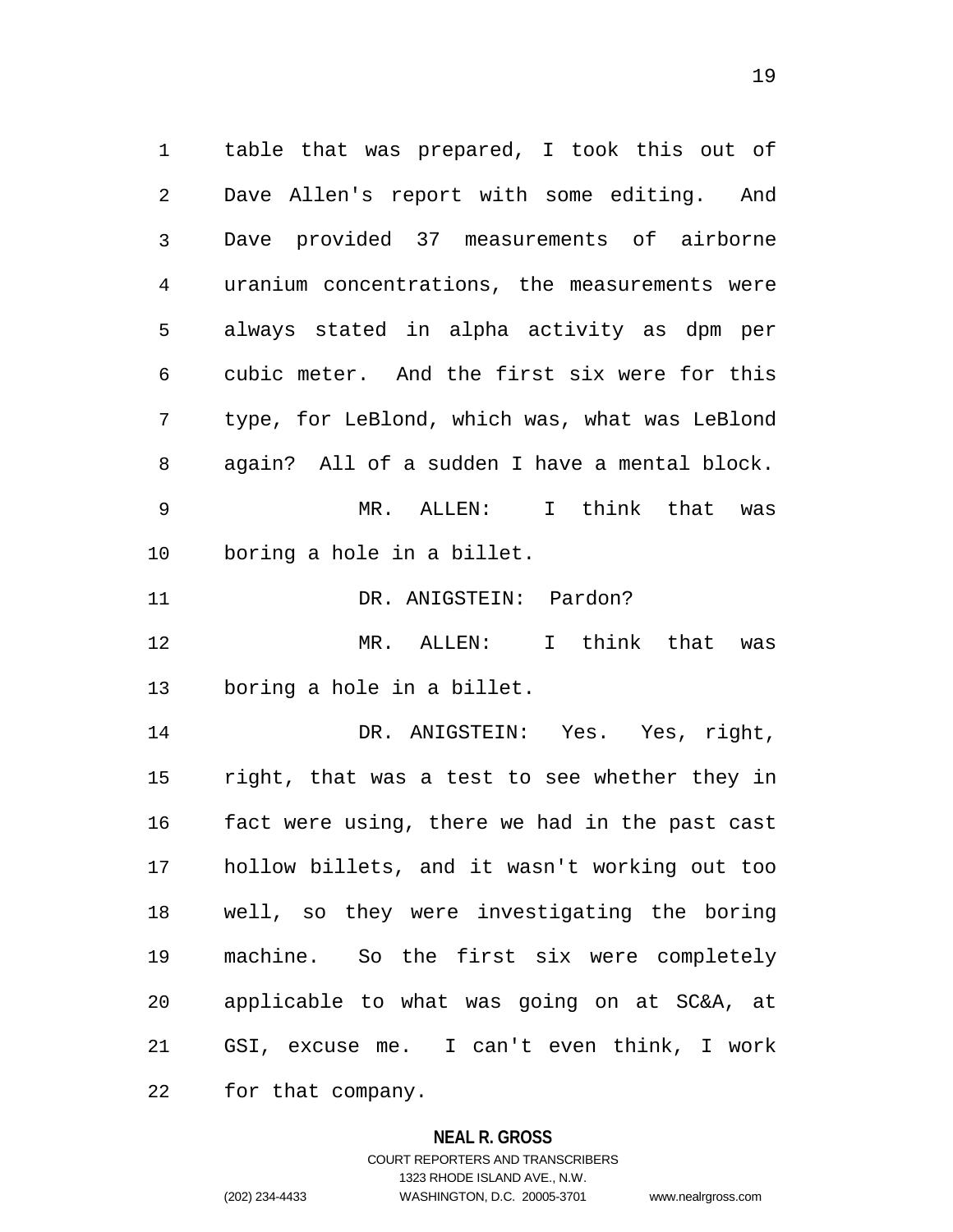1 However, in looking over the data 2 3 4 5 6 7 8 9 10 11 12 set, we found six more that seemed to be quite applicable, that were in the same range of concentrations and that they were just like here with the operator actually hooking the billet up and removing the billet. He was working the controls of the boring machine, and it may sound well, but that's not comparable, well it is because the boring machine was working, but a constant flow of coolant, so there was really no airborne activity from the boring itself.

13 14 15 16 17 18 19 20 21 22 There was this coolant, which was probably some kind of an oil, that was flowing right into the drill bit and all the chips were being washed out down there, you know, into a collection area. So the fact that the operator was nearby, this was a perfectly good example of concentration we wanted to, and the reason we wanted to add to the data set, I mean, because there was some other things that we thought was not applicable.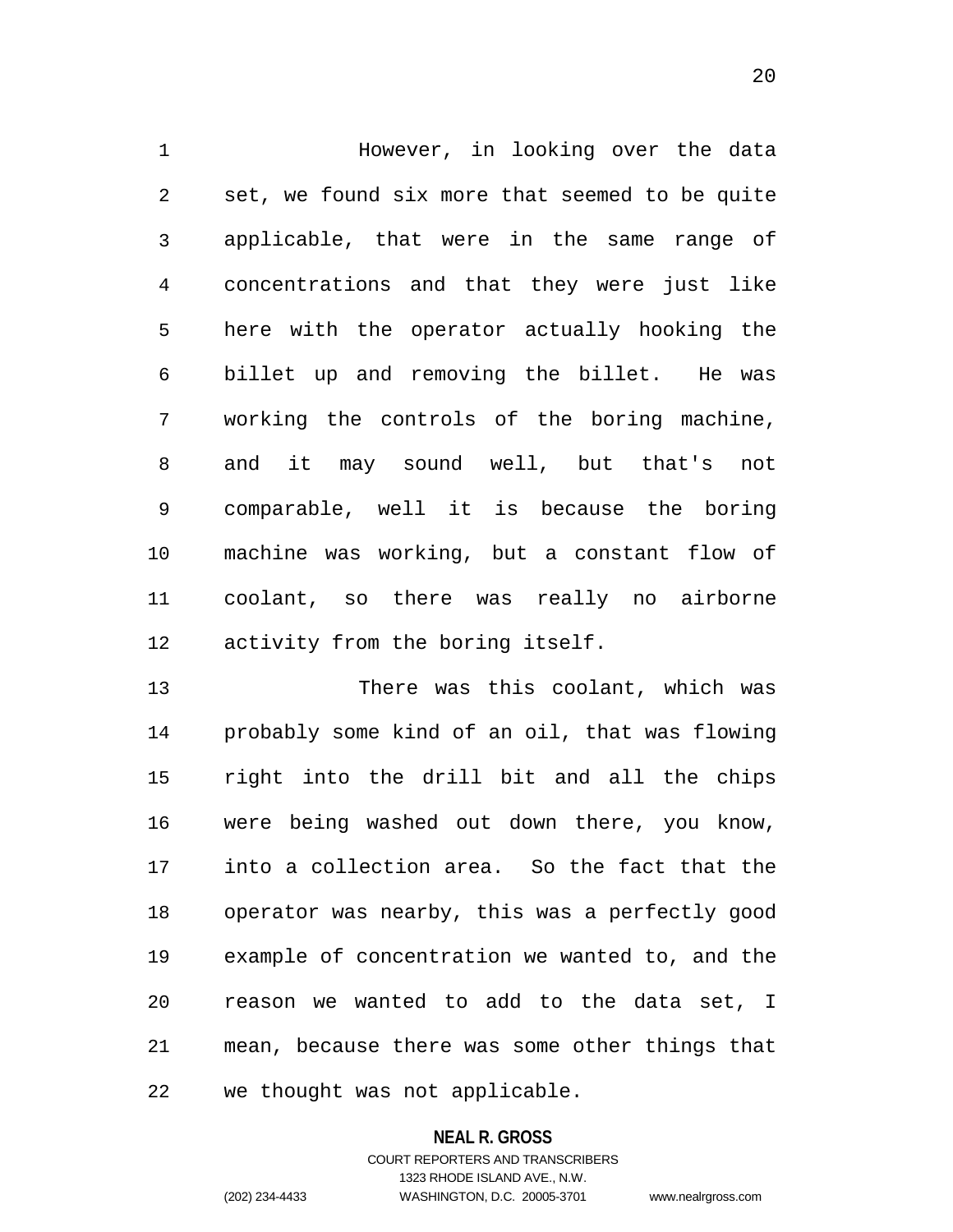1 The next one was a place called 2 3 4 5 6 7 8 9 10 11 Chambersburg. And we disagreed with Chambersburg, and I indicate why, this is actually LeBlond where I show the additional samples, the operating, BZ stand for breathing zone operator, operating controls of the machine, no visible dust or fumes or oil spatters for that, again, shouldn't have much of an impact. However, and then there was six more at LeBlond, same as 967, said that 967 was this one.

12 13 14 15 16 17 Now Chambersburg, these were, there were a few BZ samples that were used, these are the BZ samples that were used by NIOSH, operator working safety control of an impactor was located five feet west of the impactor safety control that is.

18 19 20 21 22 However, they also had a lot of other samples that were much, much higher and there was really no basis for selecting those particular ones. This is again the same, these are these that were selected by NIOSH.

## **NEAL R. GROSS** COURT REPORTERS AND TRANSCRIBERS

1323 RHODE ISLAND AVE., N.W.

(202) 234-4433 WASHINGTON, D.C. 20005-3701 www.nealrgross.com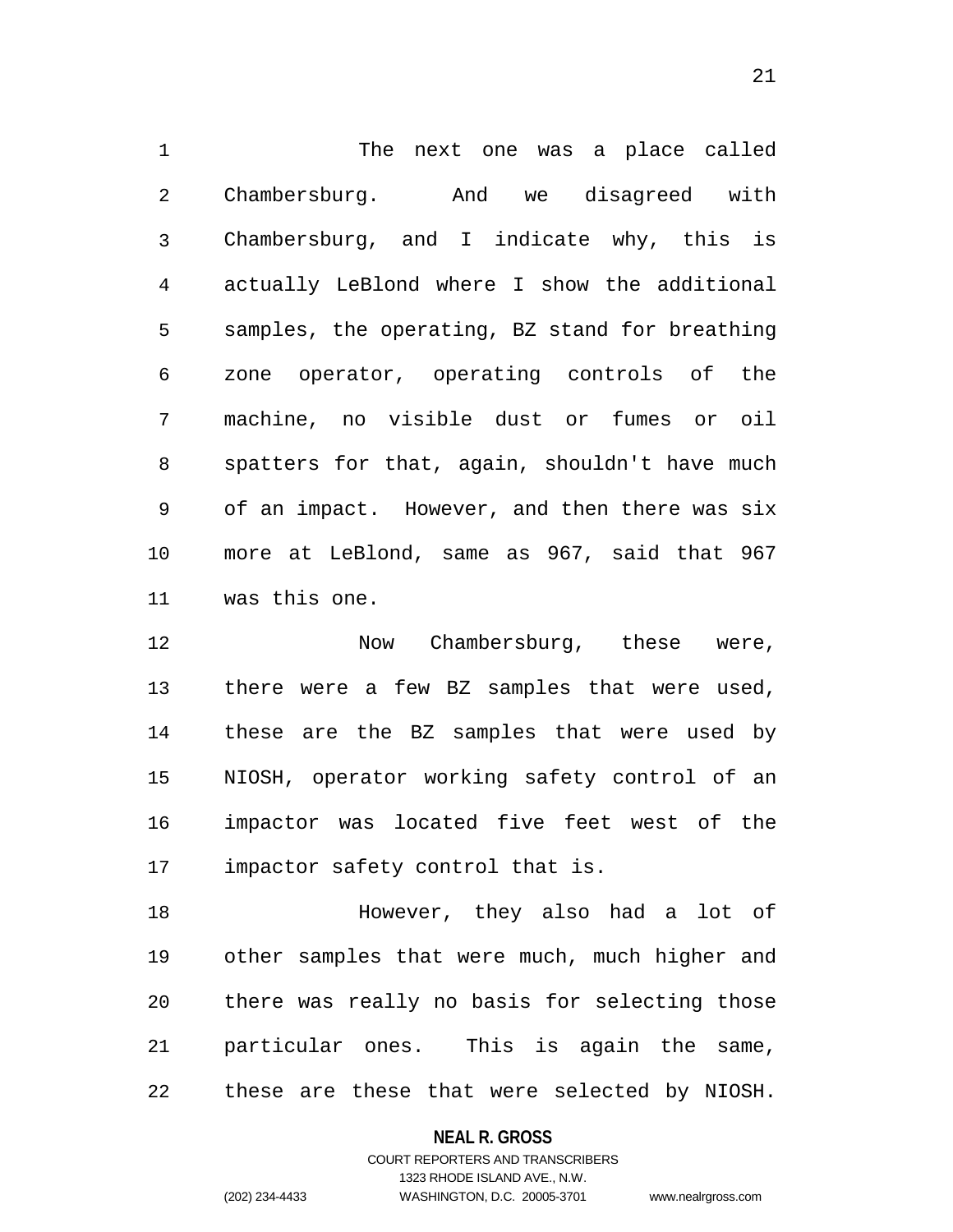1 However, if they're going to select these, why 2 3 not select the operator impactor who was ten feet away, twice as far?

4 5 6 7 8 9 10 11 And there is an observation of the, there was a cover letter, this is basically, all of these are reports from field personnel deployed by the National Lead of Ohio, which of course was the contractor operating Fernald, to these facilities, you know, to check up on the health and safety. So this was a report reporting back to a Dr.

12 13 Quigley, I believe his name was, at National Lead.

14 15 16 17 18 19 20 And he noted it was like a draft that was blowing towards this impactor operator, and giving him a very high concentration. So there was a lot of airborne uranium activity. And it happened to have missed the one that was five feet west, but it hit the one that was ten feet north.

21 22 And since the whole operation was punching holes, was they were taking these

#### **NEAL R. GROSS**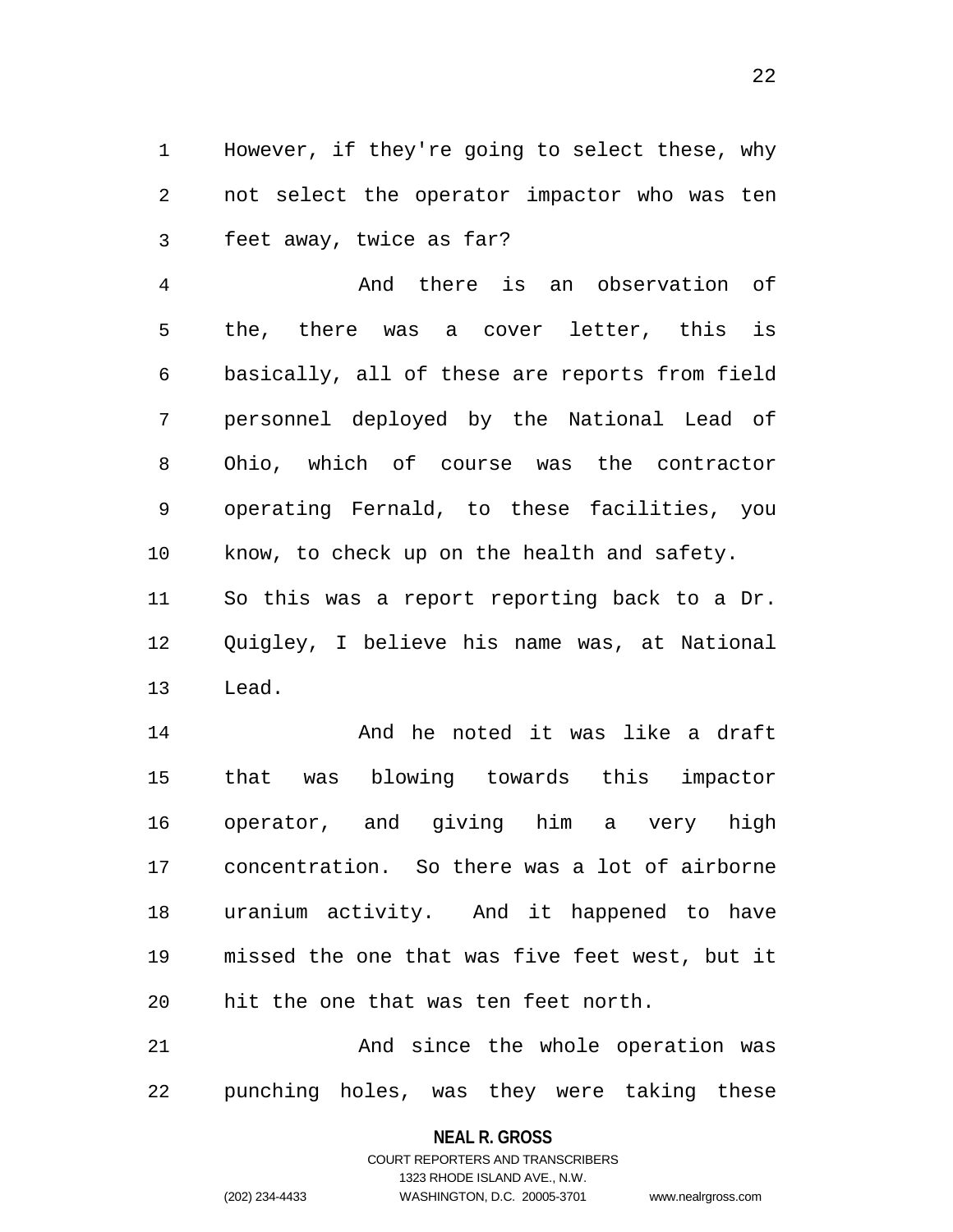1 washers and punching holes in them with the 2 3 4 5 impactor, and then there were those removing the washers and putting the slugs into the furnace, this was not an applicable operation. This was a very different

6 7 8 9 10 11 12 13 14 operation, we did a lot of processing of uranium, putting it into a furnace, punching holes in it, removing the washers, so we feel that this is really not applicable to GSI, it would distort the picture. We feel that those should have been removed, that's why we here indicated the blue is the one that should be removed, their work with them, blue and cross out those to be removed.

15 16 17 18 19 20 And then we get to Tocco. Tocco is a place again, that was doing some tests of a furnace. And however, there were a lot of samples collected before these slugs went into a furnace, so that would have been applicable with some handling.

21 22 And there were two campaigns, one in, no sorry, I didn't get a picture of those.

## **NEAL R. GROSS** COURT REPORTERS AND TRANSCRIBERS

1323 RHODE ISLAND AVE., N.W.

(202) 234-4433 WASHINGTON, D.C. 20005-3701 www.nealrgross.com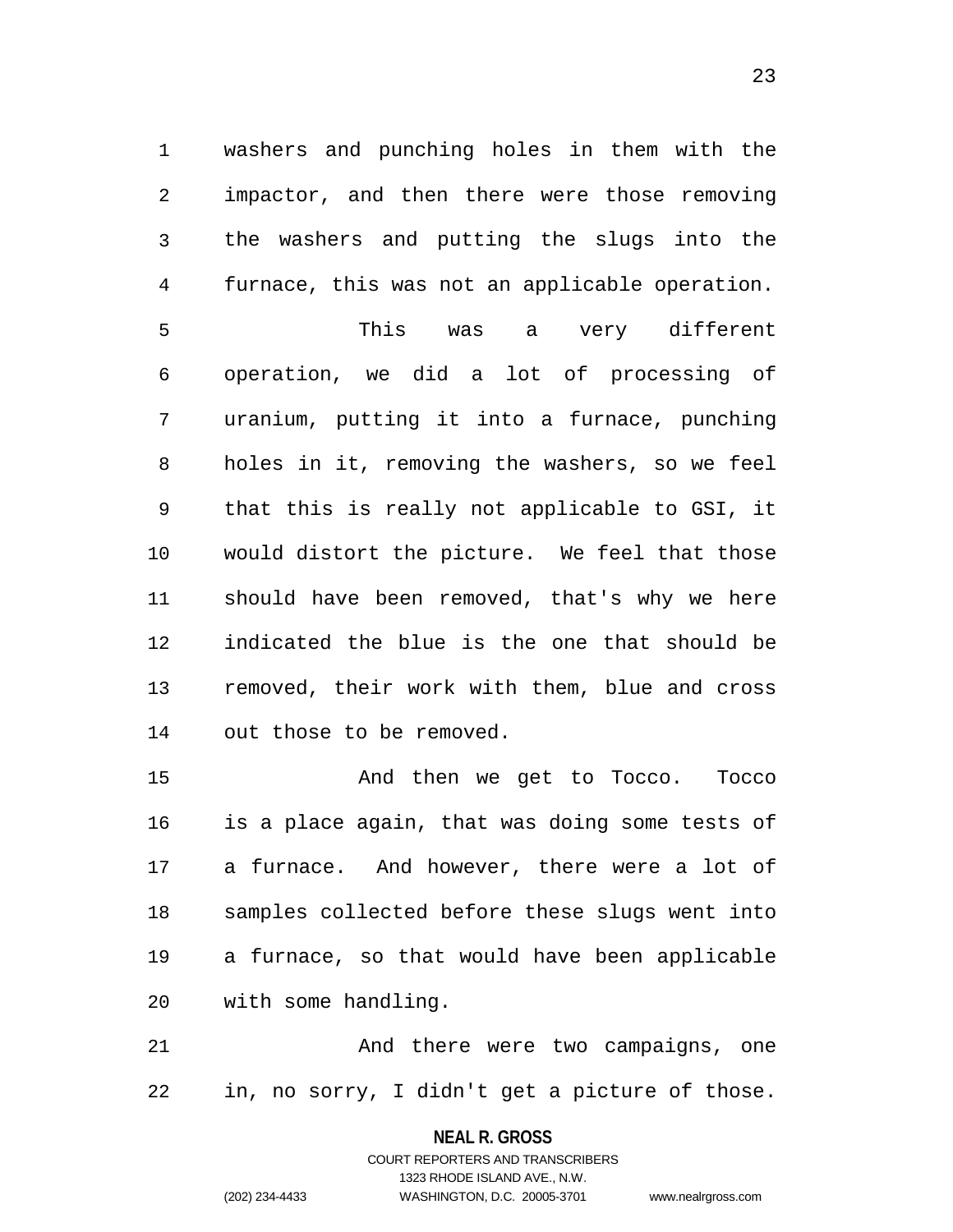1 And they were about six months apart, and the 2 3 4 5 first campaign, there were two readings which were loading uranium slugs in preparation for heating them, and those are perfectly legitimate.

6 7 8 9 10 11 And then there was another campaign two months later, and the only thing was, here they were using depleted uranium. The chambers, Tocco got depleted uranium as well as normal uranium, I think it was something from my memory of 5,600 pounds of

12 13 14 15 16 17 depleted and only 2,000 pounds of normal. And since the earlier campaign was only normal, we assume that it will be safe to assume that this was primarily, if not entirely depleted uranium. It said on the sheet combination of both.

18 19 20 21 22 So to be conservative and claimant-favorable, I took each of these concentrations that was listed in dpm per cubic meter, and said what if this had been normal and not depleted uranium? And the

#### **NEAL R. GROSS**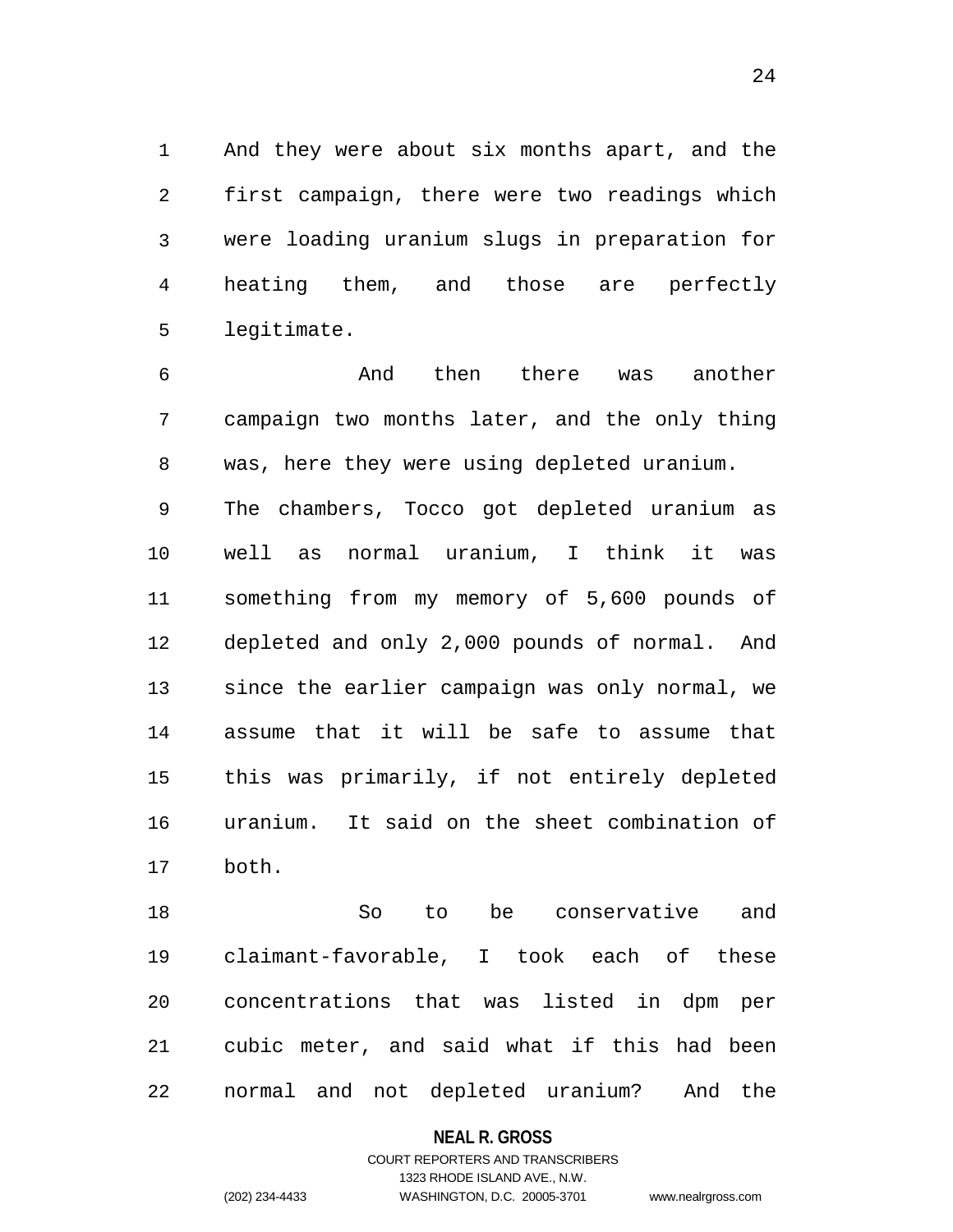1 result is, you multiply by the ratio of 2 3 4 5 6 7 8 specific activity between depleted and normal uranium and you end up at about a factor of 1.8 I think is higher. So I took each of these readings that was in the NIOSH report and simply multiply it by this factor to come up with a higher reading. And this continues on to the next page here.

9 10 11 12 13 14 Now at Fernald, we believe that these were very aggressive operations, breaking out the derby, cleaning the derby, removing the derby from the breakout table, that these were really again, not applicable, to simply handling of uranium.

15 16 17 18 19 20 21 22 A derby is not, this is, it's called a derby because it looks like a hat when it comes out of the, when they reduce the uranium tetrafluoride to uranium metal, and you get this shape. And then later on, they remelt it, they melt it and make it into an ingot. So we felt that these should not really have been used.

## **NEAL R. GROSS**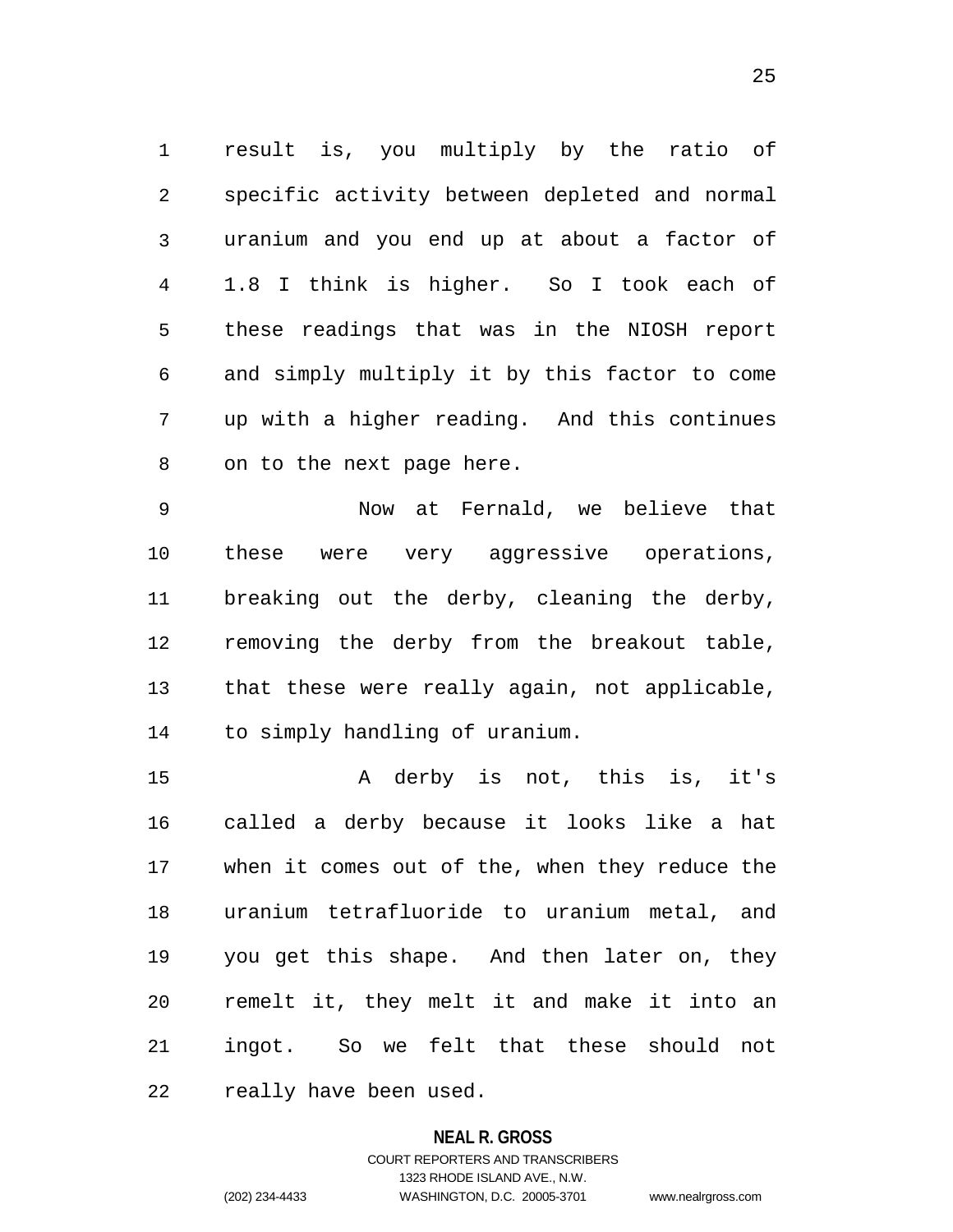1 Then you get to Weldon Spring, 2 3 4 5 6 7 8 9 10 11 12 13 14 15 16 there were a couple of handling dingots that was exactly, probably similar to the dingot that was sent to GSI, so this was very applicable. However, what was then here was they took, the first two were fine, but then they took the installation removal of dingot in lathe. What they gave was only, they didn't give the raw data sheet, they gave a summary report and the raw data sheet wasn't available. And there were three numbers, they're actually in different units but, you know, microcuries and then we can get them down to dpm, and they gave high, low, and average, that were considered routine of all their report.

17 18 19 20 21 22 But the high and the low were given and the average was given in terms of, not in terms of activity unit, but in terms of mass loading, so it's a microgram per cubic meter. And when you work it out, it comes out exactly between these two readings and it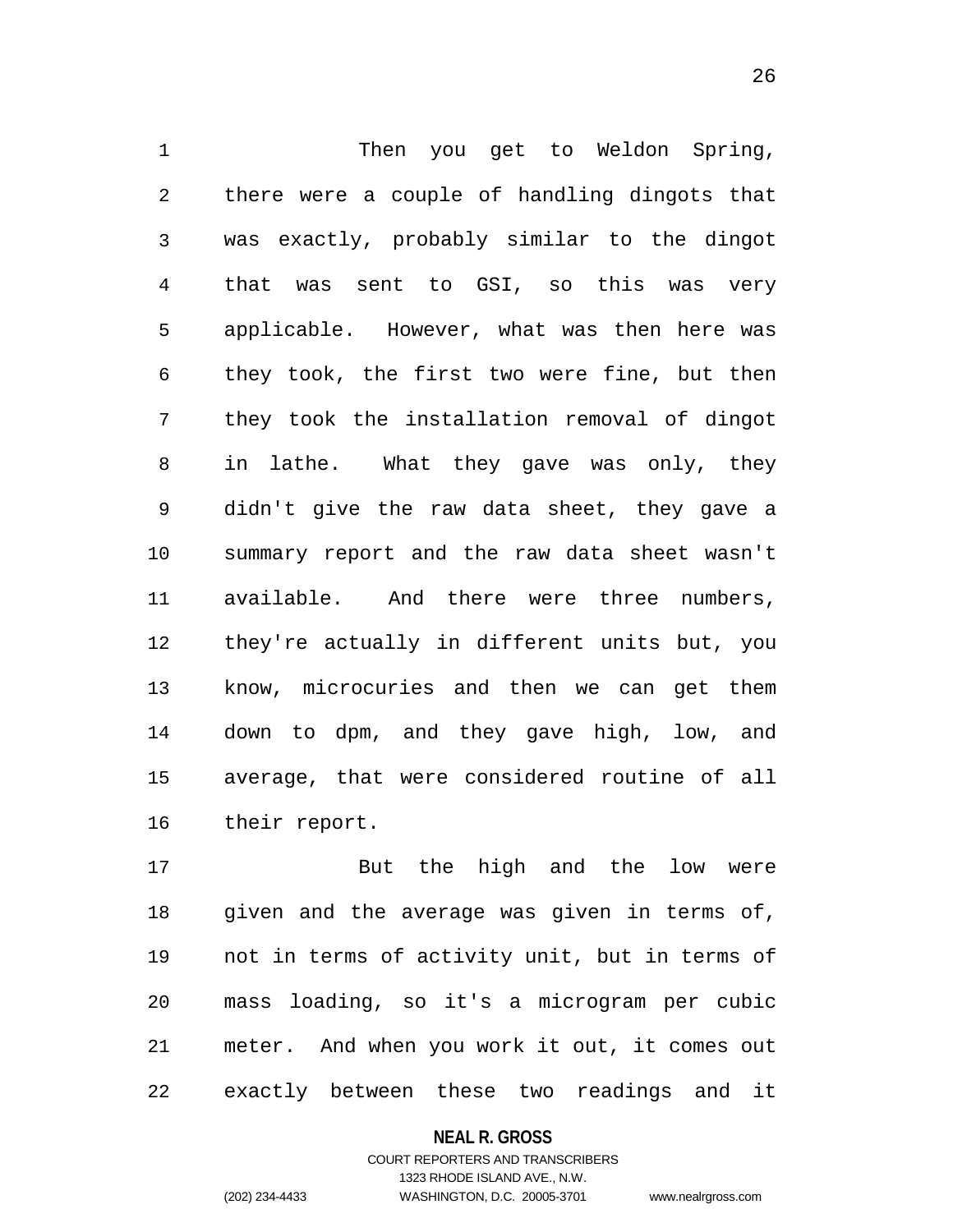1 would be very safe to say that it simply is 2 3 4 the average of these two and not a third data point. So our opinion is that this should be deleted, this one average should be deleted.

5 6 7 8 9 10 11 12 Then on Weldon Spring, I think maybe there's an oversight because the Weldon Spring data was for general air samples. I mean, these were just samples taken somewhere in the room but not in the breathing zone of the operator. All the others were breathing zone samples. So these three just don't belong in that data set.

13 14 15 16 17 18 19 20 21 22 However, there was another one that there was a single breathing zone sample from the same operation, that does belong there. So with that we pick up these three, included this one, and then there were three more setting of dingot which is applicable, it's labeled Weldon Spring. Actually, that facility was at Mallinckrodt. In other words, it was operating at Mallinckrodt but this was actually in the, I looked up the Mallinckrodt,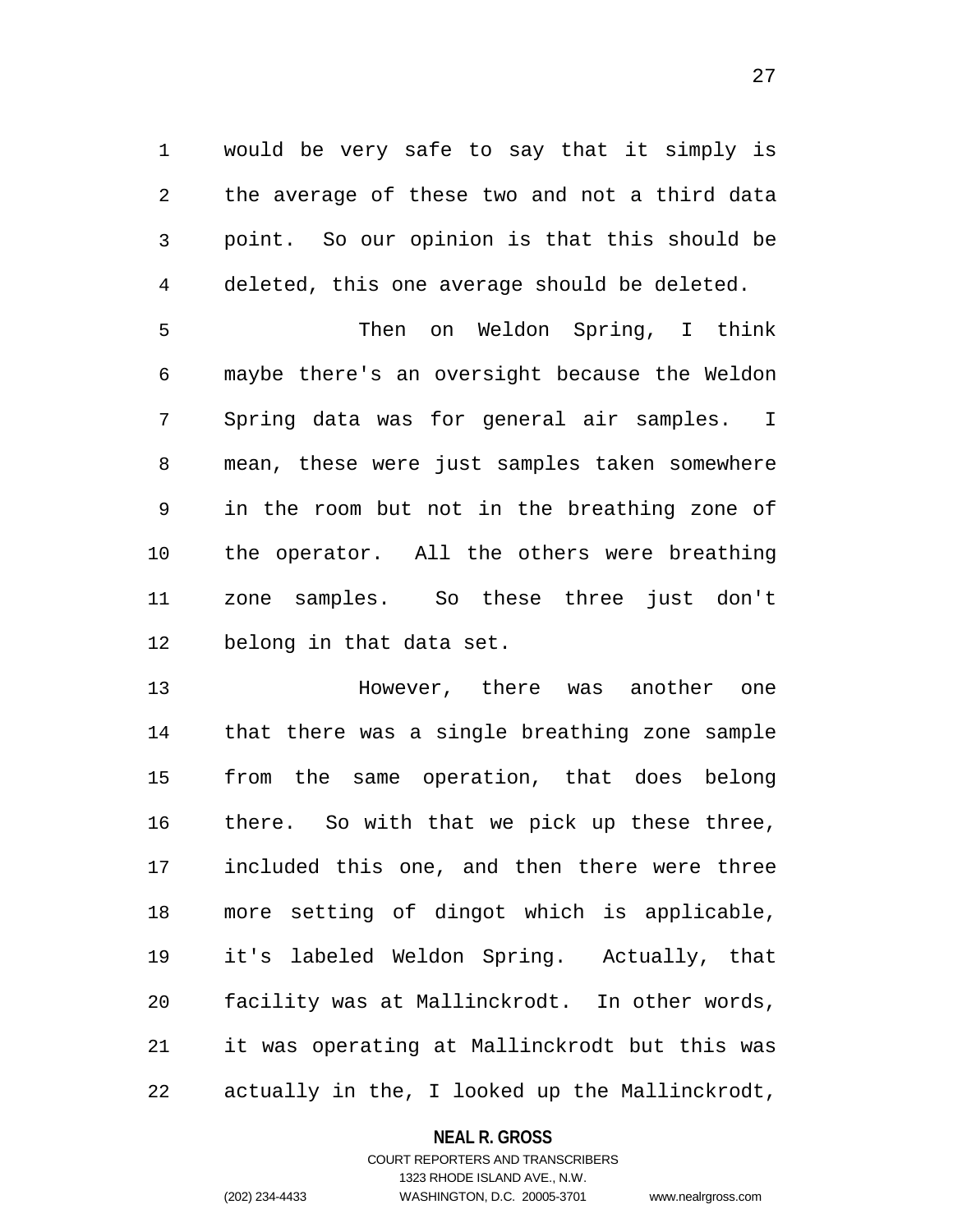1 St. Louis facility. So it doesn't change the 2 data, it's just a explanatory point.

3 4 5 6 7 8 9 10 11 12 And so then we reproduced the analysis that NIOSH gave. They did not give these raw data but they gave the results and reproduced how they got it, which is using one of the procedures of NIOSH. And these are the 37 data points plotted, now this is the transformed log normal plot, so there would be a natural log of the values and here is the Z score, how far, how many standard deviations it is away from the geometric mean.

13 14 15 CHAIRMAN ZIEMER: Let me interrupt, for people on the line, this graph is in Appendix A of the SC&A report.

16 DR. ANIGSTEIN: Yes, Figure 1.

17 CHAIRMAN ZIEMER: It's Figure 1.

18 DR. ANIGSTEIN: All right, okay.

19 20 21 22 So we see that there is a reasonable fit, our square root of 0.878, with a number of points being well below that. So however, when we took this review status act of, we reduced it,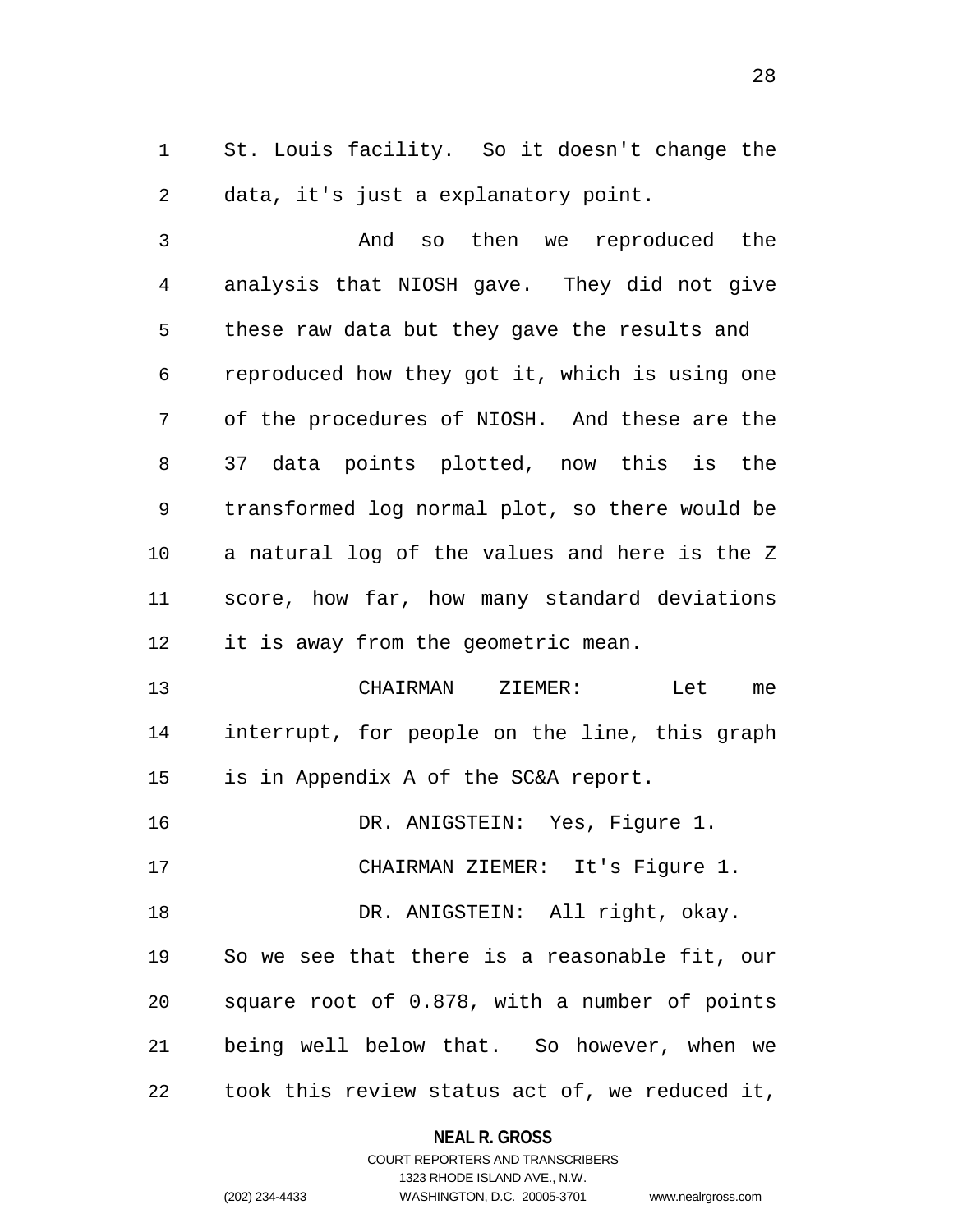1 in other words, we added some, deleted others, 2 3 4 5 6 adjusted others, we ended up with 28 points. Now not all of them are plotted because there were eight non-detects, so they enter into this calculation but they don't show up on the plot.

7 8 9 10 11 12 13 14 15 16 17 18 19 20 21 And then there was another point of one dpm, which was just an outlier, but there's nothing else that low and that's really covered, we usually would have considered it a non-detect. So we removed that and we got this plat of way up to 0.946 r squared, with the points pretty evenly scattered, with no trend of a way again, showing you difference. Here you got the, sort of a big hump in the middle above the line, the lower and upper, so you would really by eye, if you want to plot a line, it would be more like a curve than a straight line. Whereas here, we've got a pretty good agreement.

And then finally, doing the final

**NEAL R. GROSS**

# COURT REPORTERS AND TRANSCRIBERS 1323 RHODE ISLAND AVE., N.W. (202) 234-4433 WASHINGTON, D.C. 20005-3701 www.nealrgross.com

22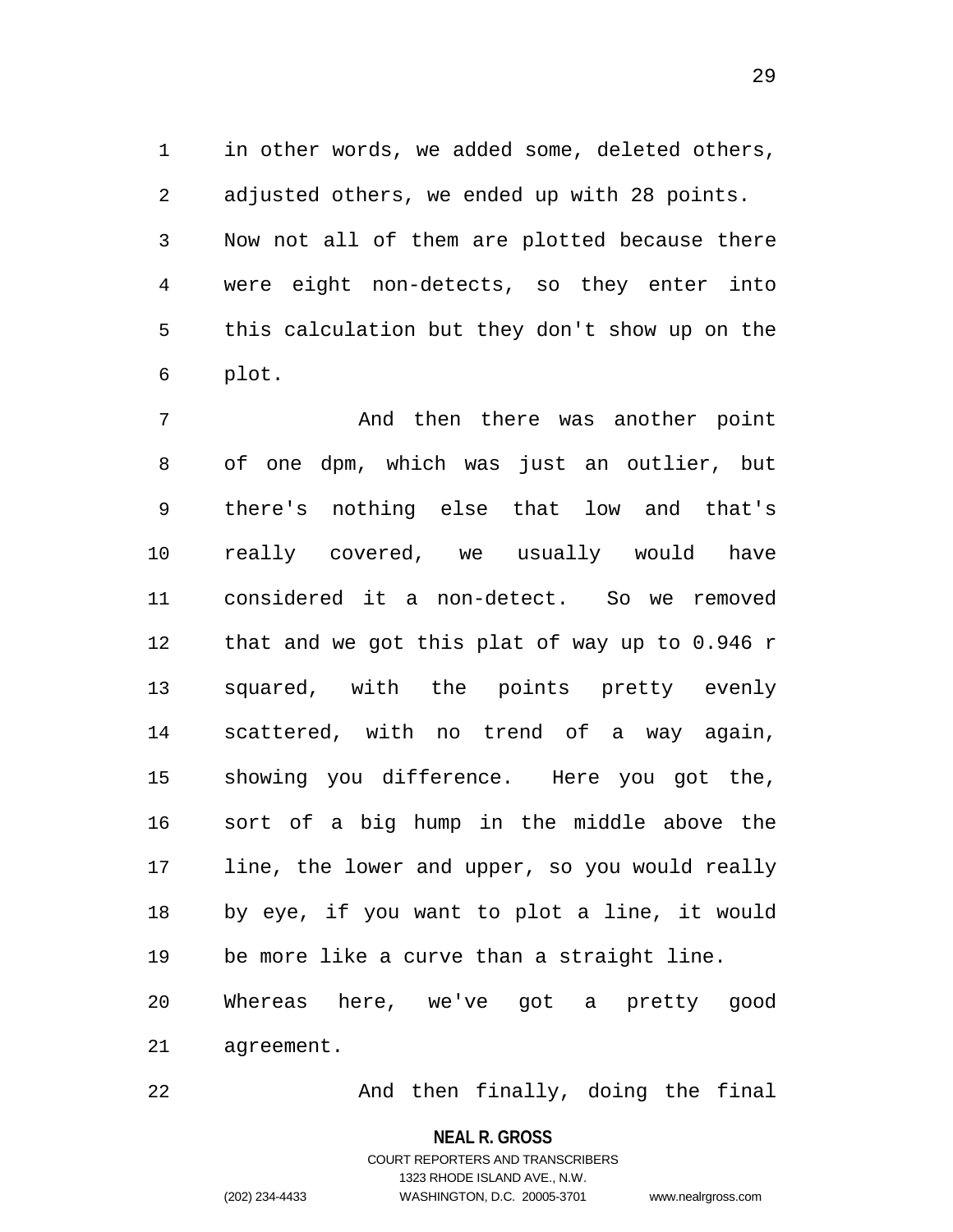1 calculations, we find that, see there's 2 3 4 5 6 7 8 9 10 11 12 13 14 15 16 another way of calculating, which this is more of a personal opinion, well, shared by most of my colleagues, and that is when you have something that's really average for whether it's a log normal or not, it makes more sense just to interpret, so if you have like here, 37 data points, the 95th percentile, with not making any judgement as to what the shape of it is, you just interpolate among like right here, would be the second and third highest points, it would be somewhere in there, there is a numerical method of interpolation, and when we do that for the NIOSH data, we get a very different value, somewhat different values, okay?

17 18 19 20 21 22 If you take the 95th percentile, simply using the log normal formula, and you get 103, they bound it up to 104. But if you do the empirical interpolation, you get 83. So it's significantly lower, whereas on this adjusted data set, it really looks very much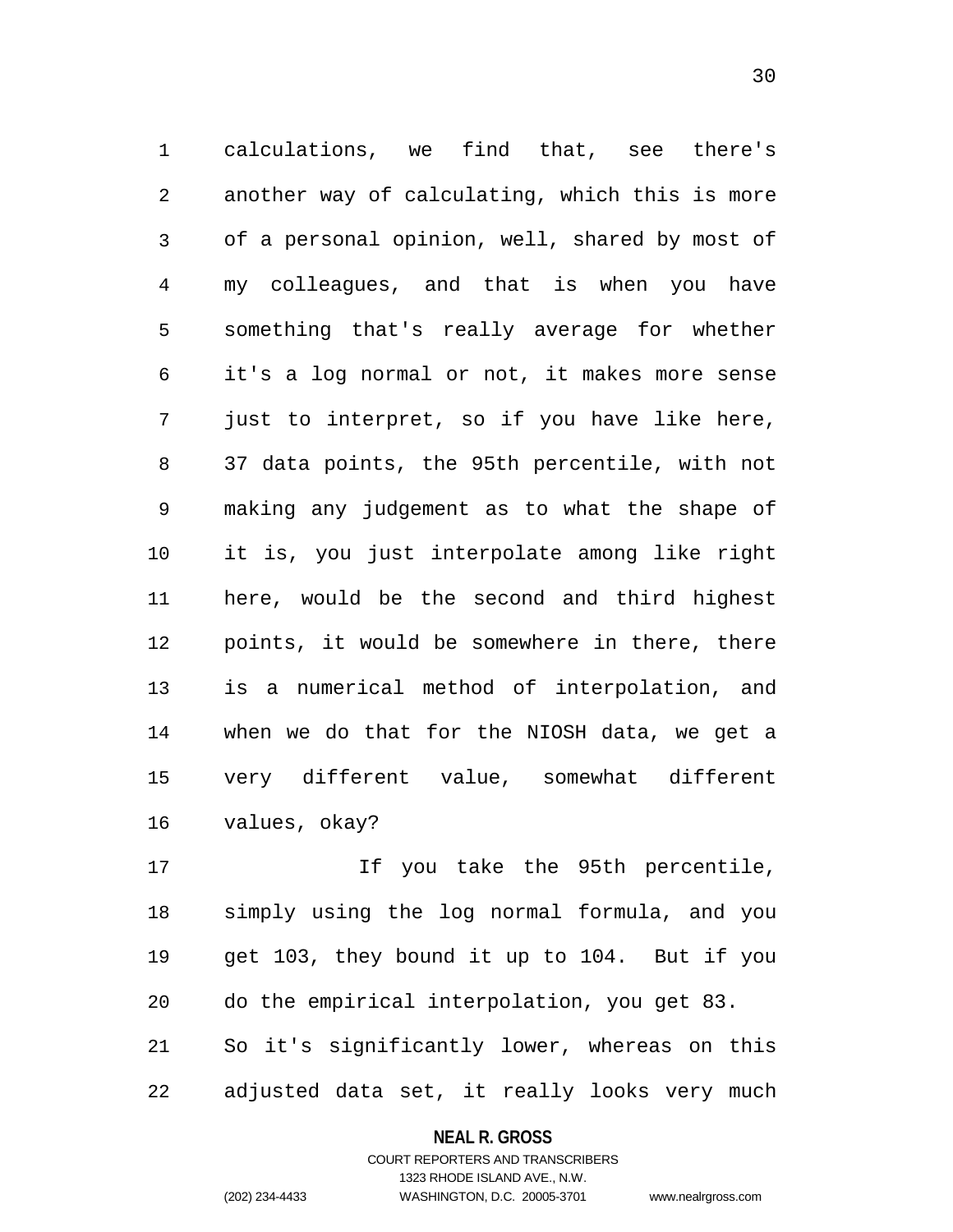1 like a log normal, the first three are the 2 3 4 5 6 same, your two techniques, 66.43 and 66.92. So we think that this might be a better value, it happens to be a little lower but we think it's more consistent with the data, more consistent with the operation.

7 8 9 10 11 12 13 14 15 16 17 And then finally, here's sort of an abbreviated review of the five Board criteria. So Criteria 1 is the hierarchy of data, which means obviously use site data first and then you use, there is a hierarchy of how you use the surrogate data. Well, there is no monitoring, there is no site data, there is no monitoring of uranium, air concentrations or intakes. So therefore, the hierarchy of data, the surrogate data, is appropriate through the hierarchy.

18 19 20 21 22 And then the other part of criteria is that there should be - appropriate surrogate data could be used on four different memory now, only after appropriate adjustments have been made. Well,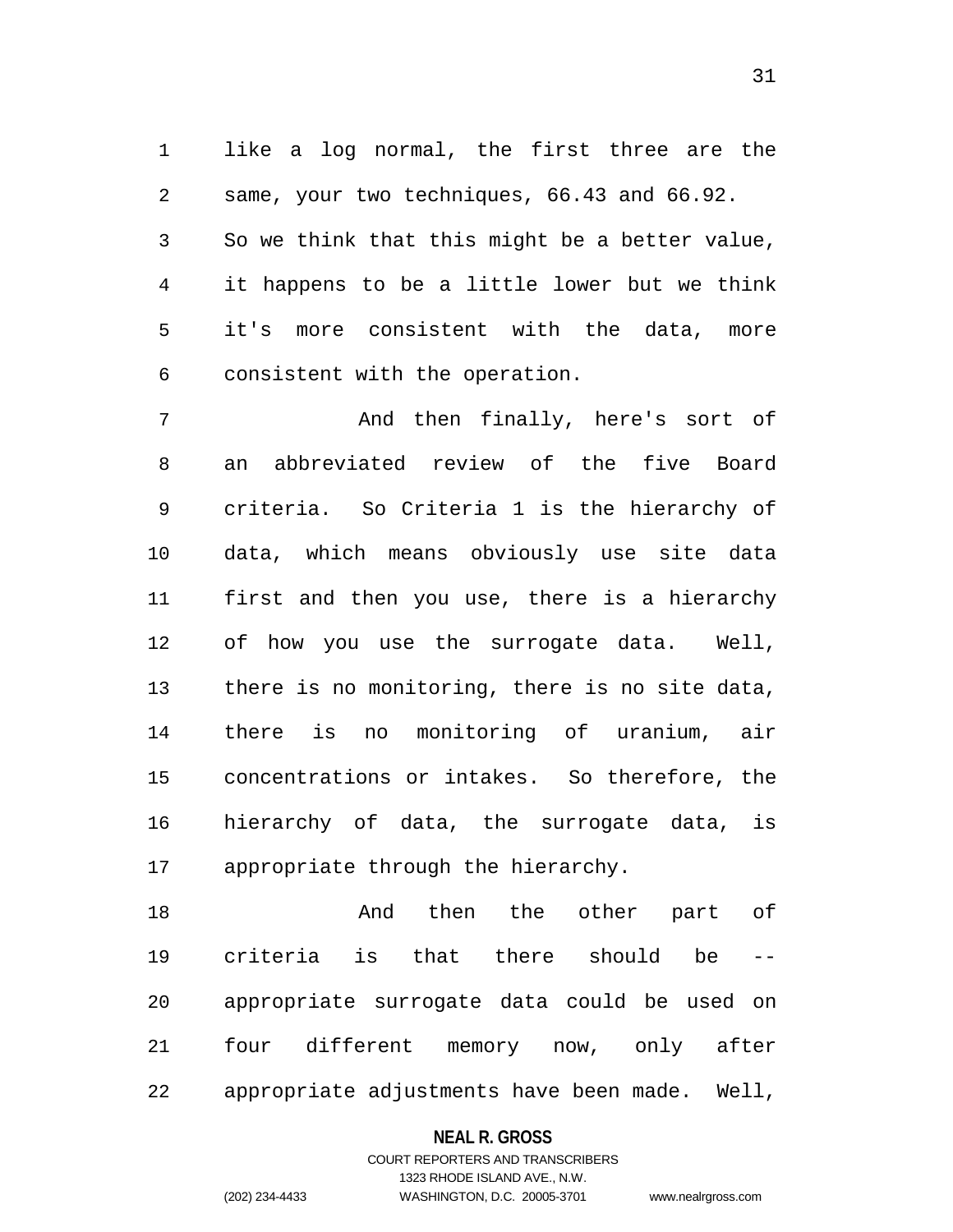1 taking the 95th percentile, which it was an 2 3 4 5 6 appropriate adjustment, because you're saying we don't really know how this conforms to GSI, so we take the upper end to be conservative and claimant-favorable, which is something that we agree with at SC&A.

7 8 9 10 Second, exclusivity constraints, now with this data, do we get the right data and did we not exclude anything? This is the exclusive data set? We feel that it is.

11 12 13 14 NIOSH, the 37 measurements, at seven sites or seven operations, some of them were more than one operation at the same site, and we reduced it to 28 measurements, five sites.

15 16 17 18 19 20 21 22 But in either case, this is a fairly exhaustive search and I'm sure Dave would agree, we were talking offline about this, that probably if they search more they would come up with still additional, but it most likely would not change the picture since we got a distribution that fits this, you know, the fact that it does look log normal

## **NEAL R. GROSS**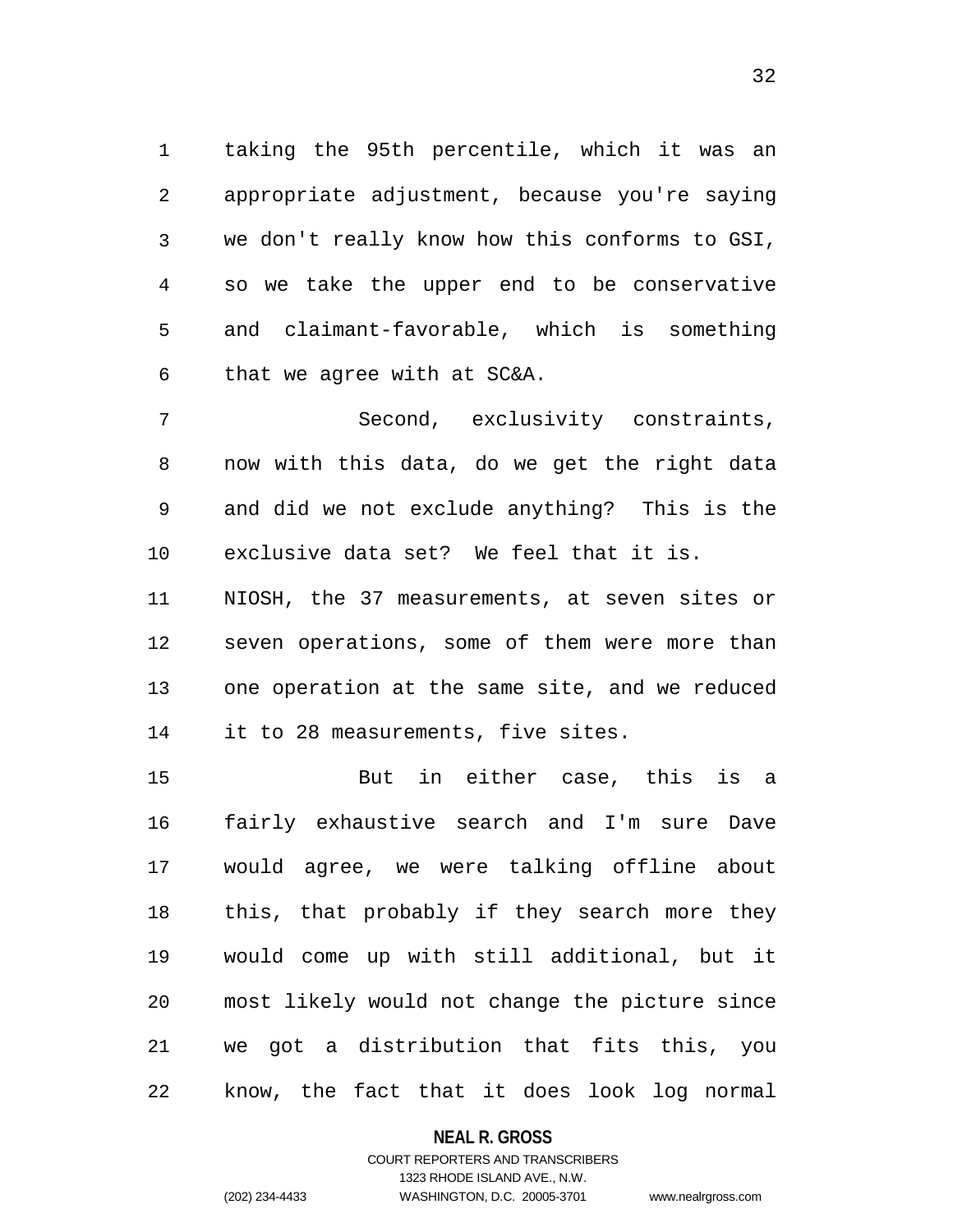1 means that it's, you know, that it pretty much 2 3 4 covers the spectrum of likely results, that you could get more but it wouldn't change the picture.

5 6 7 8 9 10 11 12 13 14 15 Then the Criteria 3 is the site or process similarities. Well, the data that was retained, in our opinion, we got rid of the derbies, the billets, the slugs, and the dingots. Well, billets and dingots were definitely handled at GSI. We know dingots, we know ingots, which was simply a dingot that's a different form of making them, most likely billets. Slugs were not, did not correspond but they really did not get a very different value.

16 17 18 19 20 21 22 And then the process, so the material was similar, the process, handling of traditional uranium objects was very similar, using a chain hoist, which is what they used at GSI, for instance. For the slugs there was weighed a few pounds, they were handed by hand. But basically, it's as good as you get.

## **NEAL R. GROSS**

COURT REPORTERS AND TRANSCRIBERS 1323 RHODE ISLAND AVE., N.W. (202) 234-4433 WASHINGTON, D.C. 20005-3701 www.nealrgross.com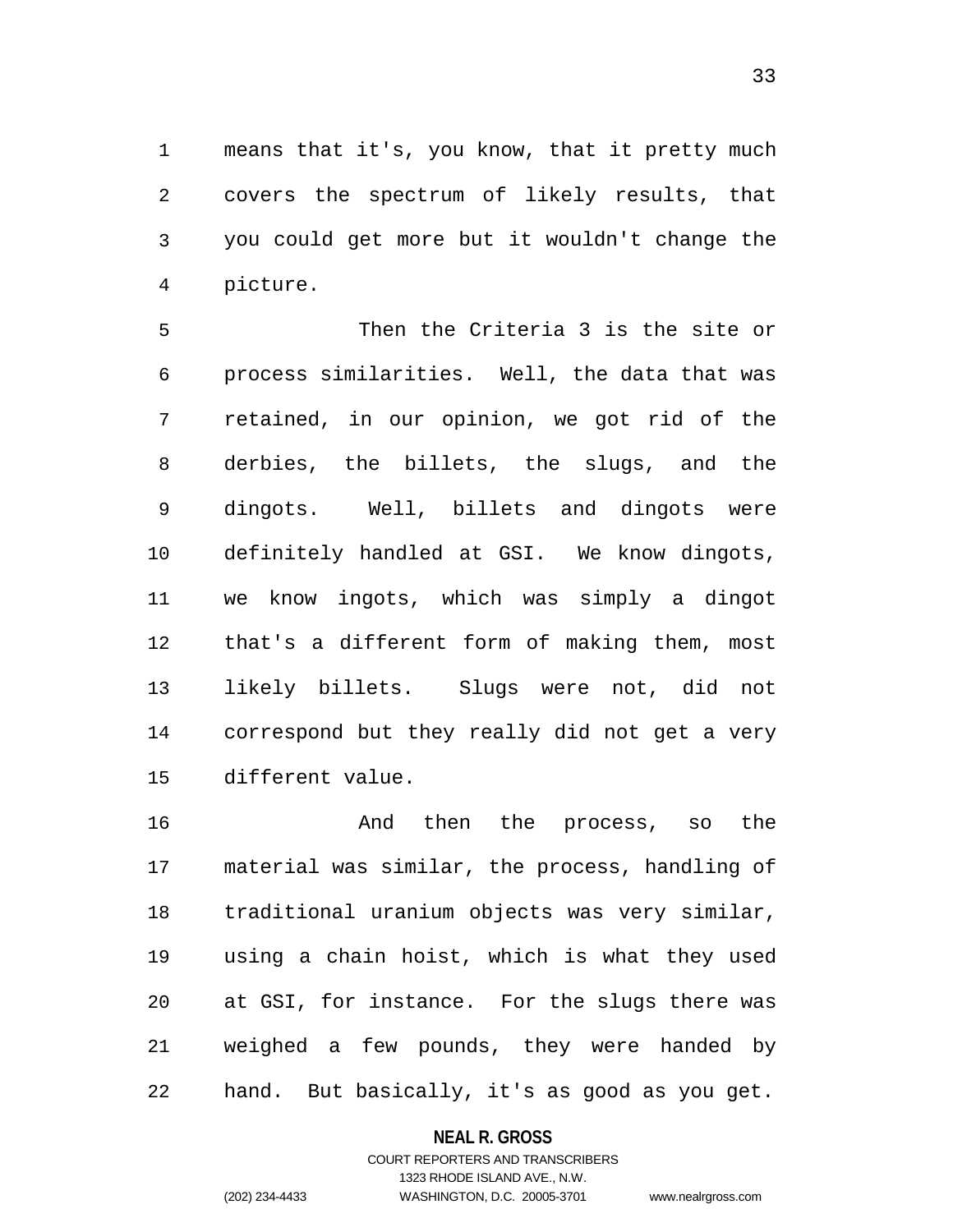1 Then there's the temporal 2 3 4 5 6 7 8 9 10 11 12 13 14 consideration, were they the same time period? Well, the surrogate data spanned 1956 to 1968, operations at GSI were '53 to '66, so there's a lot of overlap. And even though at GSI they started a couple of years earlier, there's no reason there would be any difference then because it wasn't as if oh gee, you know, suddenly in the middle of the period people got more safety conscious and started doing things differently. With what we know there was no concern about the uranium dust at GSI and there was no difference in the practice over those years, that we know of.

15 16 17 18 19 20 21 22 And then finally, there is plausibility, and the criteria is a little able to be interpreted, we talked about models. And it mentions for the models side that has it, what they mean by the model I'm trying to realize is any models that was used to calculate, this would go more into dosimetry calculations, the workers aren't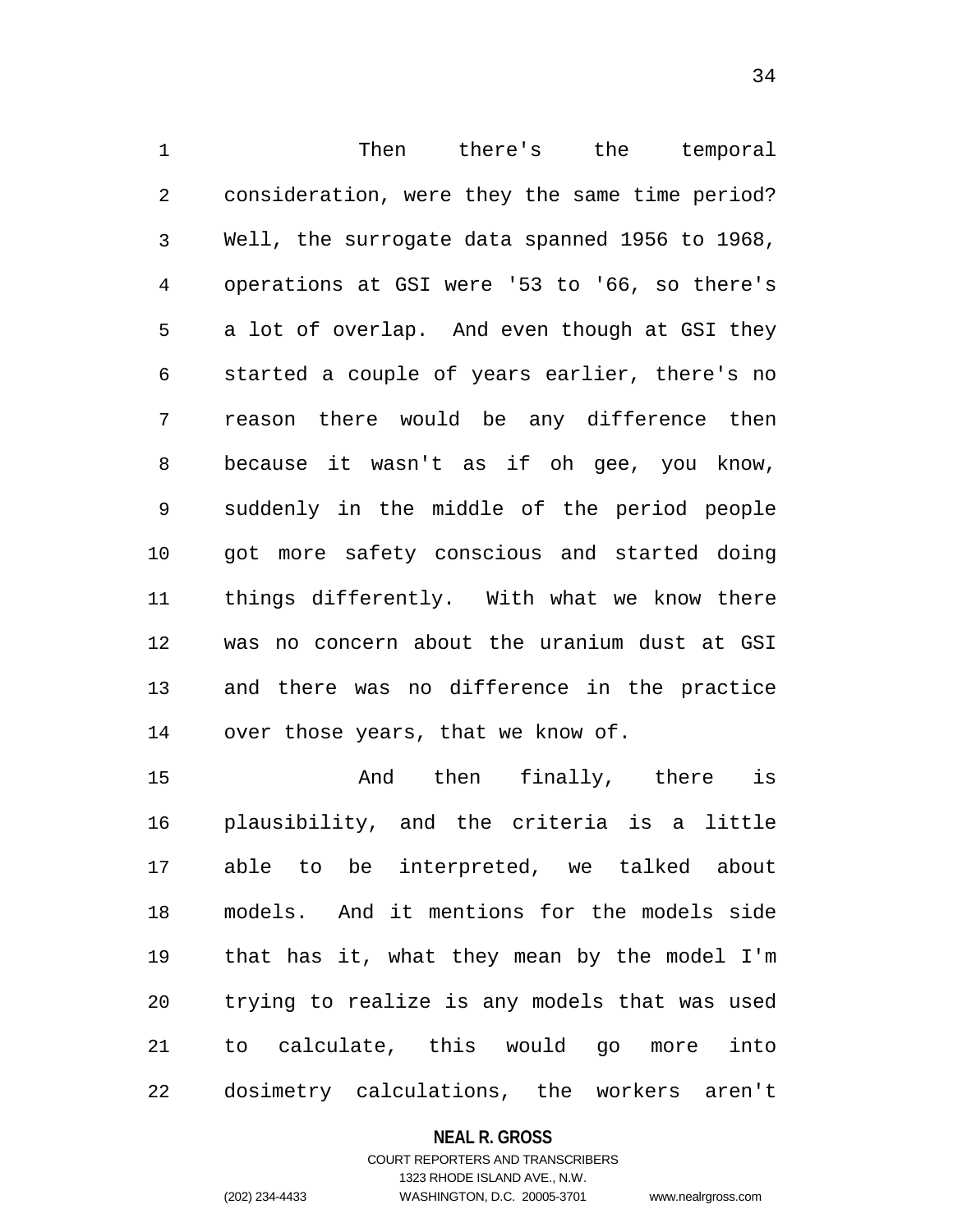1 really -- it doesn't really apply here.

2 3 4 5 6 7 8 9 10 11 12 13 14 15 16 17 18 19 20 But this is scientifically plausible and these were measurements made by the Health and Safety Personnel of NLO, they were the government contractor and they in turn were, they had the AEC Health and Safety Office looking over their shoulder. So these were measurements as good as you get for that time period, because they were perfectly, scientifically were plausible. And the workplace plausibility would be the lifting and handling at surrogate sites, is representative of operational GSI. So we feel that either data set fulfilled this criteria and we think that the adjusted data set is a little more consistent with these criteria. So even though we feel we would recommend some adjustment to the actual numbers used to make them more consistent,

21 22 more scientifically correct, that's an issue that could be worked out in the Appendix BB in

## **NEAL R. GROSS**

COURT REPORTERS AND TRANSCRIBERS 1323 RHODE ISLAND AVE., N.W. (202) 234-4433 WASHINGTON, D.C. 20005-3701 www.nealrgross.com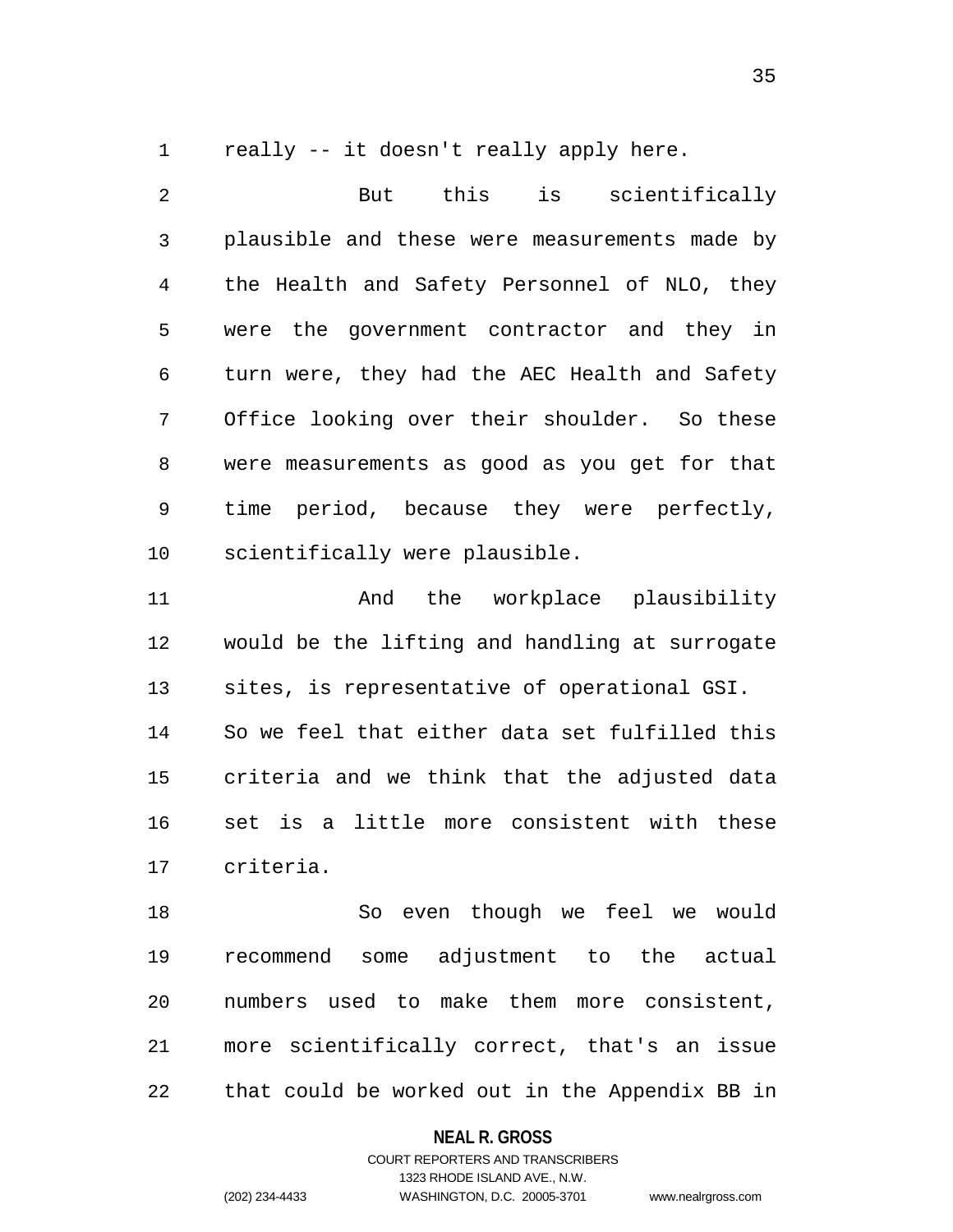1 the second version, but there is no 2 3 4 5 6 showstopper here, there is no reason to believe that NIOSH cannot, well let me put it more positive. We believe that NIOSH can, in fact, reconstruct doses from inhalation of uranium.

7 CHAIRMAN ZIEMER: Okay --

8 9 10 11 12 MR. KATZ: Let's just check on the line again. Dr. Poston, have you joined us? Dr. Poston, you might, have you joined us? CHAIRMAN ZIEMER: Check with John again, too.

13 14 15 16 MR. KATZ: And also, let me just check then while I'm doing this, John Ramspott, do you have a phone that now allows you to --

17 18 MR. RAMSPOTT: Can you hear me now?

19 20 MR. KATZ: Yes! Thank you, John. That's much better, thank you.

21 22 MR. RAMSPOTT: And I did have a comment on those SC&A report about a part of

> **NEAL R. GROSS** COURT REPORTERS AND TRANSCRIBERS

> > 1323 RHODE ISLAND AVE., N.W.

```
(202) 234-4433 WASHINGTON, D.C. 20005-3701 www.nealrgross.com
```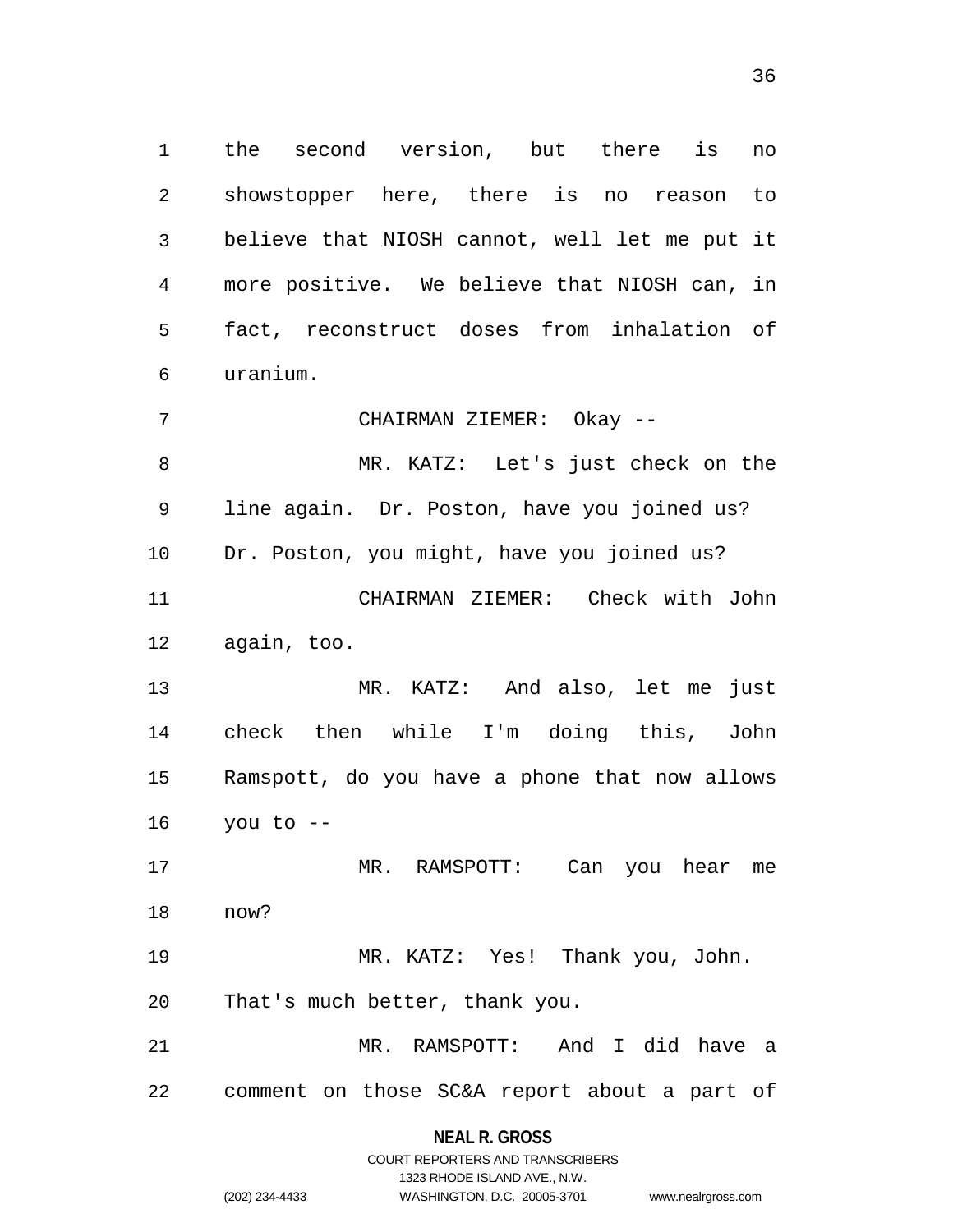1 it, when there's time.

2 3 4 5 6 7 8 9 10 11 12 13 14 15 16 17 18 19 20 21 22 MR. KATZ: Yes, we'll have a session for petitioners and other interested parties coming up. Thank you. MR. RAMSPOTT: Okay, thank you. CHAIRMAN ZIEMER: Let's see, Dave, do you want to comment on, bottom line, it looks like the value that SC&A has come up with, or sort of their recommended value is actually lower than yours. But I think the question here is are the recommendations that they've made, do you sort of agree with those in terms of there's some points that they suggest you might not include and others that you should add, and a couple others that should be adjusted? What comments do you have on that? MR. ALLEN: By and large, I agree with the suggestions on, you know, some of the data that should not have been included or should have been included. I think I wrote down about three things that it's minor

**NEAL R. GROSS**

COURT REPORTERS AND TRANSCRIBERS 1323 RHODE ISLAND AVE., N.W. (202) 234-4433 WASHINGTON, D.C. 20005-3701 www.nealrgross.com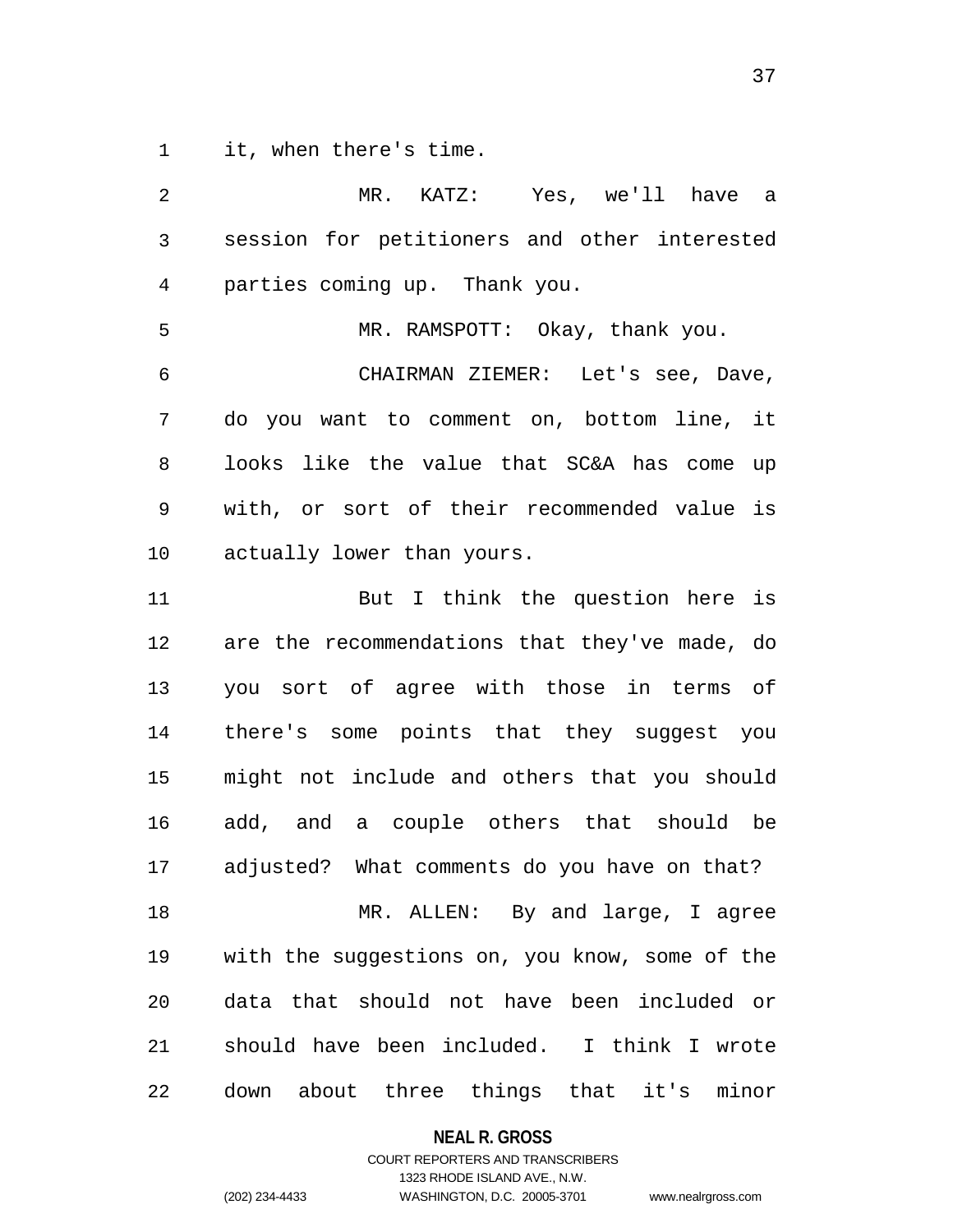1 disagreement on, I don't know if you want to 2 3 4 5 6 7 8 9 10 11 12 13 14 15 16 17 18 19 20 21 22 go through detail on this at this point or -- CHAIRMAN ZIEMER: Well, we don't need to necessarily, I suppose if you adjusted, you're going to get a slightly different number here. It's going to be -- MR. ALLEN: Yes, I think -- CHAIRMAN ZIEMER: -- if you do any adjustment, it's going to end up lower than what you have now, but it will be at least as high as Bob's number or somewhere in between. MR. ALLEN: Well, with the ones I disagree with, yes, I think it will fall between the two, with the final answer. MR. KATZ: I think it's useful to have it on the record -- CHAIRMAN ZIEMER: Yes, sure. MR. KATZ: -- a discussion of these points though. MR. ALLEN: It would take five minutes. CHAIRMAN ZIEMER: Yes, at least

1323 RHODE ISLAND AVE., N.W.

(202) 234-4433 WASHINGTON, D.C. 20005-3701 www.nealrgross.com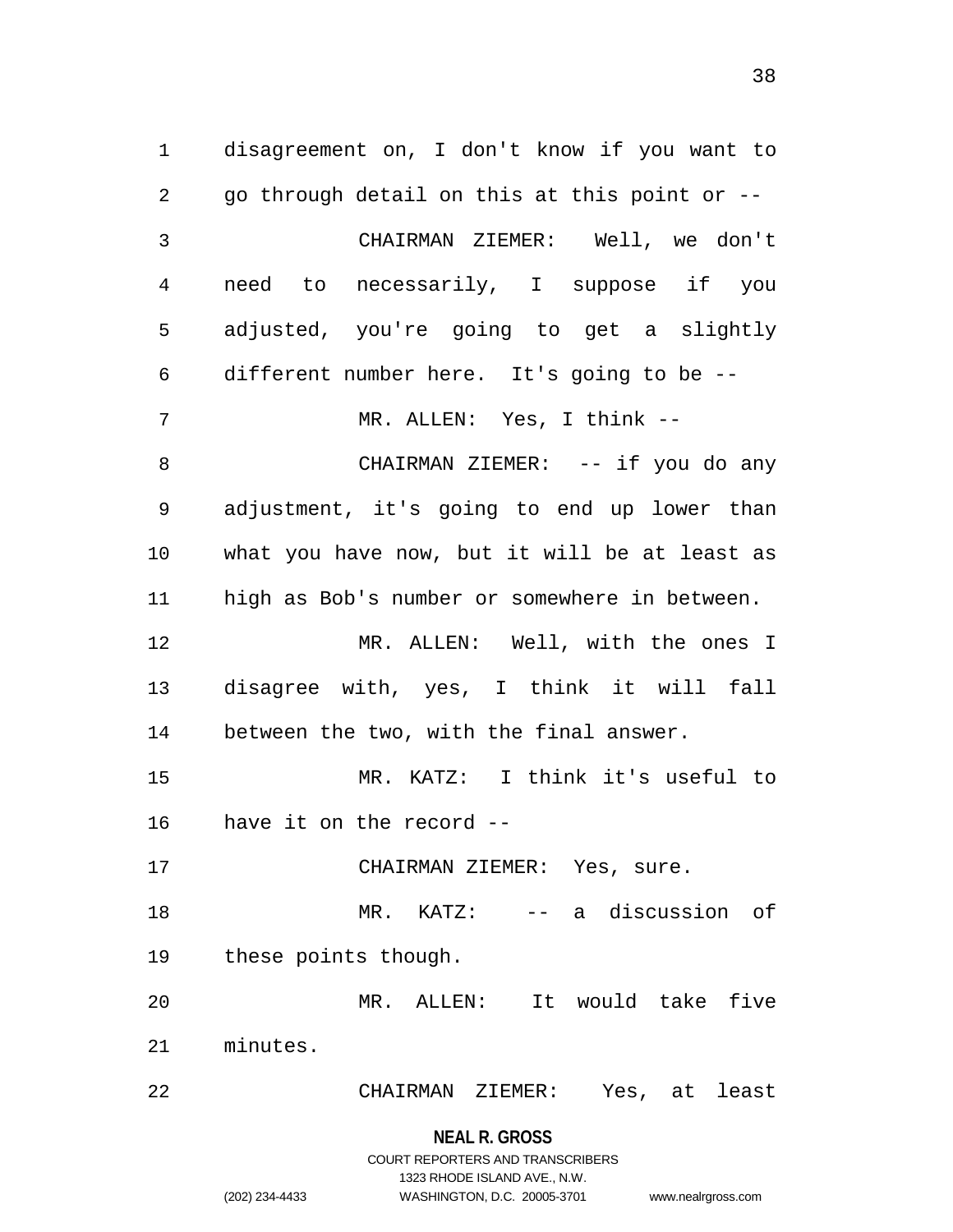1 tell us, you know, respond then, yes.

| 2              | MR. ALLEN: Okay, the first one                 |
|----------------|------------------------------------------------|
| $\mathfrak{Z}$ | was LeBlond, Bob, there was a few others that  |
| $\overline{4}$ | you could have added. I think he mentions      |
| 5              | that they are GAs, but it's nearby, that the   |
| 6              | ventilation blowing that way is essentially    |
| 7              | making --                                      |
| 8              | DR. ANIGSTEIN: They were chambers              |
| 9              | blowing, where it would be, the one that was   |
| 10             | ten feet away had a much higher dose than the  |
| 11             | one that was five feet away because of the way |
| 12             | the air movement was.                          |
| 13             | CHAIRMAN ZIEMER: Okay, I --                    |
| 14             | DR. ANIGSTEIN: LeBlond, we just                |
| 15             | added some that we, I just saw some that       |
| 16             | looked like they could have been more --       |
| 17             | CHAIRMAN ZIEMER: Well you started              |
|                | 18 out six for LeBlond, to add.                |
| 19             | MR. ALLEN: Okay, yes, you did add              |
| 20             | some for LeBlond, I got the wrong reason       |
| 21             | there. But there was some added for LeBlond    |
| 22             | while the billet was being bored, while a hole |

**NEAL R. GROSS**

COURT REPORTERS AND TRANSCRIBERS 1323 RHODE ISLAND AVE., N.W. (202) 234-4433 WASHINGTON, D.C. 20005-3701 www.nealrgross.com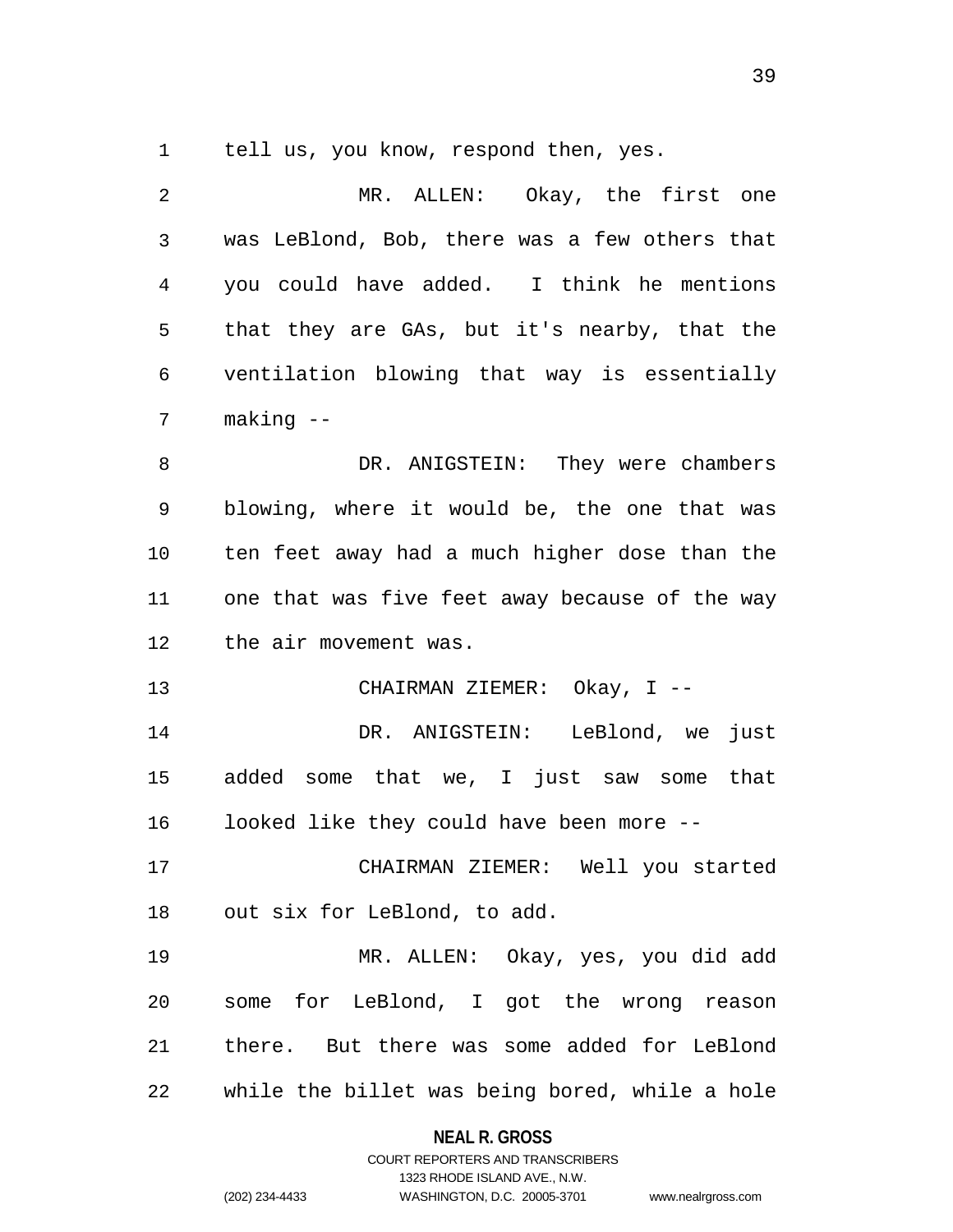1 was being bored in the billet. I didn't add 2 3 4 5 6 7 8 9 10 11 12 13 14 15 16 17 18 19 20 21 22 those originally just because, as Bob said, it was cooled with some type of oil and I thought that acted as an agent that would hold down any airborne, which is not similar to handling the dry, cold uranium metal. I mean it's -- DR. ANIGSTEIN: It's a moot point though. It's a minor point. CHAIRMAN ZIEMER: Yes, okay. MR. ALLEN: I just thought those could be disputed so I did not add them. DR. ANIGSTEIN: Okay. Well again, that's not going to change -- MR. ALLEN: None of these are going to change anything very much. DR. ANIGSTEIN: No, not at all. MR. ALLEN: Chambersburg, Bob thought was not applicable enough to be included, and I don't think I disagree there. It was, I had to stretch to get some more somewhat applicable data, so I don't disagree  $with$   $-$ 

## **NEAL R. GROSS**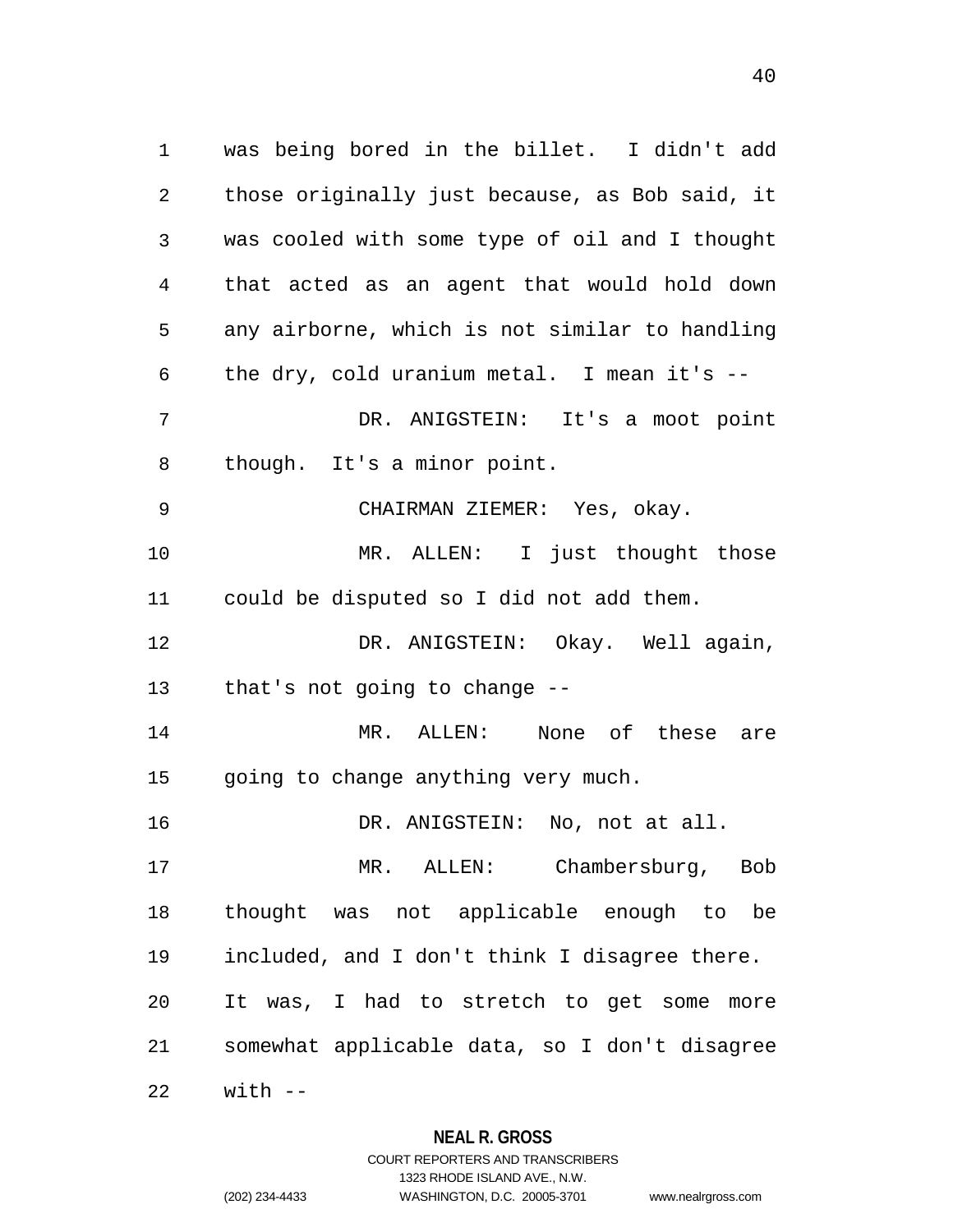1 MEMBER BEACH: Were you looking 2 3 4 5 6 7 8 9 10 11 12 13 14 15 16 17 18 19 20 21 because of the dates also? Those were done in '57, that's what I thought might have been why you added them? MR. ALLEN: Honestly, no -- MEMBER BEACH: No? MR. ALLEN: -- I'm not sure what it does to the date, so, we had some Weldon Springs from '56 so -- MEMBER BEACH: Well, just trying to get into the time period. MR. ALLEN: I didn't honestly -- MEMBER BEACH: Didn't look -- MR. ALLEN: -- the dates were somehow looked at at a later date just because handling cold metal that's standard industrial stuff is really not, site for data specific, you know, today you would pick them up with a fork truck or something, it wouldn't change on the bidding. DR. ANIGSTEIN: Chambersburg was

22 1957, so it's right in the middle of a --

> **NEAL R. GROSS** COURT REPORTERS AND TRANSCRIBERS

> > 1323 RHODE ISLAND AVE., N.W.

(202) 234-4433 WASHINGTON, D.C. 20005-3701 www.nealrgross.com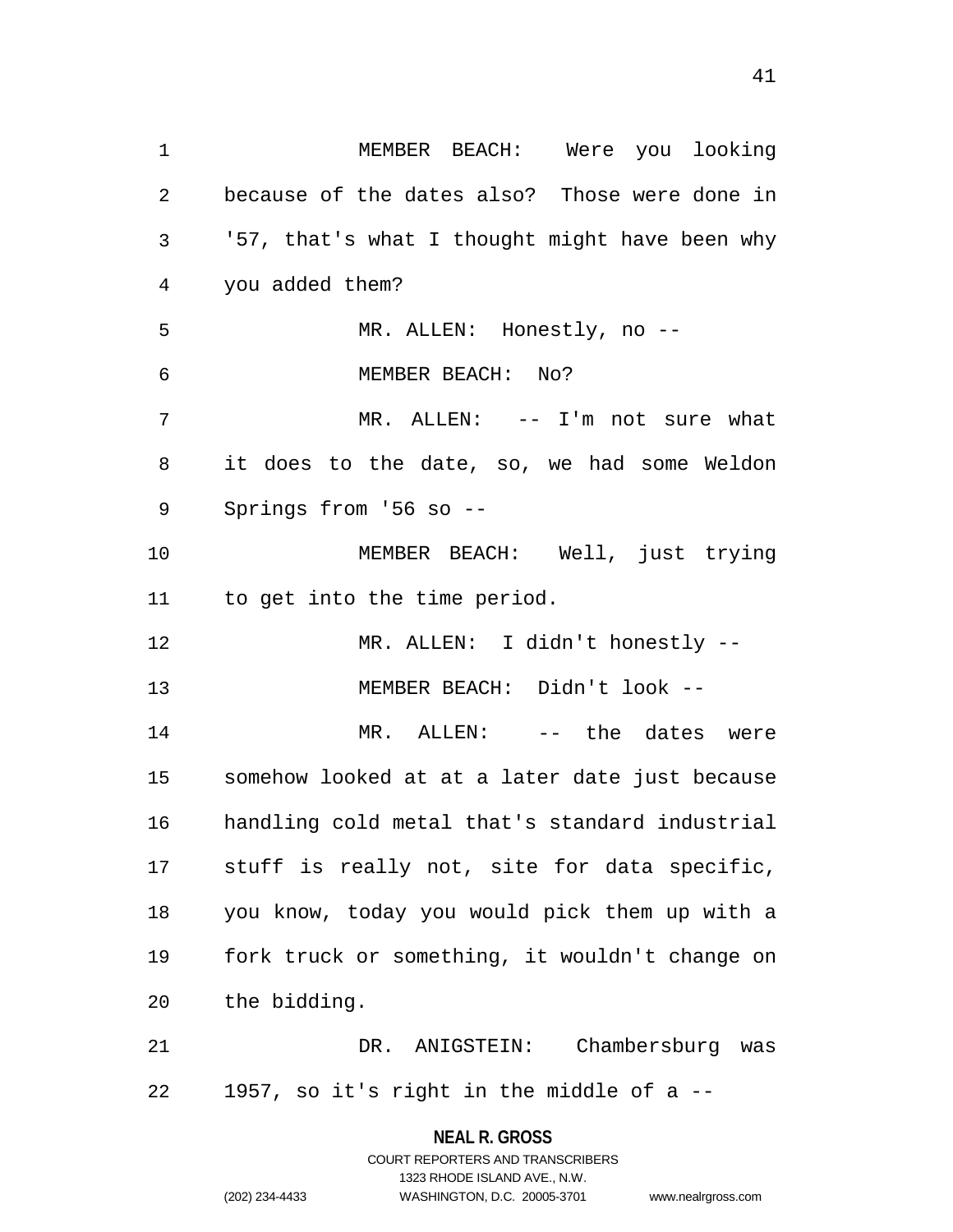**NEAL R. GROSS** 1 MR. ALLEN: Yes, that's what they 2 3 4 5 6 7 8 9 10 11 12 13 14 15 16 17 18 19 20 21 22 -- MEMBER BEACH: Yes. MR. ALLEN: On Tocco, the only disagreement I had was the, I didn't get the factor that he used to adjust those. He adjusted them from being depleted to being normal with a 1.88 factor, I thought it should be something more like 1.66, it's like a ten or 15 percent disagreement there, it's no big deal. DR. ANIGSTEIN: You mean that it shouldn't be 100 percent included? MR. ALLEN: No, I just thought that the depleted versus natural should be more like a 1.66 factor. DR. ANIGSTEIN: I'm sorry, I like, I had calculation on the -- MR. ALLEN: Okay, I mean, I could be wrong and we will -- DR. ANIGSTEIN: I was using data originally from Fernald, from the Fernald site

> COURT REPORTERS AND TRANSCRIBERS 1323 RHODE ISLAND AVE., N.W. (202) 234-4433 WASHINGTON, D.C. 20005-3701 www.nealrgross.com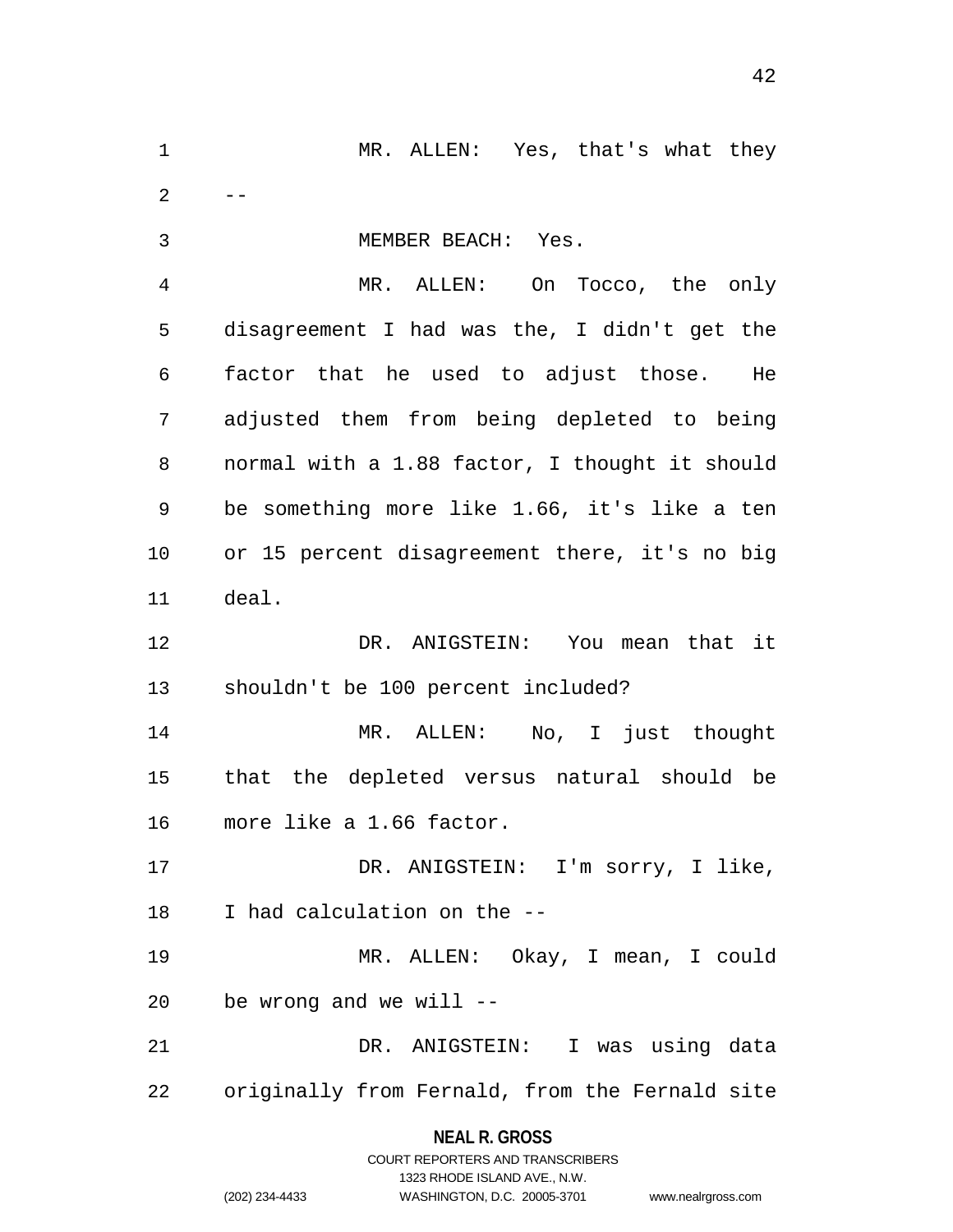1 where they had the, I mean, you know, we all 2 3 4 5 agree what's natural uranium. Depleted is not, you know, they give you more than one type of depleted uranium to arrive on something on the Fernald site.

6 7 MR. ALLEN: That could be true. DR. ANIGSTEIN: All right.

8 9 10 11 12 13 14 MR. ALLEN: Most depleted I'm used to, at least from Fernald is 0.2 percent, but we'll find a basis and, you know, document -- CHAIRMAN ZIEMER: Well, that's not going to change the number very much, it will be 1.6 to 1.8 or something like that, you know.

15 16 17 18 19 20 21 22 MR. ALLEN: As far as Fernald getting, eliminating those, I don't disagree. I even put in my White Paper that it could be elevated because of the more aggressive removing of the crust and stuff, but I included them to try to get more samples that were at least somewhat representative, even though that one would have been slightly

**NEAL R. GROSS**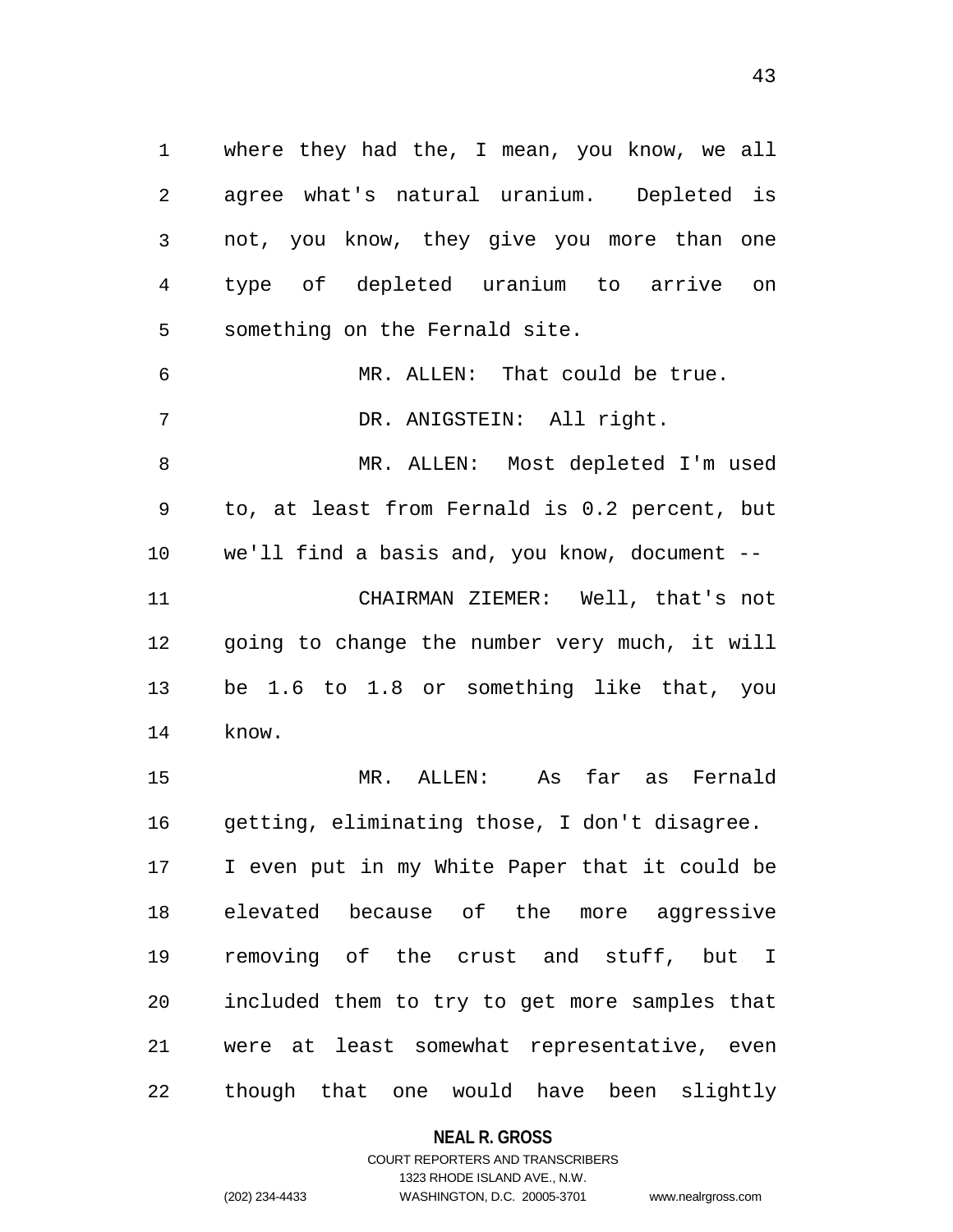1 elevated. Bob thought it should be removed I 2 don't, like I said, don't really disagree.

3 4 5 6 7 8 9 10 Weldon Spring, he said we had three summary numbers of minimum, maximum, and an average. And he pointed out that the average falls right in between those two, and I don't disagree with that either. I think that I probably should not have included the average because it looks like it is the average of the two.

11 12 13 14 15 16 17 18 And the Weldon Spring, oh, he removed three of them from Weldon Spring because they were GAs. These were loading of slugs into baskets and then the loading of these baskets into what they called a coffin. I think from the description of the process which I'm trying to find here really quick, it's a pretty localized area.

19 20 21 22 Yes, from the description of the process, it's steel baskets loaded with 60 slugs. Then a crane hoists the baskets into a boat, which they said is, did I miss

#### **NEAL R. GROSS**

### COURT REPORTERS AND TRANSCRIBERS 1323 RHODE ISLAND AVE., N.W. (202) 234-4433 WASHINGTON, D.C. 20005-3701 www.nealrgross.com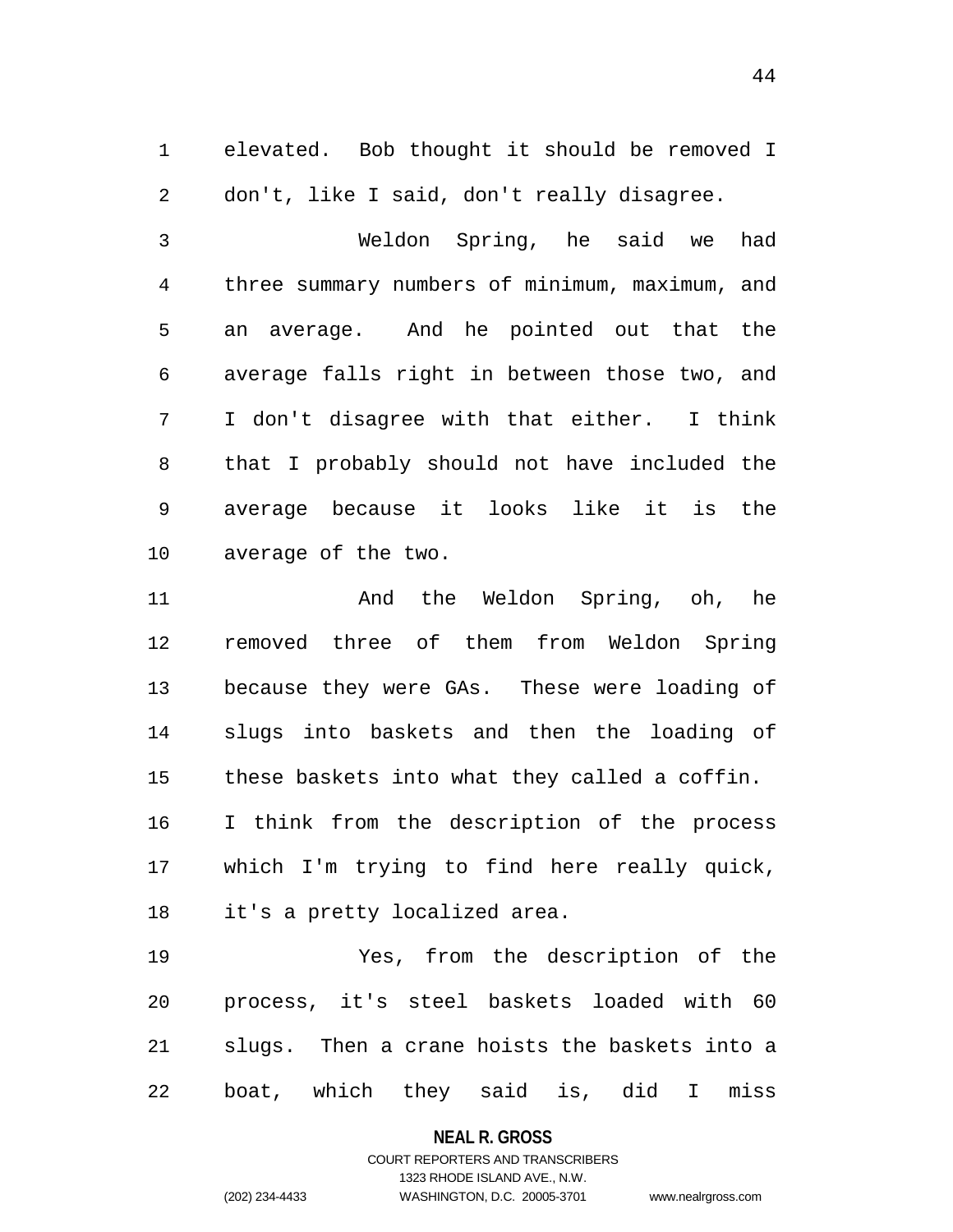1 something? Which they slide into the coffins, 2 3 4 5 says the boat is merely a flat plate with sides, which slides into a long cylinder tube called a coffin. And then the whole assembly is hoisted up into a furnace.

6 7 8 9 10 So all this is happening to put into something that's then hoisted up. It's got to be just a small, localized area. GA versus BZ didn't seem to be a significant pool of that so I included them.

11 12 13 14 15 16 17 18 19 20 21 DR. ANIGSTEIN: They agreed, the issue with the Weldon Spring is that if you look on their operation, if you look on the original sheet which I'm showing here, it has the three operation, the positioning and both, you know, then there are notes alongside those, one, two, and three. And two is general air, not breathing zone. Three is breathing zone. It may not have been obvious or it may have been just, you know, slipped through the cracks.

22 MR. ALLEN: No, I realize that. I

**NEAL R. GROSS**

## COURT REPORTERS AND TRANSCRIBERS 1323 RHODE ISLAND AVE., N.W. (202) 234-4433 WASHINGTON, D.C. 20005-3701 www.nealrgross.com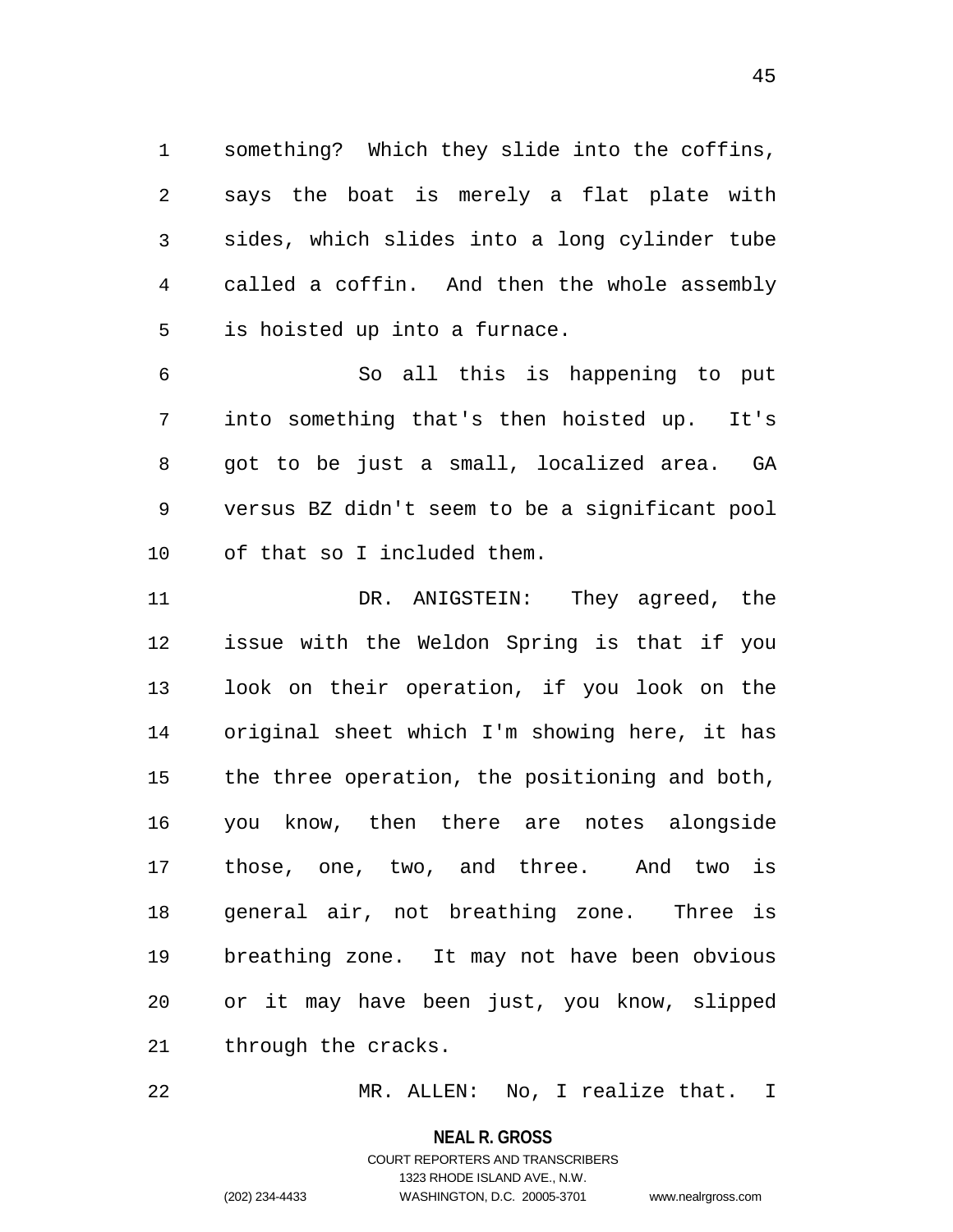1 just, similar to what you were saying with 2 3 LeBlond, I thought it was a localized enough area so even if they labeled it GA --

4 5 6 DR. ANIGSTEIN: Oh, I understand, okay, I'm sorry, I didn't get what you were saying. Okay, I hear you.

7 8 9 10 11 12 13 14 15 16 17 18 19 MR. ALLEN: -- so I'm, you know, they end up being slightly higher than the geometric mean than Bob calculated with his data set. I think you could include those and make it slightly higher. It's going to be somewhat irrelevant, you know, the difference between it, doing what I wanted to do here, it's probably going to put it somewhere my original number and what Bob got, which I'd like to fault towards conservative on that, but I'm not big on any of these either way, that's my opinion on where I fell with Bob's opinions.

20 21 DR. ANIGSTEIN: Yes, I guess maybe I'm just being very technical and it's --

MR. KATZ: So do you think that's

**NEAL R. GROSS**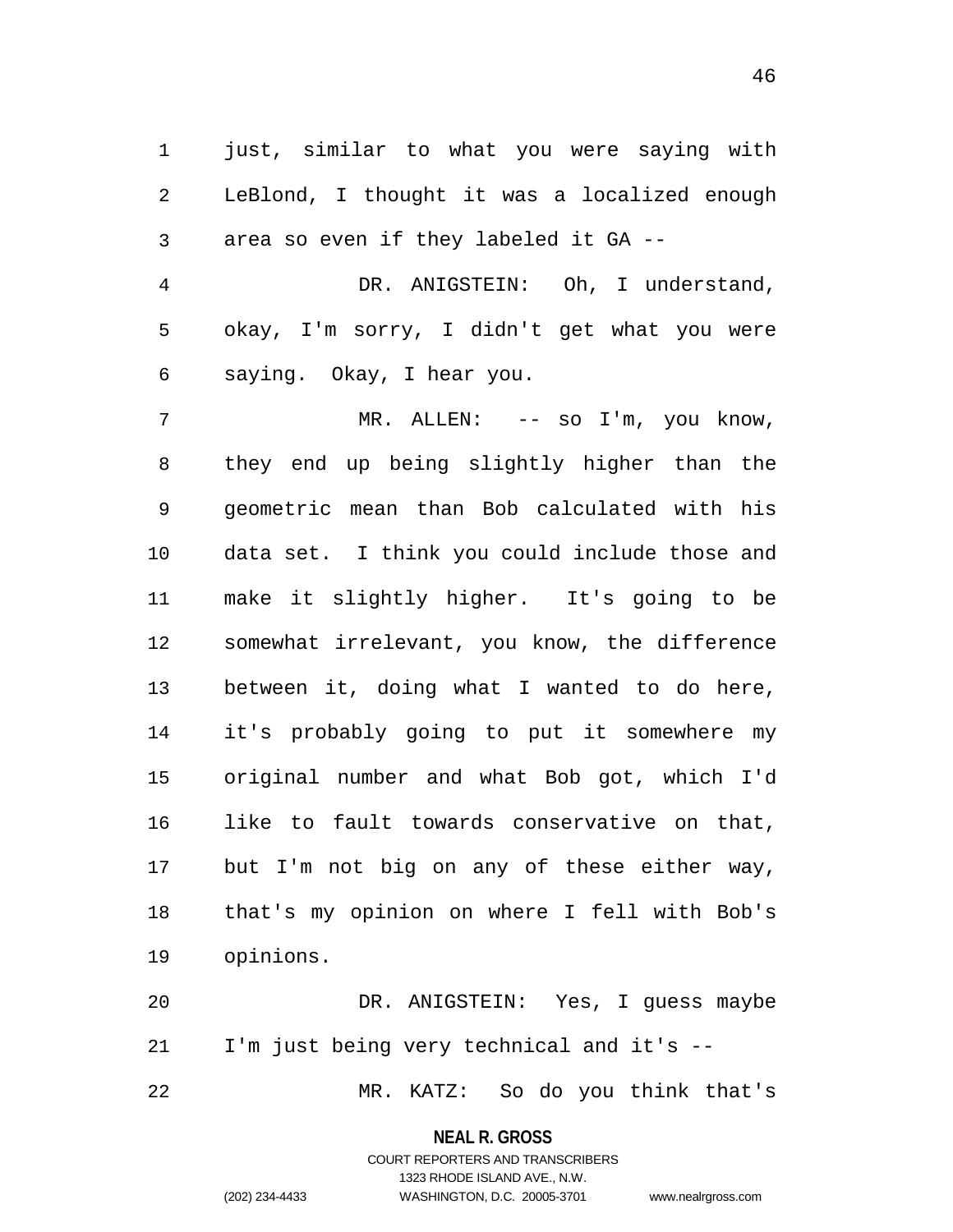1 reasonable, Bob?

| 2  | DR. ANIGSTEIN: Pardon?                        |
|----|-----------------------------------------------|
| 3  | MR. KATZ: Do you think what Dave              |
| 4  | just explained is reasonable?                 |
| 5  | DR. ANIGSTEIN: That he was using              |
| 6  | the, well, I guess I'd just think why not be  |
| 7  | consistent and use breathing zone throughout  |
| 8  | and not throw in the, you know, the different |
| 9  | type of measurement in this one case?         |
| 10 | MR. ALLEN: I understand that                  |
| 11 | opinion and I'd like to get the workers'      |
| 12 | opinion in all honestly, because I can go     |
| 13 | either way on that. I understand Bob's        |
| 14 | opinion and my opinion was that it was, you   |
| 15 | know, in those cases the breathing zones are  |
| 16 | not lapels hanging on people, they're an air  |
| 17 | sample in the vicinity. And the difference    |
| 18 | between a GA and a BZ is somewhat arbitrary   |
| 19 | sometimes, it's quite the small area.         |
| 20 | DR. ANIGSTEIN: I see. Oh, I                   |
| 21 | thought, pardon my ignorance, I thought that  |
| 22 | they actually were wearing little collectors. |

**NEAL R. GROSS**

COURT REPORTERS AND TRANSCRIBERS 1323 RHODE ISLAND AVE., N.W. (202) 234-4433 WASHINGTON, D.C. 20005-3701 www.nealrgross.com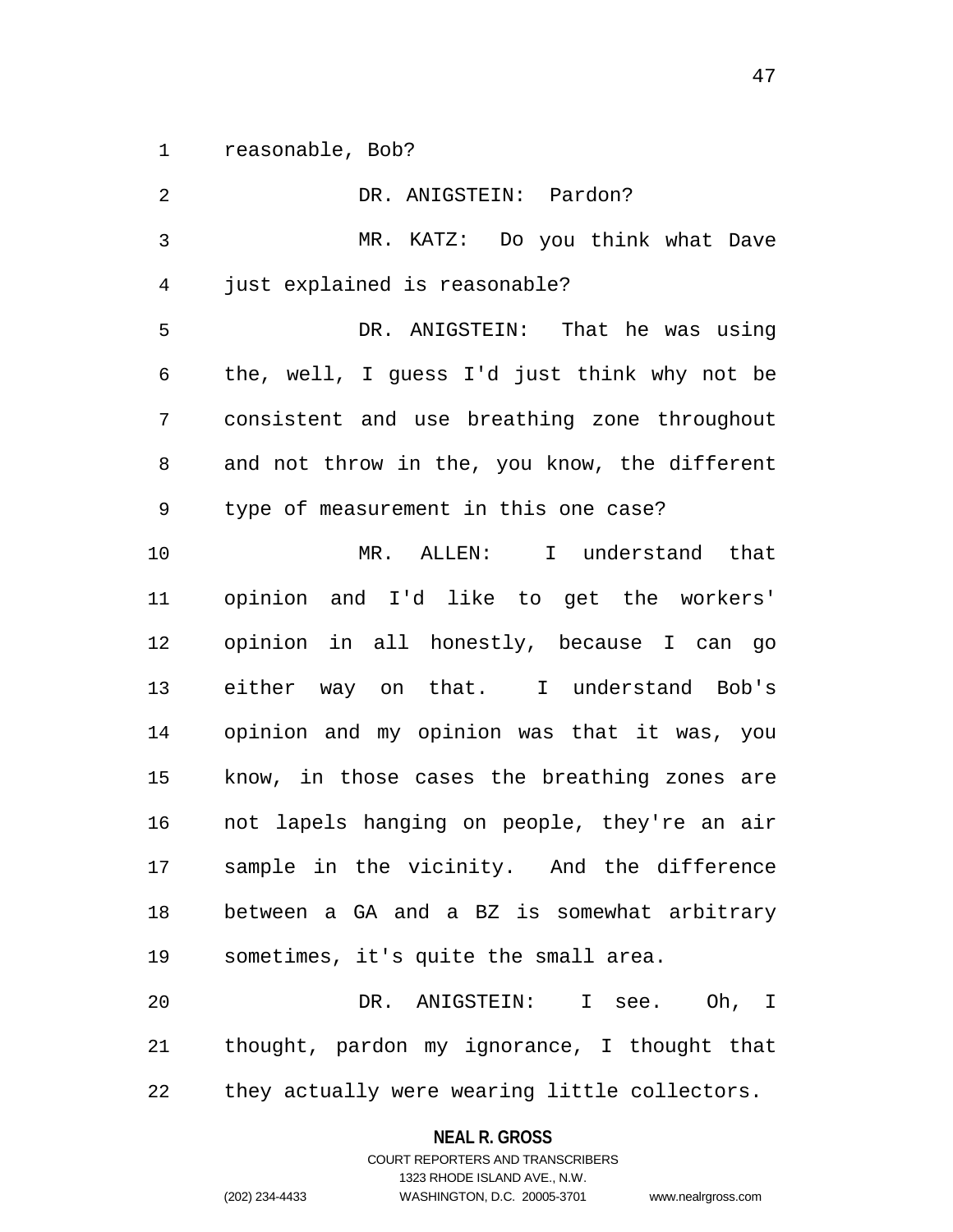1 MR. ALLEN: Not at that time. DR. NETON: Not in that time

4 5 6 7 8 9 10 11 12 13 14 15 16 17 18 19 20 21 DR. ANIGSTEIN: Oh, I see. I got you. MR. ALLEN: Actually, a lot of times they took a big air sample and almost stuck it by somebody's face. DR. ANIGSTEIN: I see. Well I know it was somewhat later -- MR. ALLEN: Yes, the lapel? DR. ANIGSTEIN: -- when they were doing the -- MEMBER BEACH: So you're talking about the three that are 25, 25, and 25 that Bob passed out? DR. ANIGSTEIN: Right. And I had 0.23. MEMBER BEACH: You're talking the one on the front, the 56.26, it was spurious data based on average? What was that?

22 MR. ALLEN: I agree with him, he

> **NEAL R. GROSS** COURT REPORTERS AND TRANSCRIBERS

> > 1323 RHODE ISLAND AVE., N.W.

2

3

period.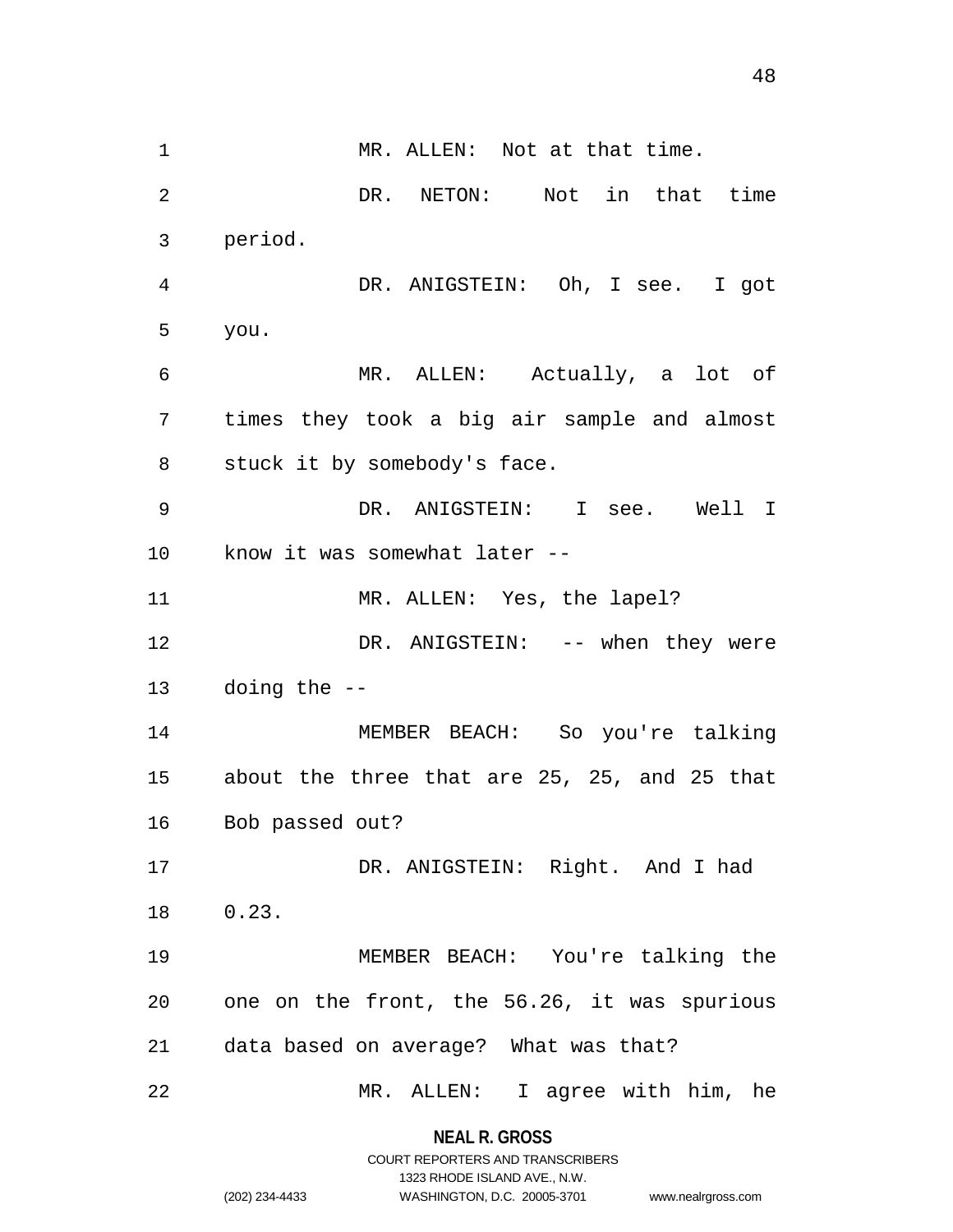1 kept the two, that was a summary that had the 2 3 4 5 6 7 minimum, maximum, and the average. Bob pointed out that that average falls exactly between those two, he thinks it's an average of two and I don't disagree with him, so it would be -- CHAIRMAN ZIEMER: You would use

8 the two original data points?

9 10 MR. ALLEN: Use the two, just like Bob did, you know, use the two --

11 12 CHAIRMAN ZIEMER: Right, two data points, right.

13 14 MR. ALLEN: -- the minimum and the max, that average seems to be a --

15 16 MEMBER BEACH: In the middle, that makes sense.

17 18 19 20 21 DR. ANIGSTEIN: I wouldn't arque very strenuously about that last point. If we clarify that the breathing zone, then there's not that much of a distinction there, I can go along with that, not a show stopper.

22 CHAIRMAN ZIEMER: And then was

> **NEAL R. GROSS** COURT REPORTERS AND TRANSCRIBERS

> > 1323 RHODE ISLAND AVE., N.W.

(202) 234-4433 WASHINGTON, D.C. 20005-3701 www.nealrgross.com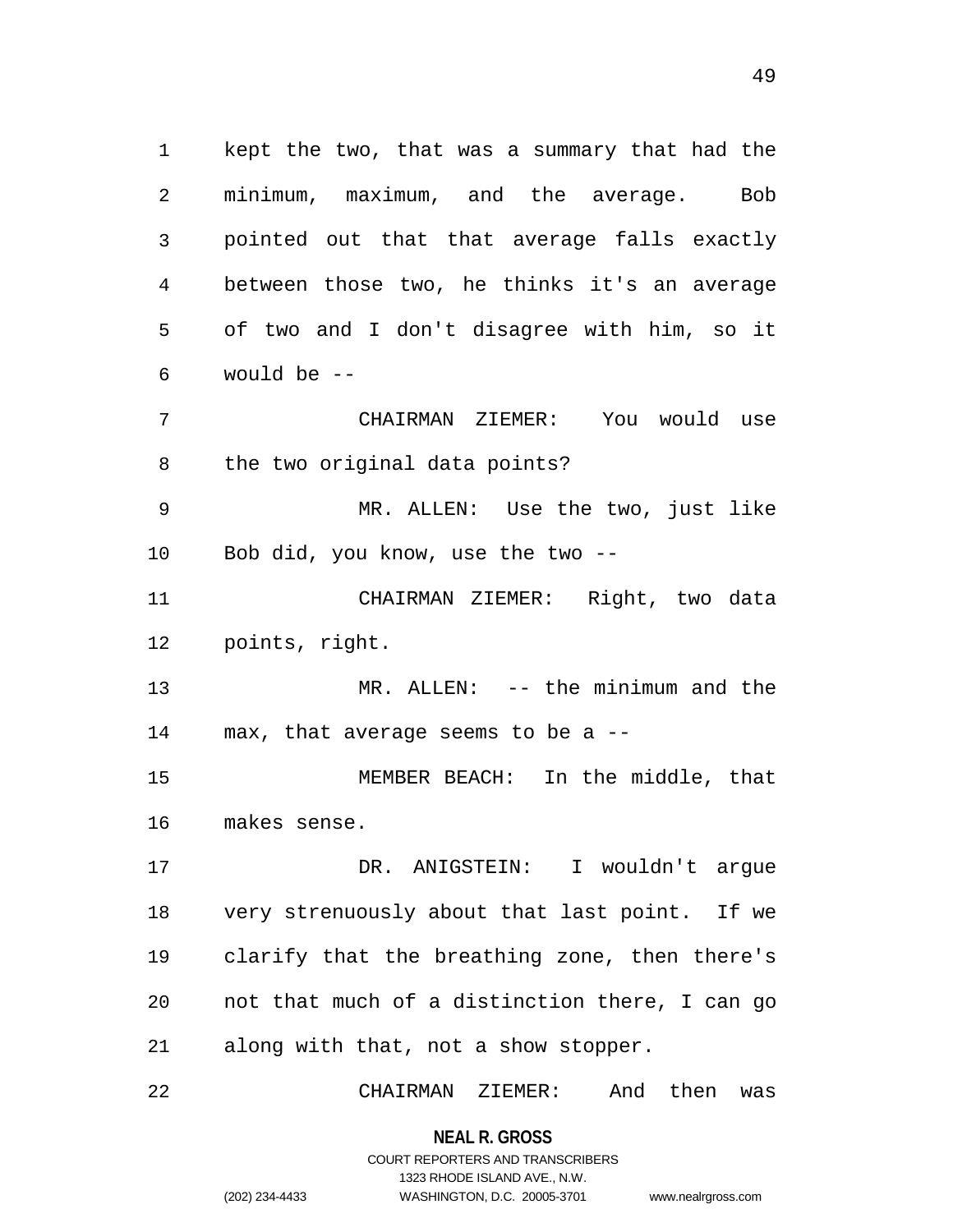1 that it?

2 3 4 5 6 7 8 9 10 11 12 13 14 15 16 17 18 19 20 21 22 MR. ALLEN: That was it, I'm sorry. CHAIRMAN ZIEMER: Right, so you would make those adjustments. You would not add the six LeBlonds that he was talking about. MR. ALLEN: I wouldn't. CHAIRMAN ZIEMER: But you will delete the three Chambersburgs, you'll adjust for depleted uranium? MR. ALLEN: Yes. CHAIRMAN ZIEMER: You'll delete Fernald -- MR. ALLEN: Yes. CHAIRMAN ZIEMER: -- and keep the Weldon Spring? MR. ALLEN: Yes. MEMBER BEACH: What about the last one he makes on the second page of his table, the slugs, the positioning and bolting of the flange, would you add that one then, too? the

## **NEAL R. GROSS** COURT REPORTERS AND TRANSCRIBERS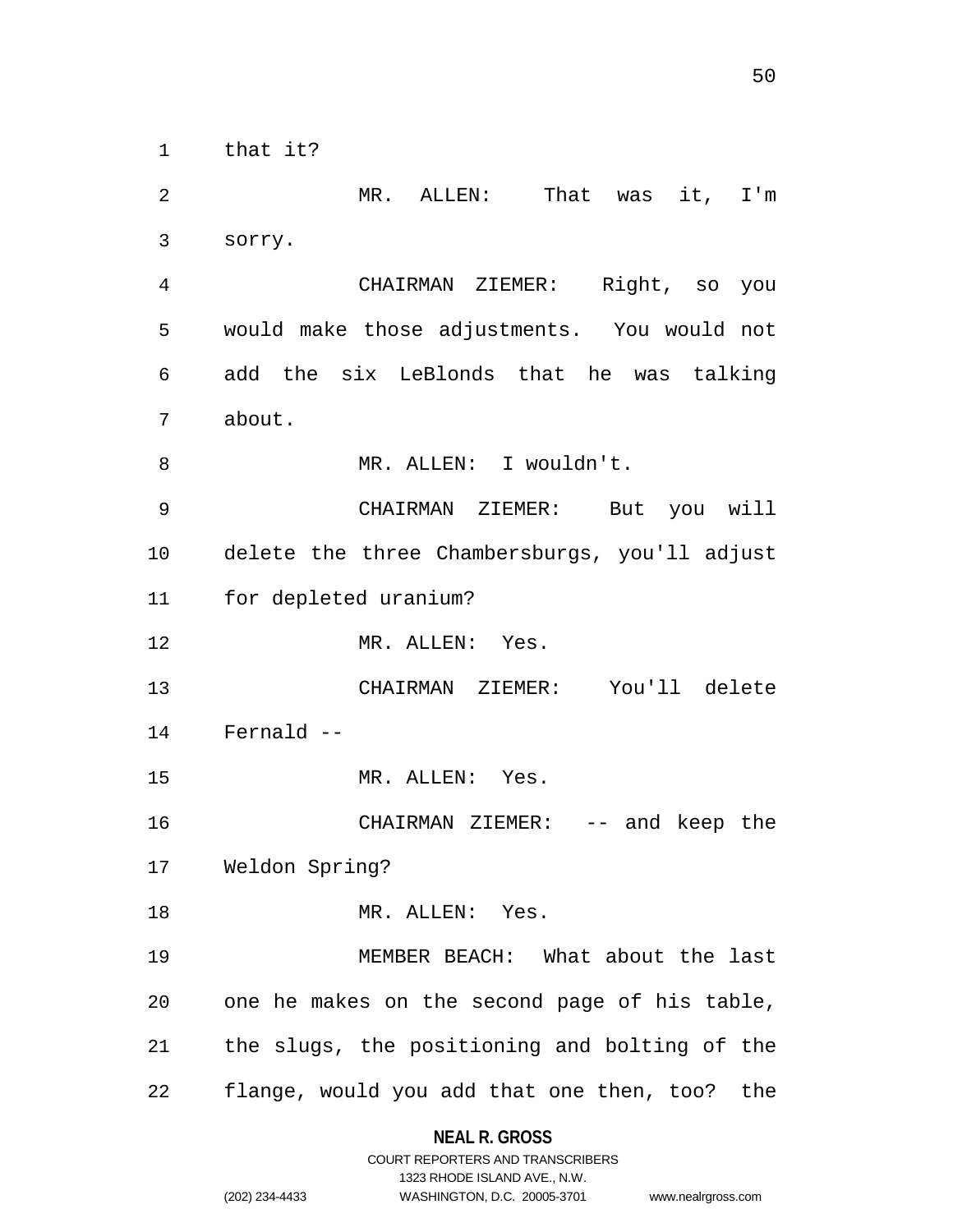1 one that's in red?

2 3 4 5 6 7 8 9 10 11 12 13 14 15 16 17 18 19 20 21 DR. ANIGSTEIN: It's the one we disagreed on the sample. MR. ALLEN: I'm trying to remember -- CHAIRMAN ZIEMER: The Weldon Spring? MEMBER BEACH: It's another Weldon Spring. MR. ALLEN: Okay, I just missed that one. DR. ANIGSTEIN: Yes, it was on the last page. MR. ALLEN: I can go either way on that. I think my thinking when I went through them was the description of this coffin was a container that they bolted a lid on, so once you start containerizing it, you know, I thought maybe it's not applicable. In reality  $it's$   $-$ MEMBER BEACH: Well, that's that

22 positioning and then bolting, so you'd be

> **NEAL R. GROSS** COURT REPORTERS AND TRANSCRIBERS

> > 1323 RHODE ISLAND AVE., N.W.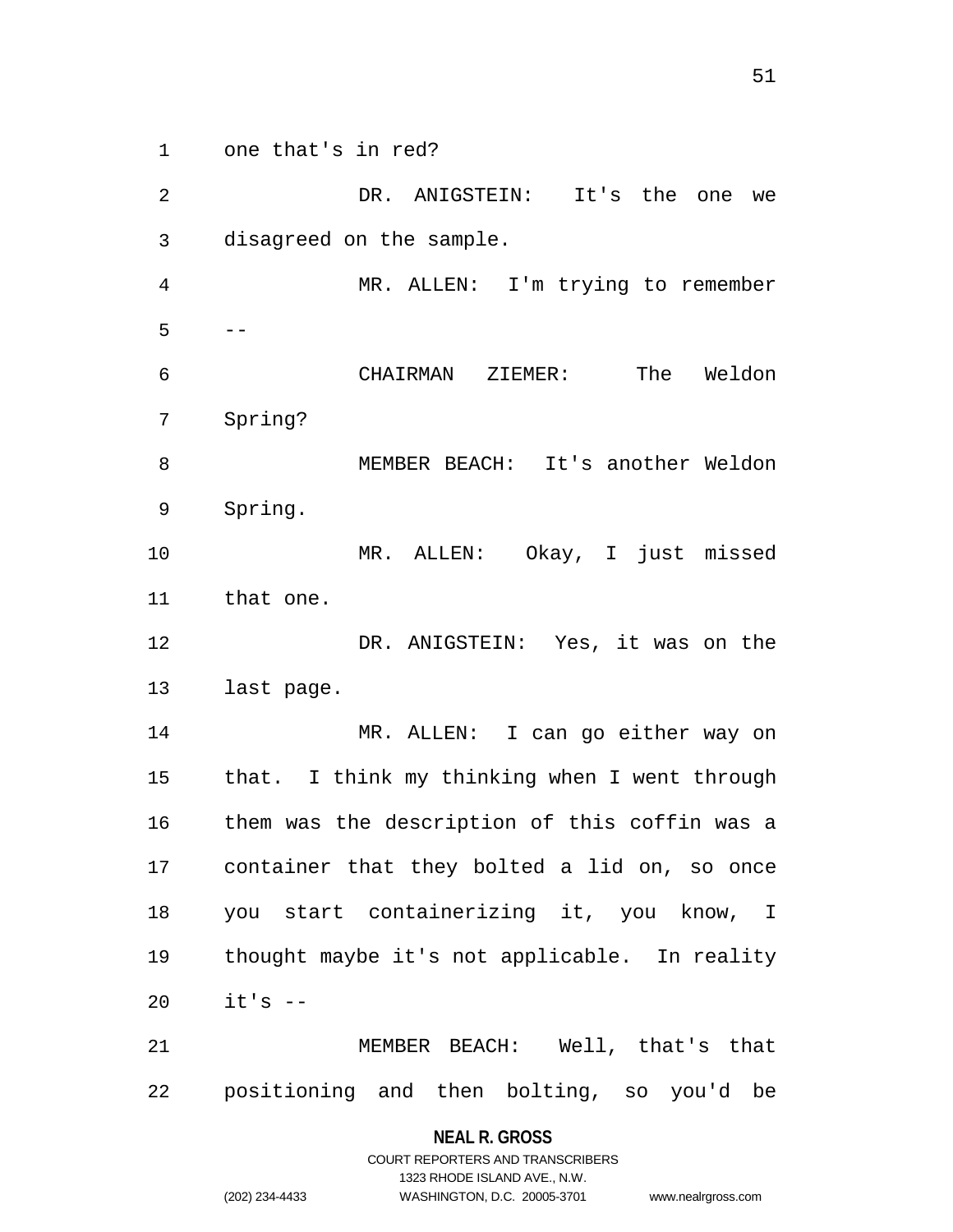1 actually putting it in and then bolting it 2 down maybe?

3 4 5 6 7 8 9 10 MR. ALLEN: Yes, so I mean, it's like some of it is, some of it isn't, and I can go either way. I can keep that one. I think just by the same argument I made, even if it was being containerized, while it's being containerized is relevant. After it's containerized it's not -- MEMBER BEACH: It's not.

11 12 13 MR. ALLEN: -- and this is kind of a while, so yes, it probably could be added easily. I would agree to add that one.

14 15 MEMBER MUNN: Not going to make significant differences in the outcome.

16 17 MR. ALLEN: None of these are, I don't think.

18 19 DR. ANIGSTEIN: None of it is at this point.

20 MEMBER MUNN: No.

21 22 CHAIRMAN ZIEMER: Okay, so SC&A and NIOSH with those changes, would be in

**NEAL R. GROSS**

|                | COURT REPORTERS AND TRANSCRIBERS |                    |
|----------------|----------------------------------|--------------------|
|                | 1323 RHODE ISLAND AVE N.W.       |                    |
| (202) 234-4433 | WASHINGTON, D.C. 20005-3701      | www.nealrgross.com |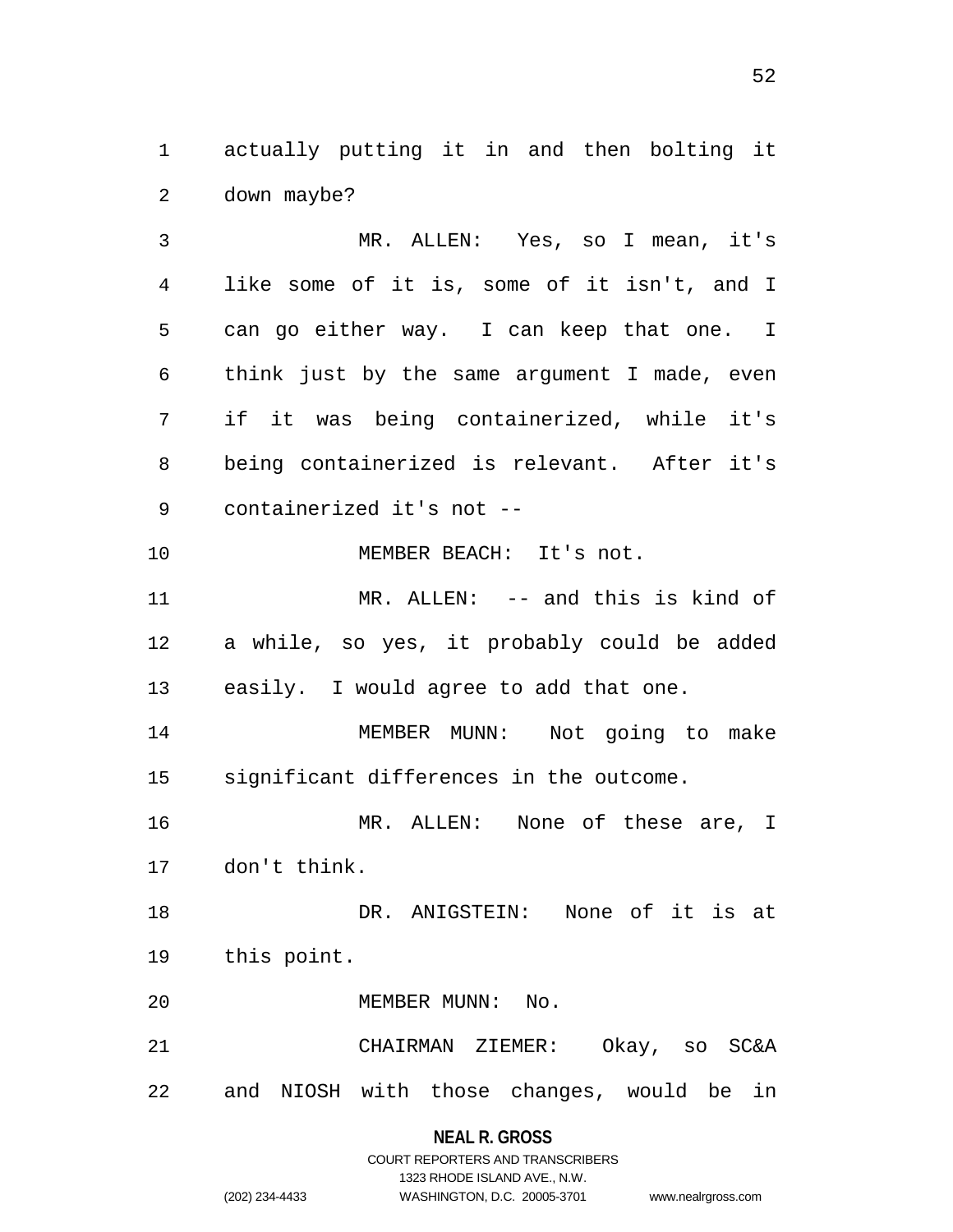1 agreement on how we handle the residual 2 3 4 5 6 7 8 9 10 11 12 13 14 15 16 17 18 19 20 21 22 internal dose. This is for the period up to the residual period. This is for the operational period. MR. ALLEN: Yes. CHAIRMAN ZIEMER: And then for the residual periods, just comment on what would be done for the residual period. MR. ALLEN: Okay, now I can't remember what we did. CHAIRMAN ZIEMER: Well, are you going to take as a starting point -- MR. ALLEN: The current -- CHAIRMAN ZIEMER: -- the value that you have and then deplete it in some way? MR. ALLEN: All I can remember off the top of my head, I'm sorry I'm not ready for that, but as I recall, the current residual period was based on the operational period. CHAIRMAN ZIEMER: Right. MR. ALLEN: And so I haven't seen

> **NEAL R. GROSS** COURT REPORTERS AND TRANSCRIBERS 1323 RHODE ISLAND AVE., N.W. (202) 234-4433 WASHINGTON, D.C. 20005-3701 www.nealrgross.com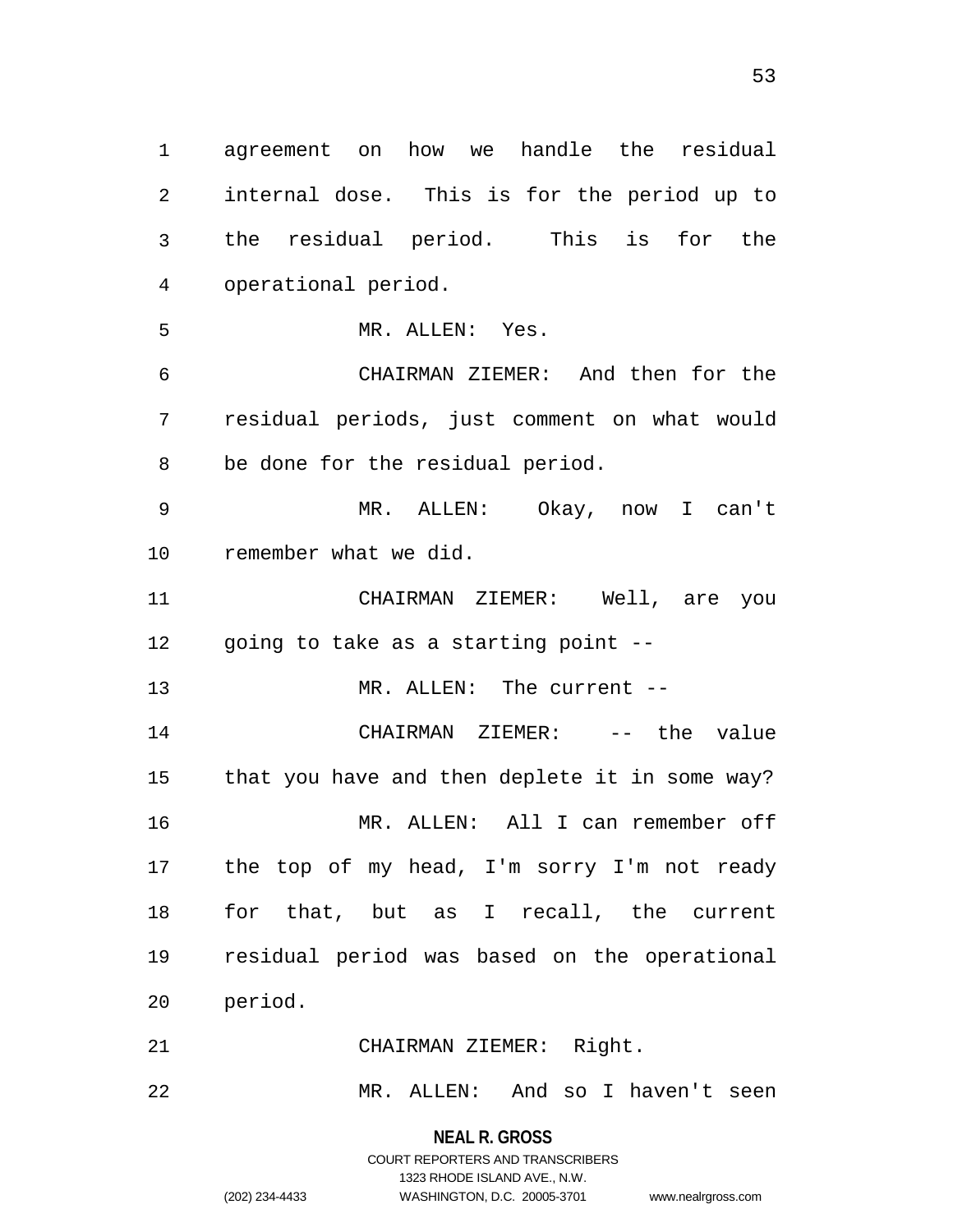1 anything that would require us to change that 2 approach.

3 CHAIRMAN ZIEMER: Right.

4 5 MR. ALLEN: The number would change --

6 7 CHAIRMAN ZIEMER: But the number would change, the starting number.

8 9 10 DR. ANIGSTEIN: Now we may still, and this is not, the focus here was on the surrogate data.

11 12 CHAIRMAN ZIEMER: Right. Yes, I'm --

13 14 15 16 17 18 19 20 21 22 DR. ANIGSTEIN: It doesn't mean that when it comes down to actually doing the dose calculations, there's going to be some differences. I mean, we had, the last, you know, from last summer, just our review of surrogate data, really conflated two issues. One was the data that was used and the other one was the actual model that was used to calculate the airborne activity outside of the time of the handling of the metal and also the

#### **NEAL R. GROSS**

COURT REPORTERS AND TRANSCRIBERS 1323 RHODE ISLAND AVE., N.W. (202) 234-4433 WASHINGTON, D.C. 20005-3701 www.nealrgross.com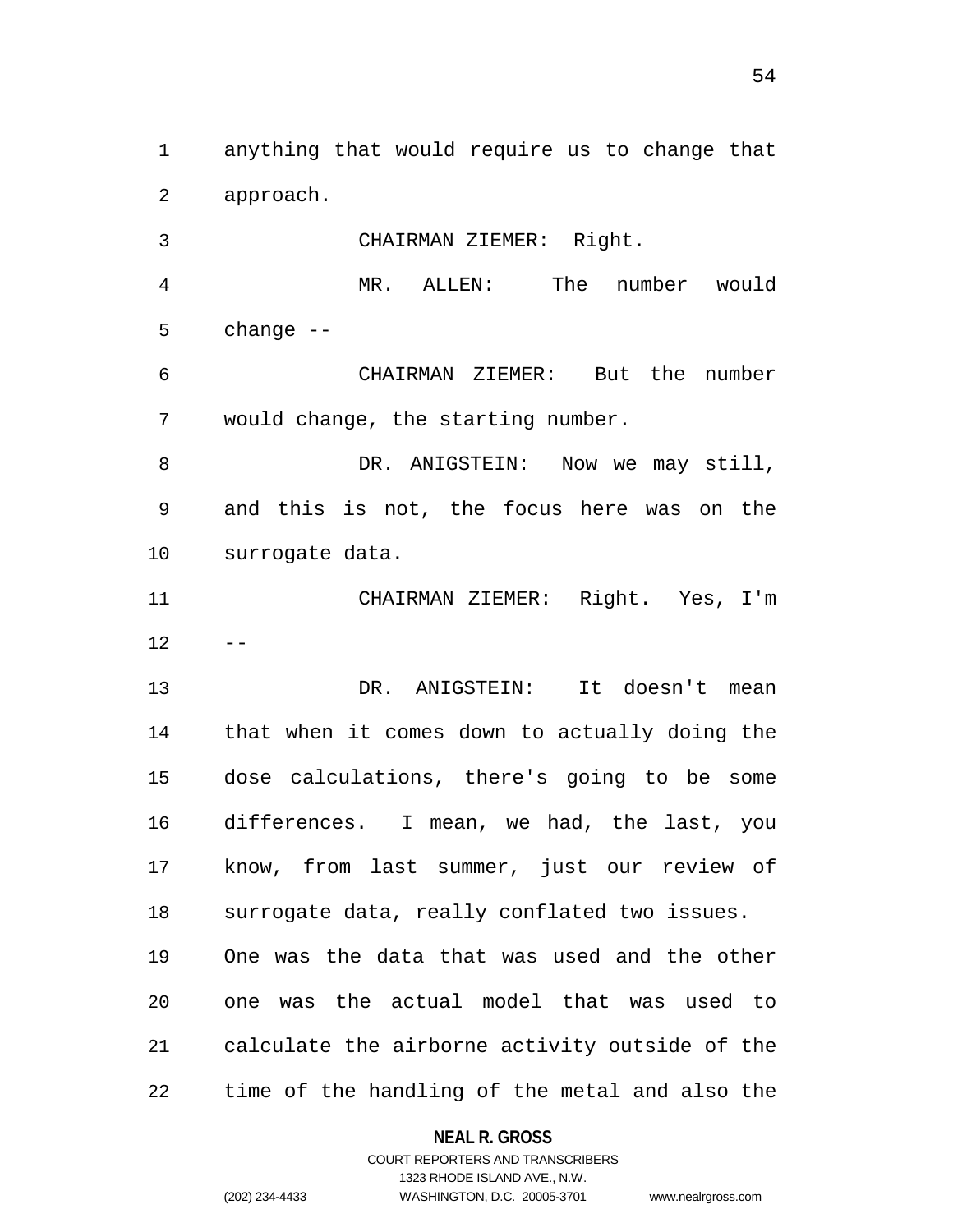1 contamination on the floor and how it goes on. 2 3 4 5 6 7 8 9 10 11 12 13 14 15 16 17 18 So those two issues were conflated all into one. And that was a problem. And now, we separate this. We were looking, we said this is on surrogate data. And so we said we're sticking to surrogate data and we have come to, you know, we have come fairly close together. CHAIRMAN ZIEMER: Right. DR. ANIGSTEIN: But the other issue, that's for another day. CHAIRMAN ZIEMER: Well -- MEMBER BEACH: And that's in BB, right, the model in BB you're talking about? DR. ANIGSTEIN: Right, right. CHAIRMAN ZIEMER: Right, now I see only the operational period -- DR. ANIGSTEIN: But that will

19 20 inflate. That also affect the operational period because it affects the --

21 22 CHAIRMAN ZIEMER: Oh, yes, no, this is a component in the operational period.

## **NEAL R. GROSS** COURT REPORTERS AND TRANSCRIBERS

1323 RHODE ISLAND AVE., N.W.

(202) 234-4433 WASHINGTON, D.C. 20005-3701 www.nealrgross.com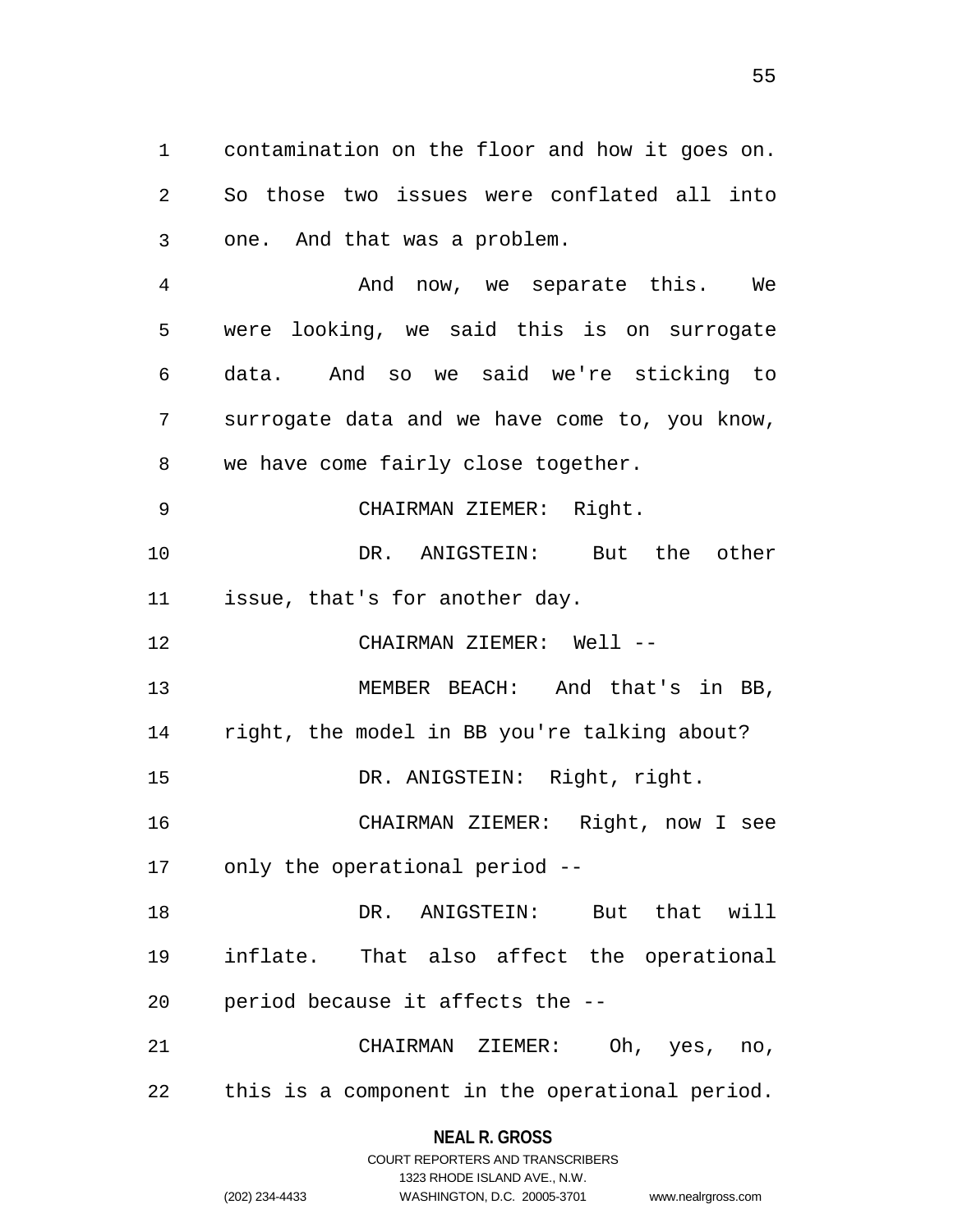56

1 DR. ANIGSTEIN: Right, yes. 2 3 4 5 6 7 8 9 10 11 12 13 14 15 16 17 18 19 20 21 CHAIRMAN ZIEMER: At the end of the operational period, we know, we have a starting value now for airborne. And you have -- DR. ANIGSTEIN: Not really. I mean, the only thing that we addressed here and that we're coming to, as I said, reasonable proximity, not total agreement, is what are the airborne concentrations due to the handling of uranium, the disturbance of the uranium? We have not discussed, and we haven't gotten to it here, what is it, the position on the floor, how much accumulates on the floor, how much is resuspended in between operations and even during the operations? That has not been addressed here and we deliberately kept that separate because otherwise, there would be a much more confused issue.

22 MEMBER BEACH: Well, and that

**NEAL R. GROSS**

## COURT REPORTERS AND TRANSCRIBERS 1323 RHODE ISLAND AVE., N.W. (202) 234-4433 WASHINGTON, D.C. 20005-3701 www.nealrgross.com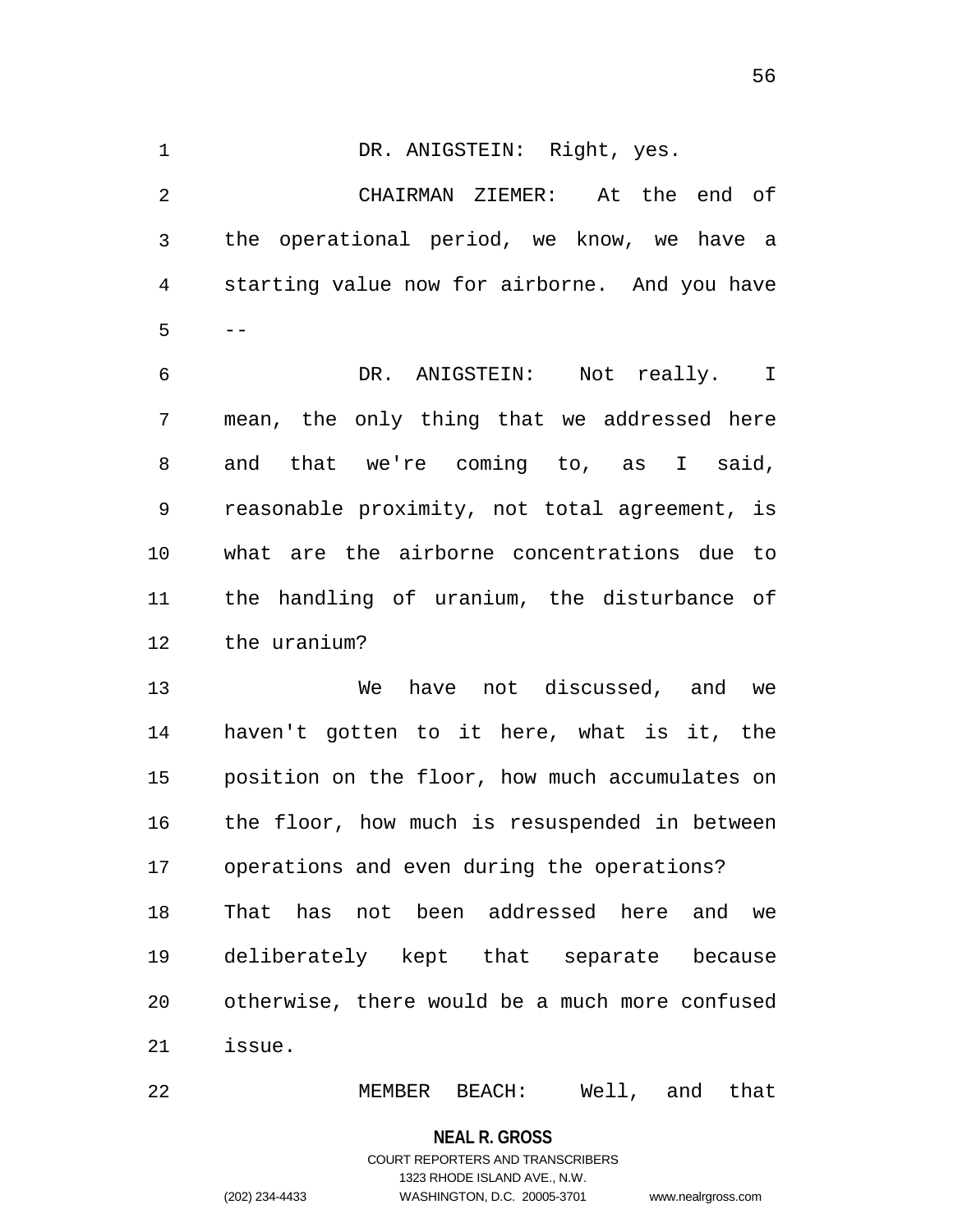1 affects the operation period also, '53 to '66, 2 3 correct? That issue you just brought up, what was on the floor, what was resuspended?

4 5 6 7 8 9 10 11 12 DR. ANIGSTEIN: Yes, but the same mechanism, if I can briefly recap the paper, the report from last summer, was the picture, okay, the picture that NIOSH made was the operators, the betatron operators go into the betatron shooting room, they bring in the ingot or dingot or slice or whatever shape there is, and they spend some time handling it, putting it into position, handling,

13 14 15 certainly handling the uranium, of handling the betatron apparatus to get into position, putting the film in, and so forth.

16 17 18 19 20 21 22 They're in the room with the uranium, then they leave the room going into the control room and set up, you know, the betatron shot, and make the betatron shot, come back in. And there's even some disagreement as to what fraction of the time, we know how many hours the betatron operators

#### **NEAL R. GROSS**

## COURT REPORTERS AND TRANSCRIBERS 1323 RHODE ISLAND AVE., N.W. (202) 234-4433 WASHINGTON, D.C. 20005-3701 www.nealrgross.com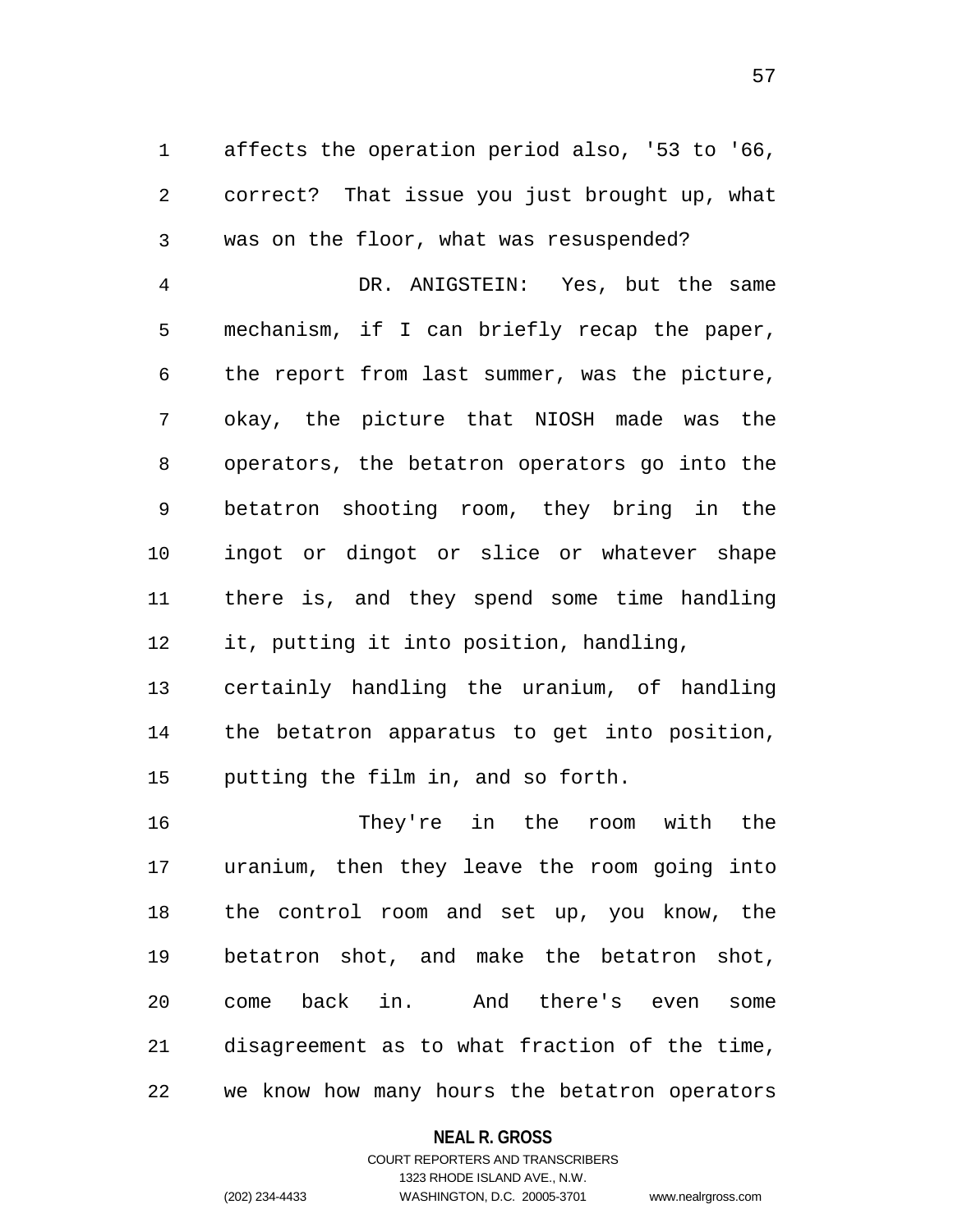1 are employed in handling the uranium. That's 2 3 the number of hours that Mallinckrodt paid for.

4 5 6 7 8 9 10 So we can say there's an upper limit that they said, you know, not to exceed \$500 in one quarter, I mean as an example. So we know how much time was spent. And if we come in agreement on the activity in the room, we know how much they were inhaling from the metal that they were handling on that day.

11 12 13 14 15 16 17 18 19 20 Now there's a second component, which they were exposed to all the time, that would be in the betatron room, would go in most the time that they were doing, you know, task things, and that is residual activity on the floor, that has deposited during this time. And maybe some chunks of uranium that are not airborne that might have sloughed off and fallen to the floor that are ground underfoot and eventually become airborne.

21 22 And then that same picture, that during the in between times, continues on into

## **NEAL R. GROSS** COURT REPORTERS AND TRANSCRIBERS

1323 RHODE ISLAND AVE., N.W. (202) 234-4433 WASHINGTON, D.C. 20005-3701 www.nealrgross.com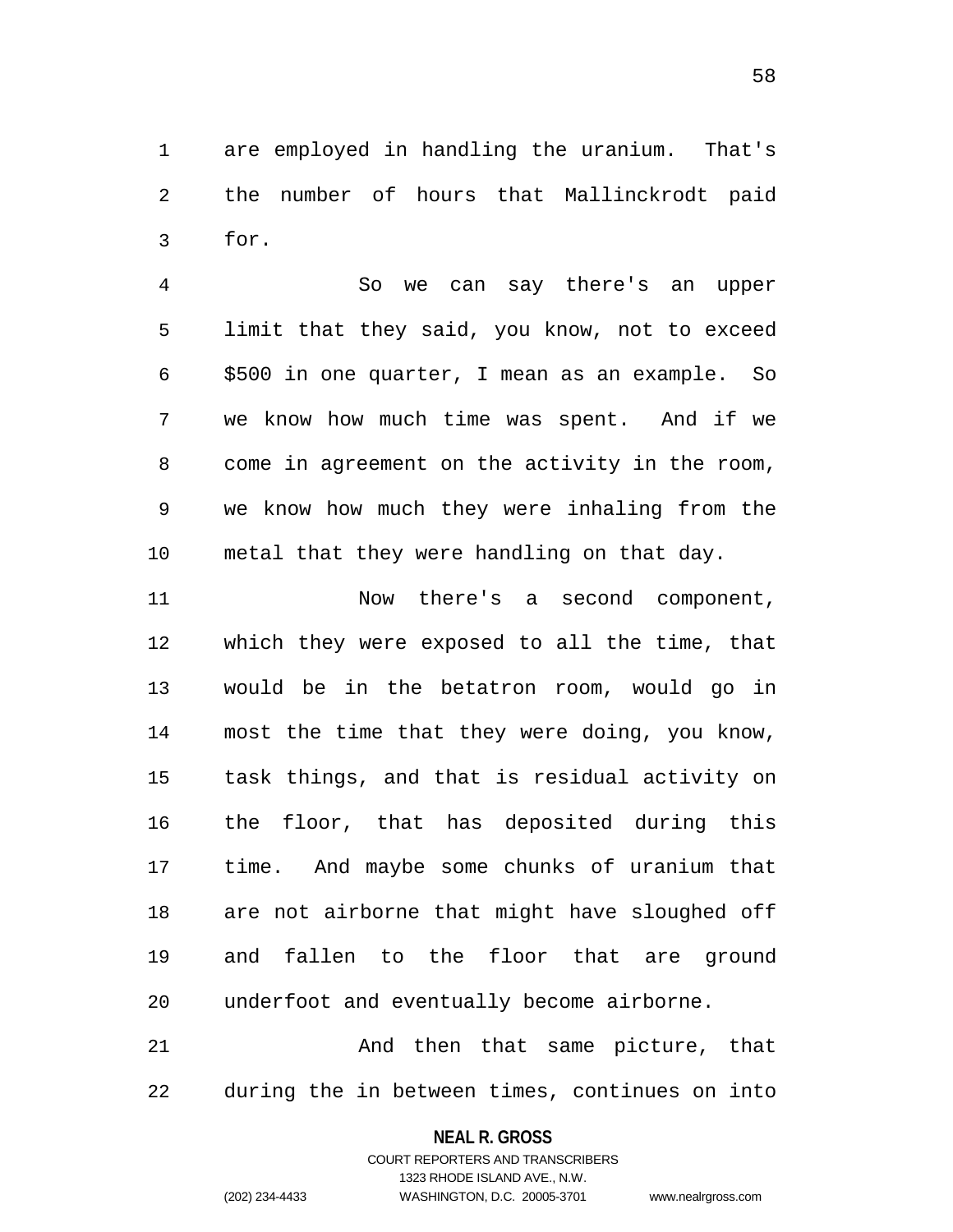1 a residual period where they continued using 2 3 4 5 6 7 8 9 10 that room and the continued stirring of the dust that had been deposited. And there, that matter is not being addressed today, or at least I have not addressed that matter here, that's a different matter and all the issues that were raised, that we raised in the report that came out I believe in June, are still there. They're still on the table. They have not been resolved.

11 12 13 14 15 16 17 18 CHAIRMAN ZIEMER: Well keep in mind now that this whole thing arose out of the residual period, where we were talking about what the value was to use for inhalation or the internal dose for the residual period. And the surrogate data criteria question arose as a result of considering the residual period.

19 20 MEMBER BEACH: The residual period, yes.

21 DR. ANIGSTEIN: Right, but that

22 may be the origin --

#### **NEAL R. GROSS**

## COURT REPORTERS AND TRANSCRIBERS 1323 RHODE ISLAND AVE., N.W. (202) 234-4433 WASHINGTON, D.C. 20005-3701 www.nealrgross.com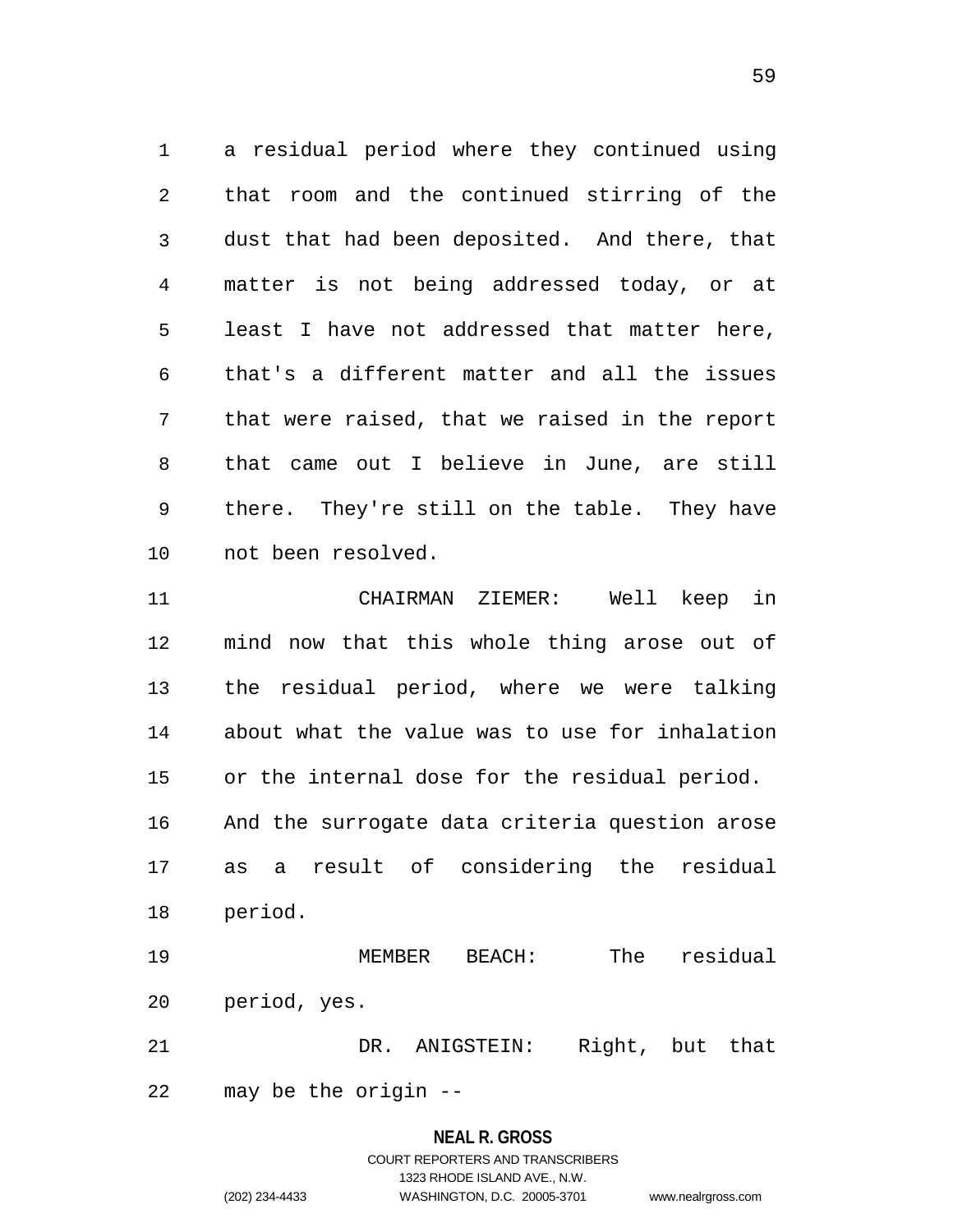1 CHAIRMAN ZIEMER: And then we 2 3 said, yes but then that has to go back into the operational period.

4 5 6 7 8 9 10 11 12 DR. ANIGSTEIN: Right, yes. CHAIRMAN ZIEMER: So, and at one point, we had this data set that was a starting point for the residual period, but then realized that there had been these clean up things that the petitioner pointed out, and there was question about using that starting value and then depleting it over the residual period.

13 14 15 16 So what I'm trying to get a feel for is because the recommendation that we take to the Board has to include the residual period. So I'm really asking that question.

17 18 Do we have the starting point for the residual period?

19 20 21 22 We have this airborne value, which we say comes from the handling. Now is there some other component that's added to that to start the residual period? Now Jim, I thought

#### **NEAL R. GROSS**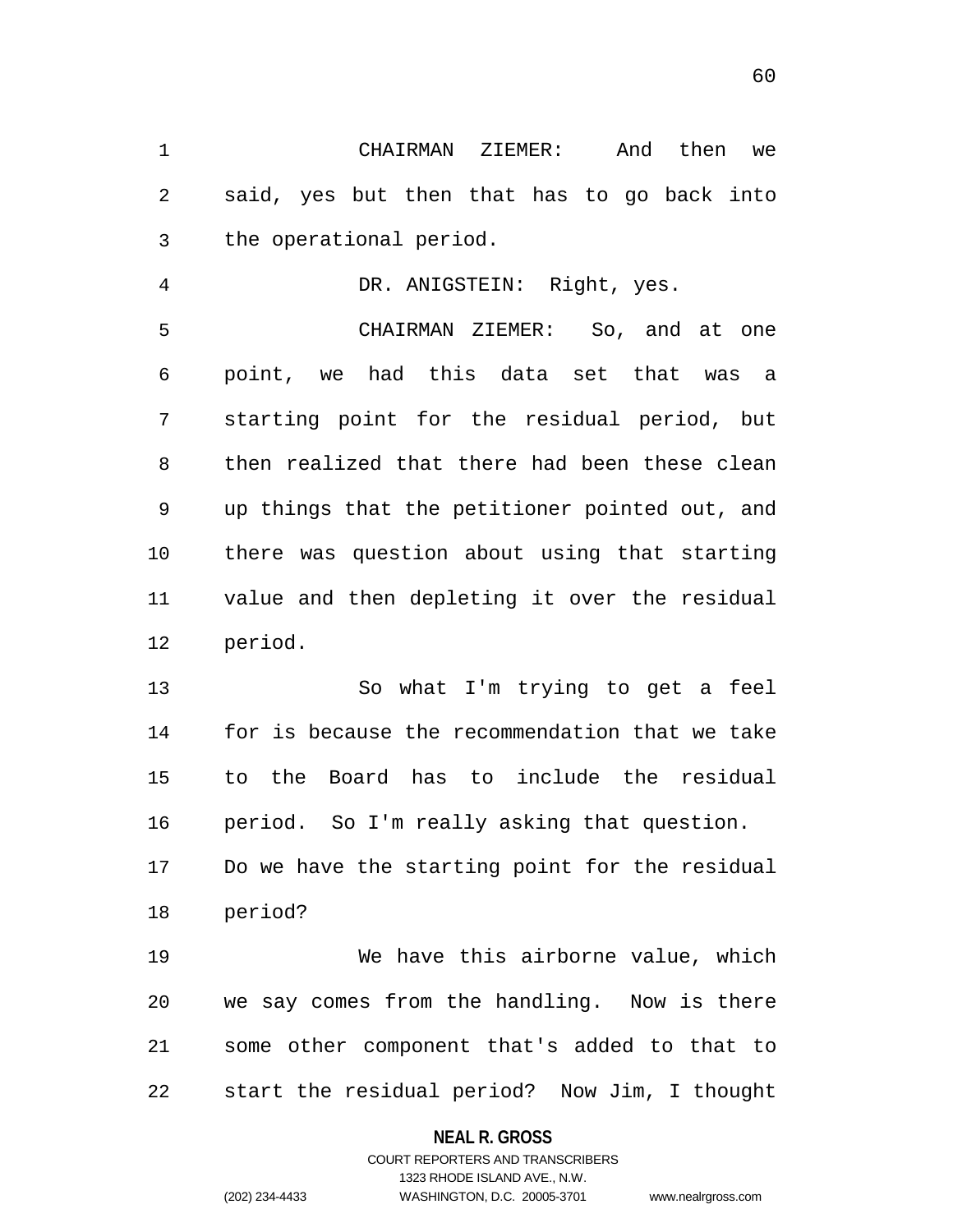1 you had a model --

2 3 4 5 6 7 8 9 10 11 12 13 14 15 16 17 18 19 20 21 22 DR. NETON: Well we do, I mean -- CHAIRMAN ZIEMER: -- that if you knew the airborne -- DR. NETON: This is a standard TIB-70 application. CHAIRMAN ZIEMER: Yes, right. DR. NETON: I think what Bob is alluding to is that -- CHAIRMAN ZIEMER: Is there a piece that you add to it? DR. NETON: -- if this were a standard operation that occurred everyday for the duration of the project, we would just apply a TIB-70 and allow that air concentration that we just agreed upon in principle to settle out, with its own settling velocity over a period of three days, I suppose is what you would do there? DR. ANIGSTEIN: Well, there two --DR. NETON: And then you end up with a surface contamination level that would

#### **NEAL R. GROSS**

COURT REPORTERS AND TRANSCRIBERS 1323 RHODE ISLAND AVE., N.W. (202) 234-4433 WASHINGTON, D.C. 20005-3701 www.nealrgross.com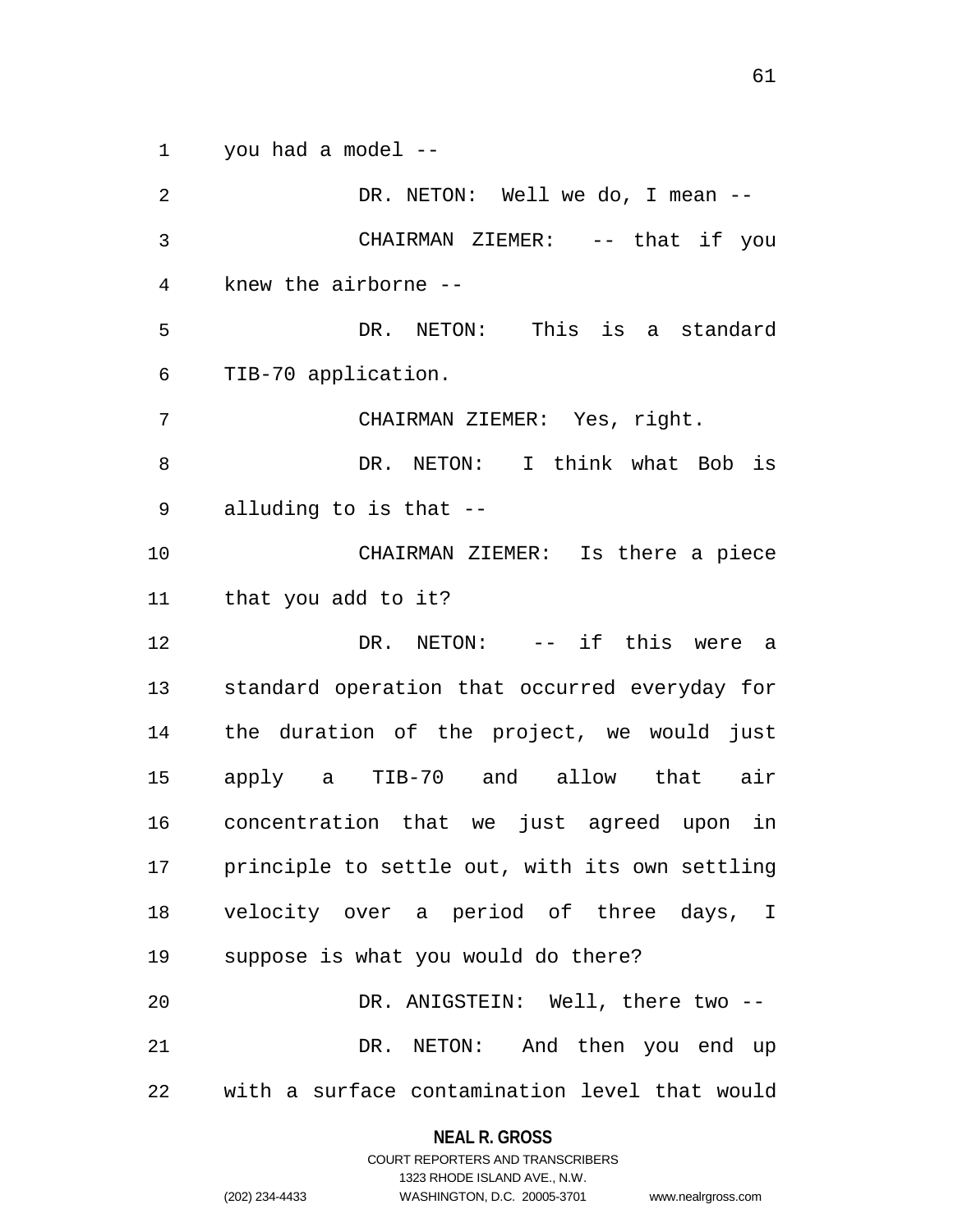1 be the starting point for the residual period. 2 3 4 5 6 7 8 9 10 11 12 13 14 15 16 17 18 19 20 21 CHAIRMAN ZIEMER: Right. DR. NETON: Now I know Bob is talking about something different, which is there are periods when, they didn't do this all the time. So the question is, is how much time did they do this and how much time do you allow for the material to deposit on the ground? To me that's sort of a Site Profile type issue. I think conceptually this could be done -- DR. ANIGSTEIN: Yes. DR. NETON: -- now that they've agreed on the air concentration value. DR. ANIGSTEIN: I agree, I agree. It doesn't mean we're -- DR. NETON: So it's a matter of details not can it be done or not. CHAIRMAN ZIEMER: Yes, yes. DR. NETON: I quess that's what  $I'm$  --

22 MR. ALLEN: And I think there,

> **NEAL R. GROSS** COURT REPORTERS AND TRANSCRIBERS

> > 1323 RHODE ISLAND AVE., N.W.

(202) 234-4433 WASHINGTON, D.C. 20005-3701 www.nealrgross.com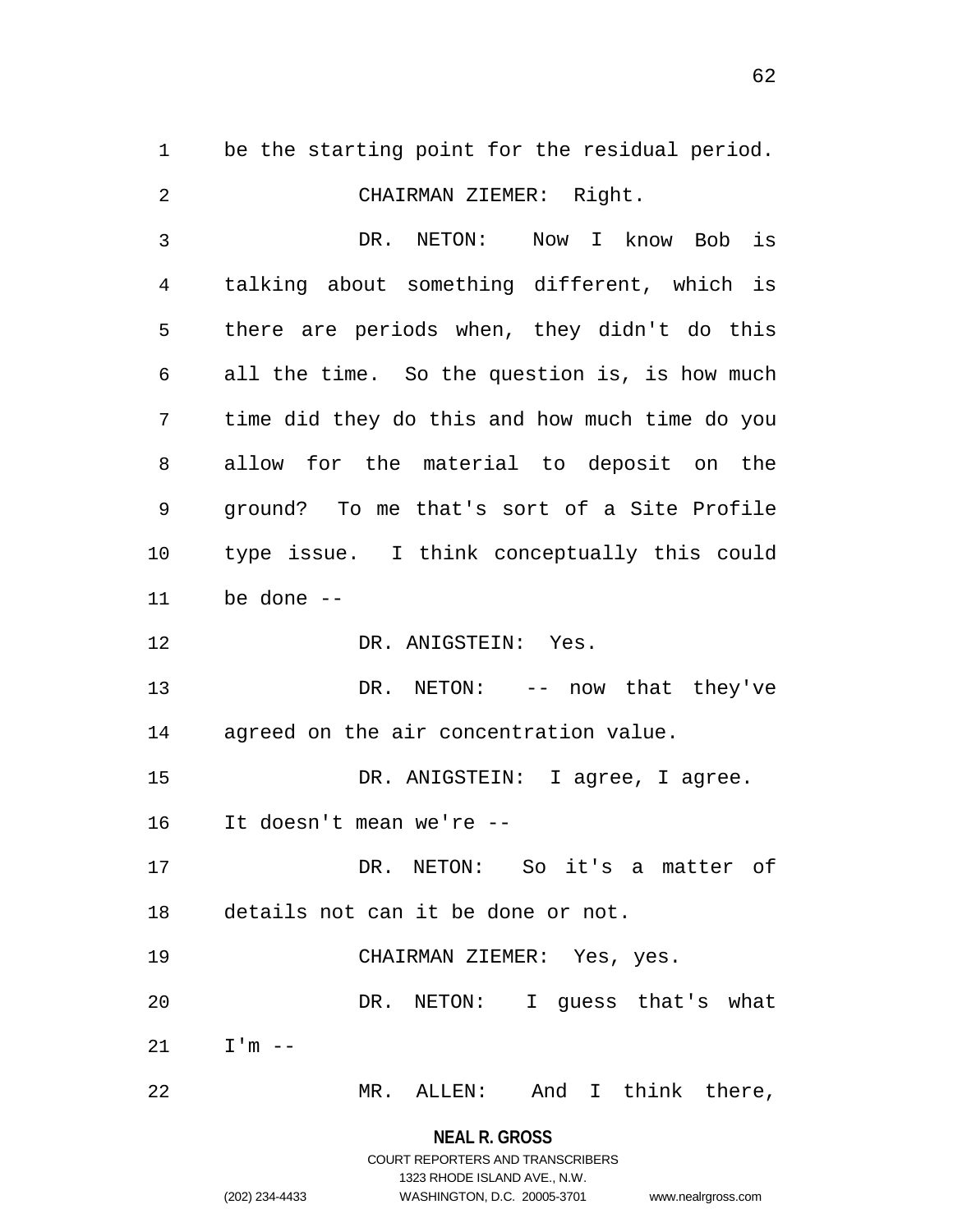1 just to add a little bit, Appendix BB was 2 3 4 5 written before TIB-70 and I think there may be some inconsistencies in what was done there versus TIB-70, so there will be some adjustment to make it --

6 7 8 9 10 11 DR. NETON: But if we agree on what the upper air concentration was during the operations, it's a matter of deciding how many hours that occurred to go to the ground, and then what the resuspension factor is -- CHAIRMAN ZIEMER: Right.

12 13 DR. NETON: -- and then I think  $it's$   $-$ 

14 15 16 CHAIRMAN ZIEMER: From there you get a starting value for the residual period and you deplete it.

17 18 DR. NETON: To use John Mauro's words, a tractable problem.

19 CHAIRMAN ZIEMER: Right, right.

20 MR. ALLEN: Right.

21 22 CHAIRMAN ZIEMER: Yes, but I want to pin down then on the record that that's

> **NEAL R. GROSS** COURT REPORTERS AND TRANSCRIBERS

> > 1323 RHODE ISLAND AVE., N.W.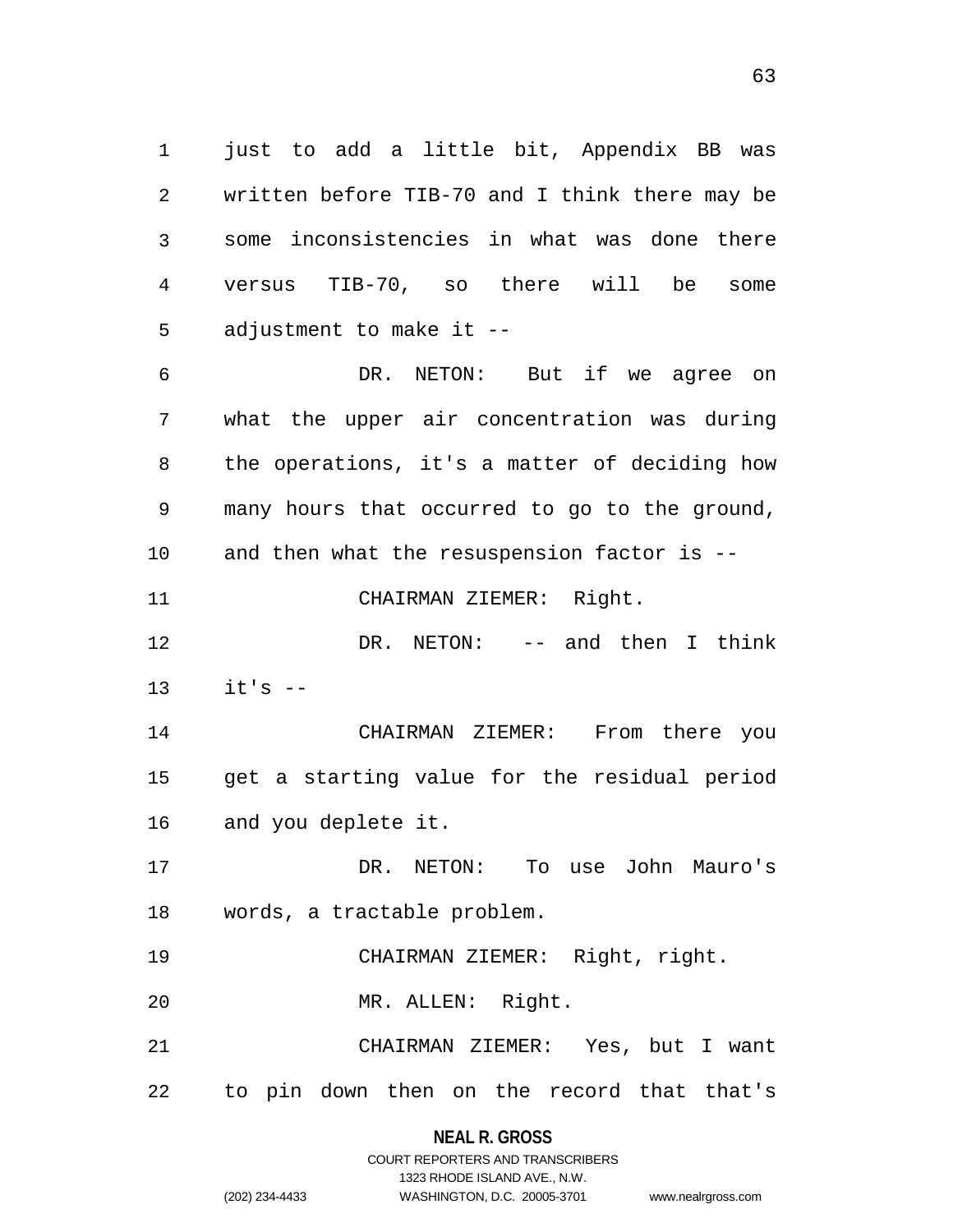1 what you would be doing -- 2 3 4 5 6 7 8 9 10 11 12 13 14 15 16 17 18 19 20 DR. NETON: Exactly. CHAIRMAN ZIEMER: -- the case number. DR. NETON: The key is to have the air concentration. CHAIRMAN ZIEMER: Right. DR. NETON: Once you know that then you can solve. DR. ANIGSTEIN: Yes, it's a starting point. CHAIRMAN ZIEMER: Yes. DR. ANIGSTEIN: I agree. MEMBER BEACH: So I don't know if we're not finished talking about the surrogate data yet, correct? CHAIRMAN ZIEMER: Well, both parties here have agreed. I think we want to -- MEMBER BEACH: They have agreed,

21 but you haven't heard from the petitioner --

22 CHAIRMAN ZIEMER: No, we want to

> **NEAL R. GROSS** COURT REPORTERS AND TRANSCRIBERS

> > 1323 RHODE ISLAND AVE., N.W.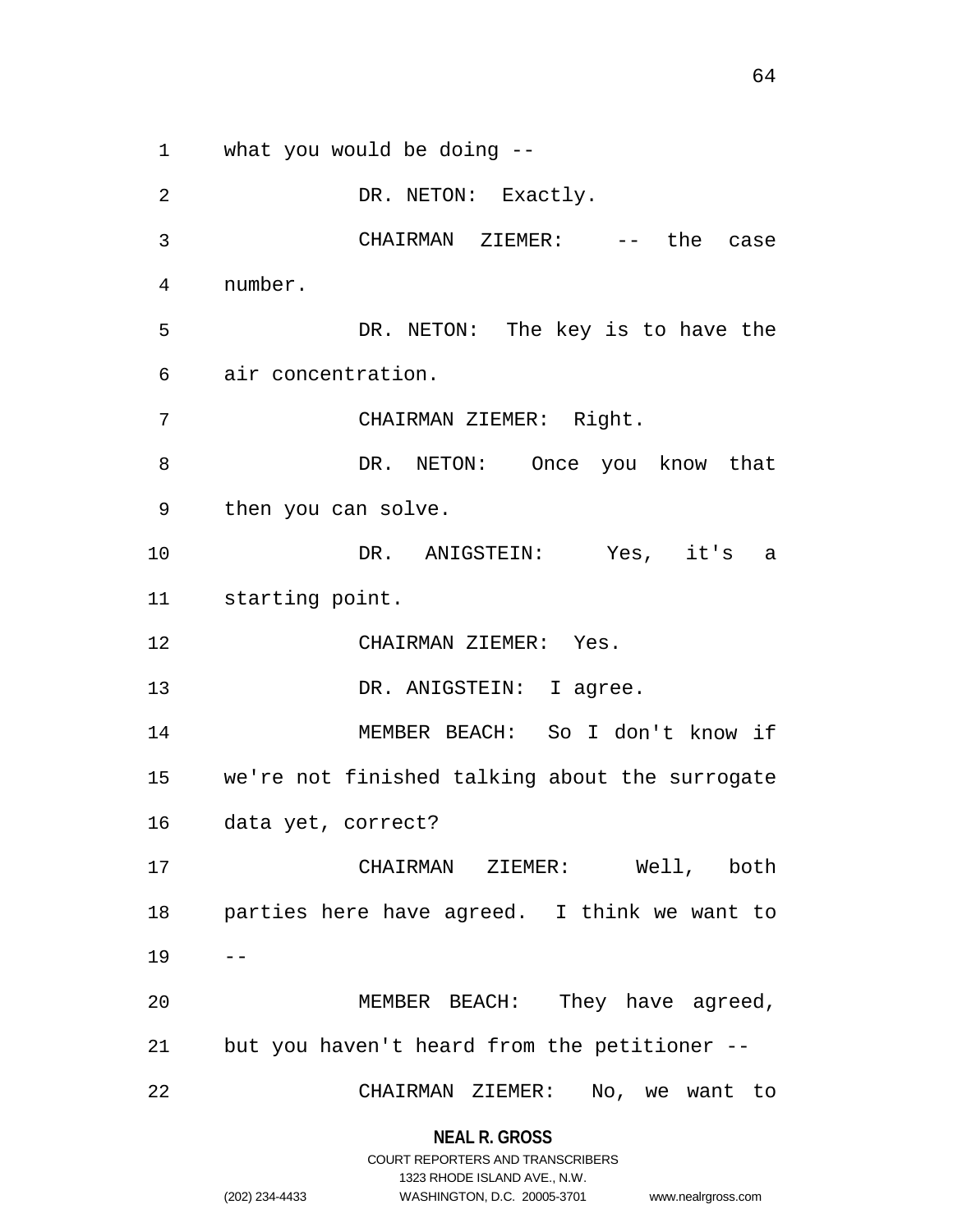1 hear from them.

2 3 4 5 6 7 8 9 10 11 12 13 14 15 16 17 18 19 20 21 22 MEMBER BEACH: -- and I had some questions that -- CHAIRMAN ZIEMER: We want to hear from the petitioners next, too. So we have several documents that Dr. McKeel distributed the past couple of weeks. I have one, let's see, I'm looking for the dates on these. I have one from November 9th, one from November 11th, and one from Monday the 26th. MEMBER BEACH: There's one from the 17th also. CHAIRMAN ZIEMER: Let's see, yes. And apparently Dr. McKeel is not on the line today. I don't know if John Ramspott's going to speak to these? MR. KATZ: He had said he'll have some comments when he gets to his opportunity. CHAIRMAN ZIEMER: Well let's go ahead and have the petitioner comments or maybe Pat Jeske has some comments as well. MR. KATZ: Yes, and there's Pat

**NEAL R. GROSS**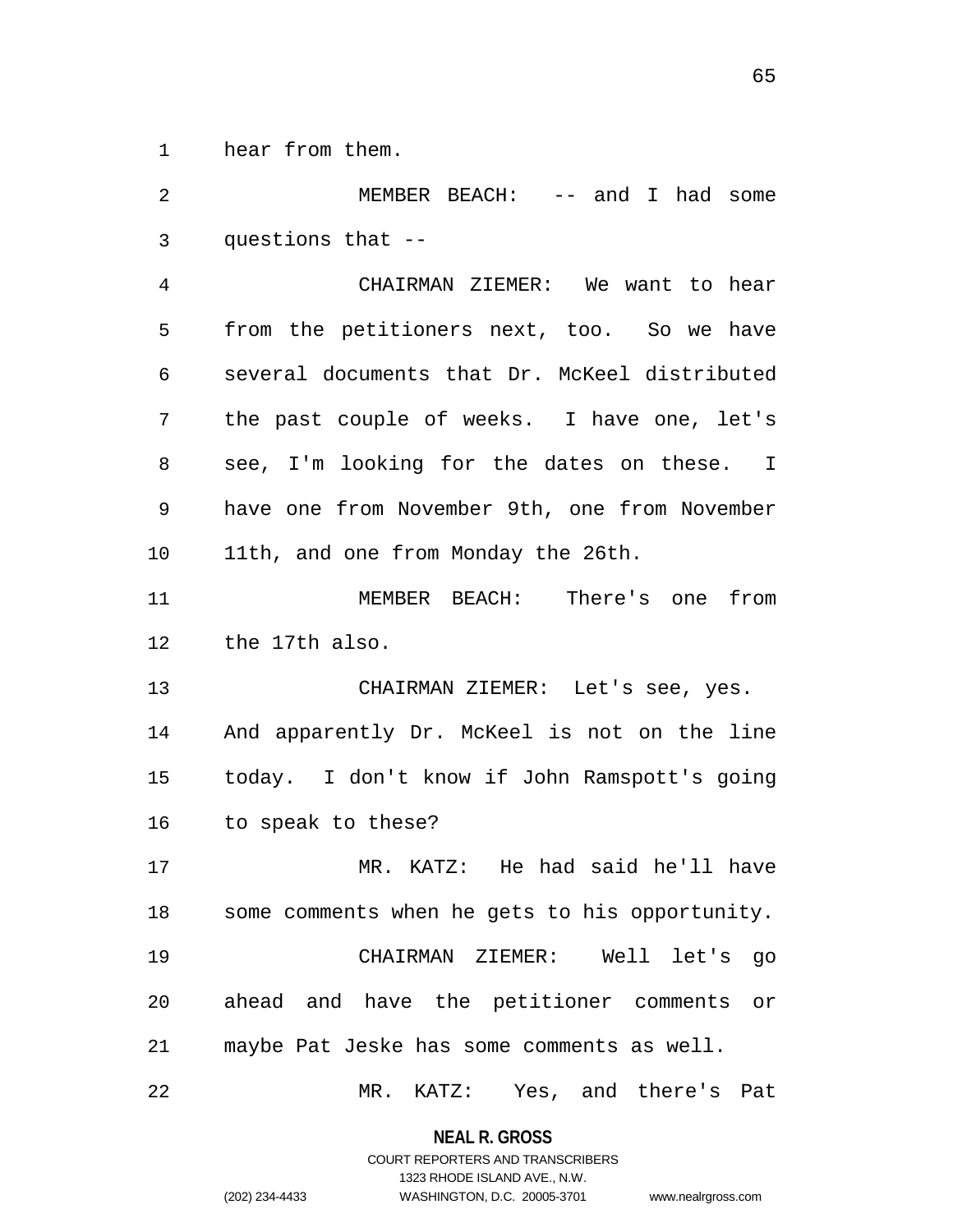1 too. But let me ask, someone on the line is 2 3 4 5 6 not on mute who's shuffling papers, and you'd be surprised how audible your shuffling is for other people on the line. So somebody needs to mute their phone. And then, Paul, I think you would like to hear from them now --

7 8 9 10 CHAIRMAN ZIEMER: Sure, yes. MR. KATZ: -- John Ramspott and Pat Jeske, let's start with Pat, Pat's a petitioner.

11 12 13 14 15 16 17 18 19 MS. JESKE: Yes, I had a new concern that I just wanted to put before the Board. It's about the claimant-favorable issue. I recently had a reopened case for dose reconstruction, and I know you don't address that, but it was [identifying information redacted] and he had opened the first case with prostate cancer in 2007. In 2010 he contracted leukemia, AML, in fact.

20 21 22 The dose reconstruction which really concerns me came back at a ten to 20 percent range, PoC, they couldn't give me the

#### **NEAL R. GROSS**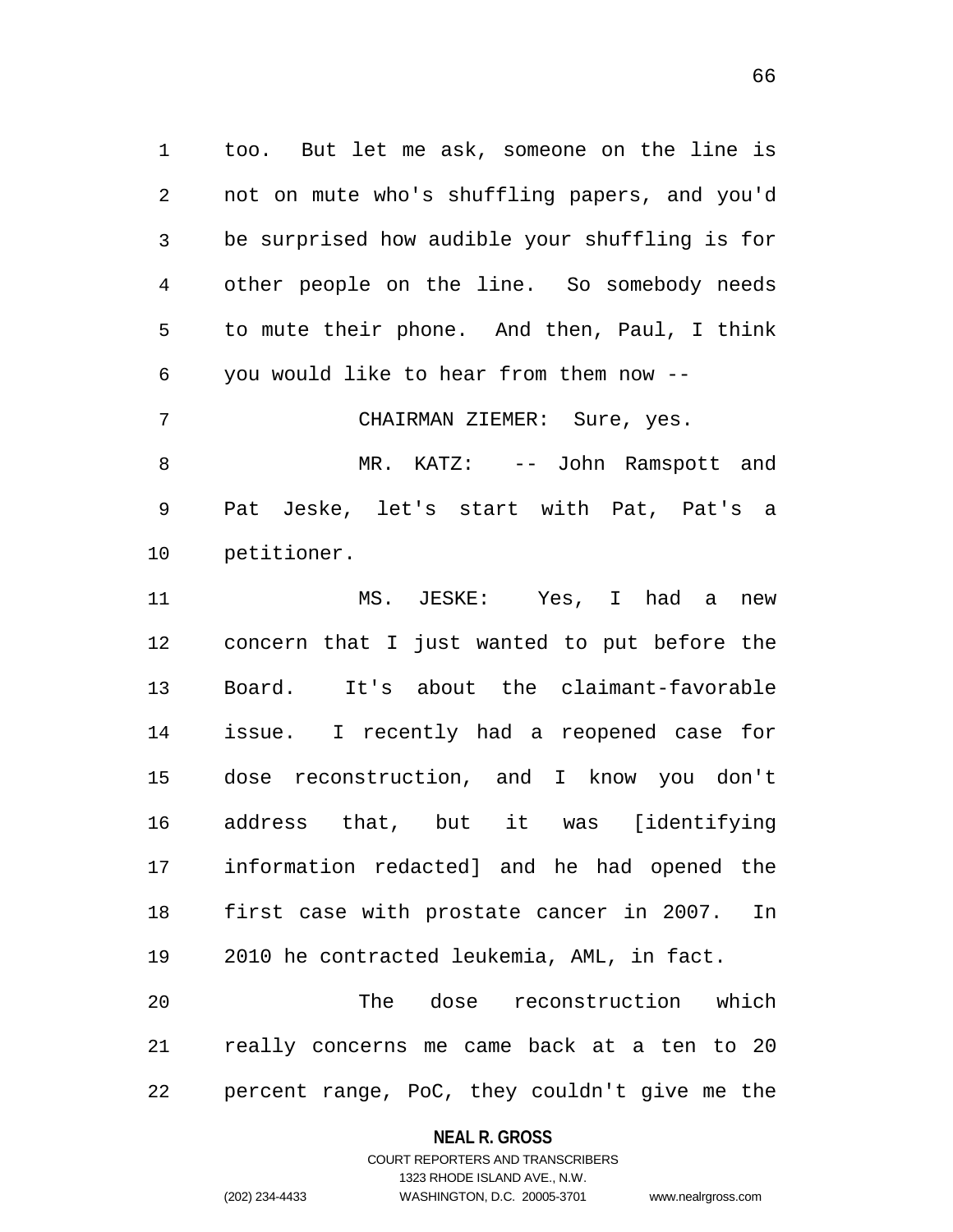1 exact. And I questioned that and basically I 2 3 4 5 was told that nothing's going to change unless Appendix BB is revised. And at that time, everything would be reopened for everyone, they don't have to reopen it themselves.

6 7 8 9 10 11 12 13 My concern is, you know, even before this petition started, leukemia was, you know, was almost a given. And now the ranges went down to ten to 20 percent? I mean, I'm really concerned. And I'm not just concerned about [identifying information redacted], believe me. I'm thinking how many others have been treated the same way.

14 15 16 17 18 19 20 This is something I wanted to put before the Board, you know, the payoff percentage is so, so low. Compensation has just been very low for these GSI employees. This is just something I want you to think about reviewing, maybe even investigating. I find it to be very incompetent

21 22 to come back with a number like that with two primary cancers being what they are. And I

> **NEAL R. GROSS** COURT REPORTERS AND TRANSCRIBERS

> > 1323 RHODE ISLAND AVE., N.W.

(202) 234-4433 WASHINGTON, D.C. 20005-3701 www.nealrgross.com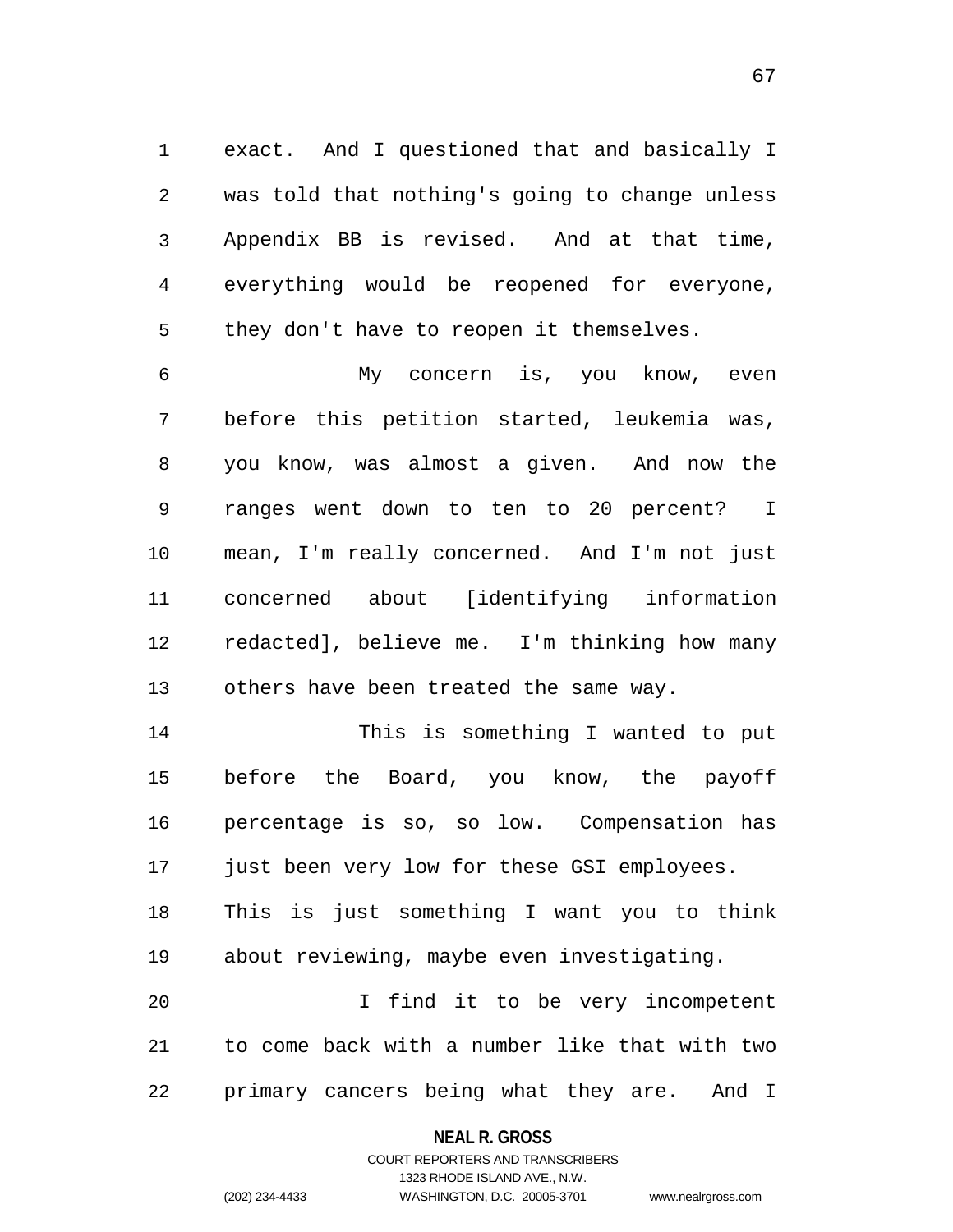1 have no idea why I'm not getting any answers. 2 3 4 5 6 [Identifying information redacted], under duress, but I accompanied that with a letter that I definitely don't agree with it. But she was told that if she doesn't sign it by November 22nd, her case would close.

7 8 9 10 11 12 13 14 And my concern is for the claimants in general. I don't believe that this is happening to just her, that it may just be an error, but they're not telling me that it's an error. They've had every opportunity to tell me that and they have not. And I've not heard from the Department of Labor.

15 16 MR. KATZ: To Dave, do you want to address this or do you want me to --

17 18 19 20 CHAIRMAN ZIEMER: Well, I don't know if we can talk about specific cases but - - MR. KATZ: No, no, not about the

21 specific case, of course.

22 CHAIRMAN ZIEMER: -- the general -

**NEAL R. GROSS**

## COURT REPORTERS AND TRANSCRIBERS 1323 RHODE ISLAND AVE., N.W. (202) 234-4433 WASHINGTON, D.C. 20005-3701 www.nealrgross.com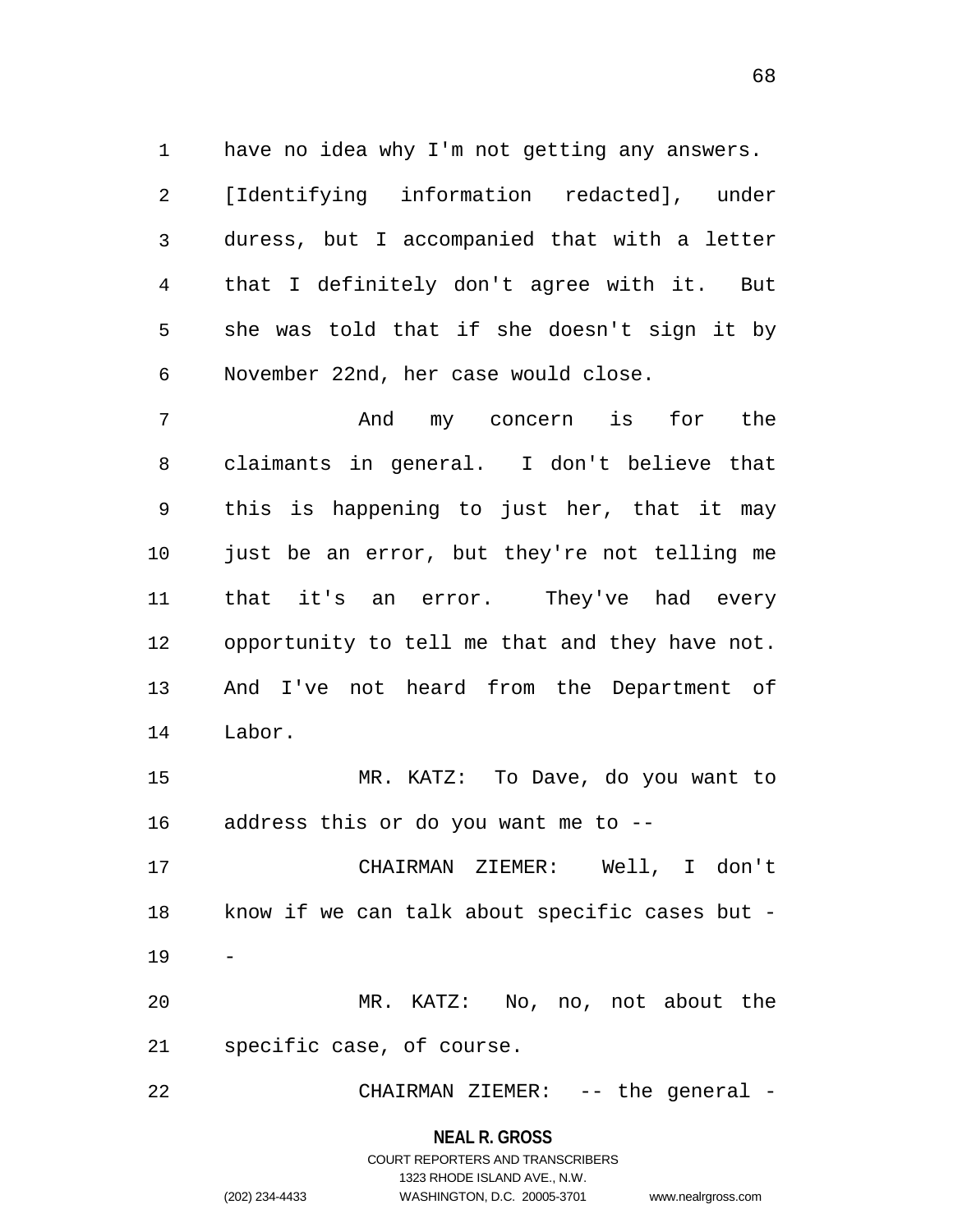$1 -$ 

| $\overline{2}$ | MR. KATZ: The general situation.               |
|----------------|------------------------------------------------|
| $\mathfrak{Z}$ | CHAIRMAN ZIEMER: -- situation.                 |
| 4              | MR. ALLEN: I could mention one                 |
| 5              | general thing that she said was something      |
| 6              | about leukemias routinely are, well, two       |
| 7              | things. One, she said that the compensation    |
| 8              | rate at GSI was so much lower than every other |
| 9              | site, and that's simply not true. GSI --       |
| 10             | MS. JESKE: No, I didn't say that               |
| 11             | it's lower than any other site, just that the  |
| 12             | PoC for two primary cancers, the prostate and  |
| 13             | AML is a ten to 20 percent PoC range. That's   |
| 14             | all I was given was the range.                 |
| 15             | MR. ALLEN: Okay, that was the                  |
| 16             | other thing I wanted to address is it is true  |
| 17             | that a leukemia, every case is different with  |
| 18             | the demographics as far as latency, et cetera, |
| 19             | but in general terms, leukemias often will     |
| 20             | result in a higher PoC, not too,<br>for        |
| 21             | compensation, often, not every time by any     |
| 22             | means.                                         |

# **NEAL R. GROSS**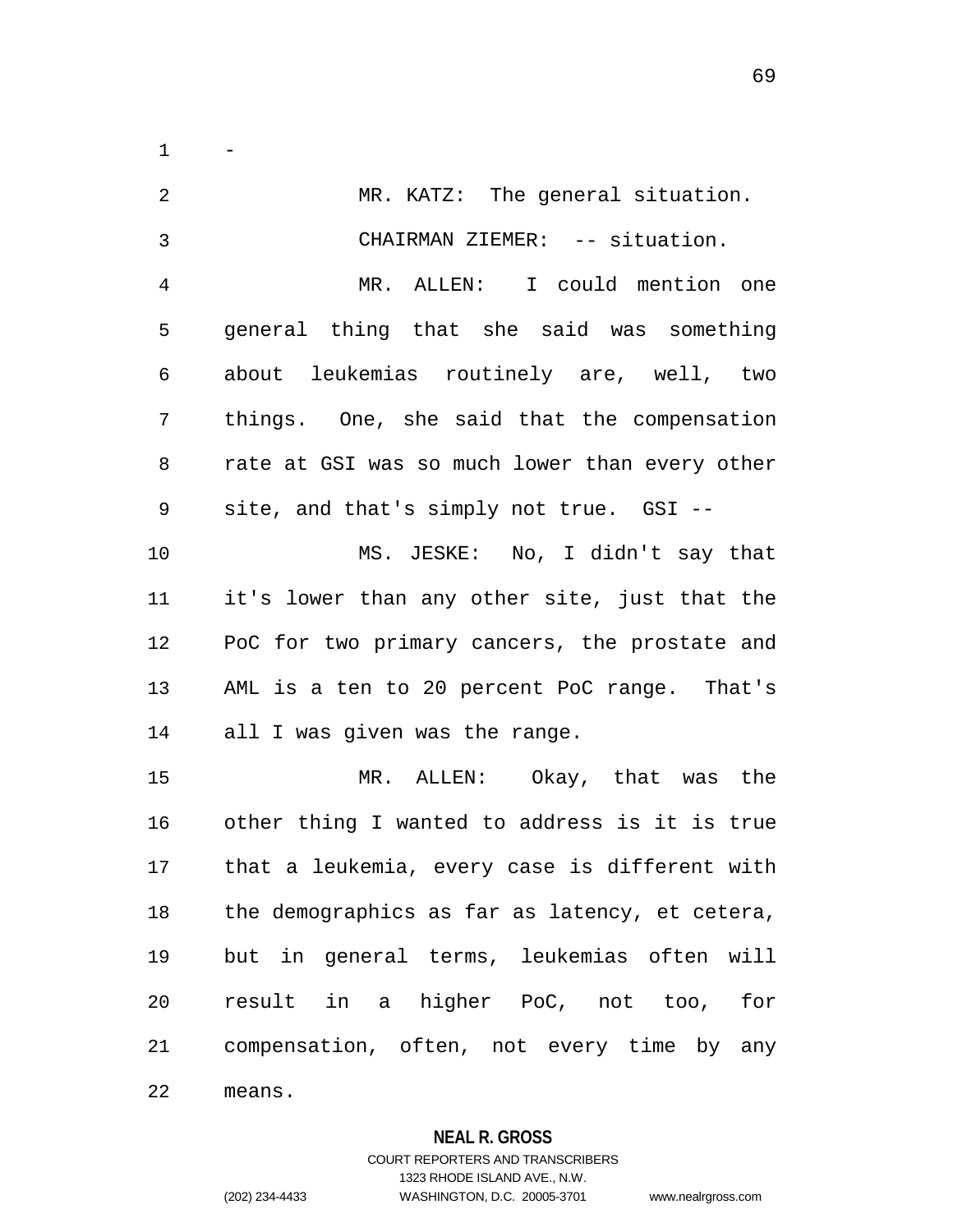1 Most of these other sites, or many 2 3 4 5 6 7 8 9 10 11 12 13 14 15 16 17 18 19 other sites, you get a considerable amount of internal exposure, airborne activity, et cetera. GSI is very different in that case. There was no manipulation of radioactive material other than moving a chunk of uranium metal in and moving it back out. MS. JESKE: He was a welder. MR. ALLEN: And the main doses that you would see at GSI, that we know after all this time of reviewing this are external doses, which is not unique but very few sites have this primarily external, very little internal dose that you see at GSI. And that makes a large difference when it comes to something like leukemia, where that primary exposure is usually from internal dose. MS. JESKE: You don't find that PoC to be low? You don't think that's low

21 MR. ALLEN: I think that's the way

then, is that what you're telling me?

22 the  $--$ 

20

#### **NEAL R. GROSS**

COURT REPORTERS AND TRANSCRIBERS 1323 RHODE ISLAND AVE., N.W. (202) 234-4433 WASHINGTON, D.C. 20005-3701 www.nealrgross.com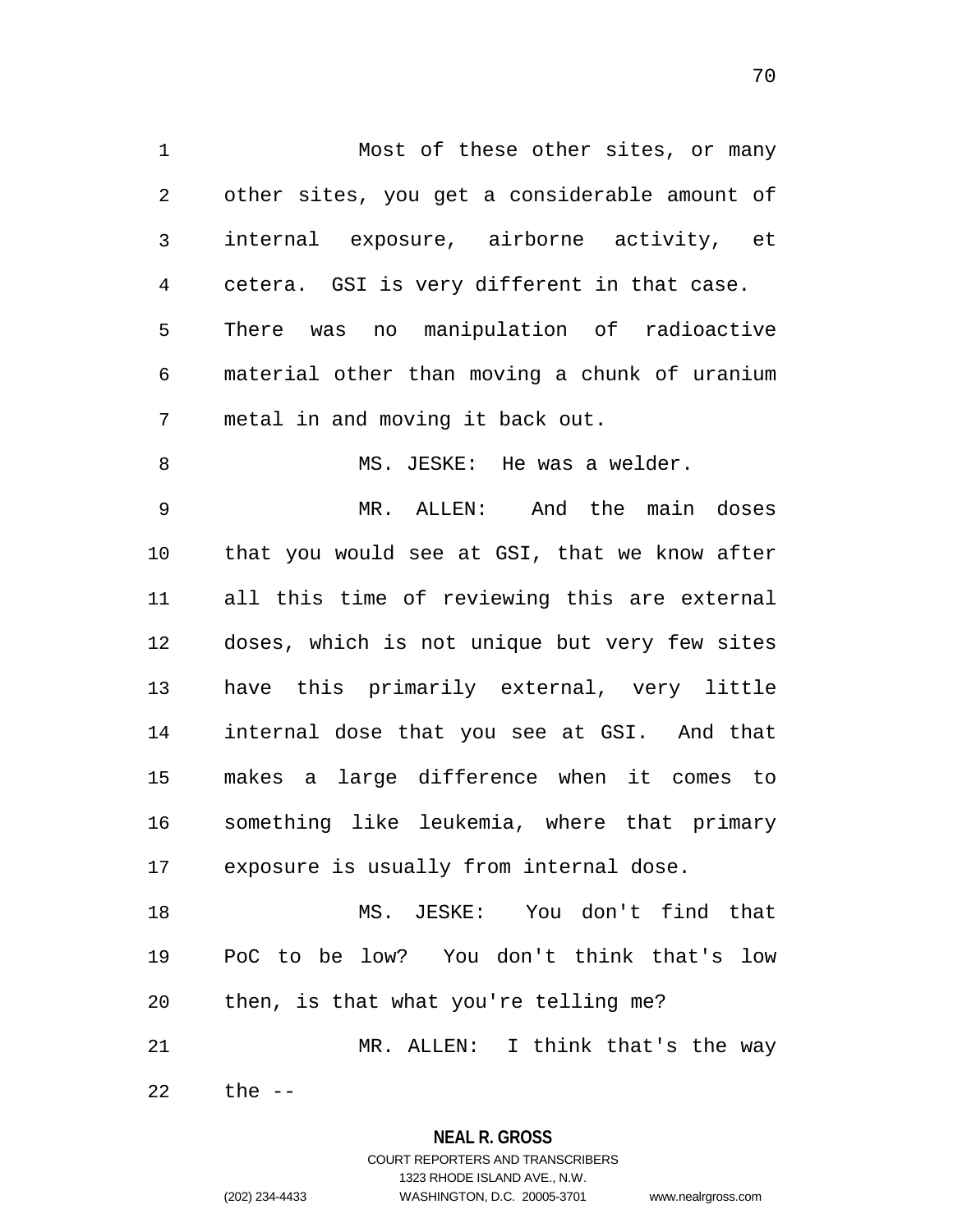1 MS. JESKE: Because I think that's 2 an error, at least I hope it is.

3 4 5 6 7 8 9 10 11 12 MR. ALLEN: -- the assumption I'm going to have to make at this point is that if the dose estimate followed the Appendix BB, then it's not high, it's not low, it's just what the estimate will give you. And like you mentioned, there will be, at some point, some changes to Appendix BB. But from what we've seen here today, the internal dose of that may actually be lower than what's currently in Appendix BB.

13 14 15 CHAIRMAN ZIEMER: Pat, did you have any other questions or comments on these items right now?

16 17 18 MS. JESKE: No, I just wanted that to be brought forth in the concern of other previous dose reconstructions done --

19 20 21 CHAIRMAN ZIEMER: Yes, okay. MS. JESKE: -- low percentages coming about and the why of it all.

22 CHAIRMAN ZIEMER: Okay, thank you.

#### **NEAL R. GROSS**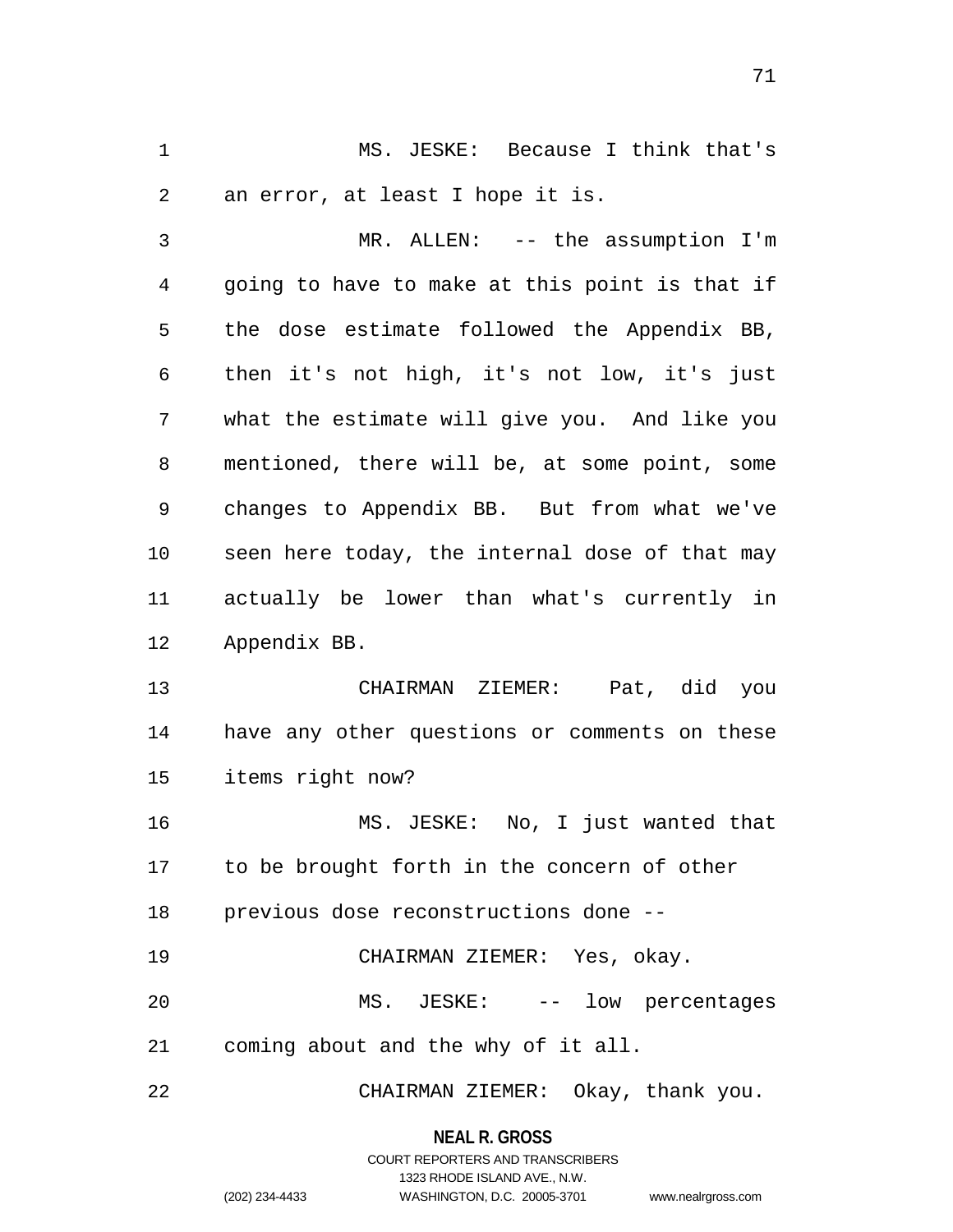1 MS. JESKE: Just see how many 2 others are being treated this way.

3 4 5 CHAIRMAN ZIEMER: Sure. Okay and John Ramspott, do you have some comments or questions?

6 7 8 9 10 11 12 13 14 15 16 MR. RAMSPOTT: Yes, just a comment, actually it applies to both SC&A and to David Allen's recent White Paper. And one of them I think is, maybe I'm wrong, but an important technical thing, I have provided proof contrary to the fact that both SC&A and NIOSH's papers are basing surrogate data on uranium that has been post-cropped, postscalped, post, actually gone through the mill. Because everything they're talking about are billets, slugs, those are machined products.

17 18 19 20 21 22 And in the reading I've done, and I did look at Broomfield, or Westbrook and Bloom, the reference that Dr. Bob uses, those are all down the road activities. Matter of fact, I need to reread that document again, but if I'm not mistaken, they don't even

#### **NEAL R. GROSS**

## COURT REPORTERS AND TRANSCRIBERS 1323 RHODE ISLAND AVE., N.W. (202) 234-4433 WASHINGTON, D.C. 20005-3701 www.nealrgross.com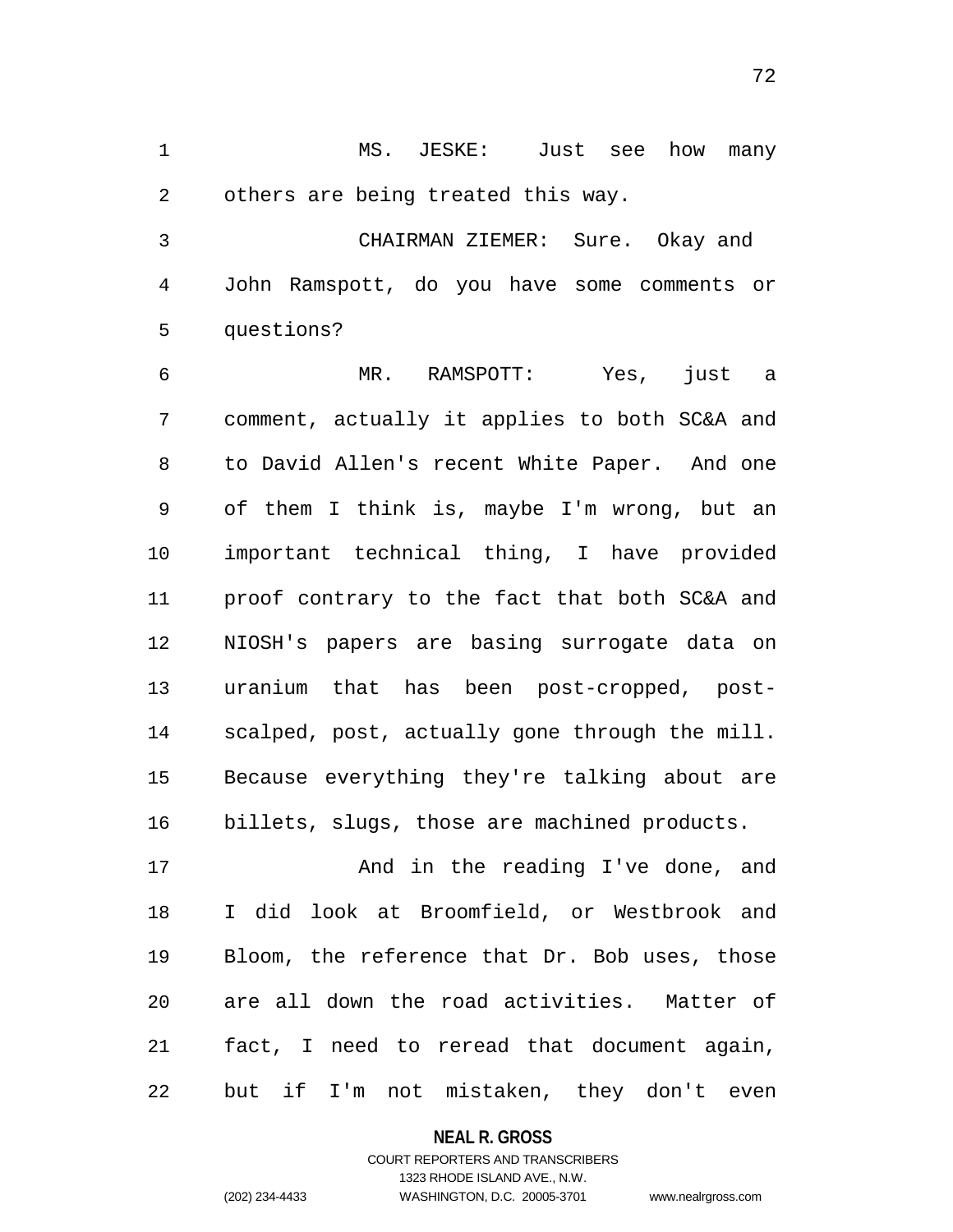1 mention the non-destructive testing that was 2 3 4 5 6 7 8 done on the uranium prior to any of these other things happening, in that article. Now the documents that I base my assumption on, I don't know think it's an assumption, I think it's a fact now, the one in particular, I'm going to quote this so that nobody's mistaken. And I have provided this in the past.

73

9 10 11 12 13 14 15 16 17 It's from the Symposium on Non-Destructive Tests, Field of Nuclear Energy, dated 1957, so we're talking our era, and it was held in Chicago, name stated is GSI, so a lot of the people that are involved in GSI I'm sure were in attendance. And some of the names, you know, are actually AEC experts on the subject, an one in particular is a Mr. McClain.

18 19 20 21 22 And for the record, I'm going to read this so that nobody misunderstands it. And I have provided it and you probably have it there now, "The amount of metal to be, to be removed, by cropping in order to produce

#### **NEAL R. GROSS**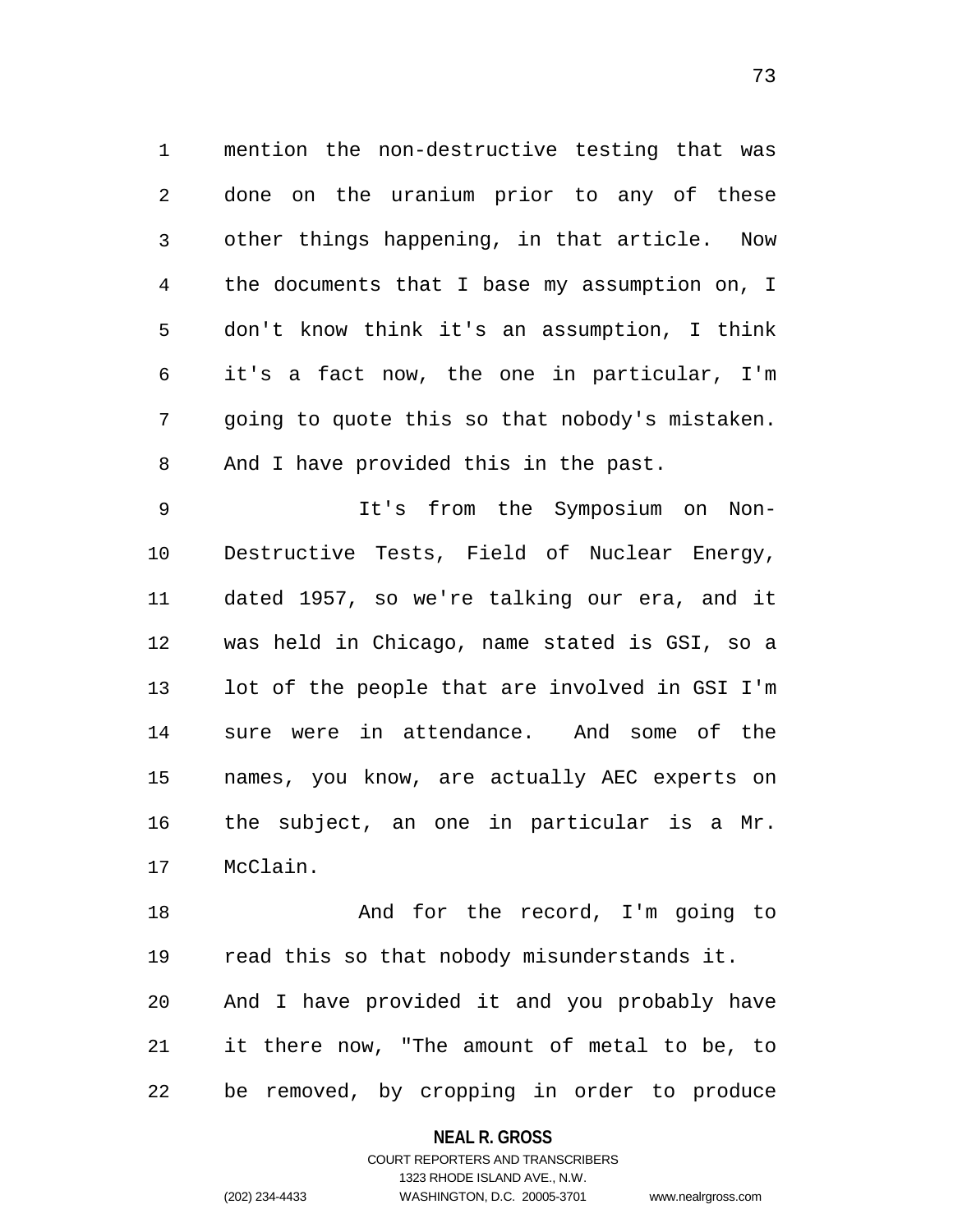1 sound material for rolling, is determined by 2 the use of high energy X-rays."

3 4 5 6 7 8 9 10 11 12 13 14 That's early in the game. That's the first step in the game. All of the surrogate data that everybody's using for their analysis is with down the road items. Now the other big factor that goes along with that now, and we've got pictures of it. I mean, it's definitely published information. On that same page, the various contractors, Mallinckrodt's named. Mallinckrodt Chemical Works is named here. So is National Lead, and we know that's Fernald. So they're named. I mean, they're using this process.

15 16 17 18 19 20 21 22 So slugs, billets, derbies, that he talked about, and the pictures I've sent you, you know, from Mallinckrodt operation Weldon Spring, shows those dingots, you can see a different color at the top, which is eventually cropped. You can see the shaggy sides. There's not a little bit of crust on there. And I'm not talking about, you know,

### **NEAL R. GROSS**

# COURT REPORTERS AND TRANSCRIBERS 1323 RHODE ISLAND AVE., N.W. (202) 234-4433 WASHINGTON, D.C. 20005-3701 www.nealrgross.com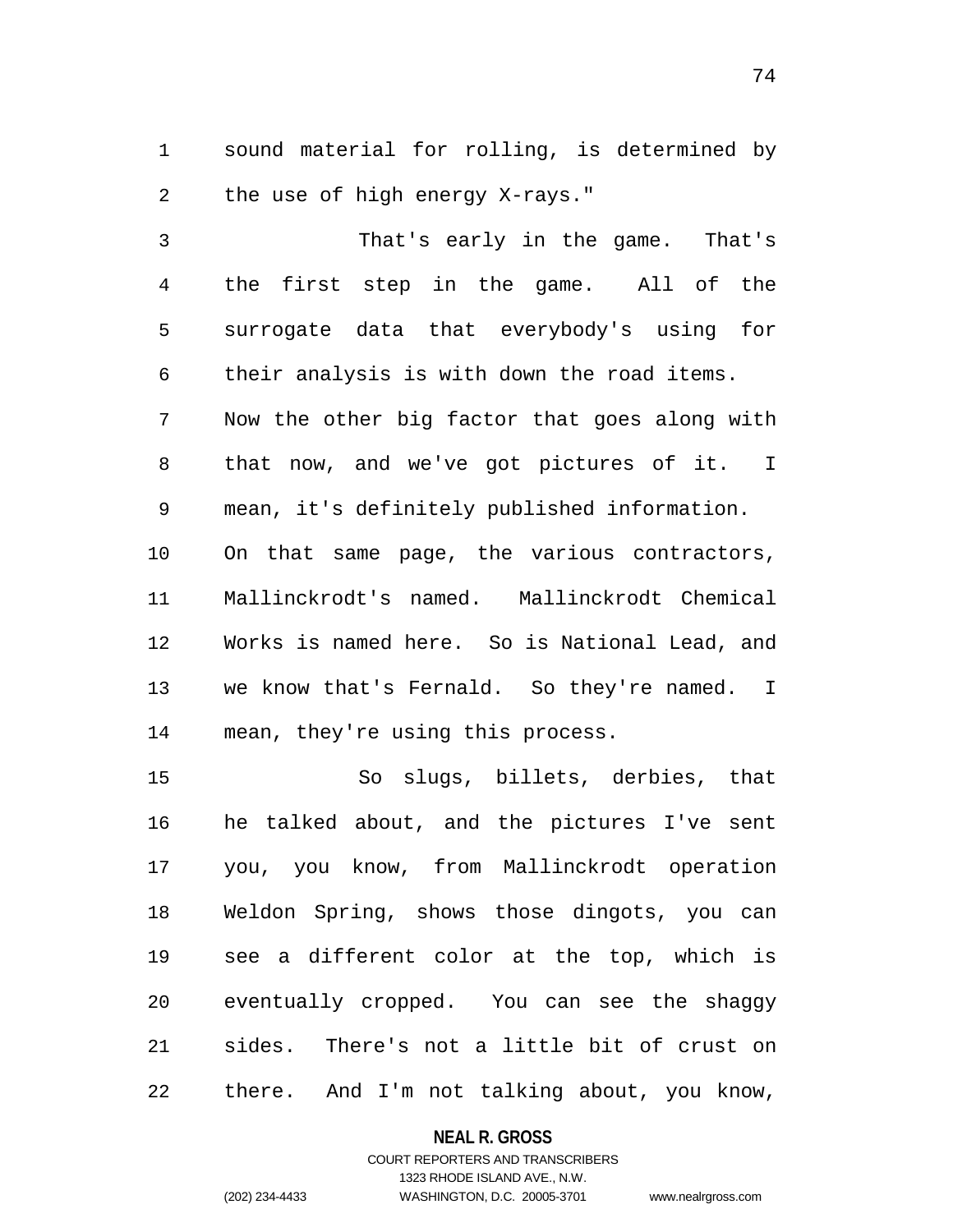1 that when they ultimately start in the bomb, 2 3 4 5 6 that's 4,500 pounds according to Mallinckrodt's document that I actually received out of Weldon Spring, which was authored by their Chairman, but I assume he's pretty knowledgeable.

7 8 9 10 11 12 13 14 They start out at 4,700 pounds. And then when they break them out, everybody used the term breakout, I have a picture of it, about 700 pounds of that or more, is taken out. Thirty-three hundred pounds is exactly what they say a dingot is after you take your magnesium fluoride, I guess, out of it, or break it off.

15 16 17 18 19 20 21 22 Now no one seems to account for it. That's a lot of crust. Now here's the other thing that none of these other sites have. I'll guarantee you those slugs may be non-destructive tested after they're essentially machined and canned, but GSI's dingots and ingots and slices, were betatron tested.

## **NEAL R. GROSS**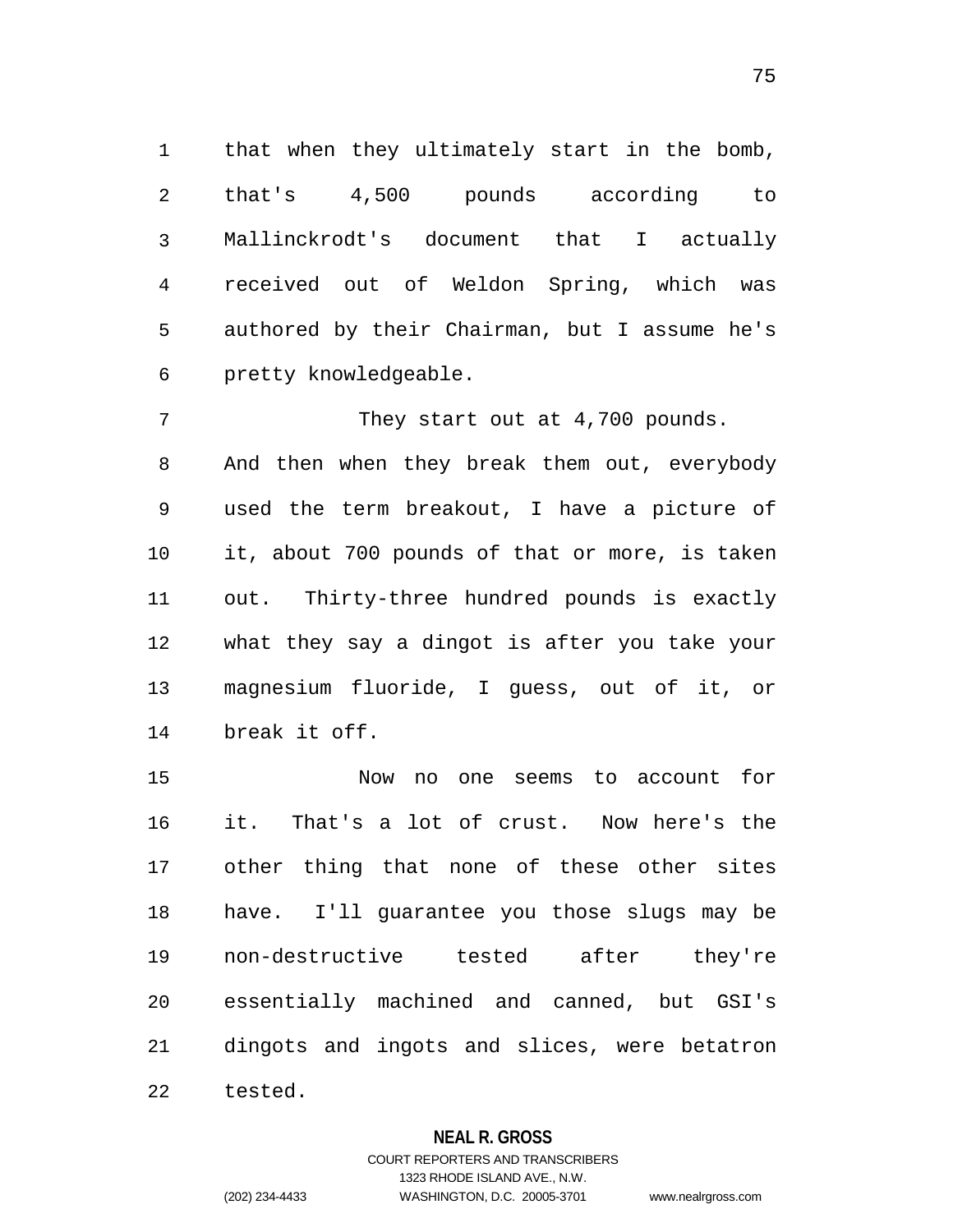1 None of these other products from 2 3 4 5 6 7 8 9 10 11 12 13 14 15 16 17 any other surrogate site that I've seen here, that you guys have discussed, have gone through fission, like everybody admits has happened at GSI. So all the fission products that everybody's talked about, and I don't know enough about them, you guys are the experts, you tell me if I'm wrong, I don't hear anybody talking about any of that. And this is, I agree with Dr. Bob, this is the whole issue. There's still stuff on the floor, in the air. The surrogate stuff is out of that bounds, that's a different subject. Now with respect, and I totally respect everybody that's involved with this. I'm disappointed, and I'm using that term, disappointed.

18 19 20 21 22 It's almost like everybody has put a nice wrapping on this and is ignoring this fact, that the material that we should be looking at is what really went to GSI, not what slugs, billets, they've all been

**NEAL R. GROSS**

COURT REPORTERS AND TRANSCRIBERS 1323 RHODE ISLAND AVE., N.W. (202) 234-4433 WASHINGTON, D.C. 20005-3701 www.nealrgross.com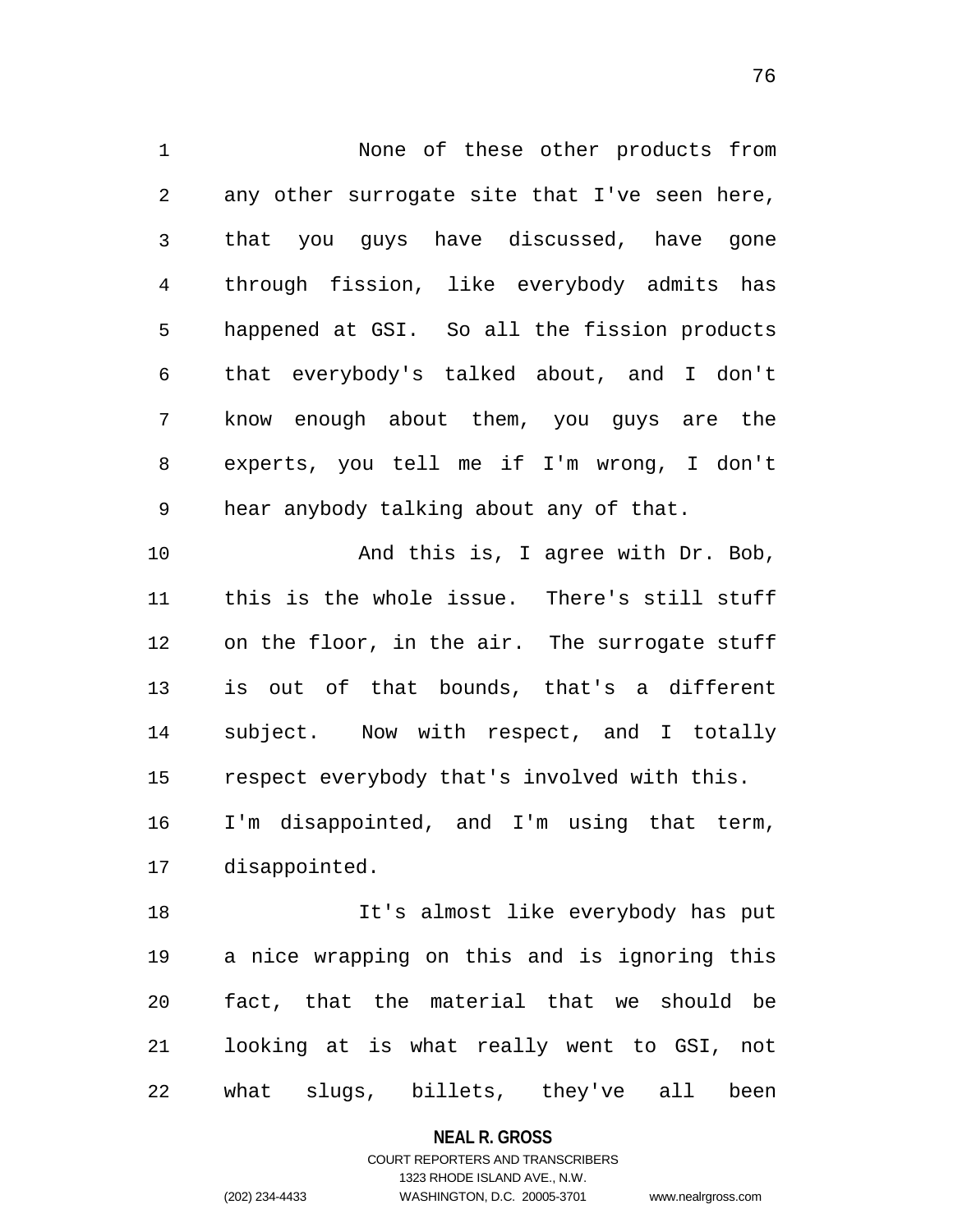1 machined, they been through presses, they've 2 3 4 5 6 7 been canned, they've been, you know, I heard drill it, I heard the one where you drill through the thing and pour oil down while you're, that's not what happened at GSI, that's not surrogate data. If anything, the oil would make it much safer.

8 9 10 11 12 13 14 15 16 17 18 19 20 Now when I read the documents, and it even says in here, Bob's last document, which we just got it, I got it yesterday so I haven't read it ten times like I normally do, dingots would be, would presumably, I see words like presumably, at oxidized surface resulting in bomb reduction process. However, it is likely that most, loosely adherent oxide would be removed during the surface cleanup with the pneumatic chipping hammer, Westbrook and Bloom. I agree, but that's all after, after they've been to GSI, not before. That whole thing is done after.

21 22 And the guideline out of this symposium attests to that. And again, like I

#### **NEAL R. GROSS**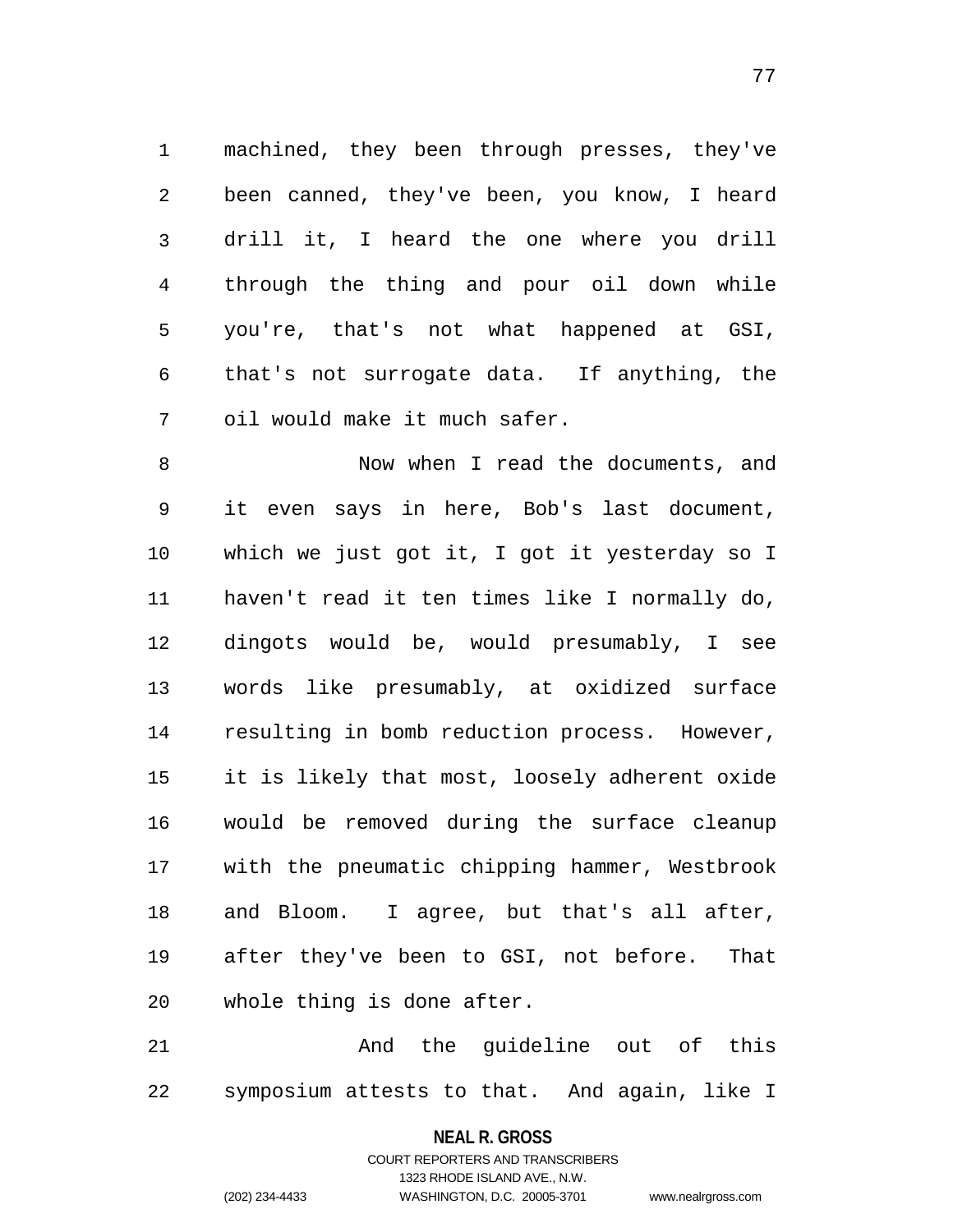1 said, the Chairman, or the top executive at 2 3 4 5 6 7 8 9 10 Mallinckrodt, this is out of his brochure that he issued, which I was given out at the visitor site, chemical analysis and betatron examination of early dingots confirmed the expectation that the inner core of the dingot, under, and I'm going to quote this, "Under a contaminated surface layer, was sound metal." The contaminated surface layer was still on when it went to GSI, that's what they

11 12 13 14 15 16 were trying to find out. Now I am, I'm disappointed. People just don't want to recognize the fact, and I have shared this, and I have emailed it, and I have sent it. It's not just me making this up. These are published documents. Nobody wants to accept

17 that.

18 19 20 MR. KATZ: John, thanks. John -- MR. RAMSPOTT: If you can disprove it, please do.

21 22 MR. KATZ: John, I think folks here are ready to respond to that if you'd --

### **NEAL R. GROSS**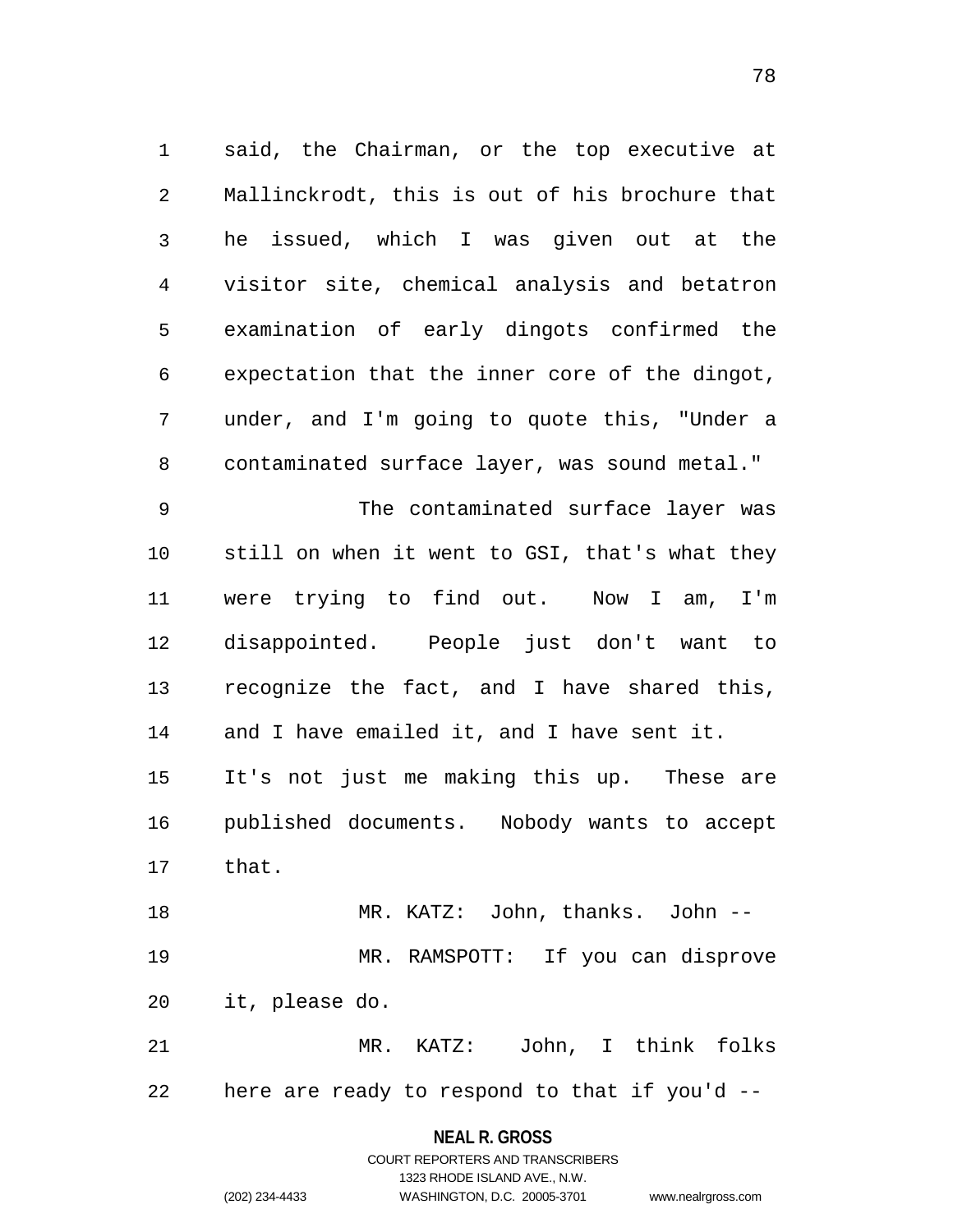1 MR. RAMSPOTT: Yes, that would be 2 great, go ahead.

3 4 MR. KATZ: -- if you'd like to hear what they have to say.

5 6 7 8 9 10 11 12 13 14 15 16 MR. RAMSPOTT: Sure, I'd love to. MR. ALLEN: Yes, I'd like to start this off, Bob, with some actual facts. And the actual facts are, in the uranium reduction process that makes the metal from green salt, it's a mag fluoride thermite process we've discussed before in this, it results in some still powdery form, but some very hard magnesium phosphate or mag fluoride, it's a white, hard crystal that adheres to the derby, the dingot, whatever you're producing in this reduction process.

17 18 19 20 21 22 That material is then chipped off, it's cleaned out at the breakout, either chipped off, often with an air chisel or a needle gun, et cetera. That is what Bob, or I'm sorry, that's what John was mentioning and confusing with the second part of this, that

**NEAL R. GROSS**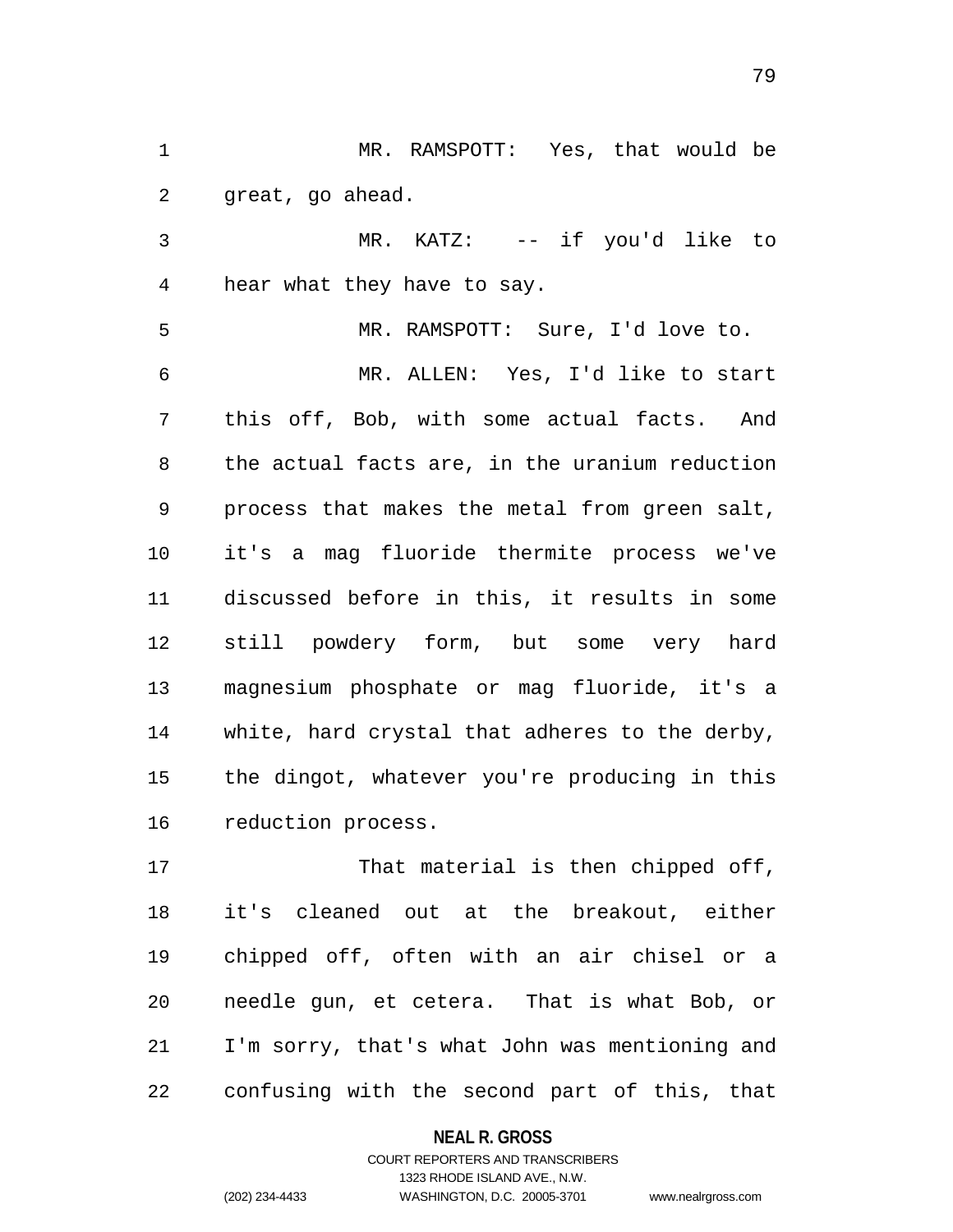1 when you remelt uranium, you produce these 2 3 4 5 6 7 impurities that will float to the top, kind of like a slag when you're welding, that material is sawed off, top cropped, and that is what John is saying was X-rayed to decide where the metal was good and how far you'd have to saw it.

8 9 10 11 12 That is completely and 100 percent separate from what would be taken off with the needle gun or air chisel, et cetera. That would be done at Mallinckrodt before it went to GSI, no doubt about it.

13 14 MR. RAMSPOTT: No, the article said differently, Dave.

15 16 17 18 19 20 21 22 MR. ALLEN: No doubt about, it would be taken off before it went to GSI, number one. Number two, it is mag fluoride with a very low uranium content, we already know it's around the one percent uranium range. So even chipping that stuff off is not the highest airborne causing operation in the world. Number three, the air samples that I

### **NEAL R. GROSS**

# COURT REPORTERS AND TRANSCRIBERS 1323 RHODE ISLAND AVE., N.W. (202) 234-4433 WASHINGTON, D.C. 20005-3701 www.nealrgross.com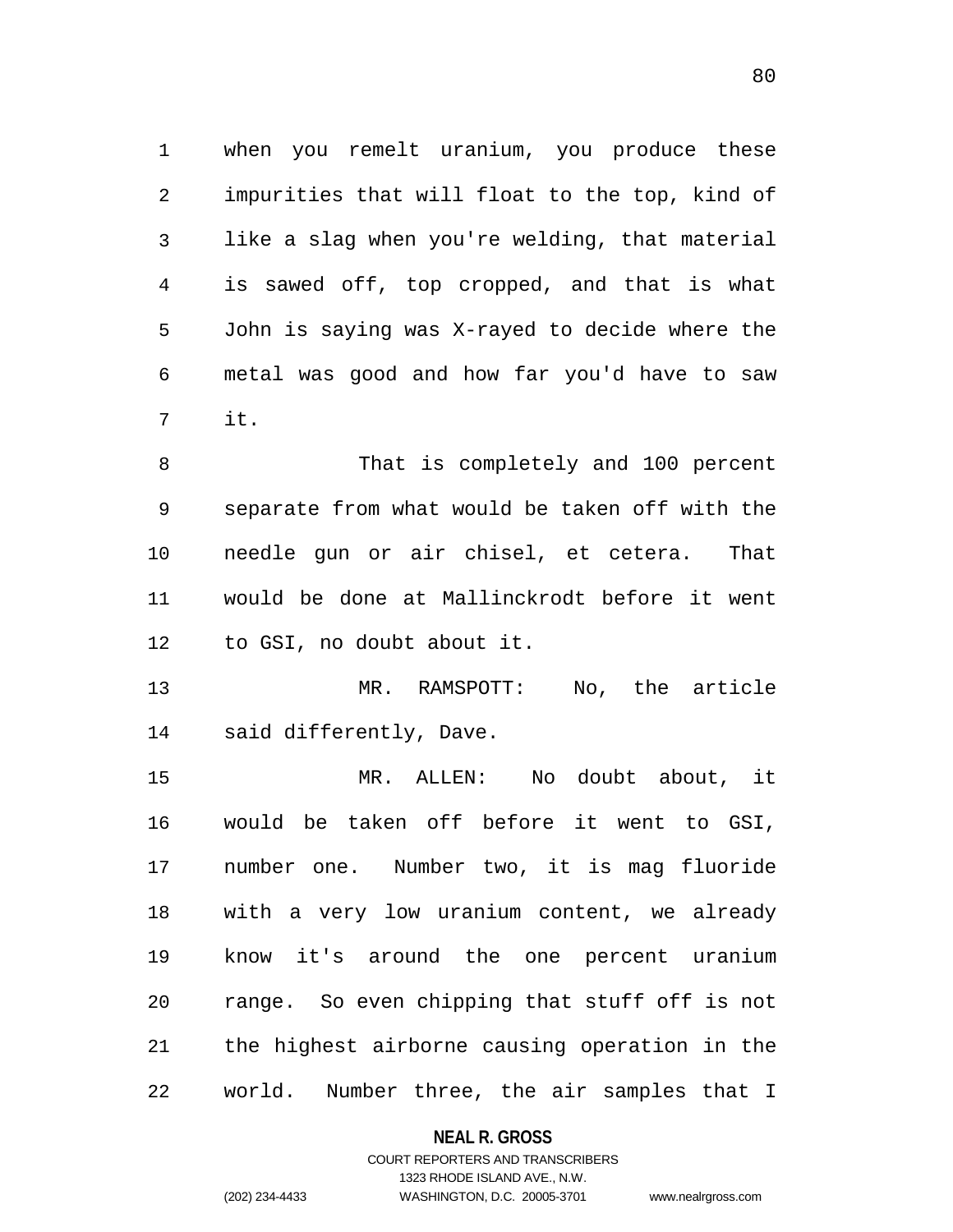1 did give to this include air chiseling of 2 3 4 5 6 7 8 9 10 11 12 13 14 15 16 derbies, which is the exact same process and exactly what you're talking about. So yes, it was considered -- MR. RAMSPOTT: Dave, I disagree -- MR. ALLEN: John, it's my turn here. It was considered -- MR. RAMSPOTT: All right. MR. ALLEN: -- it was in my data, it's not a significantly different number, okay? Number two, the dingots, if you look at the data, part of that is hoisting these dingots and putting them on a lathe. The lathe is what was used to finish the surface, take that rough surface and finish it to a smooth surface. Obviously, these air samples

17 18 19 20 21 22 are taken before it was finished. It is still the rough surface. If there was any crust, any mag fluoride crust that was not cleaned off, it would be there in those air samples. Now how, in the world, are these not representative of what you're talking about?

**NEAL R. GROSS**

# COURT REPORTERS AND TRANSCRIBERS 1323 RHODE ISLAND AVE., N.W. (202) 234-4433 WASHINGTON, D.C. 20005-3701 www.nealrgross.com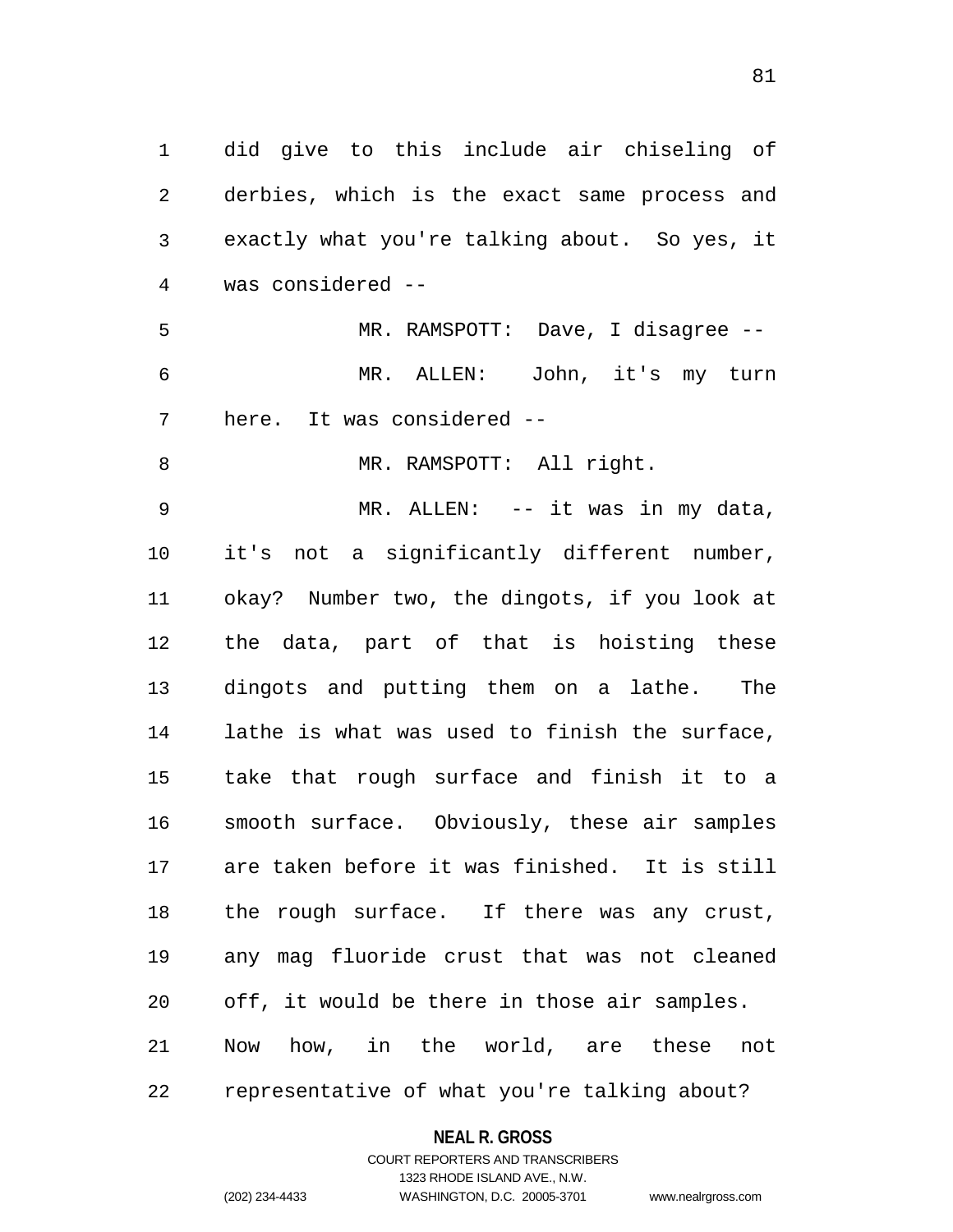1 MR. RAMSPOTT: I, am I, are you 2 3 4 5 6 7 8 9 10 11 12 13 14 15 16 17 18 19 20 21 22 done now? MR. ALLEN: Yes. MR. RAMSPOTT: Okay, I'll, didn't want to interrupt you. I just read the article and what it said. If that article is incorrect -- MR. ALLEN: Your interpretation is incorrect. MR. RAMSPOTT: Do you have another document, just like this document, that spells out the process that you're saying happened? MR. ALLEN: I've got film that spells out what this was. MR. RAMSPOTT: You have what? MR. ALLEN: We have film that shows what this was. I've got film of them air chiseling dingots at Mallinckrodt. MR. RAMSPOTT: Yes, but the product, I have a still photograph of that as well. And what they're doing there, if you look at it very closely, when they air

#### **NEAL R. GROSS**

COURT REPORTERS AND TRANSCRIBERS 1323 RHODE ISLAND AVE., N.W. (202) 234-4433 WASHINGTON, D.C. 20005-3701 www.nealrgross.com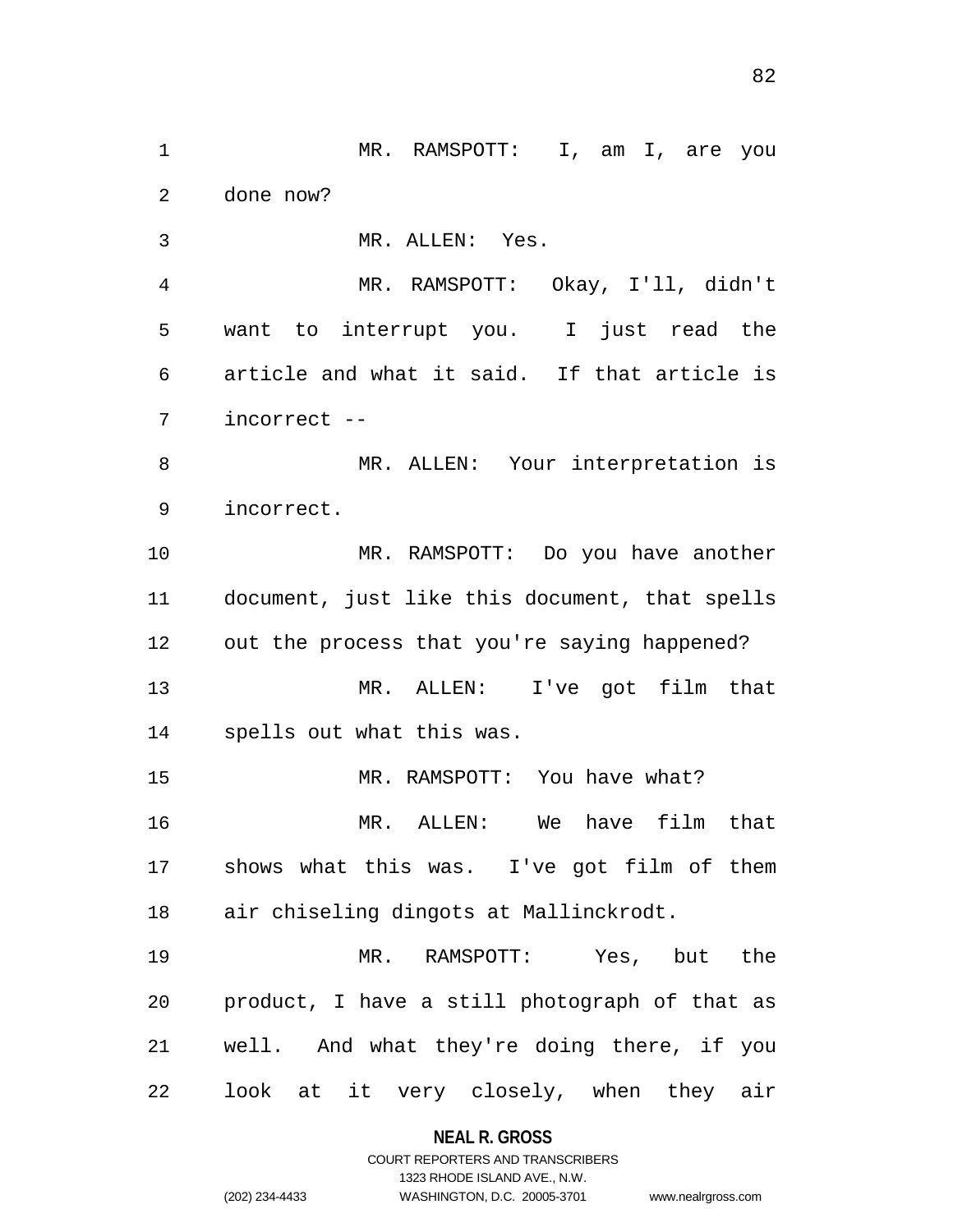1 chiseled the slag, I think they called it -- 2 3 4 5 6 7 8 9 10 11 12 13 14 15 16 17 18 19 20 21 22 MR. ALLEN: Yes. MR. RAMSPOTT: -- when they air chiseled that off, there's still a very rough dingot underneath it. MR. ALLEN: Yes there is. MR. RAMSPOTT: That's what went over to GSI so they could set it up for cropping -- MR. ALLEN: Yes, that would be similar -- MR. RAMSPOTT: -- according to this document. MR. ALLEN: -- that would be similar to a derby and similar to a dingot being put on the lathe before it was machined. How would it not be? MR. RAMSPOTT: Wait a minute, let me ask, a derby and a dingot are two totally different processes, are they not? MR. ALLEN: No, they're exactly the same process. The difference is the size.

> **NEAL R. GROSS** COURT REPORTERS AND TRANSCRIBERS

> > 1323 RHODE ISLAND AVE., N.W.

(202) 234-4433 WASHINGTON, D.C. 20005-3701 www.nealrgross.com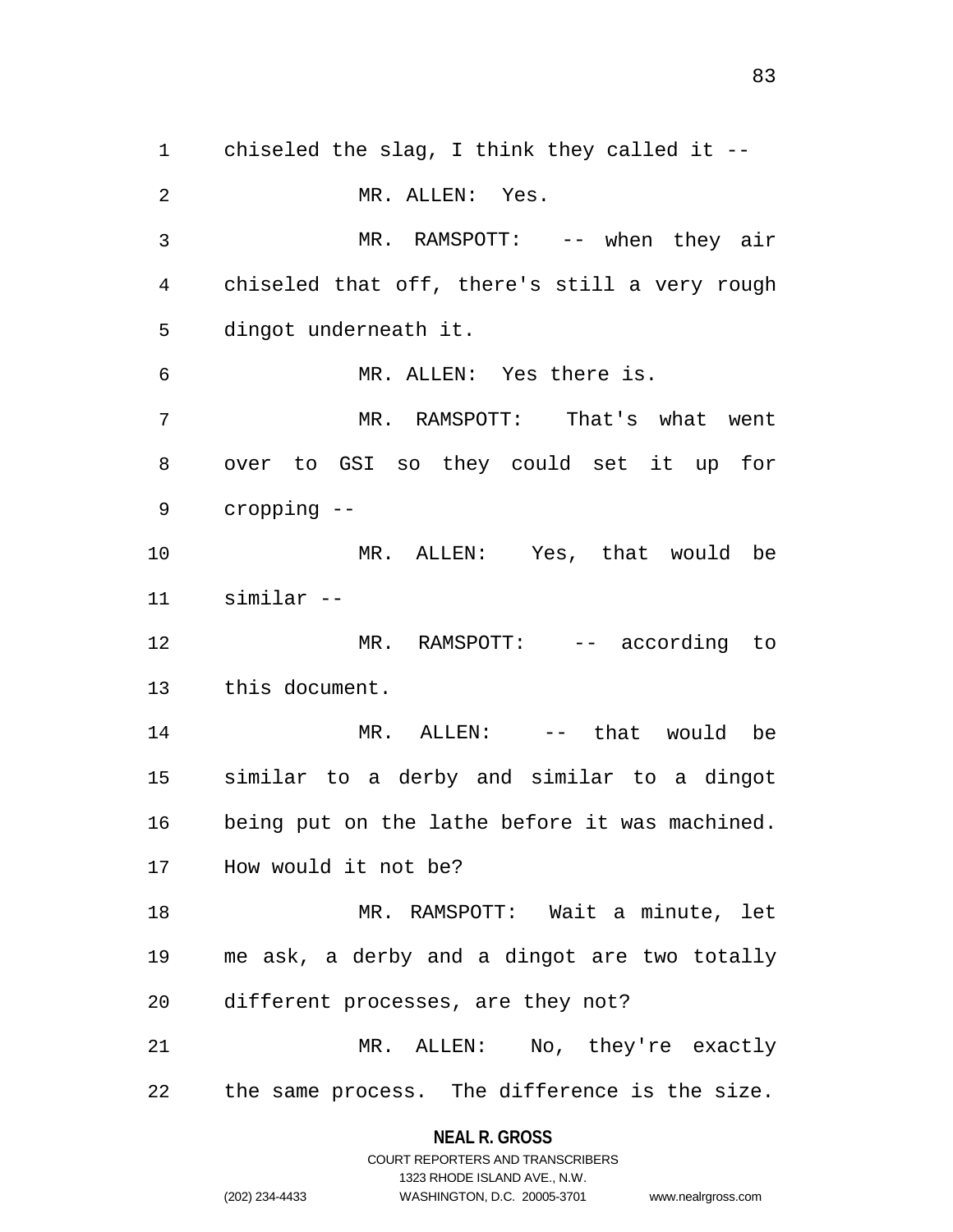1 MR. RAMSPOTT: They're the same 2 item.

3 4 5 6 MR. ALLEN: They're made by heating magnesium and uranium fluoride to produce magnesium, or uranium metal, pooled in the bottom of the vessel.

7 8 MR. RAMSPOTT: So you're saying a derby's made just like a dingot in a bomb.

9 MR. ALLEN: Yes.

10 11 12 13 14 15 16 17 DR. ANIGSTEIN: If I can, this is Bob, if I can break in to clarify, what my understanding, and Dave, you correct me, please, is they used to make, they started off making the derbies, which were smaller shapes, a few hundred pounds, and then they would take several derbies and then put them into an oven and melt them to make an ingot.

18 19 20 21 22 And then someone got the idea, why go through a two step process? We can make the ingot directly from the uranium tetrafluoride just the way we make the derby, just make it bigger. So they skipped that one

**NEAL R. GROSS**

COURT REPORTERS AND TRANSCRIBERS 1323 RHODE ISLAND AVE., N.W. (202) 234-4433 WASHINGTON, D.C. 20005-3701 www.nealrgross.com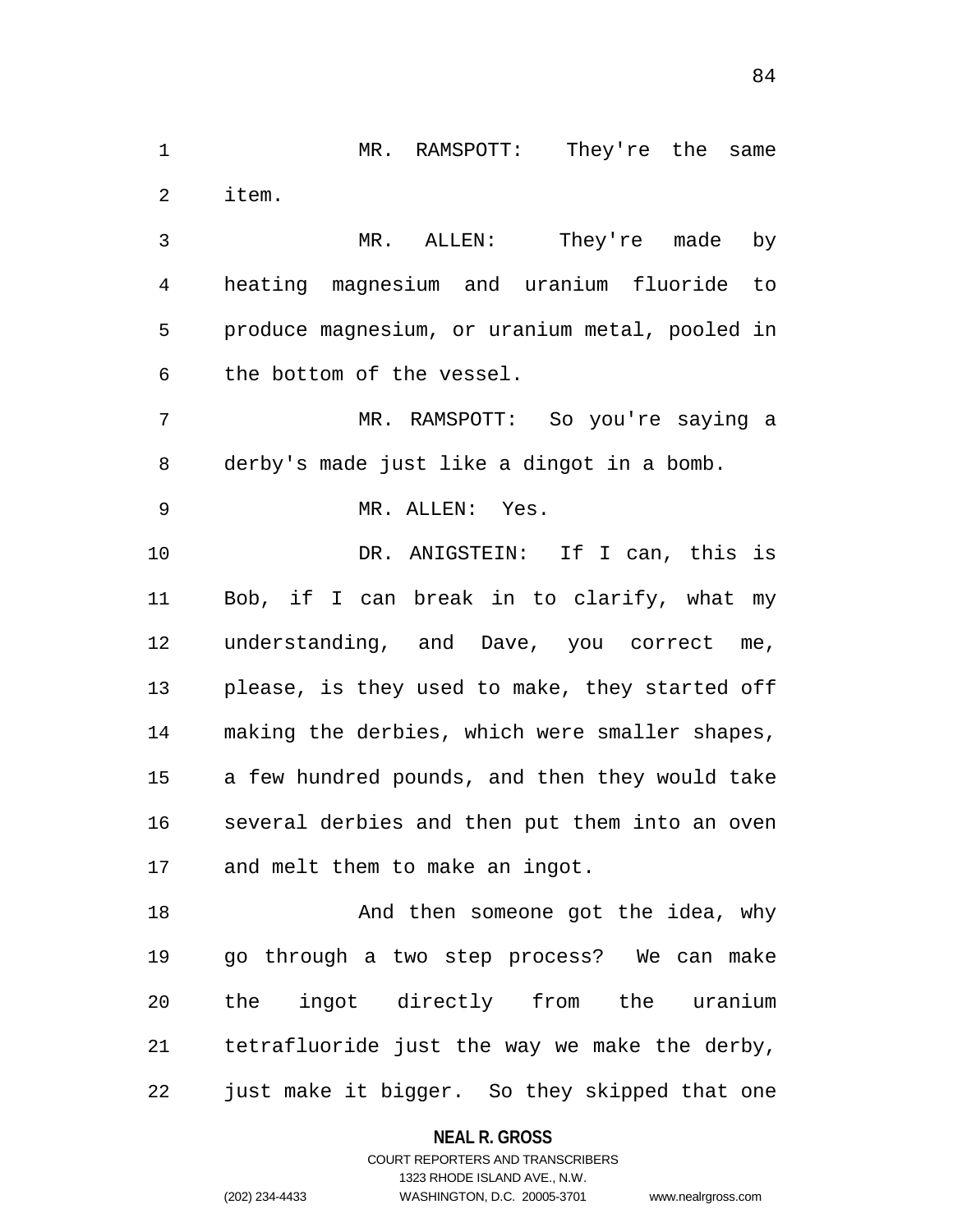1 remelting step. But as Dave said, it's 2 3 4 5 6 exactly the same process. It's just that instead of having a bunch of small shapes and you melt them together to make a big one, you start off and make, you just scale the process up and make the big one directly.

7 8 9 10 11 12 13 14 That's why, dingot simply mean, you know, it's just a acronym, you know, for putting together a direct ingot, an ingot made by directly reducing the uranium tetrafluoride instead of by melting the derbies, which in turn were made be reducing uranium tetrafluoride. I hope that's, I'm just trying to be helpful.

15 16 17 18 MR. RAMSPOTT: Yes, no it's, Bob, I agree with you in my reading, understood it the way you said it, and they are two different processes. They melt the derby --

19 20 21 DR. ANIGSTEIN: They're the same process, they're just making two different sizes. I mean, they're similar processes --

22 MR. RAMSPOTT: That's right.

#### **NEAL R. GROSS**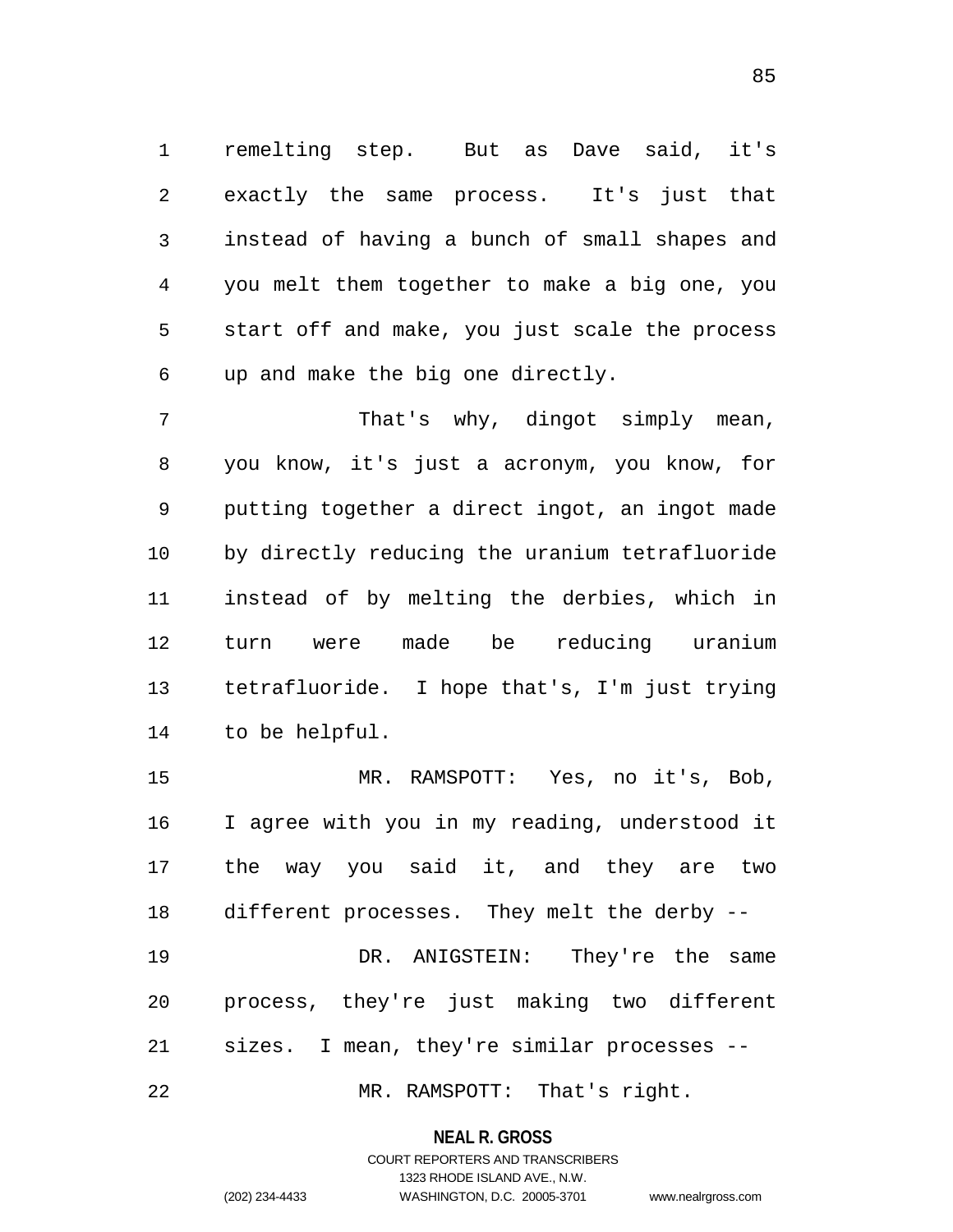1 DR. ANIGSTEIN: -- similar 2 3 4 5 6 7 8 9 10 11 12 13 14 15 16 17 18 19 20 21 22 processes. MR. RAMSPOTT: But the derby's already been processed. DR. ANIGSTEIN: No, no, no, the derby is exactly the same as the dingot, just smaller. CHAIRMAN ZIEMER: Now the use of contamination on the surface as they use it here as the magnesium compound is considered contaminant to the uranium I guess, right? DR. ANIGSTEIN: Yes. CHAIRMAN ZIEMER: When they say the surface is contaminated, that's what they mean. DR. ANIGSTEIN: Yes, they mean it's not uranium. CHAIRMAN ZIEMER: It's not radioactively contaminated. DR. ANIGSTEIN: No. CHAIRMAN ZIEMER: The magnesium is a contaminant that they're removing.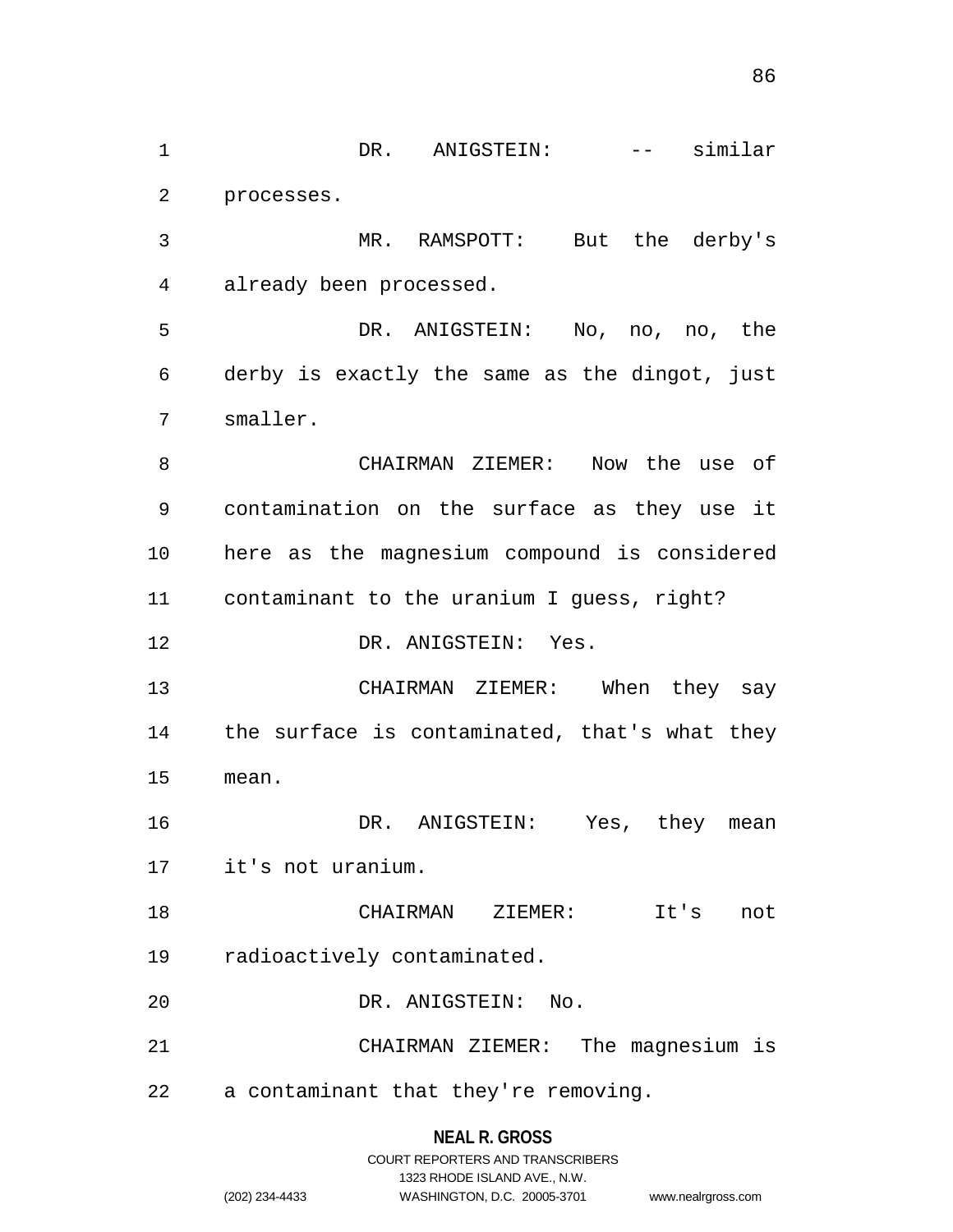1 MR. RAMSPOTT: Wasn't the cropping 2 3 4 5 6 7 8 9 10 11 12 13 14 15 16 17 18 19 20 21 22 material uranium, the cropped material? MR. ALLEN: The cropping material, after the mag fluoride slag is removed and you crop off the top because any impurities float to the top there and then they get rid of those. It can include some unreacted magnesium or fluoride from that process. It can also include some defective metals, not solid, you know, might have holes, et cetera. And in the process you end up with that Putzier effect, you know -- DR. ANIGSTEIN: Right. MR. ALLEN: -- and the big remelting ingots in the -- MR. RAMSPOTT: Isn't that the issue though, whether the cropping was done before or after? MR. ALLEN: No, not really, as Josie asked previously, the main thing as far as radioactivity in that top crop is the thorium-234 and protactinium-234m, doesn't

# **NEAL R. GROSS** COURT REPORTERS AND TRANSCRIBERS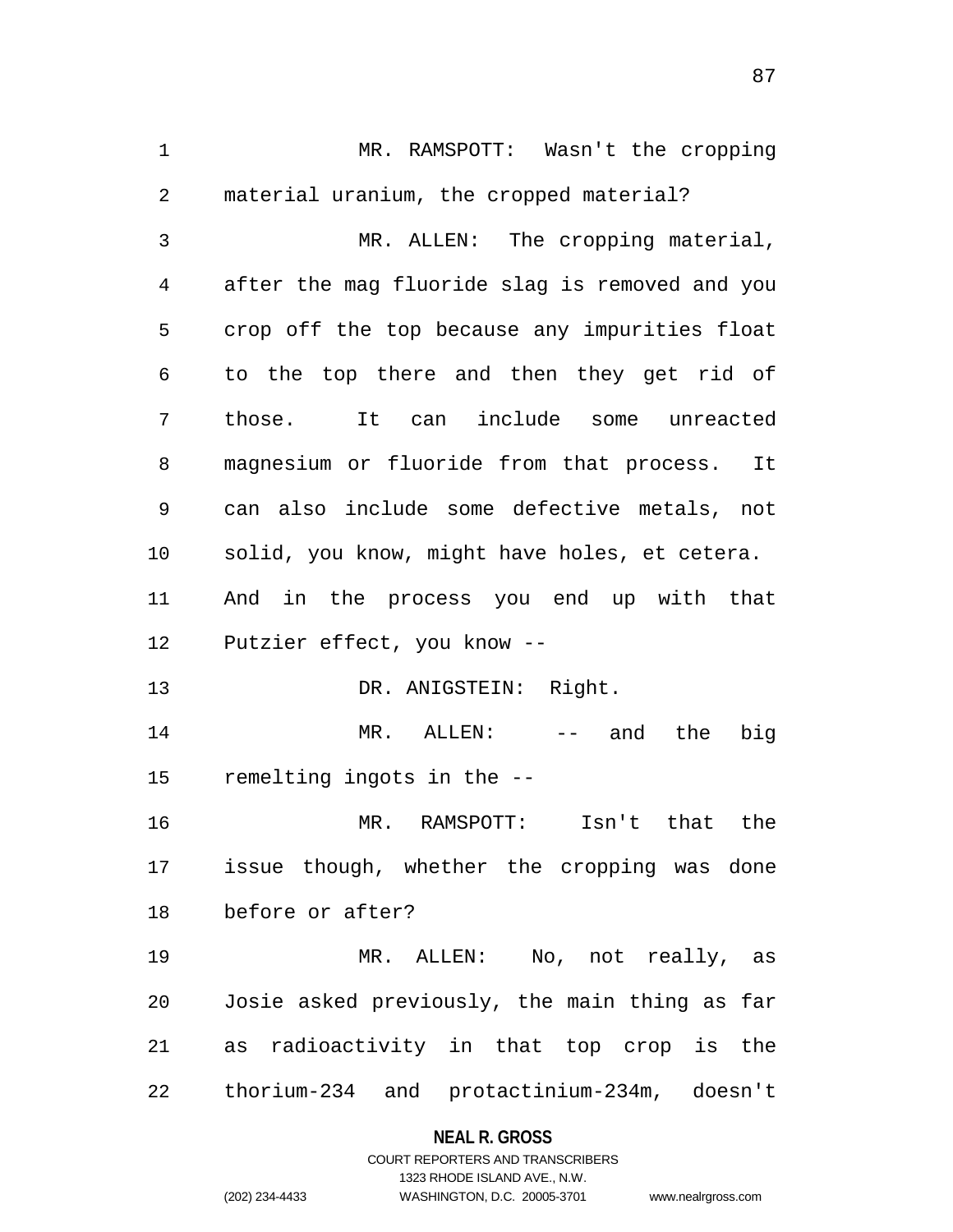1 show up so much in a dingot because it's 2 3 4 5 6 directly from this process. But in the remelted ingots it will show up, but the top crop, as far as radioactivity, you get rid of that because of all the other impurities, and you also end up concentrating those things.

7 8 9 10 11 12 13 In a dingot you don't concentrate those so much, but you still get other impurities and non-solid metal, I guess is the best way I can put it, you know, you get like you said, rough surface or possibly even small voids, et cetera, in the metal near the top, and that is cropped off.

14 15 16 17 18 19 20 DR. ANIGSTEIN: And if I can answer another point that John Ramspott raised, in talking about the activation of fission products, if you had a chance, John, look on Page 48 of the original report back in, you know, early 2008, I think it was April --

21 MR. RAMSPOTT: Okay.

22 DR. ANIGSTEIN: -- and there is a

**NEAL R. GROSS**

COURT REPORTERS AND TRANSCRIBERS 1323 RHODE ISLAND AVE., N.W. (202) 234-4433 WASHINGTON, D.C. 20005-3701 www.nealrgross.com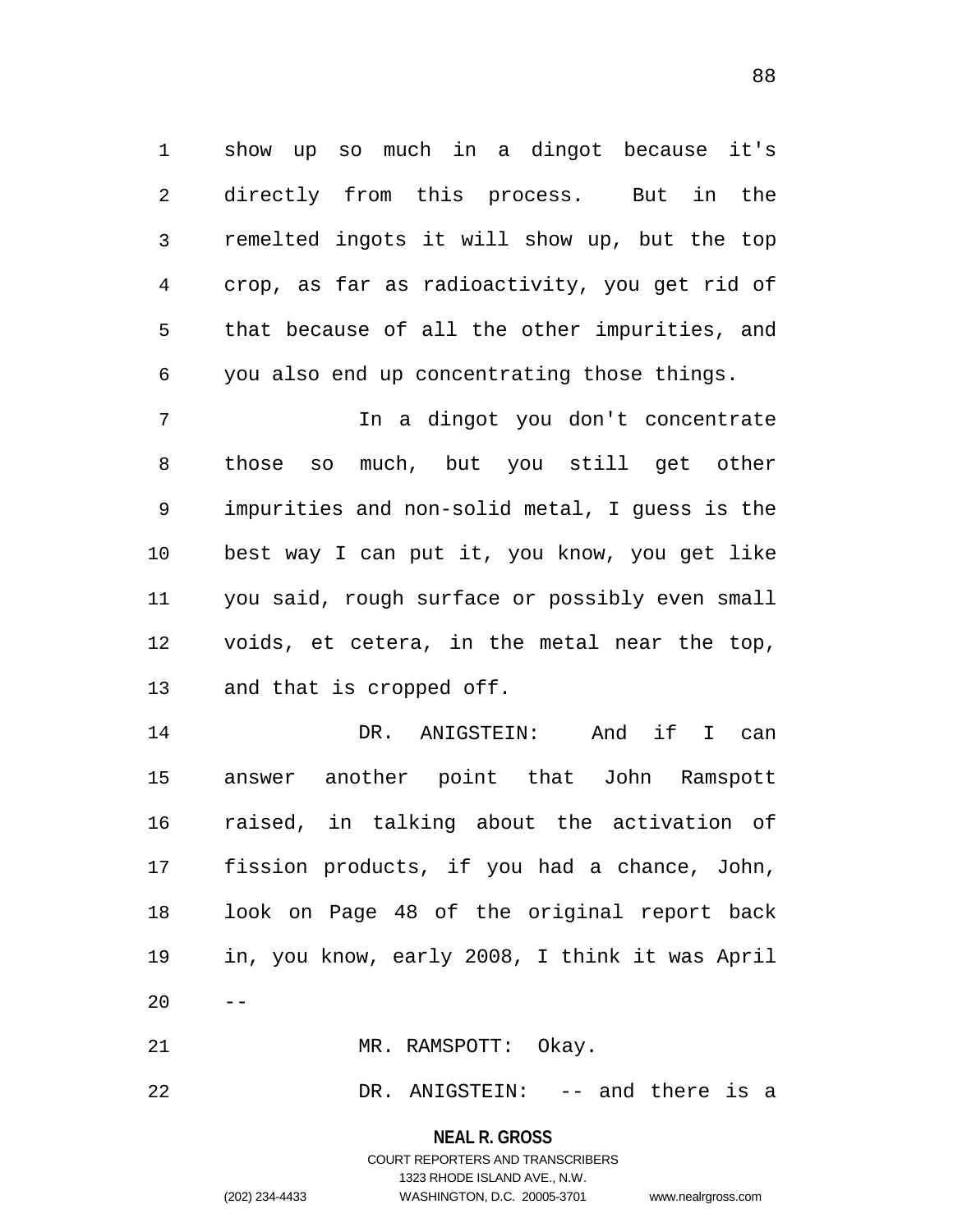1 detailed analysis of the, that if you inhale a 2 3 4 5 6 7 8 9 10 11 12 13 milligram of the activated uranium, I would say the uranium immediately after betatron exposure like for several hours or repeated exposure, the difference between the dose, radiation dose, inhaled radiation dose of all of these fission activation products and the dose you would get just from natural uranium is like the difference in one to a million. In other words, if you took the dose from natural uranium and you wanted to add the other, the addition would be maybe one thousandth of one percent.

14 15 16 17 18 19 20 21 22 Now NIOSH just did a quicky, quick solution to this, and they simply added one percent, in the original Appendix BB. They said well, whatever the dose from the uranium inhalation is, we'll add one percent to account for the activation product. But having done a very more detailed analysis, we came up with not one percent, one thousandth of one percent. So it's a total non-issue. It

#### **NEAL R. GROSS**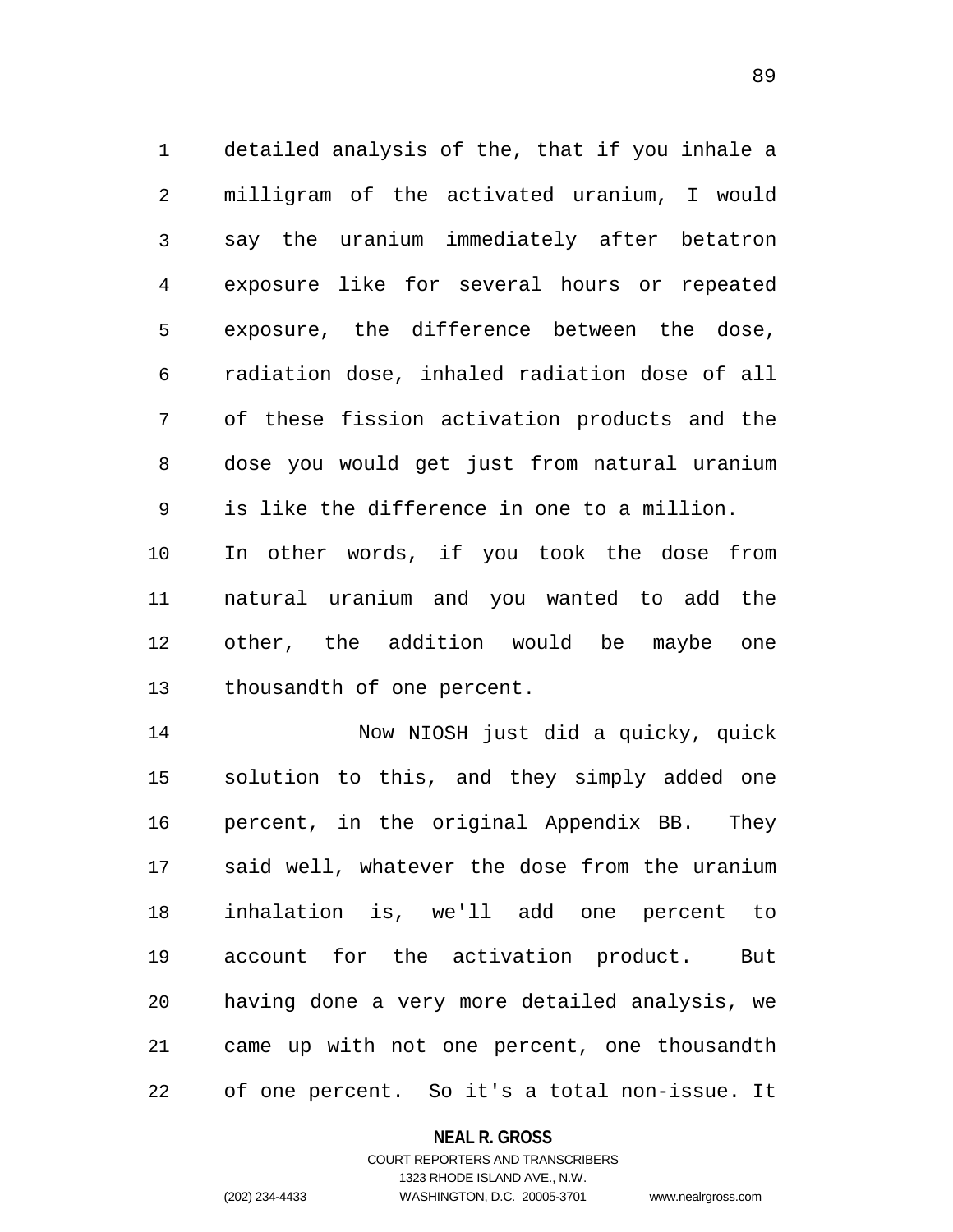1 was taken and considered, so I mean I'm just 2 3 4 taking a little, I know you mean well, John, and I'm taking a little umbrage saying that, you know, it was carelessly overlooked.

5 It was very carefully considered.

6 7 8 MR. RAMSPOTT: But those are products that are not in, I assume slugs and billets after they've gone through --

9 10 11 DR. ANIGSTEIN: Yes, but we're talking about a difference of one thousandth of one percent.

12 13 14 15 16 17 18 19 20 21 MR. RAMSPOTT: But I guess I'm just looking at it, it's a third stage down the road versus what really went to GSI, those products, in whatever shape they're in or, you know, I don't, I have a feeling I'm not going to win this argument about the cropping, even though I've got documents that say that's how it was, so I'm not going to beat a dead horse there. But I guess the point is, what everybody's analyzing is not what was at GSI,

22 that's the bottom line.

## **NEAL R. GROSS**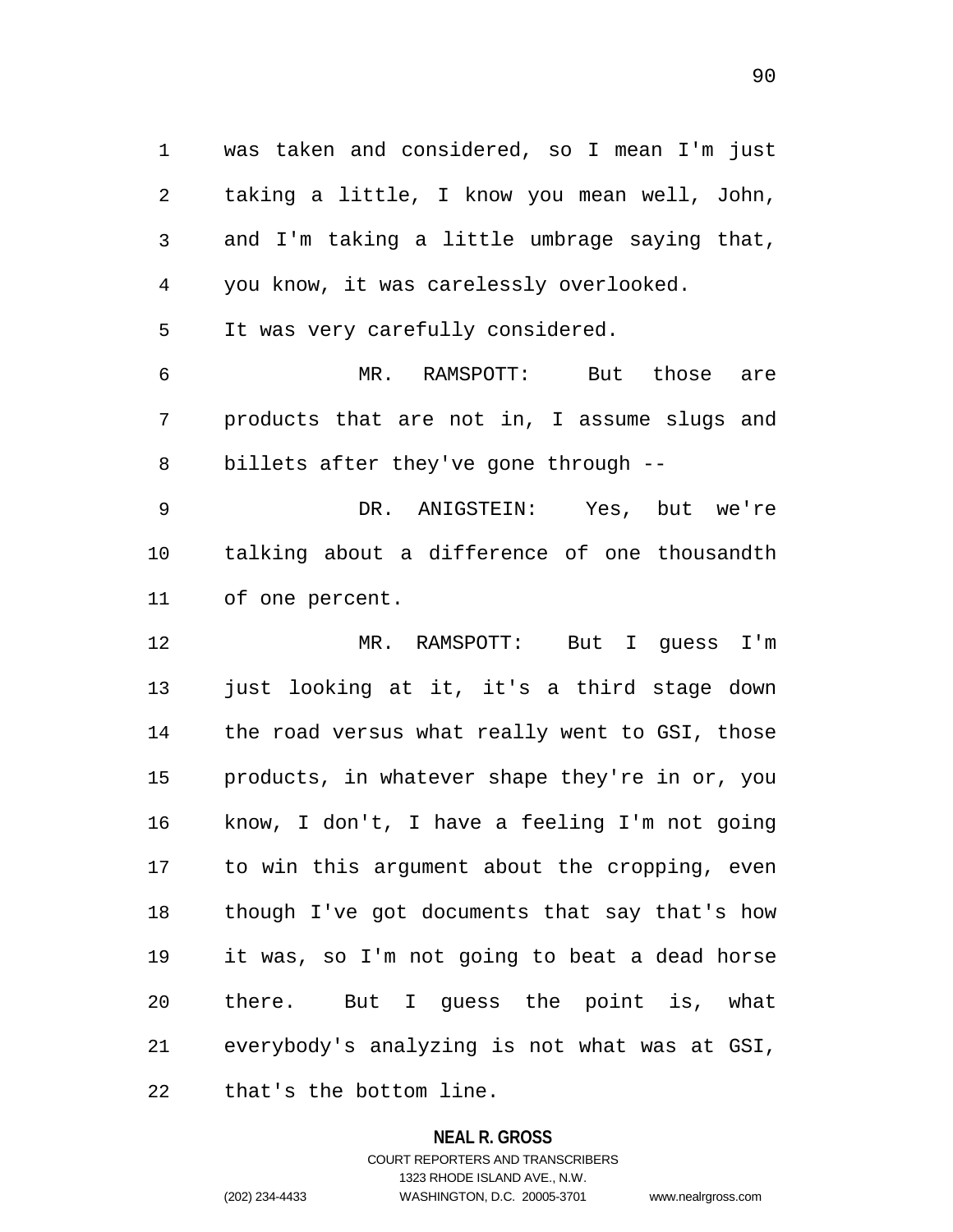1 CHAIRMAN ZIEMER: Well, I think, 2 3 4 5 6 7 8 9 10 11 12 13 14 15 16 17 18 19 20 21 22 John, I think we're disagreeing with that. I think we're doing our best to analyze exactly what was at GSI. And this is why we've gone through, trying to get samples that are comparable in terms of handling of uranium where the products that produce internal dose or other organ dose are, in fact, similar to what you would have at GSI. That's really what this is all about. So -- MR. RAMSPOTT: If I could make one more point -- CHAIRMAN ZIEMER: Right. MR. RAMSPOTT: -- Bob, you said in your last comments, you know the hours that were spent. And really you don't. You know the hours that were spent on the purchase orders from 1958 on. DR. ANIGSTEIN: That is correct. MR. RAMSPOTT: Nobody knows the hours at GSI, that were spent pre-'58. Now we know, with some new FOIA material, through

> **NEAL R. GROSS** COURT REPORTERS AND TRANSCRIBERS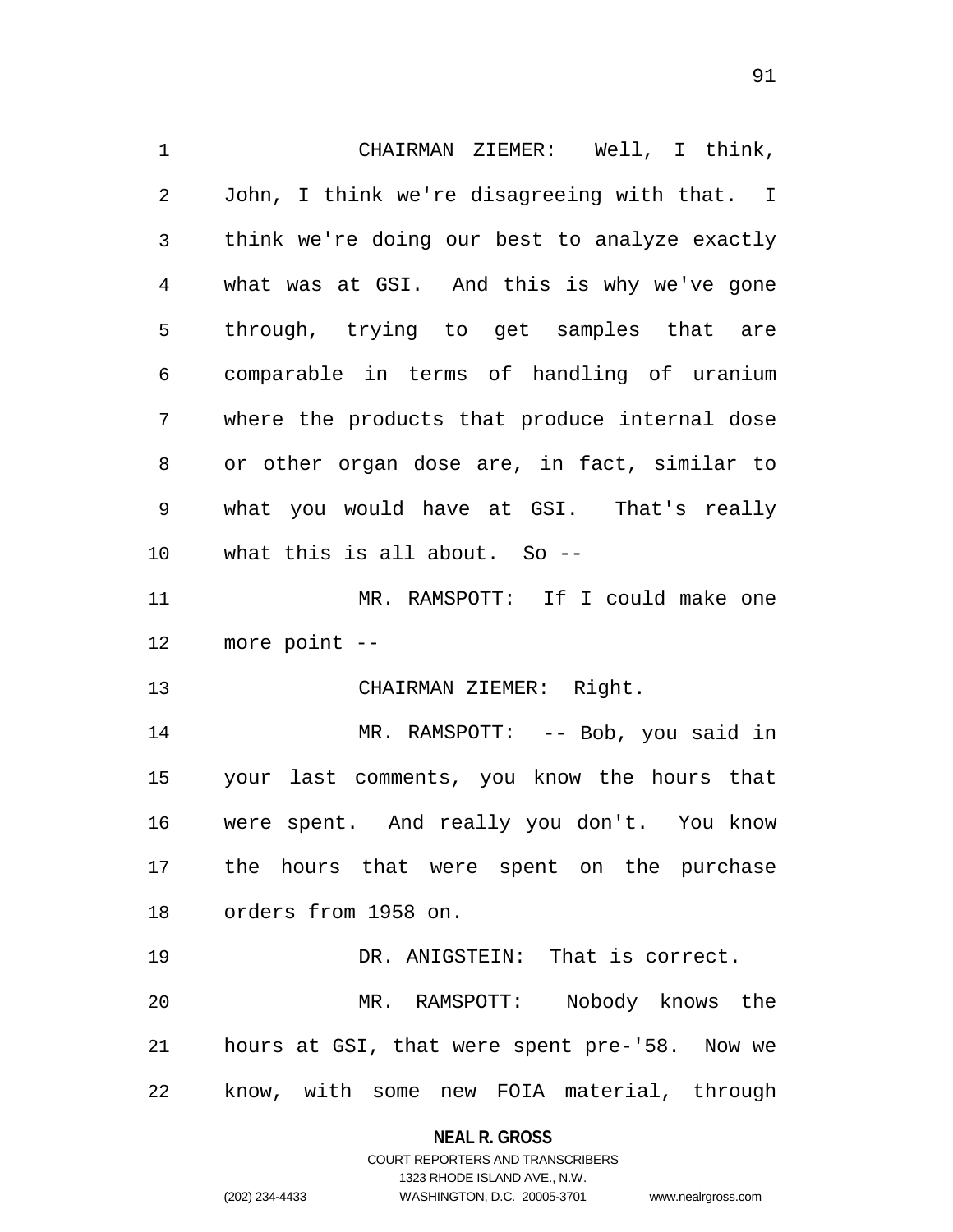1 '52. There is no information on the hours. 2 3 4 5 6 7 8 9 10 11 12 13 14 15 16 17 18 19 20 21 You can guess, you really can't back extrapolate because up until a week ago, nobody even knew there was work going on in '52 so, I mean that's proven now. And I think it brings out a very important point. Nobody really knows anything that happened at GSI from '52 to '58. And this last document that [identifying information redacted] just located proves that. DR. ANIGSTEIN: By the way, not to be blowing our horn -- MR. RAMSPOTT: Oh no, I know you've mentioned that you brought it up once. DR. ANIGSTEIN: -- well we said from the beginning that we think that there was work in '52. MR. RAMSPOTT: I pat you on the back, sir. I agreed with you before, and you were right. And that proves my point. Things were happening from '52 to '58, and they're

22 talking about non-destructive testing and

> **NEAL R. GROSS** COURT REPORTERS AND TRANSCRIBERS

> > 1323 RHODE ISLAND AVE., N.W.

(202) 234-4433 WASHINGTON, D.C. 20005-3701 www.nealrgross.com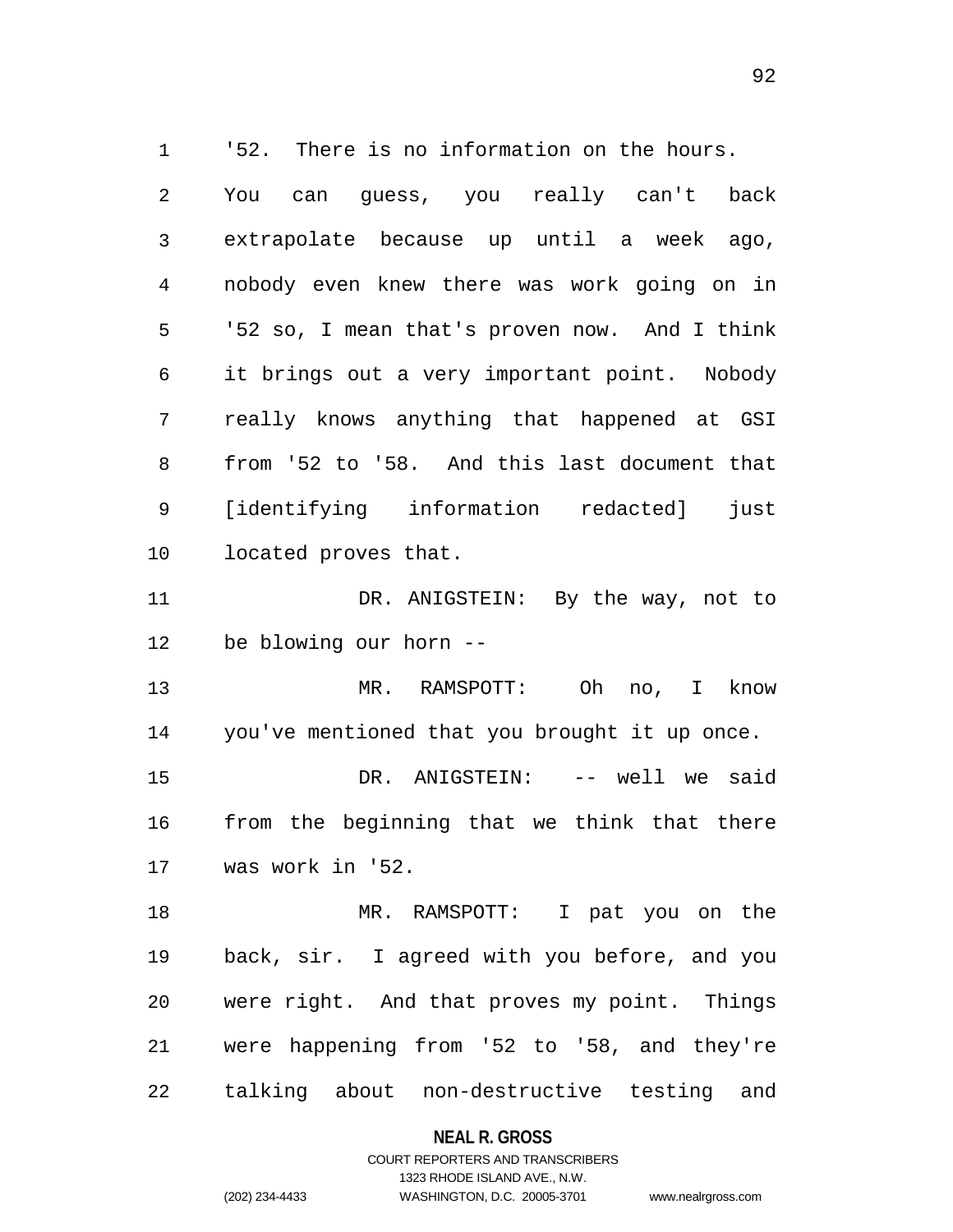1 uranium shields, and Bob, you were 100 percent 2 3 correct. And everybody said oh, well, sorry. I salute you, sir.

4 5 6 7 CHAIRMAN ZIEMER: Well, I think we passed that information along to Labor and that's all we can do as a Work Group on that particular thing.

8 9 10 11 MR. RAMSPOTT: Well, I know it, but the whole point is, things were really happening over there and there's no documents that anybody has pre-'58. There are none.

12 CHAIRMAN ZIEMER: Okay.

13 14 MR. RAMSPOTT: And I appreciate the chance to give you my feeling on this.

15 16 17 CHAIRMAN ZIEMER: Yes thanks, John. Ted Katz indicated he's received some correspondence from Dr. McKeel. Ted --

18 MR. KATZ: Sure.

19 20 CHAIRMAN ZIEMER: -- what is it, a letter you received?

21 22 MR. KATZ: It's a letter, it's a letter from Dr. McKeel and he asked that I

> **NEAL R. GROSS** COURT REPORTERS AND TRANSCRIBERS

> > 1323 RHODE ISLAND AVE., N.W.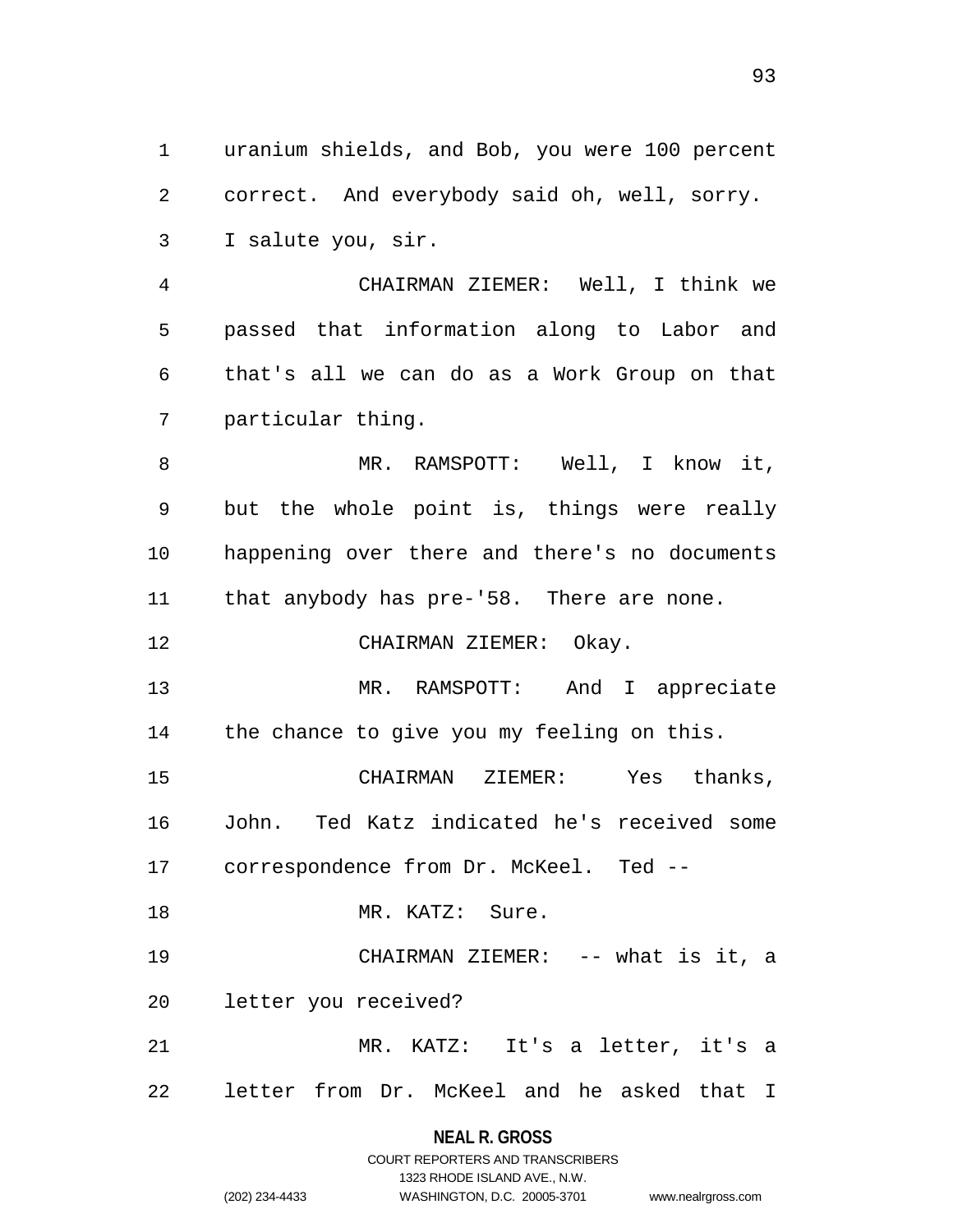1 read it into the record and then I distribute 2 3 4 5 6 7 it then to the Work Group Members and to the Board Members after reading it into the record. So that's what I'd like to do now. So it's from Dr. McKeel, dated November 28th, 2012, to Members of the TBD-6000 Work Group and staff of the ABRWH.

8 9 10 11 12 13 14 15 16 17 18 19 20 "I am today resigning by this letter, in protest, from active participation in further deliberations of the Advisory Board on Radiation and Worker Health TBD-6000 Work Group, concerning GSI Appendix BB and SEC-00105. I have become persuaded that a majority of this Work Group, together with the DCAS and SC&A representatives, have exhibited a longstanding, persistent personal bias against adequately evaluating the many substantial scientific contributions made to the ABRWH since 2005 by myself, other GSI site experts, and the GSI petitioner team.

21 22 In particular, GSI claimants have been denied statutory due process under

> **NEAL R. GROSS** COURT REPORTERS AND TRANSCRIBERS

> > 1323 RHODE ISLAND AVE., N.W.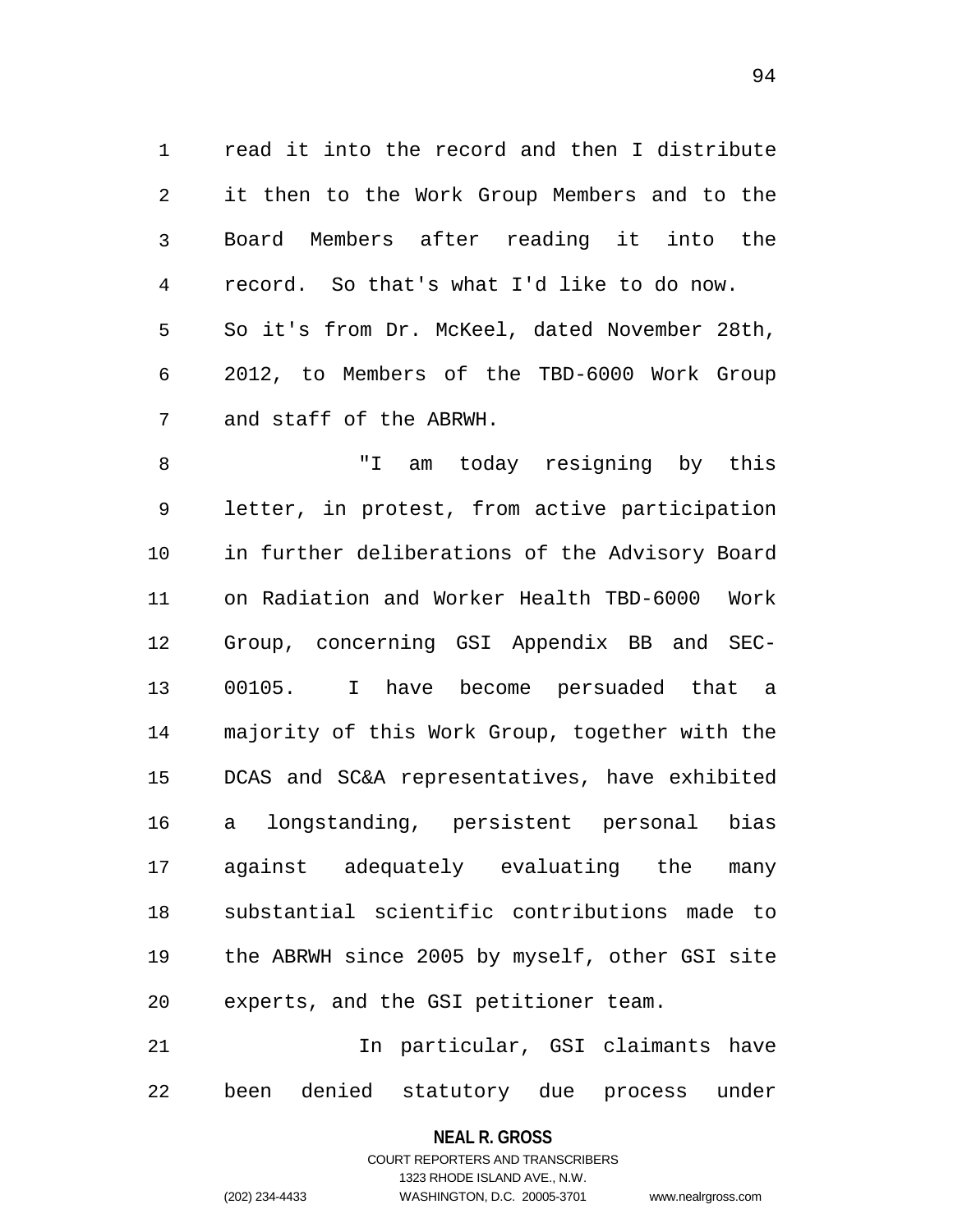1 EEOICPA 2000 by not having Appendix BB to 2 3 4 5 6 7 8 9 Battelle TBD-6000 revised in a timely and factually accurate manner since it was released in June 2007. McKeel personal contributions have included A, in 2006, being the first person to alert the ABRWH, DCAS, and SC&A, to the existence of Landauer film badges for a limited number of GSI radiographers 1963 to 1973.

10 11 12 13 14 B, to clearly define all of the radiation source terms at GSI in conformance with DCAS directive OCAS-IG-003, via NRC FOIA, 2010 through '12 of 1,116 pages of AEC byproduct license material for GSI.

15 16 17 18 19 20 21 22 And C, most recently via DOE, ORO, FOIA, 2013-00013, I have shown that during November and December 1952, an active collaboration was ongoing among MCW AEC Oak Ridge Office, and GSI personnel in developing betatron radiography, uranium imaging techniques that were applied to thin slices of MCW ingots. A special uranium shield

**NEAL R. GROSS**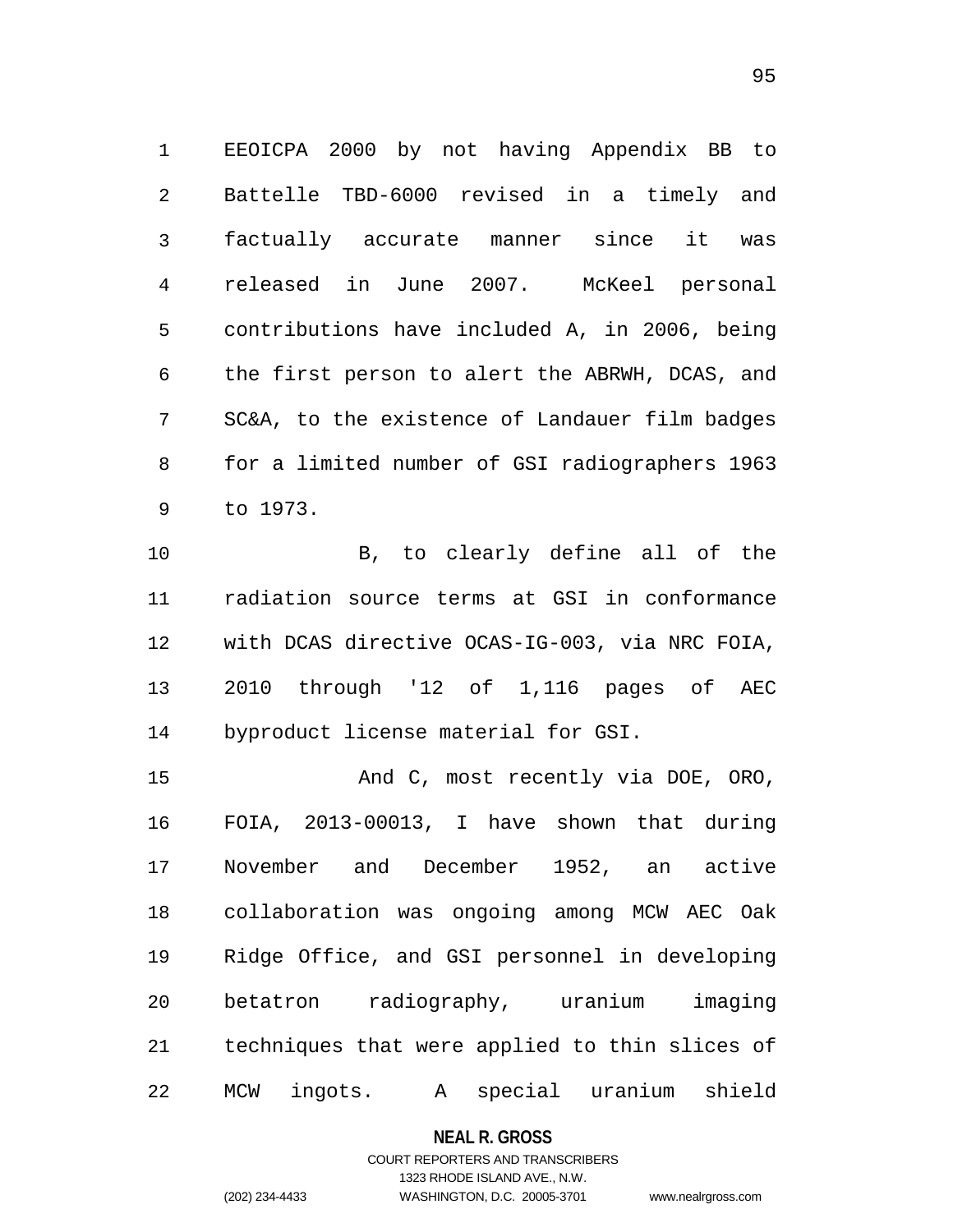1 fabricated at MCW, was used to contain 2 3 4 5 scattered radiation fields from the 24 MeV betatron X-ray beam. The stated purpose was to provide higher quality X-ray images of AEC, MCW, uranium products.

6 7 8 9 10 11 12 13 14 15 16 Furthermore, DCAS, NIOSH, and SC&A and certain Board Members have chosen to ignore a large fraction of the above and other numerous factual contributions as oral and written comments and papers by the petitioner/site expert, and GSI worker/claimant teams as reflected in the transcripts of TBD-6000 and ABRWH Full Board Meetings. Various HHS, FOIA, and DCAS personnel have made accessing crucial GSI SRDB documents especially difficult.

17 18 19 20 21 22 For example, obtaining a single copy of Harris Kingsley 1958 from the CDC ATSDR FOIA office took over two and a half months. Many of my email requests to the TBD-6000 Work Group Chairman go unanswered by him except through a surrogate, the DFO, or at

**NEAL R. GROSS**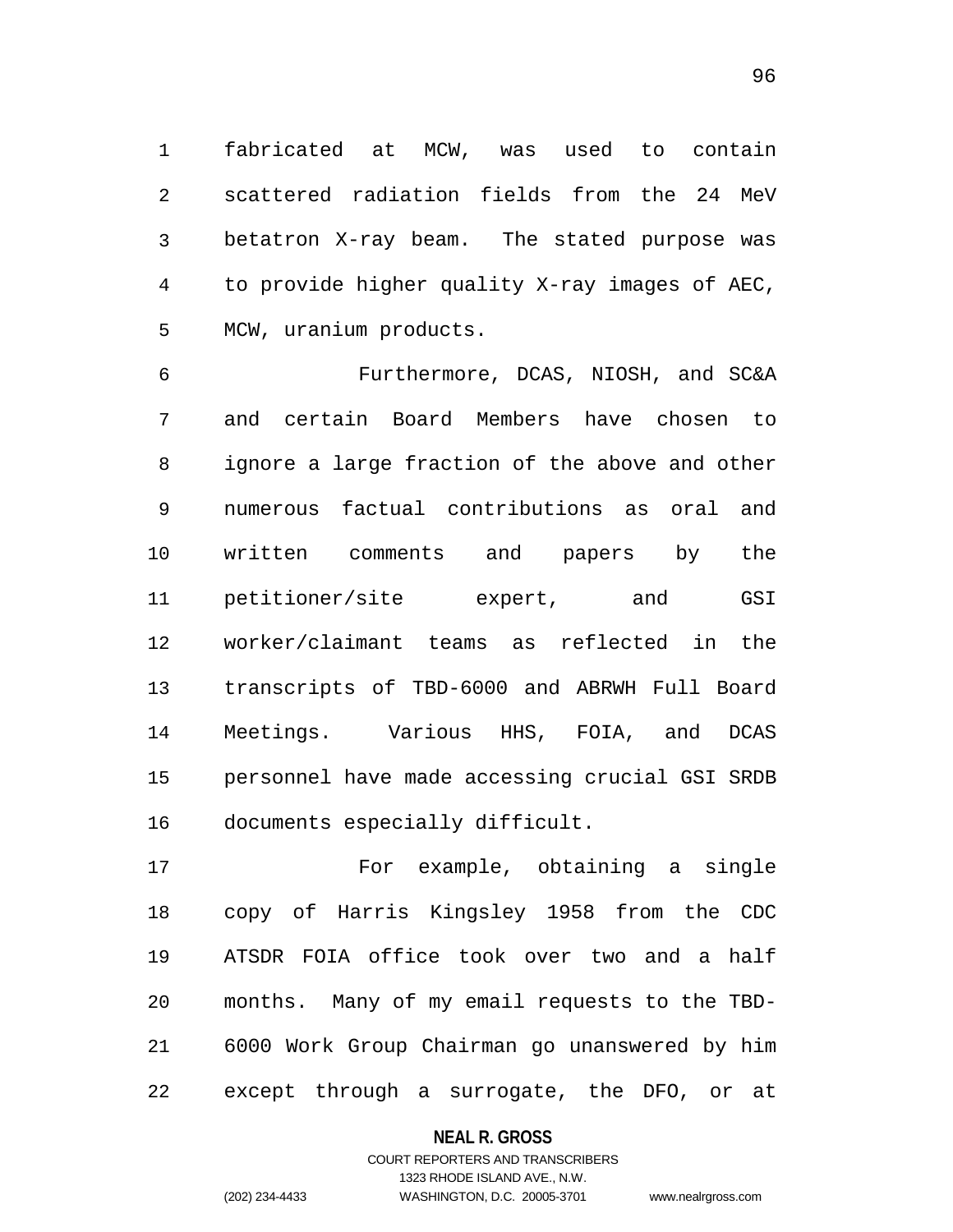1 NIOSH, SEC Counselor, neither of whom are the 2 Board or Work Group Secretary per se.

3 4 5 6 7 8 Finally, I'm persuaded that for GSI at least, the SC&A evaluation team has switched from strongly recommending a GSI SEC for the first ten years in October 2010, to its present position in supporting a denial of the SEC-00105.

9 10 11 12 13 14 15 16 17 18 19 20 21 22 SC&A is no longer acting as an effective oversight agent for the Board, at least in the case of GSI. Rather it and its Work Group Chair have become stalwart, scientific allies and collaborators with DCAS. The SC&A review paper released to me on November 26, 2012 at 12:30 p.m. is a prime example of the close collaboration between SC&A and DCAS. Whereas in their August 2012 paper, SC&A found that these uranium slug facility and TBD-6000 failed to pass the five Board surrogate data criteria, now SC&A finds that David Allen's slug facilities meet all Board surrogate data criteria. Four Allen

### **NEAL R. GROSS**

# COURT REPORTERS AND TRANSCRIBERS 1323 RHODE ISLAND AVE., N.W. (202) 234-4433 WASHINGTON, D.C. 20005-3701 www.nealrgross.com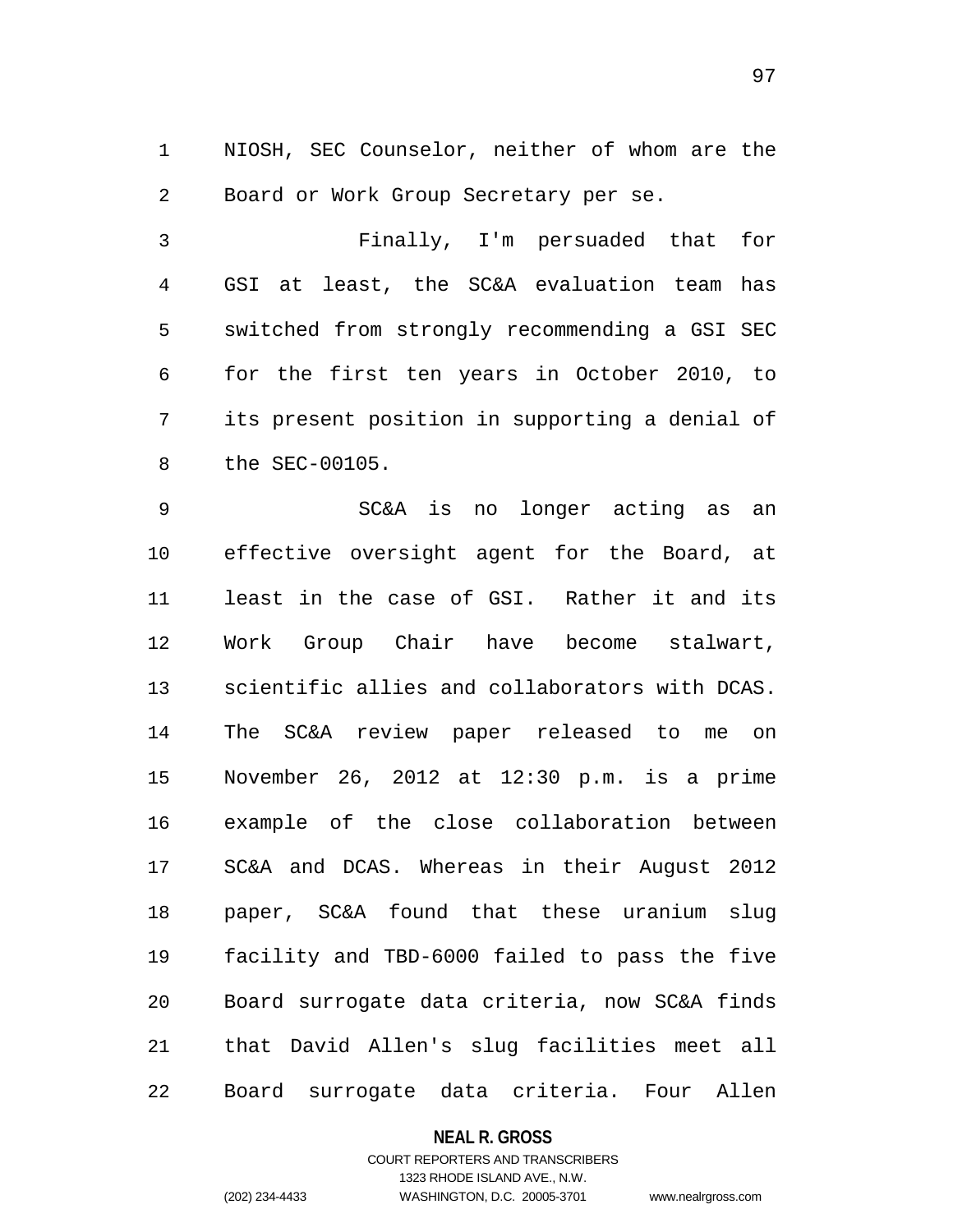1 August-November 2005 White Paper, AWE sites 2 3 4 5 6 7 8 9 have only 14 claims and 13 dose reconstructions between them and no one has been compensated. Those AWE sites and the Weldon Spring DOE site are judged by SC&A and DCAS as to be stringently justified as being comparable to GSI. This is scientifically ludicrous and offensive. It is definitely scientifically indefensible in my opinion.

10 11 12 13 14 15 Also, the authors of the November 25th, 2012 SC&A review of Allen 11-6-2012, continue to insist that uranium ingots and dingots sent to MCW from MCW to GSI had only a few uranium oxide flakes on their pure uranium surfaces that were easily rubbed off.

16 17 18 19 20 21 22 The petitioners and site experts have proven beyond a reasonable doubt using technical publications and photographs, that MCW, Destrehan Street, and Weldon Spring site uranium dingots of the type sent to GSI from NDT radiography were rough surface and taller than they were wide before cropping.

#### **NEAL R. GROSS**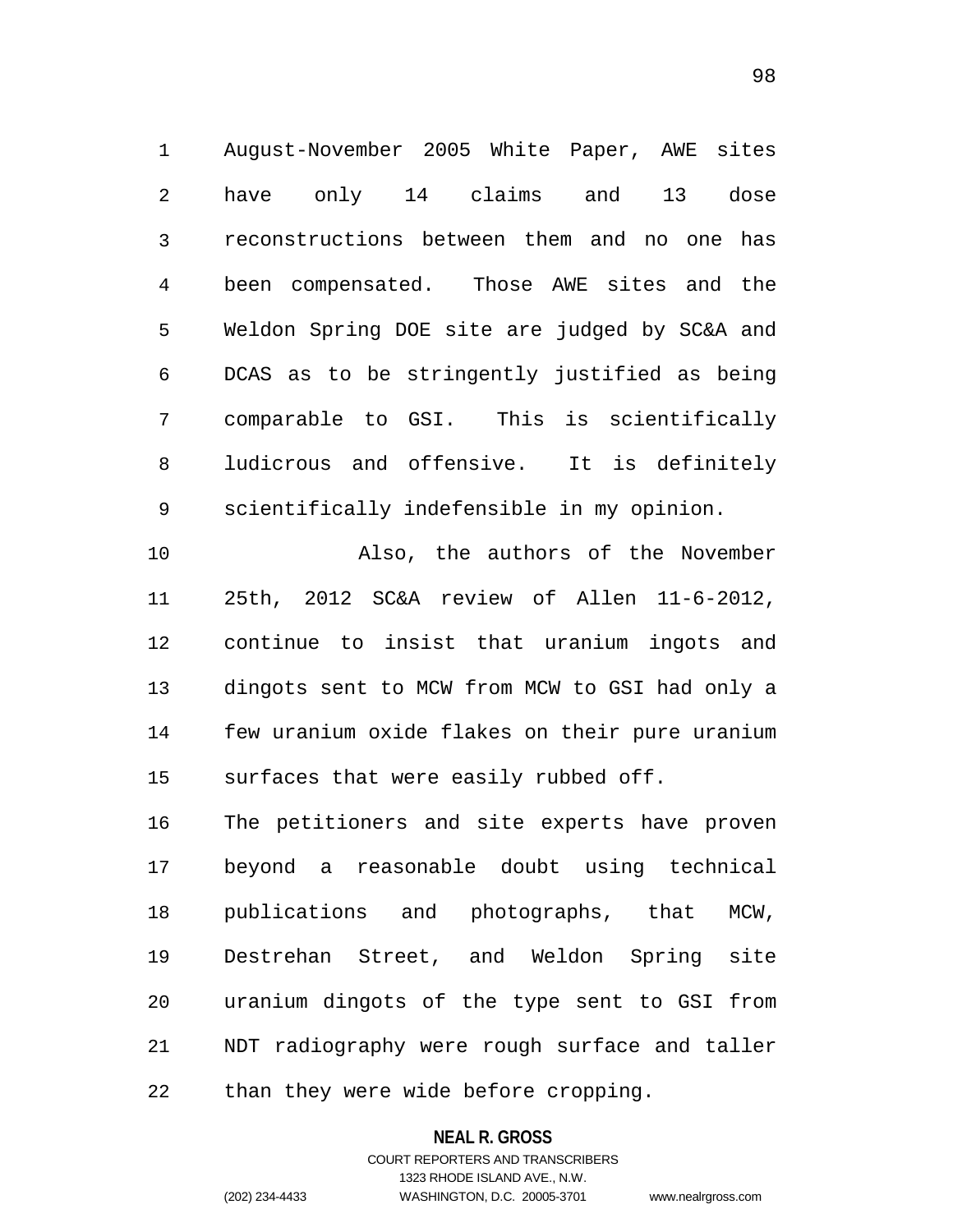1 SC&A ignores the proven fact that 2 3 4 5 6 7 the adherent magnesium fluoride slag or crust of MCW uranium ingots and dingots sent to GSI 1953 to 1966 contained radioactive daughter products of uranium and betatron activation products. The DCAS cold -- term "cold uranium" is inappropriate.

8 9 10 11 12 13 14 15 16 SC&A and DCAS continue to ignore the well list substantiated fact that GSI MDT betatron radiography defined the interface between pure MCW uranium and the tightly adherent crust, detecting structural flaws competed with this prime MCW ACE directive. Objective science has been abandoned to the detriment of GSI claimants. Please refer to NIOSH docket 140 for more documentation of

17 18 19 20 21 statements in this letter. Thank you for this added opportunity to set this record straight." And then he gives the reference and he signs it Daniel McKeel, Daniel W. McKeel. That's it.

22 CHAIRMAN ZIEMER: Okay, that's

> **NEAL R. GROSS** COURT REPORTERS AND TRANSCRIBERS 1323 RHODE ISLAND AVE., N.W.

(202) 234-4433 WASHINGTON, D.C. 20005-3701 www.nealrgross.com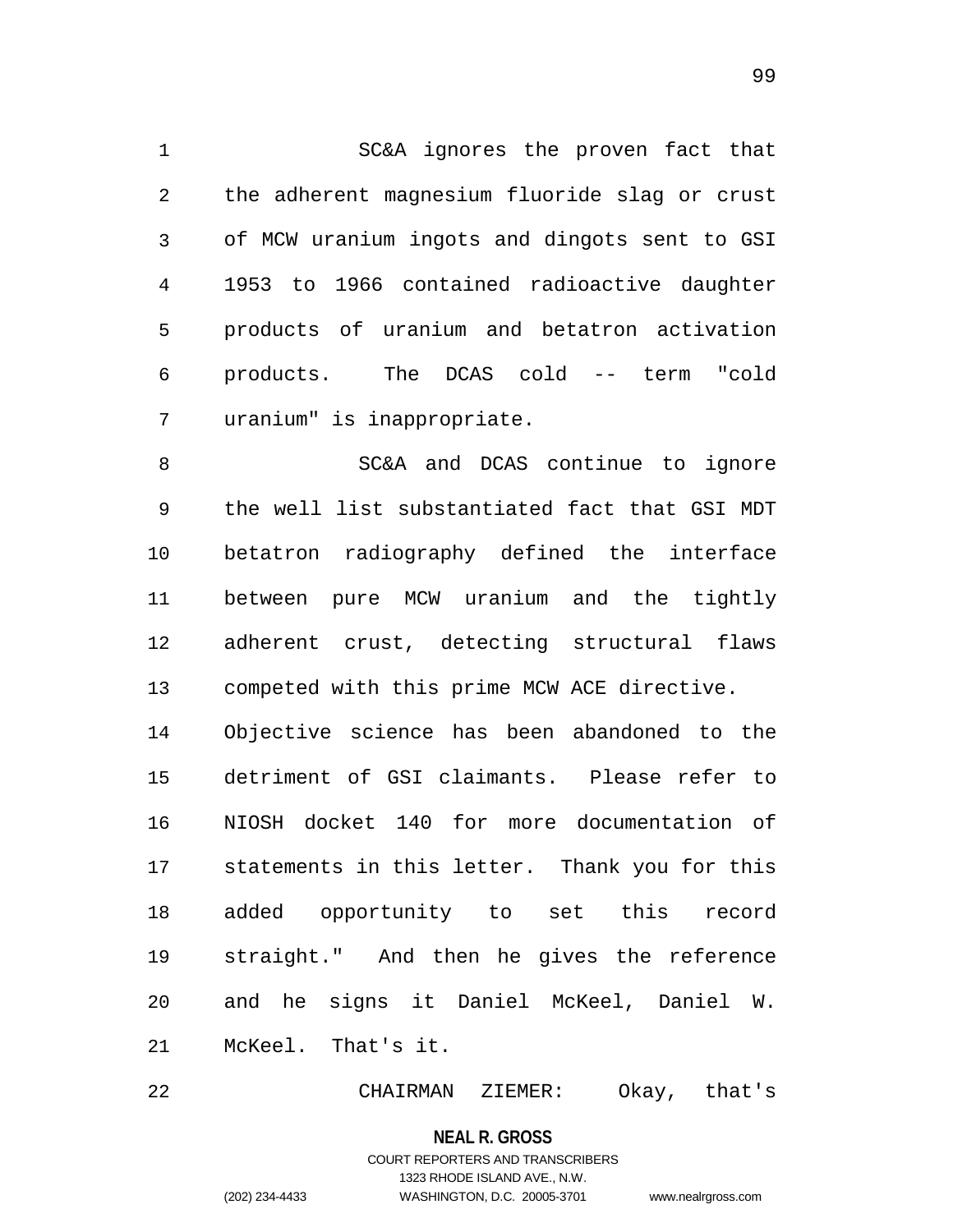1 been read into the record.

2 3 4 5 6 7 8 9 10 11 12 13 14 15 16 17 18 19 20 21 22 MR. KATZ: I'll send it to you so that you can -- CHAIRMAN ZIEMER: And are you going to distribute this to -- MR. KATZ: So I'll distribute this now to everybody involved, staff, Board Members. CHAIRMAN ZIEMER: Okay, thank you. You know, I think we need a comfort break at this point. We went a little longer than I expected. So let's take a 15 minute break and we'll resume at five to 11:00. It's about 20 of right now. Thanks. (Whereupon, the meeting in the above-mentioned matter went off the record at 10:41 a.m. and went back on the record at  $10:57$  a.m.) MR. KATZ: Okay, we are reconvening, this is the TBD-6000 Work Group. And let me just check on the line and see if

> **NEAL R. GROSS** COURT REPORTERS AND TRANSCRIBERS

> > 1323 RHODE ISLAND AVE., N.W.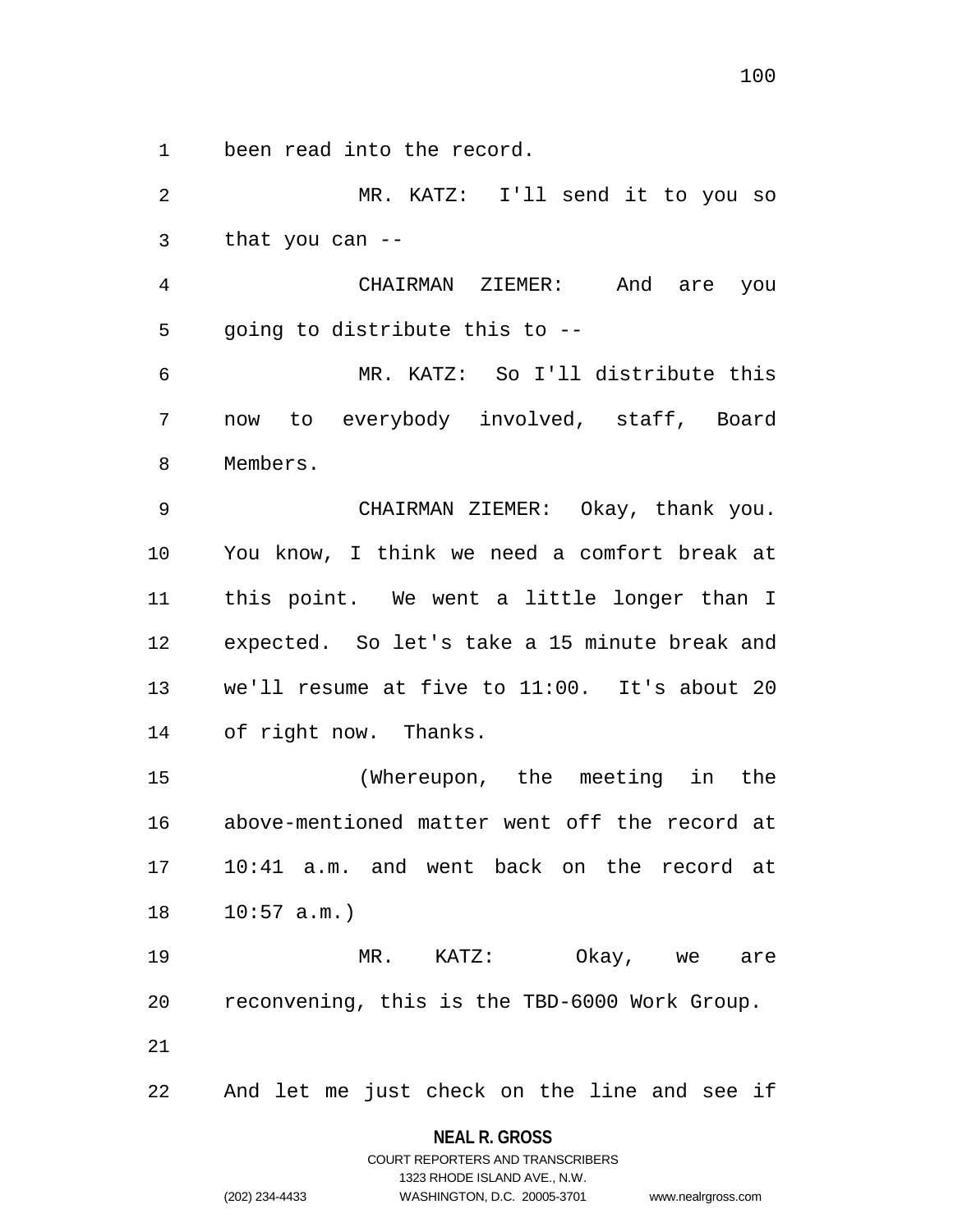1 Dr. Poston has joined us.

2 3 4 5 6 7 8 9 10 11 12 13 14 15 16 17 18 19 20 21 22 MEMBER POSTON: I'm here. MR. KATZ: Well, John, at what point did you join us? MEMBER POSTON: I joined you when Bob started talking and I didn't want to interrupt, so I waited until that was over. MR. KATZ: When Bob started talking this morning first thing, you're talking about? MEMBER POSTON: Yes. MR. KATZ: Okay, in the future, John, please do register your attendance because it's important procedurally. MEMBER POSTON: Well I did let you know I was there, but I waited until Bob finished. MR. KATZ: Oh, we never heard you, John. MEMBER POSTON: Oh, I thought Paul acknowledged me. MR. KATZ: No.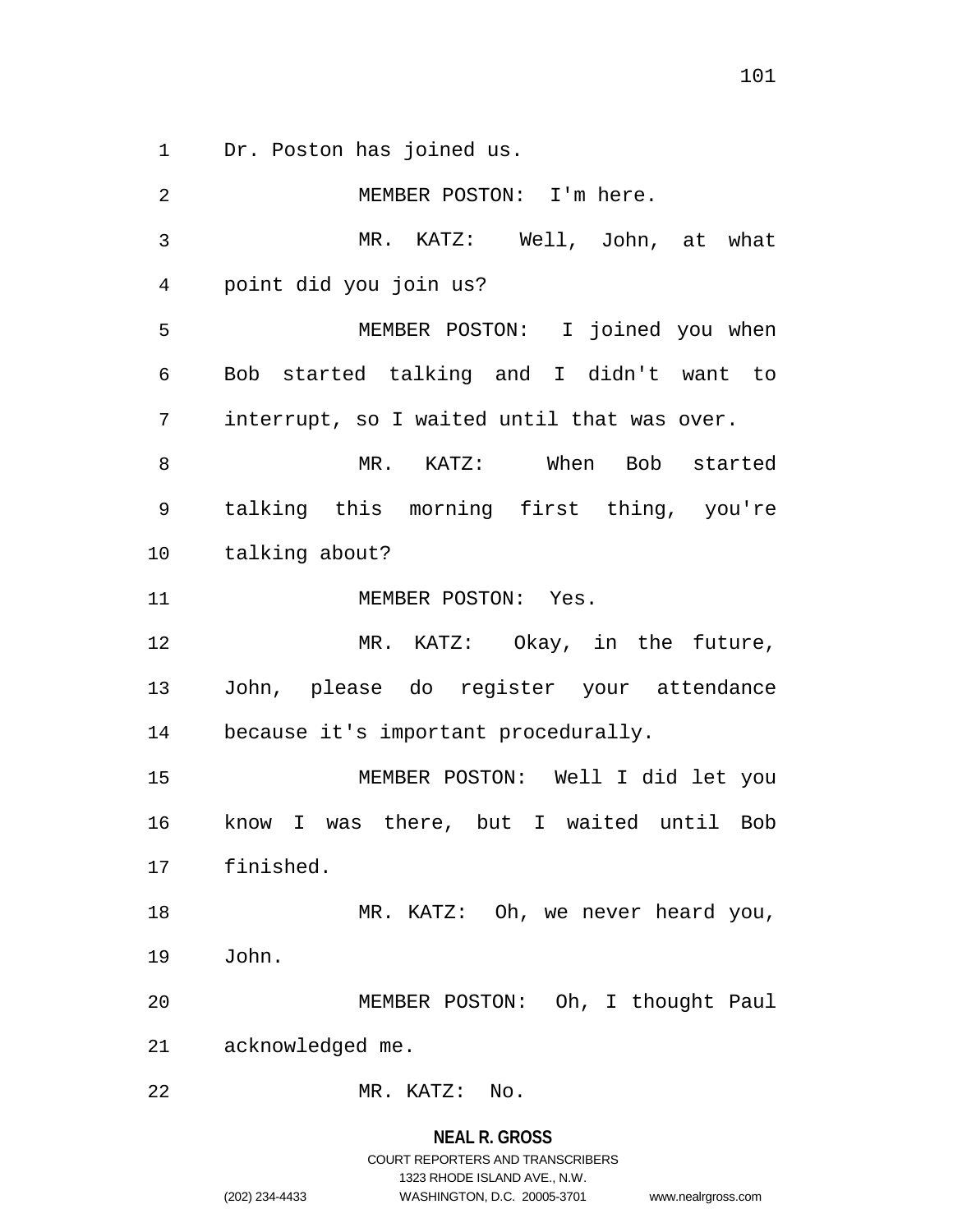1 CHAIRMAN ZIEMER: No.

2 3 DR. NETON: Maybe that was John Ramspott you --

4 5 MR. KATZ: No, John Ramspott we heard from, but we never heard from you.

6 7 8 9 10 CHAIRMAN ZIEMER: No, I didn't think I acknowledged you, but I appreciate you thinking that I did. I don't want to overlook you, thanks though, appreciate you being there.

11 12 13 MEMBER POSTON: I apologize, I was probably on mute and didn't realize it like so many people.

14 15 CHAIRMAN ZIEMER: Yes, maybe you were on mute. In any event --

16 17 MR. KATZ: Thanks, I'm glad to know that you've been attending.

18 19 20 21 22 CHAIRMAN ZIEMER: Okay, now just before the break, Ted Katz read a letter from Dr. McKeel, and I think it will be appropriate if we prepare a response. I'll work on that with Ted on drafting that and we'll get a copy

> **NEAL R. GROSS** COURT REPORTERS AND TRANSCRIBERS

> > 1323 RHODE ISLAND AVE., N.W.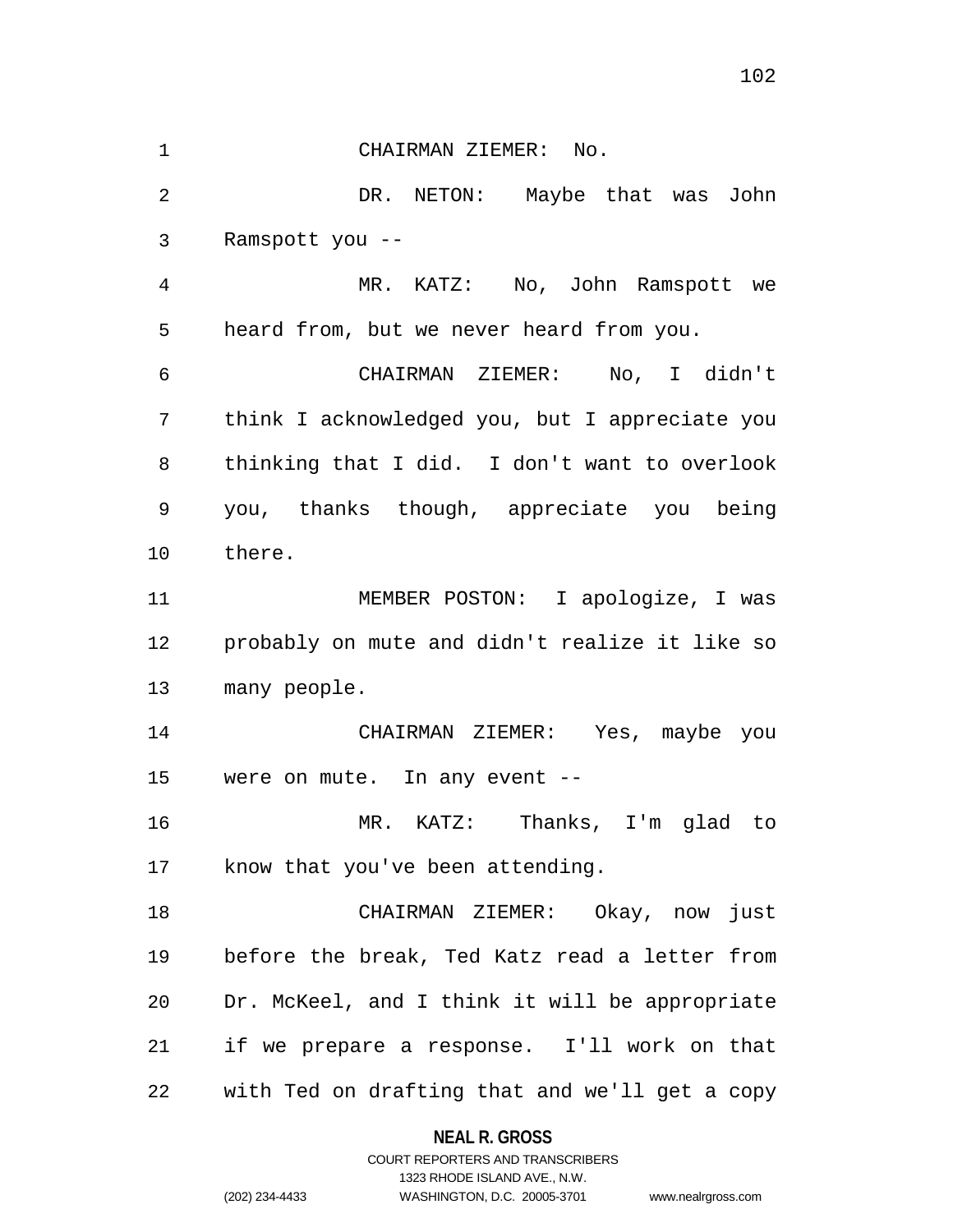1 out to the Work Group to respond to Dr. 2 McKeel's comments and concerns.

3 4 5 6 7 8 9 10 I do want to see, although Dr. McKeel isn't on the line to discuss his papers but, Board Members, you have had an opportunity to look at those. I'm wondering if there are some questions that any of you have that you want to raise and at least on the record. Josie, did you have a question on  $-$ 

11 12 13 14 15 16 17 18 19 20 21 MEMBER BEACH: No, I just, I had a couple of things that I wrote down but John pretty much covered most of them. And then I think most of my, is not so much with the surrogate data, although I find that having data from several different sites for GSI is a little unsettling for me, but I'm not, the thing I had was just the rest of the issues that we have other than the data which John, or not John, Bob alluded to that we still had to cover today.

22 CHAIRMAN ZIEMER: Oh, okay.

**NEAL R. GROSS**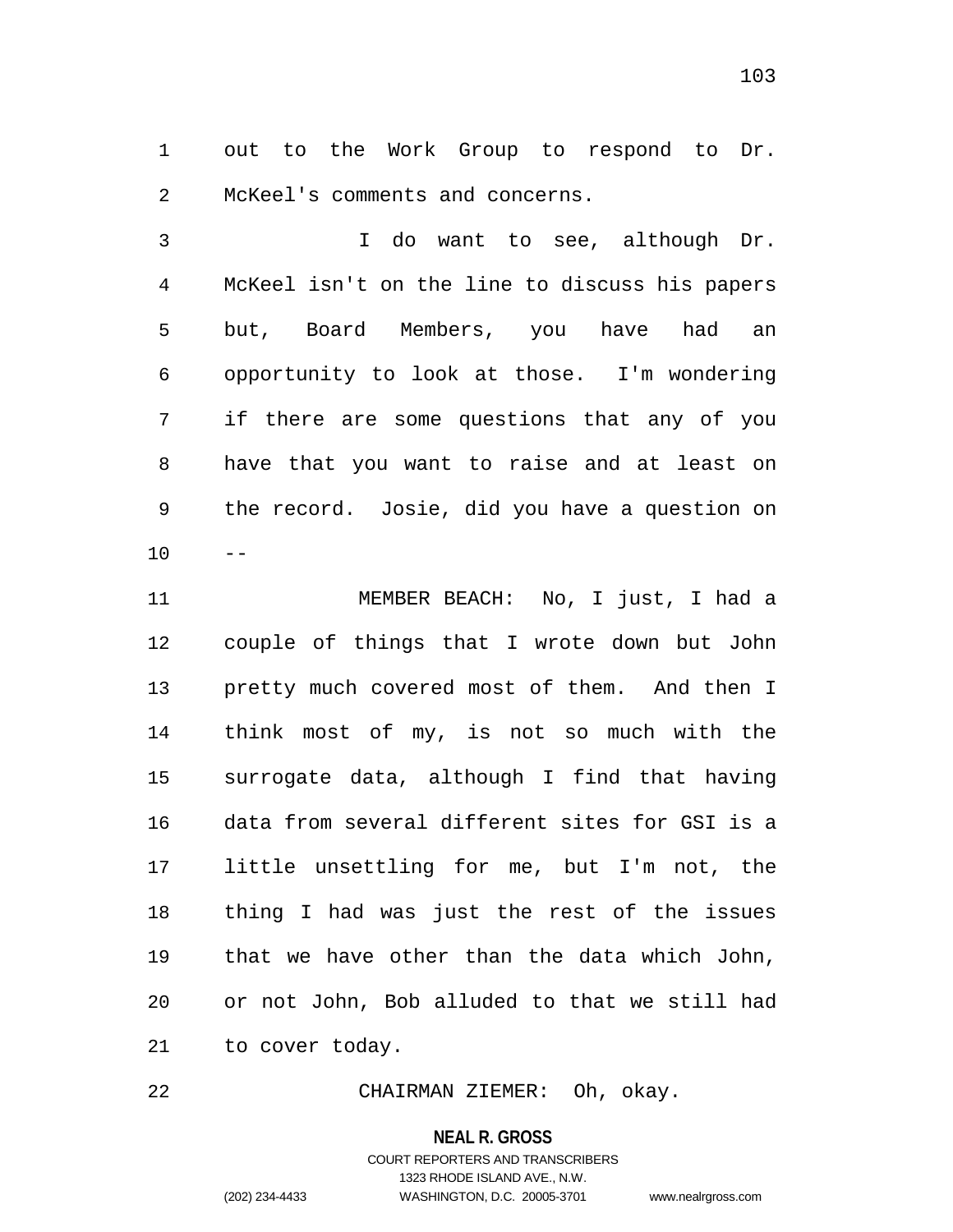1 MEMBER BEACH: So I'll leave it at 2 3 that because I know there's still more to be discussed.

4 5 6 7 8 9 CHAIRMAN ZIEMER: Well, I think you all have the other concerns that Dr. McKeel raised and I've had a chance to look at those and to consider those as you move forward. So he's not here to discuss them further so we'll leave it at that.

10 11 12 13 14 15 16 17 18 19 20 21 22 We need to have a formal recommendation on this portion, that is the use of the surrogate data for internal dose for the residual period and the operational period. And I can ask for Work Group, if you have a formal recommendation you wish to make to the Board on the use of this methodology that's been described by Dave and will be slightly modified using the changes that were described to characterize the internal dose from the handling of the uranium during the operational period and to use that information together with the TBD-70 modeling for the

**NEAL R. GROSS**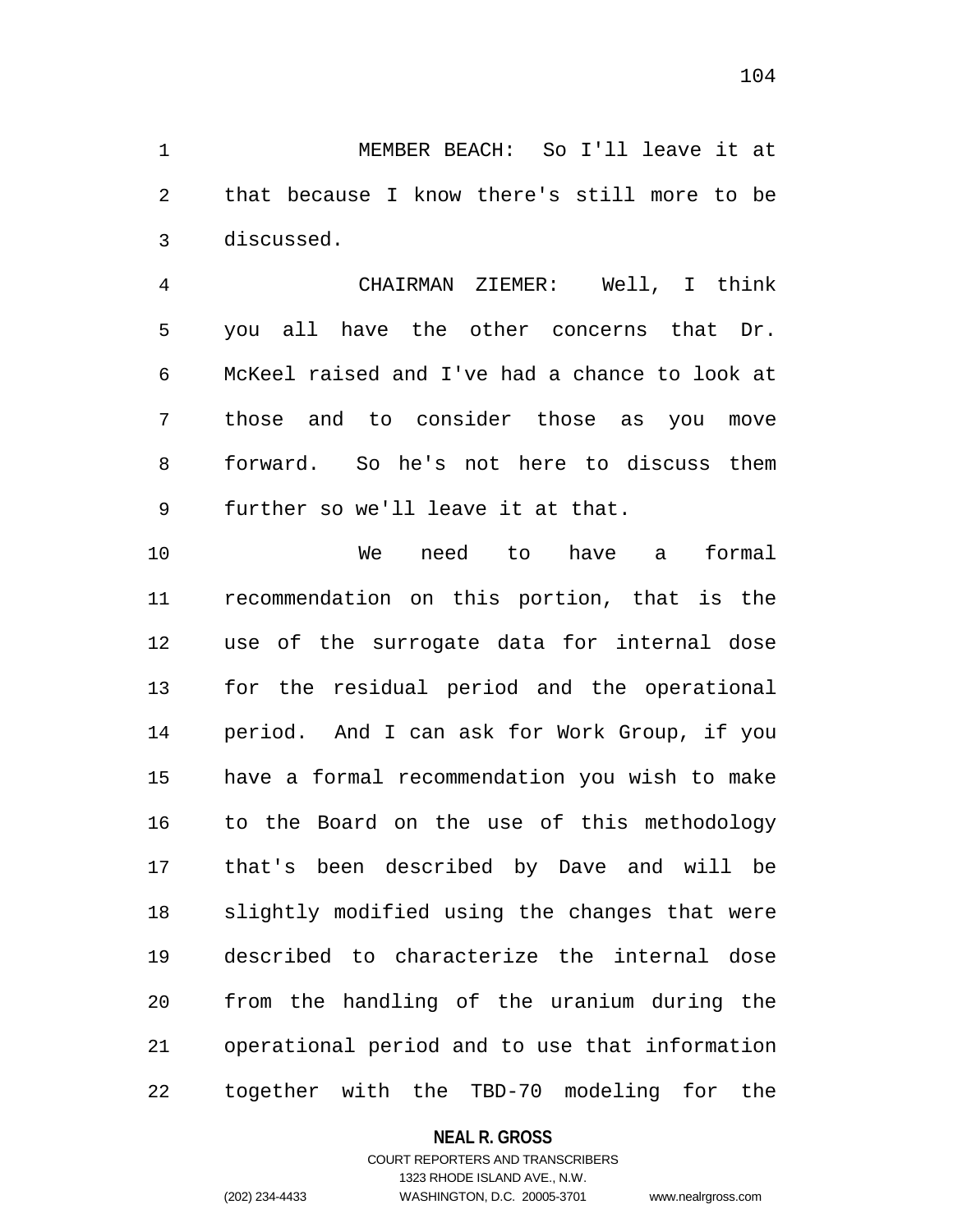1 residual period in the manner described. And 2 3 we can take those separately if you wish, but a motion would be in order.

4 5 6 7 8 9 10 11 12 13 MEMBER MUNN: I'll be glad to try to address that, Paul, if you'd like. This has not been an easy deliberation. We have, I think, addressed each of the issues that has been brought up in turn. And I think we owe some thanks to the petitioners for having brought some of these issues to our attention so that they did receive a great deal of focus and a great deal of discussion. A great deal of thought has gone into it.

14 15 16 17 18 19 20 21 22 Contrary to some of the statements that have been made, our experts in these matters have made every apparent effort that was available to them to try to adhere as closely to good scientific principles as they could, and have taken into account the requirements that we, as a Board, have established for viewing much of this material. We have agreement on what is

**NEAL R. GROSS**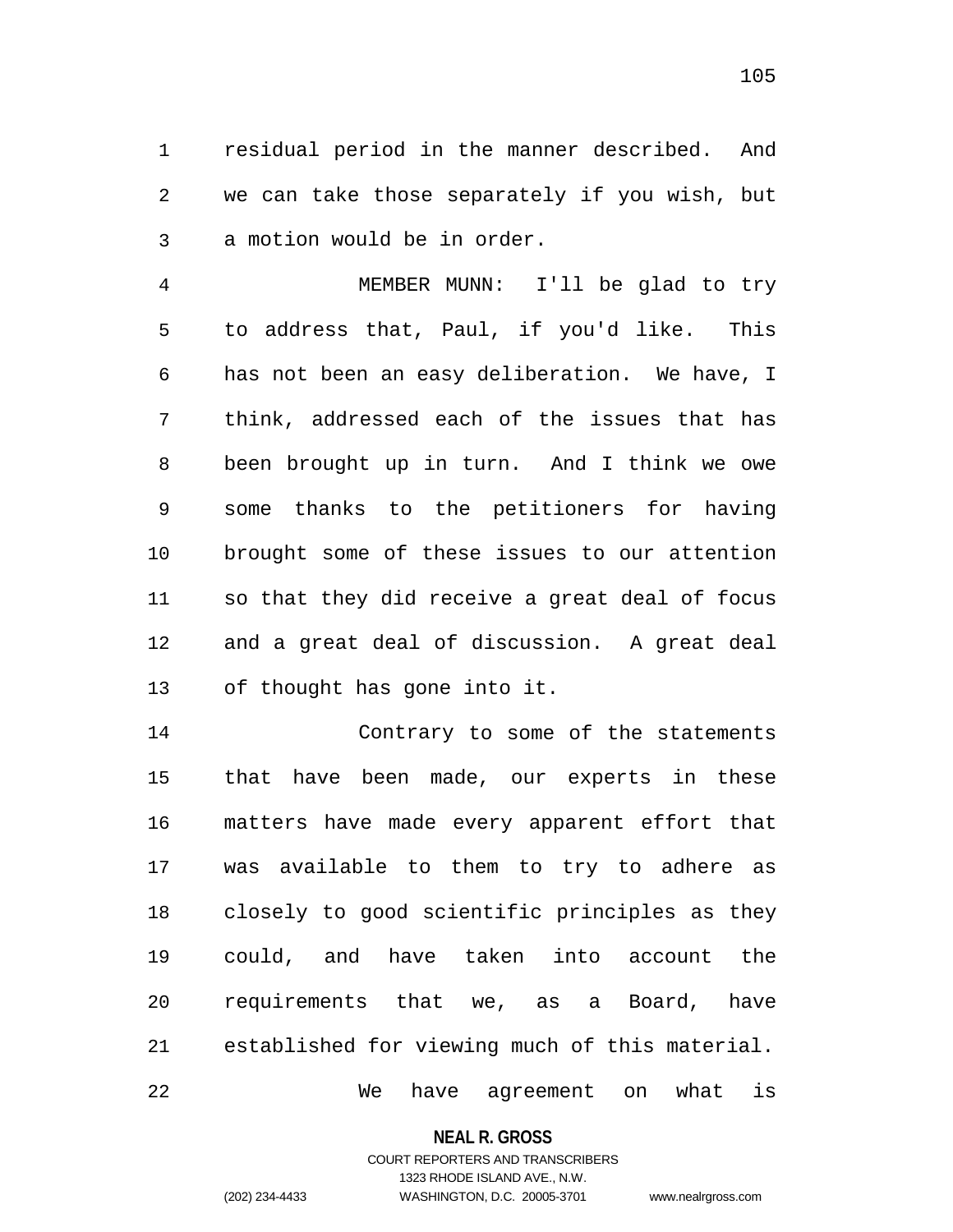1 reasonable to pursue and what material is 2 3 4 5 6 available to us that's applicable to our issues. It seems only reasonable that we accept the basic recommendations and agreements that have come to us from the Agency and from our contractor.

7 8 9 10 11 12 I would like to move that we accept the recommendations that have been made with respect to the use of surrogate data that's available to us, and move forward with our assessment of the entire SEC petition from the GSI organizations.

13 14 15 16 17 18 CHAIRMAN ZIEMER: Okay, I would like to actually confine the motion originally to this part: the use of the surrogate data for the internal dose portion and then we can vote separately on the issues of, we sort of have, but I want to firm it up, but --

19 20 21 22 MEMBER MUNN: Please, please -- CHAIRMAN ZIEMER: -- could we have agreement that we should, your motion, if I can interpret it, would be to accept the use

### **NEAL R. GROSS**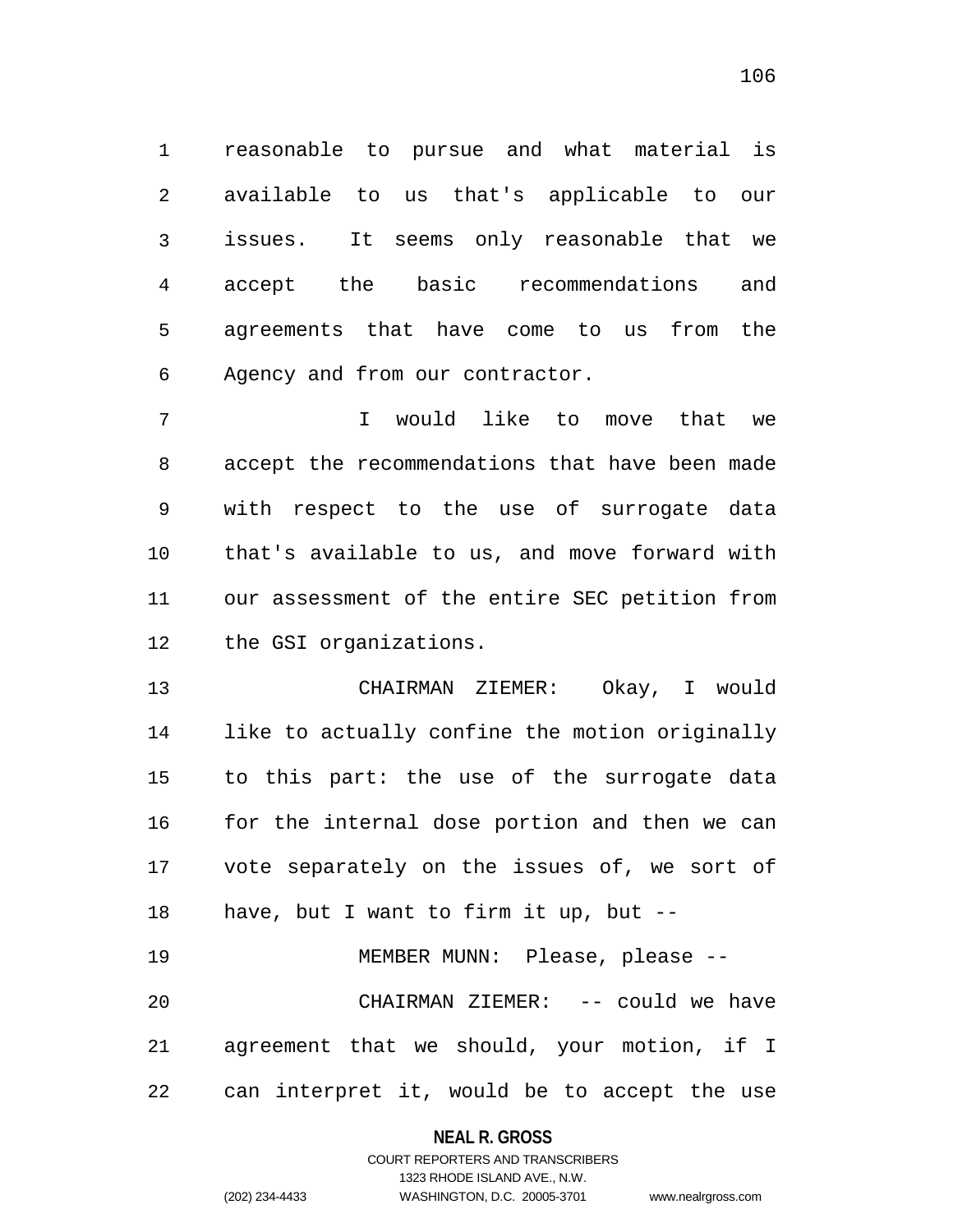1 of surrogate data as described by NIOSH and 2 3 4 5 as, with the modifications that they will incorporate from SC&A for a determination of internal dose during the operational and the residual periods.

6 7 8 MEMBER MUNN: That's most acceptable. Please delete my last phrase from my statement.

9 10 11 12 CHAIRMAN ZIEMER: Now, does anyone wish to break that into two parts? I realize it encompasses both periods. I need a second, also.

13 14 MEMBER BEACH: I think it should be broken into two parts.

15 CHAIRMAN ZIEMER: Okay.

16 MEMBER BEACH: But I think the

17 inconsistencies --

18 CHAIRMAN ZIEMER: Now what --

19 MEMBER BEACH: -- so I don't want

20 to get into it, no.

21 CHAIRMAN ZIEMER: I'm only talking

22 about the two --

### **NEAL R. GROSS**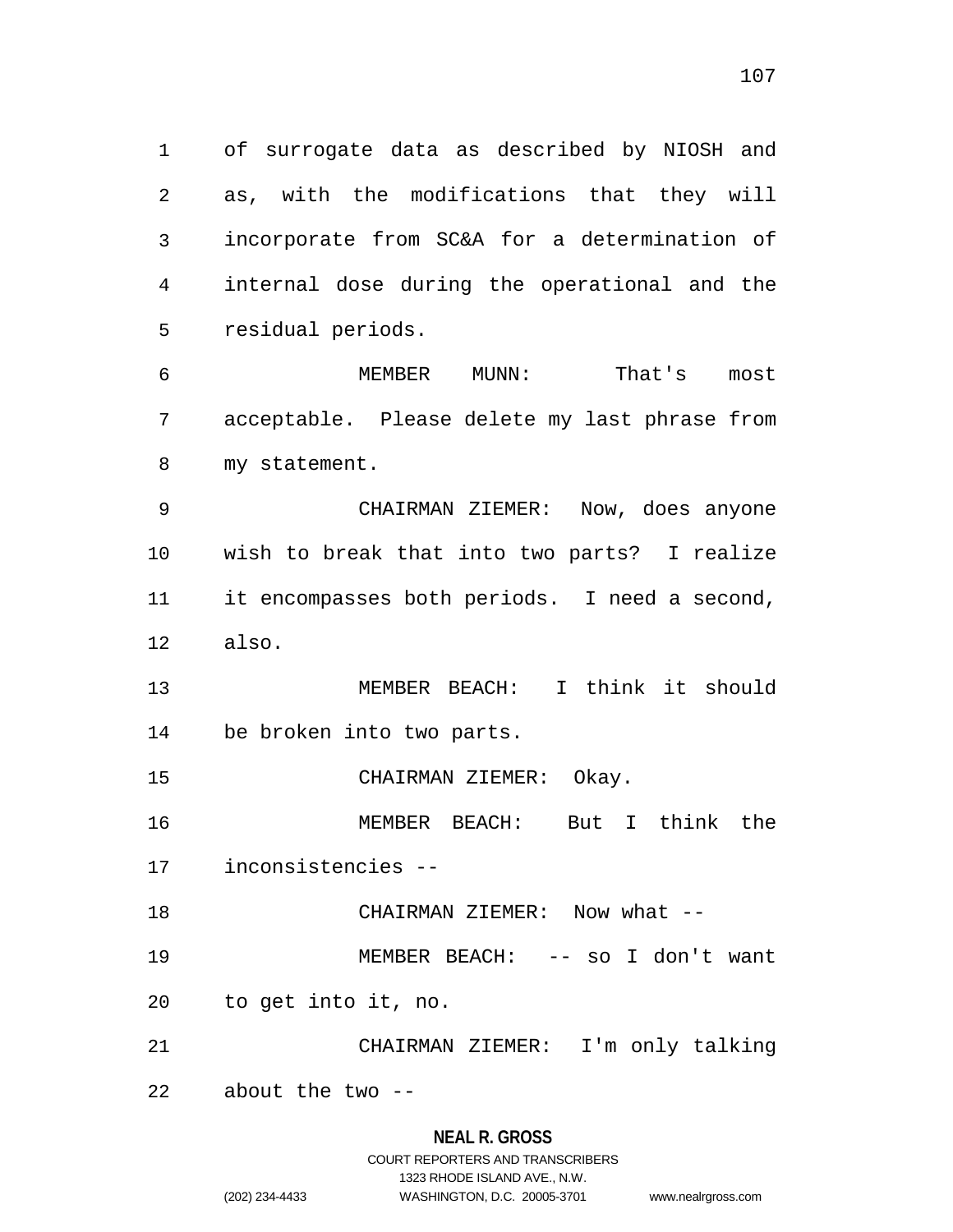1 MEMBER BEACH: Right, you're 2 3 4 5 6 7 8 9 10 11 12 13 14 15 16 17 18 19 20 21 22 talking -- CHAIRMAN ZIEMER: -- only about the internal dose compound. MEMBER BEACH: Okay, from '53 and you're saying all the way to '66, or '53 to -- CHAIRMAN ZIEMER: Operational plus residual period, just for this component. MEMBER BEACH: I would say leave it as one. CHAIRMAN ZIEMER: Are you seconding? MEMBER BEACH: No. CHAIRMAN ZIEMER: No. Okay -- MR. KATZ: John Poston's on the line. CHAIRMAN ZIEMER: John? MEMBER POSTON: Second the motion so we can at least discuss it. CHAIRMAN ZIEMER: Okay. MEMBER BEACH: There you go. CHAIRMAN ZIEMER: So the motion is

1323 RHODE ISLAND AVE., N.W.

(202) 234-4433 WASHINGTON, D.C. 20005-3701 www.nealrgross.com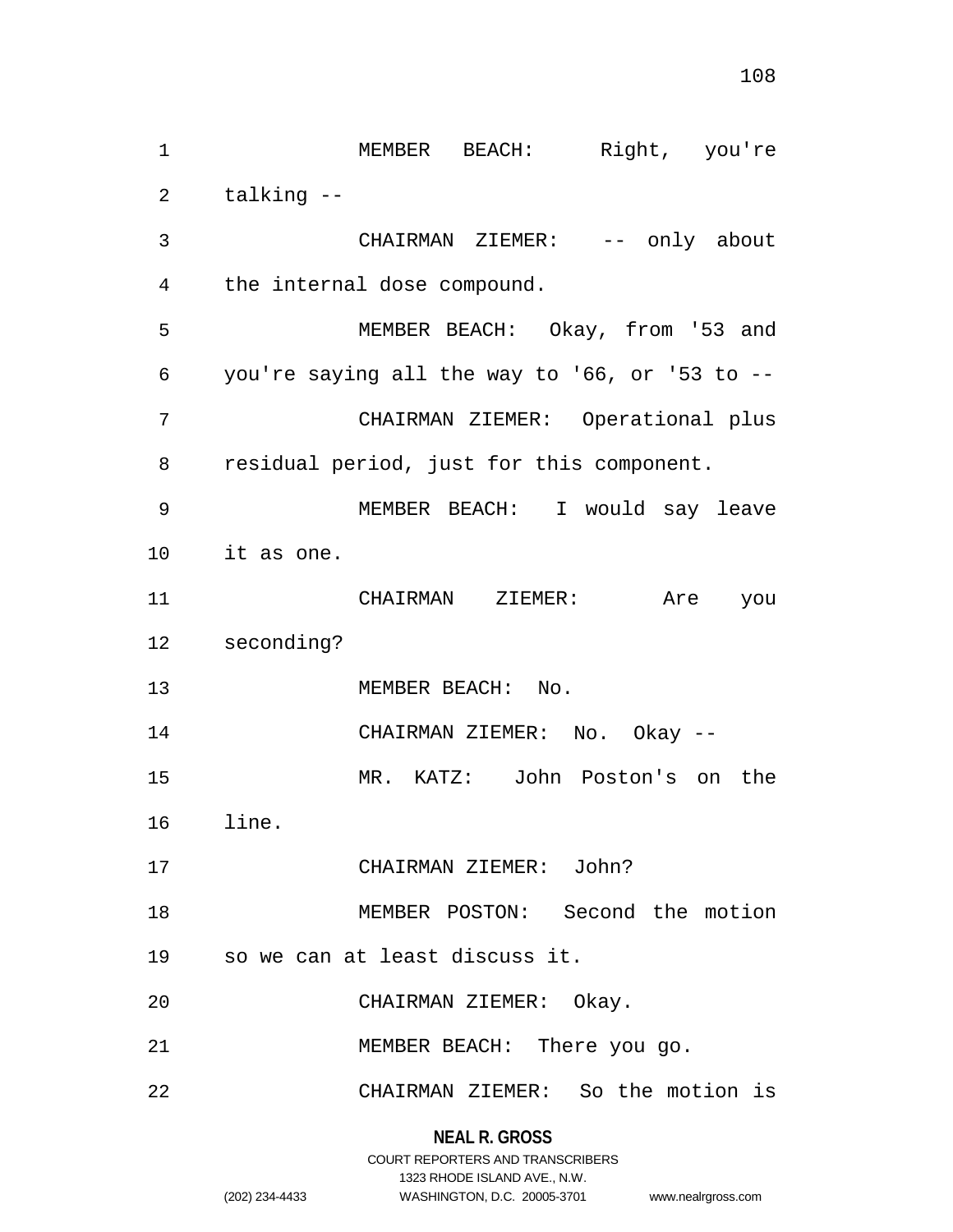1 to accept the recommendation on the use of the 2 3 4 5 6 7 8 9 10 11 12 13 14 15 16 17 18 19 20 21 22 surrogate data for internal dose calculations for the operational and residual periods. Okay, all in favor, aye? MEMBER MUNN: Are we going to have discussion? CHAIRMAN ZIEMER: Oh, discussion, yes. I'm sorry. MEMBER MUNN: Since John said he was seconding for purposes of discussion. CHAIRMAN ZIEMER: After we take action on this, we'll go back and determine the overall recommendation for everything. Okay, this is just for the internal dose components. MEMBER BEACH: So where does, I guess I want to make sure I'm clear, we're talking surrogate data that we've discussed this morning. CHAIRMAN ZIEMER: Right. MEMBER BEACH: Where does the other material that's on the floor, loose

#### **NEAL R. GROSS**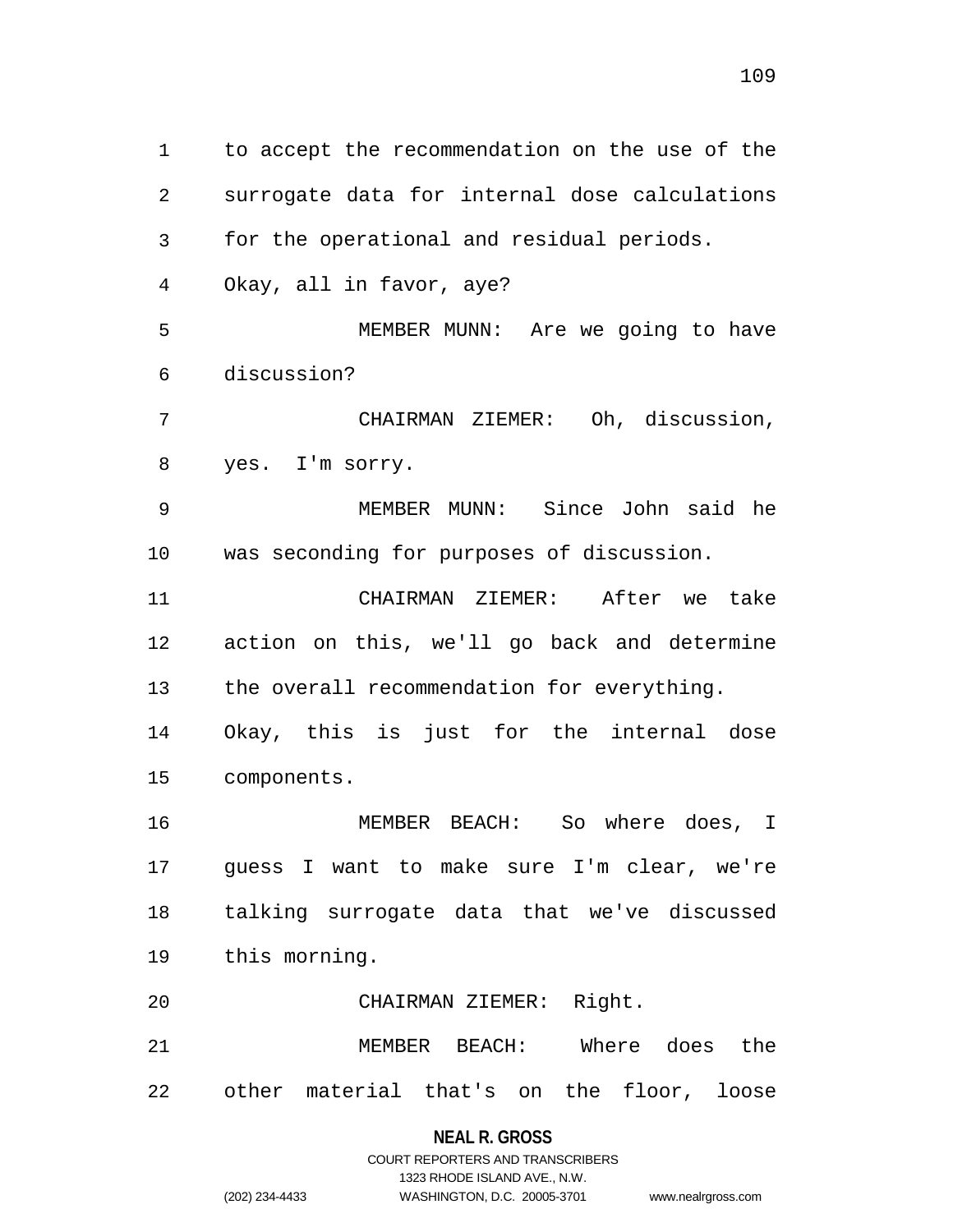1 contamination coming in on the products, where 2 3 does that fit in? Because that's an internal component.

4 5 6 7 8 CHAIRMAN ZIEMER: Right. MEMBER BEACH: Where does that fit into this particular motion? CHAIRMAN ZIEMER: Jim can describe how, or Dave can describe how that's done with

9 the  $--$ 

18

10 11 12 13 14 15 16 17 MR. ALLEN: Well, if I'm interpreting all this right, I'm looking at this as if we had air samples at GSI, we don't, you know, but if we had air samples there at GSI when they were moving uranium around, we would still have to develop parameters and model what the exposure's going to be based on those air samples.

19 20 21 22 MR. ALLEN: That stuff is still on the table, how we would use this air sample value as far as to estimate the dose and that's a tractable, as Jim would say, a

### **NEAL R. GROSS**

MEMBER BEACH: Understand.

### COURT REPORTERS AND TRANSCRIBERS 1323 RHODE ISLAND AVE., N.W. (202) 234-4433 WASHINGTON, D.C. 20005-3701 www.nealrgross.com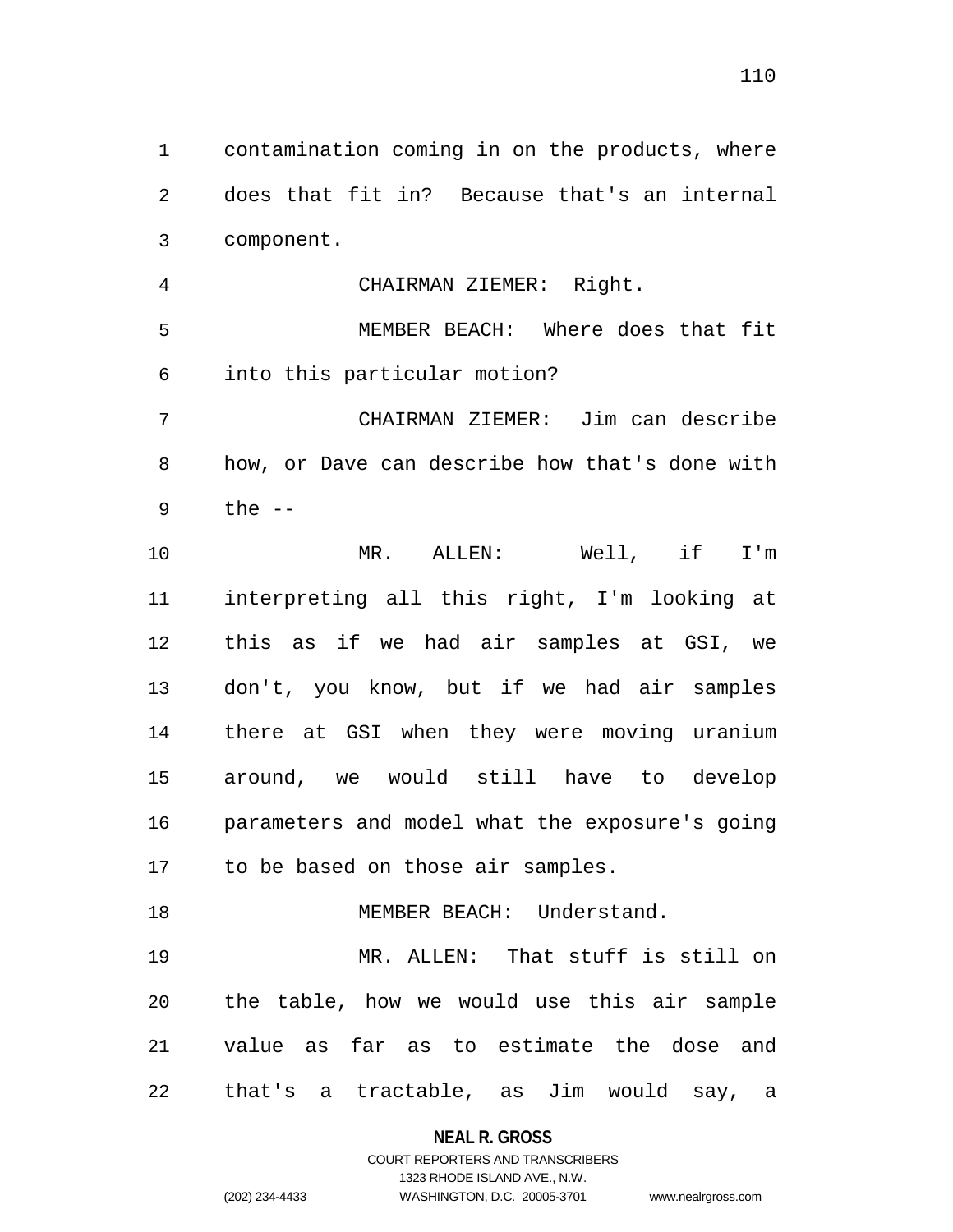1 tractable TBD issue. I think this motion, and 2 3 4 5 6 you guys can direct me if I'm wrong, I'm thinking this motion is we don't have air samples, do we have the equivalent in surrogate data, as equivalent to an air sample at GSI?

7 8 9 10 11 12 13 14 DR. NETON: I think that's the first part. I think what Josie is asking though is beyond that. Assuming that we agree that we have an air sample that's representative of moving uranium around, then how do you model what would be on the floor and what the workers' exposure would be from the surface contamination?

15 16 MEMBER BEACH: Yes, because you've got two separate issues.

17 18 19 20 21 22 DR. NETON: Right. And that is dealt with in TIB-70. TIB-70 is a prescriptive approach so when you have air sample data during an operational period, how much of that material deposits on the ground over time, and then what fraction of that

**NEAL R. GROSS**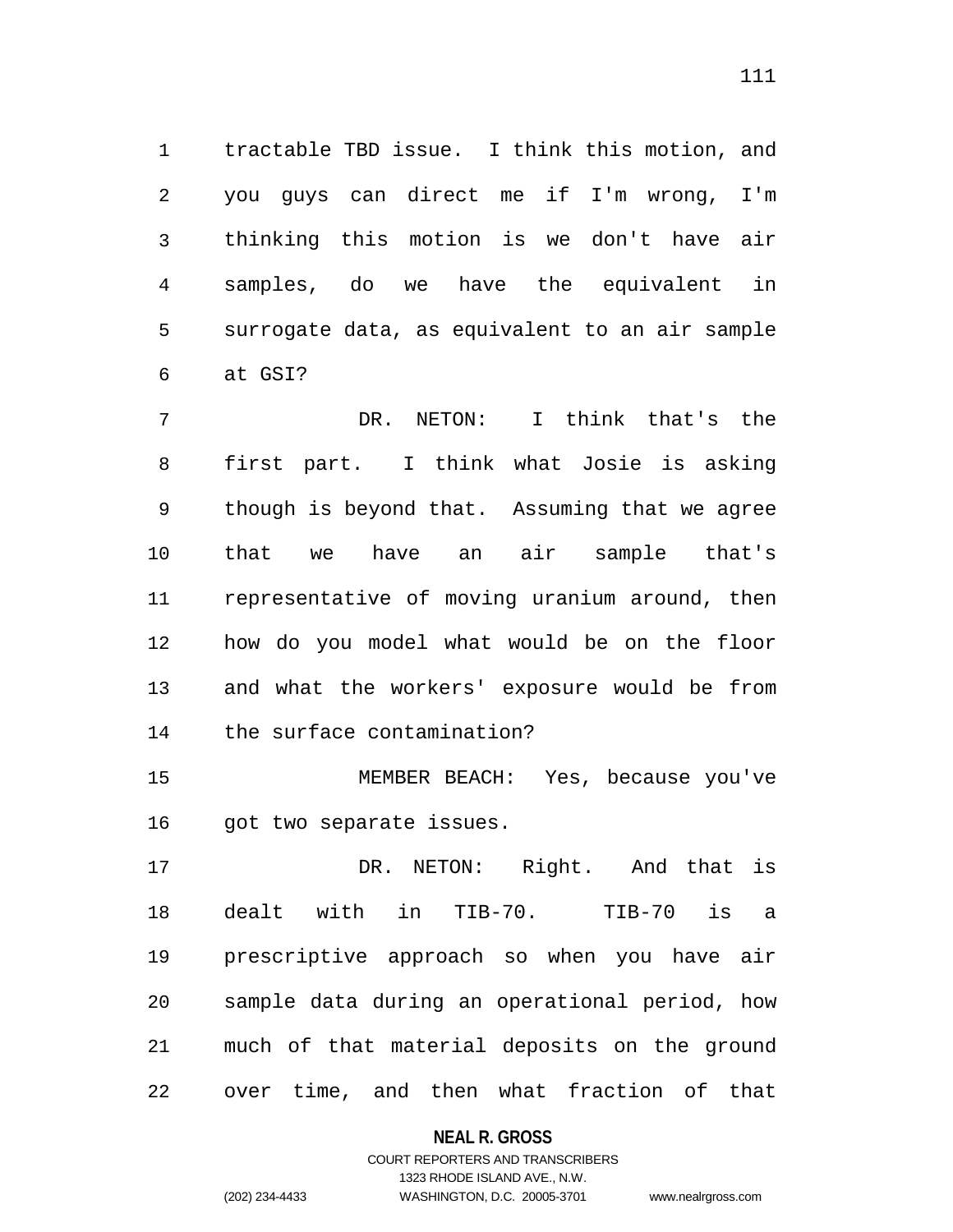1 material goes back up into the air?

| 2  | MEMBER BEACH: Right.                           |
|----|------------------------------------------------|
| 3  | DR. NETON:<br>The only thing in                |
| 4  | question at this point is, since it's not a    |
| 5  | continuous operation, we wouldn't say that     |
| 6  | that air concentration existed eight hours a   |
| 7  | day, you know, five days a week, 2,000 hours a |
| 8  | year. We would have to come up with some       |
| 9  | amount of time, some duration of time that     |
| 10 | that material was depositing on the ground.    |
| 11 | And that would have to be decided. And that's  |
| 12 | what I would consider a Site Profile issue,    |
| 13 | not can it be bounded at all? It can be        |
| 14 | bounded by saying it happened the full 2,000   |
| 15 | hours.                                         |
| 16 | MR. ALLEN: All the time, yes.                  |
| 17 | DR. NETON: But the question is,                |
| 18 | what incremental, you know, what decrement of  |
| 19 | it would it be, 1,000 hours, 1,500, that's     |
| 20 | really what's up in the air. So it's a         |
| 21 | solvable problem using a standard approach     |
| 22 | that we used in TIB-70 that's an approved      |

**NEAL R. GROSS**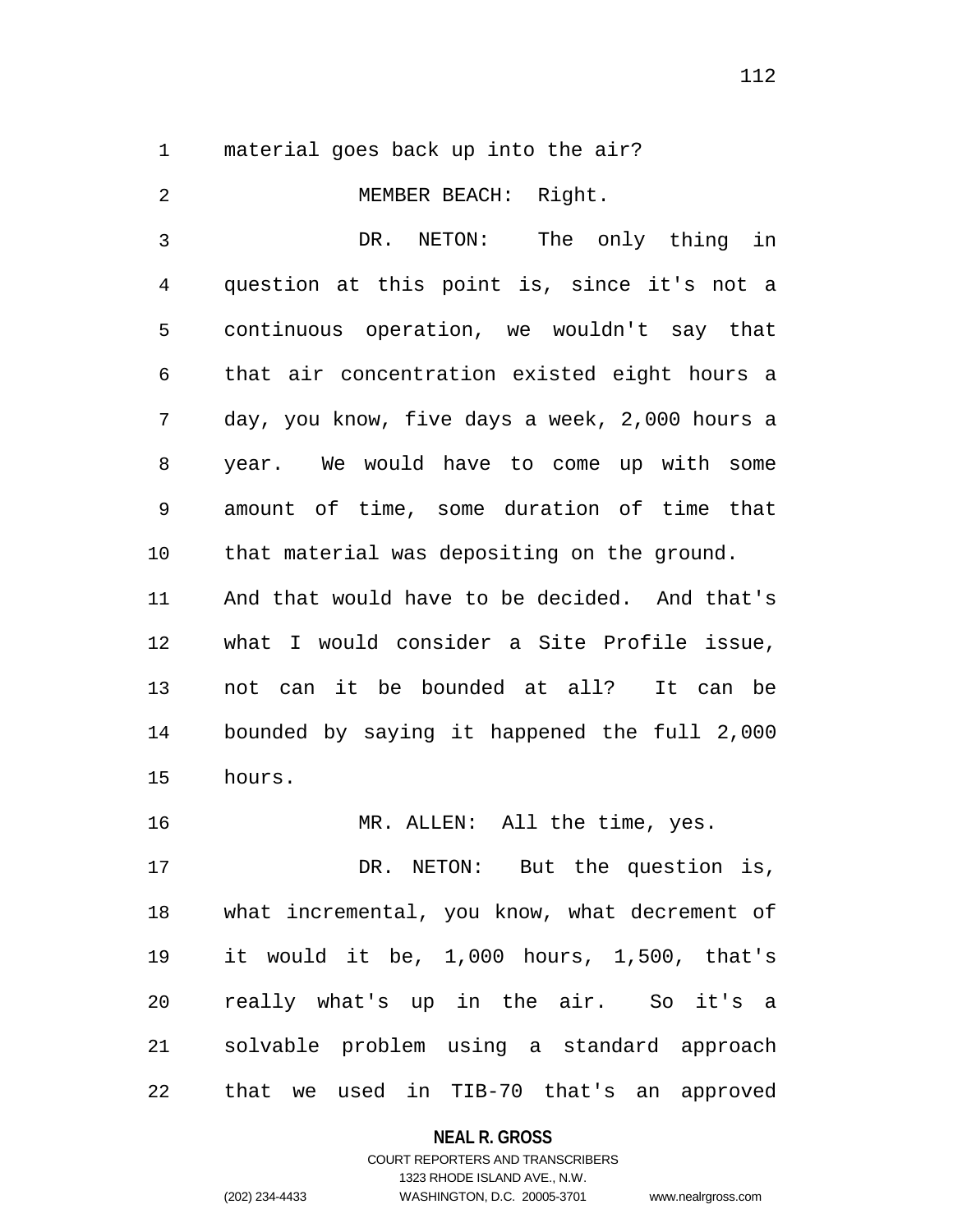1 document for doing these type of estimates.

2 3 4 5 6 7 8 9 10 11 12 13 14 15 16 17 18 19 20 21 22 MR. ALLEN: Based on air sample. DR. ANIGSTEIN: Well, I'd just like to, I hope it's not out of place, I'd like to comment, the surrogate data really does not apply to the residual period. The surrogate data tells you what was, I mean the purpose of surrogate data is to come up with an estimate of the uranium activity air concentrations during the minutes and hours that uranium was handled. And it does not directly bear on the residual period when there was no uranium handling. I mean, that's a separate component, I mean -- CHAIRMAN ZIEMER: Well, but as Jim was just explaining, that is used to determine the starting point. DR. ANIGSTEIN: It will be, it will be used. CHAIRMAN ZIEMER: Right so it -- DR. ANIGSTEIN: The data itself, surrogate data itself, does not --

#### **NEAL R. GROSS**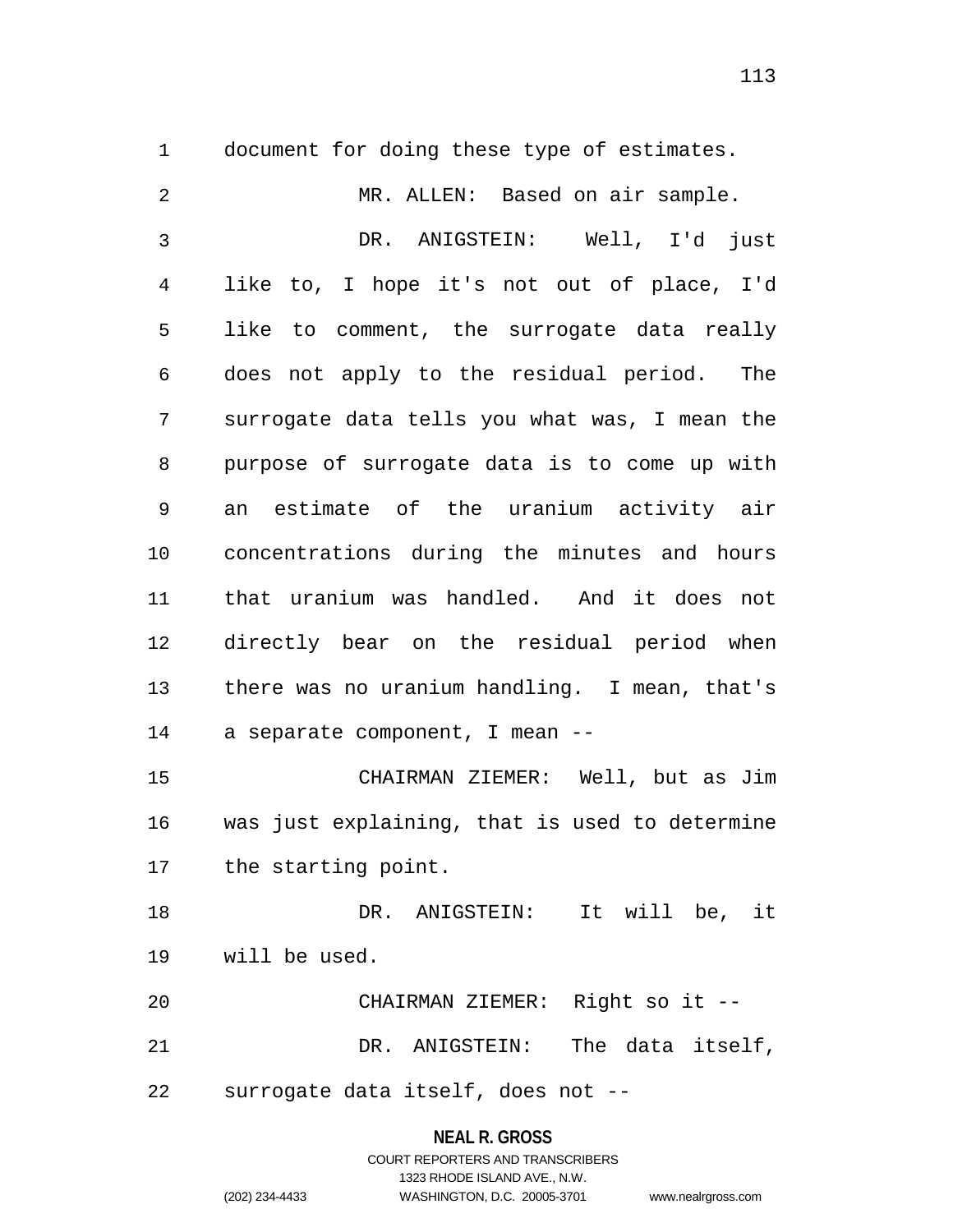1 CHAIRMAN ZIEMER: Well insofar as 2 3 4 5 6 7 8 9 10 11 12 13 14 15 16 17 18 19 20 21 22 it establishes the air activity for the -- DR. ANIGSTEIN: Okay, right, right, okay, as a source, all right, fine. CHAIRMAN ZIEMER: -- for the operational period, then it establishes the starting point for the TIB-70 value. So in a sense, you're saying, because remember, this all started with the surrogate for that starting point so -- MR. ALLEN: Okay, like Bob says, it's not directly used; it is indirectly used. CHAIRMAN ZIEMER: It is indirectly used, okay. Any other questions? Or are we - - MEMBER BEACH: So does that mean you should maybe change the way that motion is made so that it's not confusing? Because right now the two periods are lumped together under that. MR. KATZ: But that's because it is indirectly involved in that --

> **NEAL R. GROSS** COURT REPORTERS AND TRANSCRIBERS 1323 RHODE ISLAND AVE., N.W. (202) 234-4433 WASHINGTON, D.C. 20005-3701 www.nealrgross.com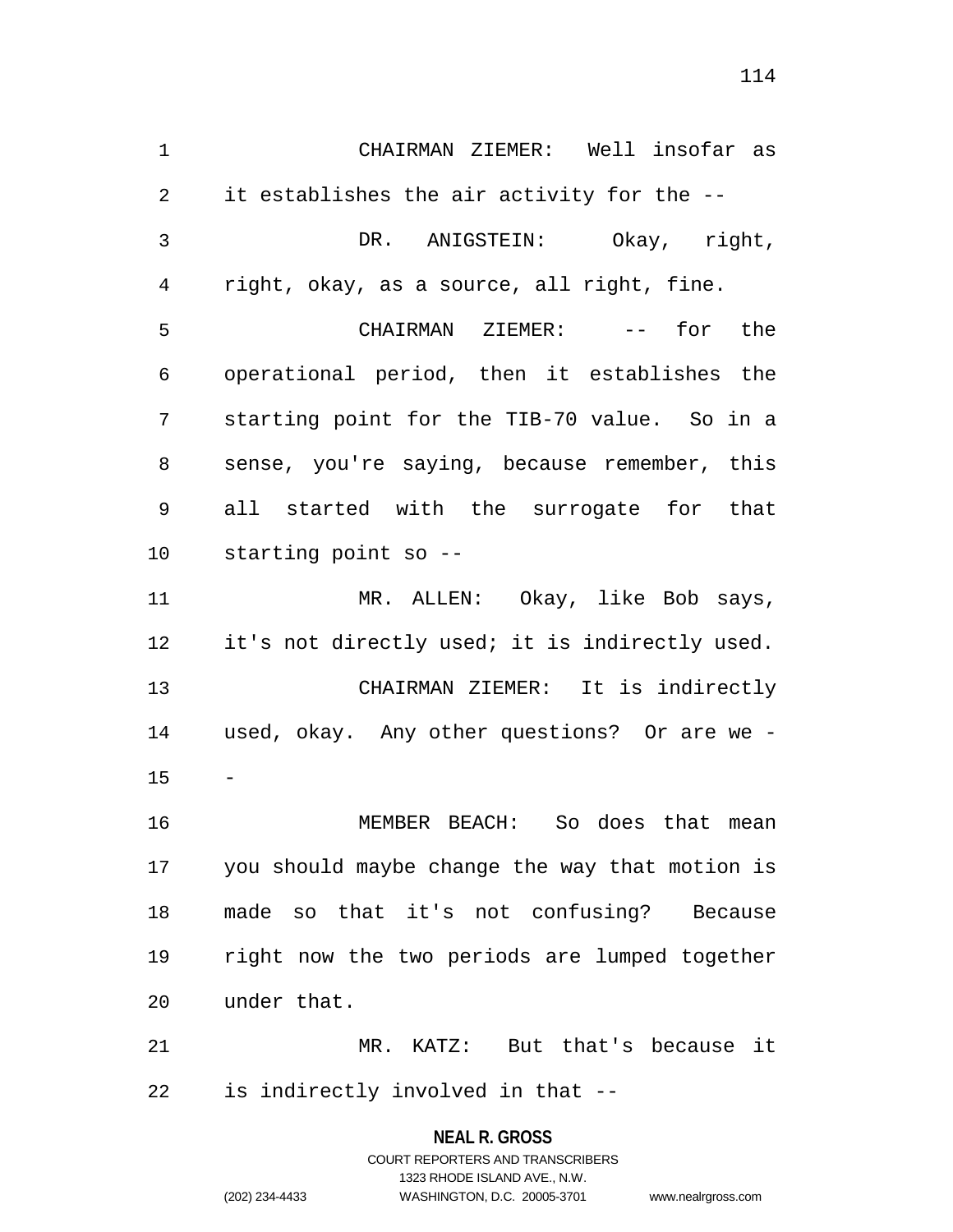1 CHAIRMAN ZIEMER: Well -- 2 3 4 5 6 7 8 9 10 11 12 13 14 15 16 17 18 19 20 21 22 MEMBER BEACH: But it is a starting point but it doesn't -- I don't know. MS. LIN: Josie, do you feel like that remaining question, it's not a TBD question? Is that what you're getting at? MEMBER BEACH: I'm not sure. MS. LIN: Okay. MEMBER BEACH: We haven't finished that discussion so -- MS. LIN: Okay. CHAIRMAN ZIEMER: Well -- MS. LIN: Do you think that the surrogate data could be used as a starting point for the residual contamination? Because I'm trying to get a sense of why we're breaking it up. MEMBER BEACH: Oh, I just thought it was for clarity's sake. If it's clear to everybody then it doesn't need to be. But see, I still have some questions on the surrogate data which --

### **NEAL R. GROSS**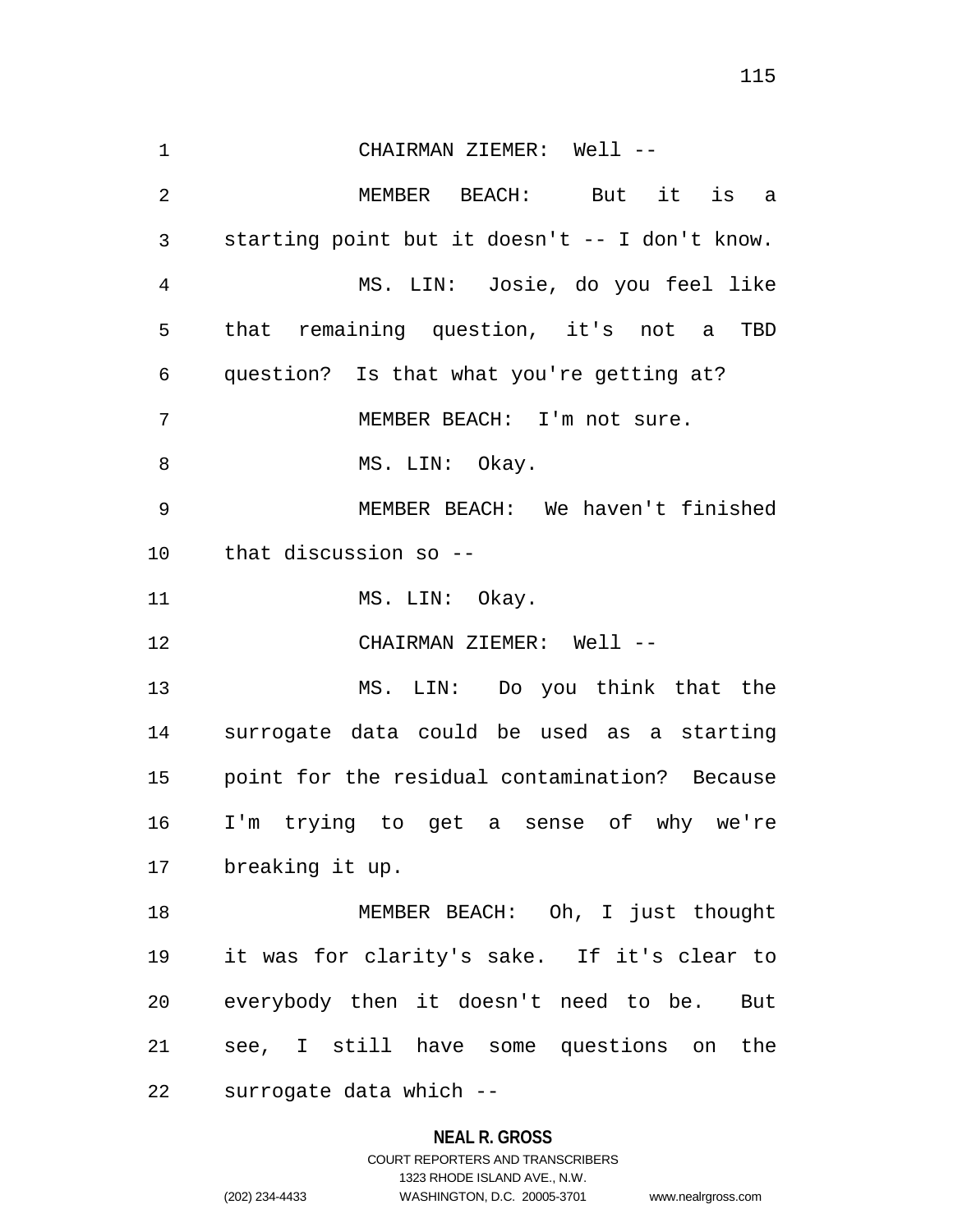1 DR. NETON: Well, maybe we need to 2 3 4 5 6 7 8 9 10 11 12 13 14 talk about that. Because if you agree that we have, if it's agreed that surrogate data, the 95th percentile, the distribution that we're going to generate is representative to be used for inhalation exposures at GSI, then it sort of implies we have knowledge of what the air concentrations were in the plant. And once we have that, the rest sort of falls in place. I mean, that's what we do all the time in residual contamination. It's a standard, there's nothing unique about that other than the non-continuous nature of the operation. That's the only difference in my opinion.

15 16 17 18 19 20 21 MR. ALLEN: Maybe I can try to just say this motion should be more or less agreement that the data we have collected can be used to estimate intakes at GSI, not necessarily agreement with what the intake estimate is at this point, just that it can be used, is kind of where we're at I think.

22 Isn't that your question, is how we use that

**NEAL R. GROSS**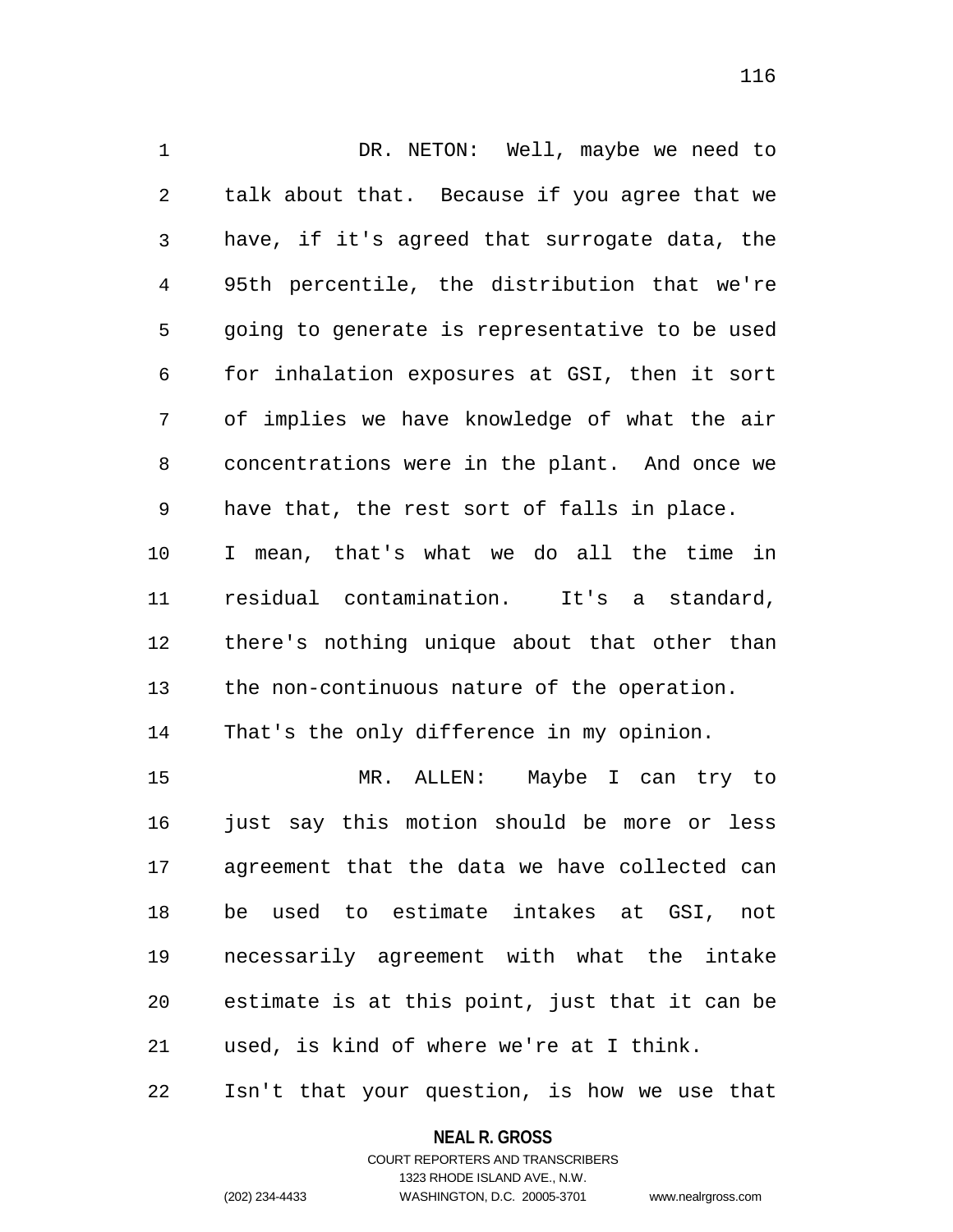1 data, not --

2 3 4 5 6 7 8 9 10 11 12 13 14 15 16 17 18 19 20 21 22 MEMBER BEACH: Well, my question goes back just to the fundamental of the surrogate data and how it fits the criteria. Because I don't agree 100 percent that it does fit the criteria. MR. ALLEN: Oh, okay. MEMBER BEACH: But that's just my opinion. MR. KATZ: Well you should discuss that then. CHAIRMAN ZIEMER: Yes, let's discuss that then as part of yours, because the motion is dependent on the acceptance that this is valid use of surrogate data so I mean, I think you should go ahead and raise the question here. MEMBER BEACH: Well I guess my question is, what I've gotten here is the differences between the operations at GSI, one of them on Bob's report on Page 11, the last, does the surrogate data reflect the type of

#### **NEAL R. GROSS**

COURT REPORTERS AND TRANSCRIBERS 1323 RHODE ISLAND AVE., N.W. (202) 234-4433 WASHINGTON, D.C. 20005-3701 www.nealrgross.com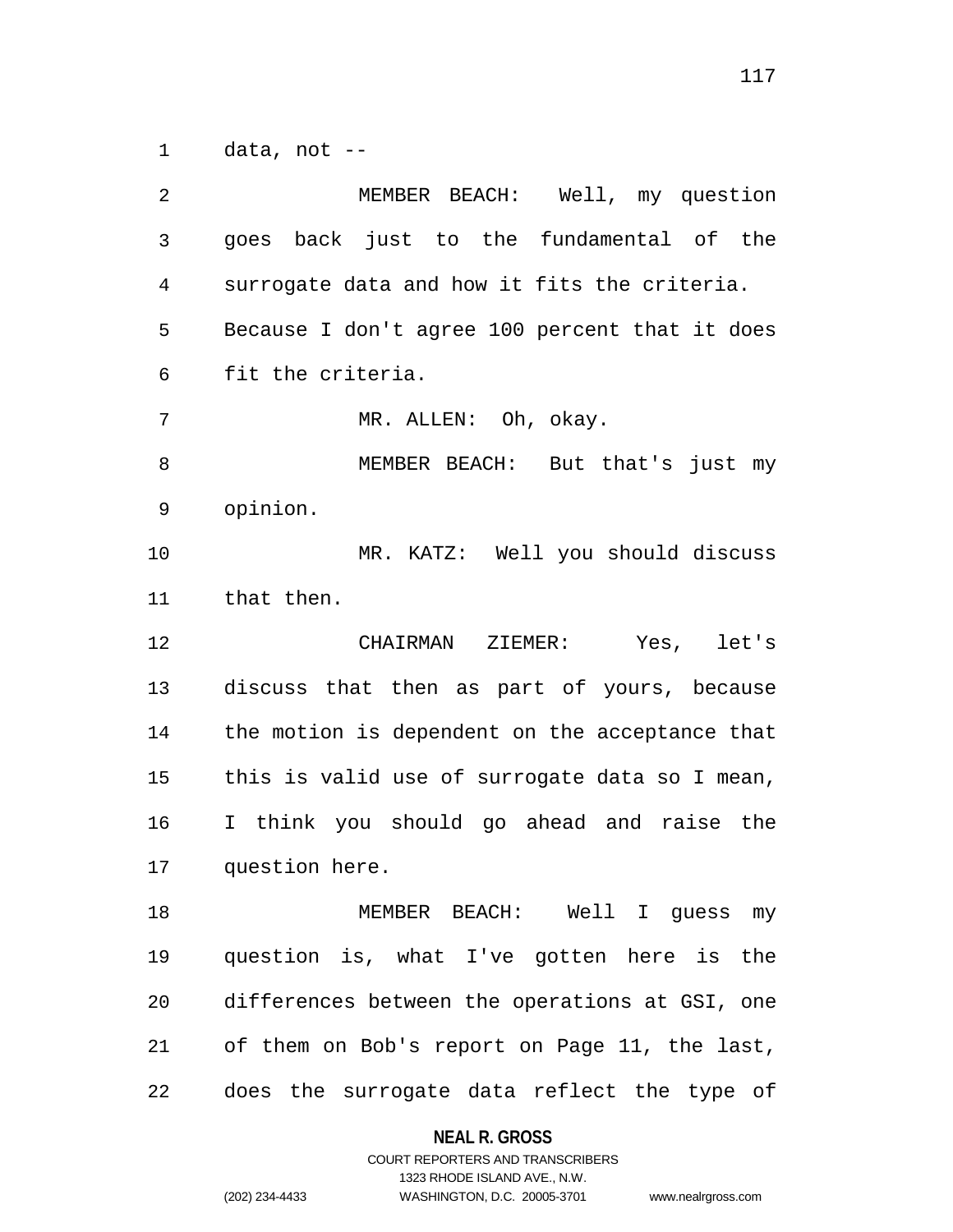1 operations and work practices used at the 2 facilities?

3 4 5 6 7 8 9 10 11 12 13 14 15 16 17 I have concerns, the early time period, and I know this falls into, you know, the work practices between internal and external so I'm trying not to get those two confused, but the surrogate data is supposed to be a good example of what happened at GSI. And I have questions that it's not a good example between the three or four different sites or seven surrogate data to what actually happened at GSI. And part of that was because of the point that John brought up with the cropping and the scraping and the different phases of that operation, which we had that discussion here today and I know you're in disagreement with it.

18 19 CHAIRMAN ZIEMER: Well, well they're not doing the cropping at GSI.

20 21 DR. NETON: They didn't do any cropping.

22 MEMBER BEACH: Right, but when I

**NEAL R. GROSS**

# COURT REPORTERS AND TRANSCRIBERS 1323 RHODE ISLAND AVE., N.W. (202) 234-4433 WASHINGTON, D.C. 20005-3701 www.nealrgross.com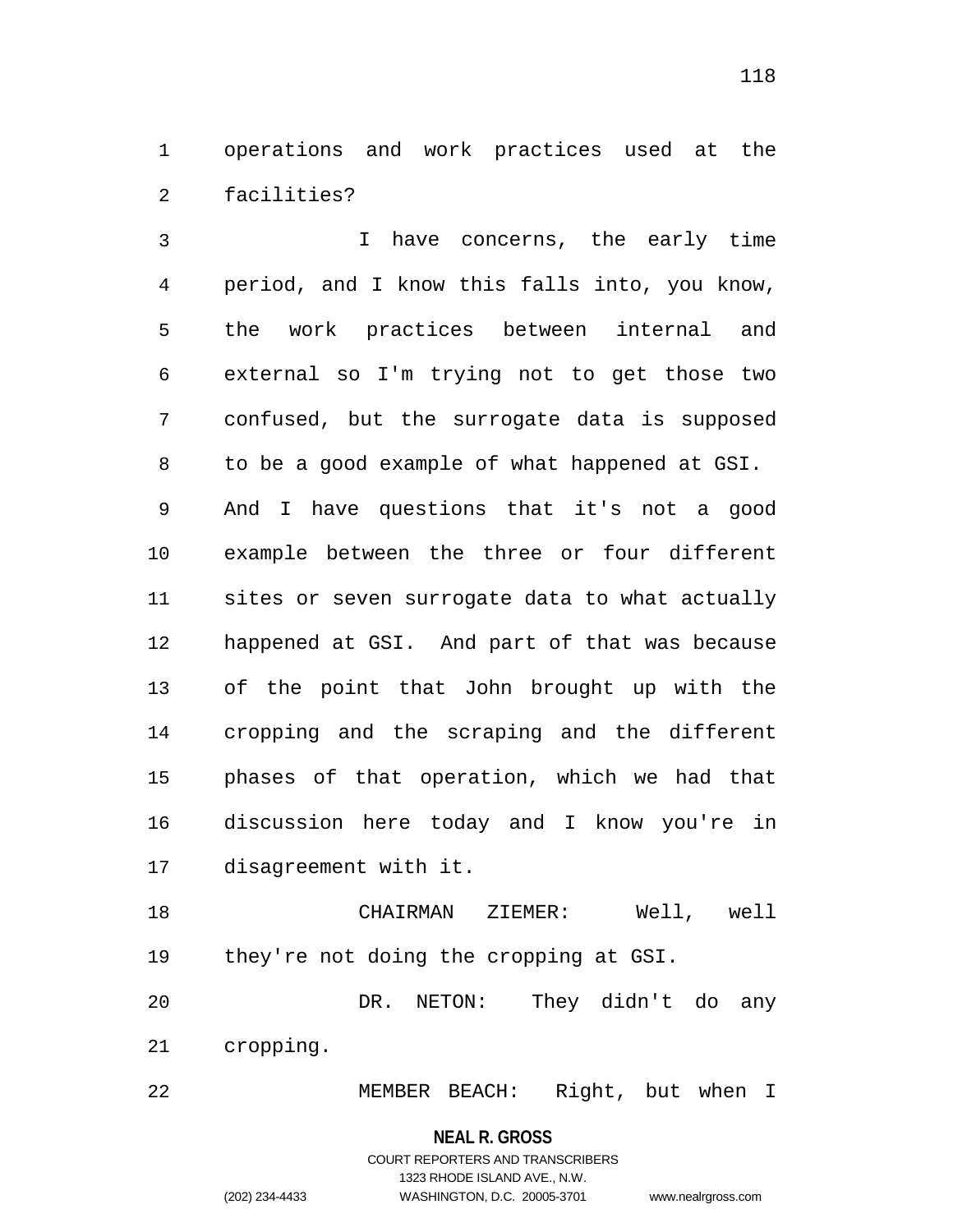1 was reading all these reports, that was one of 2 3 the questions I had in looking at the surrogate data.

4 5 6 7 DR. NETON: The premise of our analysis is that the only thing that happened at GSI was they moved the material around the plant --

8 MEMBER BEACH: Right.

9 DR. NETON: -- to be X-rayed.

10 MEMBER BEACH: Right.

11 12 13 14 DR. NETON: There was no abrasion, no cutting, no grinding operations. Nothing of that sort, that we know of, occurred at GSI.

15 16 17 MEMBER BEACH: Right. But how that product came in and what it looked like as it came in.

18 19 20 21 22 MR. ALLEN: Well, I mean, part of what that White Paper I put together, because in all honesty, I didn't know how much of a difference there would be. But part of that, and one of the reasons I included those

**NEAL R. GROSS**

COURT REPORTERS AND TRANSCRIBERS 1323 RHODE ISLAND AVE., N.W. (202) 234-4433 WASHINGTON, D.C. 20005-3701 www.nealrgross.com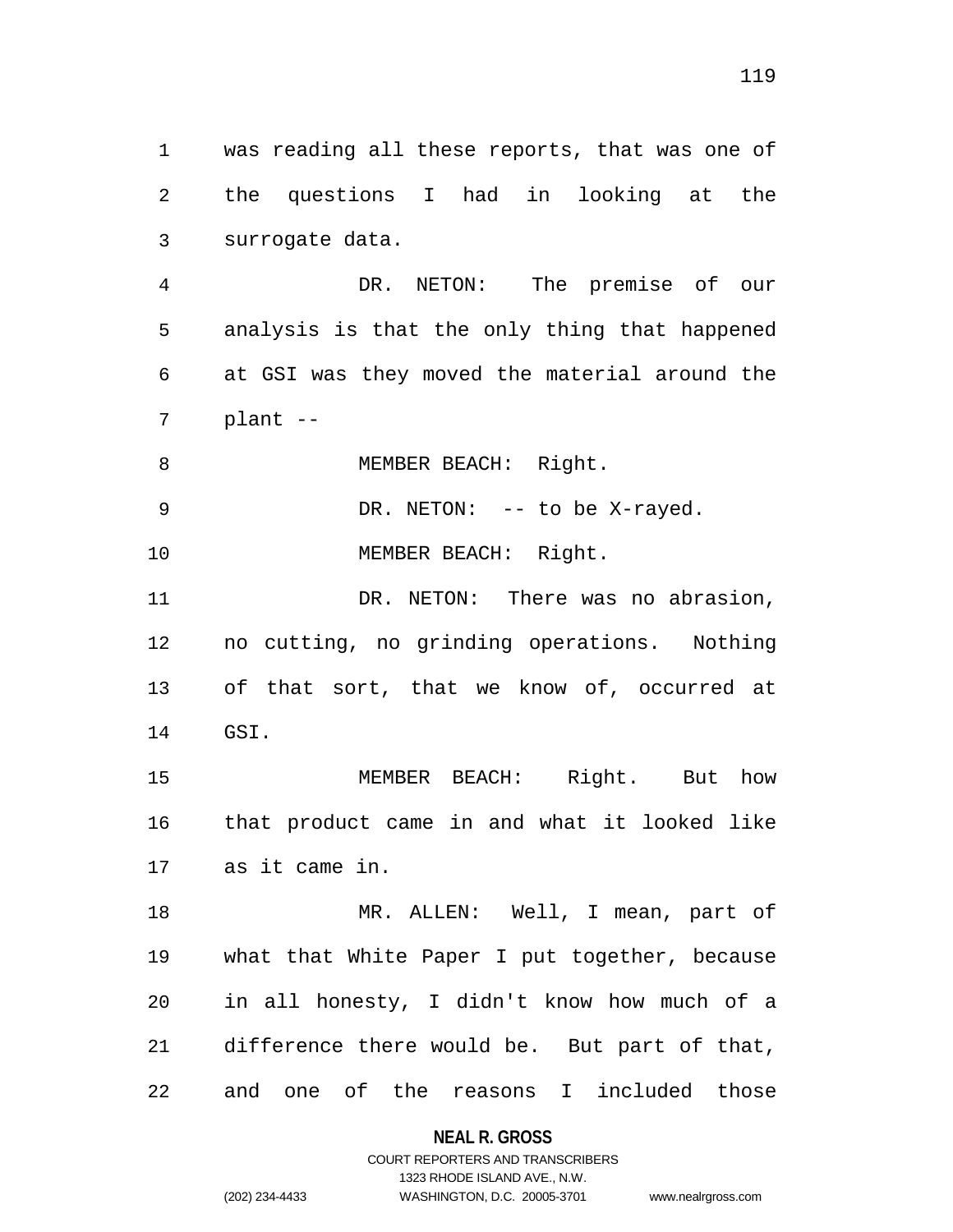1 derbies originally, that's a rough surface 2 3 4 5 6 right out of the reduction area. The slugs, obviously, have been through quite a bit of processing, you know, to get to the point of being a slug. The billets are intermediate process between ingot and rods.

7 8 9 10 11 12 13 14 15 16 17 I think the different forms represent pretty much every phase of the process, you know, at one point or another. And the air sample values were fairly consistent, you know, through each part of it to where the result of that Paper essentially said that it doesn't matter what step of the process it's in or what size or shape it's in, you know, the air samples seem to be consistent as far as airborne you get from handling this --

18 19 20 CHAIRMAN ZIEMER: For handling. MR. ALLEN: For handling, was all this was analyzed.

21 22 CHAIRMAN ZIEMER: And the rough surface typically represents, probably a lower

### **NEAL R. GROSS**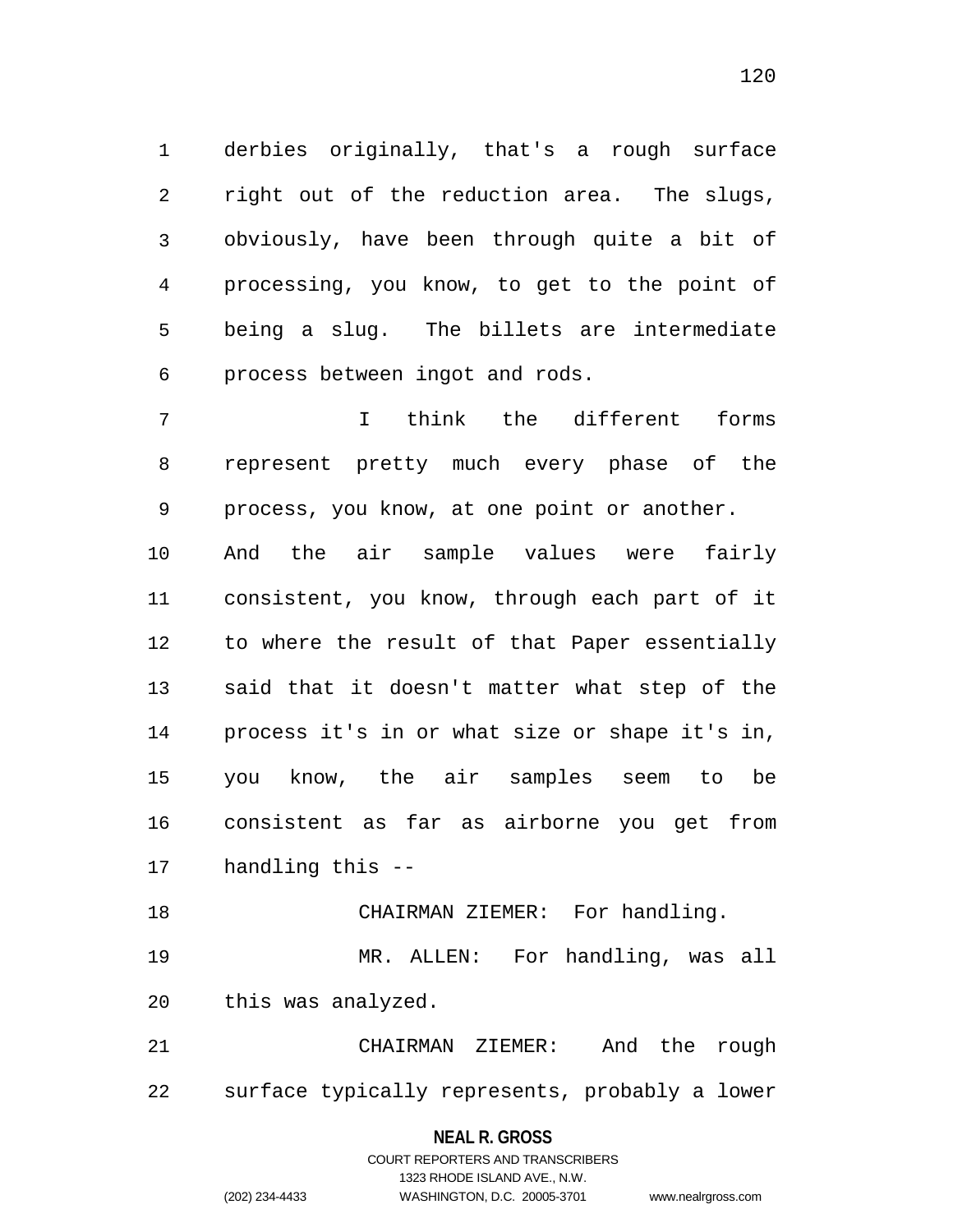1 amount of uranium on the surface. If it's 2 mainly magnesium compounds --

3 4 5 MR. ALLEN: I think it's reasonable to believe that's possible. I don't know if it's fact or not.

6 7 CHAIRMAN ZIEMER: If we know that, okay.

8 9 10 11 MR. ALLEN: I just know that we did have some air samples from derbies, and you can actually see a derby. One of those pictures that John sent or --

12 CHAIRMAN ZIEMER: Right.

13 14 15 MR. ALLEN: -- I mean, there's a bit ingot with this littler things that's pointing to; that's a derby.

16 CHAIRMAN ZIEMER: Yes.

17 18 19 20 21 22 MEMBER MUNN: Yes, but you've just hit on a major point I think, Paul. It seems obvious from what we've heard and what we've read here today that in the claimant population there's a very clear implication that exclusions on the outside of any of the

**NEAL R. GROSS**

# COURT REPORTERS AND TRANSCRIBERS 1323 RHODE ISLAND AVE., N.W. (202) 234-4433 WASHINGTON, D.C. 20005-3701 www.nealrgross.com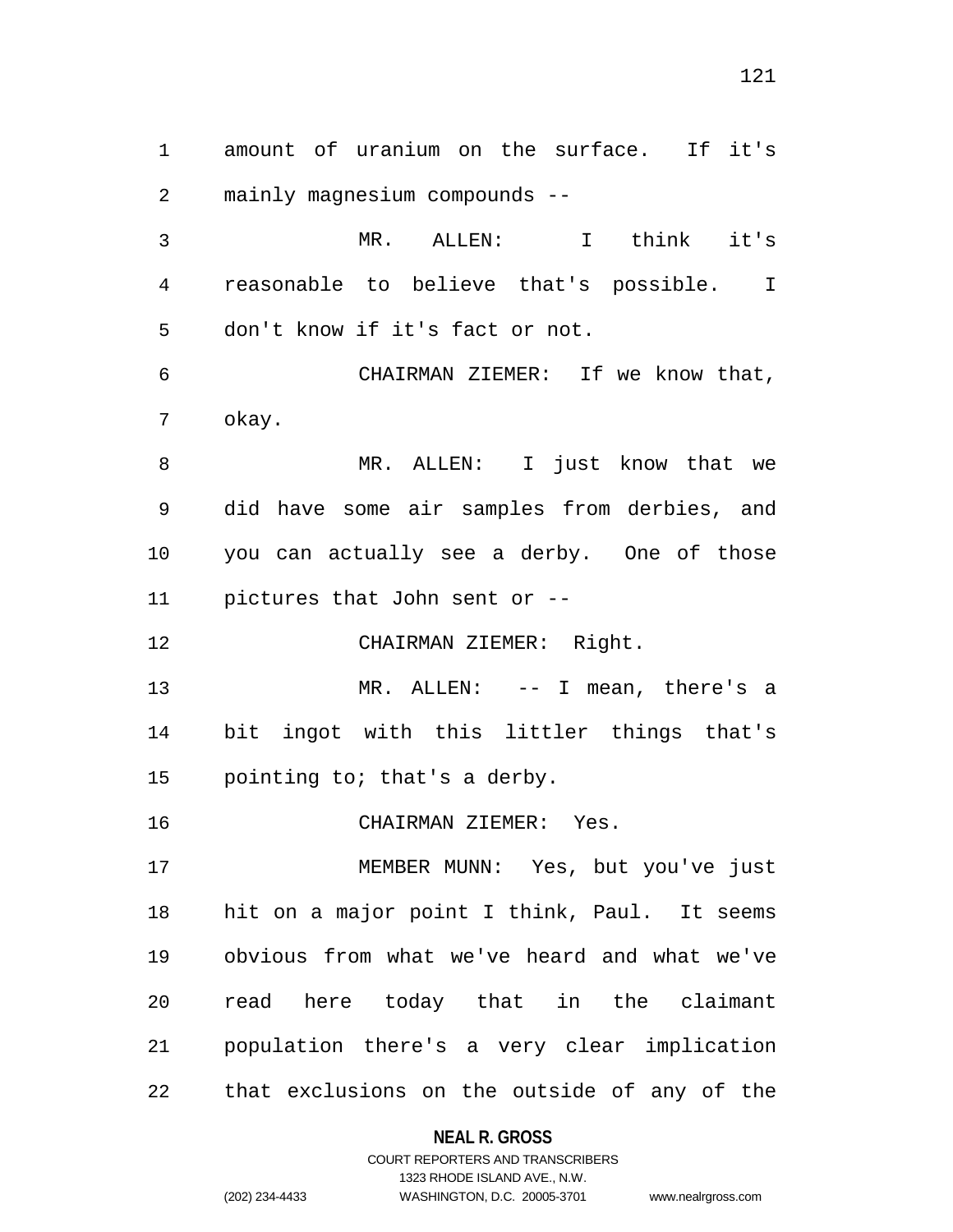1 material that we have may be more pernicious 2 3 in terms of exposure than the raw material itself.

4 5 6 7 8 And that is, I think we've addressed that in several ways but I'm not sure that we've addressed it directly in being able to say that the crust on these things is not more dangerous than the metal itself.

9 10 11 12 13 14 15 That's, it is, any differences in exposure that would occur from handling uncleaned material are not significant in terms of identifying increases in dose. And that is, I think, a misunderstanding that seems to be quite prevalent in what we're hearing from outside this table.

16 17 DR. ANIGSTEIN: In my interviews with the worker back in --

18 19 CHAIRMAN ZIEMER: Speak loud enough so that --

20 21 MR. KATZ: Yes, you're hard to hear.

22 DR. ANIGSTEIN: Pardon?

### **NEAL R. GROSS**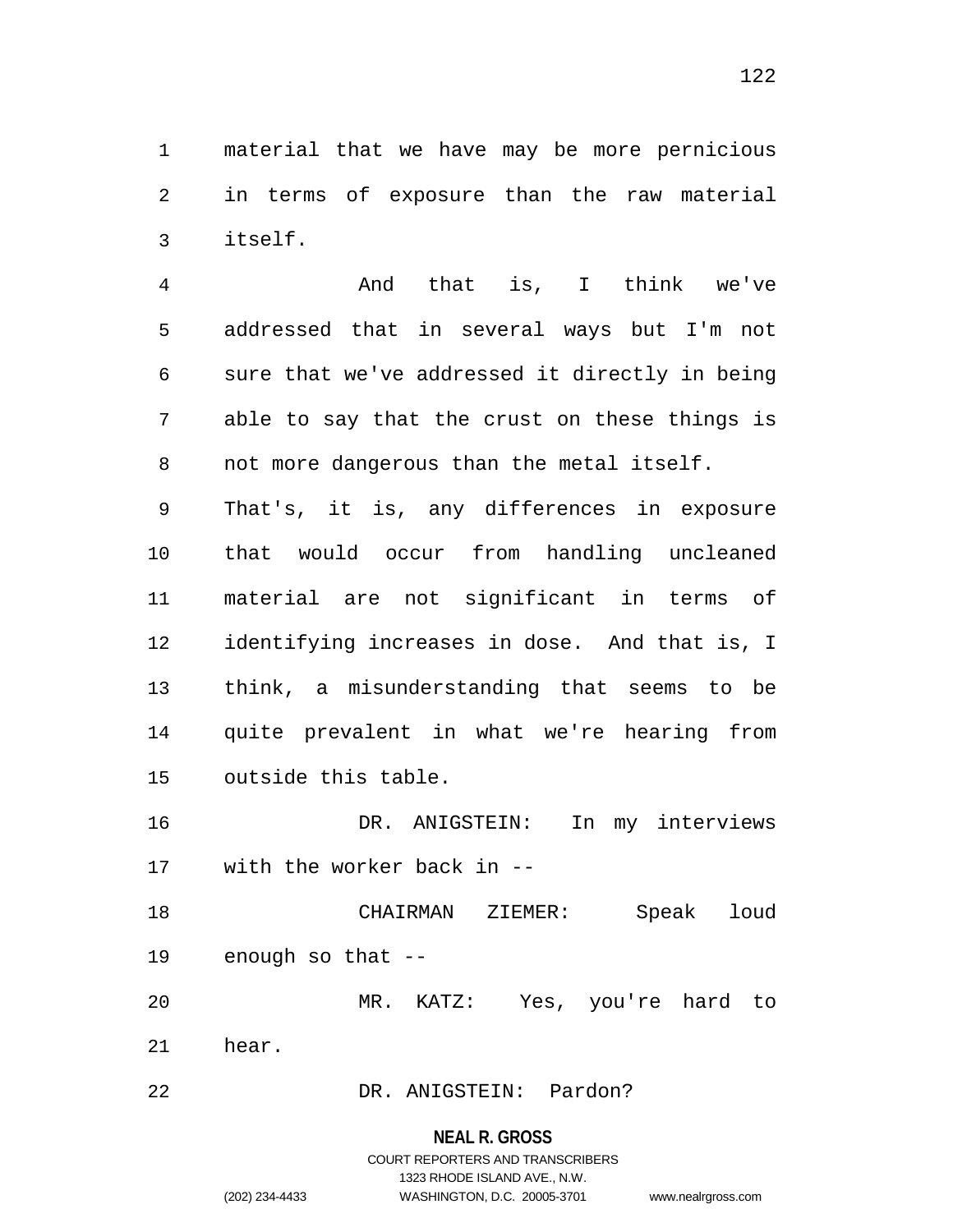1 MR. KATZ: You're hard to hear, 2 speak up.

3 4 5 6 7 8 9 10 11 12 13 DR. ANIGSTEIN: Okay, spit out the candy. In my interviews with the workers in 2007, they initially, the only thing we really have clear evidence of is in the Mallinckrodt Site Profile, when they refer to betatron slices, so these were, they would take the ingot or dingot, it had been already cast, ready to go, and they wanted to find out, are there some inclusions of slag inside the body, not on the surface, inside the body of the metal.

14 15 16 17 18 19 20 21 22 So if they then send it to be rolled and made into rods, these would be imperfections which may cause the thing to, I don't know, break or to be, you know? So it was, essentially it was destructive testing because they would take the ingot, saw a slice out of it, and by my calculation they couldn't be more than four inches because the betatron couldn't penetrate more than that, it could

### **NEAL R. GROSS**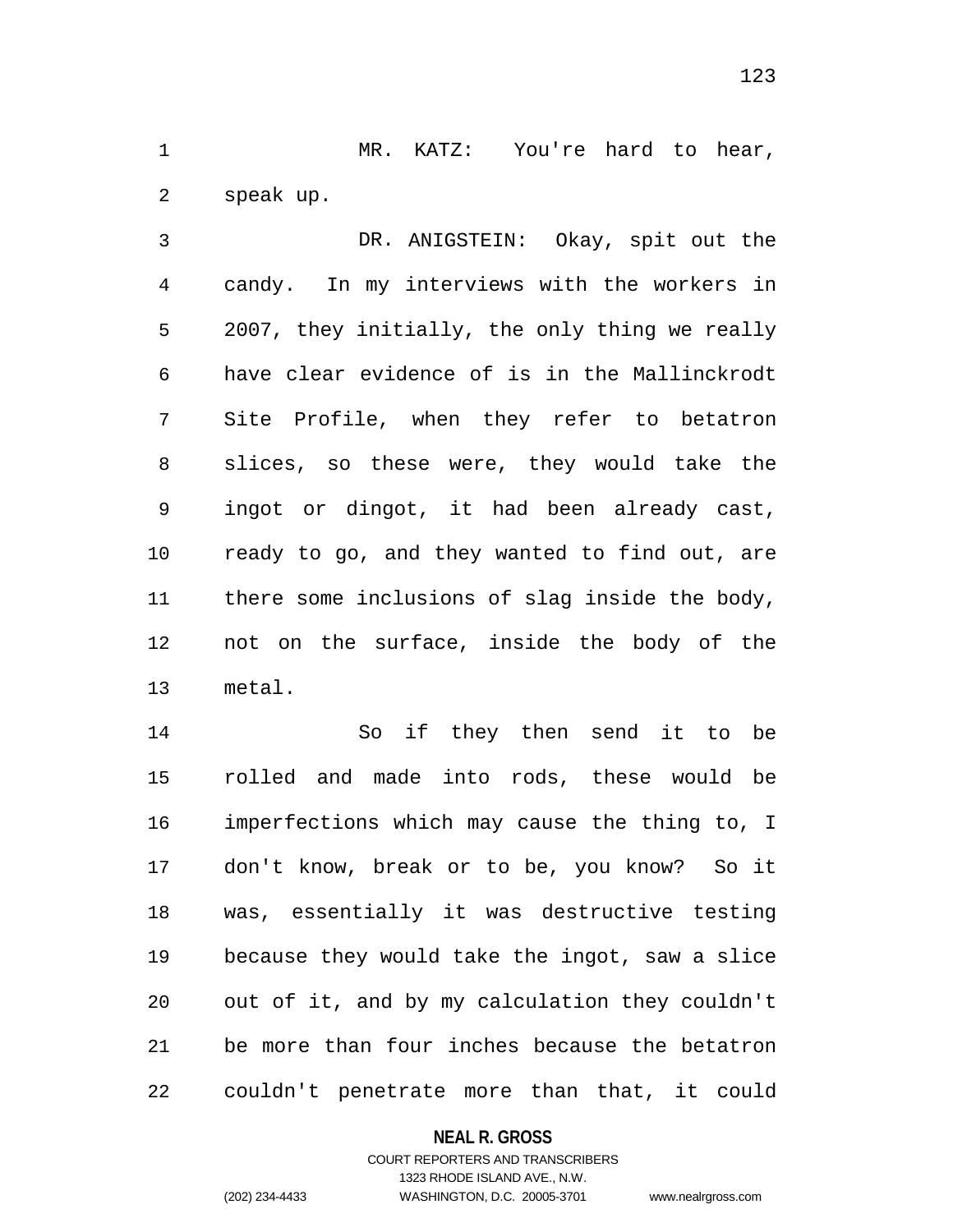1 have been thinner.

| 2  | And I asked the workers, does that             |
|----|------------------------------------------------|
| 3  | sound like what you were doing, a slice maybe  |
| 4  | 18 inches in diameter like that? And they      |
| 5  | said yes, yes, that sounds familiar, that      |
| 6  | sounds like what we were doing.                |
| 7  | Only in one case, one worker whom              |
| 8  | I interviewed said he worked on the day shift. |
| 9  | And when he came in, the night shift people    |
| 10 | were telling him, oh yes, they were shooting   |
| 11 | the ends of the ingot. There was just one      |
| 12 | case that one time. And I even drew a diagram  |
| 13 | of my understanding of what he was saying and  |
| 14 | sent it to him and asked him to confirm is     |
| 15 | this what you meant? And I showed, you know,   |
| 16 | shots at each corner.                          |
| 17 | And these would be not the surface             |
| 18 | kind, the surface kind is those you see, you   |
| 19 | see, you could see, hey, this is magnesium     |
| 20 | fluoride, this isn't uranium, you took it off  |

21 22 but it has a totally different physical property and you keep chipping it off with a

### **NEAL R. GROSS**

### COURT REPORTERS AND TRANSCRIBERS 1323 RHODE ISLAND AVE., N.W. (202) 234-4433 WASHINGTON, D.C. 20005-3701 www.nealrgross.com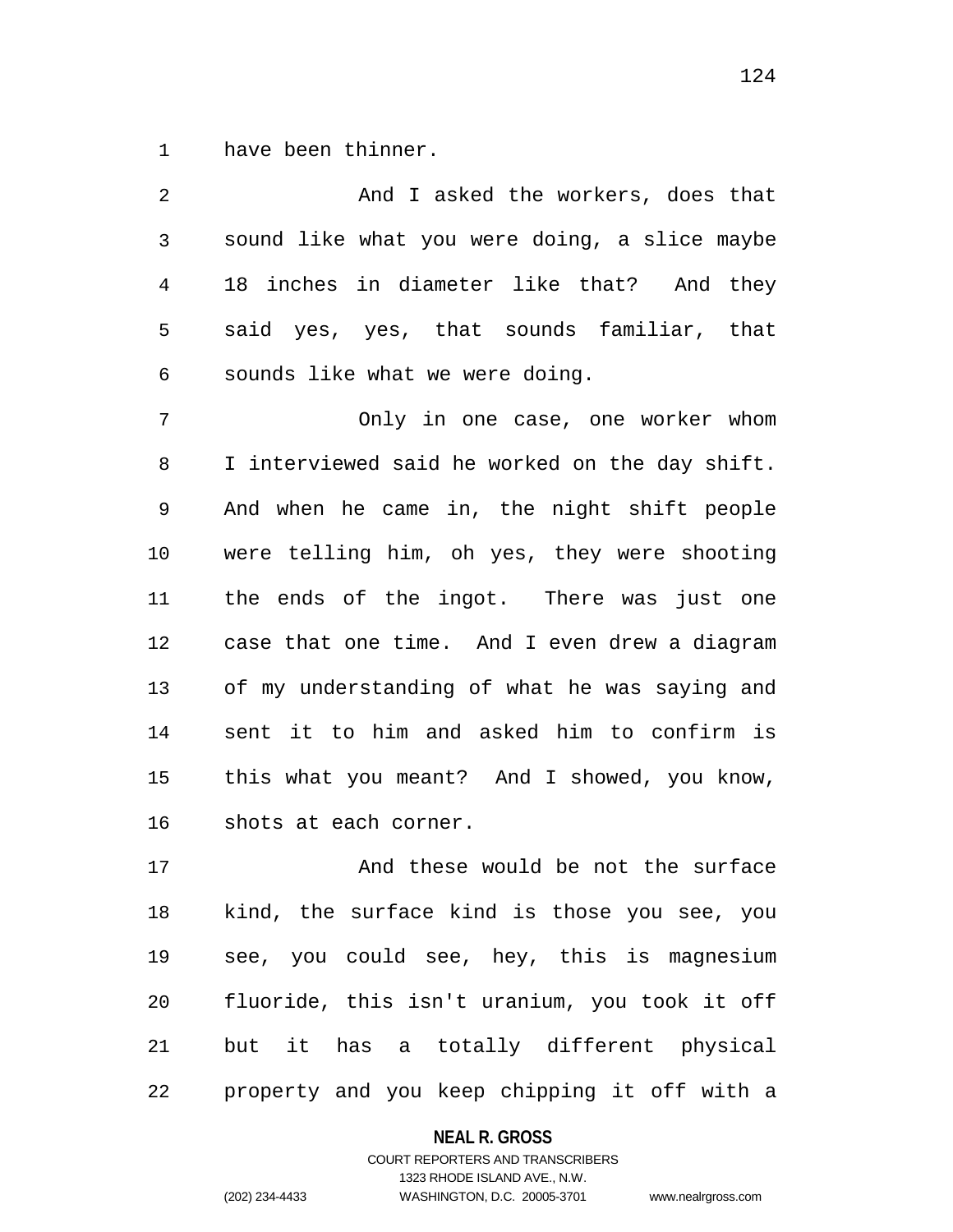1 hammer until it's all gone. You don't take an 2 X-ray for that.

3 4 5 6 7 8 9 10 11 12 13 14 15 16 17 18 What you take an X-ray for is, it looks like metal but you can't see inside. And inside is porous and there is air in there like a froth, mostly slag, it's mixed in into the metal. And that gets cut off with a bandsaw. And they don't want to, you know, obviously you want to keep as much of the ingot as possible so you, you know, that makes perfectly good sense that they would take a radiograph. Now the radiograph cannot penetrate through the whole ingot, it's too thick. But if they get the corner it would show up and that, you know, as a gray area, here's black and here is white actually on the radiograph and then they go through that. And so they would see that, that's very true.

19 20 CHAIRMAN ZIEMER: Yes, but all that, all of that was done --

21 22 DR. ANIGSTEIN: But the material inside would behave pretty much like uranium.

### **NEAL R. GROSS**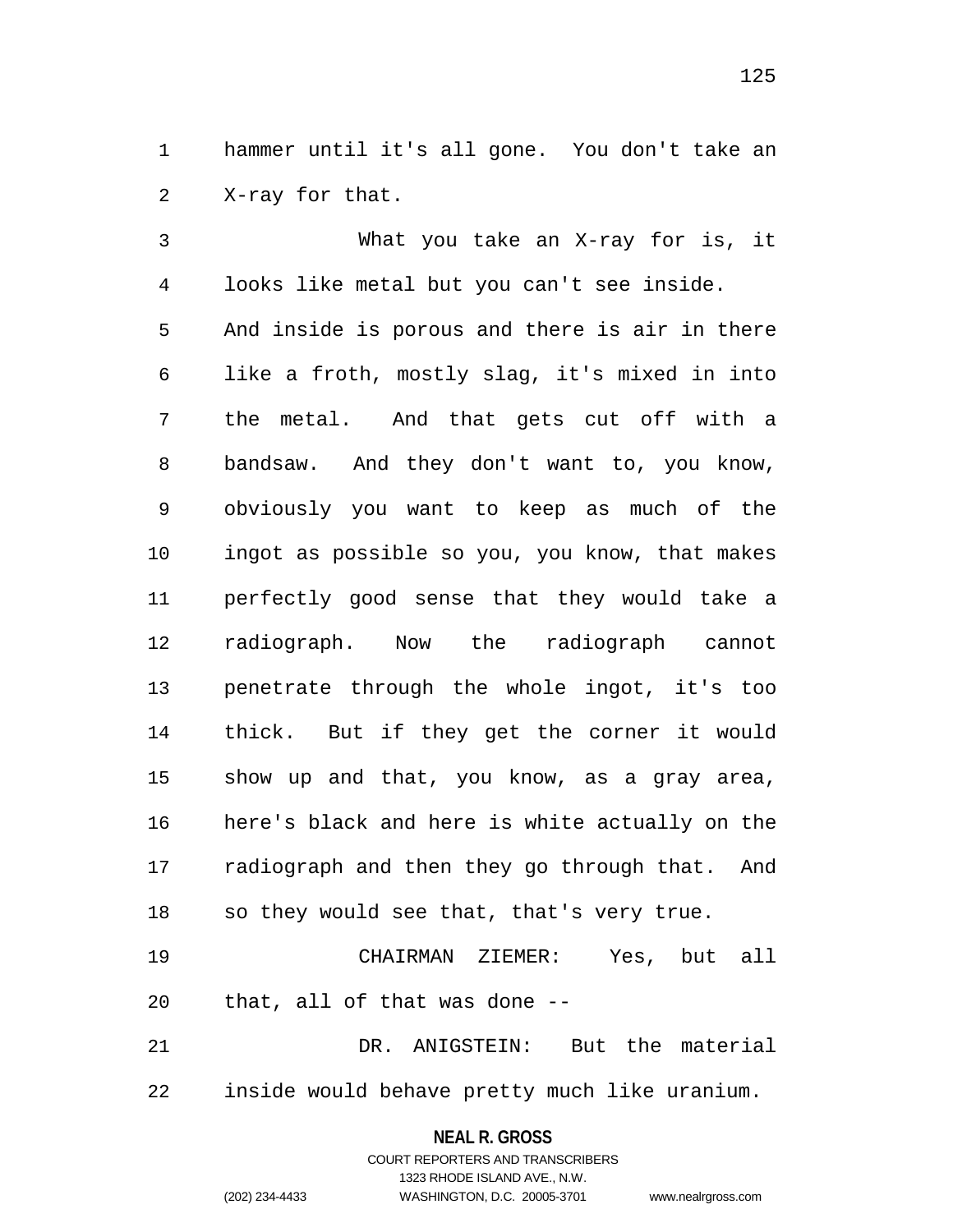1 And if there were any of these short-lived 2 3 4 5 6 7 8 9 10 11 12 13 14 15 16 17 18 19 20 21 daughter products, you know, later I said I did the analysis of you get something like two to the minus four sieverts per milligram from inhaling natural uranium and an additional ten to the minus nine in the activation product. So it doesn't affect the, biologically it has no effect and physically it's no different. It would be, you know, it would be no greater or lesser dust from that than the other. So it's a, you know, do we have, you know, that's why it's called surrogate data. It's not perfect, identical. MEMBER BEACH: Right, right. DR. ANIGSTEIN: I mean, the only identical is to go back in time and, you know, and then do it there. DR. NETON: The thing that strikes me about this analysis is that you have to look at the magnitude of the exposure that we're talking about. I mean they've looked at

22 37 air samples of various movements of

**NEAL R. GROSS**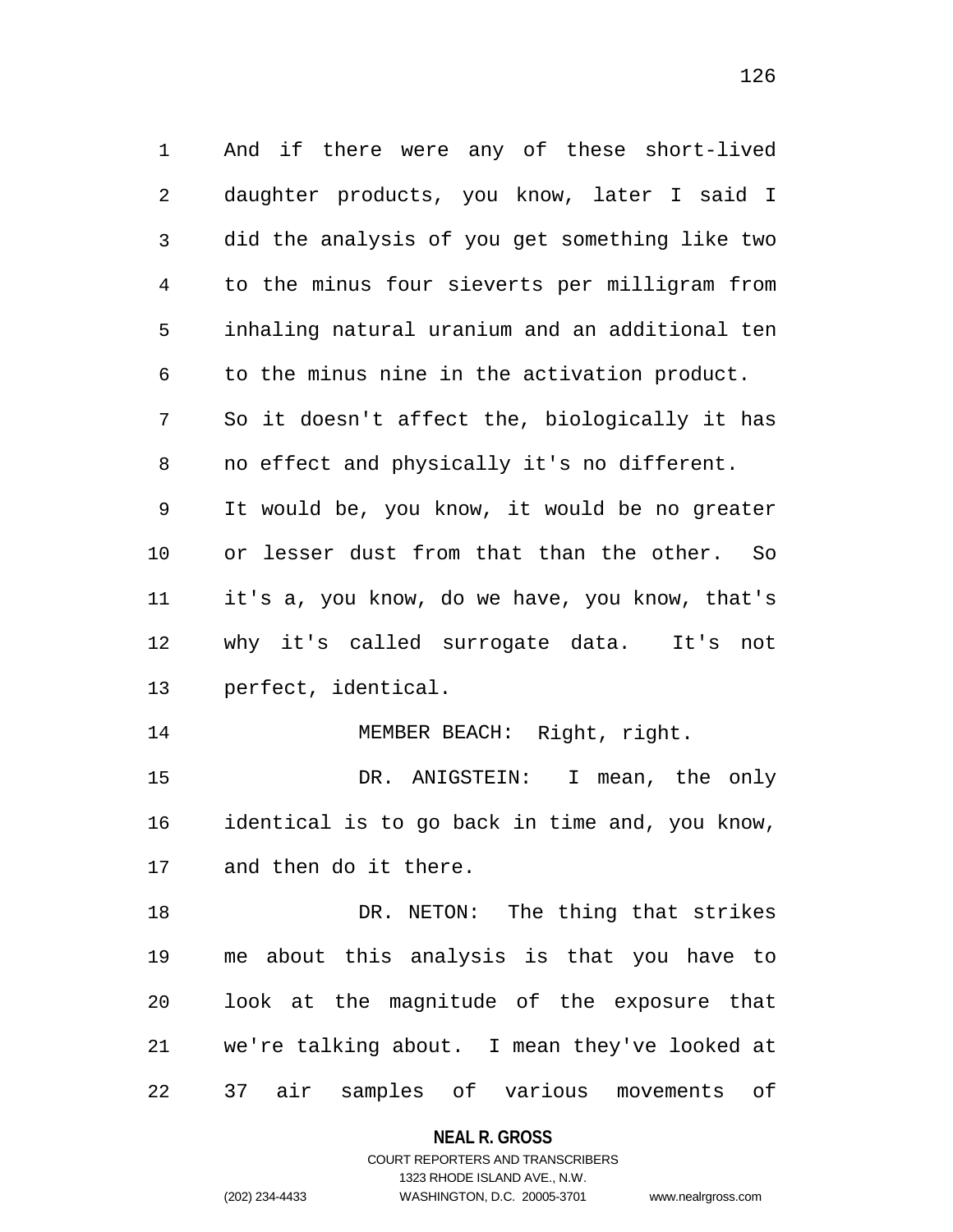1 dingots, slugs, derbies, dingots --

2 3 4 5 6 7 8 9 10 11 12 13 14 15 16 17 18 19 20 21 22 MEMBER BEACH: Right. DR. NETON: -- and we took the 95th percentile of all those air samples. The highest amount that got into the air is something about less than a tenth of a milligram per cubic meter of uranium, from doing those operations. That's the 95th percentile. I think the mean value is like 21 dpm per second. MEMBER BEACH: Right. DR. NETON: You're talking about a very low operation. So we're comfortable saying, if we pick the 95th percentile, it's less than a tenth of a milligram, we bounded those workers' exposures from whether you move the slug, a derby, a billet, a dingot, under any form because we looked at all of the different air samples. MEMBER BEACH: Right, I understand that. DR. NETON: That -- kind of what

**NEAL R. GROSS**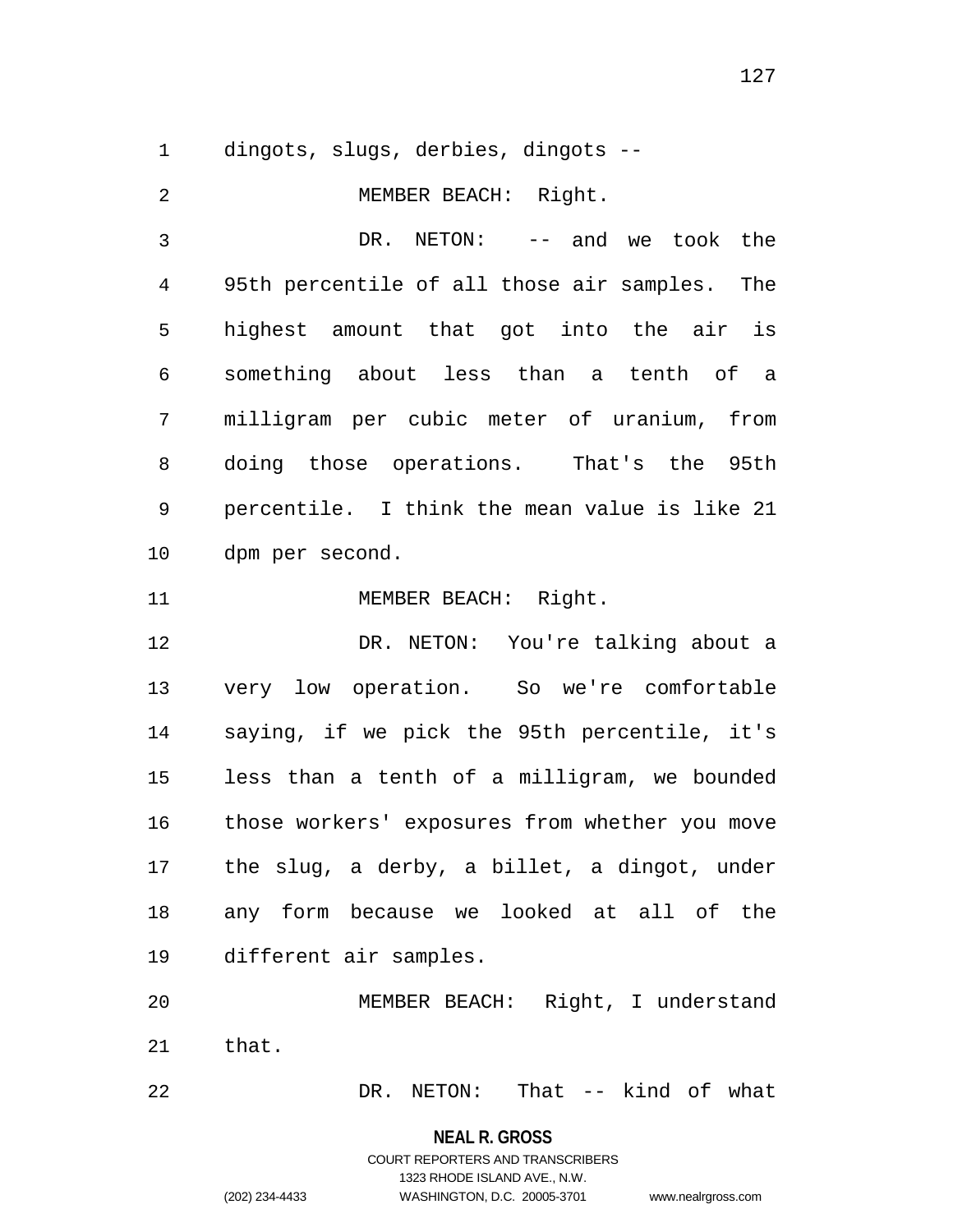1 strikes me is it's, and we talked about it a 2 3 4 5 6 7 8 little bit at the Board Meeting last time, there is uncertainty there. But when you have such a low level of exposure, you almost have to allow for more uncertainty because it's so low, you know, it's different to have a factor or two difference from such a small exposure like this than if you had big exposures.

9 10 11 12 13 14 15 16 CHAIRMAN ZIEMER: But the surrogate that we're looking for is, processwise, is not the process of radiographing; it's the process of handling. And so you're looking for sites, not that are, you're eliminating sites where they're doing other things, and trying to just get the handling part because that's the part GSI did.

17 18 19 20 21 22 So in my mind, the surrogate is finding the same process, in this case the process that we're talking about is the handling of the uranium. It's not radiographing; those doses are handled separately by the external exposure and the

### **NEAL R. GROSS**

## COURT REPORTERS AND TRANSCRIBERS 1323 RHODE ISLAND AVE., N.W. (202) 234-4433 WASHINGTON, D.C. 20005-3701 www.nealrgross.com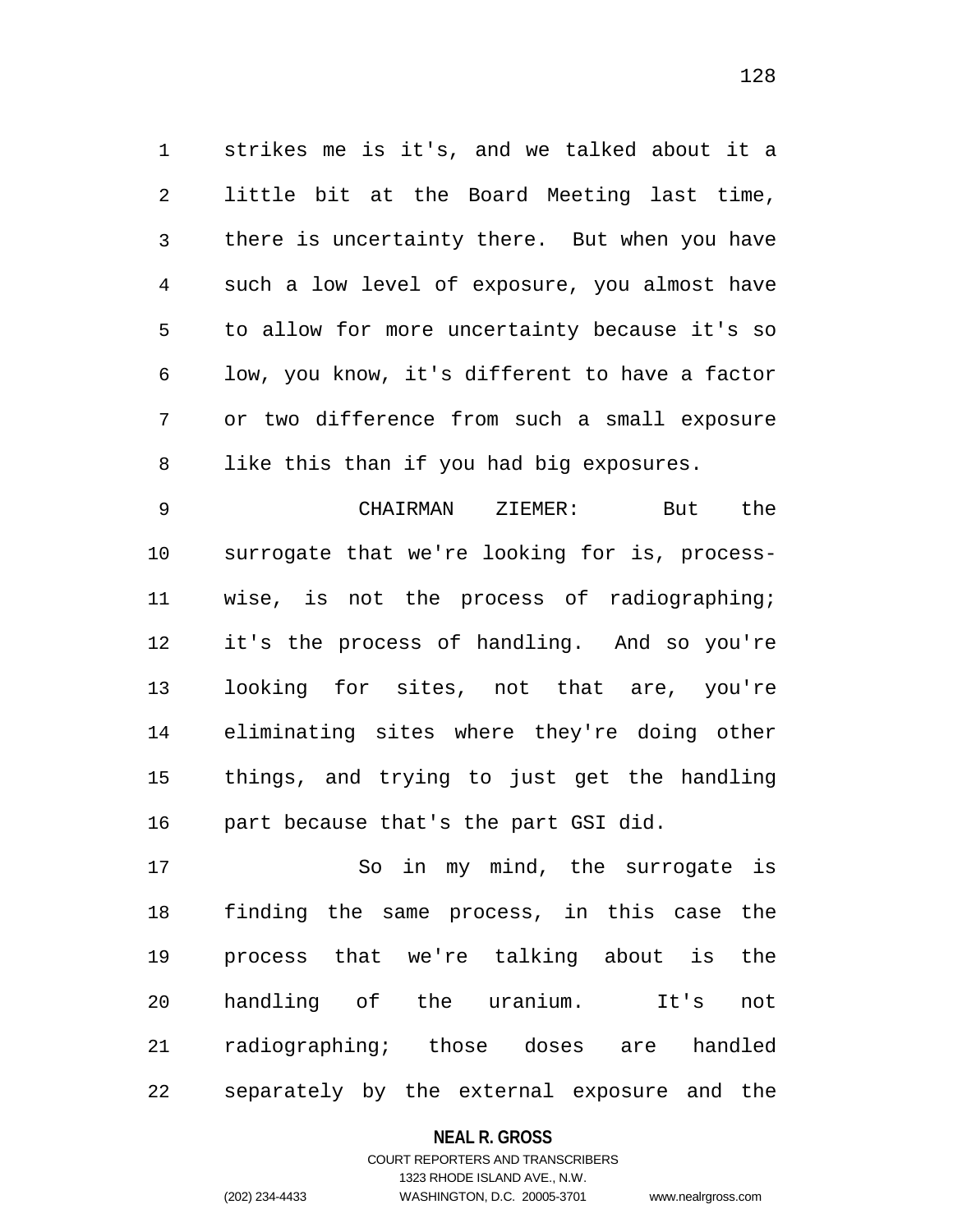1 other thing. So this is just the handling 2 3 4 5 6 7 8 9 10 11 12 13 14 15 16 17 18 19 20 21 22 part. That's how I see the surrogate part. MEMBER BEACH: Okay. CHAIRMAN ZIEMER: Yes, go ahead, you had another question. MEMBER BEACH: No, I'm good. Thank you. MR. KATZ: Dr. Poston, do you want to check with Dr. Poston? CHAIRMAN ZIEMER: John Poston, do you have a comment or question? MEMBER POSTON: No, I don't have any other questions. I think the explanations helped me a little bit. CHAIRMAN ZIEMER: Right now, the motion is to accept the recommendation on the use of surrogate data for the operational and residual periods, and that, for internal dose. And the implication for the residual period is that it would be used in conjunction with the TIB-70 procedure to determine the dose during residual period. But we can break it into two

> **NEAL R. GROSS** COURT REPORTERS AND TRANSCRIBERS

1323 RHODE ISLAND AVE., N.W. (202) 234-4433 WASHINGTON, D.C. 20005-3701 www.nealrgross.com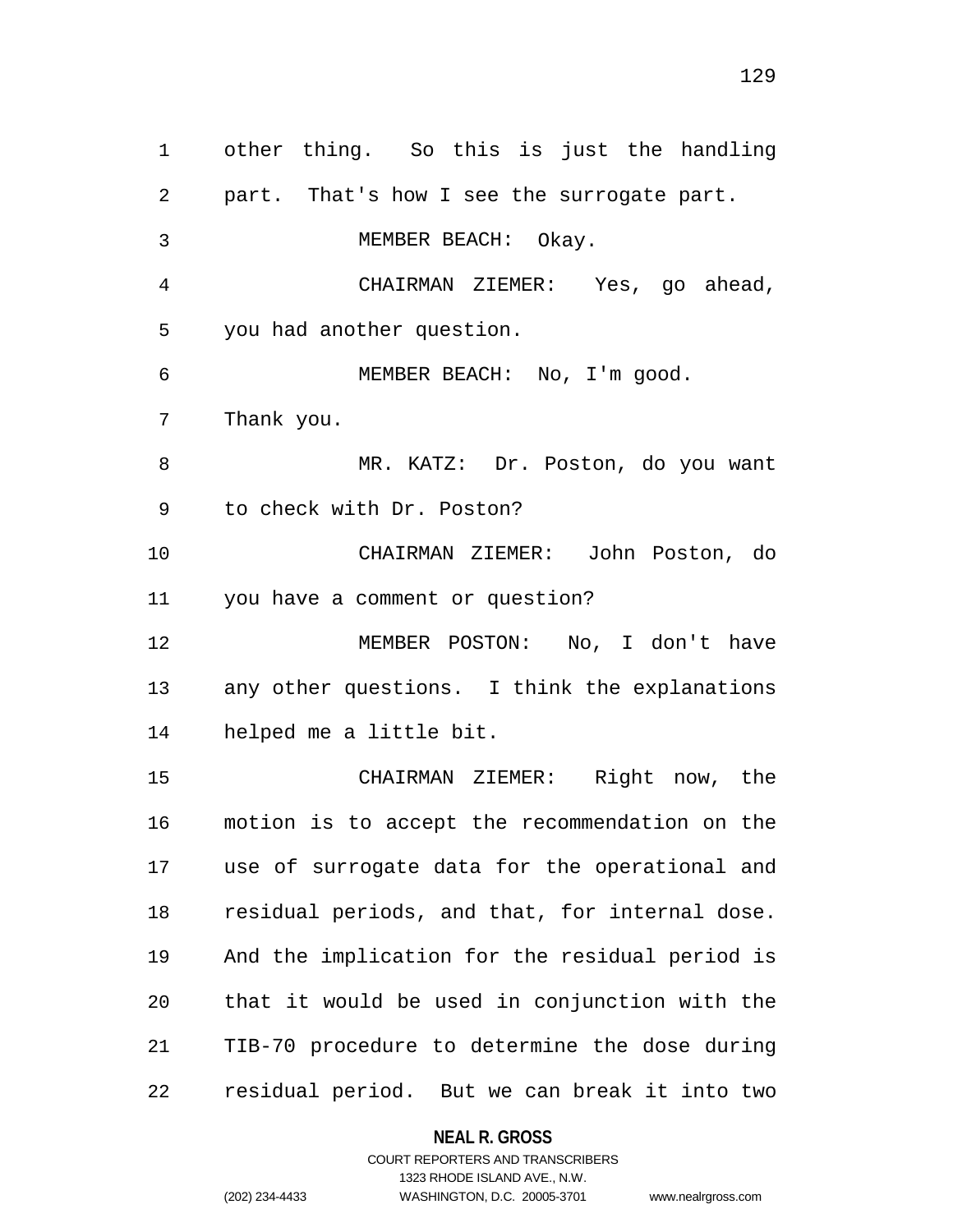1 if you --

2 3 4 5 6 7 8 9 10 11 12 13 14 15 16 17 18 19 20 MEMBER BEACH: No, I don't think it's necessary. CHAIRMAN ZIEMER: Okay, okay, then all in favor of this motion say aye. MEMBER MUNN: Aye. MEMBER POSTON: Aye. MEMBER BEACH: Aye. CHAIRMAN ZIEMER: Four ayes. MR. KATZ: Four ayes. CHAIRMAN ZIEMER: Motion carries. Now I want to remind you that we previously moved the other issues that were in the SEC petition to the TBD Appendix BB, TBD-6000 Appendix BB, meaning that we agreed that they were tractable issues and therefore could be handled under the Site Profile category. However, I want to be able to go to the Board now and be very specific on the recommendation to the Board. And I think in

22 certainly willing to divide the motion into

#### **NEAL R. GROSS**

fairness to everyone on the Work Group,

COURT REPORTERS AND TRANSCRIBERS 1323 RHODE ISLAND AVE., N.W. (202) 234-4433 WASHINGTON, D.C. 20005-3701 www.nealrgross.com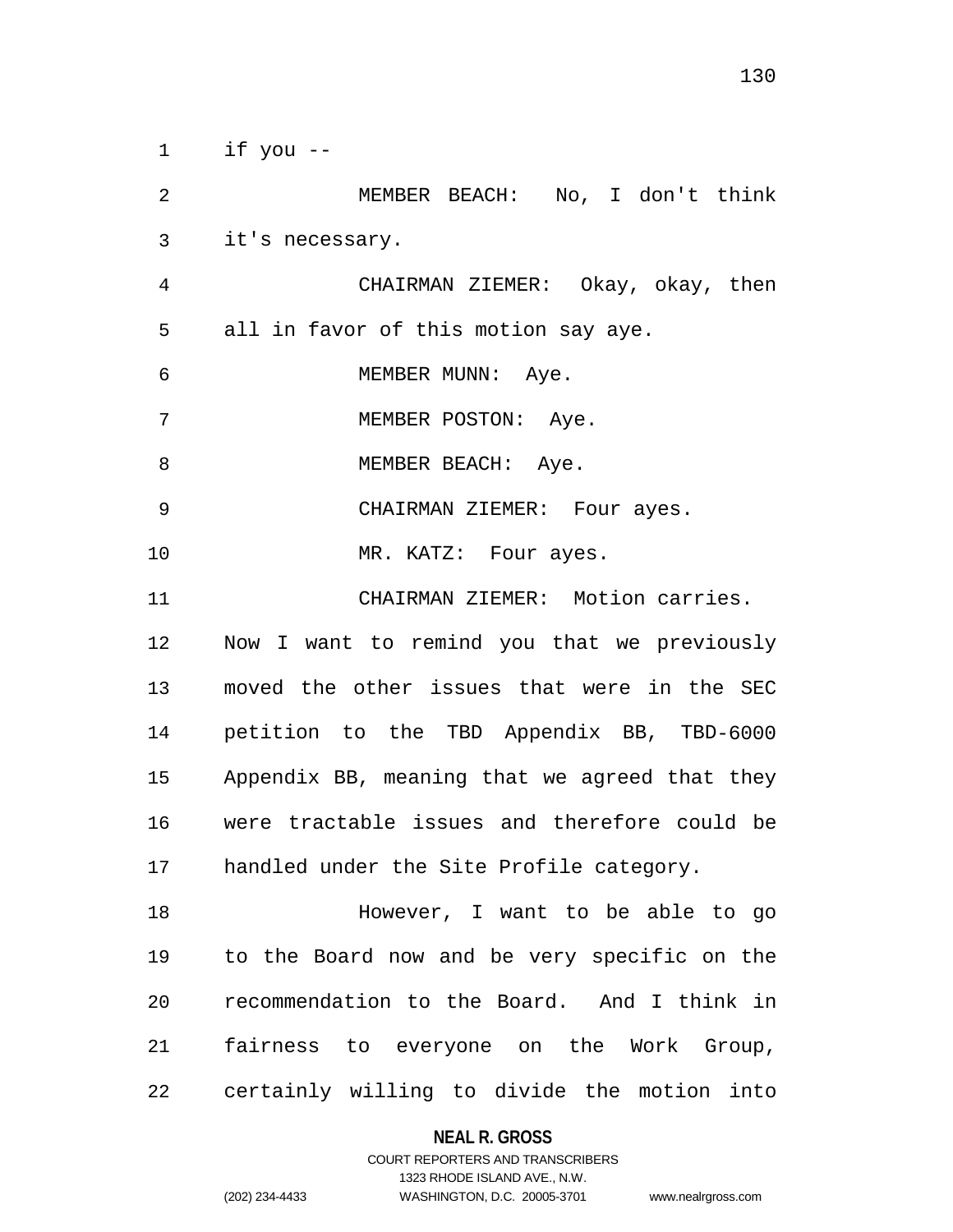1 three parts.

| 2  | One would be what I would call the             |
|----|------------------------------------------------|
| 3  | early years which right now is '53 to, I       |
| 4  | believe, '62, and then '62 to '66, I could get |
| 5  | the exact months, but you understand what I'm  |
| 6  | talking about, those two operational periods   |
| 7  | and then the residual period. And I'd like to  |
| 8  | be able to tell the Board where we are as a    |
| 9  | Work Group on recommending the SEC petition    |
| 10 | relative to those three components.            |
| 11 | MEMBER BEACH: You're talking                   |
| 12 | external.                                      |
| 13 | CHAIRMAN ZIEMER: I'm talking                   |
| 14 | about everything now.                          |
| 15 | MEMBER BEACH: The whole thing,                 |
| 16 | okay.                                          |
| 17 | CHAIRMAN ZIEMER: The whole thing.              |
| 18 | We have done the pieces but I know that,       |
| 19 | Josie, I know you had concerns about the first |
| 20 | early period and I think in fairness we need   |
| 21 | to be able to tell the Board that or, you      |
| 22 | know, I don't want to prejudge how you vote    |

# **NEAL R. GROSS**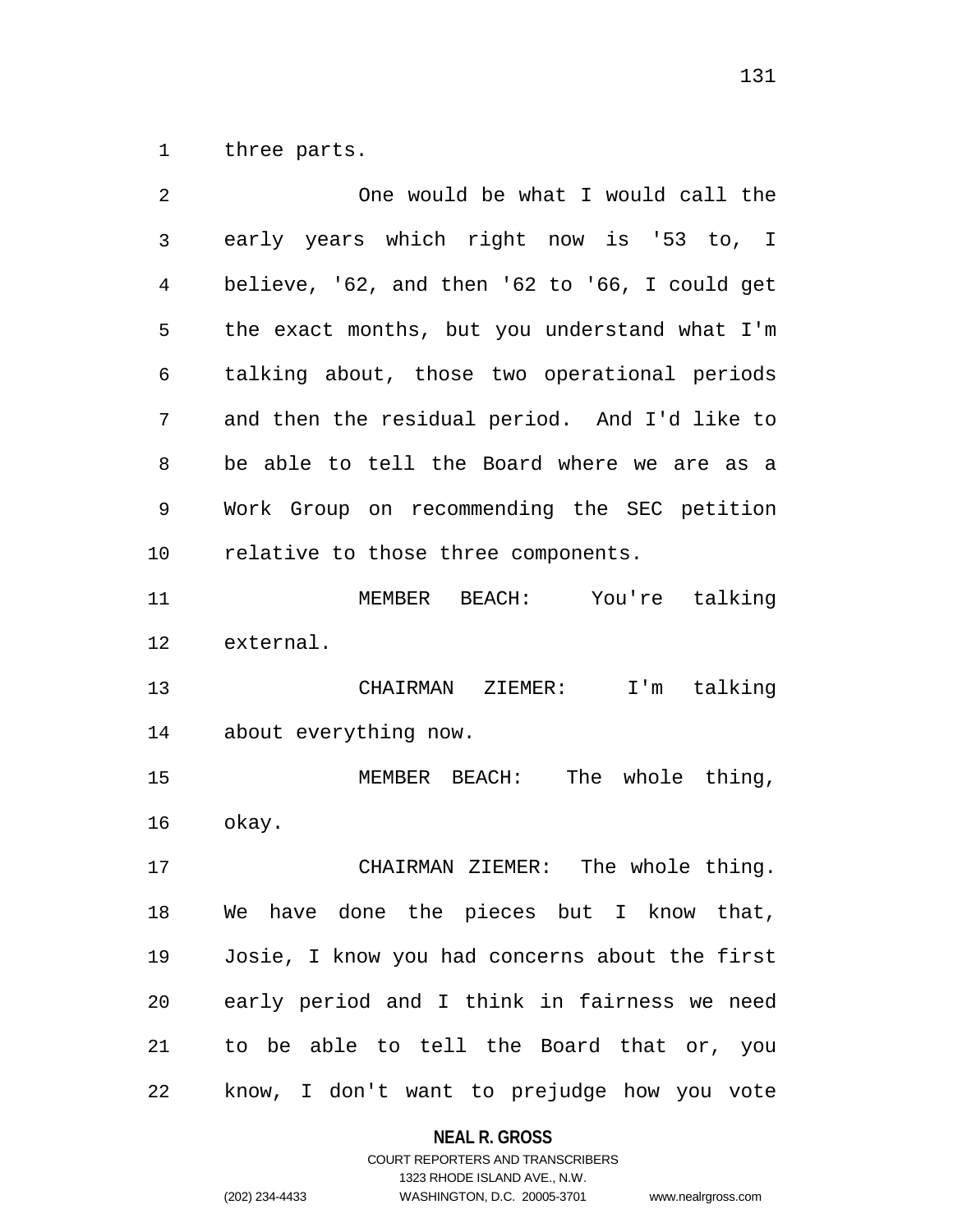1 but I think unless somebody wants to do the 2 3 whole thing in one motion I think it's quite --

4 5 6 7 8 9 10 11 12 13 14 15 16 MR. KATZ: Let's do it in three. CHAIRMAN ZIEMER: Okay, so first of all, the first motion would be, right now as it stands now, the motion would be to accept the NIOSH recommendation that doses can be reconstructed for the early period which is, right now, January 1st '53 is the beginning of the operational period. And I would, I guess I would put this, I don't have an official date here, but I'm going to say March 7th, '62, which is when they applied for the AEC license. Now that may be a good break point.

17 DR. ANIGSTEIN: '62, '62?

18 CHAIRMAN ZIEMER: '62.

19 20 DR. ANIGSTEIN: Right. They actually, they discontinued --

21 22 CHAIRMAN ZIEMER: Well the license was granted April 18th '62, so we could go to

**NEAL R. GROSS**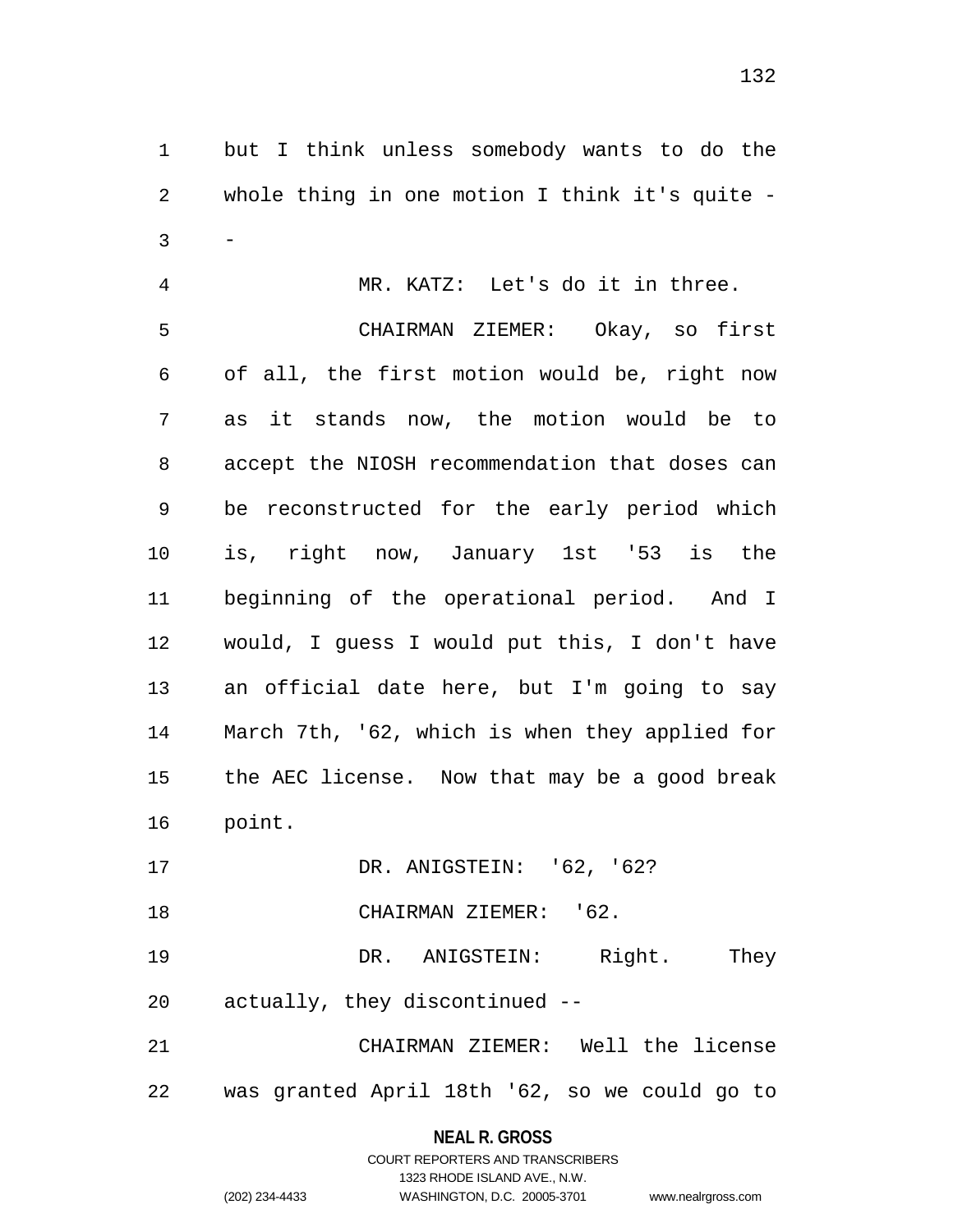1 that period.

2 3 4 5 6 7 8 9 10 11 12 13 14 15 16 17 18 19 20 21 22 DR. ANIGSTEIN: That's when they discontinued using radium. CHAIRMAN ZIEMER: So let's say April 18, '62. Now these dates are sort of arbitrary for us because that's not part of the petition. But I think in the minds of some, perhaps beyond this Work Group, that that might be a break point. So let me ask first for a motion to, on that period, the January 1st, '53 through April 18th, '62. MEMBER BEACH: I would make a motion that probably wouldn't pass, to approve an SEC for 1953 to 1962 -- CHAIRMAN ZIEMER: Okay. MEMBER BEACH: -- based on the lack of data and several other reasons. CHAIRMAN ZIEMER: Okay, I need a second for that motion. MEMBER MUNN: So, let me just change the motion. CHAIRMAN ZIEMER: Okay, Josie

> **NEAL R. GROSS** COURT REPORTERS AND TRANSCRIBERS 1323 RHODE ISLAND AVE., N.W. (202) 234-4433 WASHINGTON, D.C. 20005-3701 www.nealrgross.com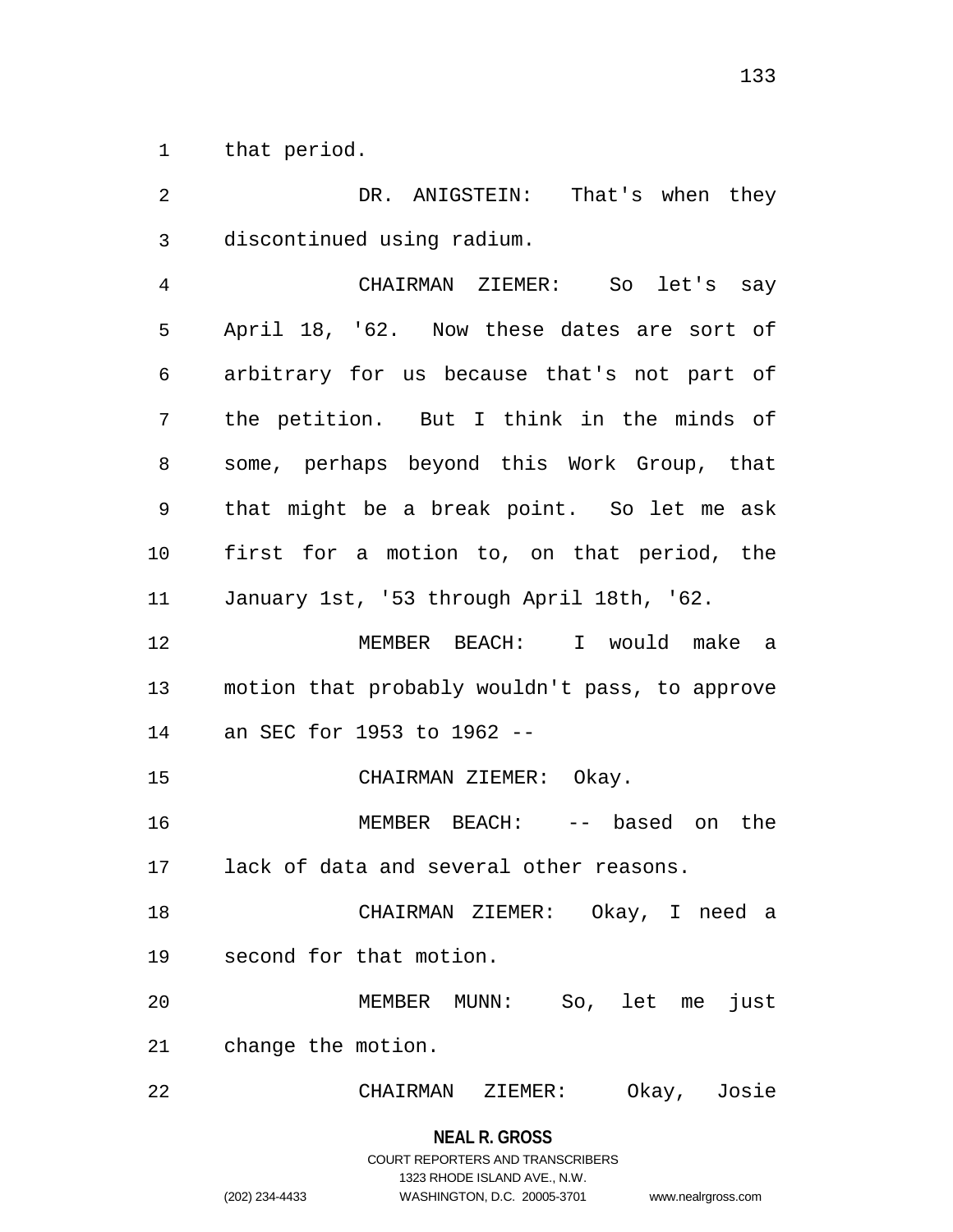1 didn't get seconded, so that's all right. 2 3 4 5 6 7 8 9 10 11 12 13 14 15 16 17 18 19 20 21 22 MEMBER BEACH: I didn't expect to, but I thought I would just throw it out there. CHAIRMAN ZIEMER: Okay, no, that's fine, that's fine. MEMBER BEACH: Yes. CHAIRMAN ZIEMER: Okay, a motion to accept the NIOSH recommendation for that period. MEMBER MUNN: Yes, so moved. CHAIRMAN ZIEMER: Wanda? MEMBER MUNN: Yes, please. CHAIRMAN ZIEMER: John Poston, are you wanting to second? MEMBER POSTON: I keep getting on the wrong side of the mute button. MR. KATZ: Yes, we can hear you. MEMBER POSTON: Can you hear me? MR. KATZ: Yes, we hear you now, John. MEMBER POSTON: Okay. MR. KATZ: But we didn't hear your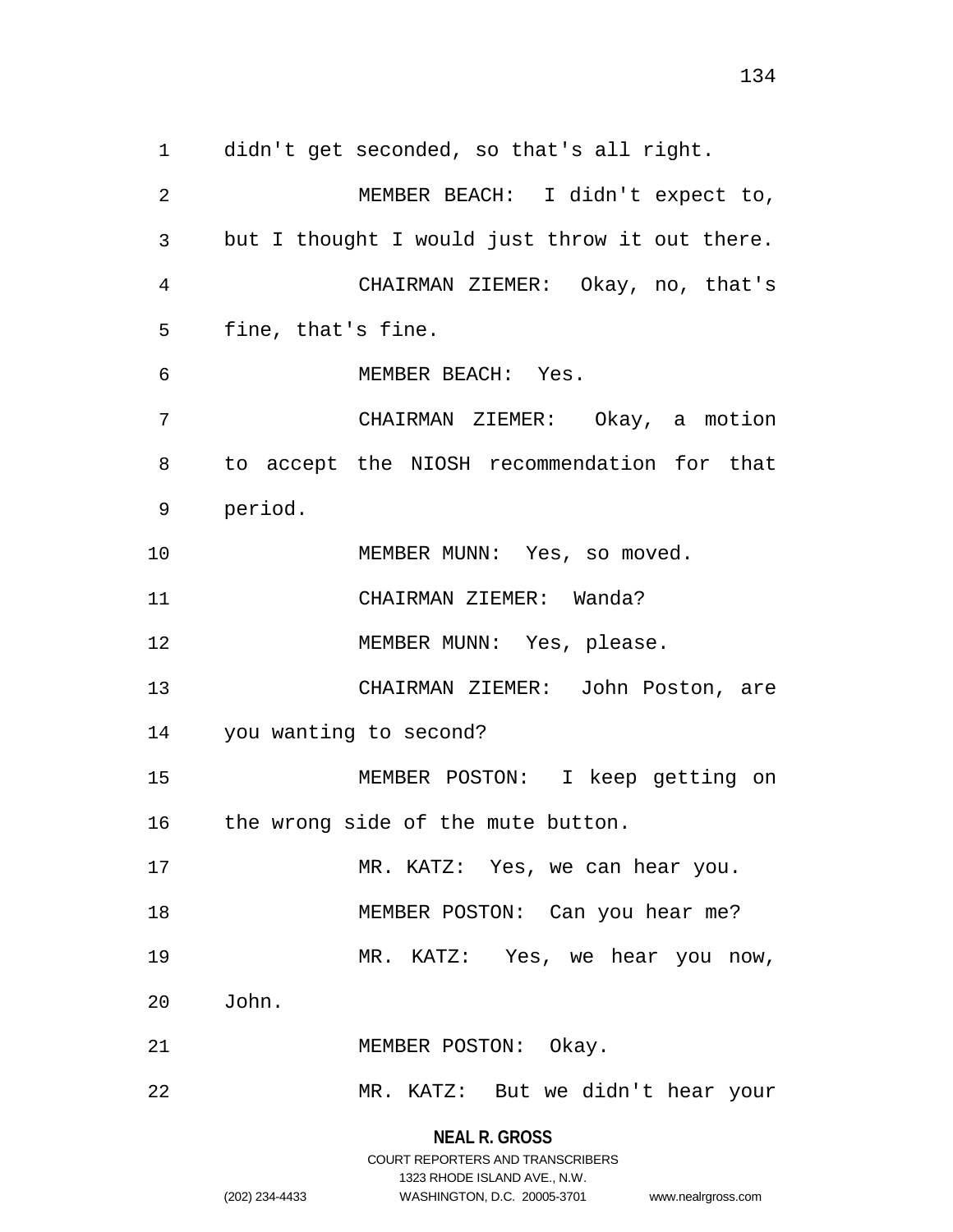1 response.

2 3 4 5 6 7 8 9 10 11 12 13 14 15 16 17 18 19 20 21 22 MEMBER POSTON: Okay, well I'm thinking. MR. KATZ: Oh, okay. CHAIRMAN ZIEMER: The motion would be to accept the NIOSH proposal that dose can be reconstructed for the period January 1st, '52 through April 18th, '62. MR. KATZ: '53. MEMBER BEACH: '53. CHAIRMAN ZIEMER: '53, I'm sorry. MEMBER POSTON: And when you say dose, you're talking about everything. MR. KATZ: Yes. CHAIRMAN ZIEMER: Everything. MEMBER POSTON: Okay well, we've already voted on internal dose, right? CHAIRMAN ZIEMER: Yes we did and we actually, previously moved the other items to Appendix BB which implied that we had accepted -- MEMBER BEACH: But if you go back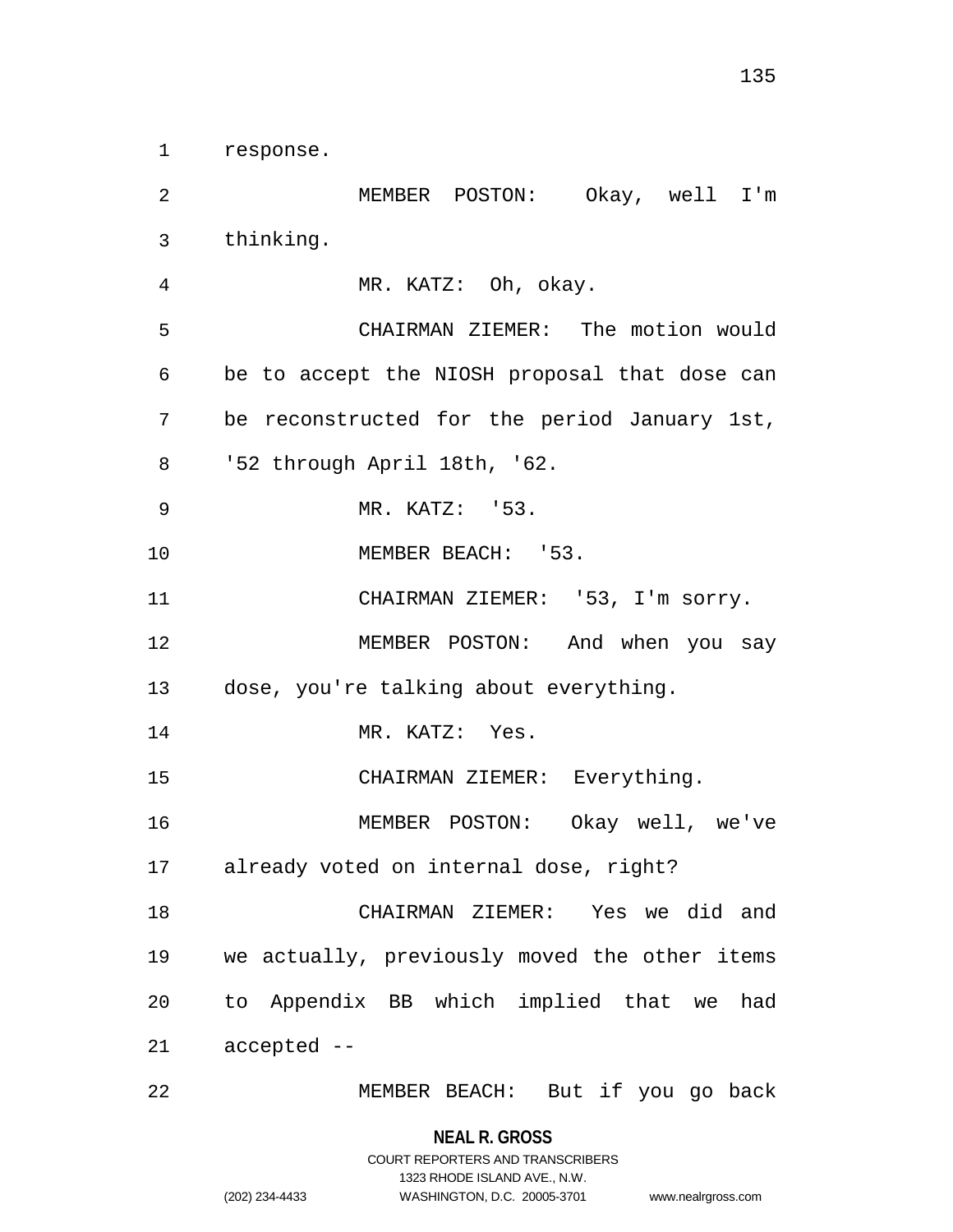1 to the first issue that we closed and moved 2 3 4 5 6 7 8 9 10 11 12 13 14 15 16 17 18 19 20 21 22 it, actually we just closed it without moving it. We basically closed it and the last action from SC&A was due to scarce data and no firsthand accounts for 1953 to 1956 period. It is not clear that bounding exposures can be assigned during this period. And that's how we left it. And the next meeting we basically said that no further action was going to change it, so we went ahead and closed it. But we didn't resolve it in everyone's mind, in my opinion. MEMBER POSTON: Yes, I'm pretty confused. That's why I was asking questions. CHAIRMAN ZIEMER: On which one, Josie? MEMBER BEACH: That was the very first one under 105. It has to do with external. DR. ANIGSTEIN: The final SC&A position, after studying the records the, you

#### **NEAL R. GROSS**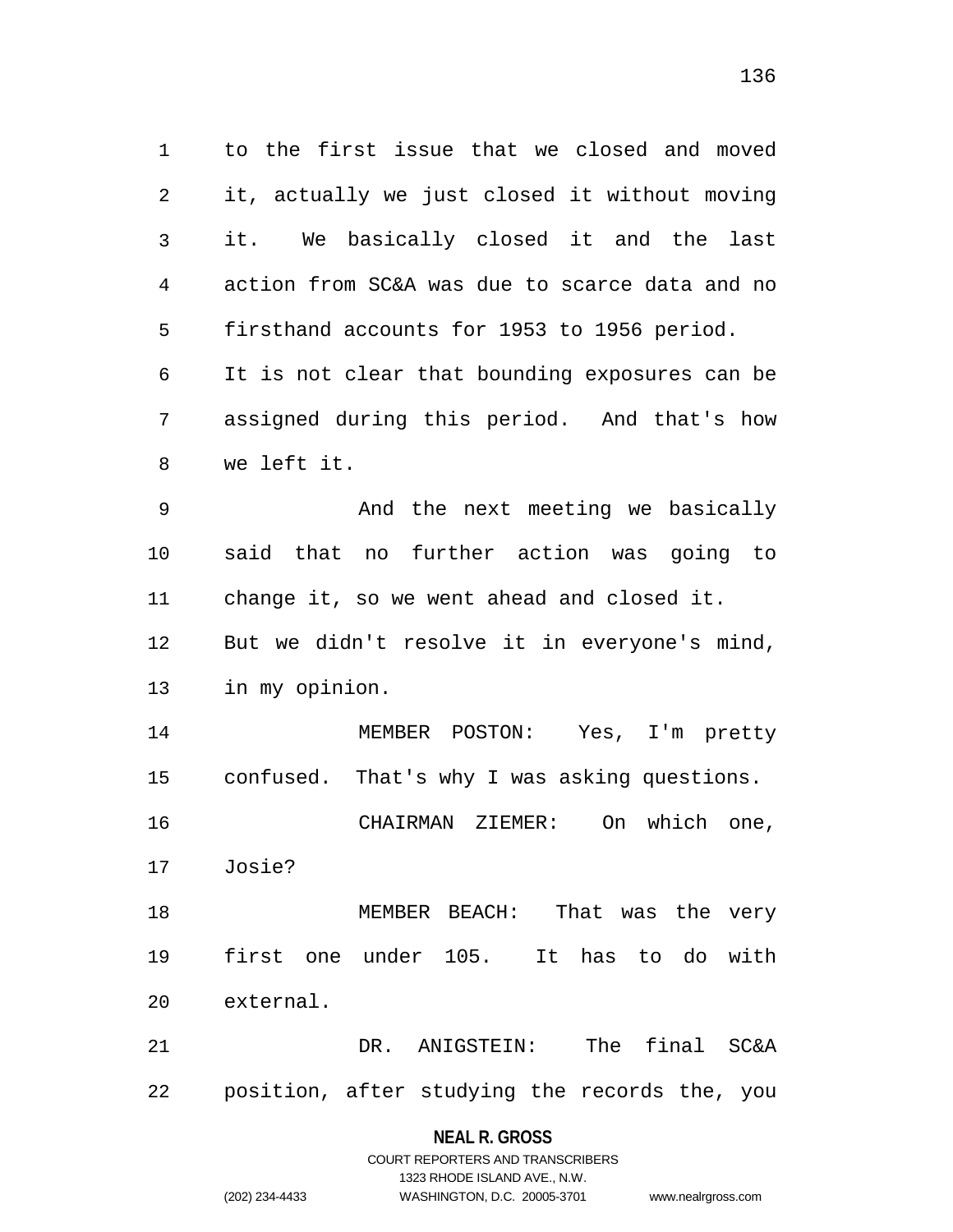1 know, the AEC records, was that we came to 2 3 4 5 6 7 8 9 the, SC&A came to the conclusion that there was no reason to believe that the operations, in terms of external exposure from 1953 to 1956 were any different than from '56 to '62. From '56 to '62 we had some data, some records and firsthand testimony as to the methodology, the procedures, the safety factors used, using radium for radiography.

10 11 12 13 14 15 16 17 18 And according to the records, the same people, the same supervisor was in charge for that whole ten-year period and the same safety procedures were used. And we have statement, even though there's no written records, we have I would say testimony from the GSI management to the AEC inspectors that we have never exceeded the safety limit, the exposure limits.

19 20 21 22 And so SC&A's position was that if they go with a much higher annual exposure than was previously assumed by NIOSH, this would constitute a reasonable upper bound to

### **NEAL R. GROSS**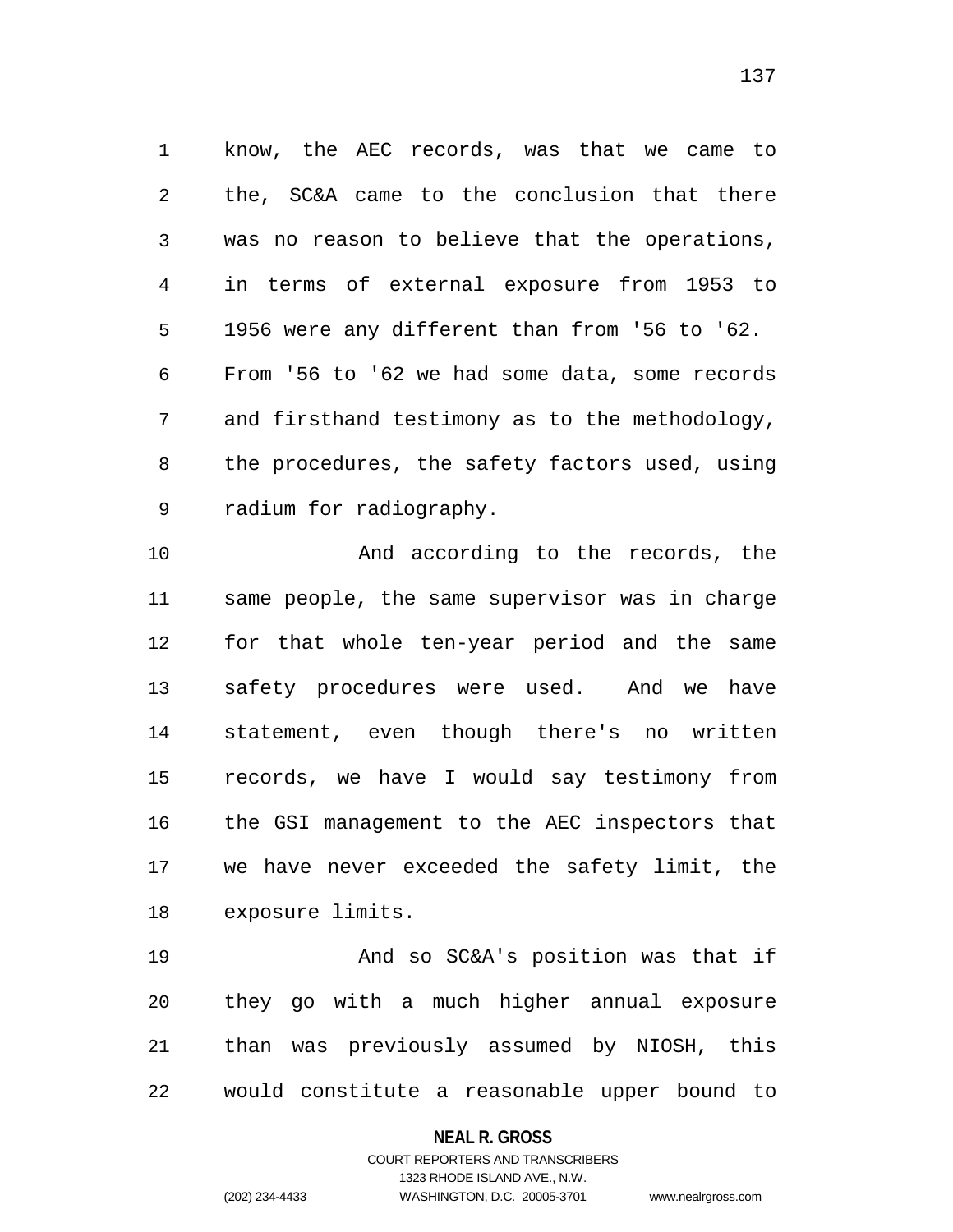1 the exposures and that there was several, you 2 3 4 5 6 7 8 9 10 11 12 know, I won't go through it all now but there were like three different methods based on the regulations, based on an actual hypothetical, you know, modeling of the time and motion study based on the testimony of this one worker and also based on his own film badge records. You put them all together, we feel yes, that this can be, that if you can do it from '56 to '62, going back to '52 or '53, or now it may very well be '52, there really should be no substantial difference.

13 14 15 16 17 CHAIRMAN ZIEMER: Well one thing here I'm noticing now in the matrix, Bob, because this is a little misleading I think -- DR. ANIGSTEIN: It may not have been updated --

18 19 20 21 CHAIRMAN ZIEMER: -- what you show for the action on 3/28, which was when we closed it, you didn't include here what SC&A's final position on that --

22 DR. ANIGSTEIN: I'm sorry. That

**NEAL R. GROSS**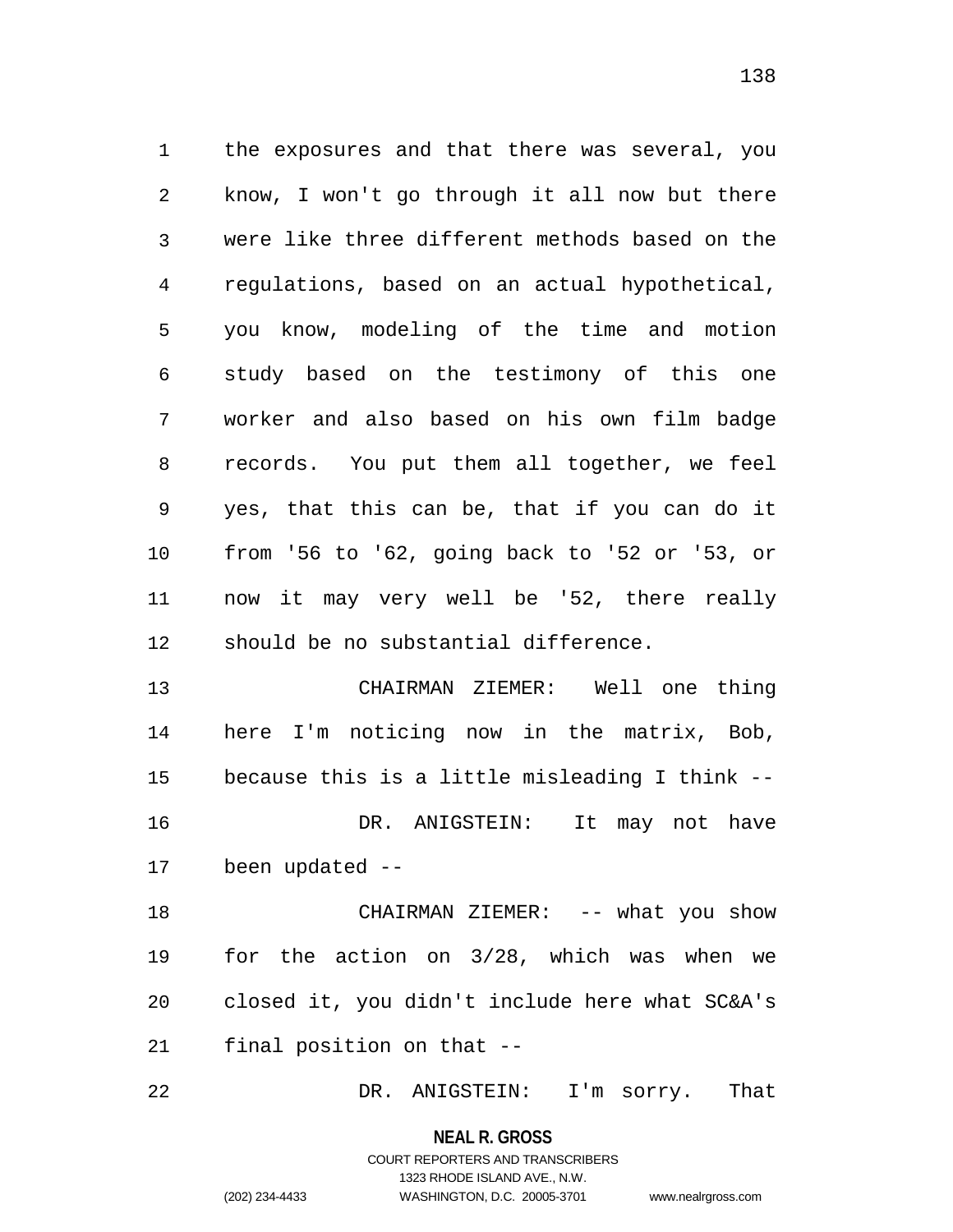1 was an oversight.

| 2  | CHAIRMAN<br>ZIEMER:<br>$\mathcal{L}(\mathcal{L}(\mathcal{L}))=\mathcal{L}(\mathcal{L}(\mathcal{L}))$<br>meeting, |
|----|------------------------------------------------------------------------------------------------------------------|
| 3  | because Josie's exactly right.<br>the<br>In                                                                      |
| 4  | previous meeting, on 3/22, your comment, not                                                                     |
| 5  | the meeting but your comment going into the                                                                      |
| 6  | 3/28 meeting was that it wasn't clear that                                                                       |
| 7  | bounding could be assigned in the early                                                                          |
| 8  | period.                                                                                                          |
| 9  | MEMBER BEACH: Right.                                                                                             |
| 10 | CHAIRMAN ZIEMER: That was<br>the                                                                                 |
| 11 | SC&A position when he was at the meeting. At                                                                     |
| 12 | the meeting, you guys actually agreed that it                                                                    |
| 13 | could but you don't show that. I mean, you                                                                       |
| 14 | have to go back --                                                                                               |
| 15 | DR. ANIGSTEIN:<br>Sorry,<br>$\mathbf I$                                                                          |
| 16 | apologize, that's an oversight.                                                                                  |
| 17 | CHAIRMAN ZIEMER: But that was the                                                                                |
| 18 | reason we closed it, was because you both                                                                        |
| 19 | agreed --                                                                                                        |
| 20 | DR. ANIGSTEIN: Yes.                                                                                              |
| 21 | CHAIRMAN ZIEMER: -- you had a                                                                                    |
| 22 | slightly different number because it had to                                                                      |
|    |                                                                                                                  |

**NEAL R. GROSS**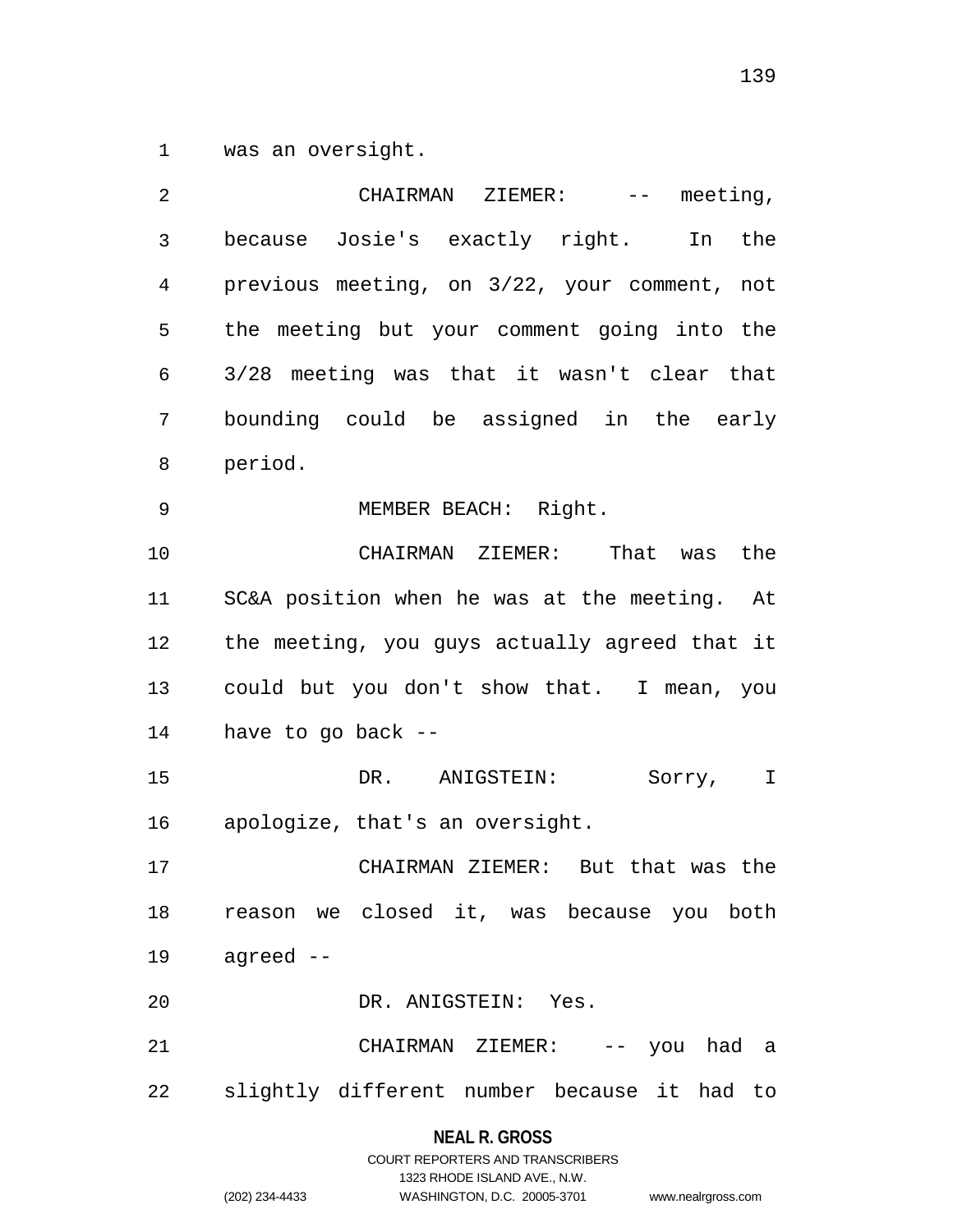1 do, well, I'd have to go back to the minutes 2 but  $--$ 

3 DR. ANIGSTEIN: Right.

4 5 6 CHAIRMAN ZIEMER: -- some of the assumptions on those distances were a little different.

7 8 9 10 DR. ANIGSTEIN: Yes, I failed -- CHAIRMAN ZIEMER: But you both agreed it could be bounded and that was the reason for closing the issue.

11 DR. ANIGSTEIN: Yes.

12 13 14 15 16 CHAIRMAN ZIEMER: But this doesn't, it's not reflected in the words here. MEMBER BEACH: Right, and I don't know if I fully agree with closing it, but that was the --

17 18 CHAIRMAN ZIEMER: That's right, that's what the vote was.

19 20 21 MR. KATZ: So Bob, if you, just before I forget, if you would just correct the matrix that way --

22 DR. ANIGSTEIN: Will do.

**NEAL R. GROSS**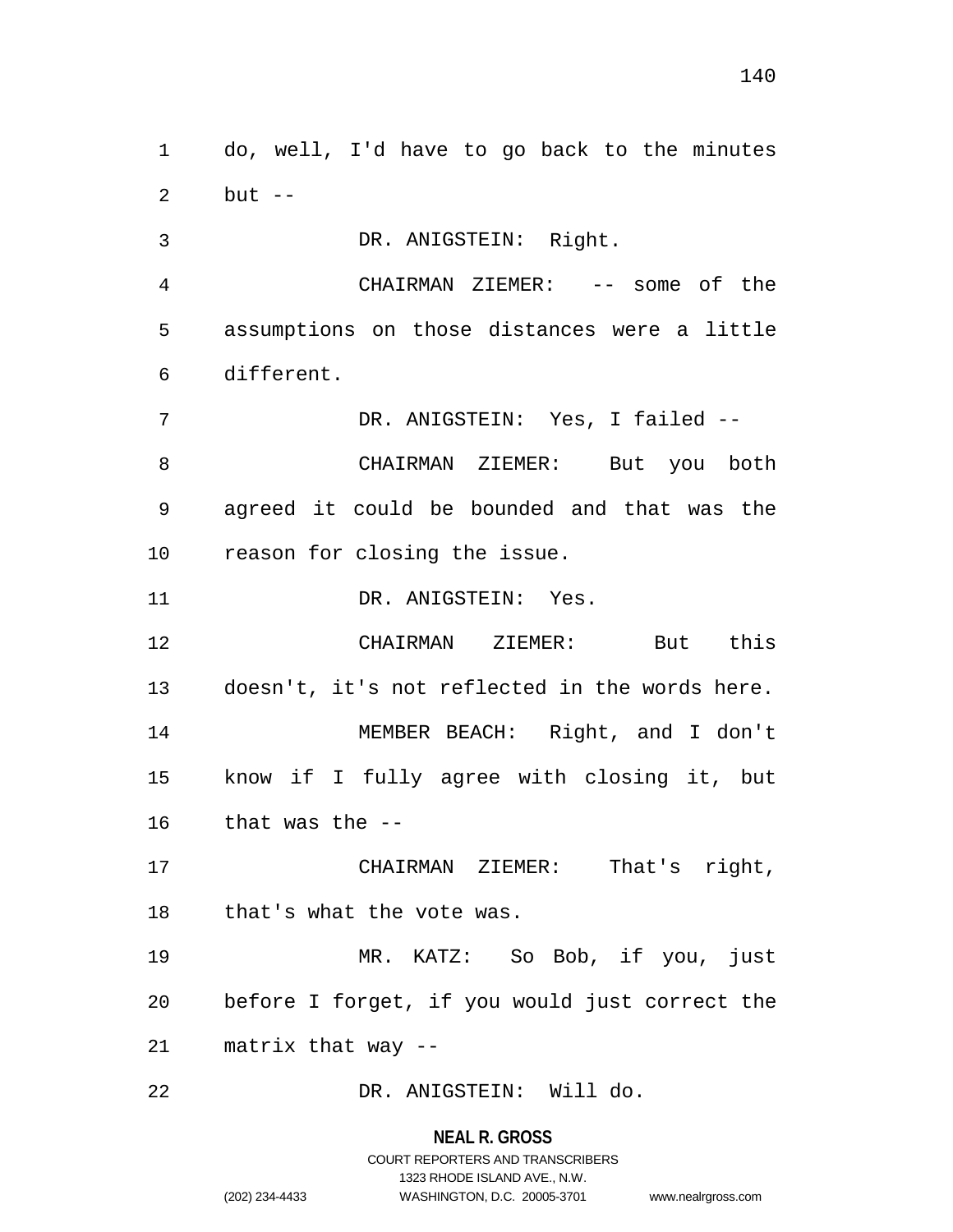1 MR. KATZ: -- as soon as you can -2 3 4 5 6 7 8 9 10 11 12 13 14 15 16 17 18 19 20 21 22 - DR. ANIGSTEIN: Will do. MR. KATZ: -- that will say, thanks. DR. ANIGSTEIN: Well, what I'll do is I'll just update, as long as I'm at it -- MR. KATZ: Yes, no absolutely. DR. ANIGSTEIN: -- is update it right through today. MR. KATZ: Right, right, we should do that in a timely way since we have a Board Meeting -- CHAIRMAN ZIEMER: Well, we're not actually taking action on it today, I'm just reminding you that -- DR. ANIGSTEIN: Yes, I mean, I'll do it in time for the Board Meeting -- CHAIRMAN ZIEMER: Right. DR. ANIGSTEIN: -- or I'll try to get it sooner. CHAIRMAN ZIEMER: And right, the

### **NEAL R. GROSS**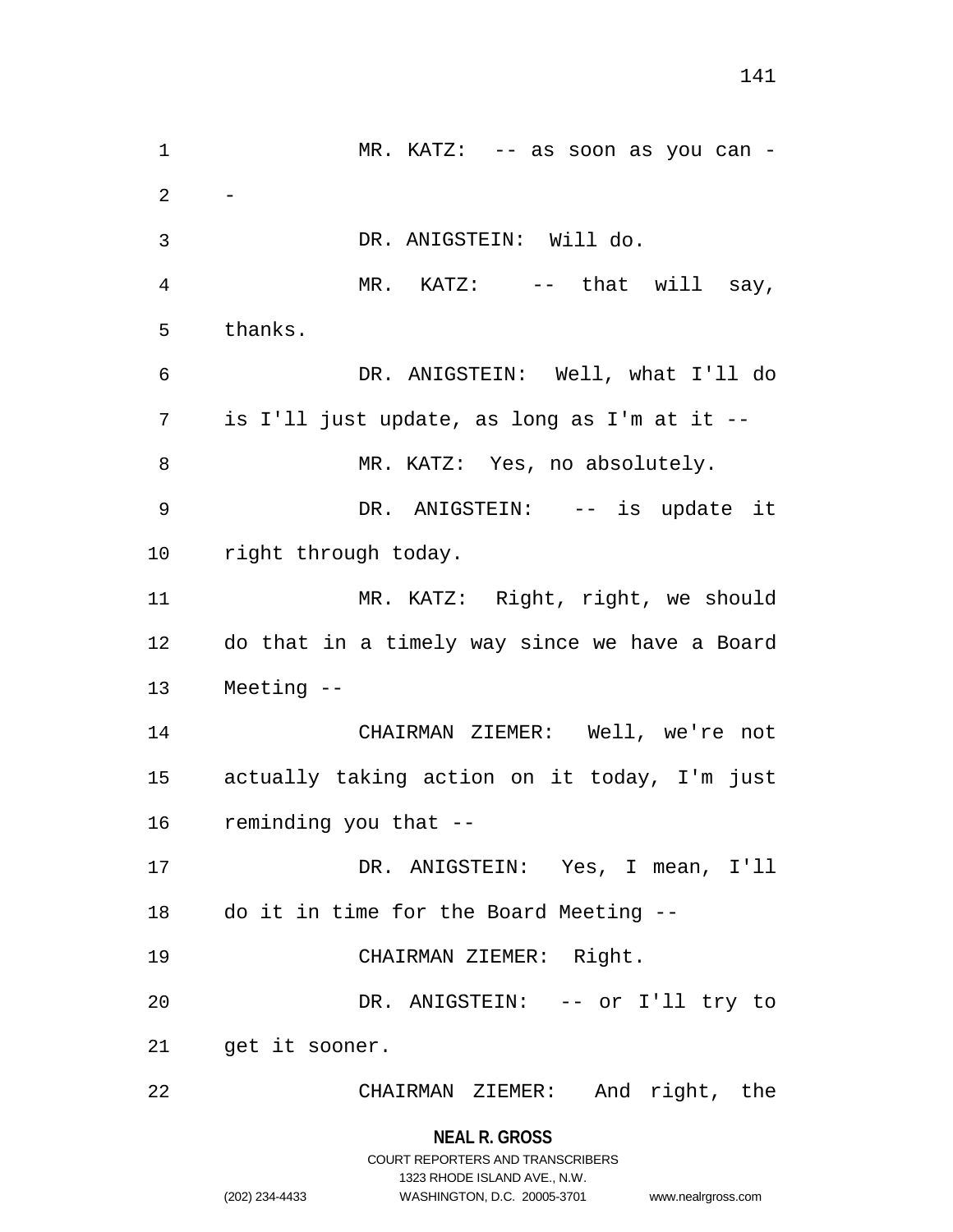1 closing wasn't unanimous.

2 3 4 5 6 7 8 9 10 11 12 13 14 15 16 17 18 19 20 21 22 MEMBER BEACH: Right. DR. ANIGSTEIN: I'll get it out by the end of the week. MR. ALLEN: Well, if I remember right, that closing was based on the idea that there was no more information to be gathered or analyzed -- MEMBER BEACH: Yes. CHAIRMAN ZIEMER: Yes, we had what we had and you work with it based on -- MEMBER BEACH: It said the Members of the Work Group as well as NIOSH and SC&A staff members present at the meeting agreed that further research or fact-finding would not produce any useful information so. CHAIRMAN ZIEMER: Yes, but you had what you had and you would bound it based on that. MEMBER BEACH: Exactly, exactly. CHAIRMAN ZIEMER: Yes, okay. Okay, John, did you have additional questions?

### **NEAL R. GROSS** COURT REPORTERS AND TRANSCRIBERS

1323 RHODE ISLAND AVE., N.W.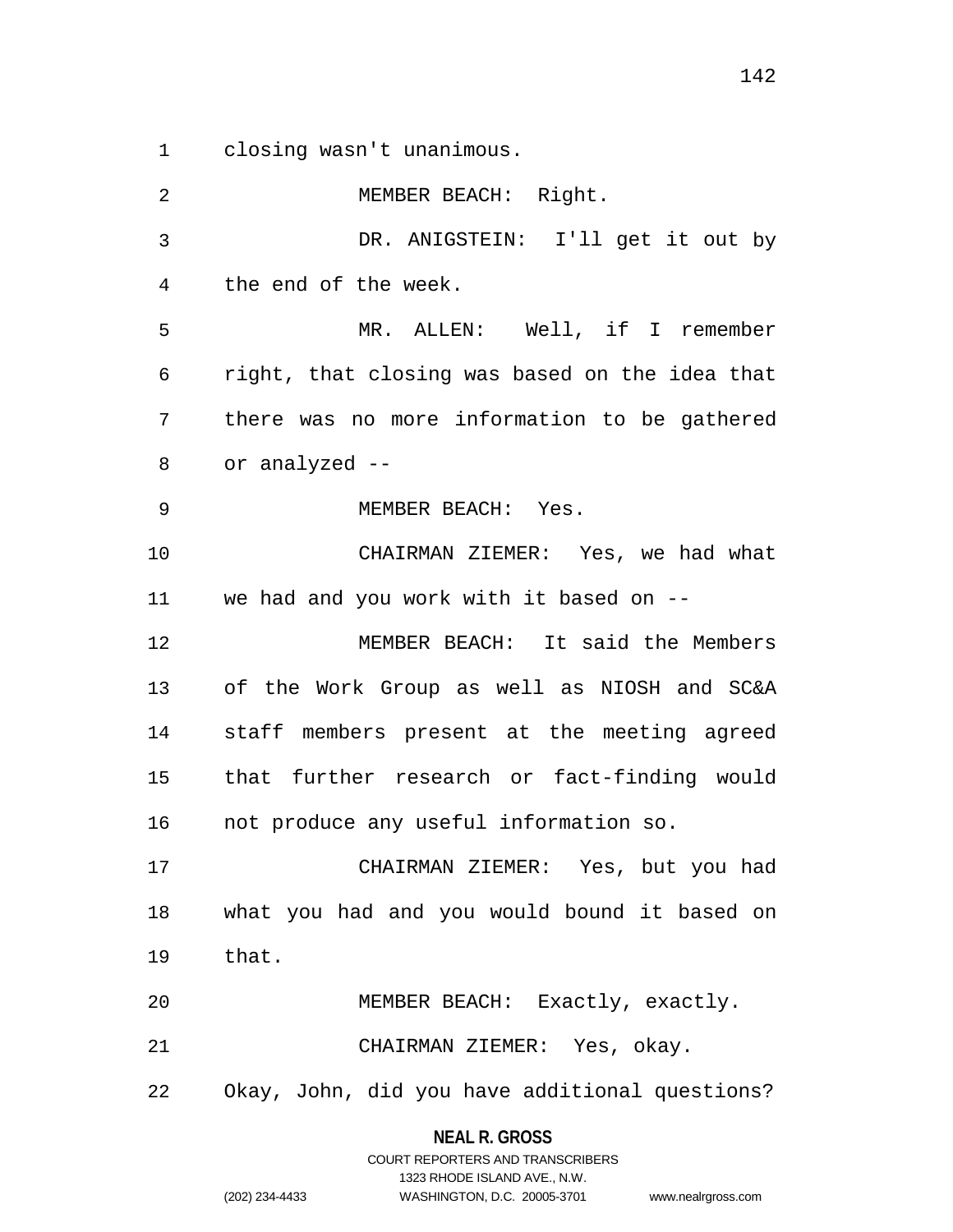1 We're still trying to generate a motion here 2 on the early period.

3 4 5 6 7 8 MEMBER POSTON: Again, I was trying to understand, I was quite confused as to what has happened before and what we've done before. I think this has helped me a lot. I think we need to discuss Wanda's motion, so I'll second.

9 CHAIRMAN ZIEMER: Okay.

10 11 12 MEMBER POSTON: I'm still trying to understand exactly what that motion means in terms of --

13 14 15 16 CHAIRMAN ZIEMER: The motion would be, basically the motion says that we agree that NIOSH can bound dose for that early period.

17 MEMBER POSTON: Okay.

18 19 CHAIRMAN ZIEMER: This is all dose: external, internal.

20 MR. KATZ: Right.

21 MEMBER POSTON: And that was what

22 NIOSH said they could do.

# **NEAL R. GROSS** COURT REPORTERS AND TRANSCRIBERS 1323 RHODE ISLAND AVE., N.W. (202) 234-4433 WASHINGTON, D.C. 20005-3701 www.nealrgross.com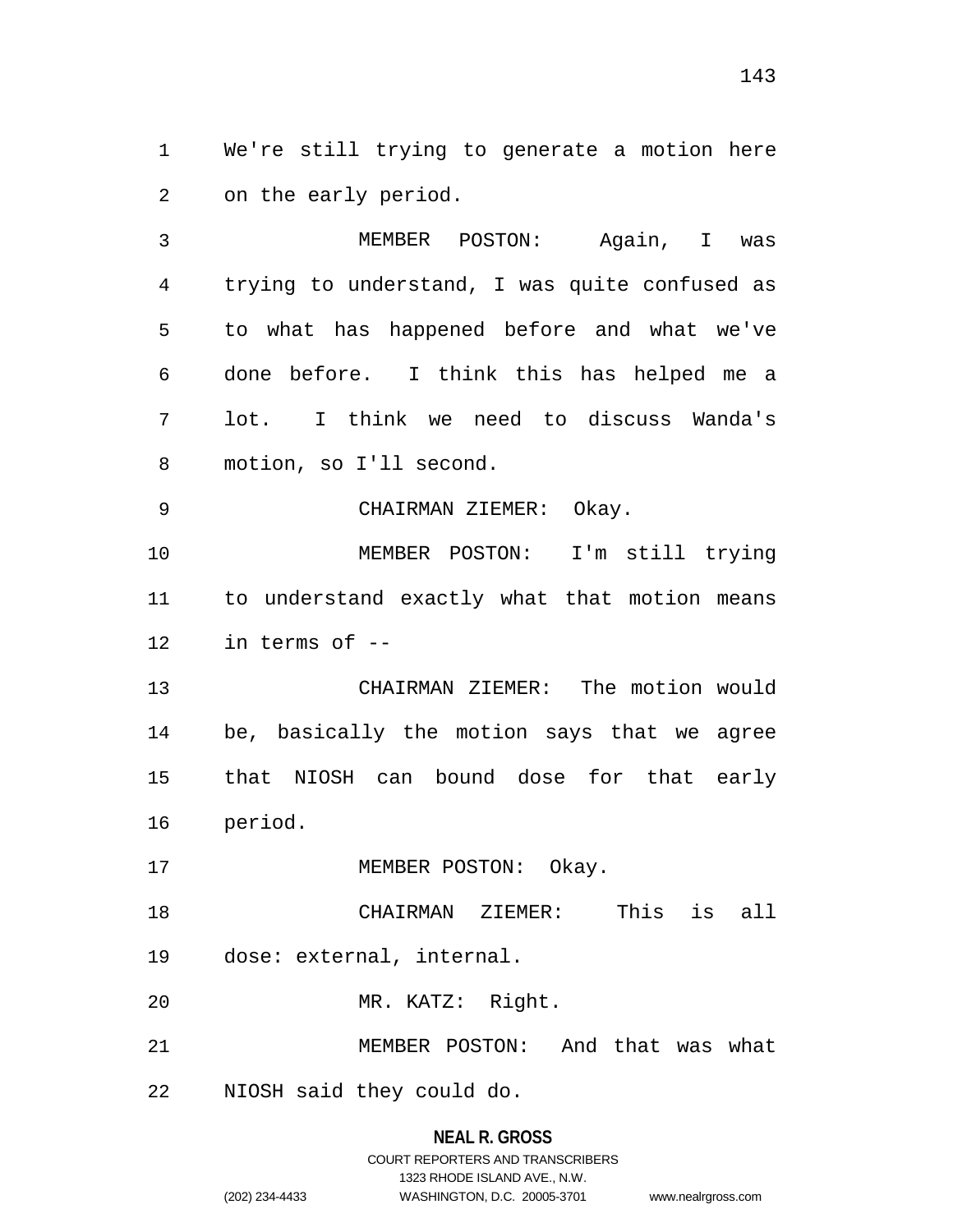1 MR. KATZ: Right. 2 3 4 5 6 7 8 9 10 11 12 13 14 15 16 17 18 19 20 21 22 MEMBER POSTON: Yes, okay. CHAIRMAN ZIEMER: And SC&A, I believe -- MR. KATZ: Concurs. CHAIRMAN ZIEMER: -- is in agreement with that. DR. ANIGSTEIN: Not with the values but with the statement it can be bounded, yes. CHAIRMAN ZIEMER: Right. They would still have to go back on Appendix BB and agree on the final numbers. DR. ANIGSTEIN: Yes. MR. KATZ: Right, which is why it was referred to as a TBD -- CHAIRMAN ZIEMER: Right. MR. KATZ: -- issue. MEMBER POSTON: Okay. CHAIRMAN ZIEMER: Any further discussion? MR. RAMSPOTT: Dr. Ziemer?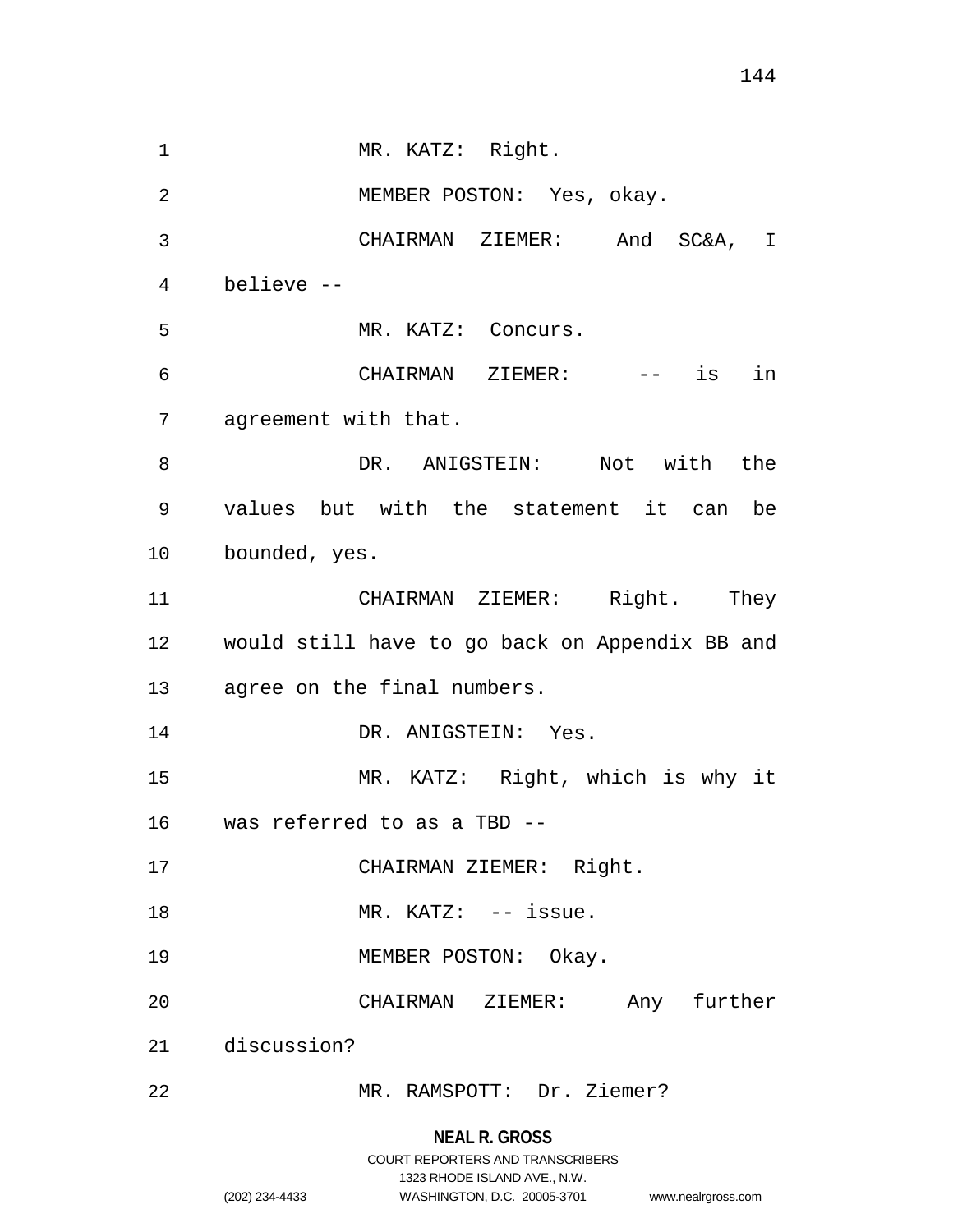1 CHAIRMAN ZIEMER: Yes. 2 3 4 5 6 7 8 9 10 11 12 13 14 15 16 17 18 19 20 21 22 MR. RAMSPOTT: Will you allow the public to make a comment? MR. KATZ: Not at this point. This is a Board process at this point, John. MR. RAMSPOTT: Okay. MR. KATZ: Thank you. CHAIRMAN ZIEMER: Other comments? Are you ready to vote? MEMBER BEACH: Yes. CHAIRMAN ZIEMER: John, you ready to vote? MEMBER POSTON: Yes. CHAIRMAN ZIEMER: Okay, all in favor, say aye. MEMBER MUNN: Aye. MEMBER POSTON: Aye. MEMBER BEACH: Nay. CHAIRMAN ZIEMER: And nays, okay, we've got one nay and three ayes on the early period. Okay, next I'm looking for a motion on the rest of the operational period, which

### **NEAL R. GROSS**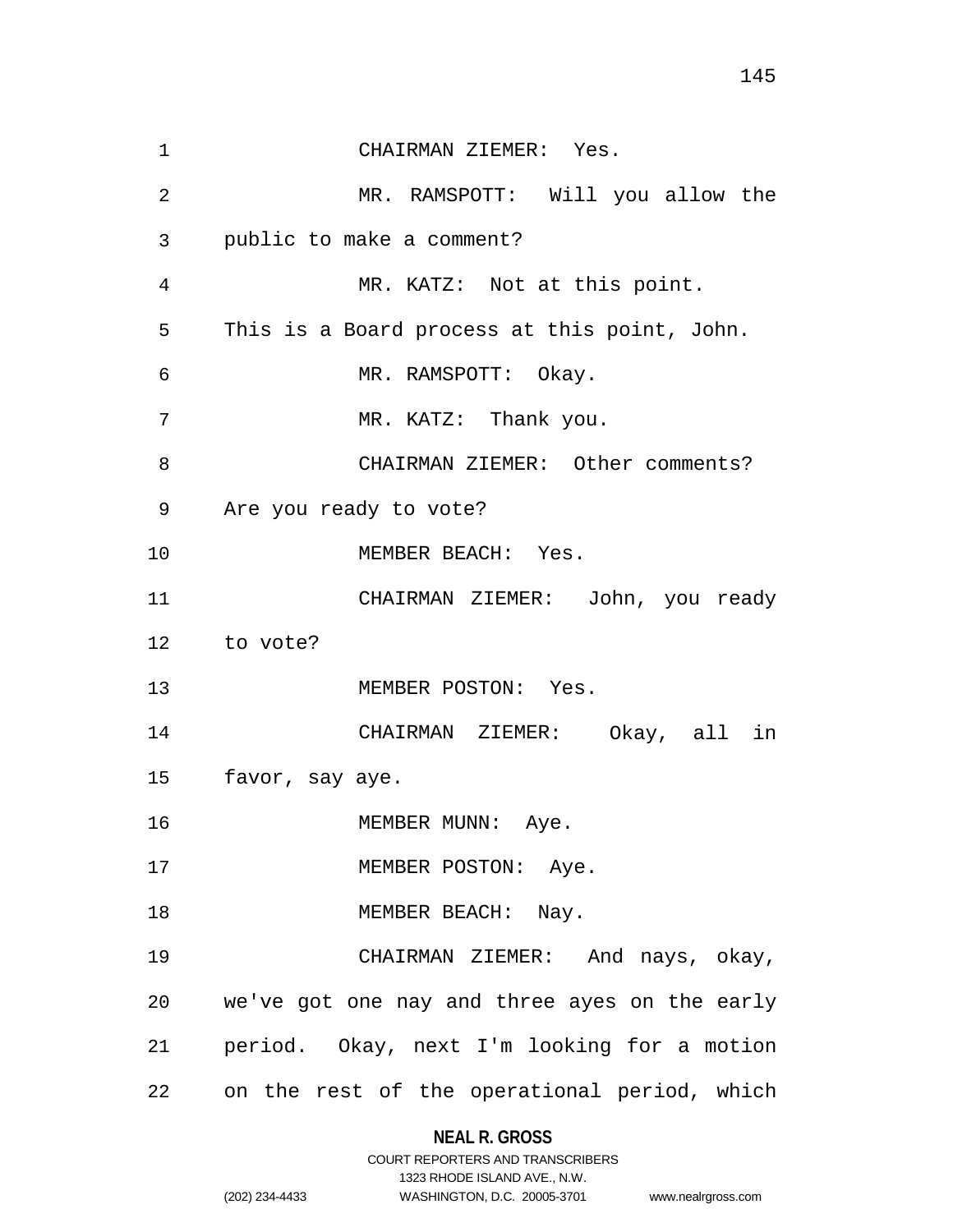1 would then be from April 18 to the end of the 2 3 4 5 6 7 8 9 10 11 12 13 14 15 16 17 18 19 20 21 22 operational period which is June 30th, '66. MS. LIN: Dr. Ziemer, do you mean April 19? CHAIRMAN ZIEMER: Okay, April 19, the next day, yes, to June 1966, June 30th. Motion? MEMBER MUNN: Yes. CHAIRMAN ZIEMER: Wanda, you're moving -- MEMBER MUNN: I'm moving that we identify as we have in our previous motion, that we accept their ability to -- CHAIRMAN ZIEMER: Accept NIOSH's proposal. MEMBER MUNN: -- accept NIOSH recommendation -- CHAIRMAN ZIEMER: Okay. MEMBER MUNN: -- for that period. CHAIRMAN ZIEMER: Second? MEMBER POSTON: I'll second it. CHAIRMAN ZIEMER: Discussion?

> **NEAL R. GROSS** COURT REPORTERS AND TRANSCRIBERS

> > 1323 RHODE ISLAND AVE., N.W.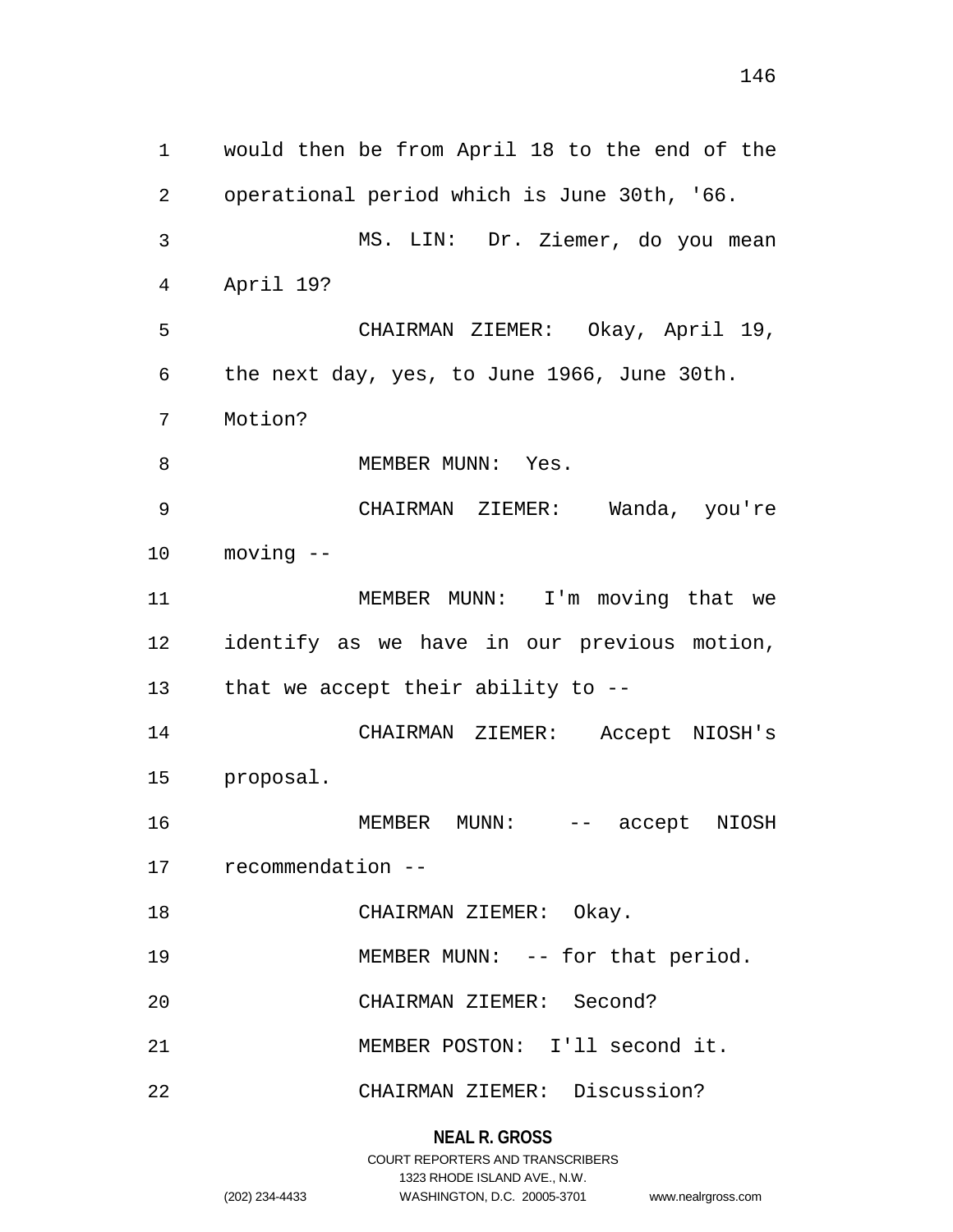| $\mathbf{1}$   | MEMBER BEACH: Well I want to                    |
|----------------|-------------------------------------------------|
| 2              | direct you back to the Appendix, and this is    |
| 3              | for clarification mostly because I know the     |
| $\overline{4}$ | Board Members are going to be looking at this.  |
| 5              | If you look at the last Board action on         |
| 6              | $3/28/12$ --                                    |
| 7              | CHAIRMAN ZIEMER: For which --                   |
| 8              | MEMBER BEACH: -- on the Petition                |
| 9              | 105.                                            |
| 10             | CHAIRMAN ZIEMER: Yes.                           |
| 11             | MEMBER BEACH: This one shows --                 |
| 12             | CHAIRMAN ZIEMER: Which item is                  |
| 13             | it?                                             |
| 14             | MEMBER BEACH: It's Item Number 2,               |
| 15             | oh I'm sorry, Item Number 2, which talks about  |
|                | 16 the year in question, which they're a little |
| 17             | bit skewed but, and I'm only bringing this up   |
| 18             | for clarification because it says it's          |
| 19             | possible to reconstruct dose from the period    |
| 20             | of 1964 to 1966 following the suggestion by     |
| 21             | Dave Allen and James Neton of NIOSH with        |
| 22             | Robert Anigstein's concurrence. It doesn't      |

# **NEAL R. GROSS**

# COURT REPORTERS AND TRANSCRIBERS 1323 RHODE ISLAND AVE., N.W. (202) 234-4433 WASHINGTON, D.C. 20005-3701 www.nealrgross.com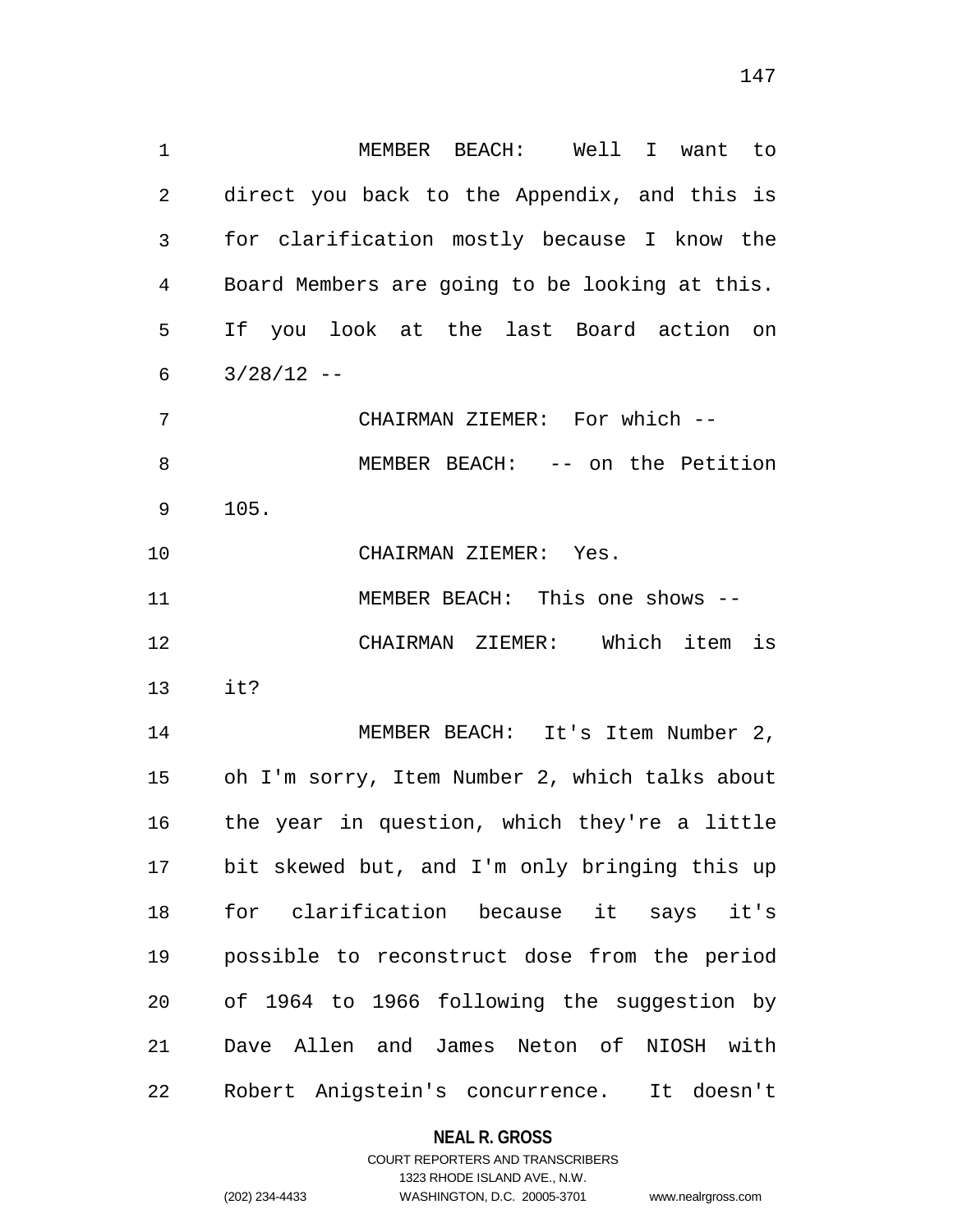1 really give you a whole lot of information so 2 3 4 5 6 7 8 9 10 11 12 13 14 15 16 17 18 19 20 21 22 I guess I want to refresh why we decided we could, just briefly, not huge. DR. ANIGSTEIN: We're talking about '64? MR. KATZ: Yes. MEMBER BEACH: Now see, this says  $164$  to  $166$ . We've got some years that  $-$  DR. ANIGSTEIN: You know, I think there was a lot of jumping, let's see, in November, middle of November '63, they started using Landauer film badges. So we have a -- MEMBER BEACH: So we have 89 Landauer badges. DR. ANIGSTEIN: -- we have the actual film badge reports starting from January 1st, '64. However, the film badge reports are cumulative so they say there were six prior weeks before that where we did happen to retrieve the record. But they show no significant, you know, everybody got minimal dose meaning below the readable level.

#### **NEAL R. GROSS**

COURT REPORTERS AND TRANSCRIBERS 1323 RHODE ISLAND AVE., N.W. (202) 234-4433 WASHINGTON, D.C. 20005-3701 www.nealrgross.com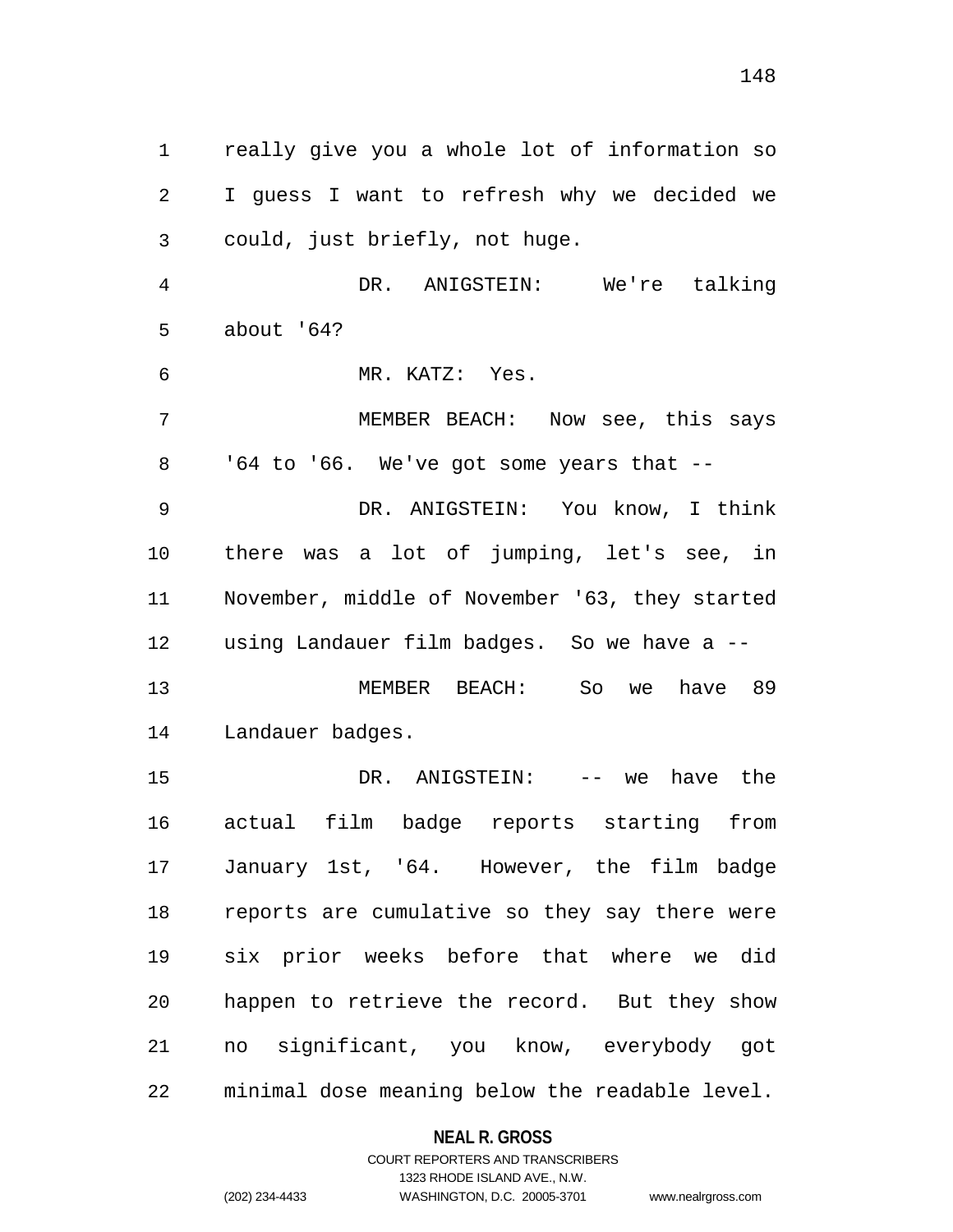1 So there were no, there was nothing in those 2 3 4 first six weeks, that part meaning the last six weeks of 1963. So that's the basis for that.

5 MEMBER BEACH: Okay.

6 7 8 9 10 11 12 13 14 15 16 DR. ANIGSTEIN: Then we have the early, then I'm going into a much more finegrained. Then there is the period from, say April 18th or Paul said, '62 until then, until '63, and the only difference was that there was a different film badge supplier, that the Nuclear Consulting Corporation was their radiation safety consultant and they came in, they did the actual surveys using survey meters to see what the codes were, and also supplied the film badges.

17 18 19 20 21 22 Those film badges we've not been able to obtain because there was, I actually interviewed the president of that company and he, you know, 50 years later could not recollect who he bought the film badges from. So we don't have the real, but he simply made

> **NEAL R. GROSS** COURT REPORTERS AND TRANSCRIBERS

> > 1323 RHODE ISLAND AVE., N.W.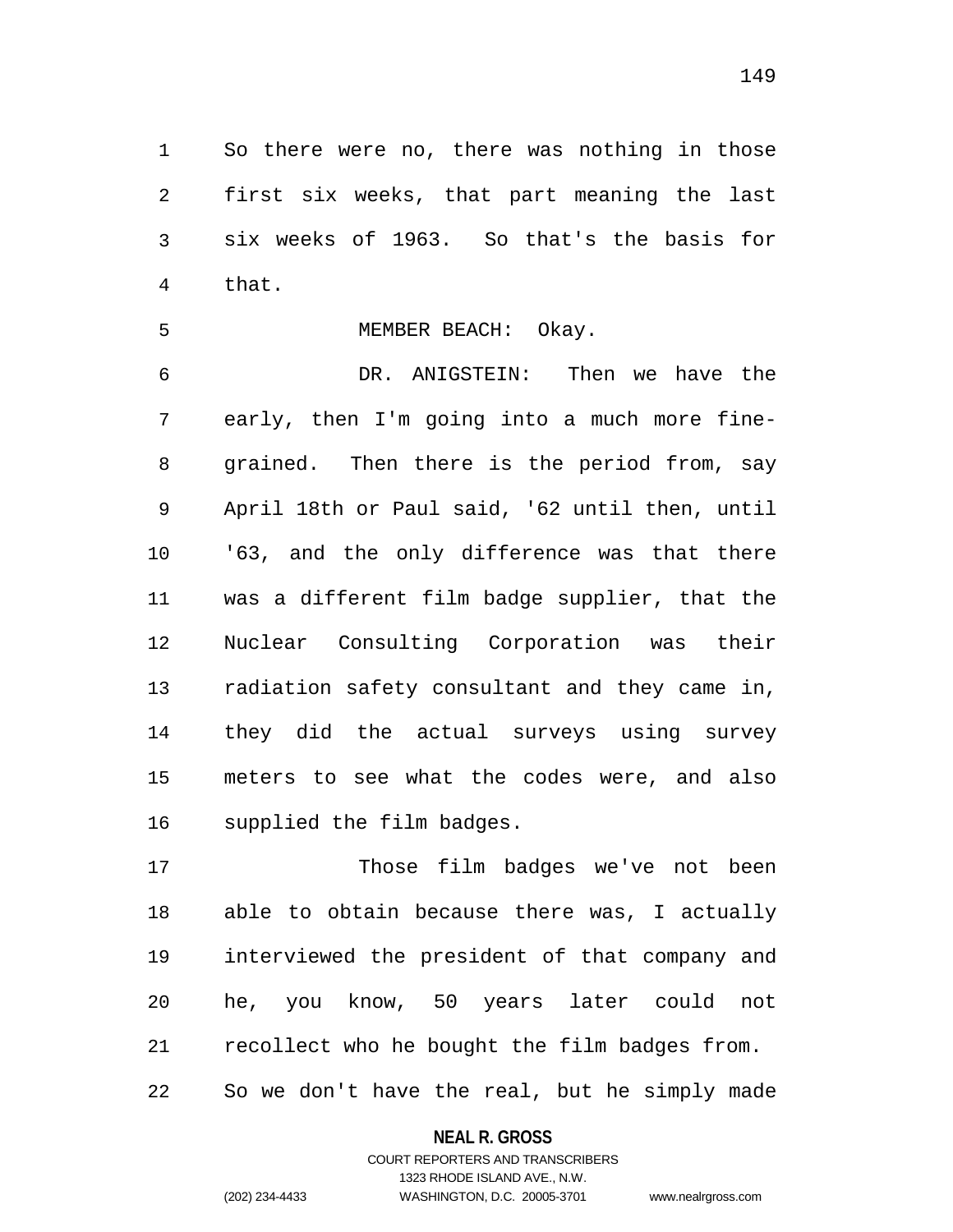1 the statement that they seemed to have their 2 3 4 5 6 act together. He does not remember any unusual occurrences, any excessive exposures. And we do have, for the same period, film badge records of one worker, who was a radiographer. So, you know --

7 8 MEMBER BEACH: From '62 to '63, that time period?

9 10 11 12 13 14 15 16 17 DR. ANIGSTEIN: Yes, yes, right. We actually have his record and we have the statement of his previous exposure, which Nuclear Consulting Corporation put together based on, they simply say records. So they presumably looked at some earlier records and they assessed his exposure from the time, beginning of his employment which was about in '56.

18 19 20 21 22 So we have, from one person we have that, so we have some, you know, evidence and information. And again, modeling of the actual exposure, say, based on this man's testimony. He sat in this little room, he

#### **NEAL R. GROSS**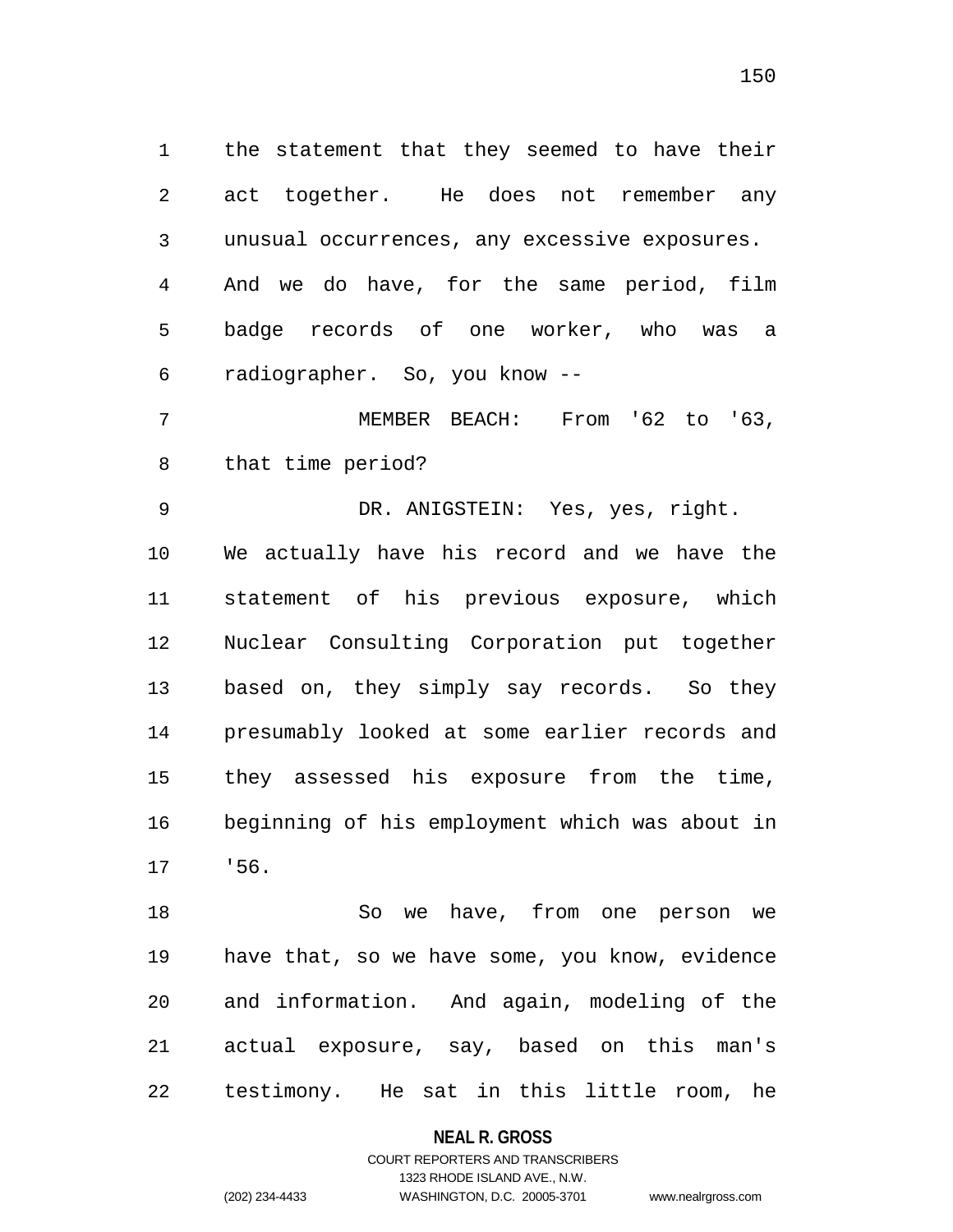1 walked out, set up the radium exposure, came 2 3 4 5 6 7 8 9 10 11 12 13 14 15 16 17 18 19 20 21 22 back, it took him, he carried the radium shots at the end of the stick and I calculated what would be the dose to his body. And there were three different things that just came to, unusually, three different and totally independent approaches which came together or overlapped that we feel there is, well we're comfortable in saying there is a number there. And sometime they -- CHAIRMAN ZIEMER: I have a note here also. DR. ANIGSTEIN: Pardon? CHAIRMAN ZIEMER: There was a radiation survey done by Nuclear Consulting Corporation that reported to those film badges, the fact that they were film badged -- DR. ANIGSTEIN: Yes. CHAIRMAN ZIEMER: -- and also there was an AEC inspection in 1962 -- DR. ANIGSTEIN: Right, sure, sure. CHAIRMAN ZIEMER: -- November of

> **NEAL R. GROSS** COURT REPORTERS AND TRANSCRIBERS

> > 1323 RHODE ISLAND AVE., N.W.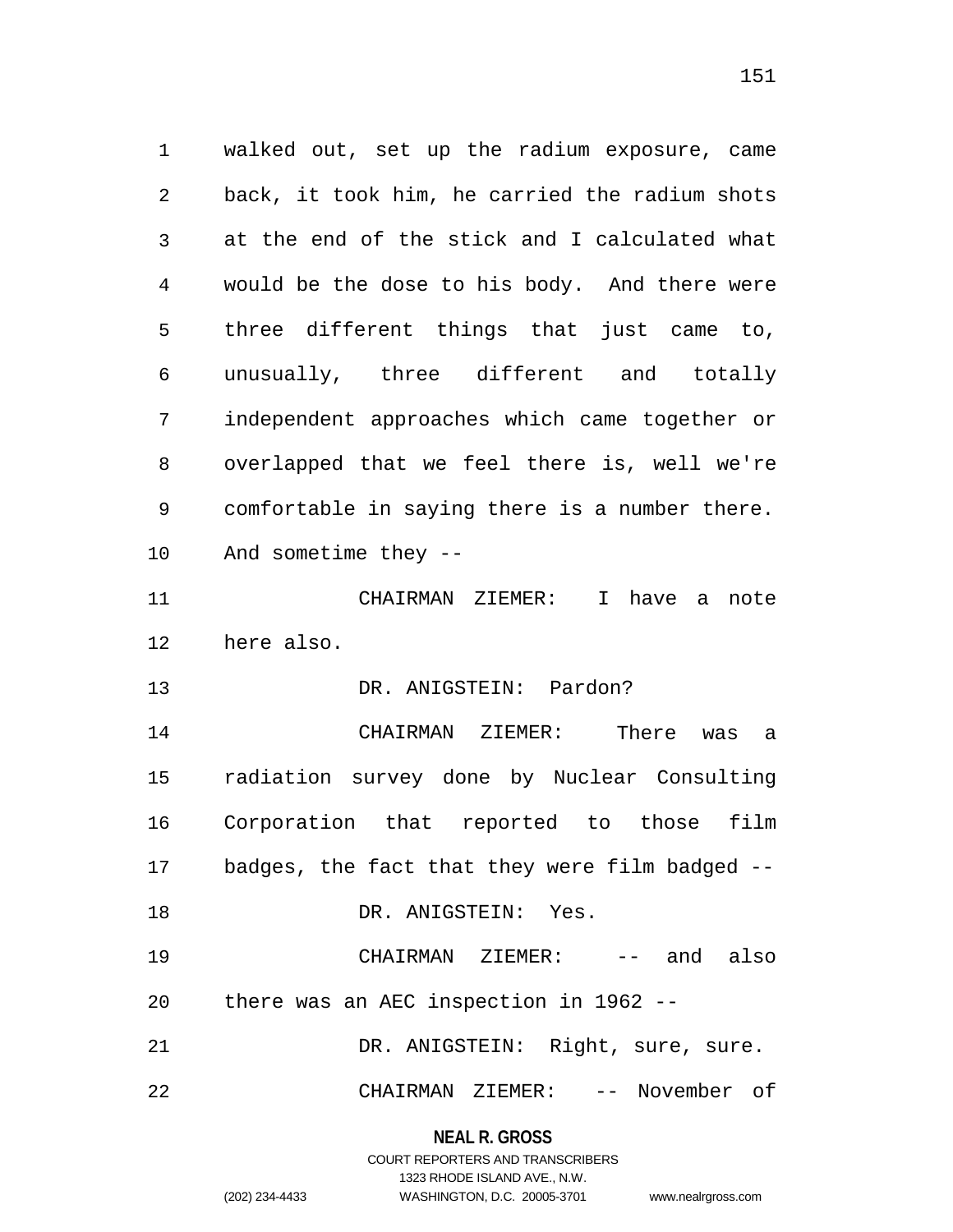1 '62.

2 3 4 5 6 7 8 9 10 11 12 13 14 15 16 17 18 19 20 21 22 DR. ANIGSTEIN: And they looked at the film badges of the Nuclear Consulting, right. CHAIRMAN ZIEMER: Right. This was an inspection following the license in April  $SO - -$ DR. ANIGSTEIN: Yes, and they even said, oh and they even said, they even identified the person in the highest dose during the quarter was this person of 55 millirem in one quarter, in a quarter. I mean these were -- MEMBER BEACH: Right. CHAIRMAN ZIEMER: What did you say, Wanda? MEMBER MUNN: Well, I was just muttering, very, very low exposures -- DR. ANIGSTEIN: Yes. MEMBER MUNN: -- consistently low exposures. DR. ANIGSTEIN: And those are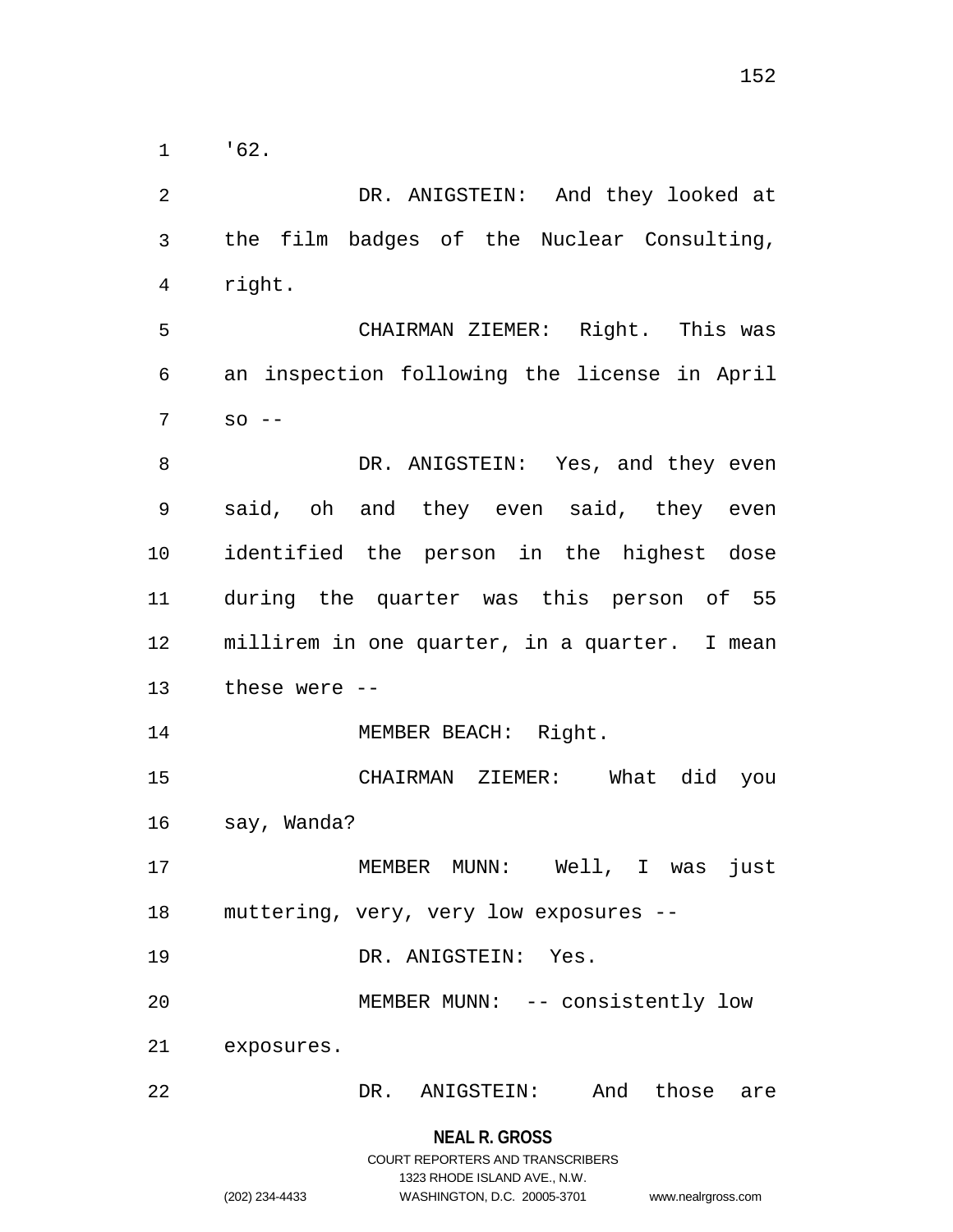1 recorded.

2 3 4 5 6 7 8 9 10 11 12 13 14 15 16 17 18 19 20 21 22 MEMBER MUNN: Yes. DR. ANIGSTEIN: Now during the radium era, there were undoubtedly higher exposures because the person making the statement to the AEC said they were about one quarter of the annual limit -- CHAIRMAN ZIEMER: Which was higher. DR. ANIGSTEIN: -- on average, were a quarter of the annual limit and no one was higher, with the implication that somebody might have gotten right up to there. So there was a drastic change between radium, which was very poorly shielded and carried by hand at the end of a stick, and the cobalt, which was remotely handled, was inside a heavy lead shield, was handled by a remote, you know, cable, a mechanical cable. And during the exposure, they used the same room but they put in four inch thick steel shields, that had not been there earlier.

#### **NEAL R. GROSS**

COURT REPORTERS AND TRANSCRIBERS 1323 RHODE ISLAND AVE., N.W. (202) 234-4433 WASHINGTON, D.C. 20005-3701 www.nealrgross.com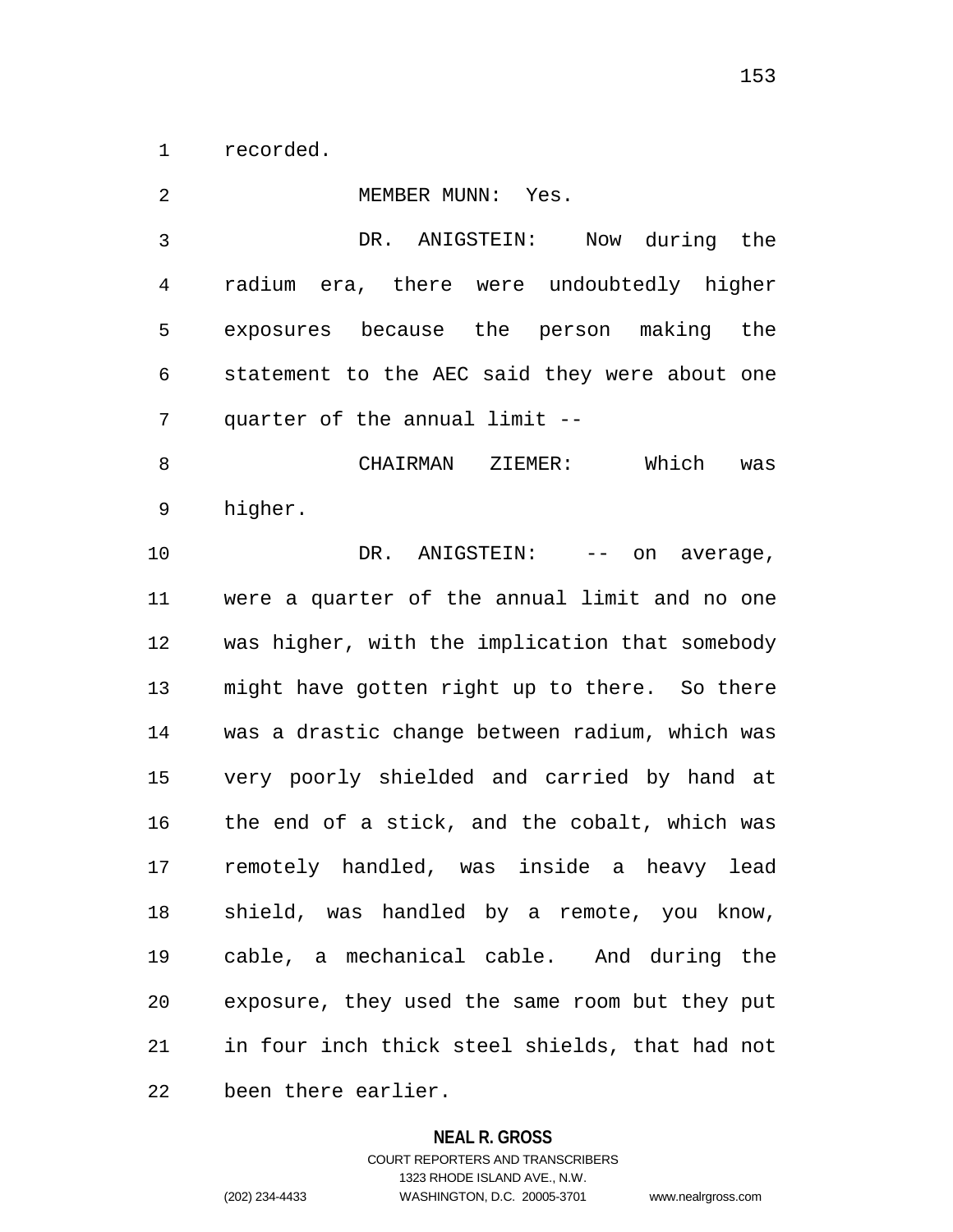1 CHAIRMAN ZIEMER: Yes, we know -- 2 3 4 5 6 7 8 9 10 11 12 13 14 15 16 17 18 19 20 21 22 DR. ANIGSTEIN: There was a big difference. CHAIRMAN ZIEMER: Additional questions, Josie, on that? Or -- MR. KATZ: John? CHAIRMAN ZIEMER: -- John, questions? MR. KATZ: John Poston, Dr. Poston, do you have any other questions? MEMBER POSTON: Can you hear me? MR. KATZ: Now we can, yes. MEMBER POSTON: Oh, okay, I just wasn't close enough I guess. I said no questions. MR. KATZ: Okay, thanks. CHAIRMAN ZIEMER: Okay, are we ready to vote on this item? This is -- MEMBER MUNN: Yes. CHAIRMAN ZIEMER: -- operational period, the second part of the operational period. All in favor, aye?

# **NEAL R. GROSS**

|                | COURT REPORTERS AND TRANSCRIBERS |                    |
|----------------|----------------------------------|--------------------|
|                | 1323 RHODE ISLAND AVE N.W.       |                    |
| (202) 234-4433 | WASHINGTON, D.C. 20005-3701      | www.nealrgross.com |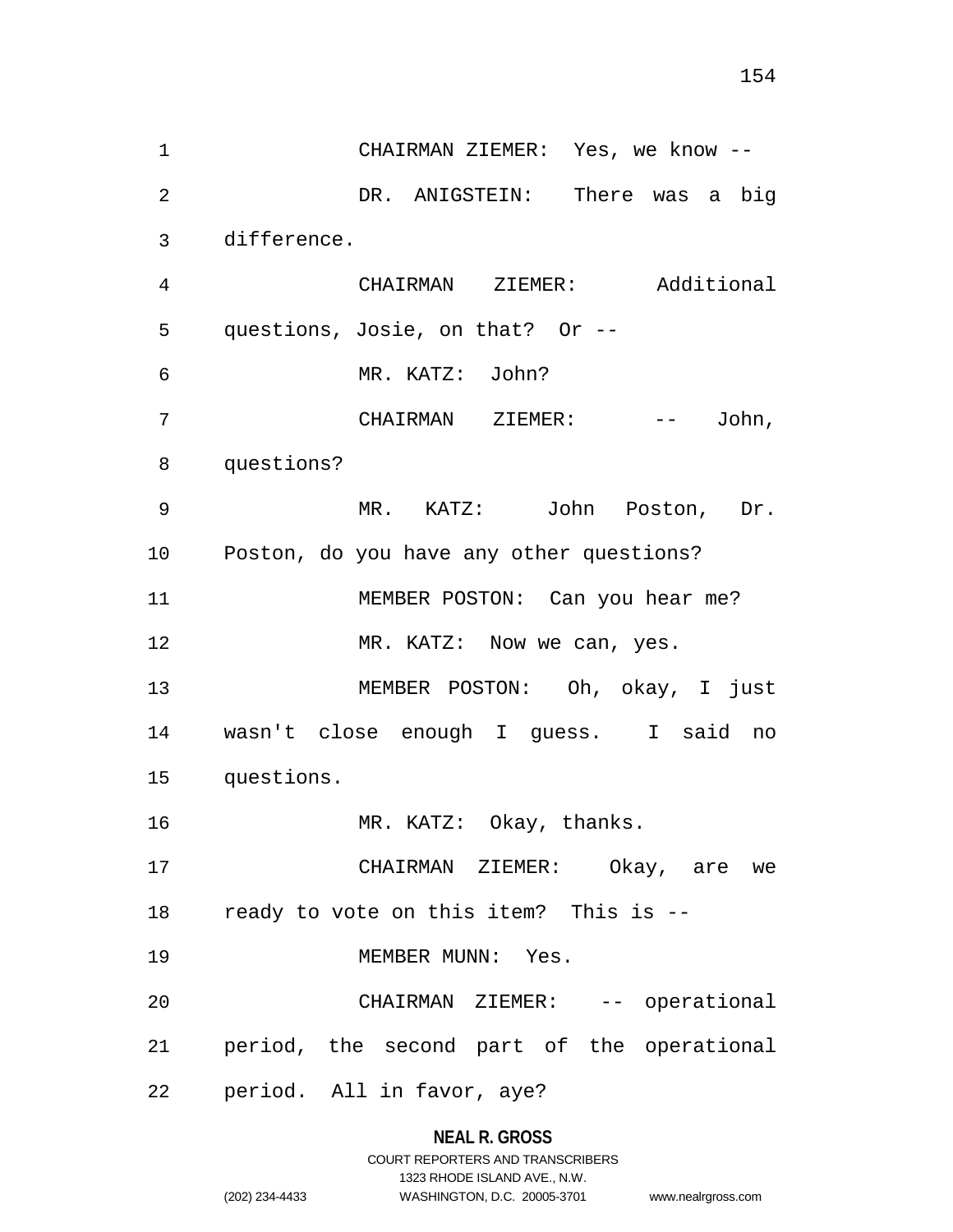155

1 MEMBER MUNN: Aye.

2 MEMBER POSTON: Aye.

3 CHAIRMAN ZIEMER: Opposed?

4 5 MEMBER BEACH: I'm going to abstain from this one.

6 7 8 9 10 11 12 13 14 15 16 17 18 19 20 21 CHAIRMAN ZIEMER: Okay. I got three ayes, one abstain, thank you. Now residual period, residual period now would be the period for which this internal dose air sample data would be used in conjunction with TIB-70 to produce the residual period dose, which is basically an internal dose. Is there any external component added in? It would be trivial, I guess, compared to internal but -- DR. NETON: Yes, it -- CHAIRMAN ZIEMER: -- I don't recall. DR. NETON: I think we would have looked at it if there was anything -- CHAIRMAN ZIEMER: Yes. DR. ANIGSTEIN: They based the,

22 yes --

# **NEAL R. GROSS** COURT REPORTERS AND TRANSCRIBERS

# 1323 RHODE ISLAND AVE., N.W. (202) 234-4433 WASHINGTON, D.C. 20005-3701 www.nealrgross.com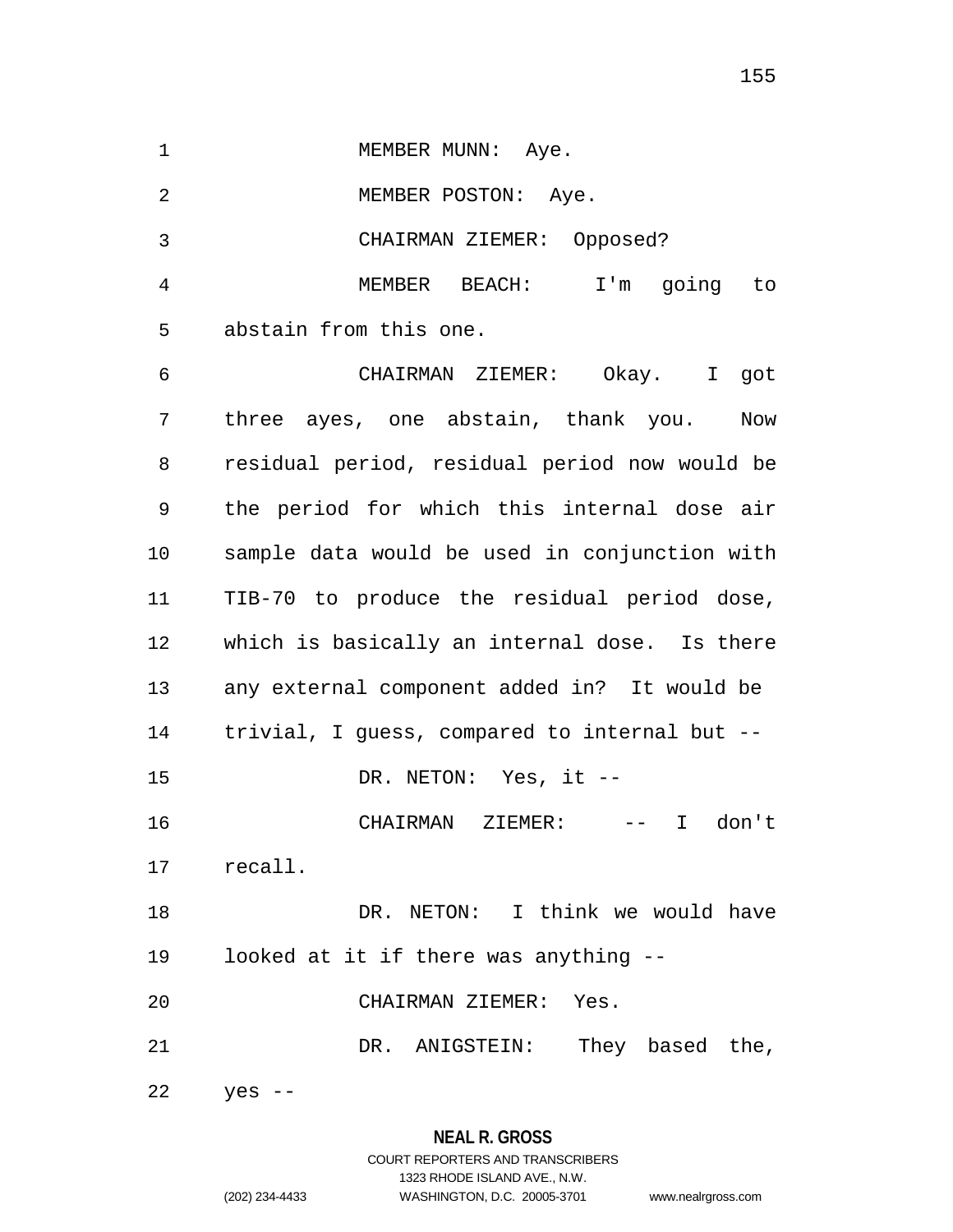1 DR. NETON: TIB-70. 2 3 4 5 6 7 8 9 10 11 12 13 14 15 16 17 18 19 20 21 22 DR. ANIGSTEIN: -- Appendix BB based the external dose on the readings right at the surface of the back calculator, they got a external exposure rate and they said let's put that, let's use that as a limiting dose, external dose -- DR. NETON: That's right. DR. ANIGSTEIN: -- for the entire residual period. That was, not based on, but that's not -- CHAIRMAN ZIEMER: Would you still be using that or -- DR. NETON: We'd have to go back when we remodel it and look at the deposition values and what that -- CHAIRMAN ZIEMER: And see if that gave a higher value, yes. DR. NETON: -- how that compares and pick the most -- DR. ANIGSTEIN: I think they did look at it and said it was a lower -- that the

# **NEAL R. GROSS** COURT REPORTERS AND TRANSCRIBERS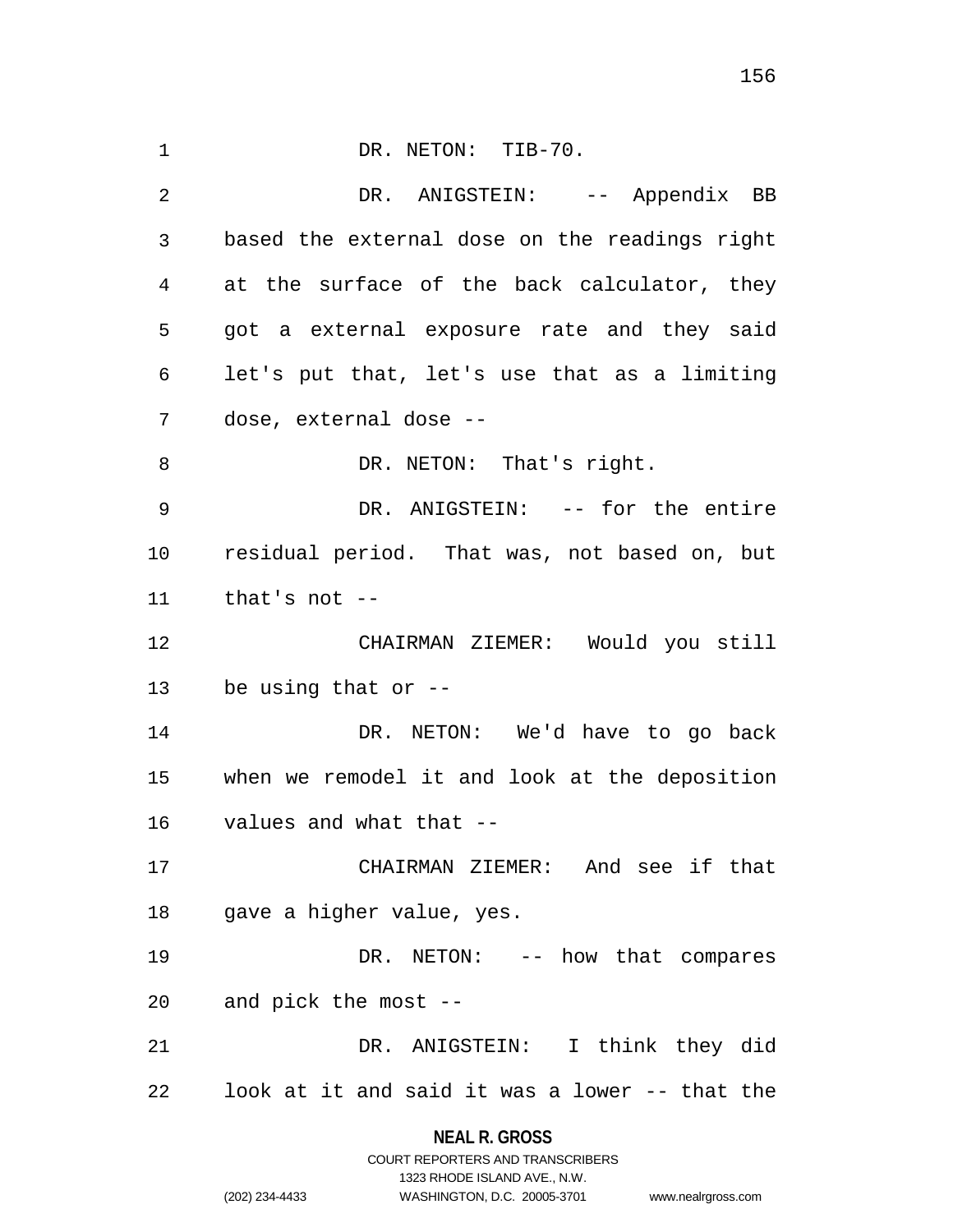1 groundshine, or I guess you can call it, was 2 3 4 5 6 7 8 9 10 11 12 13 14 15 16 17 18 19 20 21 22 lower than from that vacuum cleaner, so that was the more limiting. DR. NETON: Right. CHAIRMAN ZIEMER: Okay. Anyway, is there a motion on the residual period? MEMBER MUNN: Yes. CHAIRMAN ZIEMER: Wanda? MEMBER MUNN: I move that we accept the recommendation of the agency for the residual period covering GSI. CHAIRMAN ZIEMER: Is there a second? MEMBER POSTON: I'll second. CHAIRMAN ZIEMER: Discussion? MS. LIN: Dr. Ziemer? CHAIRMAN ZIEMER: Yes? MS. LIN: Just to clarify that when you guys say residual period, we're talking about 1967 to 1992 including the -- CHAIRMAN ZIEMER: July 1st '66 -- MS. LIN: July 1st --

**NEAL R. GROSS**

COURT REPORTERS AND TRANSCRIBERS 1323 RHODE ISLAND AVE., N.W. (202) 234-4433 WASHINGTON, D.C. 20005-3701 www.nealrgross.com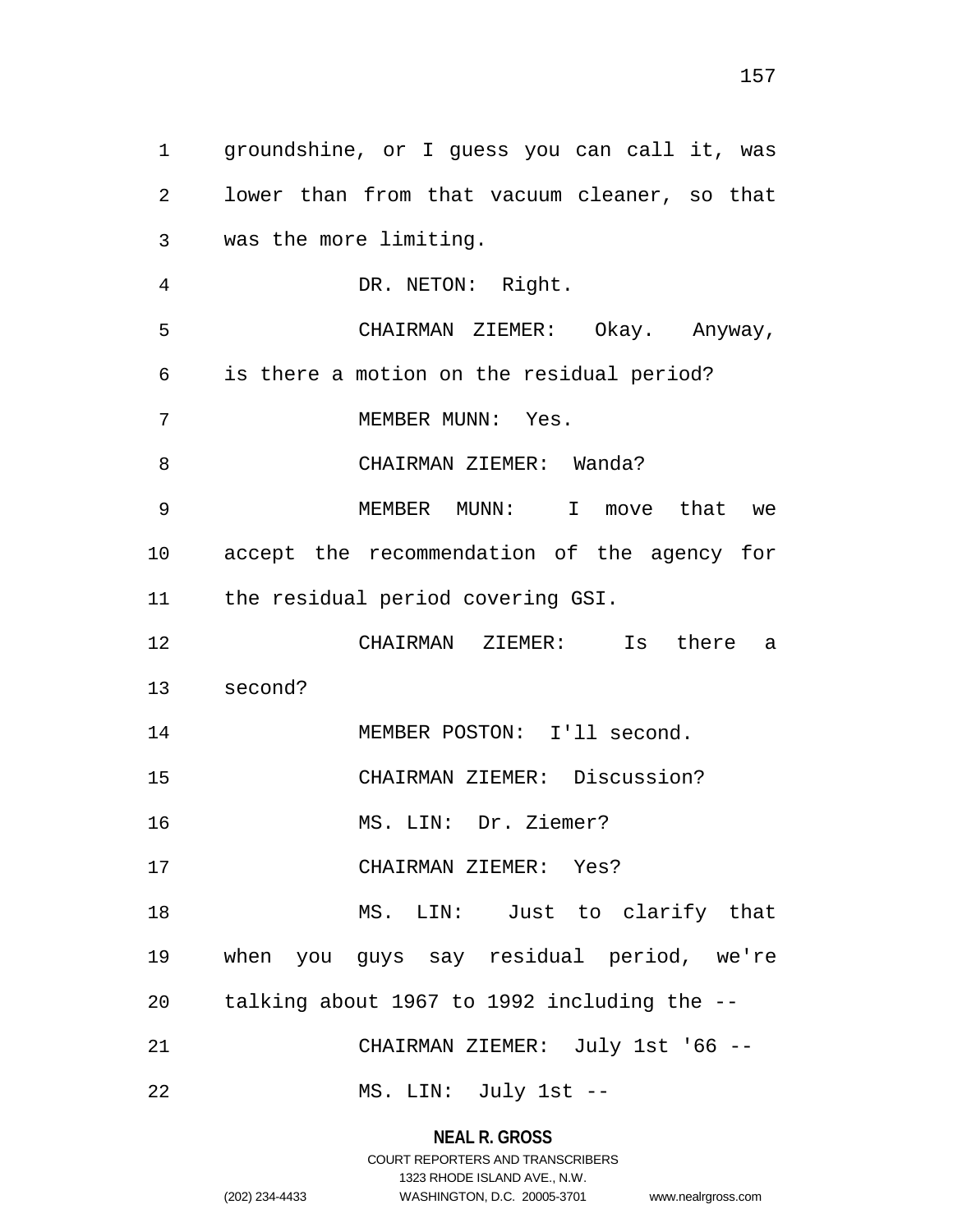1 CHAIRMAN ZIEMER: -- to December 2 3 4 5 6 7 8 9 10 11 12 13 14 15 16 17 18 19 20 21 22 31st, 1992. MS. LIN: I'm sorry, July 1st -- CHAIRMAN ZIEMER: 1966 -- MS. LIN: 1966. CHAIRMAN ZIEMER: -- to December 31st, 1992. MS. LIN: Okay, so you're excluding 1993. MR. KATZ: DOE? CHAIRMAN ZIEMER: Yes, I think the residual period officially ended I think -- MR. KATZ: Was '93 a DOE? MR. ALLEN: Yes. CHAIRMAN ZIEMER: There's FUSRAP site remediaton occurred in '93 but that's after -- MEMBER BEACH: Yes, on the Evaluation Report, that's correct, the July 1st, '66 to '92. MR. ALLEN: Yes, I think that was what was petitioned for and that's been a

> **NEAL R. GROSS** COURT REPORTERS AND TRANSCRIBERS

> > 1323 RHODE ISLAND AVE., N.W.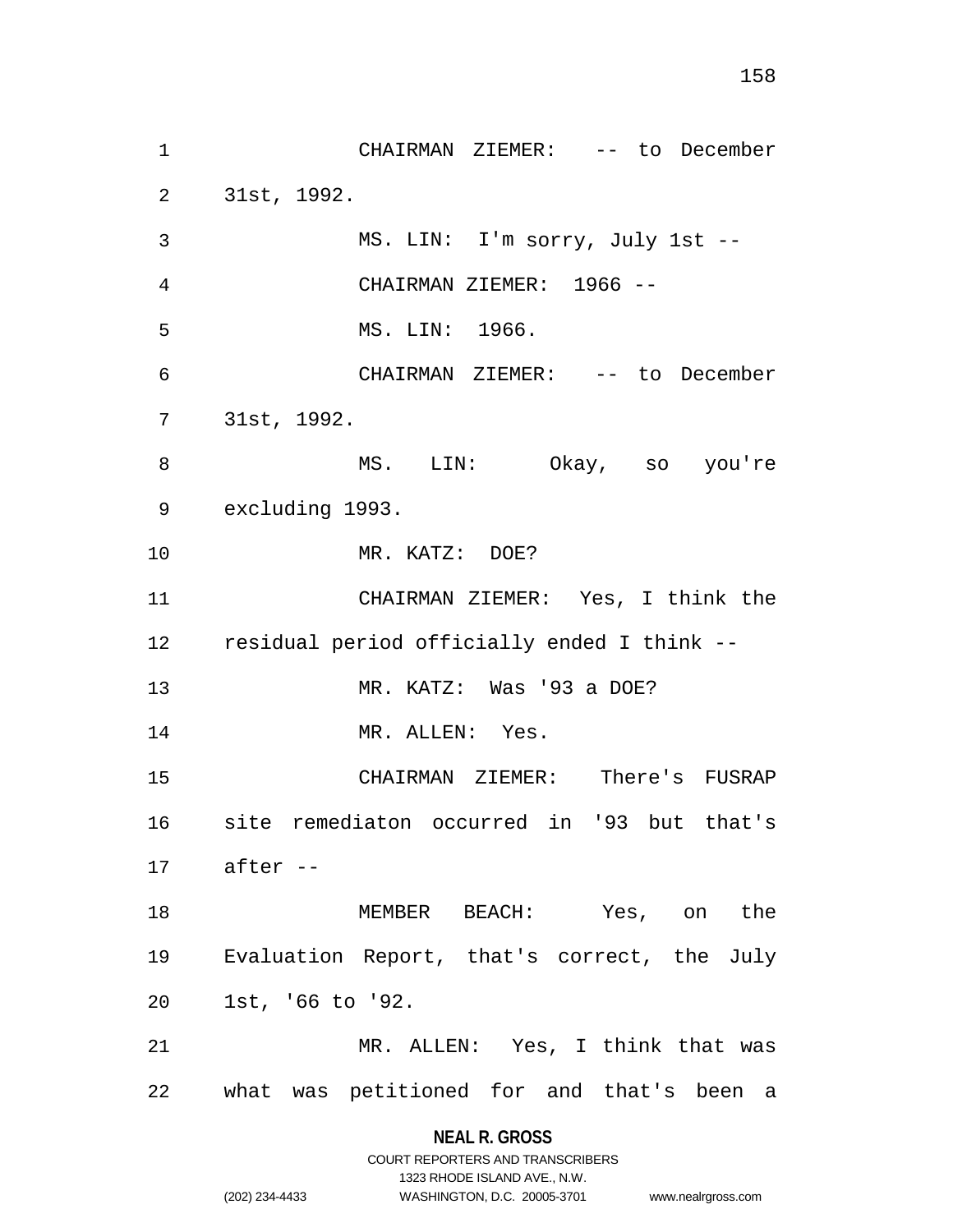1 source of uncertainty here with that '93 being 2 3 4 5 6 7 8 9 10 11 12 13 14 15 16 17 18 19 20 21 22 a remediation because, I mean, if you worked there in '93, you weren't covered. MS. LIN: Thank you. CHAIRMAN ZIEMER: Well, so what's the right date? I mean the -- DR. NETON: '92. MEMBER BEACH: '92. CHAIRMAN ZIEMER: -- the petition is the '92 -- DR. NETON: The petition, that's what we're evaluating. CHAIRMAN ZIEMER: Yes, yes. MS. LIN: Thank you. CHAIRMAN ZIEMER: Discussion on the residual period? Okay, are you ready to vote? All in favor? MEMBER MUNN: Aye. MEMBER BEACH: Aye. CHAIRMAN ZIEMER: John? MR. KATZ: Dr. Poston, you may have put yourself on mute.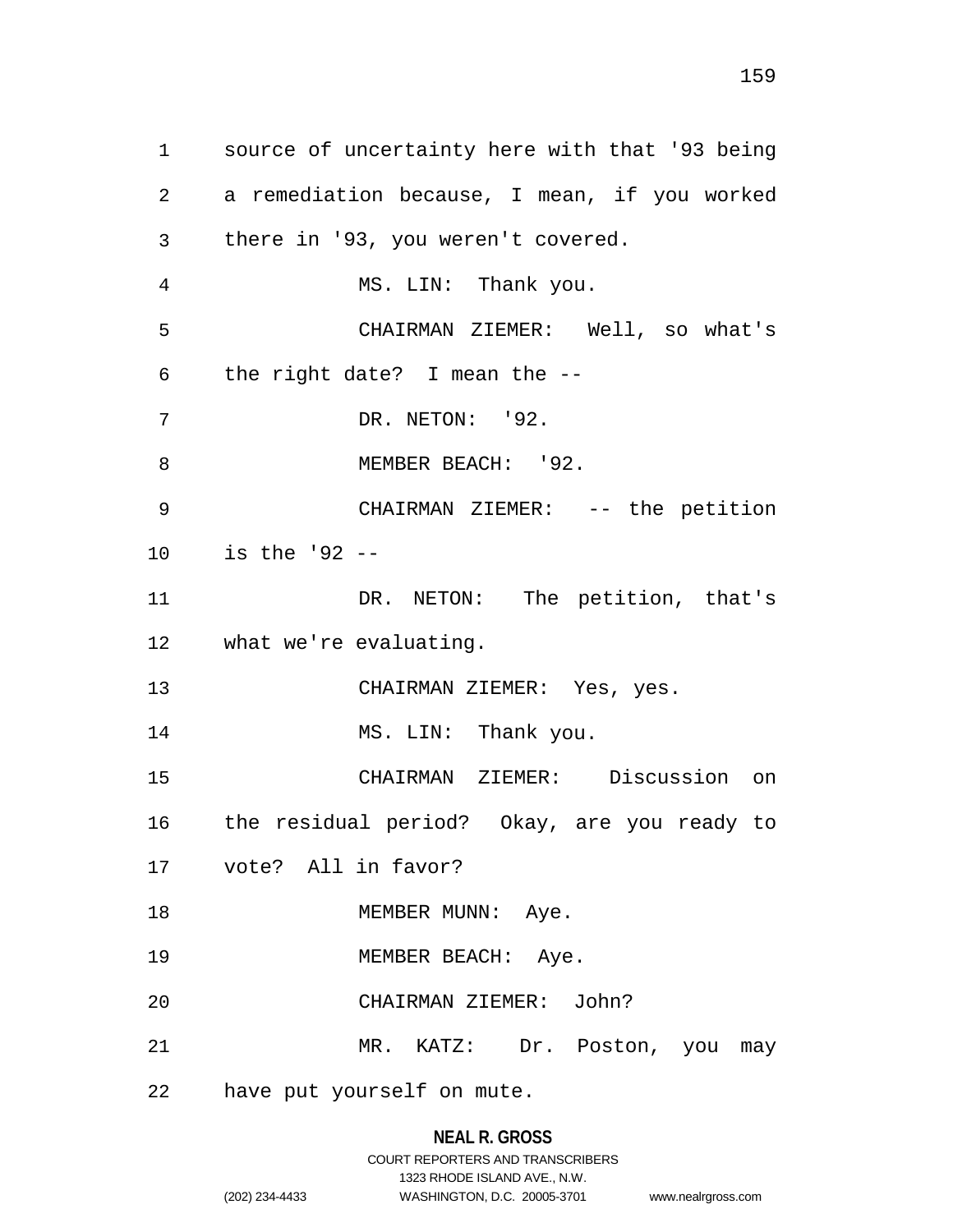1 MEMBER POSTON: Can you hear me? 2 3 4 5 6 7 8 9 10 11 12 13 14 15 16 17 18 19 MR. KATZ: Yes, now we can, yes. MEMBER POSTON: Okay, I'm just getting further and further away from the phone. All right, I voted aye. CHAIRMAN ZIEMER: Okay. MR. KATZ: Okay, thank you. CHAIRMAN ZIEMER: Four ayes and motion carries, okay. Now, a status of remaining TBD issues, okay, what we have done since the last meeting, we had the July 28th version of the Appendix BB findings, and we had the June 1st, 2012, these are both 2012, version of the SEC petition findings. And -- MEMBER BEACH: And now we have the November 26th. CHAIRMAN ZIEMER: -- and what we did subsequently, remember that we took actions on, we closed a number of the items on

20 21 22 the SEC petition and we transferred the others to Appendix BB. And so what I asked Bob to do, and I did a preliminary review of these

#### **NEAL R. GROSS**

COURT REPORTERS AND TRANSCRIBERS 1323 RHODE ISLAND AVE., N.W. (202) 234-4433 WASHINGTON, D.C. 20005-3701 www.nealrgross.com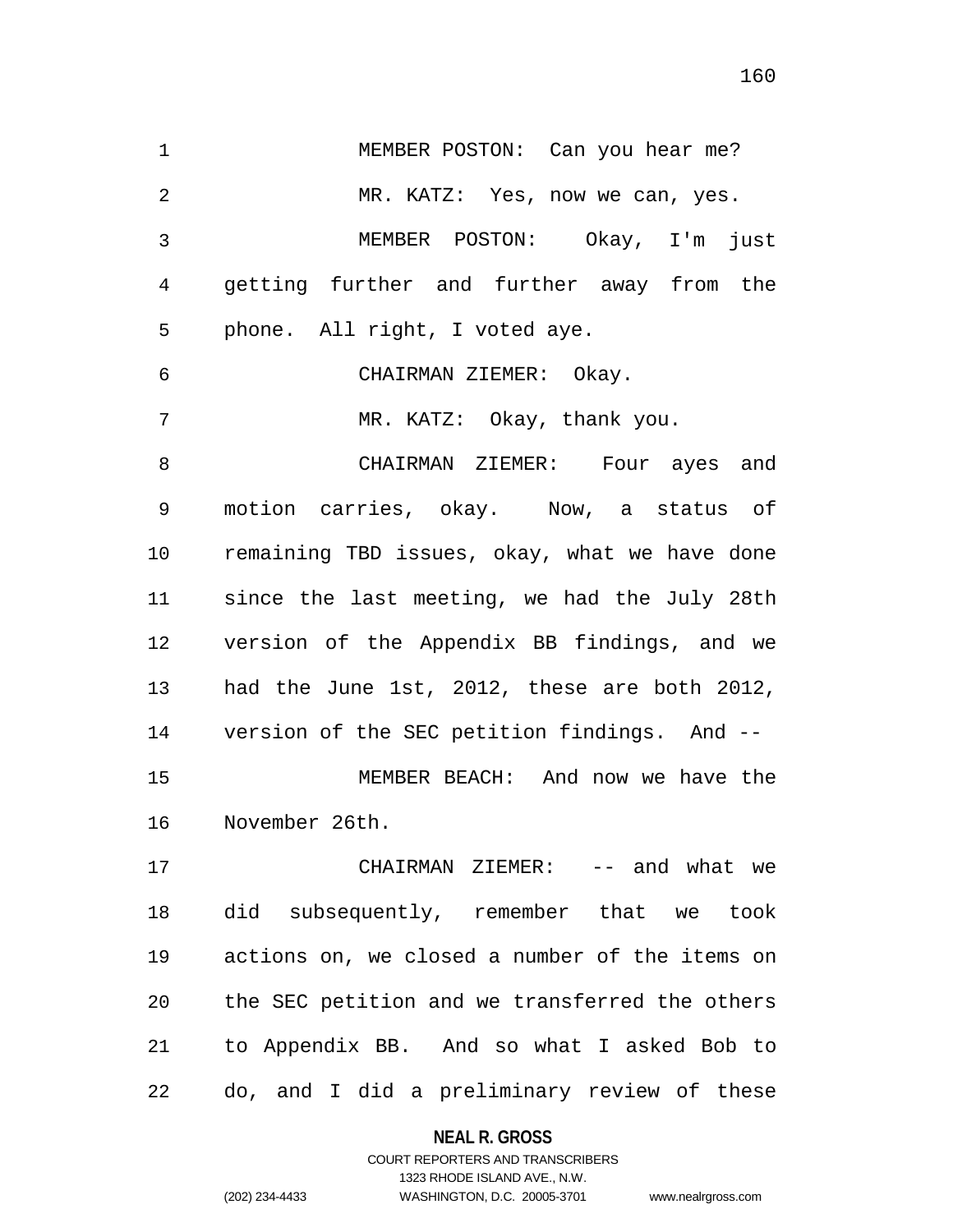1 and gave him my comments and then he has gone 2 3 4 5 6 7 8 9 ahead with that, specifically on the Issue 2, Issue 3, Issue 6, Issue 7, Issue 8, and Issue 9, those were transferred. There's six of them. And I tried to identify to him where I thought that they overlapped strongly with existing issues. And Bob went through and came up with, I think he just distributed it - -

10 11 12 13 14 15 MEMBER MUNN: Yes he did. CHAIRMAN ZIEMER: -- yesterday, a final version which, where he's indicated, because I didn't want to lose the identity of which ones came over, but which ones are still in the mix.

16 17 18 19 20 21 22 And we had some where at the time, when we transferred them, we thought they were pretty close to closure but probably a little more discussion was needed. And I don't know that we're necessarily prepared to deal with these individually today, but I wanted to make sure, because we just got this document

**NEAL R. GROSS**

# COURT REPORTERS AND TRANSCRIBERS 1323 RHODE ISLAND AVE., N.W. (202) 234-4433 WASHINGTON, D.C. 20005-3701 www.nealrgross.com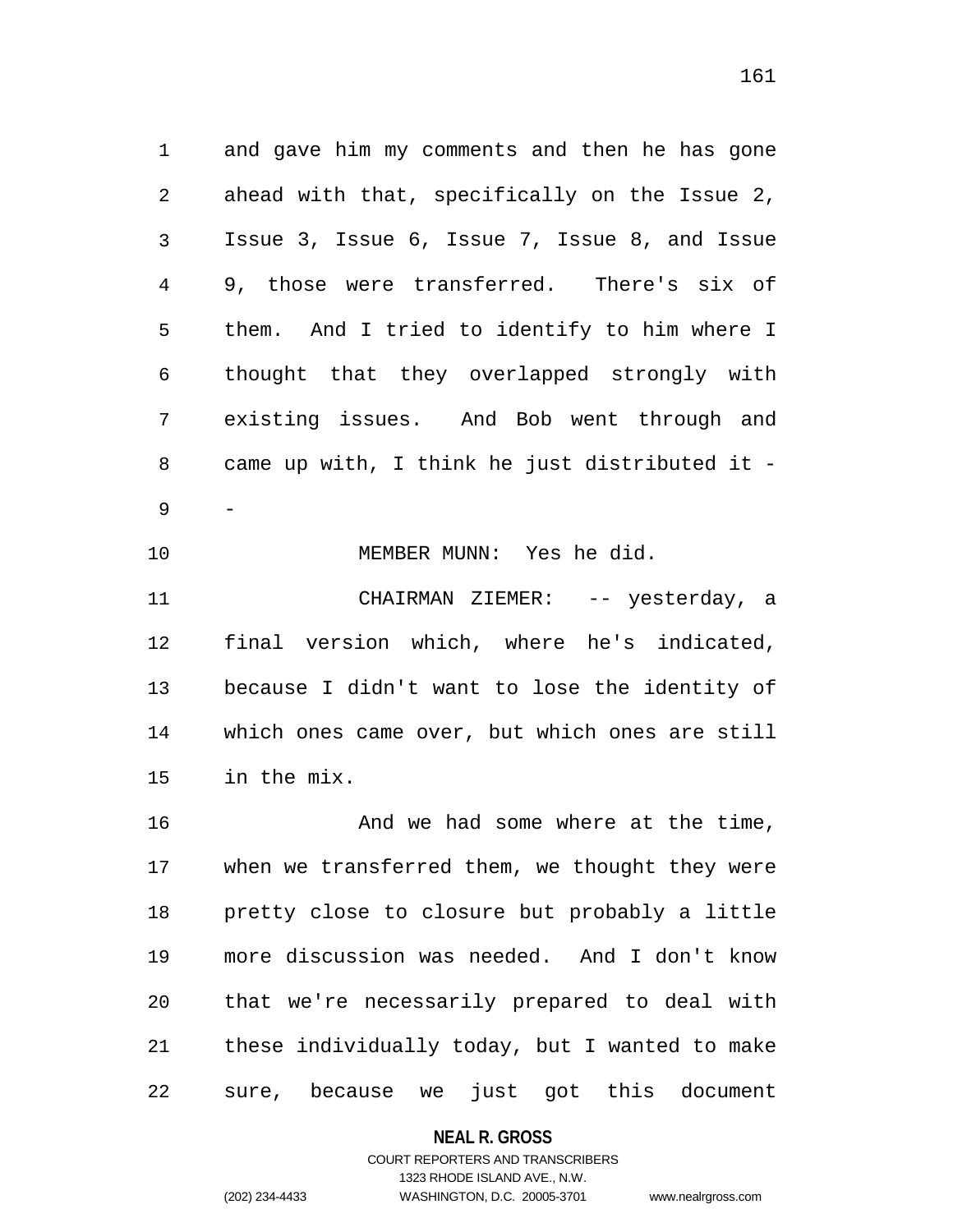1 yesterday. And we can actually go through it 2 3 4 5 6 7 if you want and see if there's any of them that we wish to deal with right away or we can wait until the next meeting, but at least they're all in one place now and they are all considered Appendix BB issues, which means that we would deal with them together.

8 9 10 11 12 13 14 15 16 17 18 19 Now I'm also trying to think about what the impact would be if the Board were to vote to approve the SEC petition, I mean we have recommendation but that doesn't mean the Board will follow it. I think all of these issues would still remain because we would, even if this became an SEC, we would still have to do dose reconstructions on people who didn't meet the requirements, like less than 250 days or one of the other cancers. So I think all of these issues would remain to be dealt with in any event.

20 21 MR. ALLEN: In that BB, some of them may go away --

22 CHAIRMAN ZIEMER: They may go away

**NEAL R. GROSS**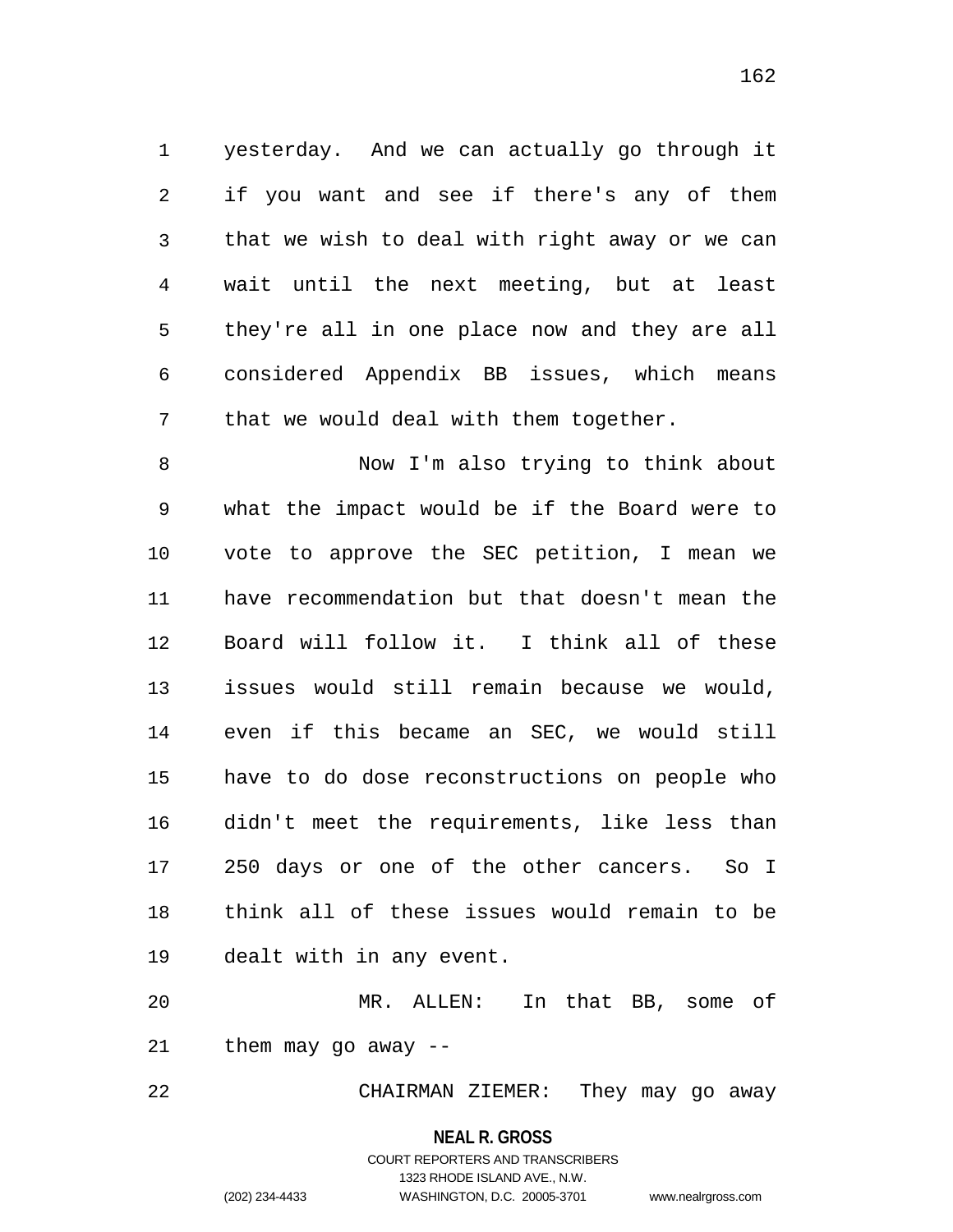1 if they're --

2 3 4 5 6 7 8 9 10 11 12 13 14 15 16 17 18 19 20 21 22 DR. NETON: Based on the reasons we're adding the Class. MR. ALLEN: Yes. CHAIRMAN ZIEMER: Right, right. DR. NETON: Or if the reason is because you can't reconstruct external dose. CHAIRMAN ZIEMER: Right, then those go away, right. So I'm sort of reluctant, since we have a Board Meeting coming up, I'm sort of reluctant to spend a lot of time on this today until we see what the Board's action is on the petition. And then based on that, we'd move forward. Otherwise we could spend a lot of time on issues which would turn out to be moot points. So, unless somebody feels an urgency to deal with anything on the findings issues today, but are you all clear now what was done on this? Any questions on that? Bob, would -- MEMBER BEACH: My only question would be on the matrix, the 105. Would we

> **NEAL R. GROSS** COURT REPORTERS AND TRANSCRIBERS

> > 1323 RHODE ISLAND AVE., N.W.

(202) 234-4433 WASHINGTON, D.C. 20005-3701 www.nealrgross.com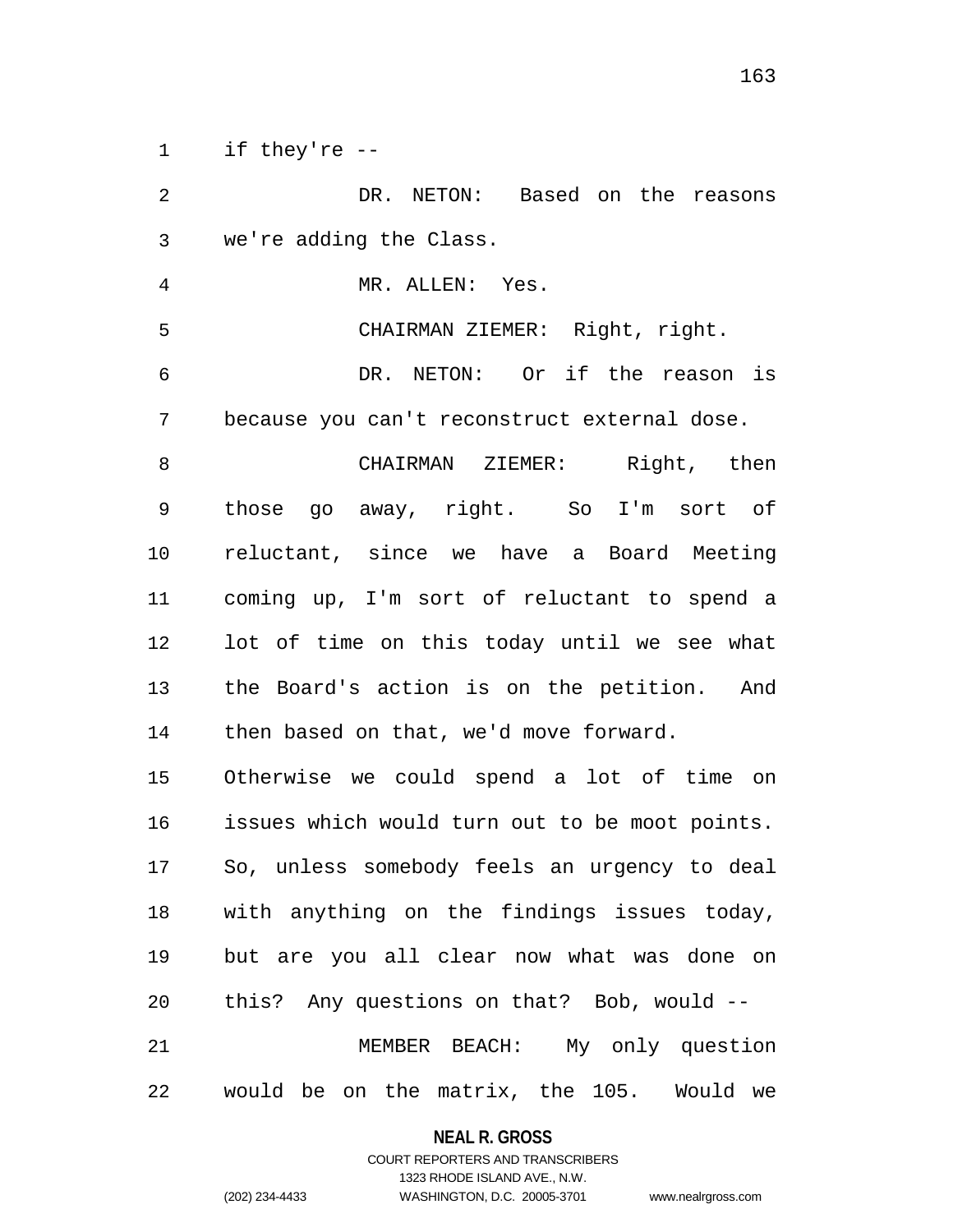1 just go ahead and close that out, update it, 2 and we're done with that?

3 4 5 6 7 8 9 CHAIRMAN ZIEMER: I think the final thing would show, let me pull the June 1st one, doesn't show the, yes, it does show the transfers. So I think that's the final one. DR. ANIGSTEIN: Yes, there was no need to --

10 11 CHAIRMAN ZIEMER: Except we need to update that, we need to modify that.

12 13 MR. KATZ: Helen talked about that, right?

14 15 16 17 CHAIRMAN ZIEMER: You're going to modify the comments so that we're going -- DR. ANIGSTEIN: Okay, now that's in the SEC matrix.

18 19 CHAIRMAN ZIEMER: Yes, just so we --

20 DR. ANIGSTEIN: Okay.

21 22 CHAIRMAN ZIEMER: -- that's more of a correction I think, I would regard that.

> **NEAL R. GROSS** COURT REPORTERS AND TRANSCRIBERS 1323 RHODE ISLAND AVE., N.W. (202) 234-4433 WASHINGTON, D.C. 20005-3701 www.nealrgross.com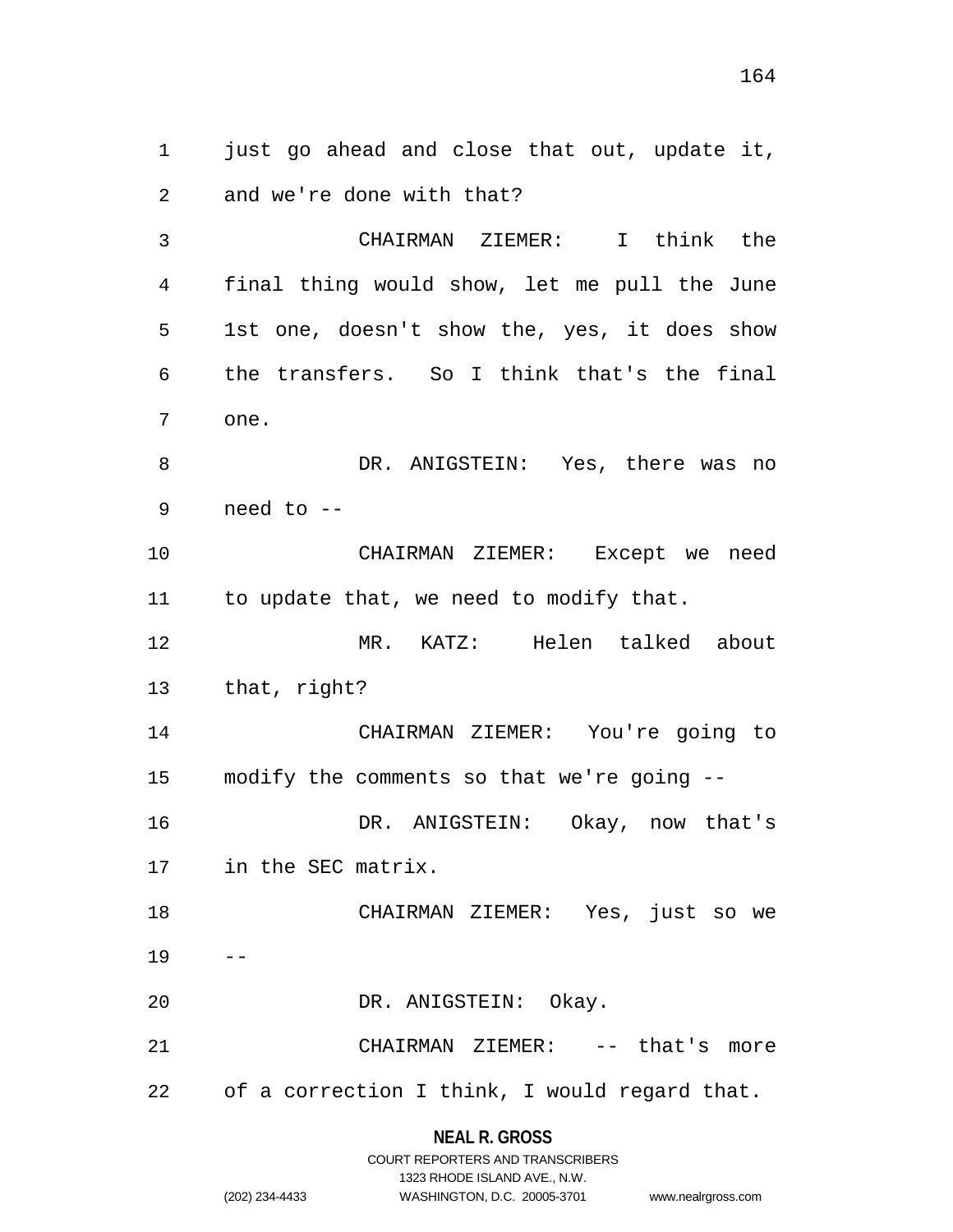1 So that just a revision of this update. 2 3 4 5 6 7 8 9 10 11 12 13 14 15 16 17 18 19 20 21 22 DR. ANIGSTEIN: Right. CHAIRMAN ZIEMER: It's a revision  $- -$  DR. ANIGSTEIN: Okay. CHAIRMAN ZIEMER: -- just to expand, because I think that's very confusing there. DR. ANIGSTEIN: Because it's not, I think it's not in the BB matrix, I think that's there -- CHAIRMAN ZIEMER: No, but -- DR. ANIGSTEIN: -- there it's -- CHAIRMAN ZIEMER: -- I think Josie's asking, you know -- DR. ANIGSTEIN: Yes, okay, I'll fix that. CHAIRMAN ZIEMER: -- the final version of this will just be a revision that will have that correction in there. DR. ANIGSTEIN: Of the SEC matrix. CHAIRMAN ZIEMER: Right.

> **NEAL R. GROSS** COURT REPORTERS AND TRANSCRIBERS

> > 1323 RHODE ISLAND AVE., N.W.

(202) 234-4433 WASHINGTON, D.C. 20005-3701 www.nealrgross.com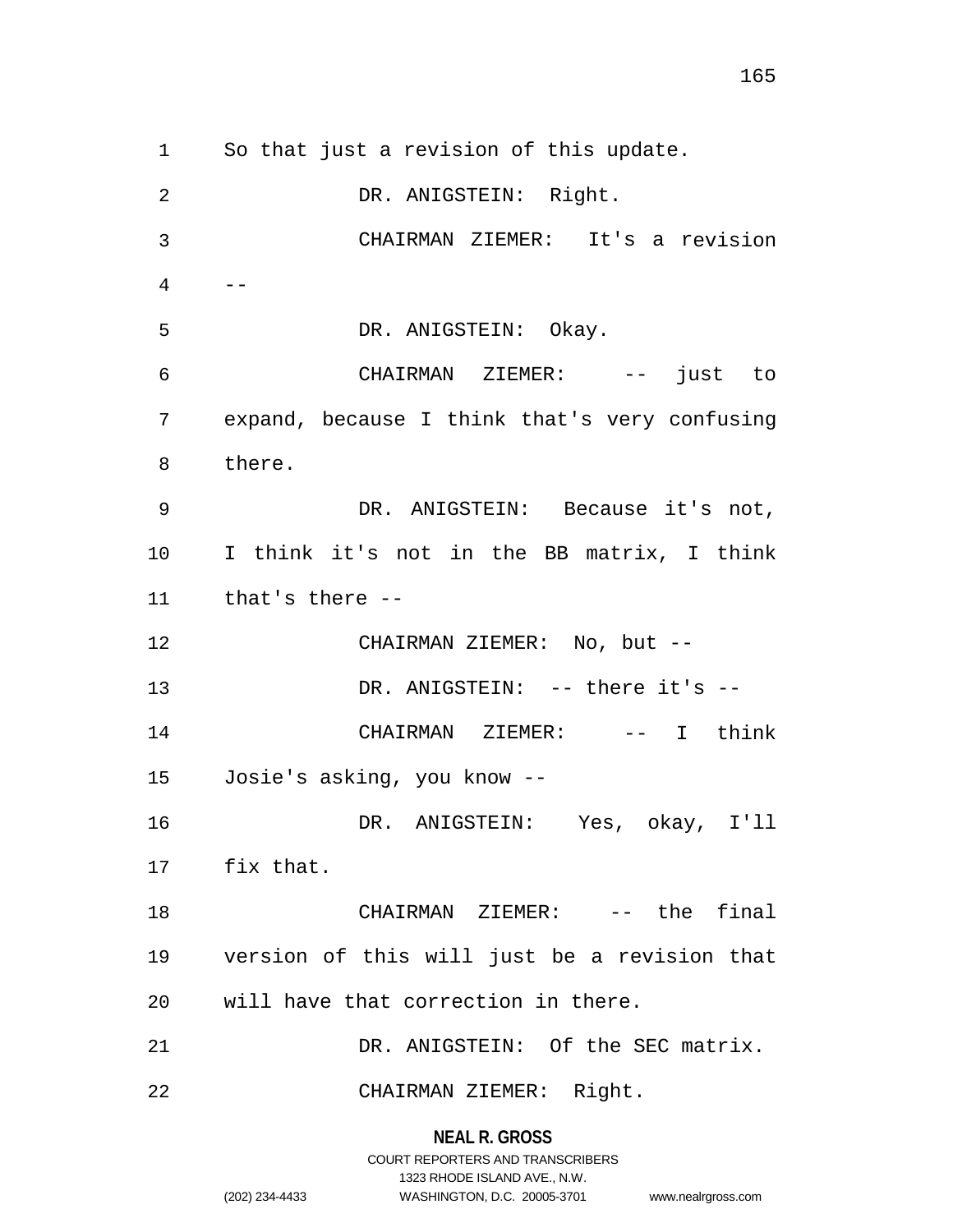**NEAL R. GROSS** 1 MR. KATZ: Yes. 2 3 4 5 6 7 8 9 10 11 12 13 14 15 16 17 18 19 20 21 22 DR. ANIGSTEIN: Okay, will do, will do. CHAIRMAN ZIEMER: Otherwise everything else I think shows it's either closed or transferred. MEMBER MUNN: May we please have a distribution of it when that correction is made so that we can stop carrying around all the other papers? CHAIRMAN ZIEMER: Right. MR. KATZ: Yes, yes. DR. ANIGSTEIN: You may. MEMBER MUNN: Thank you very much. CHAIRMAN ZIEMER: Your laptop's getting heavy with all these megabytes on it. MEMBER MUNN: It is, it is, it is, far too many. MR. KATZ: Electrons, extra electrons. MEMBER MUNN: Far too many -- CHAIRMAN ZIEMER: I'm going to

> COURT REPORTERS AND TRANSCRIBERS 1323 RHODE ISLAND AVE., N.W. (202) 234-4433 WASHINGTON, D.C. 20005-3701 www.nealrgross.com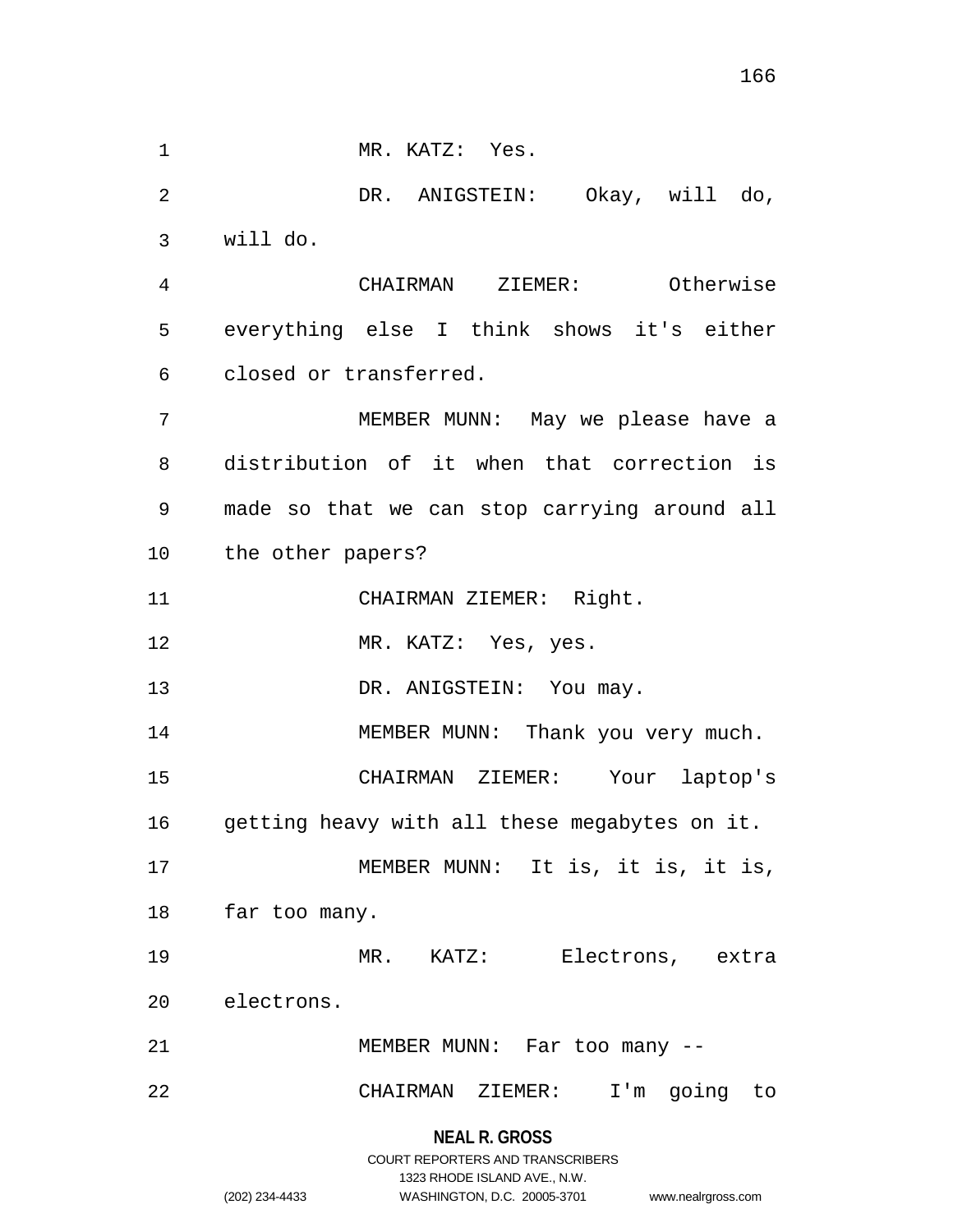1 move along here. Plans for the full Board 2 3 4 5 6 7 8 9 10 11 12 13 14 15 16 17 18 19 20 21 22 presentation on December 11th, I will summarize what we did here on the surrogate data issue and then proceed to summarize the recommendation of the group, indicating that we broke it into these three parts and indicating what the vote was so that they understand that we're not fully unanimous on everything. Also, I guess we need to have Dave and Bob stand by for questions. I don't know if they need to be there physically, but one way or the other either -- MR. ALLEN: I plan on being there physically. CHAIRMAN ZIEMER: Yes, the social aspect. MR. KATZ: Yes, and Bob, I think it's a good idea that you be there -- CHAIRMAN ZIEMER: In person? DR. ANIGSTEIN: In person? MR. KATZ: -- because you're hard to understand sometimes on the phone and this

### **NEAL R. GROSS**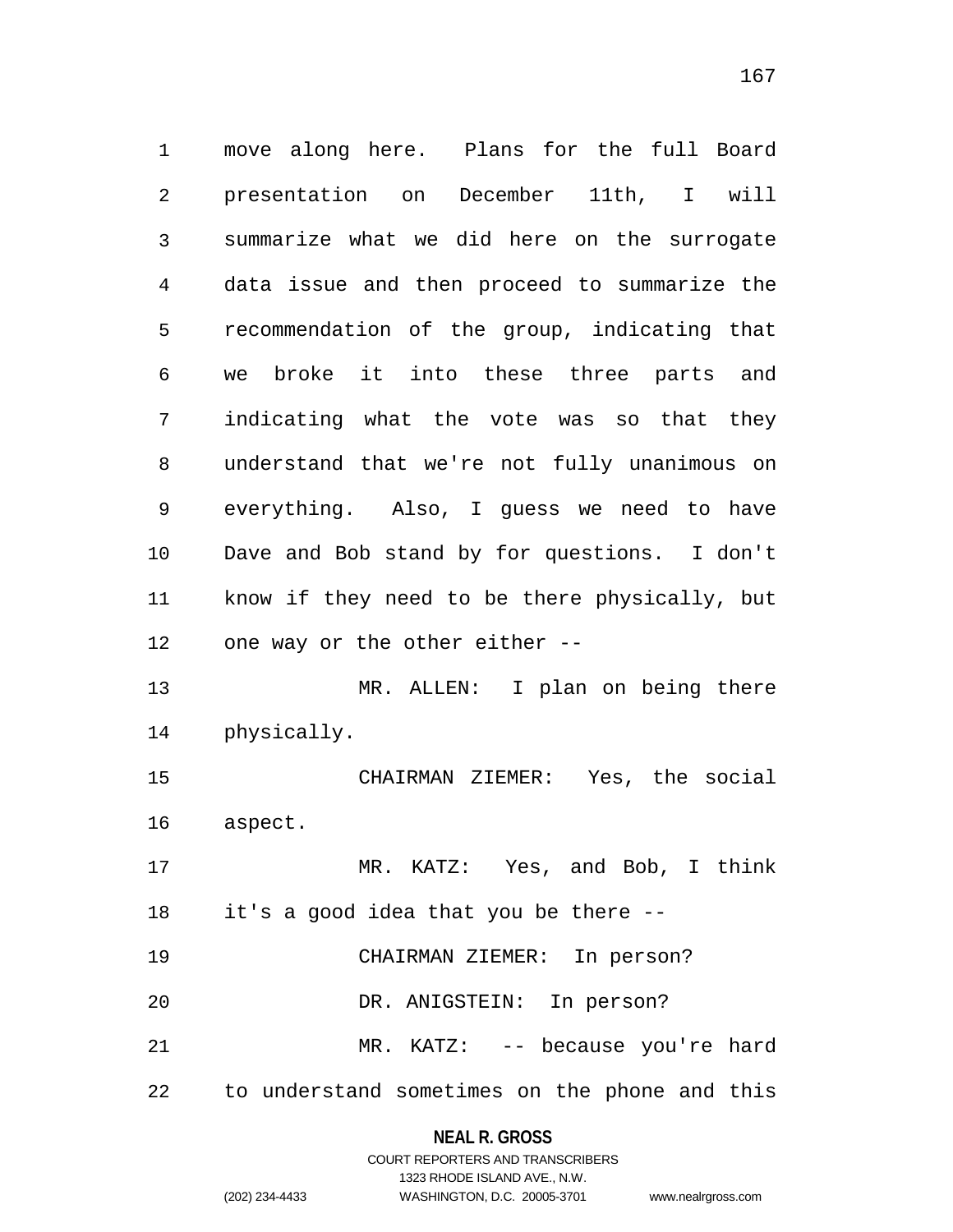1 is again, the whole Board is dealing -- 2 3 4 5 6 7 8 9 10 11 12 13 14 15 16 17 18 19 20 21 22 DR. ANIGSTEIN: Oh wait a minute, so I should go to Oak Ridge? MR. KATZ: I think it's a good idea. DR. ANIGSTEIN: Oh, I hadn't planned to, but okay. CHAIRMAN ZIEMER: Knoxville. MR. KATZ: It's in Knoxville. CHAIRMAN ZIEMER: Not Oak Ridge, it's in Knoxville. DR. ANIGSTEIN: Oh, I'm sorry, Knoxville. Close enough. CHAIRMAN ZIEMER: And then -- DR. ANIGSTEIN: Okay now let's see, there is an agenda on that so I will be at the thing, okay, fine. CHAIRMAN ZIEMER: And then also, on the agenda, and it's not clear to me whether Dr. McKeel will be there either by phone or in person to represent the petitioners because I don't understand the

### **NEAL R. GROSS**

COURT REPORTERS AND TRANSCRIBERS 1323 RHODE ISLAND AVE., N.W. (202) 234-4433 WASHINGTON, D.C. 20005-3701 www.nealrgross.com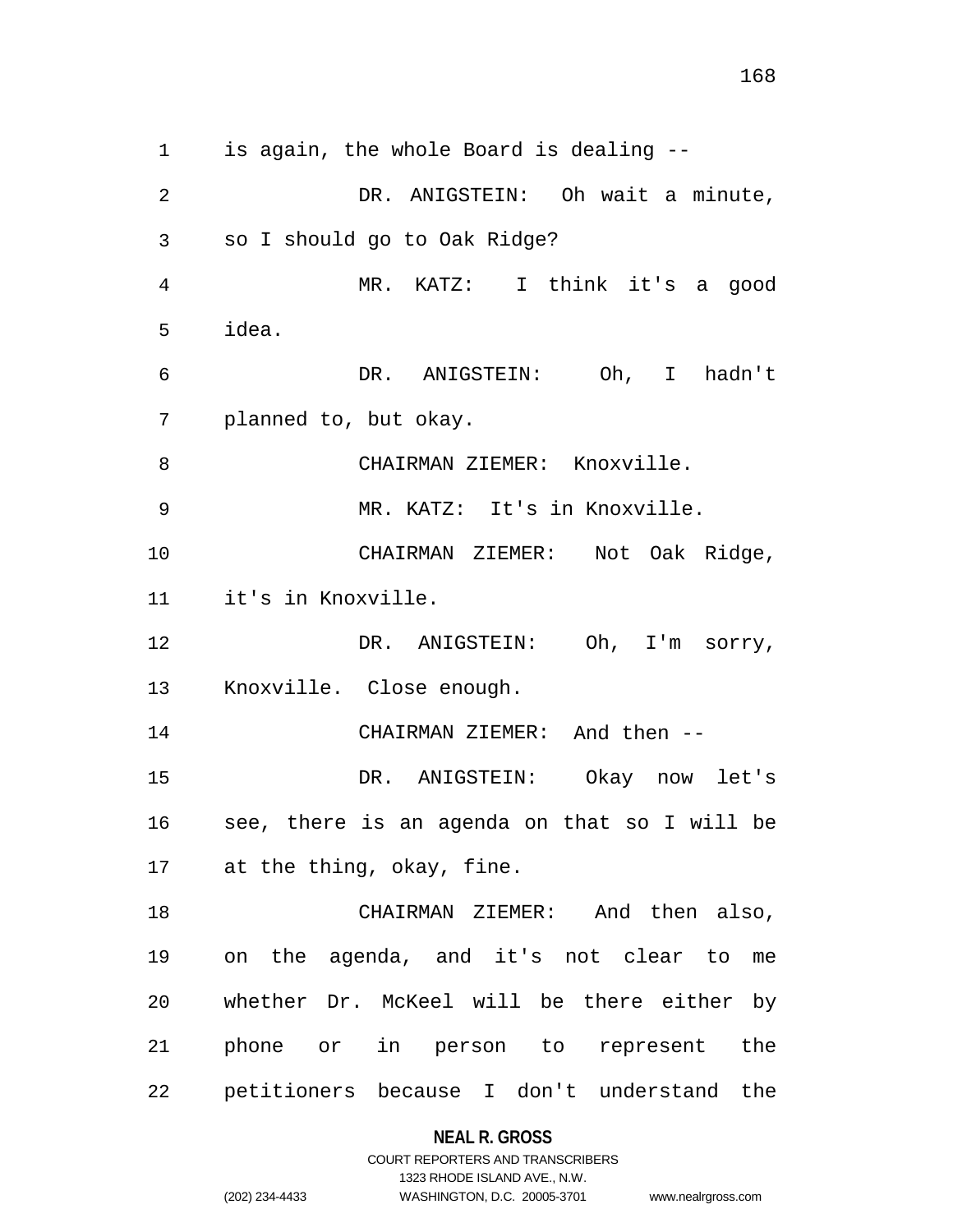1 letter --

2 3 4 5 6 7 8 9 10 11 12 13 14 15 16 17 18 19 20 21 22 DR. ANIGSTEIN: Since he resigned. CHAIRMAN ZIEMER: Well, I think he's only talking about the Work Group I think. MR. KATZ: The Work Group, only the Work Group. CHAIRMAN ZIEMER: So we need to allow time on that for -- MR. KATZ: Yes, there will be time on the agenda, of course -- CHAIRMAN ZIEMER: -- for petitioners. MR. KATZ: -- for the petitioners, there always will be. CHAIRMAN ZIEMER: Right, right. So that would be the plan for the full Board presentation in December. DR. ANIGSTEIN: So I will not make a presentation though, just be available. MR. KATZ: Right. Do we need Dave to make a presentation on the update or not?

> **NEAL R. GROSS** COURT REPORTERS AND TRANSCRIBERS

> > 1323 RHODE ISLAND AVE., N.W.

(202) 234-4433 WASHINGTON, D.C. 20005-3701 www.nealrgross.com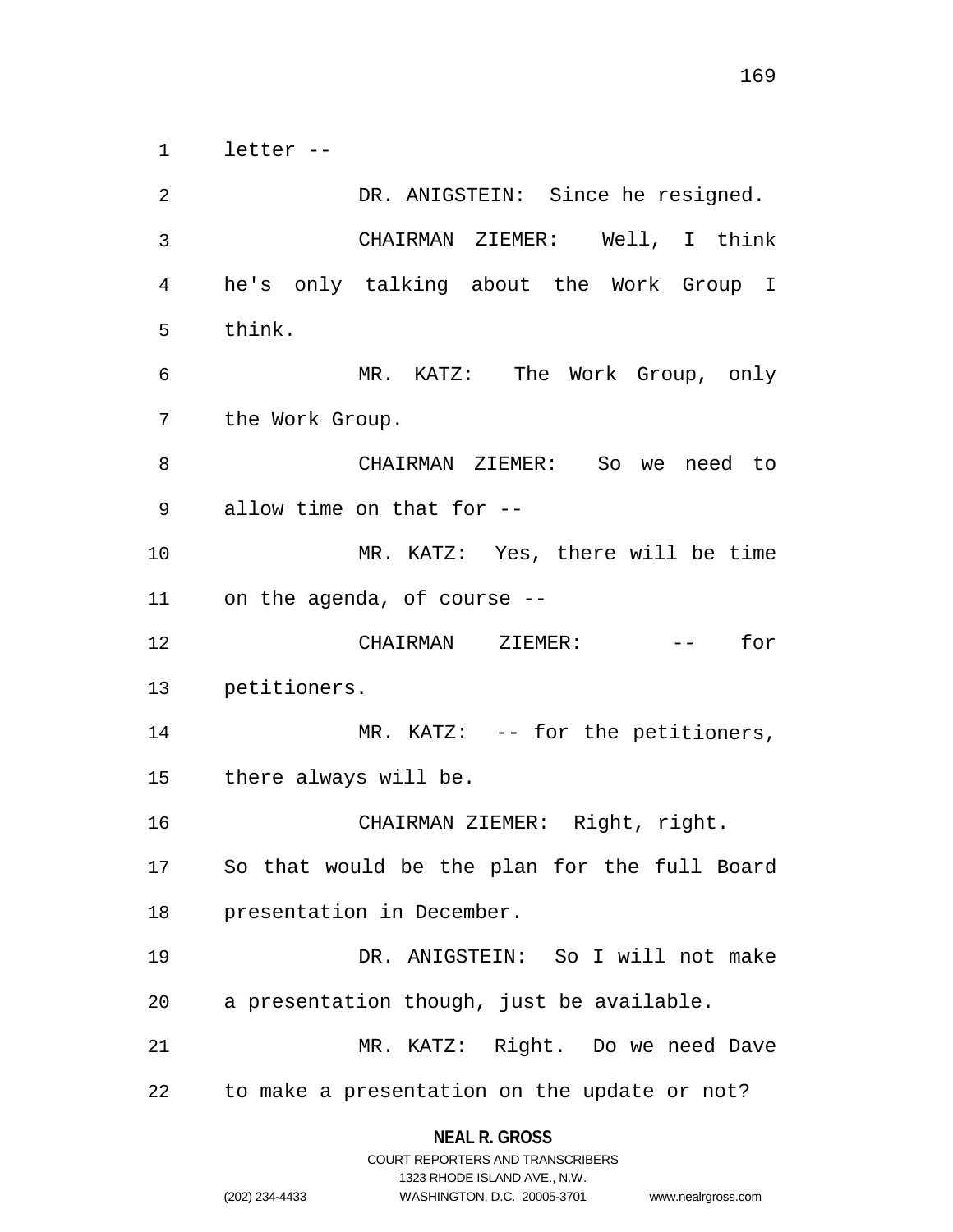$1$  He's  $-$ 

2 3 4 5 6 7 8 9 10 11 12 13 14 15 16 17 18 19 20 21 22 CHAIRMAN ZIEMER: Well, I think a brief description of what the final, because we were focusing on this surrogate data thing. MR. KATZ: Yes. CHAIRMAN ZIEMER: So Dave, I think we need a brief summary because really, the Board, it was the full Board that asked you to go back and do this so I think we have to report that out. So I'll kick it off and then I'll ask you to make your presentation. SC&A may want to indicate something about their review also. MR. KATZ: Well, I think Dave could just encapsulate it all because you had discussion here and you came to some agreement in here about some of what SC&A reviewed. I think you could do it all in one shot. MR. ALLEN: Now are we talking about for this surrogate thing that we just did this morning or overall? CHAIRMAN ZIEMER: Yes, just the

> **NEAL R. GROSS** COURT REPORTERS AND TRANSCRIBERS

1323 RHODE ISLAND AVE., N.W. (202) 234-4433 WASHINGTON, D.C. 20005-3701 www.nealrgross.com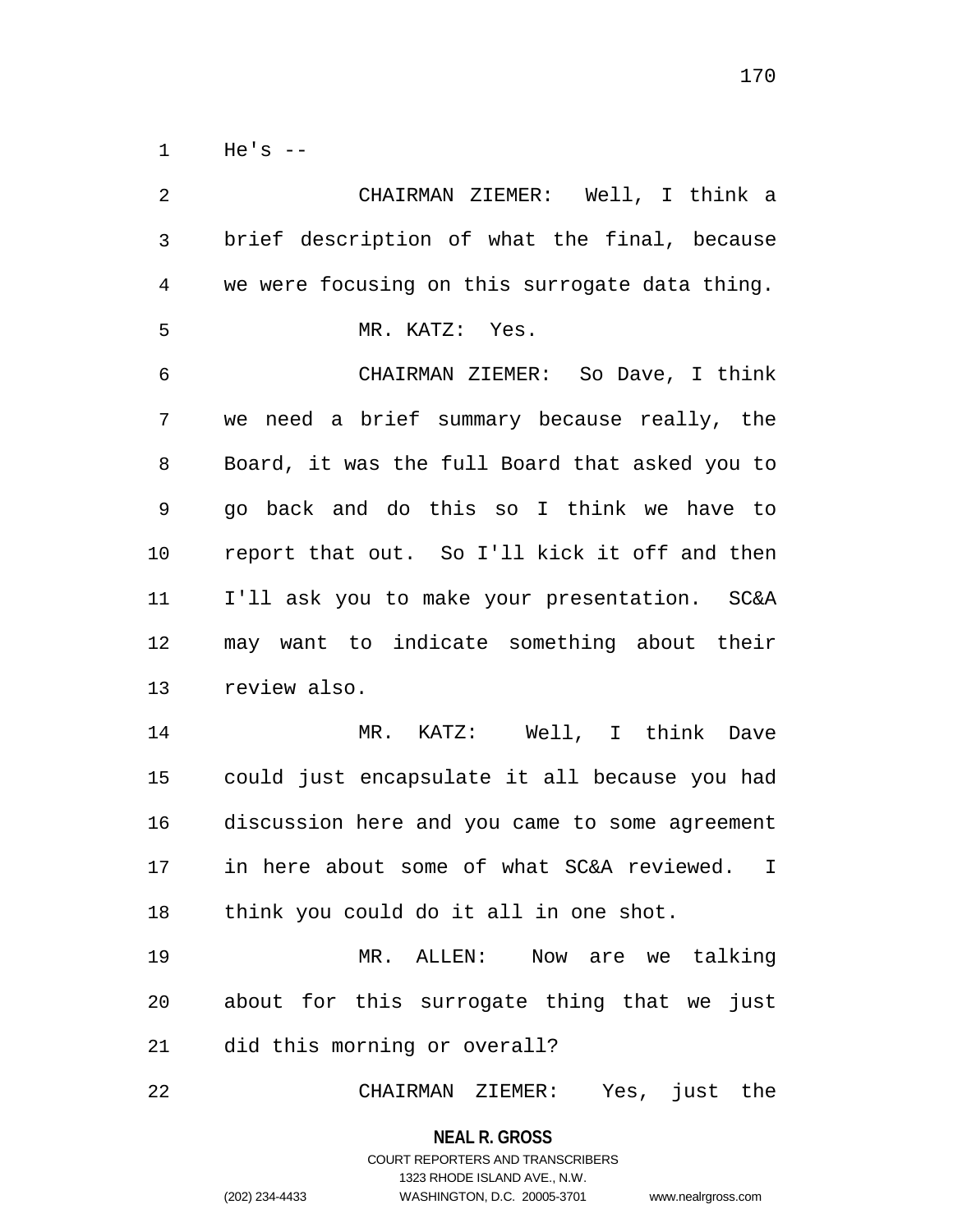1 surrogate thing.

2 3 4 5 6 7 8 9 10 11 12 13 14 15 16 17 18 19 20 21 22 MR. KATZ: Yes, just the surrogate. CHAIRMAN ZIEMER: You need to be prepared to answer questions on the other things, but we went through those all before. MR. ALLEN: Yes, yes, I'm just talking about the presentation. CHAIRMAN ZIEMER: Right, yes, because the Board had asked you to go back and do that. I think we need a report because the Board asked for that surrogate data thing. MEMBER BEACH: And will you be updating your White Paper to incorporate some of the changes and removing some of the items that we discussed? MR. ALLEN: I certainly can, I think I can do it quickly. DR. NETON: I don't know if we need to have the final product. MEMBER BEACH: Well generally, final products are put out there so the Board

> **NEAL R. GROSS** COURT REPORTERS AND TRANSCRIBERS

> > 1323 RHODE ISLAND AVE., N.W.

(202) 234-4433 WASHINGTON, D.C. 20005-3701 www.nealrgross.com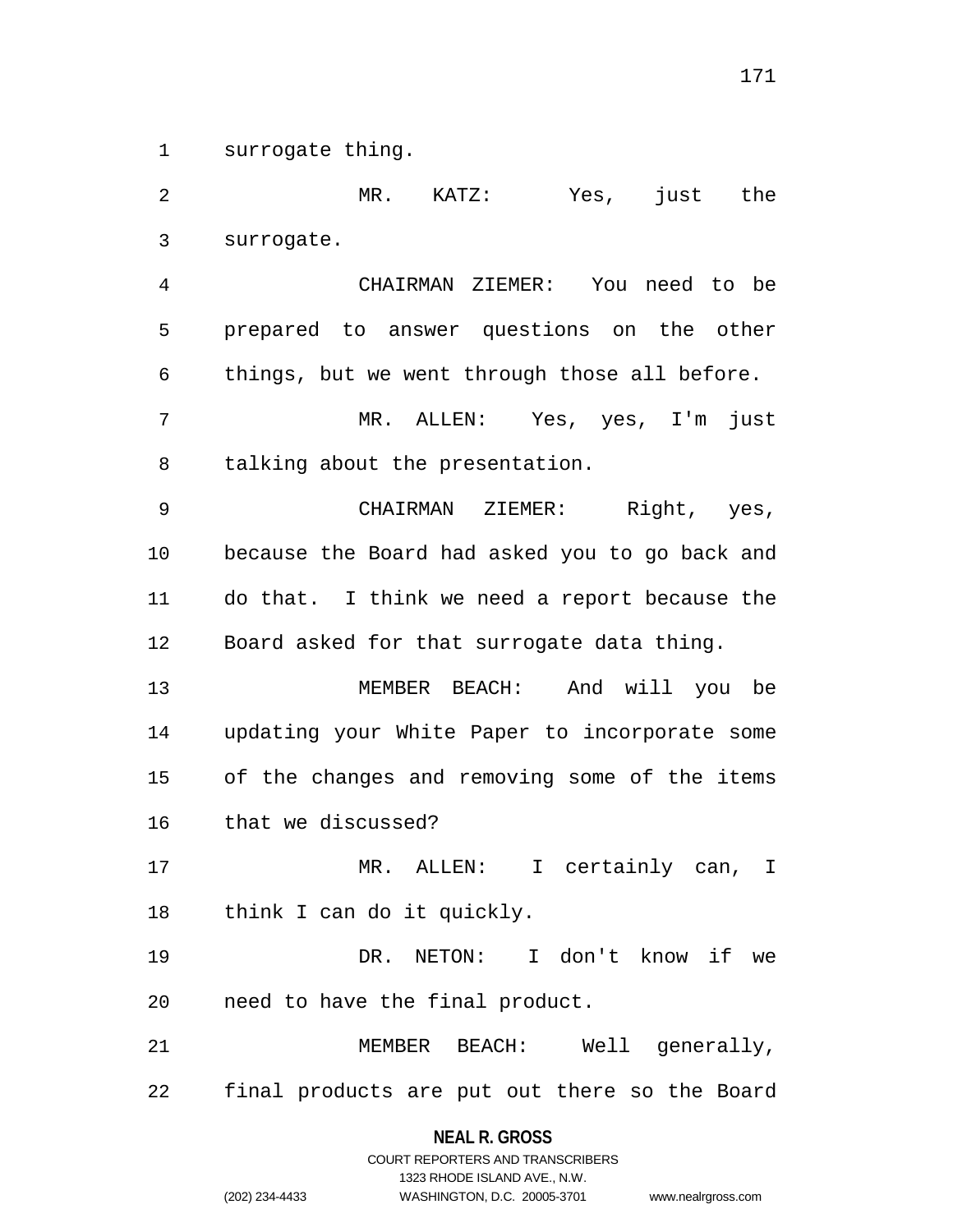1 Members can review them, especially on the 2 surrogate data issue.

3 4 5 6 7 8 DR. NETON: Right, but I was thinking that this could just be the same thing we've done here, which is to say SC&A has commented and we agree with some of the comments and they're going to be incorporated because it's --

9 10 MEMBER BEACH: Yes, and that's fine, I was just --

11 12 DR. NETON: -- frankly where he's getting real close.

13 14 15 16 17 18 19 20 MR. KATZ: So the Board will have Dave's paper, the Board will have Bob's paper, and then Dave in his presentation, he can talk about the resolution that was addressed in this meeting, how that worked out. And I think that would take care of it. And Bob, if you're they're for questions, I think we'll be in good shape.

21 DR. ANIGSTEIN: Sure.

22 MEMBER BEACH: And some Board

> **NEAL R. GROSS** COURT REPORTERS AND TRANSCRIBERS 1323 RHODE ISLAND AVE., N.W. (202) 234-4433 WASHINGTON, D.C. 20005-3701 www.nealrgross.com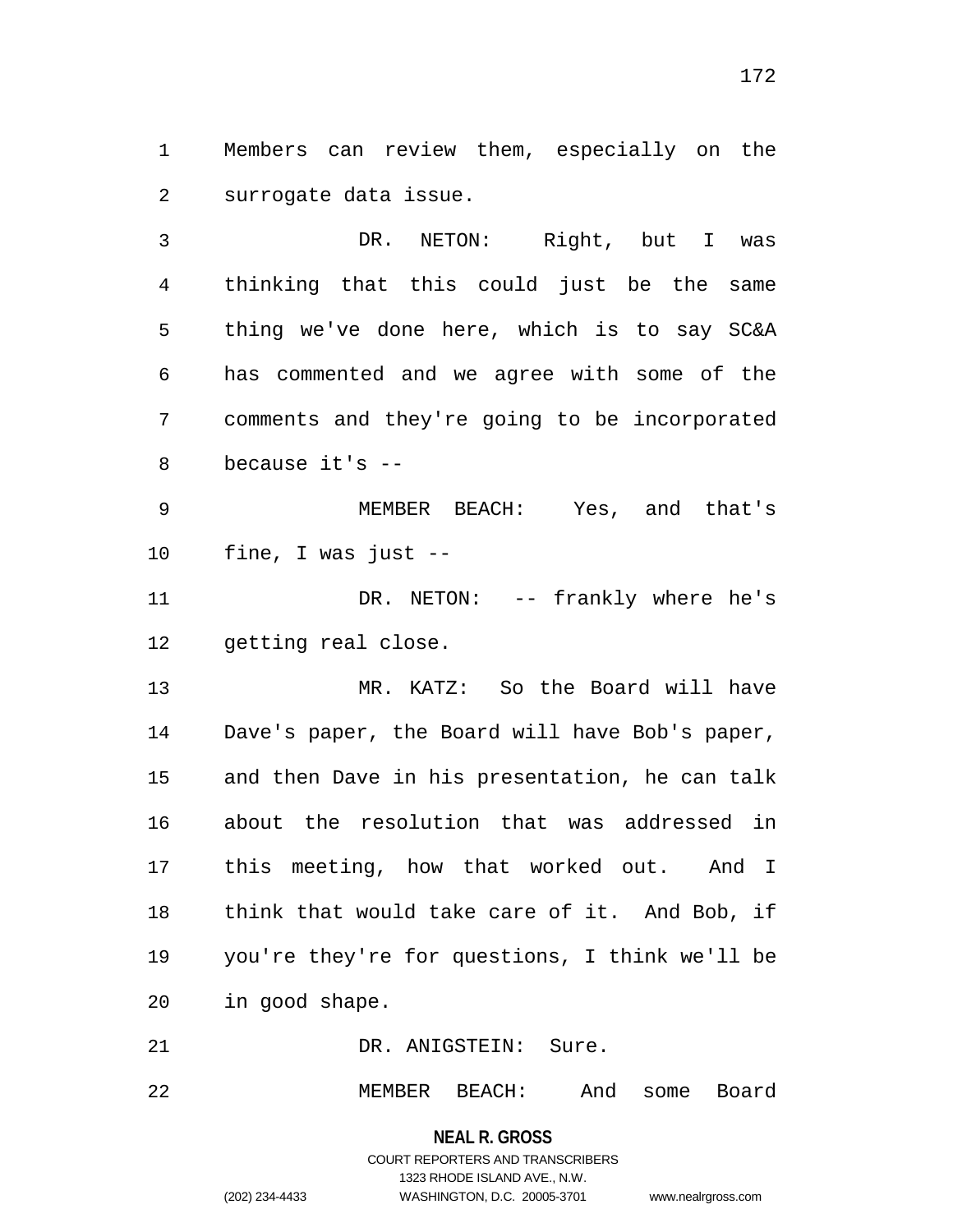1 Members, not all, but some may want to see the 2 3 4 5 6 7 8 9 10 11 12 13 14 15 16 17 18 19 20 21 22 data. And if it was easier, because when I looked for it, some of those documents are 157 pages and to pinpoint the pages that were used, it would be helpful because I know I'd like to go back and review that again. DR. ANIGSTEIN: Okay. MR. ALLEN: I think our best bet on that maybe would be for me to go like that 150-some page document, pull the two pages out that we used. DR. NETON: Put them out there on the drive. MEMBER BEACH: That would be great. MR. ALLEN: Put them on the drive separately as -- MEMBER BEACH: Yes, if you wouldn't mind doing that. MR. ALLEN: -- that's easy, I can do that and I think Steve might have a problem if I try to just print it out and post it.

> **NEAL R. GROSS** COURT REPORTERS AND TRANSCRIBERS

> > 1323 RHODE ISLAND AVE., N.W.

(202) 234-4433 WASHINGTON, D.C. 20005-3701 www.nealrgross.com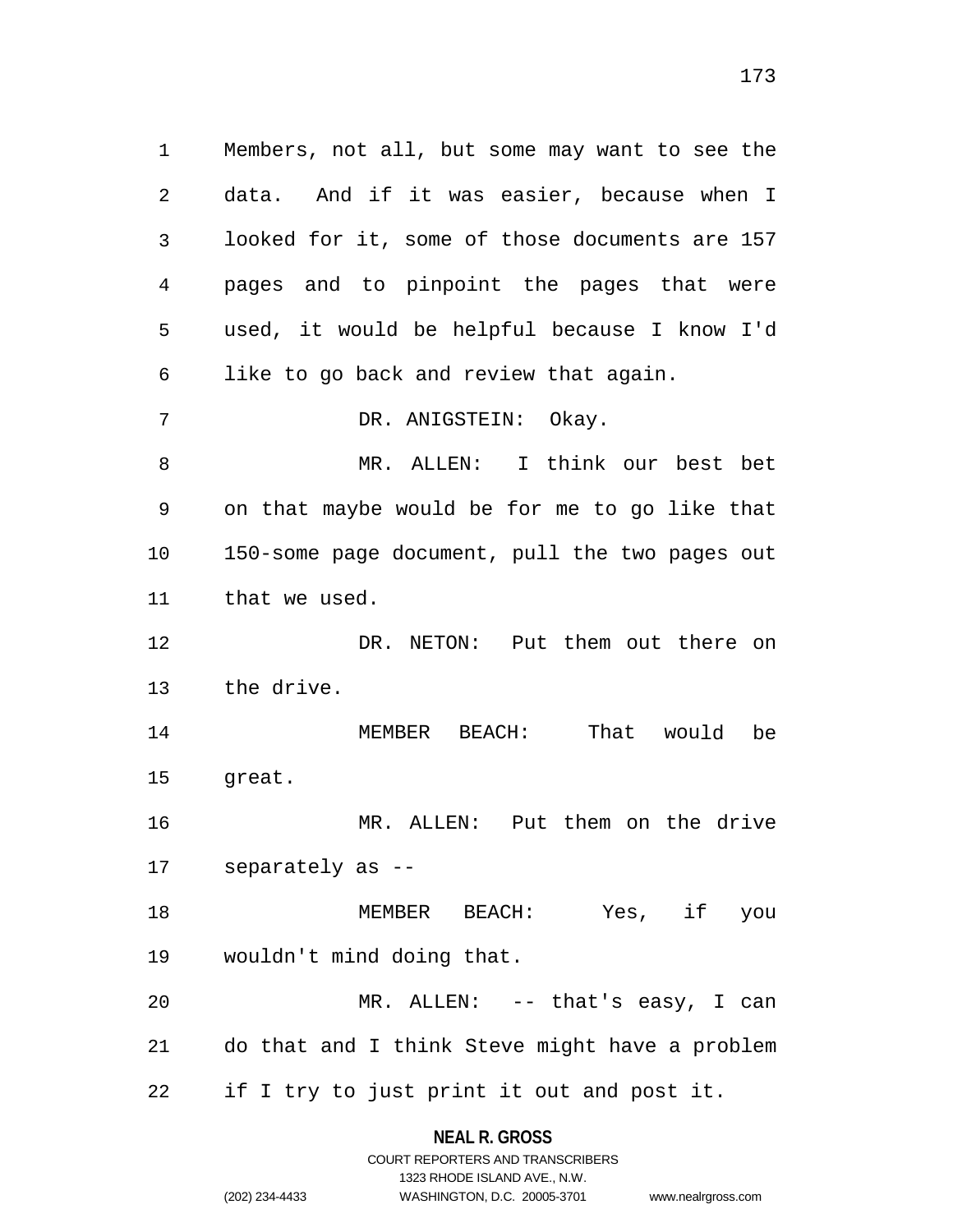1 MEMBER BEACH: No, no, I don't 2 3 4 5 6 7 8 9 10 11 12 13 14 15 16 17 18 19 20 21 22 expect that. Just the Board Members. CHAIRMAN ZIEMER: No, it's got to be on the O: drive. DR. NETON: It's getting pretty close to the meeting to start -- MR. KATZ: Well yes, right. If you send it to me I can also distribute those at least by email, to the Board Members and their CDC. That's all internal. MR. ALLEN: Well, I think the issue was that DOE needed to review some of this stuff before it got -- MR. KATZ: Oh I see, okay, sorry. So I can't even email them. MR. ALLEN: You should be able to post it on -- MEMBER BEACH: Can I make a suggestion? In the Advisory Board documents where you posted them for me, can you just make a file that says these are the pages? I mean that is simple and it's still on the --

## **NEAL R. GROSS**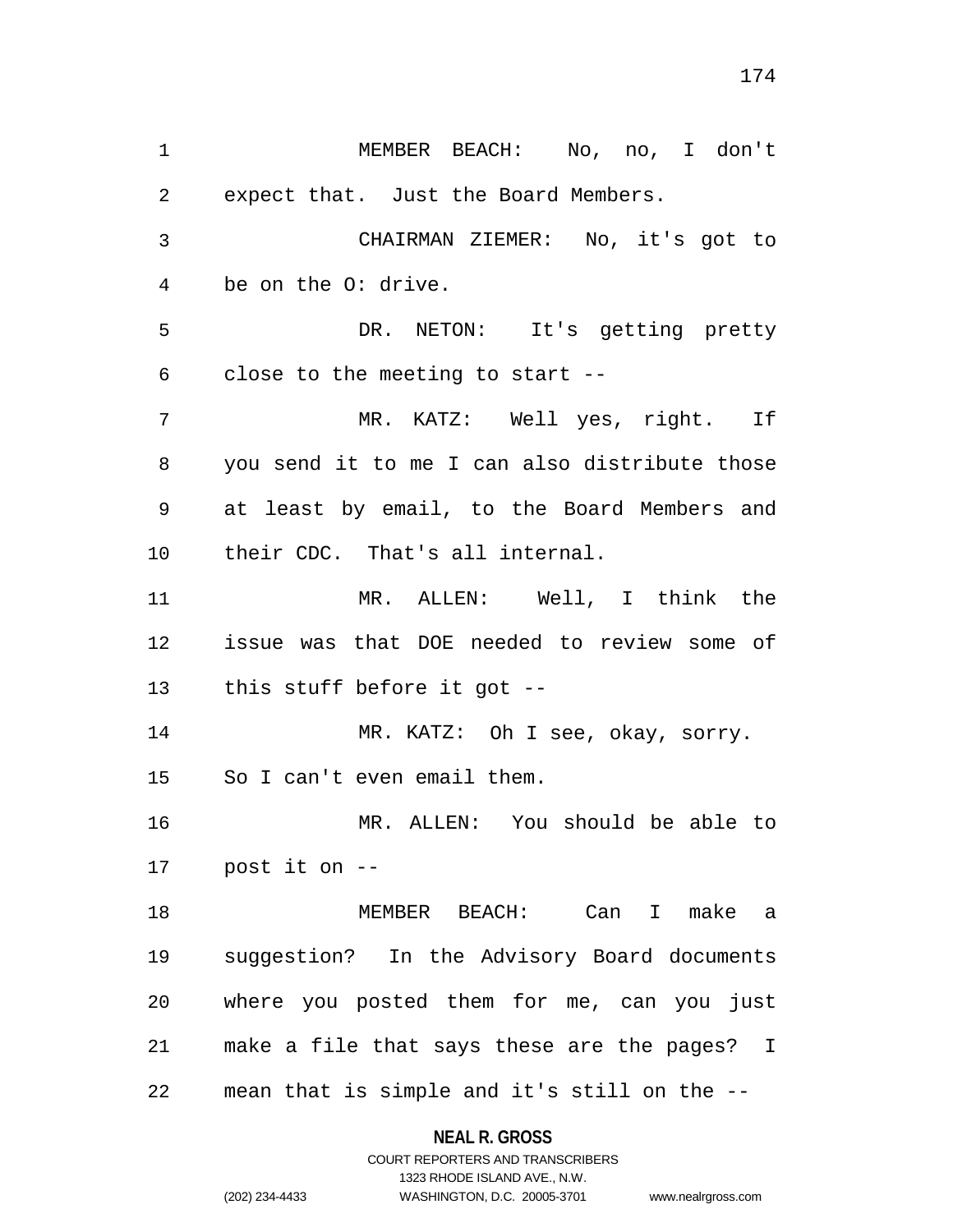1 MR. ALLEN: I think the easiest 2 3 4 5 6 7 8 9 10 11 12 13 14 15 16 17 18 19 20 21 and the most above-board way would be for me to make a subfolder there, toss the full document in that, and then put the subpages only right where I got them right now for you. And then if somebody wants to see the full document they can, if they want to just zero in on the particular ones they can. MEMBER BEACH: That would be helpful. MR. KATZ: Okay, so if you just send me then the link, that would be great. MR. ALLEN: Yes, right. DR. ANIGSTEIN: I already put together, just for my own use during, you know, while I was working on this, and I have an excerpt of all the pages, all the relevant pages, in addition to a couple of the things that Dave didn't include, on the same sites I found other -- MEMBER BEACH: Well here's the

22 deal. I used that, but going through it, it

> **NEAL R. GROSS** COURT REPORTERS AND TRANSCRIBERS

> > 1323 RHODE ISLAND AVE., N.W.

(202) 234-4433 WASHINGTON, D.C. 20005-3701 www.nealrgross.com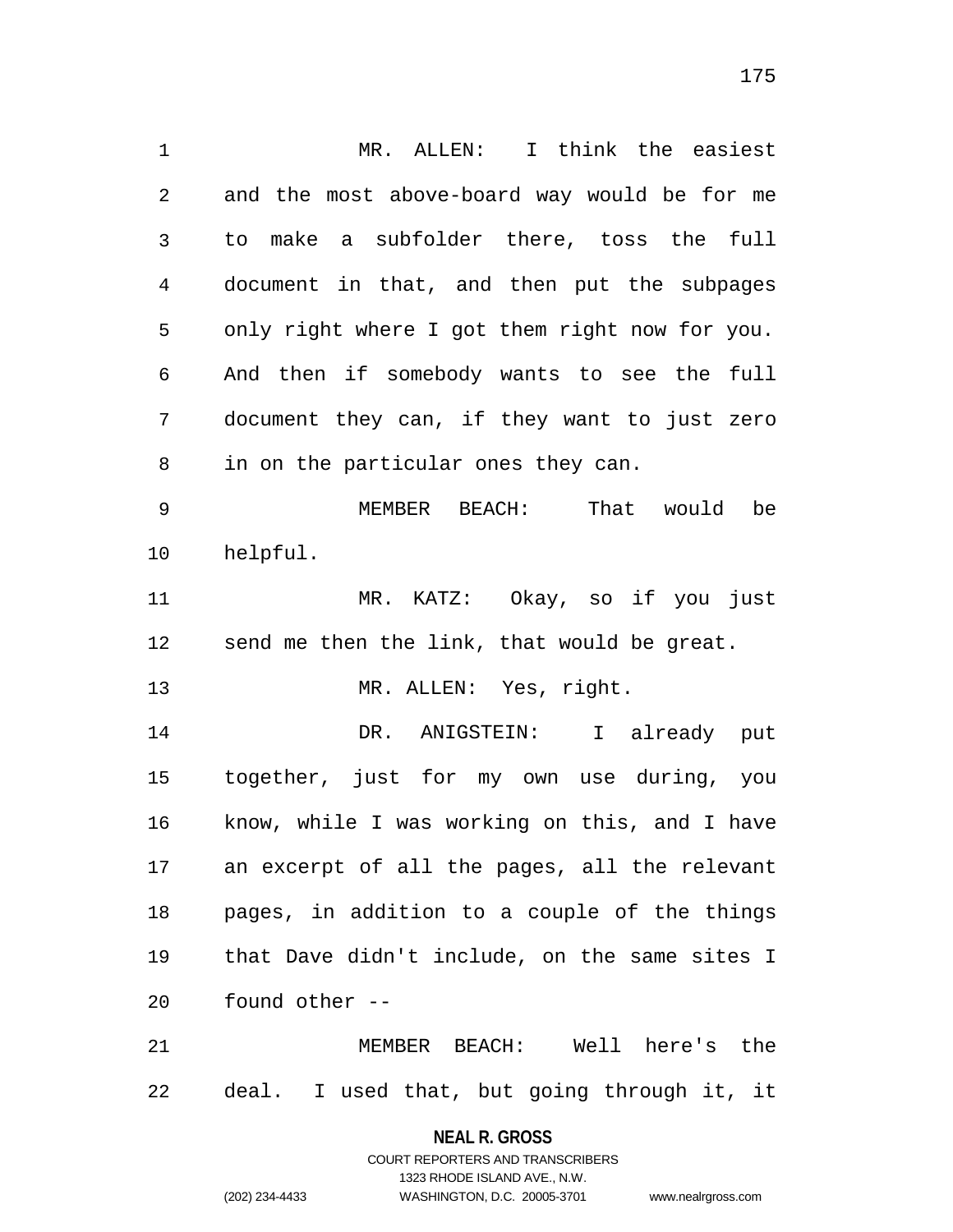$1$  was  $-$ 

2 3 4 5 6 7 8 9 10 11 12 13 14 DR. ANIGSTEIN: No, I'm saying is, for instance, right now, I could put together  $- -$  MEMBER BEACH: Oh, you printed it out. DR. ANIGSTEIN: -- about a 20-page file, with just the thing that you saw, I mean, you saw a couple of my excerpts, the actual data sheet, but also like the memo. In some cases, for whatever reason, the SRDB put together, there's a lot of stuff from different places. And what I did was I printed out

15 16 17 18 19 20 21 22 for myself and I put it in a separate file, the memo written by the field operative to his boss saying here's what we did, here's what we found, and then the data sheets are post, so typically it's two or three pages, you know, we went there, we visited, this is what they were doing. And then attached to that are the actual sheets from the -- from what I can

#### **NEAL R. GROSS**

# COURT REPORTERS AND TRANSCRIBERS 1323 RHODE ISLAND AVE., N.W. (202) 234-4433 WASHINGTON, D.C. 20005-3701 www.nealrgross.com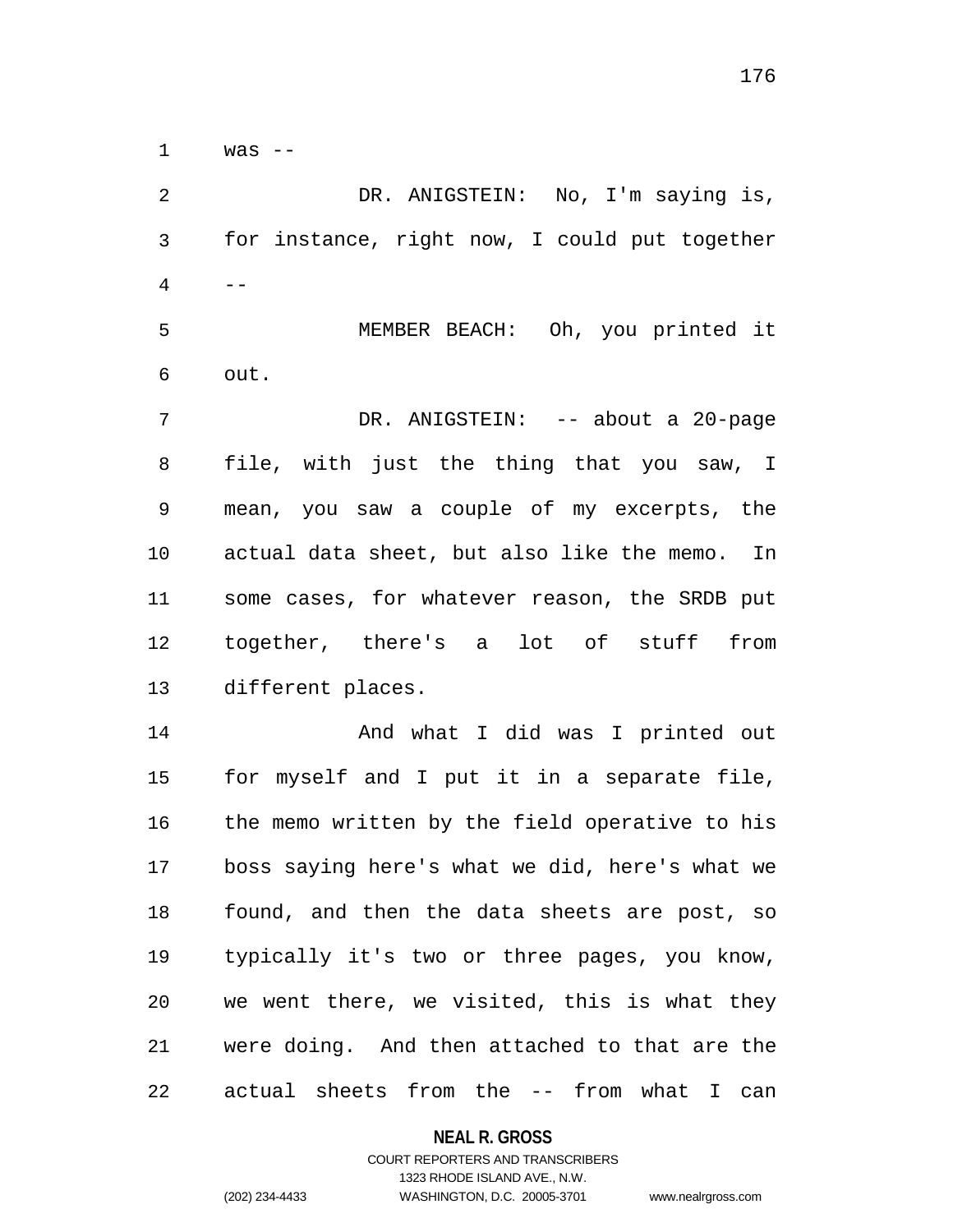1 remember. All they do was they go in with 2 3 4 5 6 7 8 9 10 11 12 13 14 15 16 17 18 19 something with a paper filter and a pump and take air sample. Then they send the filters to the laboratory which then prepares a report on what they measured. So that's why you have these data sheets. So if, I mean, I don't want, you know, if Dave is doing it, I don't want to duplicate or supplant what he's doing but  $--$  MEMBER BEACH: Well, you have that electronically, right? DR. ANIGSTEIN: Yes, of course I have it electronically. MEMBER BEACH: So you could just send that to Ted also and Ted could decide if -- MR. KATZ: Well, I'm not clear on what can be released, so I think he needs to provide it to Dave and Dave can give me a

21 22 CHAIRMAN ZIEMER: Yes, let Dave do it so that it doesn't mess up with the DOE

> **NEAL R. GROSS** COURT REPORTERS AND TRANSCRIBERS

> > 1323 RHODE ISLAND AVE., N.W.

(202) 234-4433 WASHINGTON, D.C. 20005-3701 www.nealrgross.com

single --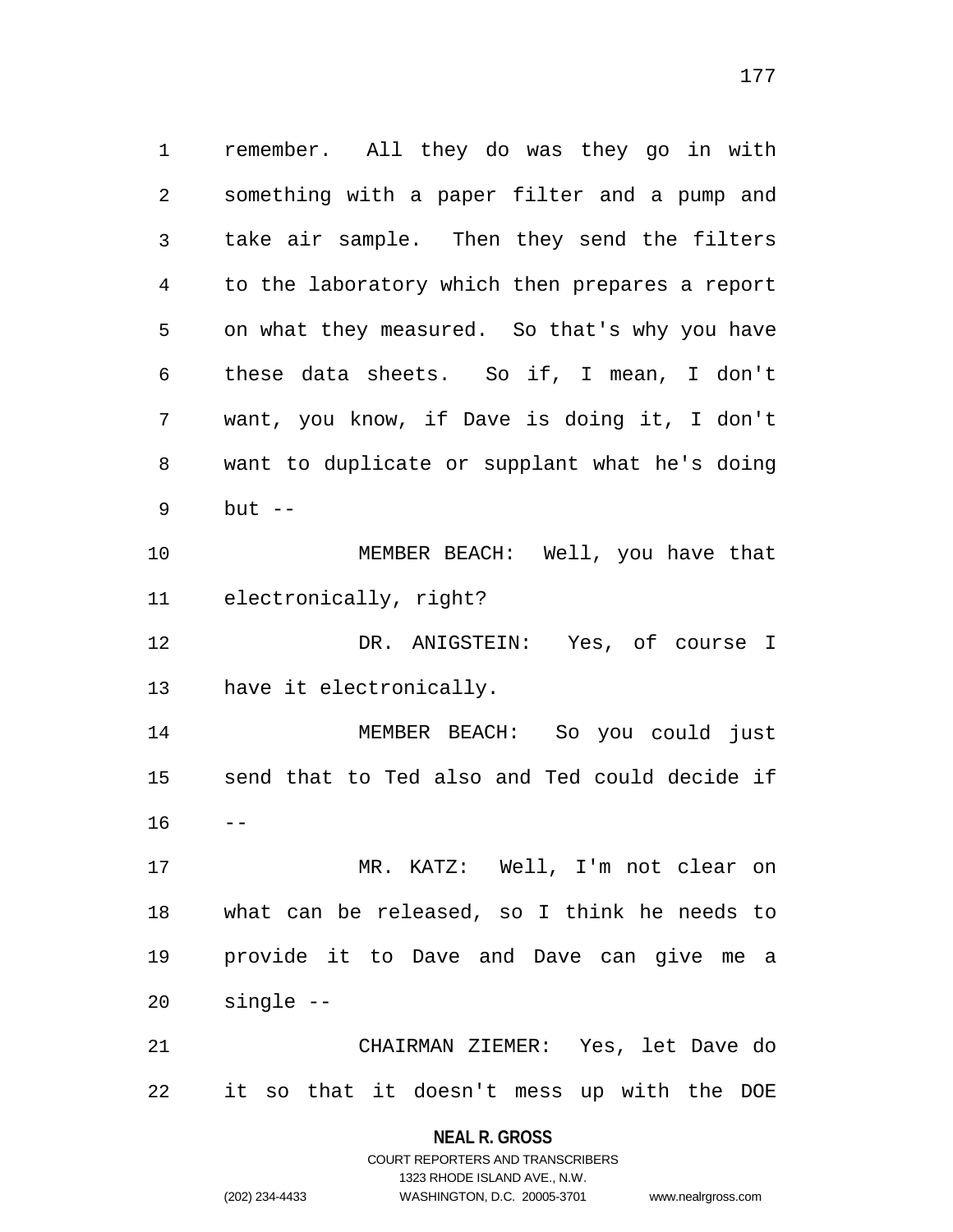1 stuff.

2 3 4 5 6 7 8 9 10 11 12 13 14 15 16 17 18 19 20 21 22 MR. ALLEN: Yes if you send it to me then I'll try to decide what's out there and what you got -- MR. KATZ: Yes, just send it to Dave. DR. ANIGSTEIN: Okay. MR. ALLEN: -- one way or another we'll make it clear. And if anybody has a better suggestion after you see it and you want it tweaked, just email me and I'll tweak it however you want. MEMBER BEACH: And that will be perfect. MR. KATZ: We'll let you handle that. MR. ALLEN: Okay. DR. ANIGSTEIN: I'll send it to Dave, with a copy to you. No? MR. KATZ: Just go ahead, send it to Dave. DR. ANIGSTEIN: Very good, okay.

> **NEAL R. GROSS** COURT REPORTERS AND TRANSCRIBERS

> > 1323 RHODE ISLAND AVE., N.W.

(202) 234-4433 WASHINGTON, D.C. 20005-3701 www.nealrgross.com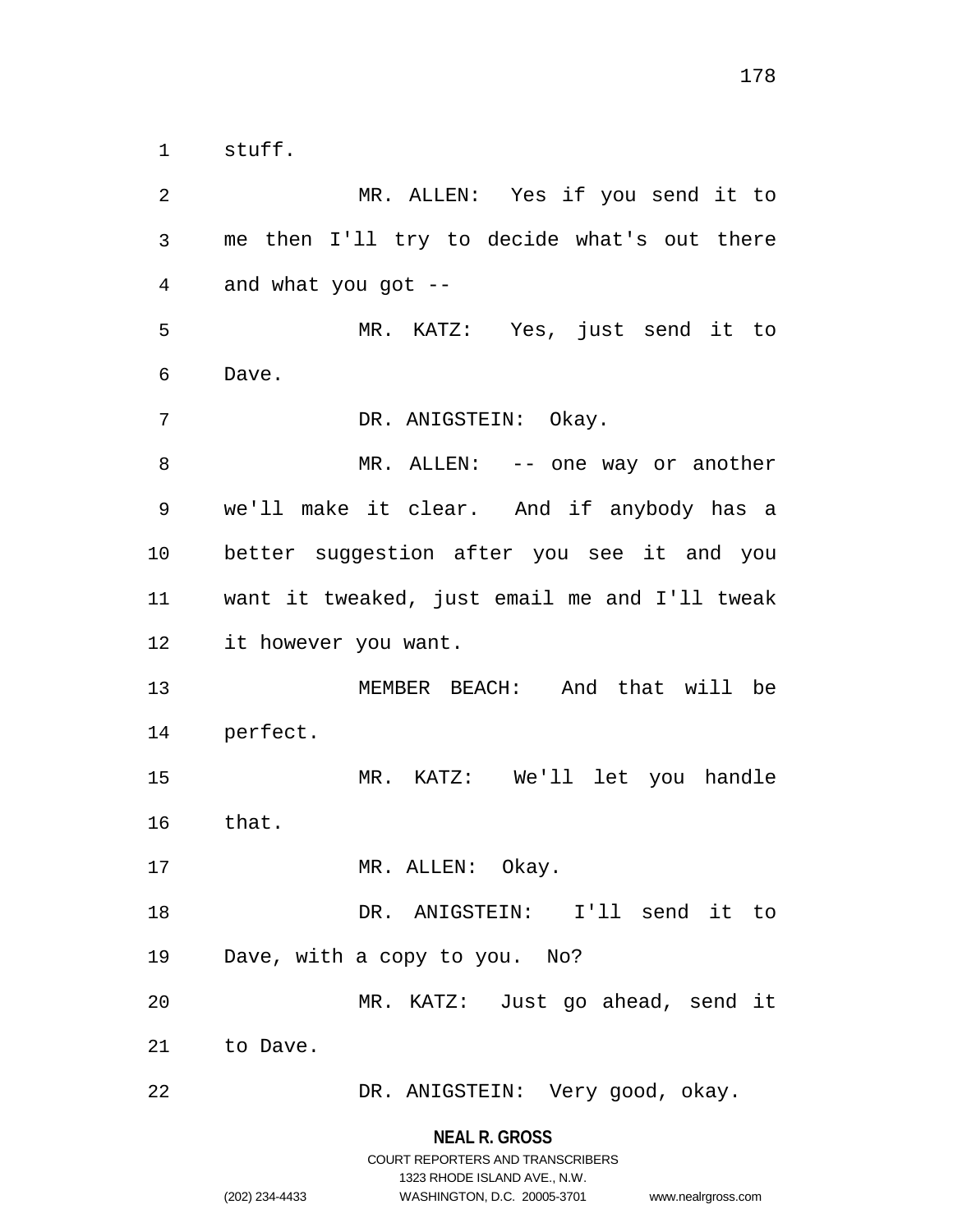1 MR. KATZ: That would be perfect. 2 3 4 5 6 7 8 9 10 11 12 13 14 15 16 17 18 19 20 21 22 CHAIRMAN ZIEMER: Okay, are there other items that we need to discuss today? Ted? MR. KATZ: Not unless you want to schedule the next Work Group meeting for beyond the Board Meeting. CHAIRMAN ZIEMER: Well, that would be the next step. But any other items that we need to discuss today? MR. KATZ: No. CHAIRMAN ZIEMER: Okay, we're going to have to go through the matrix, the findings matrix, also we have some other things on the horizon that we need to deal with. MEMBER BEACH: I didn't know if you wanted to check with petitioners again for final comments or -- CHAIRMAN ZIEMER: Yes, well, we can do that, but where do we stand on the Simonds Saw, or not Simonds Saw, the one that

#### **NEAL R. GROSS**

COURT REPORTERS AND TRANSCRIBERS 1323 RHODE ISLAND AVE., N.W. (202) 234-4433 WASHINGTON, D.C. 20005-3701 www.nealrgross.com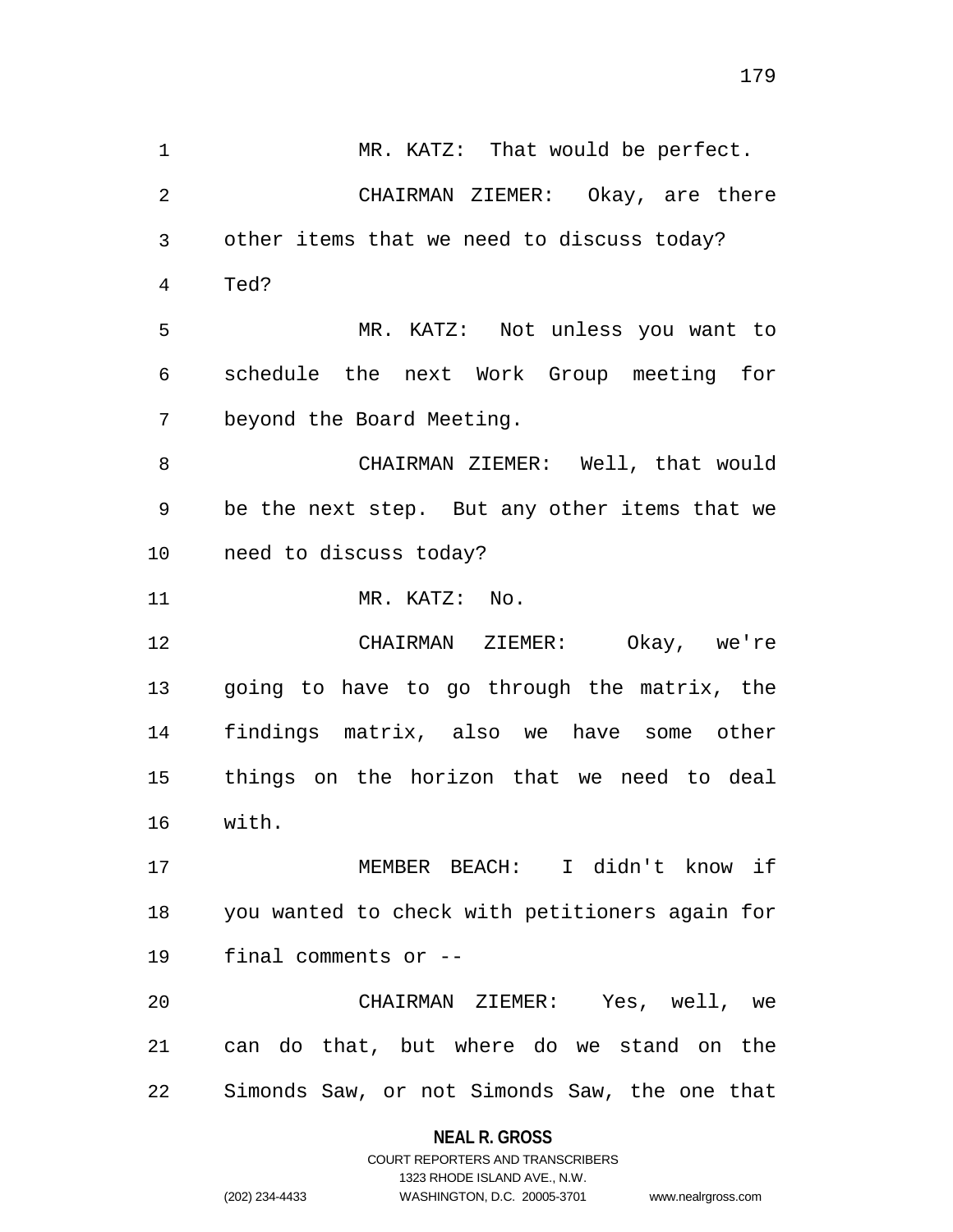1 was transferred?

| 2              | MR. KATZ: I think it is Simonds                |
|----------------|------------------------------------------------|
| $\mathfrak{Z}$ | Saw, I thought we were calling right now. I    |
| 4              | couldn't tell you where we are right now, but  |
| 5              | I think we're at a point where the Work Group  |
| 6              | needs to take it up, whatever it is, I think   |
| 7              | it may be Simonds Saw.                         |
| 8              | DR. NETON: What's going on with                |
| 9              | Simonds?                                       |
| 10             | MR. KATZ: The TBD review, profile              |
| 11             | review. We have a Site Profile review from     |
| 12             | SC&A, I think.                                 |
| 13             | CHAIRMAN ZIEMER: It somehow ended              |
| 14             | up with us.                                    |
| 15             | MR. KATZ: So it's a timing issue.              |
| 16             | It should be, yes, and we have a timing issue. |
| 17             | I think I communicated with Dave about timing, |
|                | 18 I think.                                    |
| 19             | MR. ALLEN: Really?                             |
| 20             | MR. KATZ: Yes, well, I've                      |
| 21             | communicated with DCAS. I don't recall the     |
| 22             | status, but I think I'm supposed to be told at |

**NEAL R. GROSS** COURT REPORTERS AND TRANSCRIBERS

1323 RHODE ISLAND AVE., N.W.

(202) 234-4433 WASHINGTON, D.C. 20005-3701 www.nealrgross.com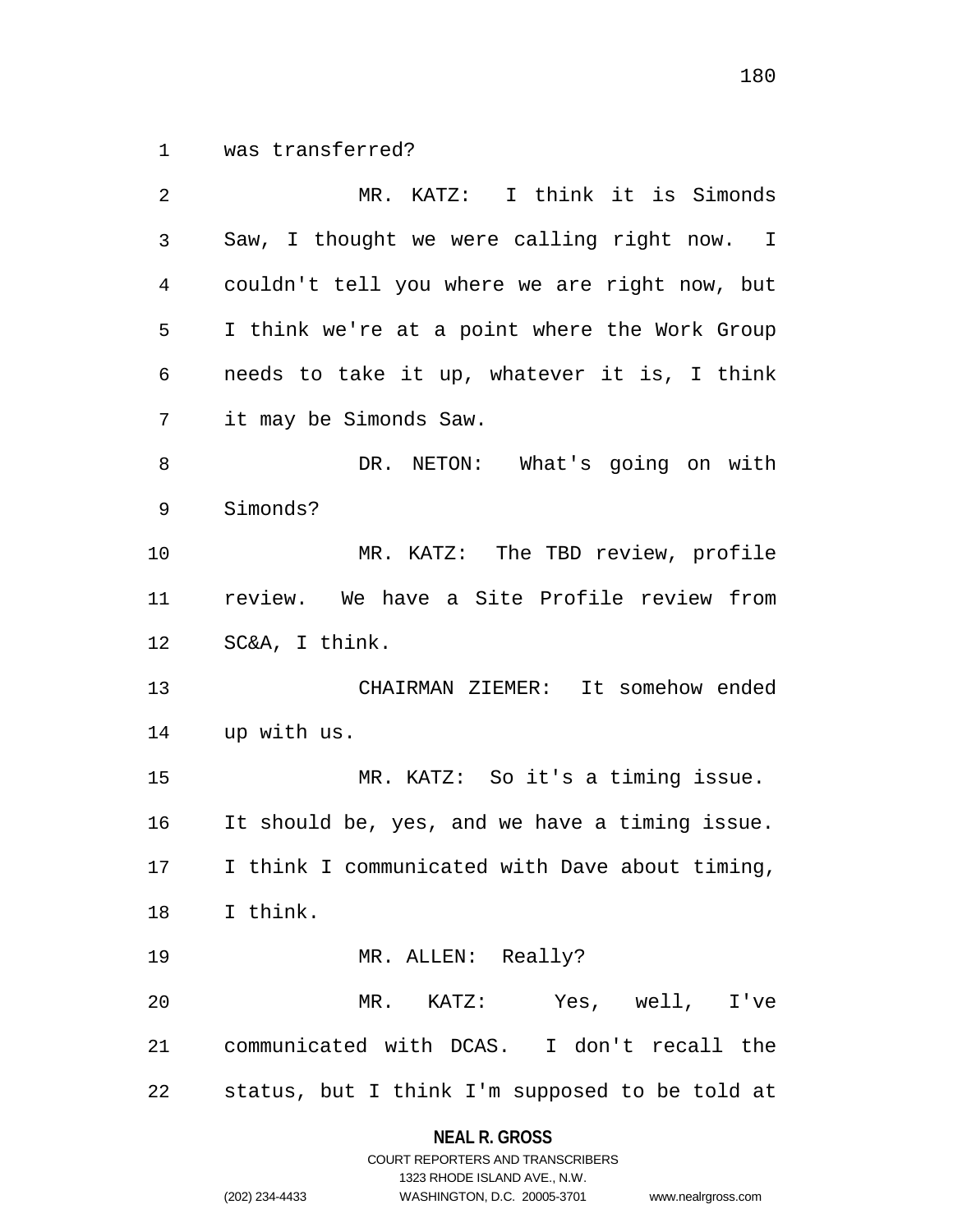1 some point, not you, what's her name?

2 3 4 5 6 7 8 9 10 11 12 13 14 15 16 17 18 19 20 21 22 MR. ALLEN: Sam? MR. KATZ: Or is Laura involved perhaps? Laura or Sam. CHAIRMAN ZIEMER: Well, Laura's doing Lawrence Berkeley. DR. NETON: It would have been Sam, if anybody. MR. KATZ: Okay. I communicated with someone at DCAS, and I think it's in the works. MR. ALLEN: For some reason, I think it's an SEC petition, and I think it was a recommended add and I think it was -- MR. KATZ: Well that's all taken care of. That's done, this is a TBD, Site Profile. MR. ALLEN: -- Work Group has ever seen any of it or -- MR. KATZ: No, so the Work Group hasn't dealt with it before. MR. ALLEN: Okay.

**NEAL R. GROSS**

# COURT REPORTERS AND TRANSCRIBERS 1323 RHODE ISLAND AVE., N.W. (202) 234-4433 WASHINGTON, D.C. 20005-3701 www.nealrgross.com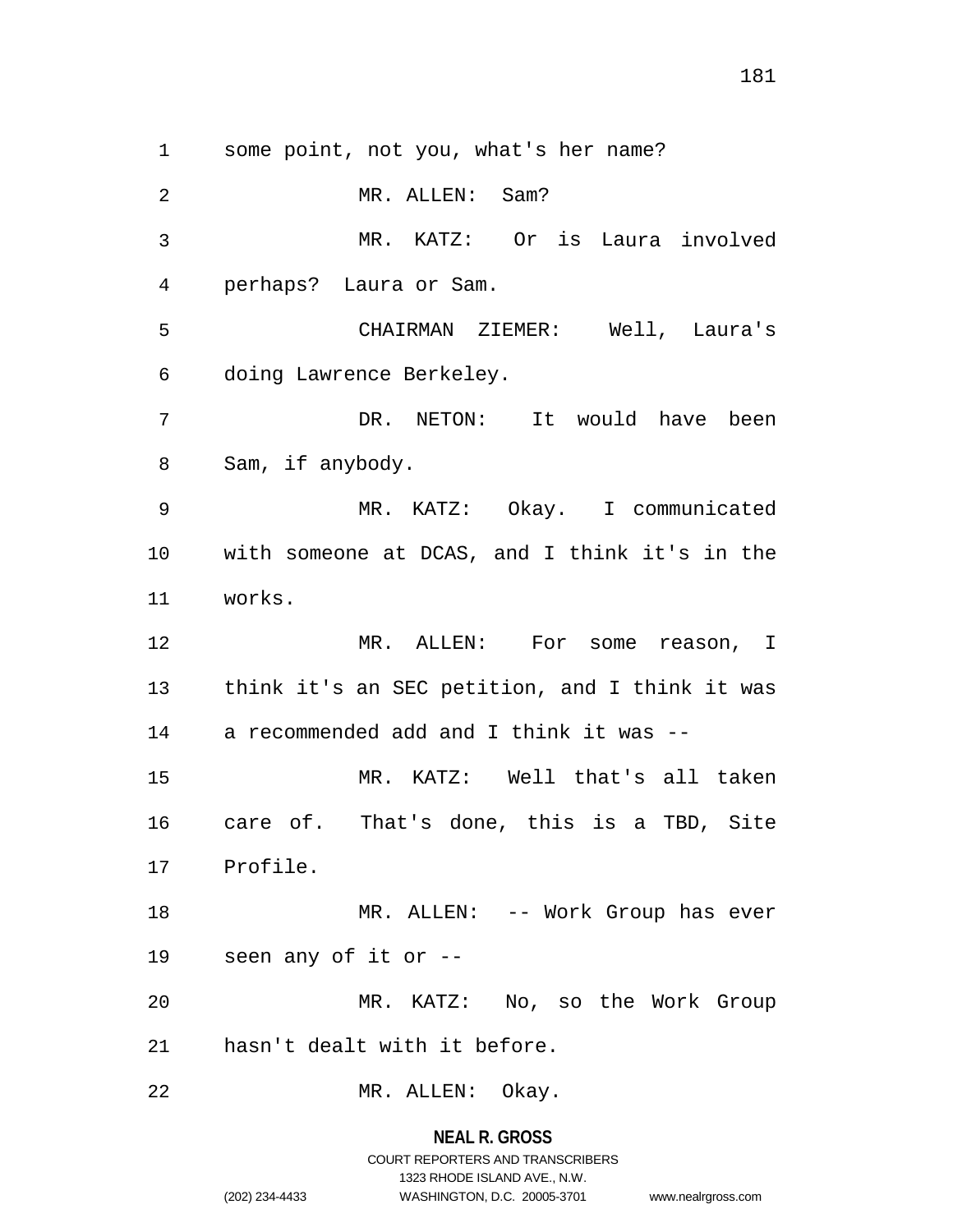1 CHAIRMAN ZIEMER: But SC&A has 2 reviewed this.

3 4 5 6 MR. KATZ: SC&A has done a review and we need the Work Group to review the review and come to conclusions about the Site Profile.

7 8 DR. NETON: Before you do that, it sounds like DCAS needs to review the review.

9 10 11 12 MR. KATZ: And yes, and that's what I've communicated about with someone at DCAS, whoever was appropriate, I can't tell you.

13 14 15 CHAIRMAN ZIEMER: Yes, once that's done then the Work Group needs to address that also.

16 17 18 19 20 MR. KATZ: Exactly. And I've asked about timing. I'm not sure, I don't recall what the timing is there in getting a DCAS response, which is what we need for the Work Group --

21 22 CHAIRMAN ZIEMER: Okay, now are there any other Work Groups scheduled after

**NEAL R. GROSS**

COURT REPORTERS AND TRANSCRIBERS 1323 RHODE ISLAND AVE., N.W. (202) 234-4433 WASHINGTON, D.C. 20005-3701 www.nealrgross.com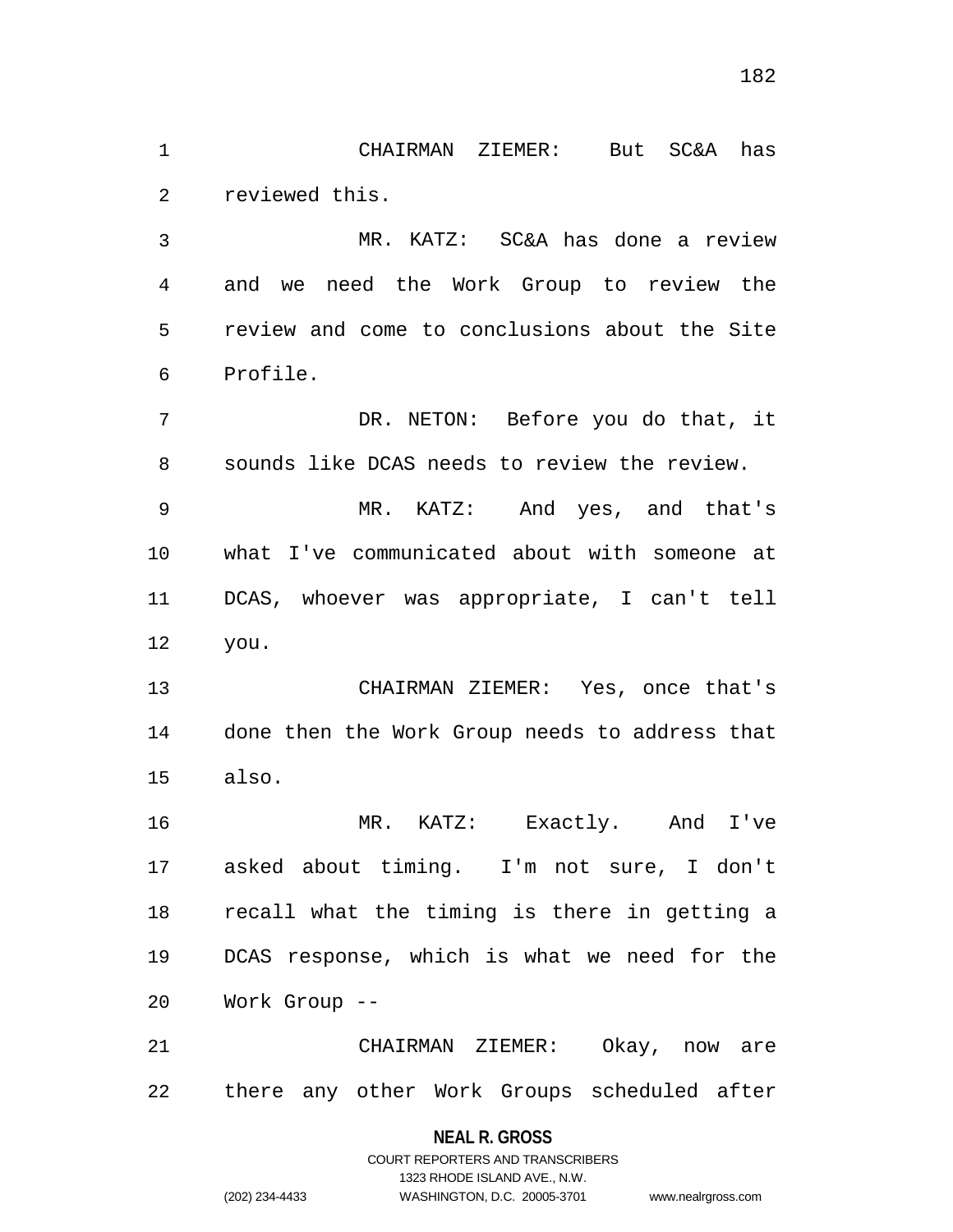1 mid-January that we can piggyback so we can 2 3 4 5 6 7 8 9 10 11 12 13 14 15 16 17 18 19 20 21 22 conserve time for people? MEMBER BEACH: There's one in February 5th. MR. KATZ: There's February, we have two Subcommittee Meetings. We have the Dose Reconstruction on the 4th and we have Procedures on the 5th. MEMBER MUNN: Do we still have a teleconference scheduled on the 7th? MR. KATZ: Yes, that's a full Board teleconference, right. CHAIRMAN ZIEMER: But actually, if we did the 6th, that wouldn't work, Wanda, because you would be traveling on the 7th. MEMBER MUNN: No, I'm trying to -- MR. KATZ: Right. MEMBER MUNN: -- I'm not going to be very flexible. MR. KATZ: And it gets to be difficult anyway once you have three days together, that's a lot.

# **NEAL R. GROSS** COURT REPORTERS AND TRANSCRIBERS 1323 RHODE ISLAND AVE., N.W.

(202) 234-4433 WASHINGTON, D.C. 20005-3701 www.nealrgross.com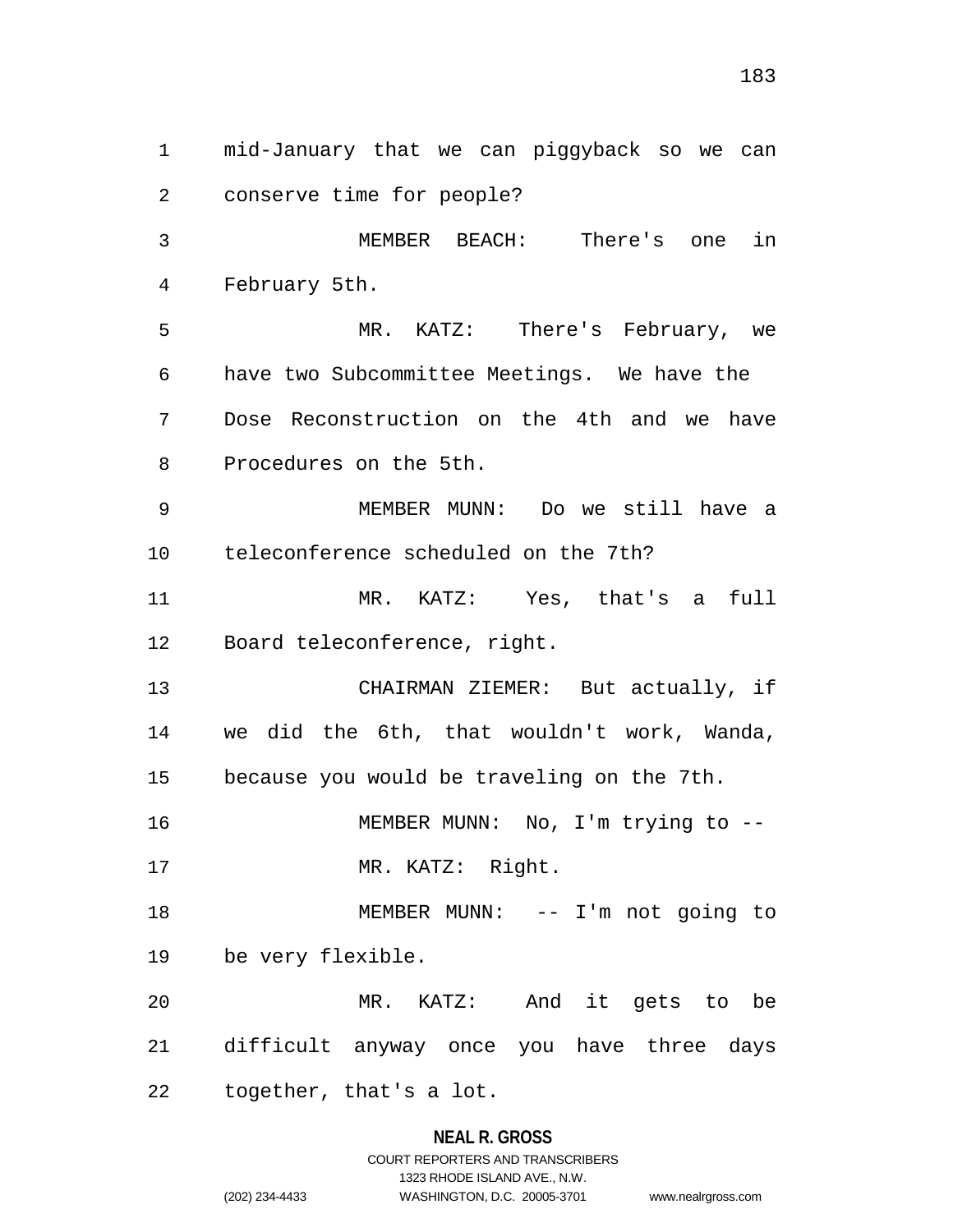1 CHAIRMAN ZIEMER: Right, yes, 2 3 4 5 6 7 8 9 10 11 12 13 14 15 16 17 18 19 20 21 22 that's too much. MR. KATZ: So we should probably look -- MS. LIN: Spending the whole week together would be too much? MR. KATZ: All that love. MEMBER MUNN: It really would. CHAIRMAN ZIEMER: January going to be too early though. MEMBER MUNN: I won't be traveling, I can probably get in on that. MR. KATZ: Yes, Wanda, January is very difficult for Wanda. MEMBER MUNN: But I can be on the phone after middle of the month, I guess. CHAIRMAN ZIEMER: What about late February? MEMBER MUNN: It's doable. DR. NETON: That NCRP Meeting is the end of February. CHAIRMAN ZIEMER: What?

**NEAL R. GROSS**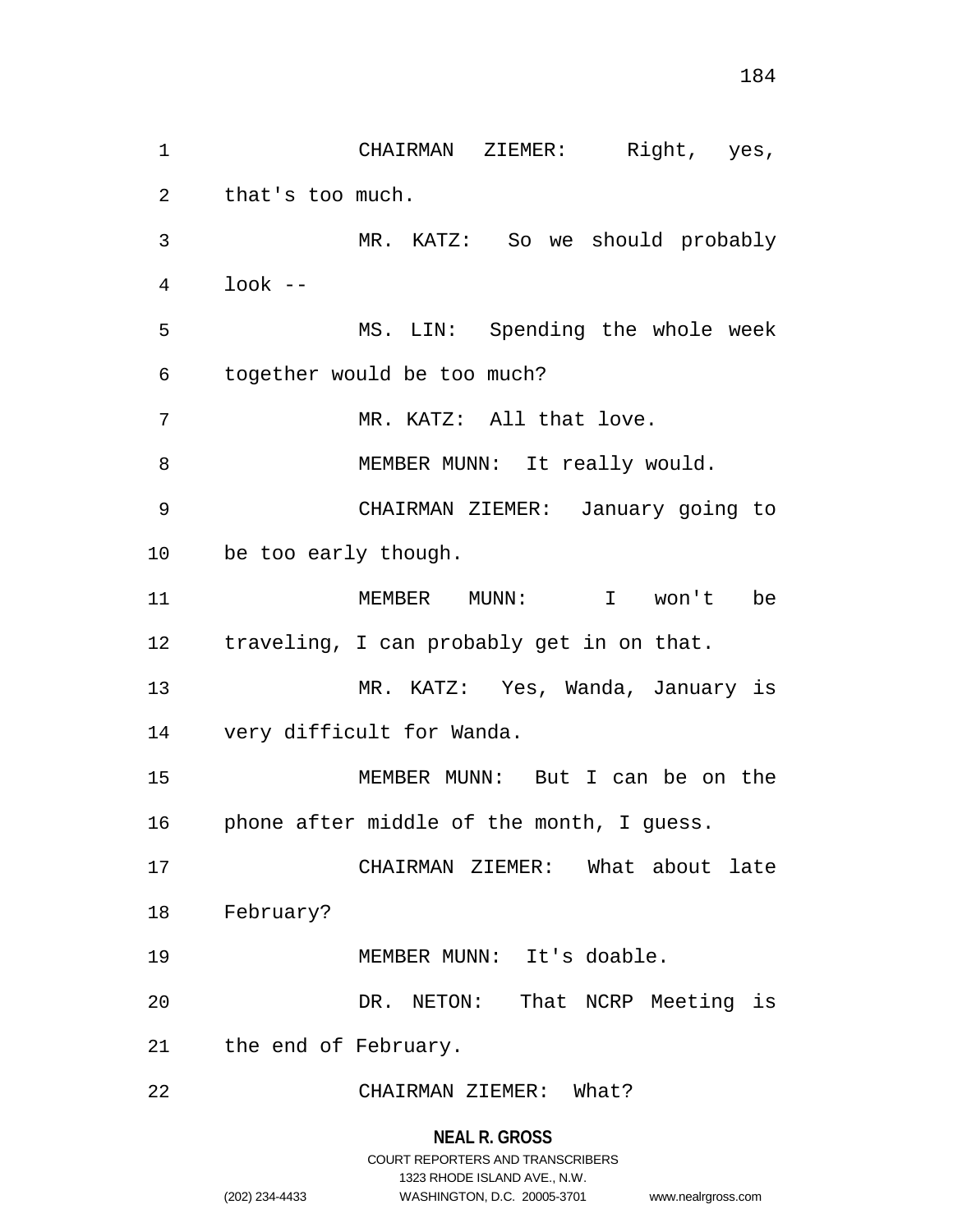**NEAL R. GROSS** 1 DR. NETON: 22nd. 2 3 4 5 6 7 8 9 10 11 12 13 14 15 16 17 18 19 20 21 22 CHAIRMAN ZIEMER: 22nd? DR. NETON: That is a Friday? That doesn't seem right. CHAIRMAN ZIEMER: That is a Friday. DR. NETON: Oh no, that's my presentation to do, I think. MR. KATZ: Okay, that was important to get on the record. CHAIRMAN ZIEMER: What about like the 27th of February? MEMBER MUNN: That's probably going to be okay for me. CHAIRMAN ZIEMER: Josie? MEMBER BEACH: What did you say, the 27th? CHAIRMAN ZIEMER: Yes. MEMBER BEACH: I'm actually tied up that week. CHAIRMAN ZIEMER: Okay. MR. KATZ: Is previously no good,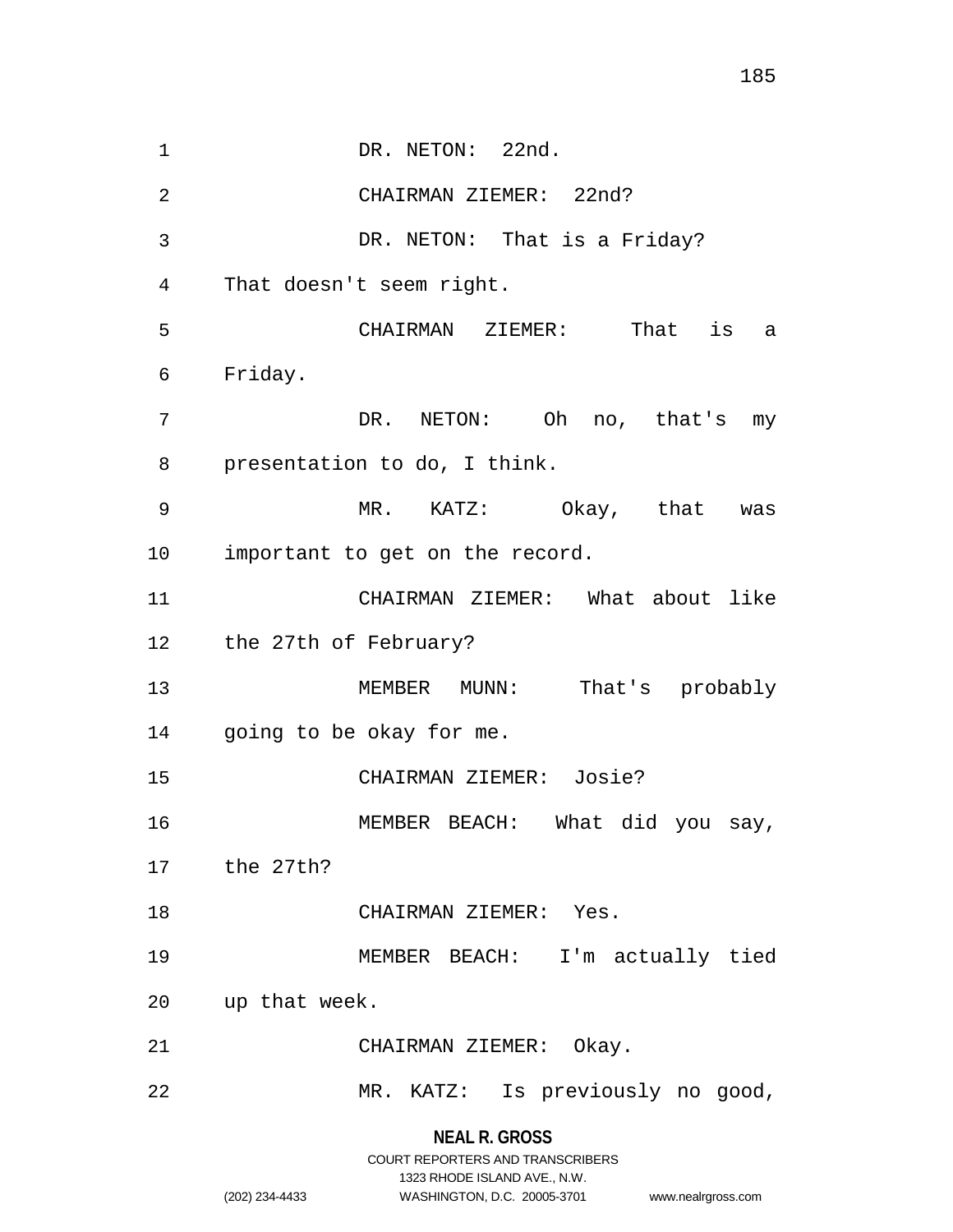186

1 in February, is that the -- 2 CHAIRMAN ZIEMER: 20th?

3 4 5 6 7 8 9 10 11 12 13 14 15 16 17 18 19 20 21 22 MR. KATZ: -- the week of the 20th? CHAIRMAN ZIEMER: 18th, 19th, 20th, 21st, I can do any day. MEMBER BEACH: 18th is a holiday. CHAIRMAN ZIEMER: It is? MEMBER BEACH: President's Day. DR. NETON: 18th of February? MR. KATZ: That makes sense, right. CHAIRMAN ZIEMER: For some who are retired, every day's a holiday. MR. KATZ: I didn't want to say that, but -- MEMBER BEACH: I'm good with the end of the week that week if that -- CHAIRMAN ZIEMER: 21st? MEMBER BEACH: 21st, 22nd. CHAIRMAN ZIEMER: How's the 21st, Wanda?

1323 RHODE ISLAND AVE., N.W.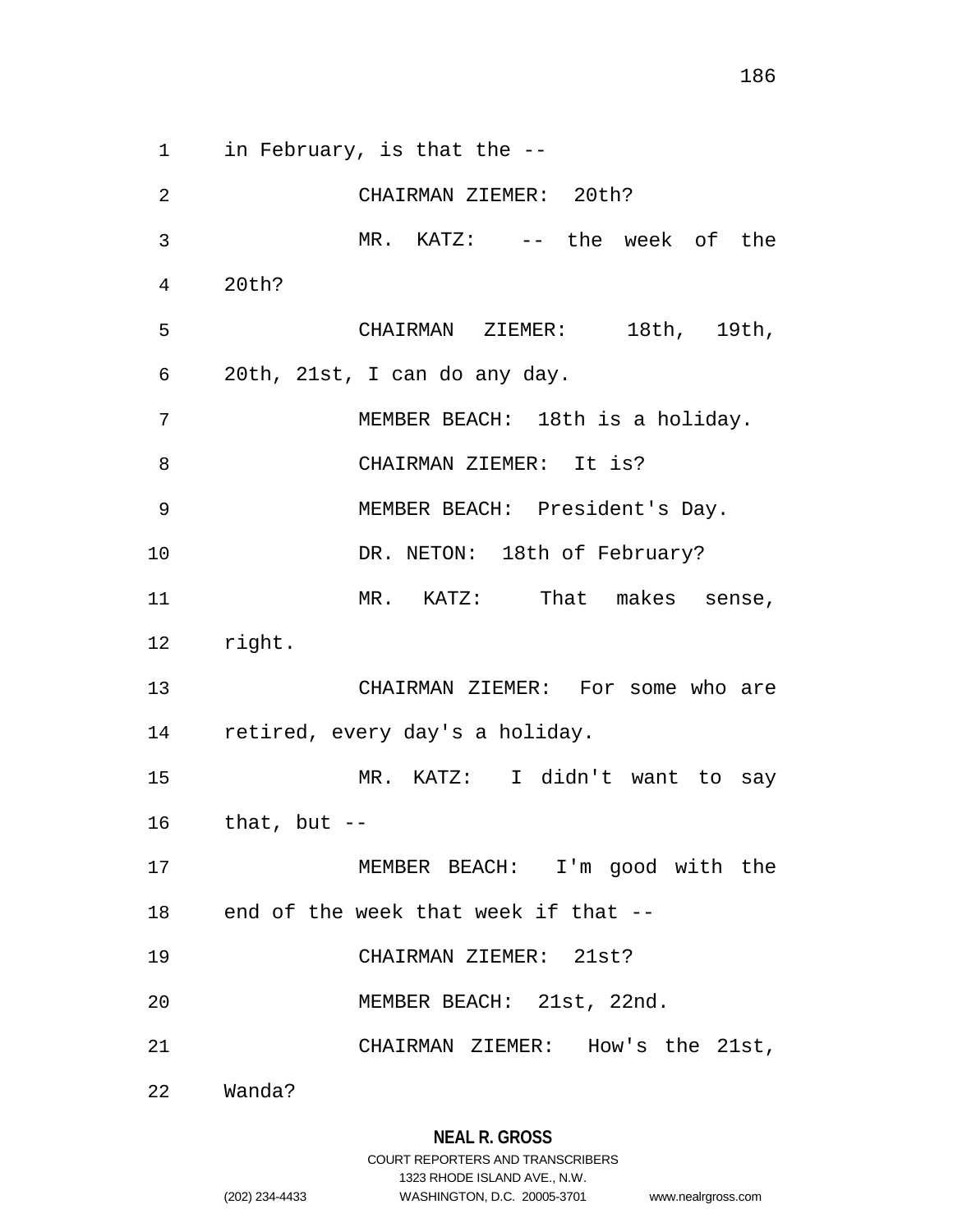1 MR. KATZ: 21st of February? 2 3 4 5 6 7 8 9 10 11 12 13 14 15 16 17 18 19 20 21 22 MEMBER MUNN: Let's see, that was the 22nd? Yes, that would be okay. CHAIRMAN ZIEMER: 21st? MEMBER MUNN: Yes. MR. KATZ: Okay, so next Work Group meeting will be February 21st? CHAIRMAN ZIEMER: Yes. MR. KATZ: John Poston, is that good for you? MEMBER POSTON: Yes, I think so. I'll have to make some arrangements. I'm sure I have class on that day. MEMBER MUNN: On Thursday. CHAIRMAN ZIEMER: Okay, 21st. It can always be changed if -- that's still subject to getting the documents. MR. KATZ: Yes. But that's helpful actually to -- CHAIRMAN ZIEMER: Yes, to have a target date. MR. KATZ: -- move the rest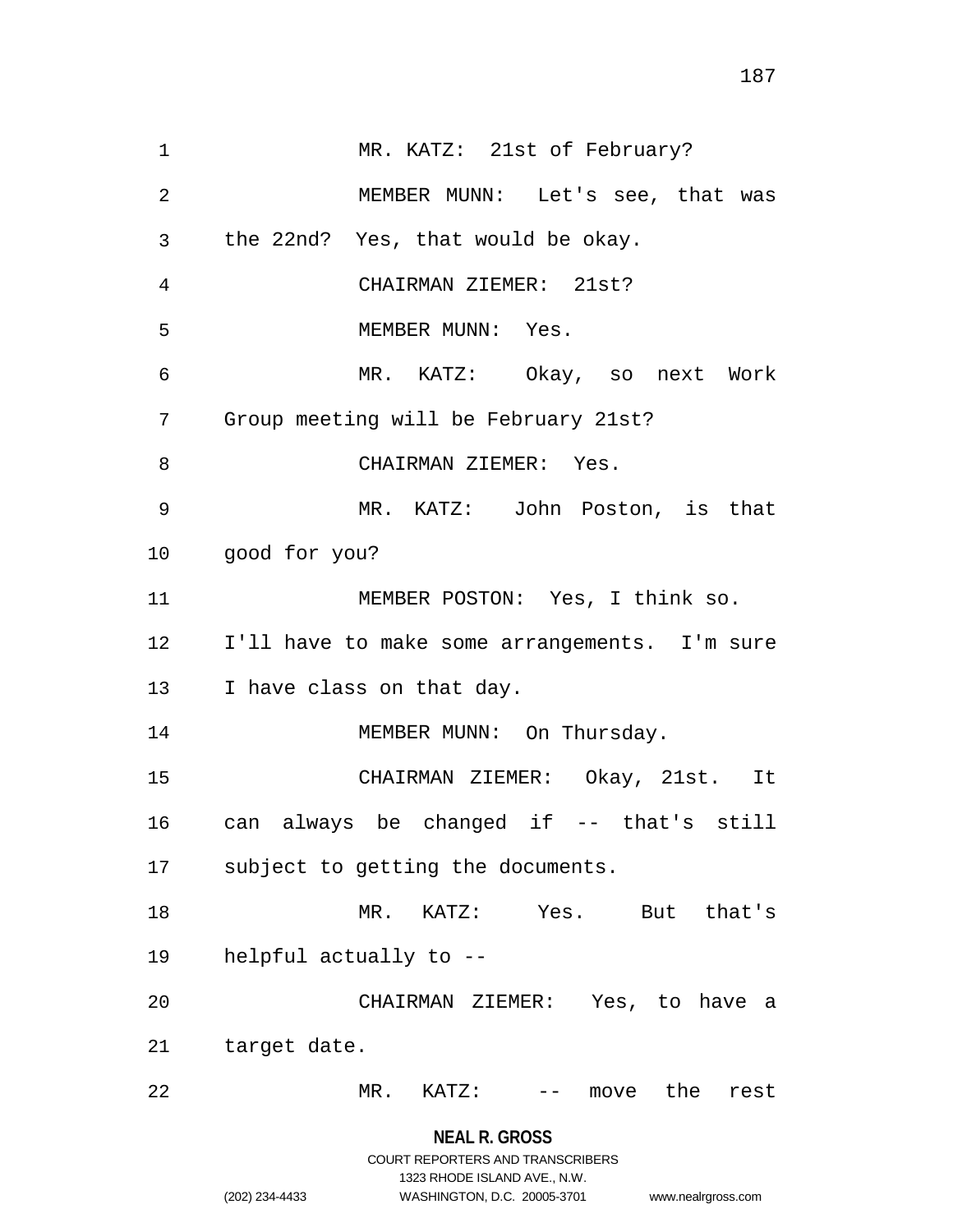188

1 forward, so --

2 3 4 5 6 7 8 9 10 11 12 13 14 15 16 17 18 19 20 21 22 CHAIRMAN ZIEMER: And that's okay with you, Bob? DR. ANIGSTEIN: When is -- MR. KATZ: Well it may not be Bob, oh, you'll need him for this. DR. ANIGSTEIN: When is okay? MR. KATZ: February 21st. DR. ANIGSTEIN: I guess so. MR. KATZ: Okay. DR. ANIGSTEIN: I have a calendar on my computer at home, I don't have it here. CHAIRMAN ZIEMER: Oh, okay, well check it when you get home. DR. ANIGSTEIN: As far as I know it's okay. MR. KATZ: Okay. MEMBER BEACH: So is Simonds Saw our only other site for this Work Group, besides GSI? I thought we had another one. MR. KATZ: There may be something  $-$ 

### **NEAL R. GROSS** COURT REPORTERS AND TRANSCRIBERS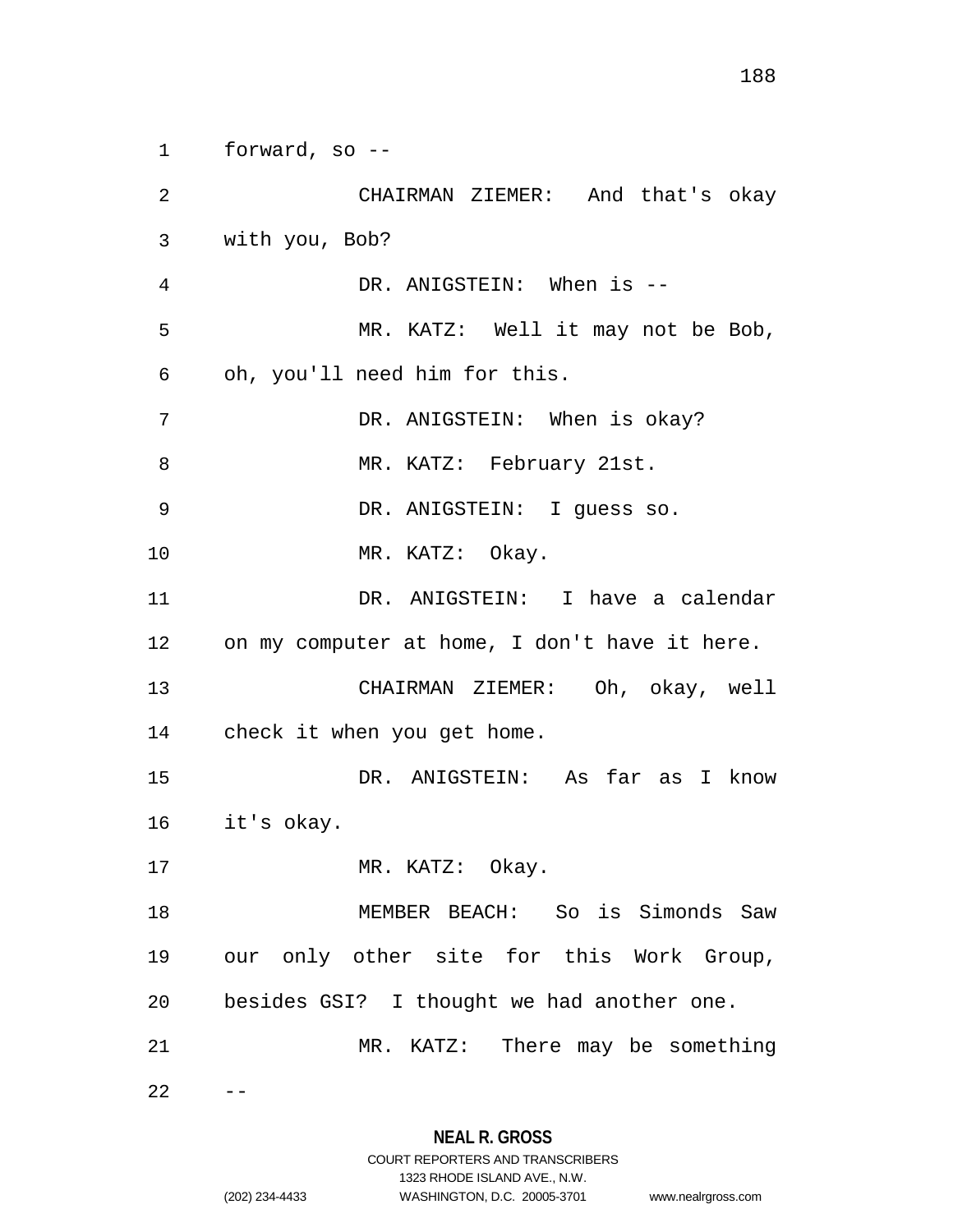1 MS. LIN: Lawrence Berkeley? 2 3 4 5 6 7 8 9 10 11 12 13 14 15 16 17 18 19 20 21 22 MR. KATZ: No, not -- CHAIRMAN ZIEMER: No that's different -- MR. KATZ: Bliss and Laughlin's the other site. I don't recall where we are with Bliss and Laughlin, but that may be -- CHAIRMAN ZIEMER: I think we're done with Bliss and Laughlin. MR. KATZ: Okay, so then it would be I think. CHAIRMAN ZIEMER: Then we had some transferred over to 6001. MR. KATZ: Okay, so for the agenda for that meeting, in any event, we would have plenty to do on it. CHAIRMAN ZIEMER: Well, we'll certainly do what we can on the matrix -- MR. KATZ: Right. CHAIRMAN ZIEMER: -- depending on the outcome of the next meeting of the Board. MR. KATZ: Right and then Simonds

> **NEAL R. GROSS** COURT REPORTERS AND TRANSCRIBERS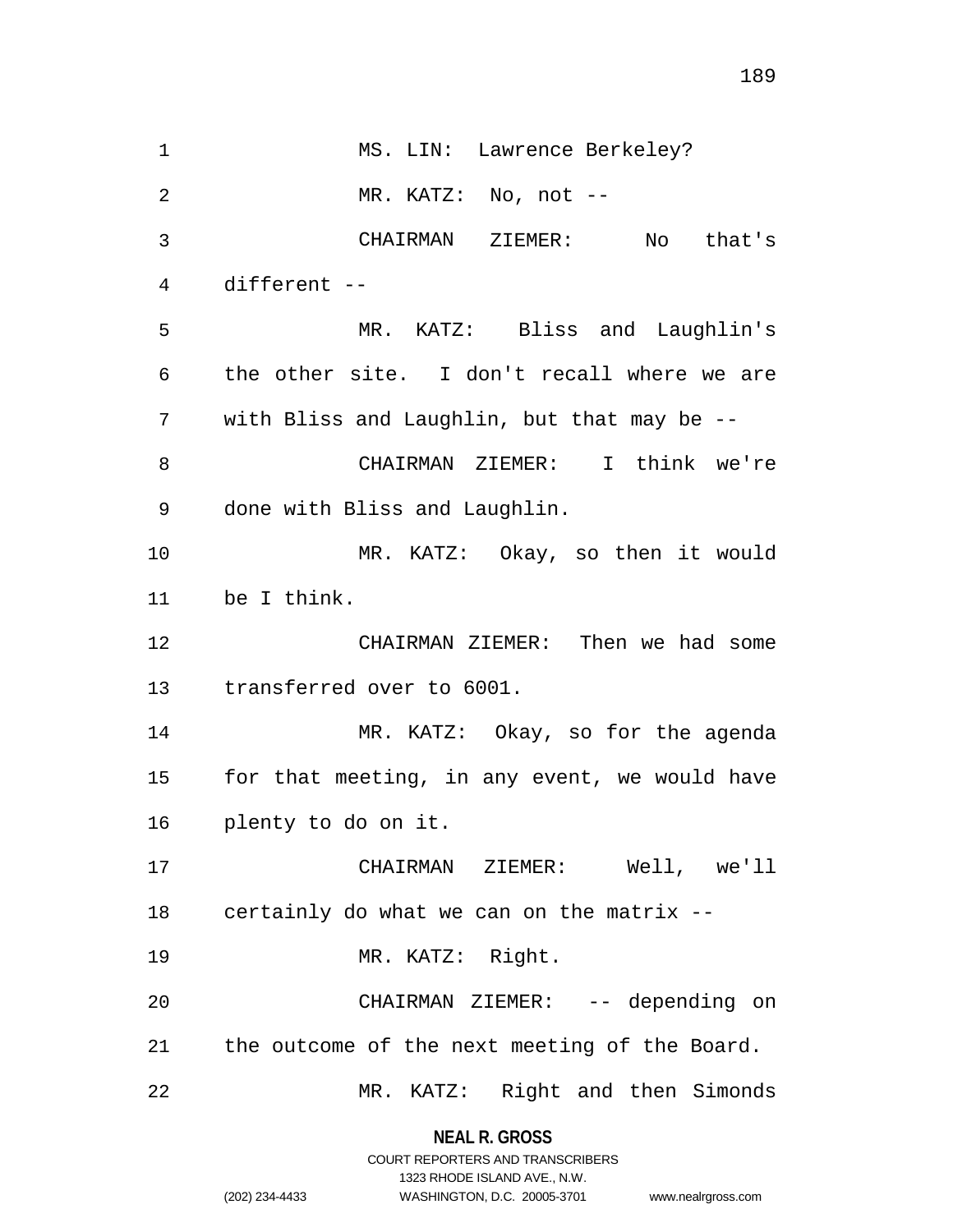1 Saw. 2 3 4 5 6 7 8 9 10 11 12 13 14 15 16 17 18 19 20 21 22 CHAIRMAN ZIEMER: And start on the Simonds Saw. DR. ANIGSTEIN: Was that February, what day of the week? MR. KATZ: 21. DR. ANIGSTEIN: Pardon? MR. KATZ: It's a Thursday. DR. ANIGSTEIN: Thursday, February 21, okay. CHAIRMAN ZIEMER: Okay, I think we're ready to adjourn then. Thank you, everybody. Oh wait, hang on -- DR. ANIGSTEIN: We're going home? CHAIRMAN ZIEMER: Well, we will in a minute. Let's see, John Ramspott, are you still on the line? MR. RAMSPOTT: Yes, I'm on the line. CHAIRMAN ZIEMER: Yes, do you have any other comments for us, John, today? You've heard the outcome but, you know --

#### **NEAL R. GROSS**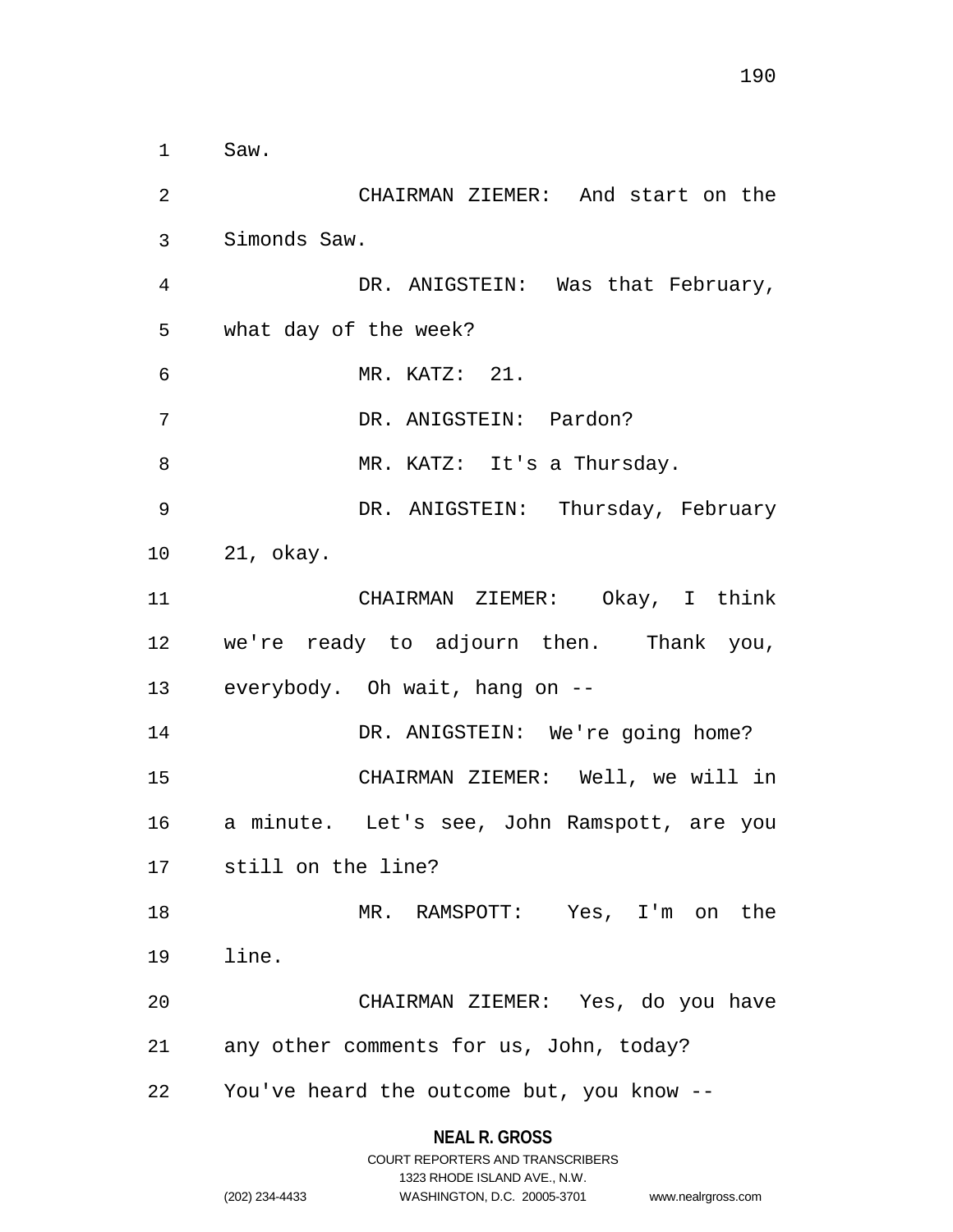1 MR. RAMSPOTT: I heard the 2 outcome, yes.

3 4 5 6 7 CHAIRMAN ZIEMER: -- we're still going through, we still have to go through -- MR. RAMSPOTT: I'm going to wait now, but I'll get a chance in front of the full Board.

8 CHAIRMAN ZIEMER: Right, right.

9 10 11 12 13 14 15 16 17 18 19 20 21 MR. RAMSPOTT: But a couple items that definitely got my attention, I guess, you guys totally skipped a '53 to '58 period where you have no information. I guess I just found that pretty unusual. And I guess the reason for that, according to SC&A was there was an individual that was there, I guess, the whole time, that was a safety officer and he kind of knew everything and said everything was fine. And I find that unusual too just because no one's every interviewed that person, I mean, I know that firsthand. No one's ever talked to him.

22

And I guess just the fact that you

**NEAL R. GROSS**

# COURT REPORTERS AND TRANSCRIBERS 1323 RHODE ISLAND AVE., N.W. (202) 234-4433 WASHINGTON, D.C. 20005-3701 www.nealrgross.com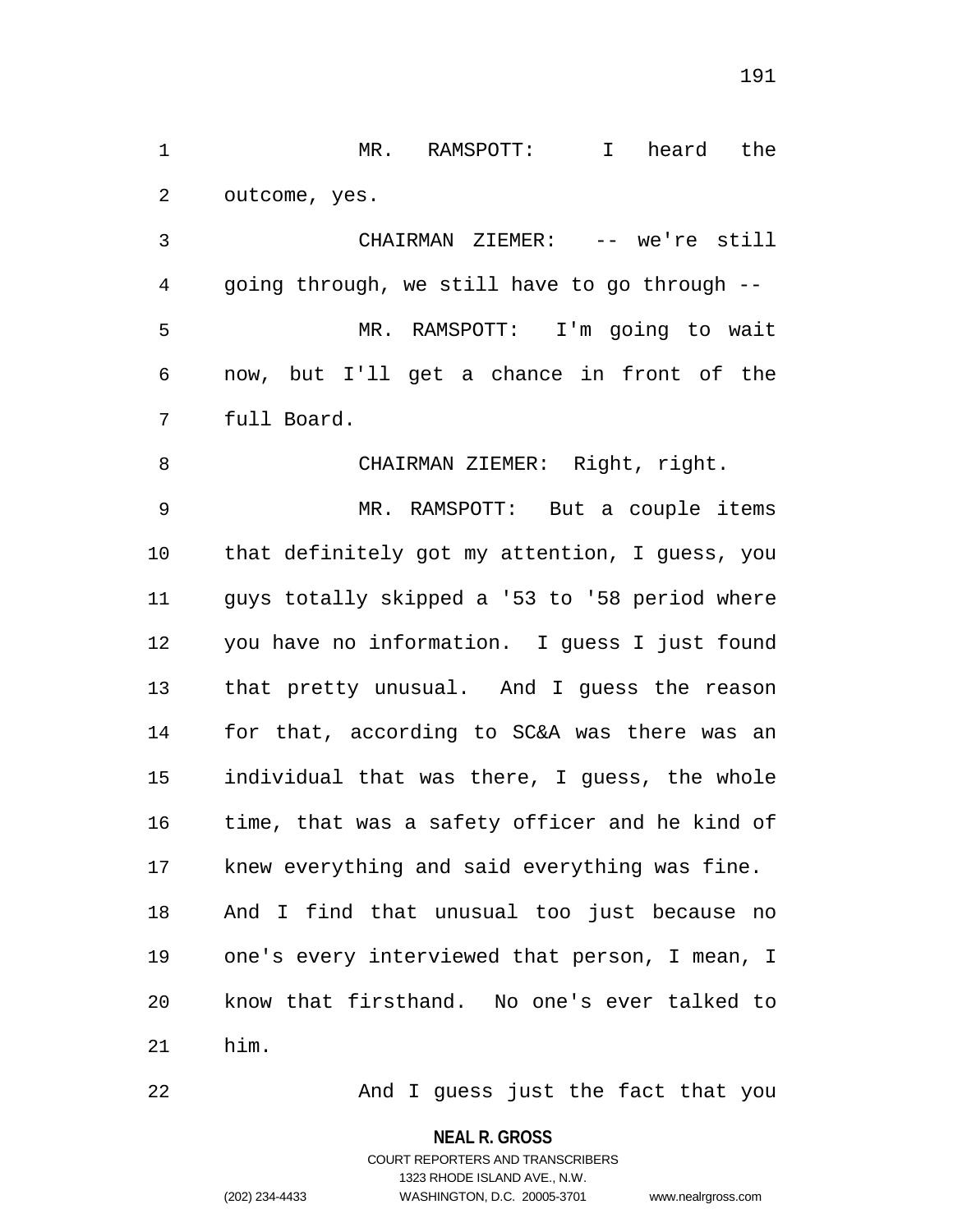1 can work with no information for a time frame, 2 3 4 5 6 7 8 9 10 11 12 13 14 15 16 17 18 19 even though it was only five years, is pretty incredible. In my old business, I mean, I was in business for 40 years, I could never do that with a major account and hold any credibility with them. So I guess that's really all I had to say and I, disappointed to say the least, but that just kind of got buzzed by real quick, that real important time frame there where you have no information. That was amazing. CHAIRMAN ZIEMER: Okay, and John, again, remember the full Board is meeting and I don't know if, I'm assuming Dr. McKeel will be on board for that meeting, but you can fill him in on this one in the meantime. MR. RAMSPOTT: Yes, well he's his own guy, he makes his own decisions on that so --

20 21 CHAIRMAN ZIEMER: Right, yes, right. Okay, good.

22 MR. RAMSPOTT: -- that's where

**NEAL R. GROSS**